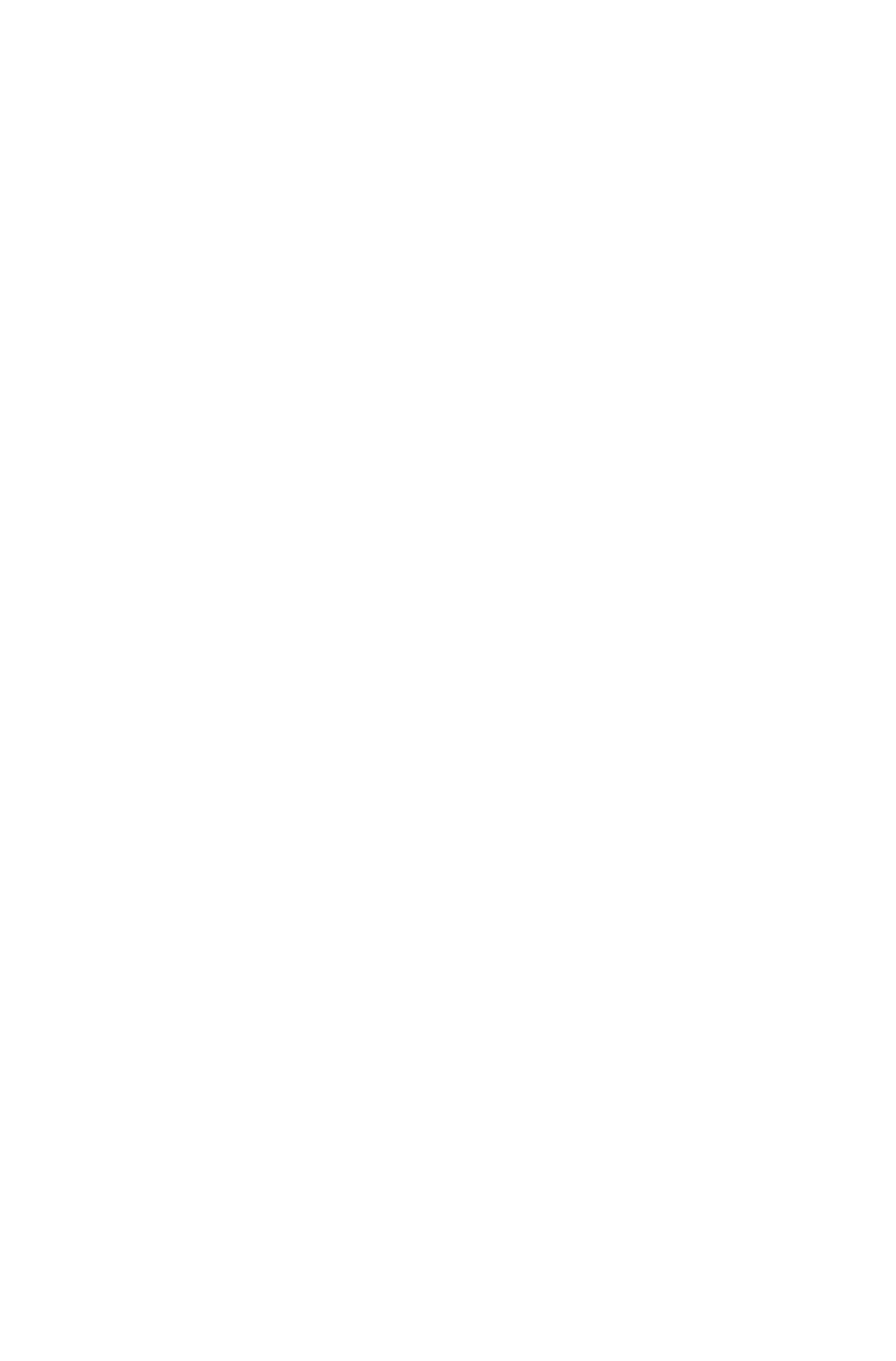# Crime: ITS CAUSE AND CURE **BY** Clarence Darrow

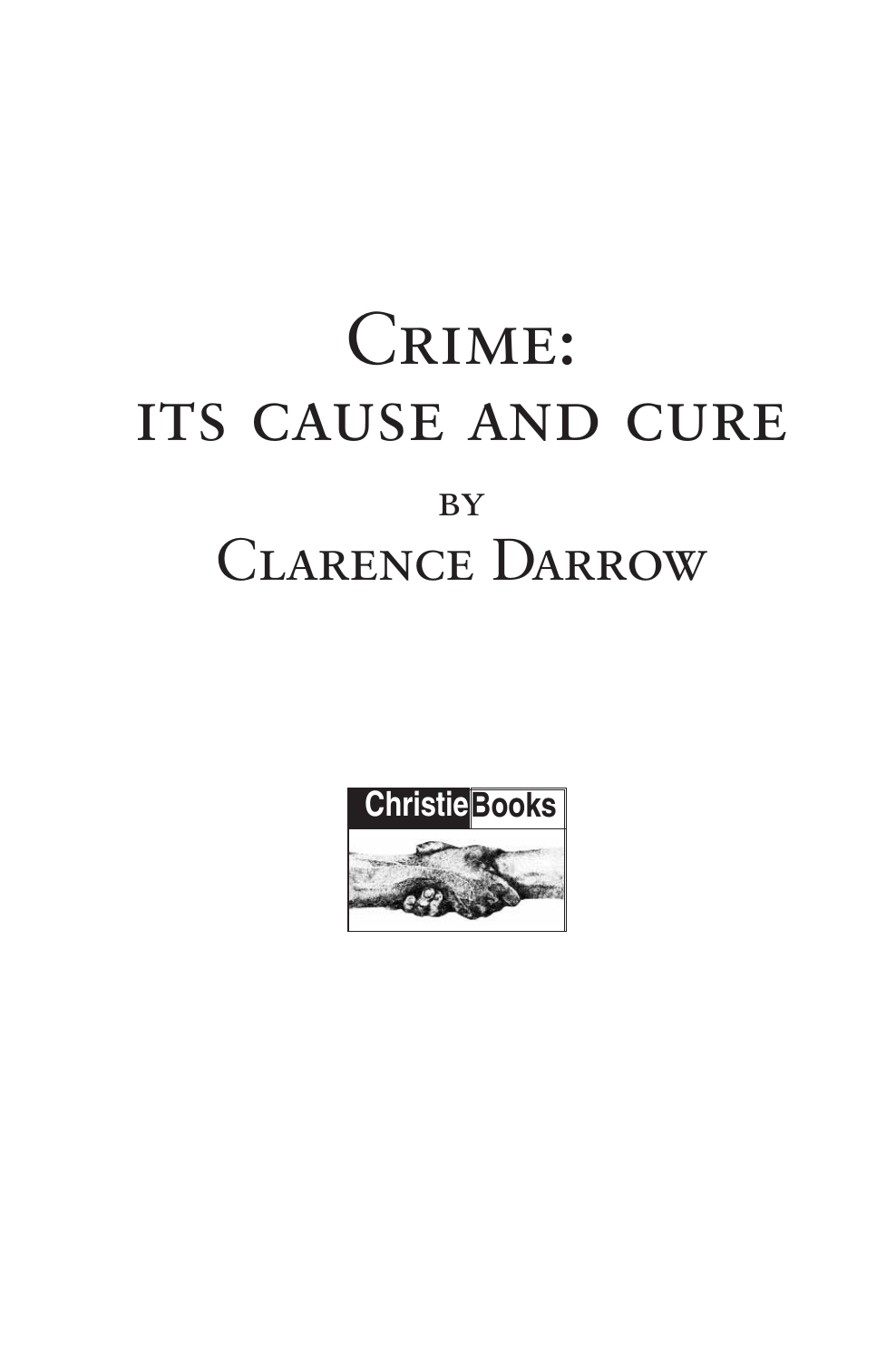First published in Great Britain in 2010 by ChristieBooks PO Box 35 Hastings, East Sussex, TN34 2UX

#### ISBN 1-873976-44-5

British Library Cataloguing in Publication Data. [A catalogue record for this book is available from the British Library](http://www.christiebooks.com/ChristieBooksWP/)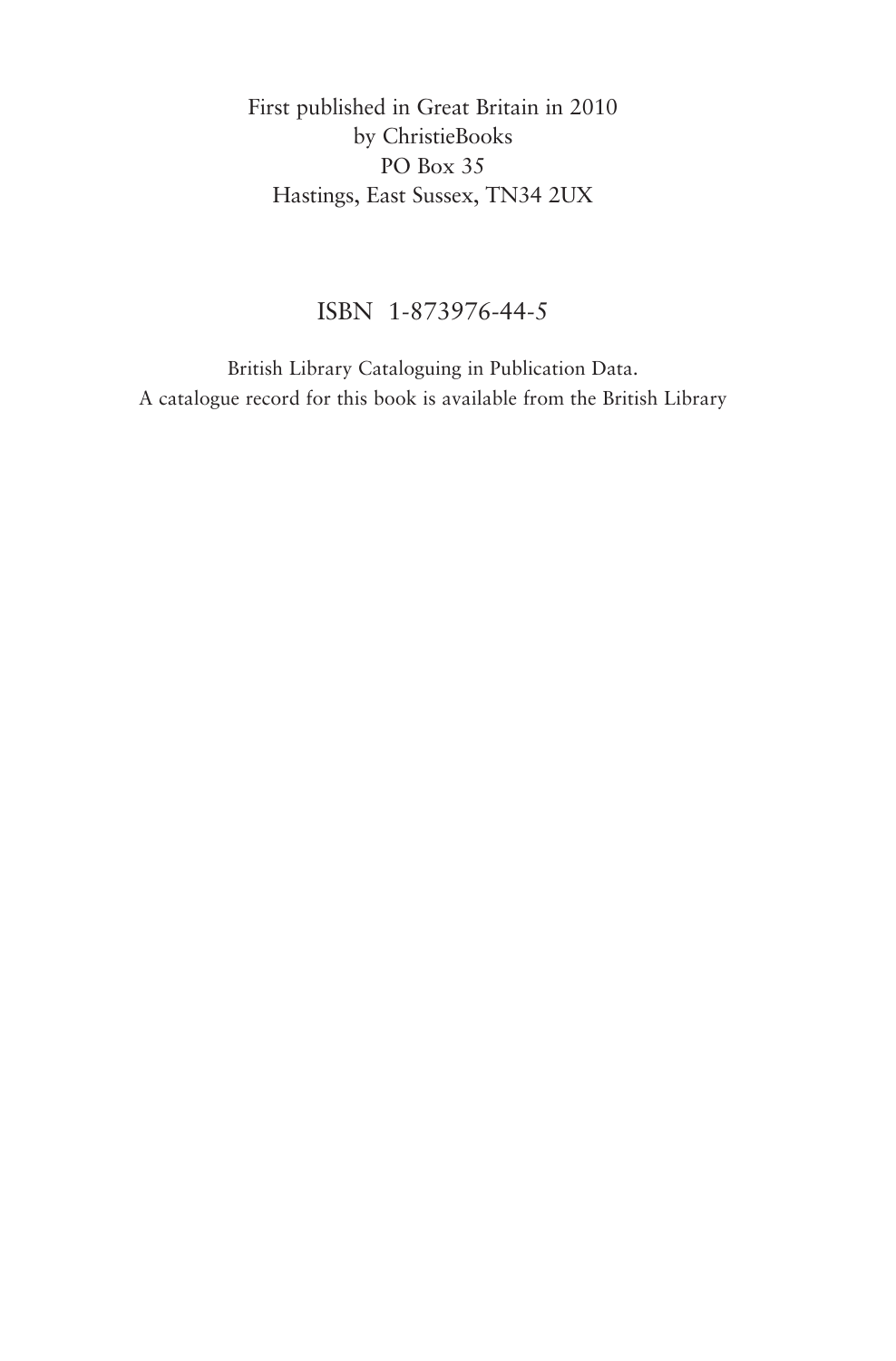This book was first published in America some ten years ago, and has passed through several printings. Of course I am glad to have it now brought out in a cheap English edition by Messrs. Watts & Co. I am quite sure that the patrons of this House will be interested in the standpoint from which the subject is treated.

I am not the first writer who has looked on crime and punishment from the point of view herein presented.

Unfortunately, the Courts and the great majority of writers have treated the subject from the metaphysical and religious standpoint of moral delinquency. This view, of course, is utterly unscientific, and no longer believed in by thinking men. This is especially true since scientists have so thoroughly established the theory of evolution. There is now no longer any room for such a doctrine as freedom of the will. Nothing in the universe is outside the law, whether mineral, vegetable, or animal. Free — will is the doctrine of despair. It means that man would live day by day governed by his transient will, instead of being moved and virtually controlled by every experience and influence of his life.

Education would be of no value if it did not change and develop man from all that has gone before. Cause and effect determine the conduct of man as surely as law brings the ebb and flow of the tide.

Nothing is so cruel as the belief in sin. Given the cause, the effect cannot be avoided. Everywhere else intelligent men believe that certain results follow causes, and if this were not true no one could prophesy or prepare for the happenings of to-morrow.

Most intelligent men and women now believe in cause and effect in the physical world, and it is just as true in the conduct of all animals, whether human or not. True, men act in many things as though they have 'free will,' but this is so only because they cannot see and understand the intricate influences that move sentient beings.

> CLARENCE DARROW. *June 12, 1934.*

This book comes from the reflections and experience of more than forty years spent in court. Aside from the practice of my profession, the topics I have treated are such as have always held my interest and inspired a taste for books that discuss the human machine with its manifestations and the causes of its varied activity. I have endeavoured to present the latest scientific thought and investigation bearing upon the question of human conduct. I do not pretend to be an original investigator, nor an authority on biology, psychology, or philosophy. I have simply been a student giving the subject such attention as I could during a fairly busy life. No doubt some of the scientific conclusions stated are still debatable and may finally be rejected. The scientific mind holds tentatively, and is always ready to reexamine, modify, or discard as new evidence comes to light.

Naturally in a book of this sort there are many references to the human mind and its activities. In most books, whether scientific or not, the mind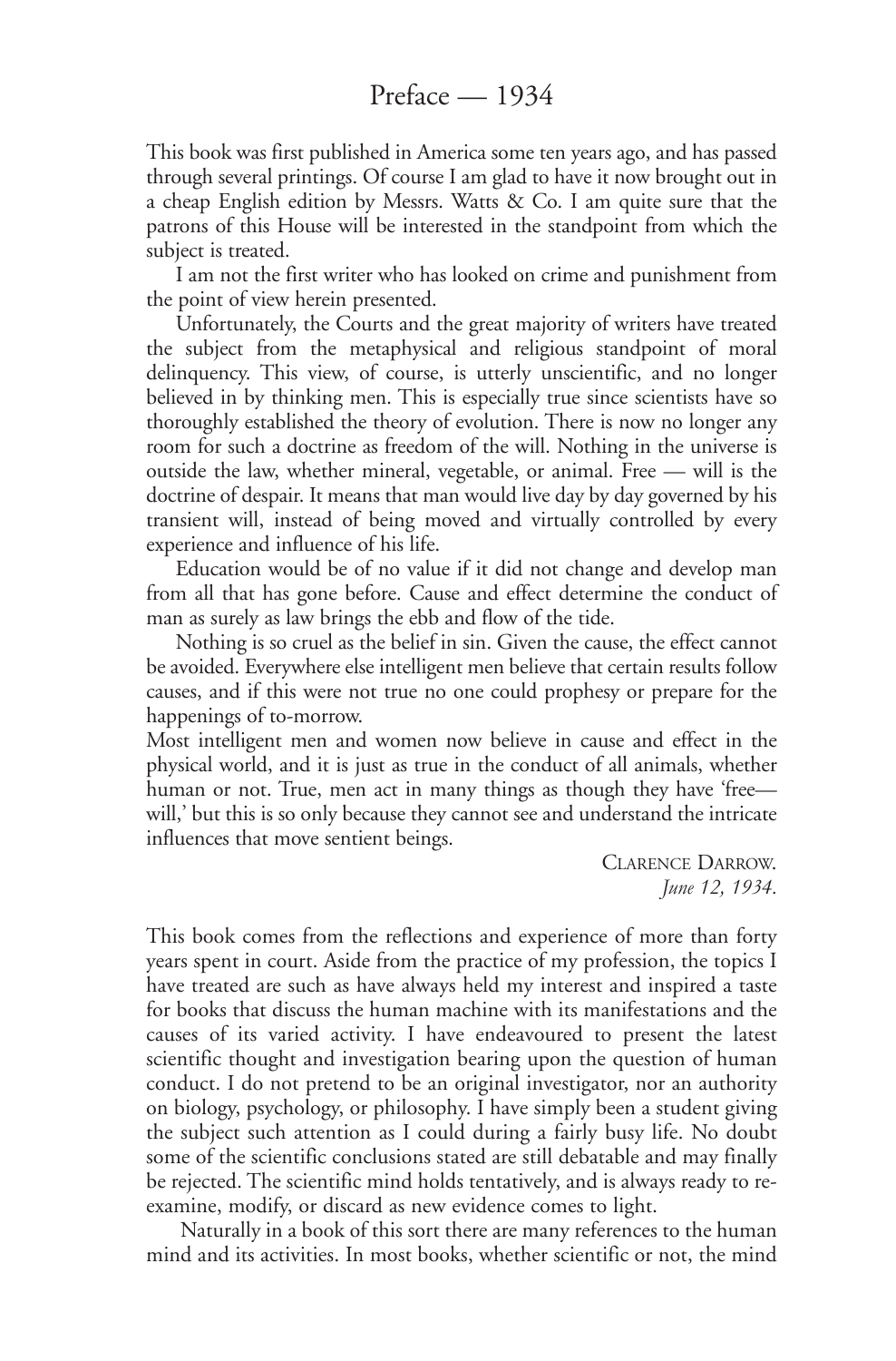has generally been more closely associated with the brain than any other portion of the body. As a rule I have assumed that this view of mind and brain is correct. Often I have referred to it as a matter of course. I am aware that the latest investigations seem to establish the mind more as a function of the nervous system and the vital organs than of the brain. Whether the brain is like a telephone exchange and is only concerned with automatically receiving and sending out messages to the different parts of the body, or whether it registers impressions and compares them and is the seat of consciousness and thought, is not important in this discussion. Whatever mind may be, or through whatever part of the human system it may function, can make no difference in the conclusions I have reached.

The physical origin of such abnormalities of the mind as are called 'criminal' is a comparatively new idea. The whole subject has long been dealt with from the standpoint of metaphysics. Man has slowly banished chance from the material world and left behaviour alone outside the realm of cause and effect. It has not been long since insanity was treated as a moral defect. It is now universally accepted as a functional defect of the human structure in its relation to environment.

My main effort is to show that the laws that control human behaviour are as fixed and certain as those that control the physical world. In fact, that the manifestations of the mind and the actions of men are a part of the physical world.

I am fully aware that this book will be regarded as a plea or an apology for the criminal. To hold him morally blameless could be nothing else. Still, if man''s actions are governed by natural law, the sooner it is recognized and understood the sooner will sane treatment be adopted in dealing with crime. The sooner too will sensible and humane remedies be found for the treatment and cure of this most perplexing and painful manifestation of human behaviour. I have tried conscientiously to understand the manifold actions of men, and if I have to some degree succeeded, then to that extent I have explained and excused. I am convinced that if we were all-wise and all-understanding we could not condemn.

I have thought it best not to encumber the book with references and footnotes, for the reason that statistics and opinions on this subject are conflicting and imperfect, and the results after all must rest on a broad scientific understanding of life and the laws that control human action. Although the conclusions arrived at are at variance with popular opinions and long-settled practice, I am convinced that they are old truths and are in keeping with the best thought of the time.

I am aware that scientifically the words 'crime' and 'criminal' should not be used. These words are associated with the idea of uncaused and voluntary actions. The whole field is a part of human behaviour and should not be separated from the other manifestations of life. I have retained the words because they have a popular significance which is easy to follow.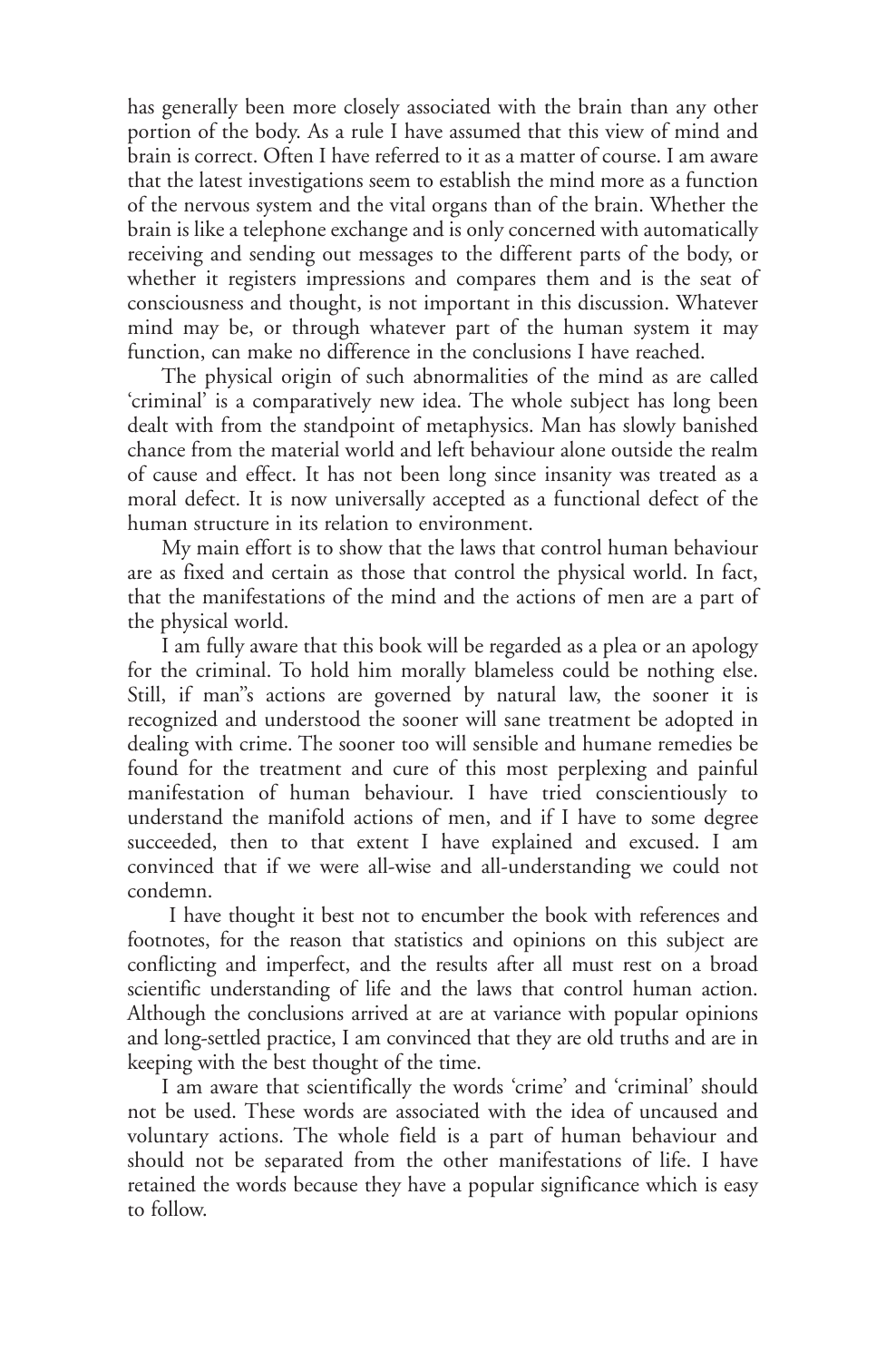### **CONTENTS**

| What Is Crime?                     | $\mathbf{1}$ |
|------------------------------------|--------------|
| Purpose of Punishment              | 7            |
| Responsibility for Crime           | 16           |
| Environment                        | 21           |
| Adjusting Heredity and Environment | 23           |
| Psychology of Criminal Conduct     | 24           |
| The Criminal                       | 31           |
| The Female Criminal                | 39           |
| Juvenile Criminals                 | 41           |
| Homicide                           | 44           |
| Sex Crimes                         | 48           |
| Robbery and Burglary               | 50           |
| Man as a Predatory Animal          | 51           |
| <b>Crimes Against Property</b>     | 54           |
| Attitude of the Criminal           | 58           |
| The Law and the Criminal           | 62           |
| Repealing Laws                     | 70           |
| Is Crime Increasing?               | 72           |
| Medical Experts                    | 77           |
| Punishment                         | 81           |
| Effect of Punishment on Others     | 85           |
| <b>Evolution of Punishment</b>     | 87           |
| Capital Punishment                 | 89           |
| Stigmata of the Criminal           | 93           |
| The Good in Criminals              | 96           |
| The Defective and Insane           | 98           |
| Social Control                     | 104          |
| Industrialism and Crime            | 110          |
| War and Crime                      | 115          |
| Civilization and Crime             | 120          |
| The Convict                        | 125          |
| Isolation and Sterilization        | 127          |
| Crime, Disease, and Accident       | 136          |
| Luck and Chance                    | 139          |
| Pardons and Paroles                | 144          |
| Appendix — How to Pic a Jury       | 157          |
| Index                              | 168          |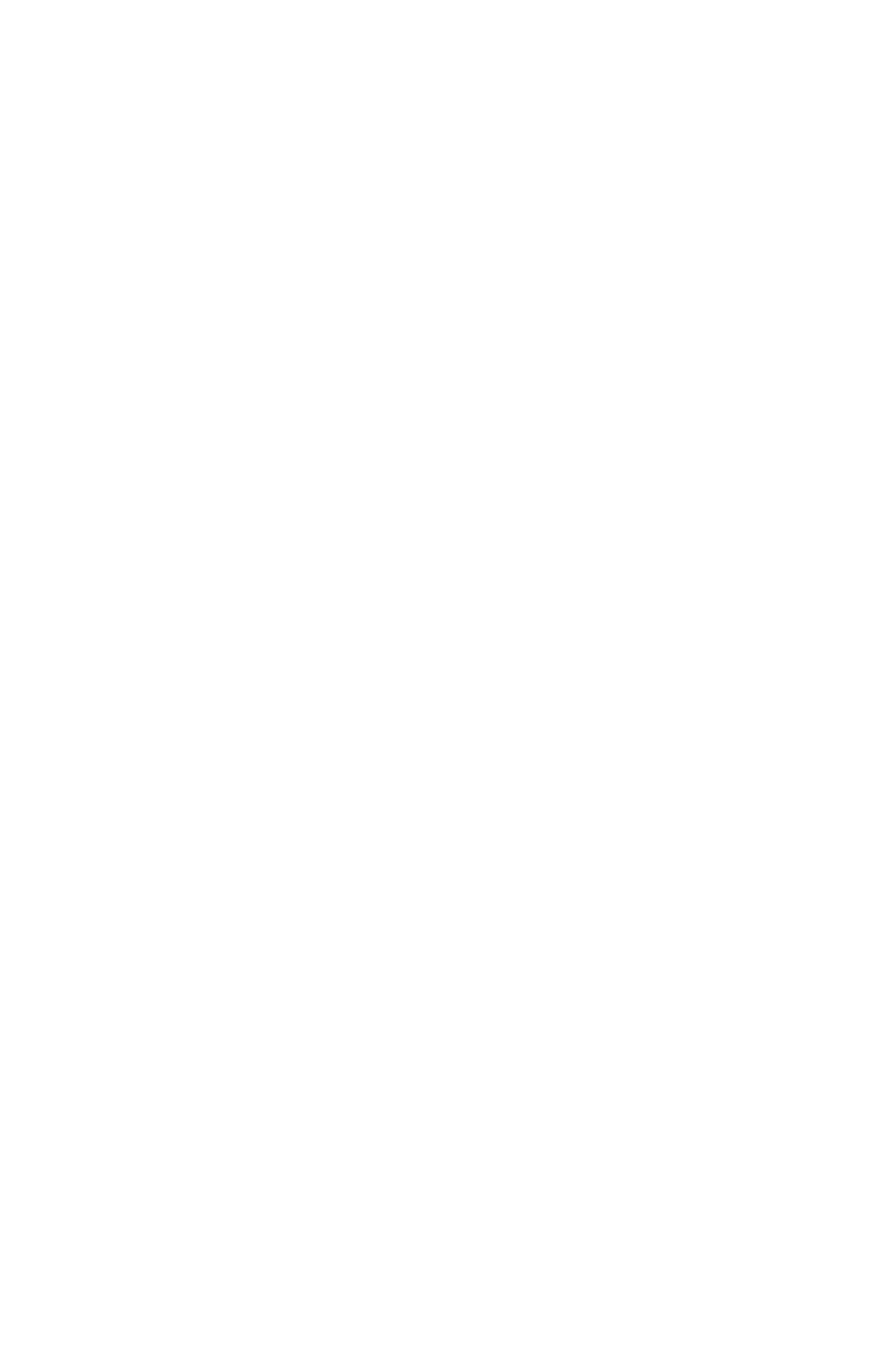#### What is Crime?

#### 1

#### WHAT IS CRIME?

There can be no sane discussion of "crime" and "criminals" without an investigation of the meaning of the words. A large majority of men, even among the educated, speak of a "criminal" as if the word had a clearly defined meaning and as if men were divided by a plain and distinct line into the criminal and the virtuous. As a matter of fact, there is no such division, and from the nature of things there never can be such a line.

Strictly speaking, a crime is an act forbidden by the law of the land, and one which is considered sufficiently serious to warrant providing penalties for its commission. It does not necessarily follow that this act is either good or bad; the punishment follows for the violation of the law and not necessarily for any moral transgression. No doubt most of the things forbidden by the penal code are such as are injurious to the organised society of the time and place, and are usually of such a character as for a long period of time and in most countries have been classed as criminal. But even then it does not always follow that the violator of the law is not a person of higher type than the majority who are directly and indirectly responsible for the law.

It is apparent that a thing is not necessarily bad because it is forbidden by the law. Legislators are for ever repealing and abolishing criminal statutes, and organised society is constantly ignoring laws, until they fall into disuse and die. The laws against witchcraft, the long line of "blue laws,"1 the laws affecting religious beliefs and many social customs, are well-known examples of legal and innocent acts which legislatures and courts have once made criminal. Not only are criminal statutes always dying by repeal or repeated violation, but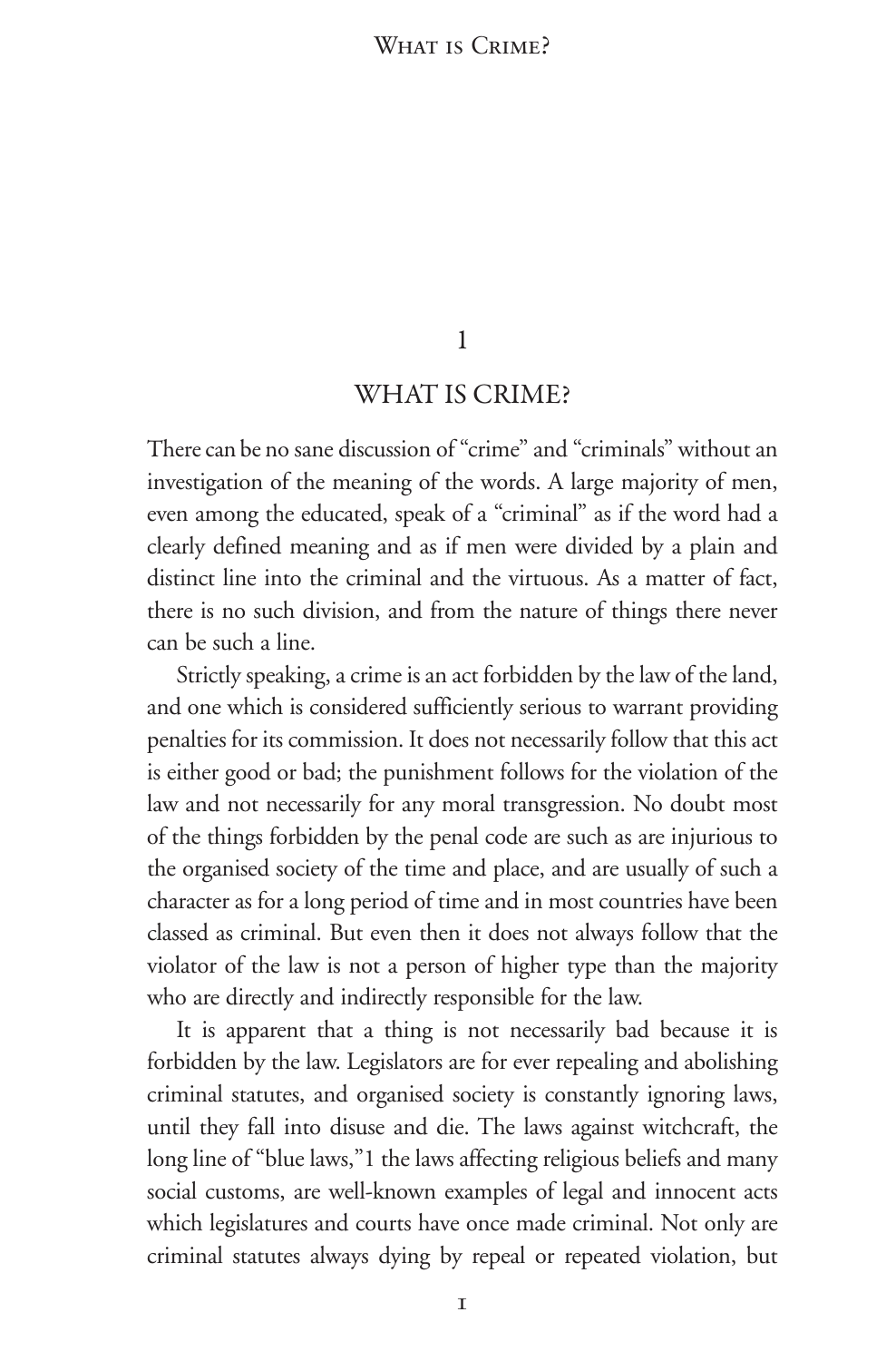every time a legislature meets it changes penalties for existing crimes and makes criminal certain acts that were not forbidden before.

Judging from the kind of men sent to the State legislatures and to Congress, the fact that certain things are forbidden does not mean that these things are necessarily evil, but rather that politicians believe there is a demand for such legislation from the class of society that is most powerful in political action. No one who examines the question can be satisfied that a thing is intrinsically wrong because it is forbidden by a legislative body.

Other more or less popular opinions of the way to determine right or wrong are found to be no more satisfactory. Many believe that the question of whether an act is right or wrong is to be settled by a religious doctrine; but the difficulties are still greater in this direction. First of all, this involves a thorough and judicial inquiry into the merits of many, if not all, forms of religion – an investigation which has never been made, and from the nature of things cannot be made. The fact is, that one's religious opinions are settled long before he begins to investigate and by quite other processes than reason. Then, too, all religious precepts rest on interpretation, and even the things that seem the plainest have ever been subject to manifold and sometimes conflicting construction. Few if any religious commands can be, or ever were, implicitly relied on without interpretation. The command, "Thou shalt not kill," seems plain, but does even this furnish an infallible rule of conduct?

Of course this commandment could not be meant to forbid killing animals. Yet there are many people who believe that it does, or at least should. No Christian state makes it apply to men convicted of crime, or against killing in war, and yet a considerable minority has always held that both forms of killing violate the commandment. Neither can it be held to apply to accidental killings, or killings in self-defence, or in defence of property or family. Laws, too, provide all grades of punishment for different kinds of killing, from very light penalties up to death. Manifestly, then, the commandment must be interpreted, "Thou shalt not kill when it is wrong to kill," and therefore it furnishes no guide to conduct. As well say: "Thou shalt do nothing that is wrong." Religious doctrines do not and clearly cannot be adopted as the criminal code of a state.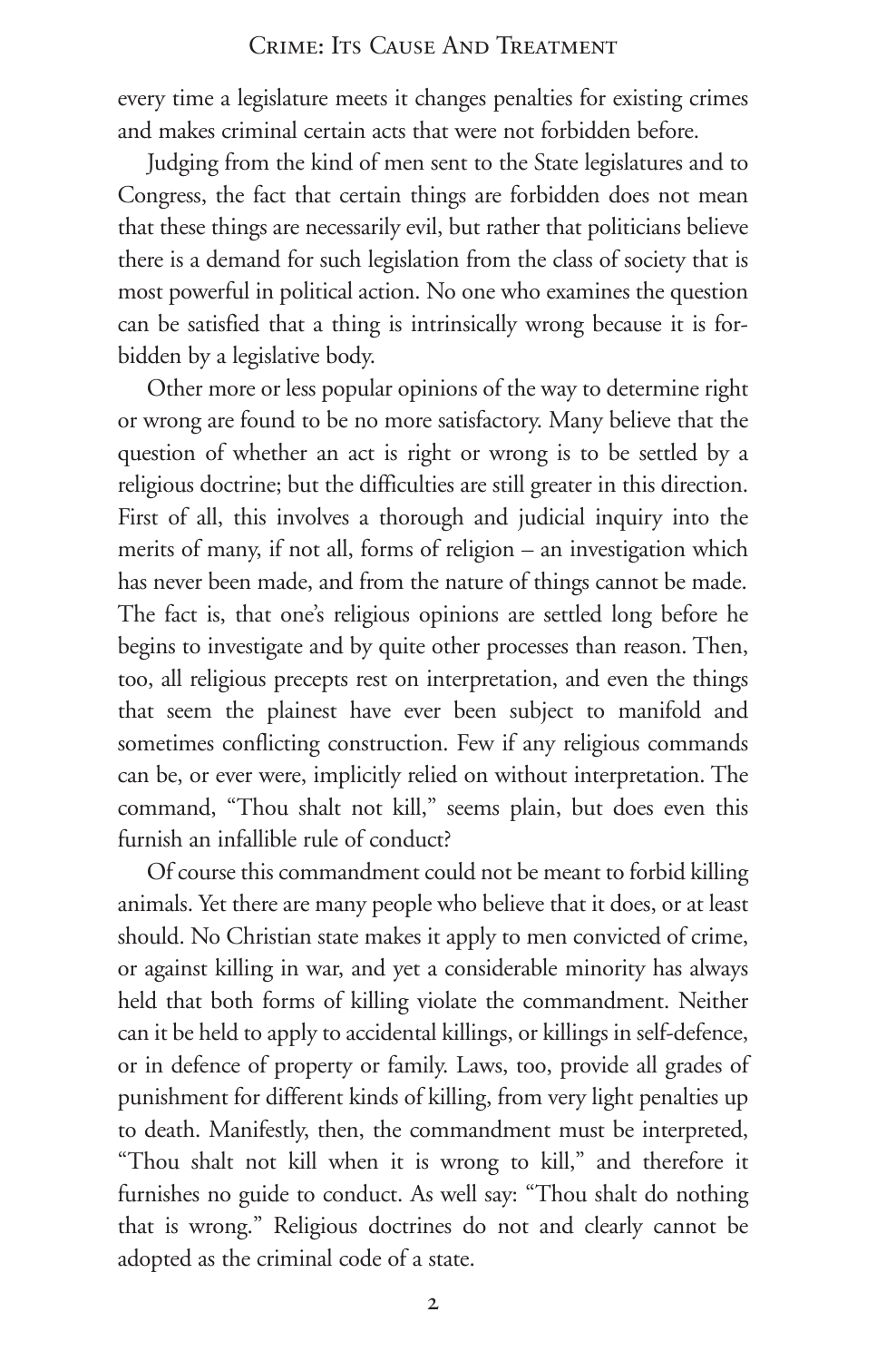#### WHAT IS CRIME?

In this uncertainty as to the basis of good and bad conduct many appeal to "conscience" as the infallible guide. What is conscience? It manifestly is not a distinct faculty of the mind, and if it were would it be more reliable than the other faculties? It has been often said that some divine power implanted conscience in every human being. Apart from the question of whether human beings are different in kind from other organisms, which will be discussed later, if conscience has been placed in man by a divine power, why have not all peoples been furnished with the same guide? There is no doubt that all men of any mentality have what is called a conscience; that is, a feeling that certain things are right, and certain other things are wrong. This conscience does not affect all the actions of life, but probably the ones which to them are the most important. It varies, however, with the individual. What reason has the world to believe that conscience is a correct guide to right and wrong?

The origin of conscience is easily understood. One's conscience is formed as his habits are formed by the time and place in which he lives; it grows with his teachings, his habits, and beliefs. With most people it takes on the colour of the community where they live. With some people the eating of pork would hurt their conscience; with others the eating of any meat; with some the eating of meat on Friday, and with others the playing of any game of chance for money, or the playing of any game on Sunday, or the drinking of intoxicating liquors. Conscience is purely a matter of environment, education, and temperament, and is no more infallible than any habit or belief. Whether one should always follow his own conscience is another question, and cannot be confounded with the question as to whether conscience is an infallible guide to conduct.

Some seek to avoid the manifold difficulties of the problem by saying that a "criminal" is one who is "anti-social." But does this bring us nearer to the light? An anti-social person is one whose life is hostile to the organisation or the society in which he lives; one who injures the peace, contentment, prosperity, or well-being of his neighbours, or the political or social organisation in which his life is cast.

In this sense many of the most venerated men of history have been criminals; their lives and teachings have been in greater or lesser conflict with the doctrines, habits, and beliefs of the communities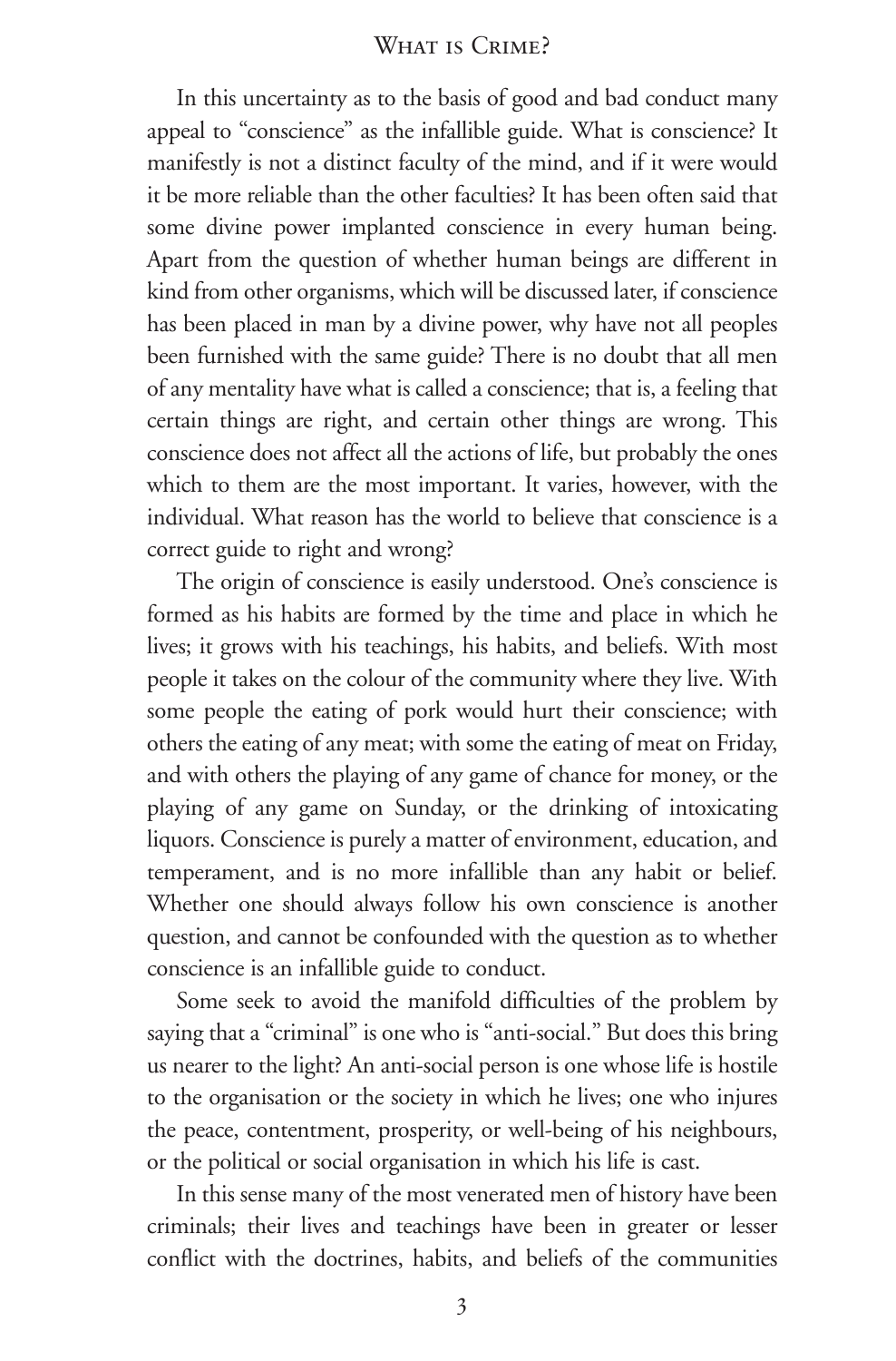where they lived. From the nature of things the wise man and the idealist can never be contented with existing things, and their lives are a constant battle for change. If the anti-social individual should be punished, what of many of the profiteers and captains of industry who manipulate business and property for purely selfish ends? What of many of our great financiers who use every possible reform and conventional catchword as a means of affecting public opinion, so that they may control the resources of the earth and exploit their fellows for their own gain?

No two men have the same power of adaptation to the group, and it is quite plain that the ones who are the most servile and obedient to the opinions and life of the crowd are the greatest enemies to change and individuality. The fact is, none of the generally accepted theories of the basis of right and wrong has ever been the foundation of law or morals. The basis that the world has always followed, and perhaps always will accept, is not hard to find.

The criminal is the one who violates habits and customs of life, the "folk-ways" of the community where he lives. These customs and folk-ways must be so important in the opinion of the community as to make their violation a serious affair. Such violation is considered evil regardless of whether the motives are selfish or unselfish, good or bad. The folk-ways have a certain validity and a certain right to respect, but no one who believes in change can deny that they are a hindrance as well as a good. Men did not arrive at moral ideas by a scientific or a religious investigation of good and bad, of right and wrong, of social or anti-social life.

Man lived before he wrote laws, and before he philosophised. He began living simply and automatically; he adopted various "taboos" which to him were omens of bad luck, and certain charms, incantations, and the like, which made him immune from ill-fortune.

All sorts of objects, acts, and phenomena have been the subjects of taboo, and just as numerous and weird have been the charms and amulets and ceremonies that saved him from the dangers that everywhere beset his way. The life of the primitive human being was a journey down a narrow path; outside were infinite dangers from which magic alone could make him safe.

All animal life automatically groups itself more or less closely into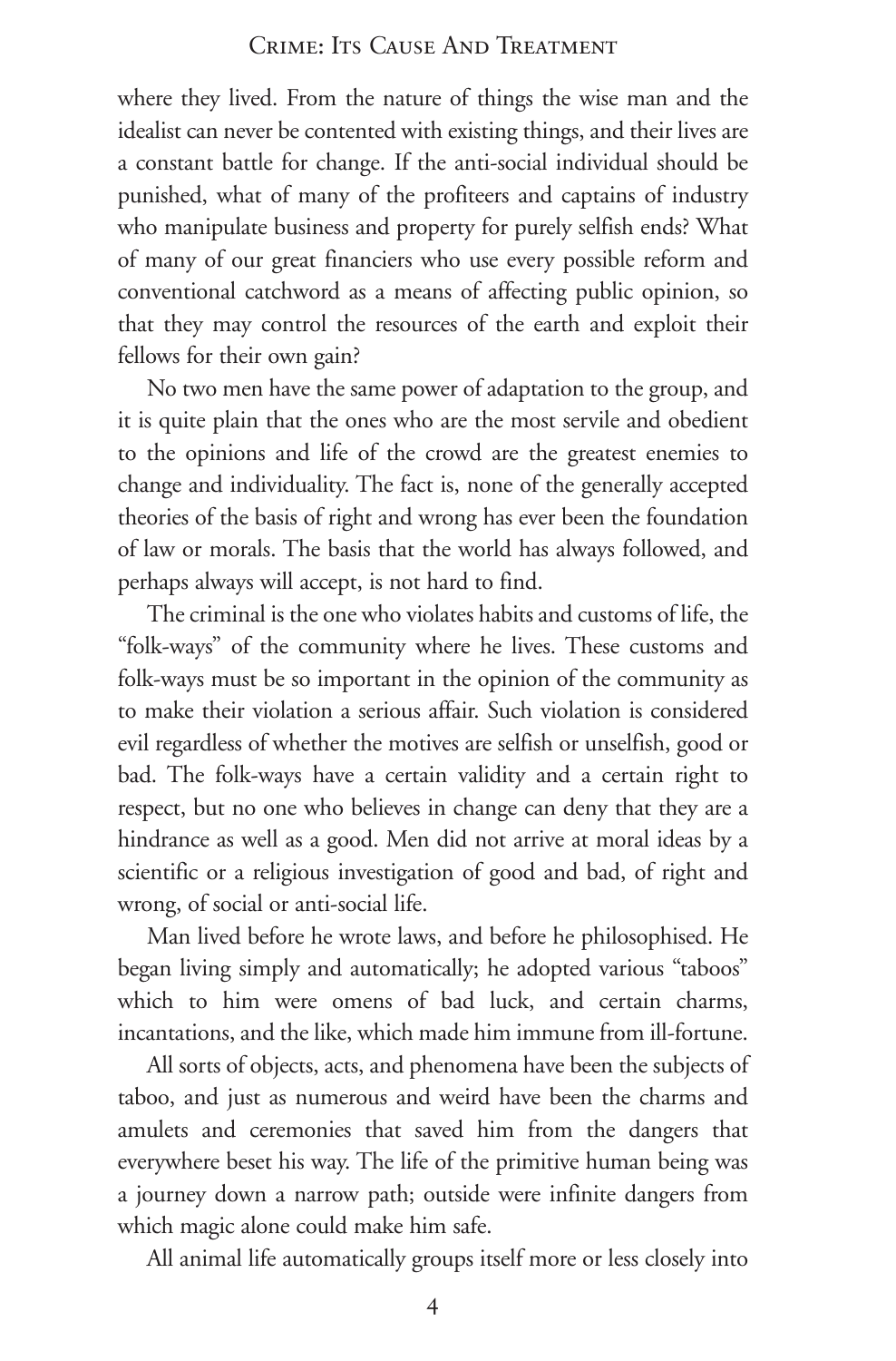#### WHAT IS CRIME?

herds. Buffaloes, horses, and wolves run in packs. Some of these groups are knit closely together like ants and bees, while the units of others move much more widely apart. But, whatever the group may be, its units must conform. If the wolf gets too far from the pack it suffers or dies; it matters not whether it be to the right or the left, behind or ahead, it must stay with the pack or be lost.

Men from the earliest time arranged themselves into groups; they travelled in a certain way; they established habits and customs and ways of life. These "folk-ways" were born long before human laws, and were enforced more rigidly than the statutes of a later age. Slowly men embodied their "taboos," their incantations, their habits and customs, into religions and statutes. A law was only a codification of a habit or custom that long ago was a part of the life of a people. The legislator never really makes the law; he simply writes in the books what has already become the rule of action by force of custom or opinion, or at least what he thinks has become a law.

One class of men has always been anxious to keep step with the crowd. The way is easier and the rewards more certain. Another class has been sceptical and resentful of the crowd. These men have refused to follow down the beaten path; they strayed into the wilderness, seeking new and better ways. Sometimes others have followed, and a shorter path was made. Often they have perished because they left the herd. In the sight of the organised unit and the society of the time and place, the man who kept the path did right. The man who tried to make a new path and left the herd did wrong. In the last analysis the criminal is the one who leaves the pack. He may lag behind or go in front, he may travel to the right or to the left, he may be better or worse, but his fate is the same.

The beaten path, however formed or however unscientific, has some right to exist. On the whole it has tended to preserve life, and it is the way of least resistance for the human race. On the other hand, it is not the best, and the way has ever been made easier by those who have violated precepts and defied some of the concepts of the time. Both ways are right and both ways are wrong. The conflict between the two ways is as old as the human race.

Paths and customs and institutions are for ever changing. So are ideas of right and wrong, and so too are statutes. The law, no doubt,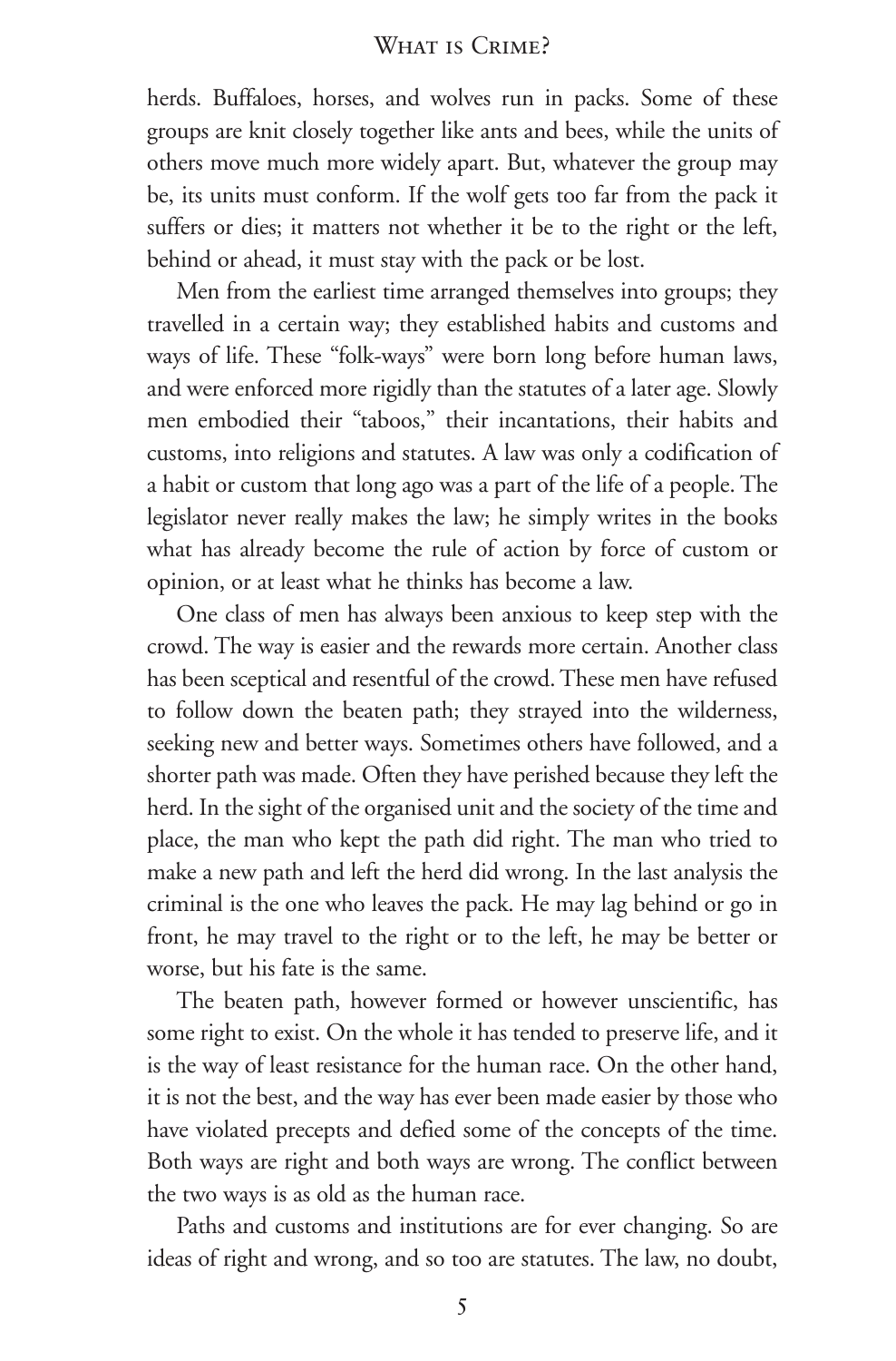makes it harder for customs and habits to be changed, for it adds to the inertia of the existing thing.

Is there, then, nothing in the basis of right and wrong that answers to the common conception of these words? There are some customs that have been forbidden longer, and which, it seems, must necessarily be longer prohibited; but the origin of all is the same. A changing world has shown how the most shocking crimes punished by the severest penalties have been taken from the calendar, and no longer even bear the suspicion of wrong. Religious differences, witchcraft, and sorcery have probably brought more severe punishments than any other acts; yet a change of habit and custom and belief has long since abolished all such crimes. So, too, crimes come and go with new ideals, new movements and conditions. The largest portion of our criminal code deals with the rights of property; yet nearly all of this is of comparatively modern growth. A new emotion may take possession of man which will result in the repeal of many if not all of these statutes, and place some other consideration above property, which seems to be the controlling emotion of to-day.

Crime, strictly speaking, is only such conduct or acts as are forbidden by the law and for which penalties are prescribed. The classification of the act does not necessarily have relation to moral conduct. This cannot be fixed by any exact standard. There is no straight clear line between the good and bad, the right and wrong. The general ways of determining good and bad conduct are of little value. The line between the two is always uncertain and shifting. And, in the last analysis, good or bad conduct rests upon the "folk-ways," the habits, beliefs, and customs of a community. While this is the real basis of judging conduct, it is always changing and from the nature of things, if it could be made stable, it would mean that society was stratified and all hope of improvement dead.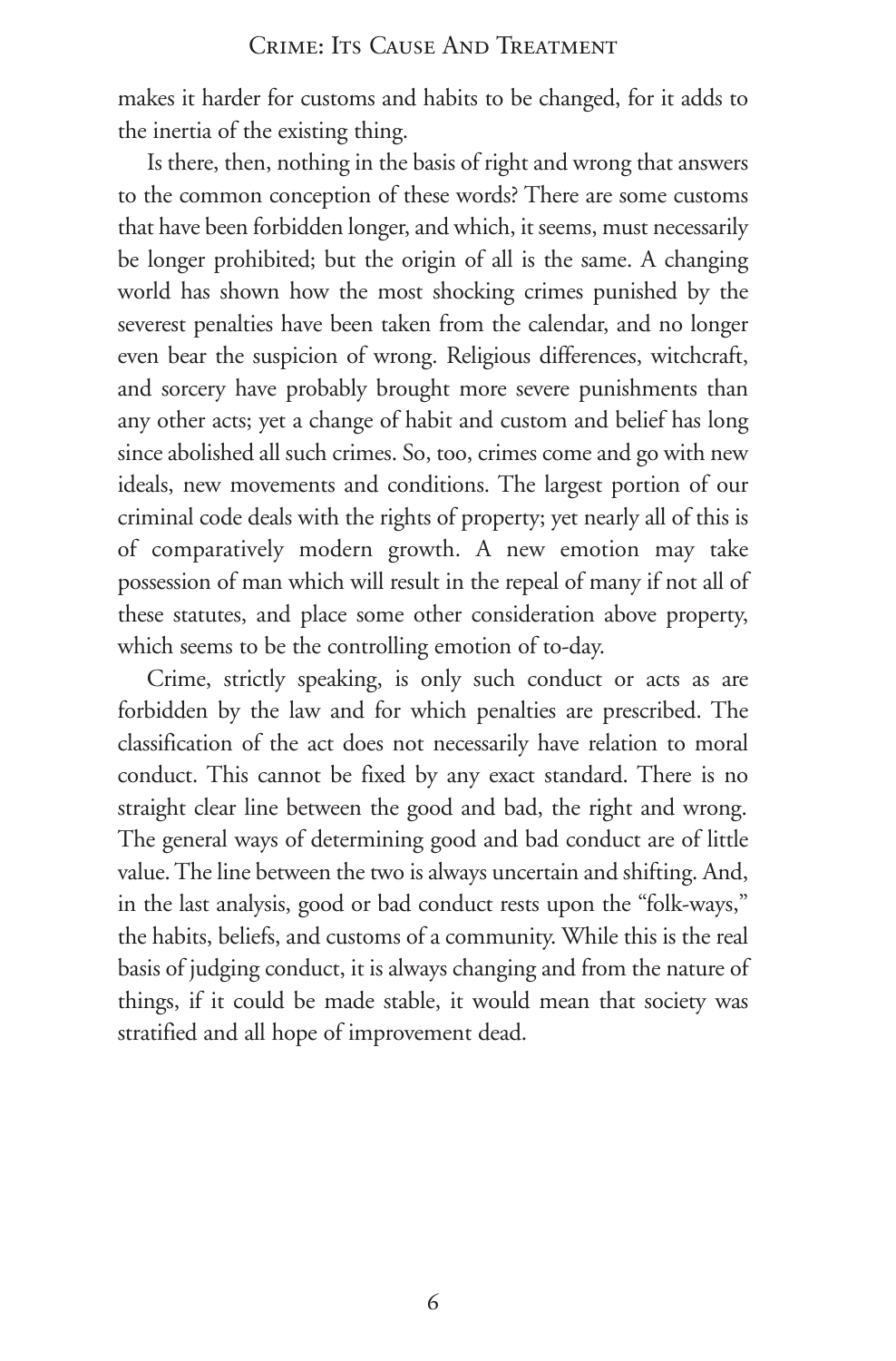#### Purpose of Punishment

 $\mathcal{D}_{\mathcal{L}}$ 

#### PURPOSE OF PUNISHMENT

Neither the purpose nor the effect of punishment has ever been definitely agreed upon, even by its most strenuous advocates. So long as punishment persists it will be a subject of discussion and dispute. No doubt the idea of punishment originated in the feeling of resentment and hatred and vengeance that, to some extent at least, is incident to life. The dog is hit with a stick and turns and bites the stick. Animals repel attack and fight their enemies to death. The primitive man vented his hatred and vengeance on things animate and inanimate. In the tribes no injury was satisfied until some member of the offending tribe was killed. In more recent times family feuds have followed down the generations, and were not forgotten until the last member of a family was destroyed. Biologically, anger and hatred follow fear and injury, and punishment follows these in turn. Individuals, communities, and whole peoples hate and swear vengeance for an injury, real or fancied. Punishments, even to the extent of death, are inflicted where there can be no possible object except revenge. Whether the victim is weak or strong, old or young, sane or insane, makes no difference; men and societies react to injury exactly as animals react.

That vengeance is the moving purpose of punishment is abundantly shown by the religious teachings that shape the ethical ideas of the Western world. The Old Testament abounds in the justification of vengeance. A few quotations amply show the Biblical approval of this doctrine:

Whoso sheddeth man's blood, by man shall his blood be shed. Genesis ix. 6.

No expiation can be made for the land for the blood that is shed therein, but by the blood of him that shed it. Numbers xxxv, 33.

Wherefore should the nations [Gentiles] say, Where is their [the Jews'] God? Let the avenging of the blood of thy servants which is shed be known among the nations in our sight. Psalm lxxix, 10.

The righteous shall rejoice when he seeth the vengeance; he shall wash his feet in the blood of the wicked; so that men shall say, Verily there is a reward for the righteous, verily there is a God that judgeth in the earth. Psalm lviii, 10, 11.

And I [God] will execute vengeance in anger and wrath upon the nations which hearkened not. Micah v, 15.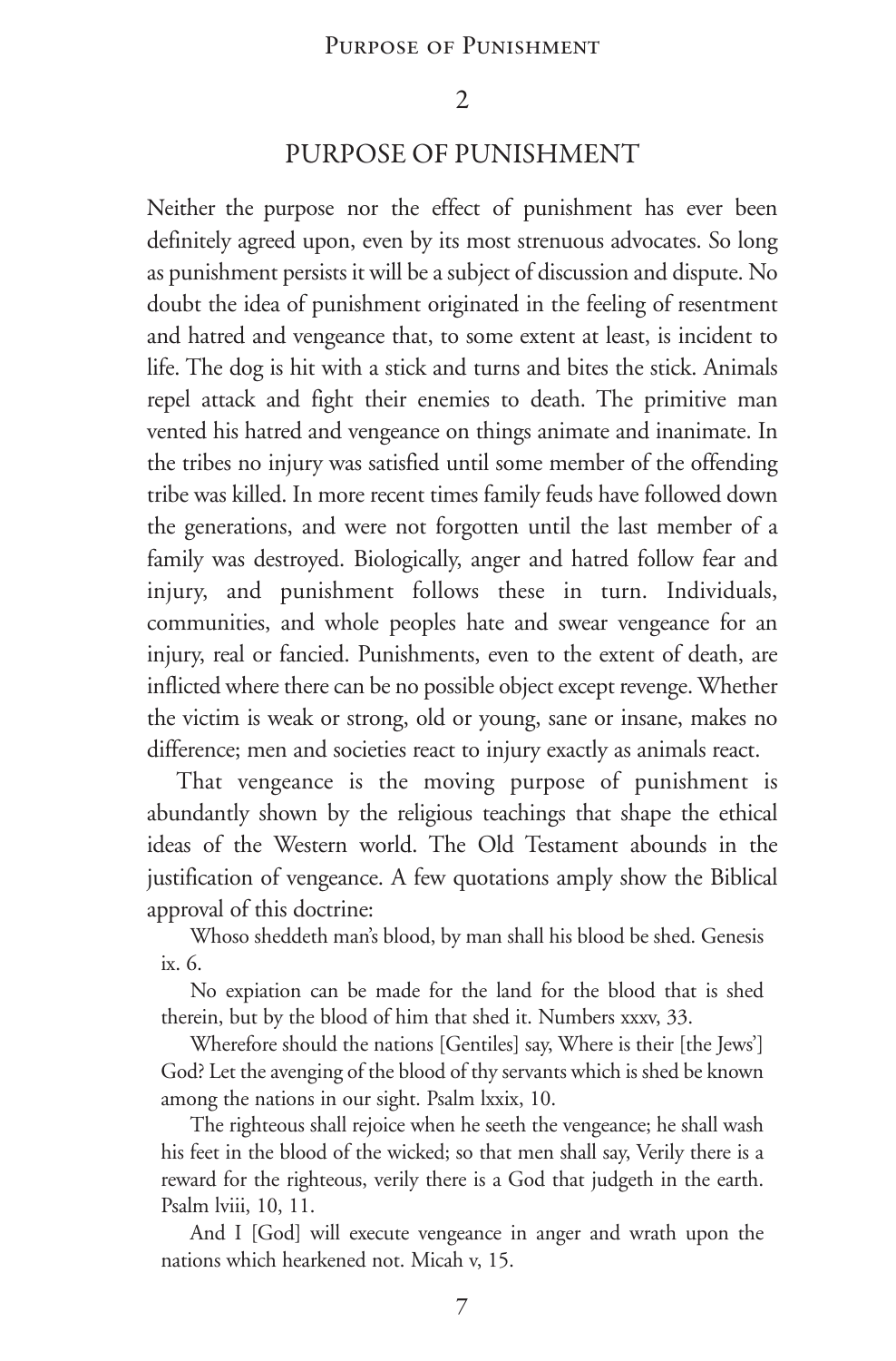All things are cleansed with blood, and apart from the shedding of blood there is no remission. Hebrews ix, 22.

For we know him that said, Vengeance belongeth unto me... It is a fearful thing to fall into the hands of the living God. Hebrews x, 30,31.

True, it is often claimed that Jesus repudiated the doctrine of vengeance. The passage of Matthew v, 38, 39 is often quoted in proof of this assertion – "Ye have heard that it hath been said, an eye for an eye and a tooth for a tooth. But I say unto you, that ye resist not evil, but whosoever shall smite thee on thy right cheek, turn to him the other also." But the gospels and the other books of the New Testament show plainly that non-resistance was not laid down as a rule for the guidance of mankind, but only as a policy by one sect of the Jews and Christians to save themselves from the Romans. The reason for the doctrine was the belief that resistance was hopeless, and that God who had the power would in his own time visit on the oppressors the vengeance that the Jews and Christians were too weak to inflict. Jesus and the early Christians knew of no people beyond their immediate territory, and they did not appeal to mankind as a whole, or to future generations.

The early Christians believed in judging and in punishment as vengeance, the same as the Jews and other peoples believed in it. (See Matthew xiiii, 41–43; xxiii, 33; xxv, 46.) They believed that the end of the world was at hand; that the coming of the Lord was imminent; that some of that generation would not taste death, and that God would punish sinners, in his own time. The New Testament is replete with this doctrine, which was stated and elaborated in the so-called "Revelation of St. Peter."

Probably this document was composed about the year 150 a.d. and by the year 200 it was read as "Scripture" in some Christian communities. Subsequently it disappeared and was known only by name until a substantial fragment of the document was discovered at Akhmim in Egypt in the year 1887. A portion of it represents a scene in which the disciples of Jesus ask him to show them the state of the righteous dead, in order that this knowledge may be used to encourage people to accept Christianity. The request is granted and the disciples are shown not only a vision of the delightful abodes of the righteous, but also a vivid picture of the punishments that are being meted out to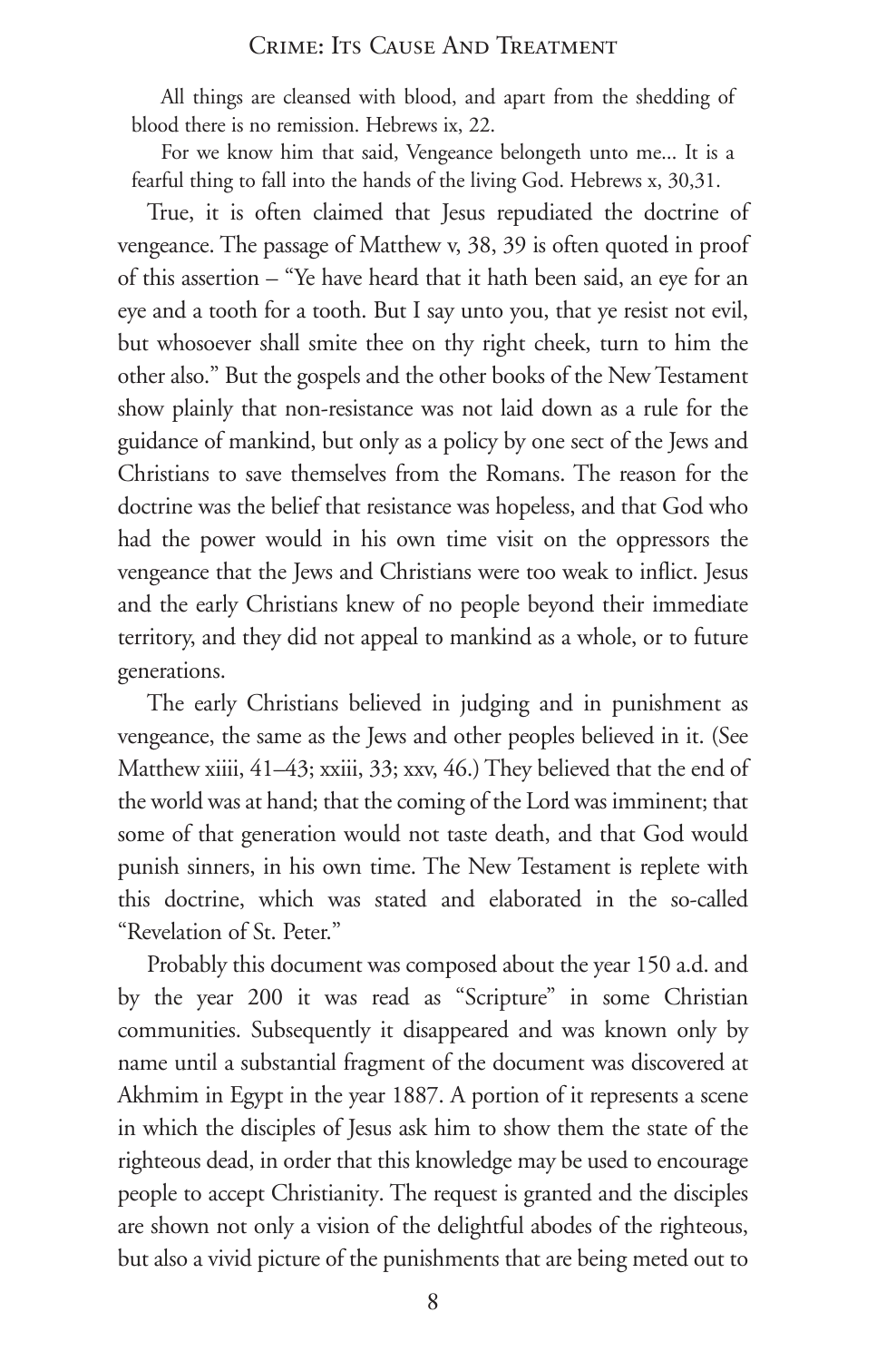the wicked. It is interesting to note how the punishments are devised to balance in truly retributive fashion the crimes mentioned. It is this type of tradition that furnished Dante and Milton the basis for their pictures of hell.

The following is the more interesting portion of this document:

And the Lord showed me [Peter] a very great country outside of this world, exceeding bright with light, and the air there lighted with rays of the sun, and the earth itself blooming with unfading flowers and full of spices and plants, fair-flowering and incorruptible and bearing blessed fruit. And so great was the perfume that it was borne thence even unto us. And the dwellers in that place were clad in the raiment of shining angels, and their raiment was like unto their country; and angels hovered about them there. And the glory of the dwellers there was equal, and with one voice they sang praises alternately to the Lord God, rejoicing in that place. The Lord said to us, This is the place of your brethren the righteous.

And over against that place I saw another, exceedingly parched, and it was the place of punishment. And those who were being punished there and the angels who punished them wore dark raiment like the air of the place.

Certain persons there were hanging by the tongue. These were they who blaspheme the way of righteousness, and under them lay a fire whose flames tortured them.

Also there was a great lake full of flaming mire in which were certain men that pervert righteousness, and tormenting angels afflicted them.

And there were also others, women, hanged by their hair over that mire that flamed up, and these were they who adorned themselves for adultery. And the men who mingled with them in the defilement of adultery were hanging by the feet with their heads in that mire, and they exclaimed in a loud voice: We did not believe that we should come to this place.

And I saw the murderers and their accomplices cast into a certain narrow place full of evil snakes where these evil beasts smote them while they turned to and fro in that punishment, and worms like great black clouds afflicted them. And the souls of those who had been murdered said, as they stood and looked upon the punishment of their murderers. O God, just is thy judgment.

And other men and women were aflame up to the middle, and were cast into a dark place and were beaten by evil spirits, and their inwards were eaten by restless worms. These were they who persecuted the righteous and delivered them up to the authorities.

And over against these were other men and women gnawing their tongues and having flaming fire in their mouths. These were false witnesses.

And in a certain other place there were pebbles sharper than swords or any needle, red hot, and women and men in tattered and filthy raiment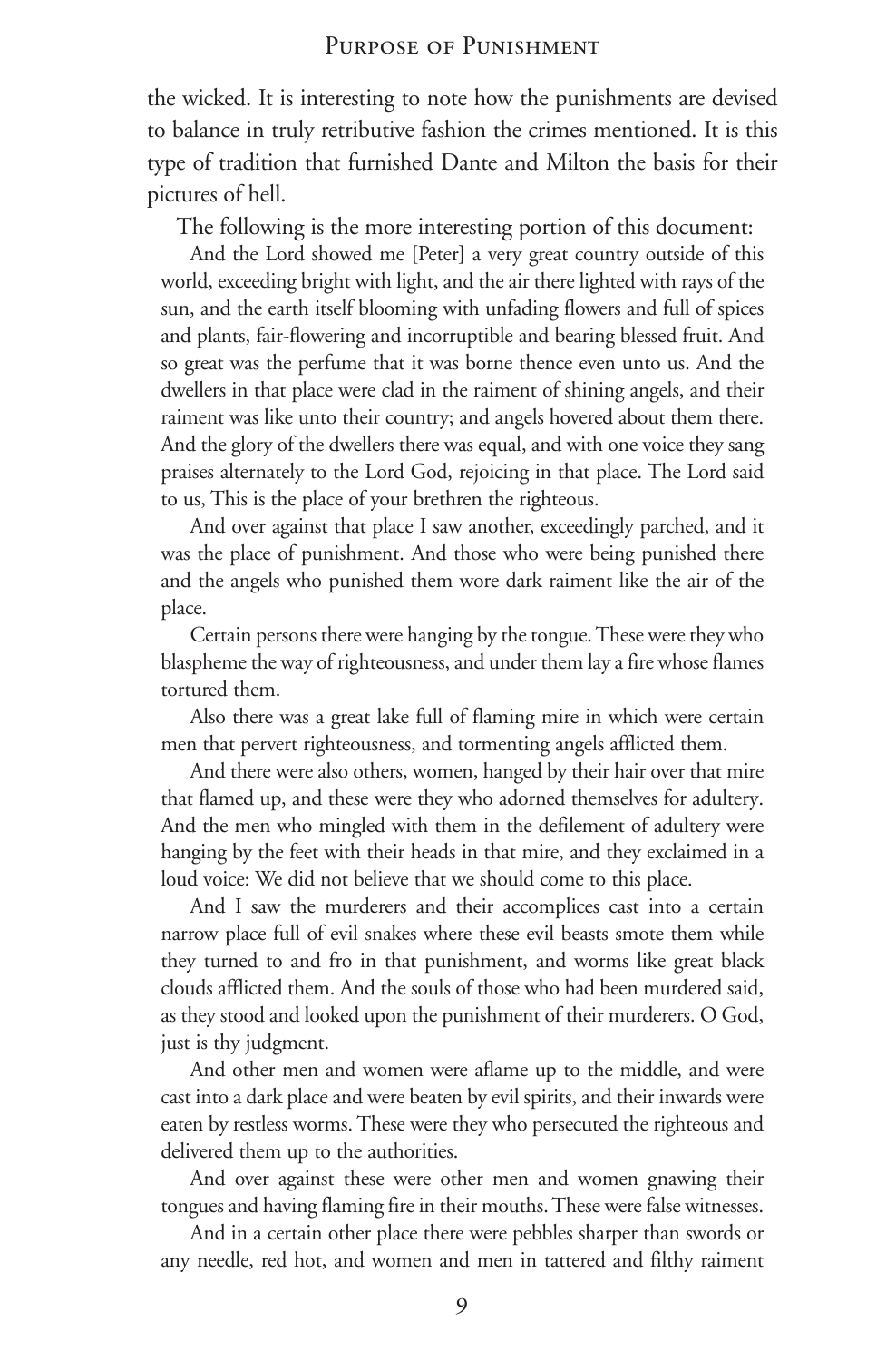rolled about on them in punishment. These were the rich who trusted in their riches and had no pity for orphans and widows and despised the commandment of God.

And in another great lake full of boiling pitch and blood and mire stood men and women up to their knees. These were the usurers and those who take compound interest.

The noted preacher, scholar, and president of Princeton College, Jonathan Edwards, in his famous sermon, "Sinners in the Hands of an Angry God," put in forcible and picturesque language the religious and legal view of punishment as vengeance:

They [sinners] deserve to be cast into hell; so that divine justice never stands in the way, it makes no objection against God's using His power at any moment to destroy them. Yea, on the contrary, justice calls aloud for an infinite punishment on their sins. Divine justice says of the tree that brings forth such forth such grapes of Sodom, "Cut it down, why cumbereth it the ground?" Luke xiii, 7. The sword of divine justice is every moment brandished over their heads, and it is nothing but the hand of arbitrary mercy, and God's mere will, that holds it back.

They are now the objects of that very same anger and wrath of God that is expressed in the torments of hell: and the reason why they do not go down to hell at each moment is not because God, in whose power they are, is not then very angry with them; as angry as He is with many of those miserable creatures that He is now tormenting in hell, and do there feel and bear the fierceness of His wrath. Yea, God is a great deal more angry with great numbers that are now on earth; yea, doubtless, with many that are now in this congregation, that, it may be, are at ease and quiet, than He is with many of those that are now in the flames of hell.

So that it is not because God is unmindful of their wickedness and does not resent it that He does not let loose His hand and cut them off. God is not altogether such a one as themselves, though they imagine Him to be so. The wrath of God burns against them; their damnation does not slumber; the pit is prepared; the fire is made ready; the furnace is now hot; ready to receive them; the flames rage and glow. The glittering sword is whet and held over them, and the pit hath opened her mouth under them.

The God that holds you over the pit of hell, much as one holds a spider or some loathsome insect over the fire, abhors you, and is dreadfully provoked; His wrath towards you burns like fire; He looks upon you as worthy of nothing else but to be cast into the fire; He is of purer eyes than to bear to have you in His sight; you are ten thousand times more abominable in His eyes than the most hateful and venomous serpent is in ours. You have offended Him infinitely more than ever a stubborn rebel did his prince: and yet it is nothing but His hand that holds you from falling into the fire every moment; it is ascribed to nothing else that you did not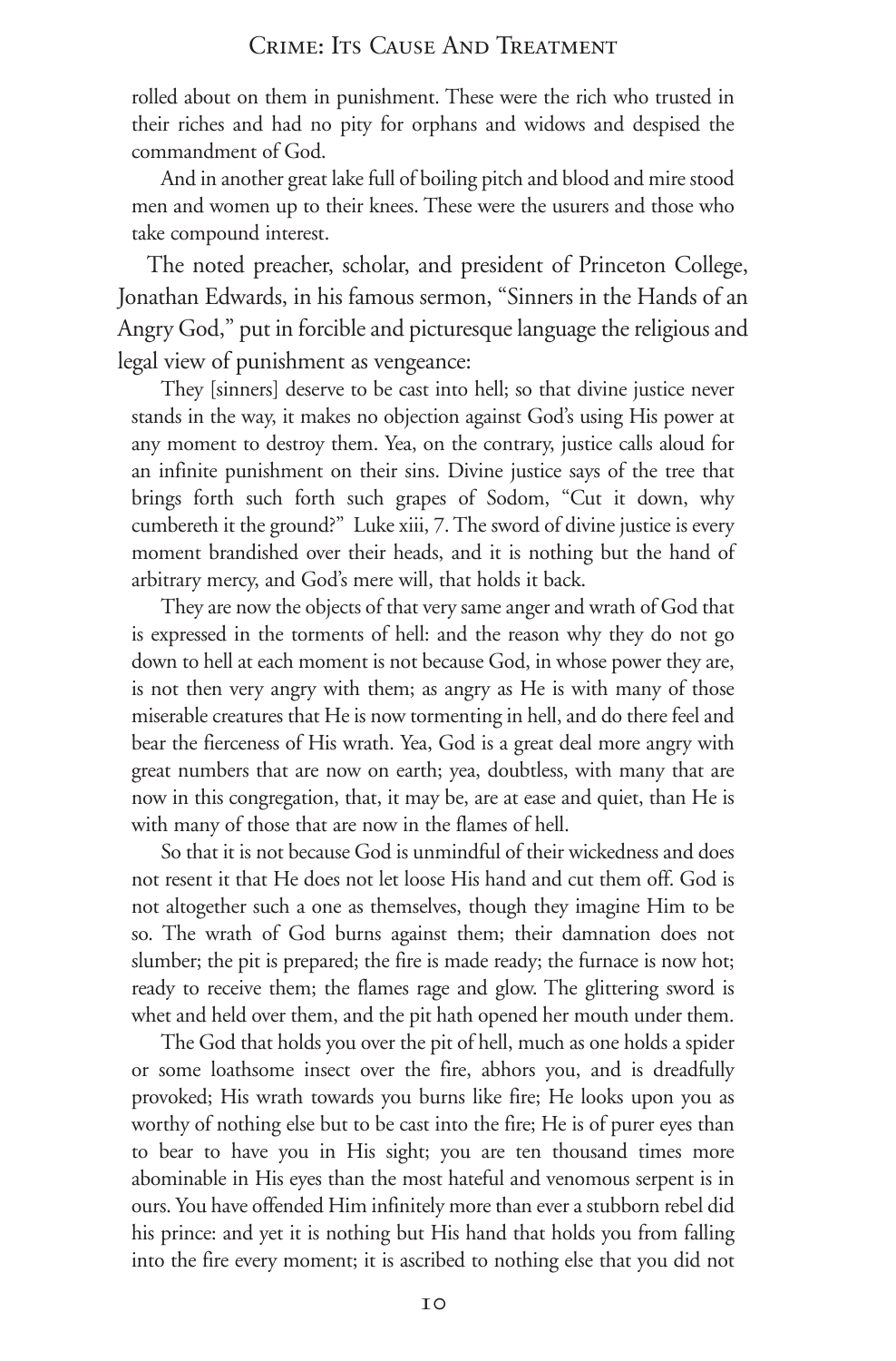#### Purpose of Punishment

go to hell the last night; that you were suffered to awake again in this world, after you closed your eyes to sleep; and there is no other reason to be given why you have not dropped into hell since you arose in the morning, but that God's hand has held you up; there is no other reason to be given why you have not gone to hell, since you have sat here in the house of God provoking His pure eyes by your sinful, wicked manner of attending His solemn worship; yea, there is nothing else that is to be given as a reason why you do not this very moment drop down into hell.

O sinner! consider the fearful danger you are in: it is a great furnace of wrath, a wide and bottomless pit, full of the fire of wrath, that you are held over in the hand of that God whose wrath is provoked and incensed as much against you as against many of the damned in hell: you hang by a slender thread, with the flames of divine wrath flashing about it, and ready every moment to singe it and burn it asunder; and you have no interest in any Mediator, and nothing to lay hold of to save yourself, nothing to keep off the flames of wrath, nothing of your own, nothing that you ever have done, nothing that you can do, to induce God to spare you one moment.

Consider this, you that are here present, that yet remain in an unregenerate state. That God will execute the fierceness of His anger implies that He will inflict wrath without any pity.

Even though increasing knowledge may have somewhat softened the language of vengeance, still both religion and the law have found their chief justification for punishment in the doctrine of revenge.

The Church has constantly taught from the first that God would punish the sinner with everlasting torment. It has taught that all are bad from birth and can be saved only by grace. The punishment to be suffered was as terrible as man's mind could conceive. It would continue infinitely beyond the time when it might be needed for correction or example. In spite of a few humane or over-sensitive ministers, the doctrine persists and is carefully preserved by the Church. That the State likewise holds fast to the idea of vengeance, punishment for the sake of suffering, is just as evident. One needs only to note the force and degree of hatred of the good to the one accused of crime, and the zeal that is shown for a man hunt, to realise how deeply the feeling of vengeance is planted in the structure of man. The truth is that it was a part of life before religion and political institutions were evolved.

Still, most people are now ashamed to admit that punishment is based on vengeance, and for that reason various excuses and apologies have been offered for the cruelty that goes with it. Some of the more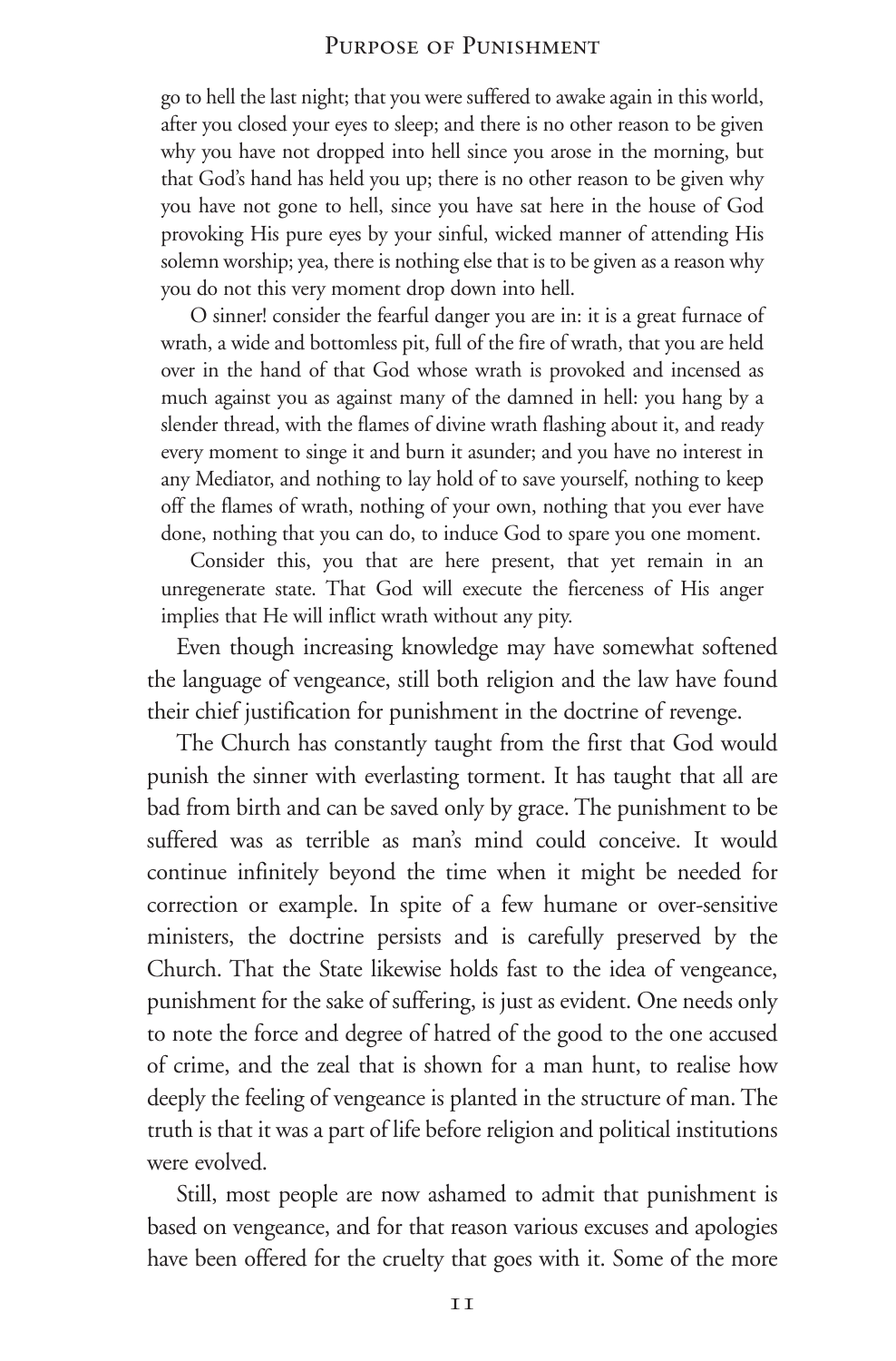humane, or "squeamish," who still believe in punishment contend that the object of this infliction is the reformation of the victim. This, of course, cannot be urged of the death penalty, or even punishment for life, or for very long-term sentences. In these cases there is neither inducement to reform nor any object in the reformation. No matter how thorough the reform, the prisoner never goes back to society, or he returns after there is no longer a chance for him to be of use to the world or to enjoy life.

Those who say that punishment is for the purpose of reforming the prisoner are not familiar with human psychology The prison almost invariably tends to brutalise men and breeds bitterness and blank despair. The life of the ordinary prisoner is given over to criticism and resentment against existing things, especially to settled hatred of those who are responsible for his punishment. Only a few, and these are the weakest, ever blame themselves for their situation. Every man of intelligence can trace the various steps that led him to the prison door, and he can feel, if he does not understand, how inevitable each step was. The number of "repeaters" in prison shows the effect of this kind of a living death upon the inmates. To be branded as a criminal and turned out in the world again leaves one weakened in the struggle of life and handicapped in a race that is hard enough for most men at the best. In prison, and after leaving prison, the man lives in a world of his own; a world where all moral values are different from those professed by the jailer and society in general. The great influence that helps to keep many men from committing crime – the judgment of his fellows – no longer deters him in his conduct. In fact, every person who understands penal institutions – no matter how well such places are managed – knows that a thousand are injured or utterly destroyed by service in prison where one is helped.

Very few persons seriously believe that offenders are sent to prison out of kindness to the men. If there were any foundation for this idea, each prisoner would be carefully observed, and when he was fit would be returned to the world. Not even the parole laws, which provide various reasons and ways for shortening sentences, ever lay down the rule that one may be released when he has reformed.

A much larger class of people offers the excuse that punishment deters from crime. In fact, this idea is so well rooted that few think of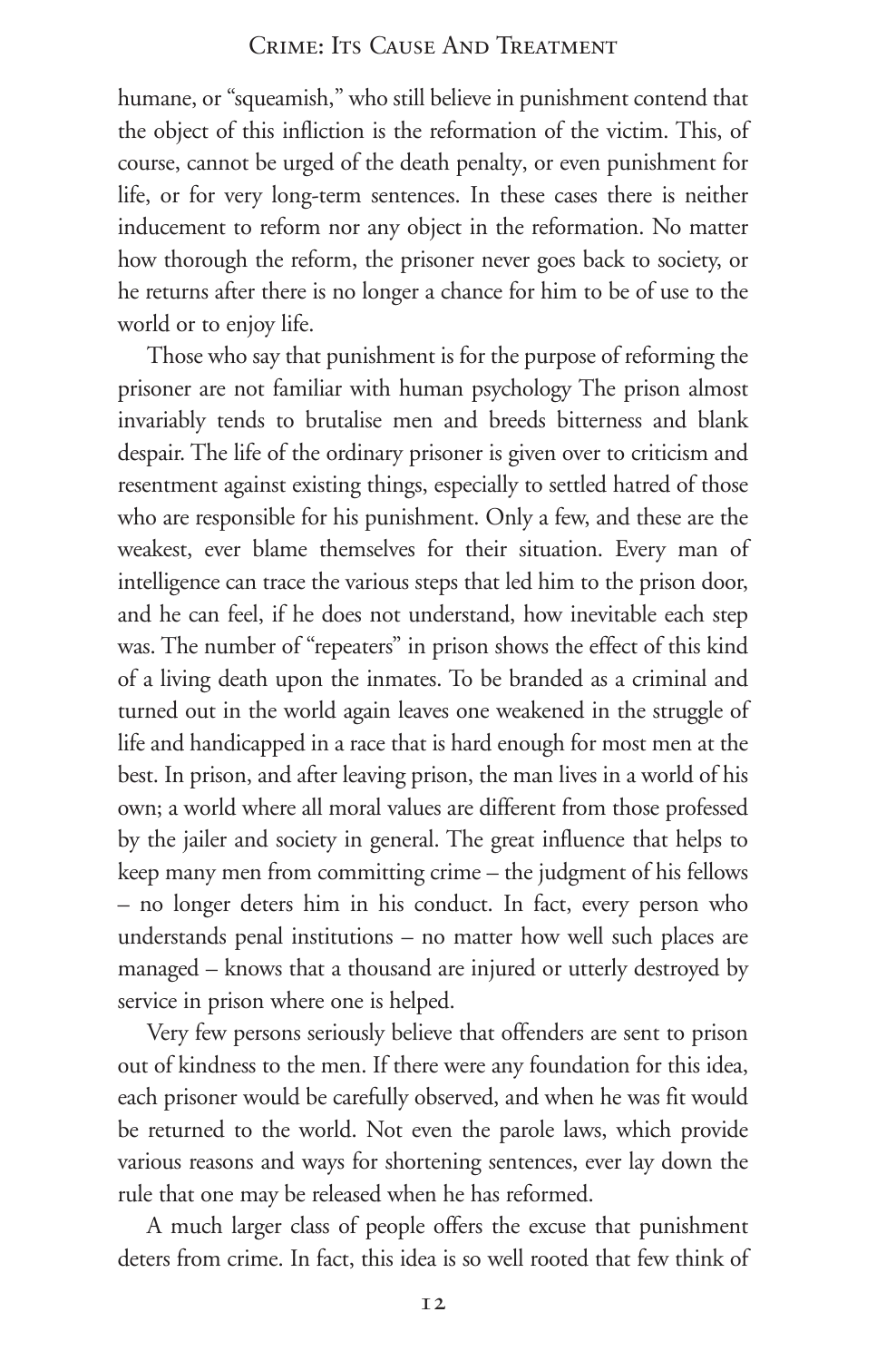#### Purpose of Punishment

questioning it. The idea that punishment deters from crime does not mean that the individual prisoner is prevented from another criminal act. A convicted man is kept in jail for as a long time as, in the judgment of the jury, the court, or the parole board, will make him atone, or at least suffer sufficiently for the offence. If the terms are not long enough they can be made longer. The idea that punishment deters means that unless A shall be punished for murder, then B will kill; therefore A must be punished, not for his own sake, but to keep B from crime. This is vicarious punishment which can hardly appeal to one who is either just or humane. But does punishing A keep B from the commission of crime? It certainly does not make a more social man of B. If it operates on him, in any way it is to make him afraid to commit crime; but the direct result of scaring B is not to keep him from the commission of crime, but to make him use precautions that will keep him safe from discovery. How far the fear of detection and punishment prevents crime is, of course, purely theoretical and cannot be settled either by statistics or logic. One thing is sure, that if B is kept from crime it is through fear, and of all the enemies of man fear is the one which causes most misery and pain.

There are many facts that show that the punishment of one does not deter others. Over and over again crimes are committed, by the young especially, that resemble in every detail a previous crime which has received large publicity through the newspapers, often through the hanging of some culprit. Even the unthinking public, always clamouring for severe penalties, does not believe that the example of punishment deters. The public forbids the exhibition of pictures of hangings and of crimes. Somehow, vaguely and dimly as most men see everything, the public realises that, instead of punishments preventing crime, punishments suggest crime. In the olden days, when men admitted that vengeance and punishment went together, they were at least more logical, for executions were in the open light of day, so that all might see and be deterred.

But this sort of punishment was abolished long ago. Now executions are behind tightly-closed doors, often before daybreak, with no one present but a doctor to pronounce the victim dead, a preacher to try to save his soul, and a few favoured guests. The most humane individuals advocate suppressing the stories in the newspapers,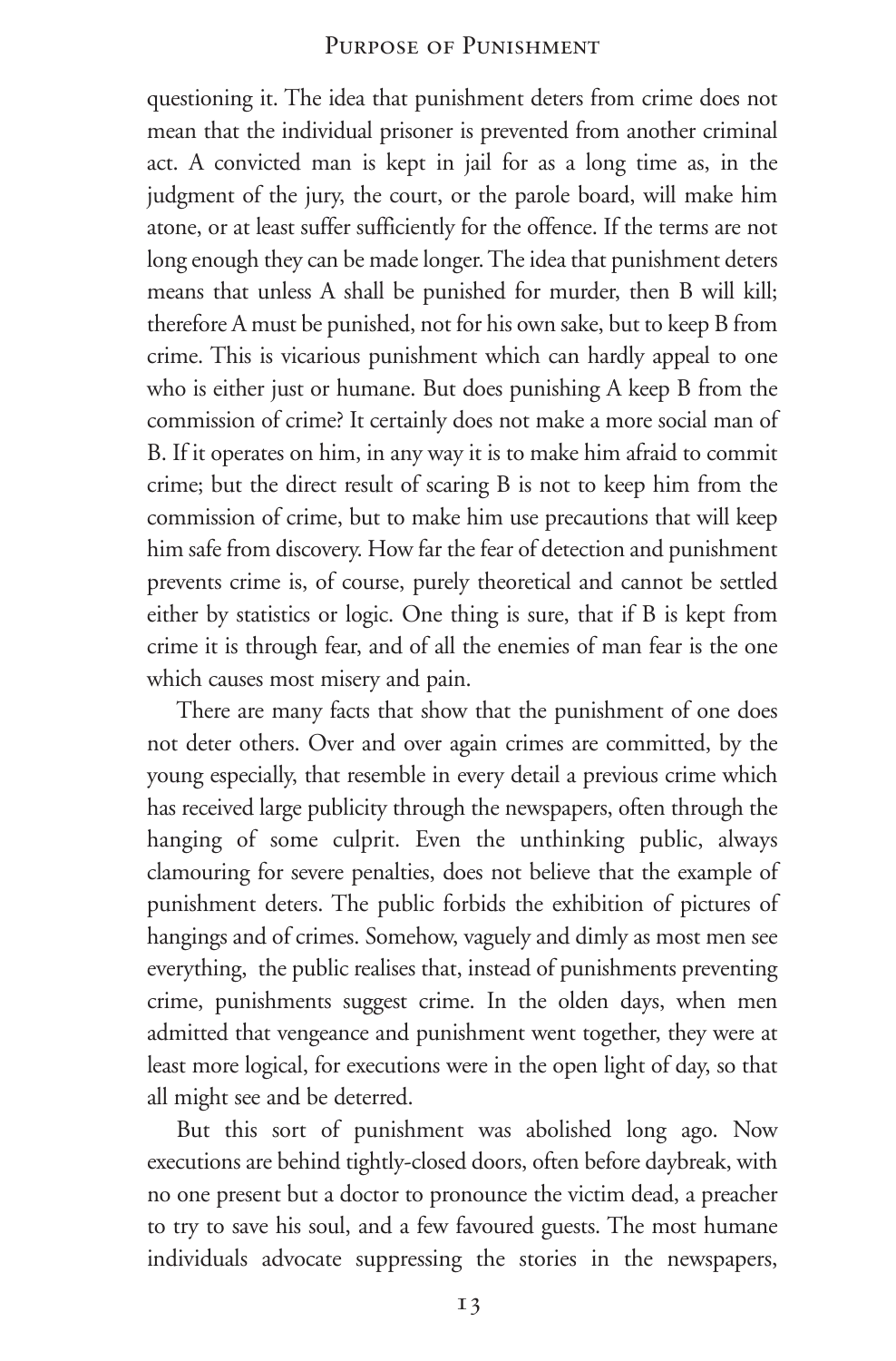beyond an obituary notice for the deceased, and forbidding the publication of the details of the crime and its penalty. So far as this succeeds it is a confession that punishment does not deter, but instead suggests and encourages crime. The idea that crime is prevented by punishment, if believed, would be followed by requirements that the young should visit prisons that they might realise the consequences of crime, and that all executions should be public and should be performed on the highest hill.

So much has been written about the decrease of crime that follows the reduction of penalties, and likewise about the numerous crimes of violence which generally follow public hangings, that it is hardly necessary to recall it to the reader. The fact is, those who say that punishment deters have no confidence in their own statement.

The operations of the human mind have always been clouded in mystery and obscurity. The effect of what is seen and heard and felt has never been certain. The great power of suggestion, especially with the young, is only now beginning to be understood. Many things can be done by suggestion. The immature brain records everything that the senses carry to it through the nerves; these records, through lively imagination, are constantly suggesting and urging to action. All good teachers and observing parents know its power, and, so far as such matters can be proved, it seems clear that the details of crime and punishment reproduce themselves over and over again by the suggestion carried to the mind, especially with the young. There is every reason to think that suggestions of crime will affect the mind as much as suggestions of adventure, love, or war.

Does it then follow that no one shall be restrained from freedom on account of either his actions or nature? It is really idle to ask this question. No matter what one may think of the so-called criminal and his responsibility, or quite regardless of whether we feel pity or hatred, the great mass of the community will not suffer one who has little self-control to interfere seriously and directly with the peace and happiness of the community in which he lives. Whether by the action of the law or by vigilance committees, some men will not be allowed to be at large. Doubtless under proper treatment and environment most of this sort of anti-social conduct would disappear, but for many years to come it will remain.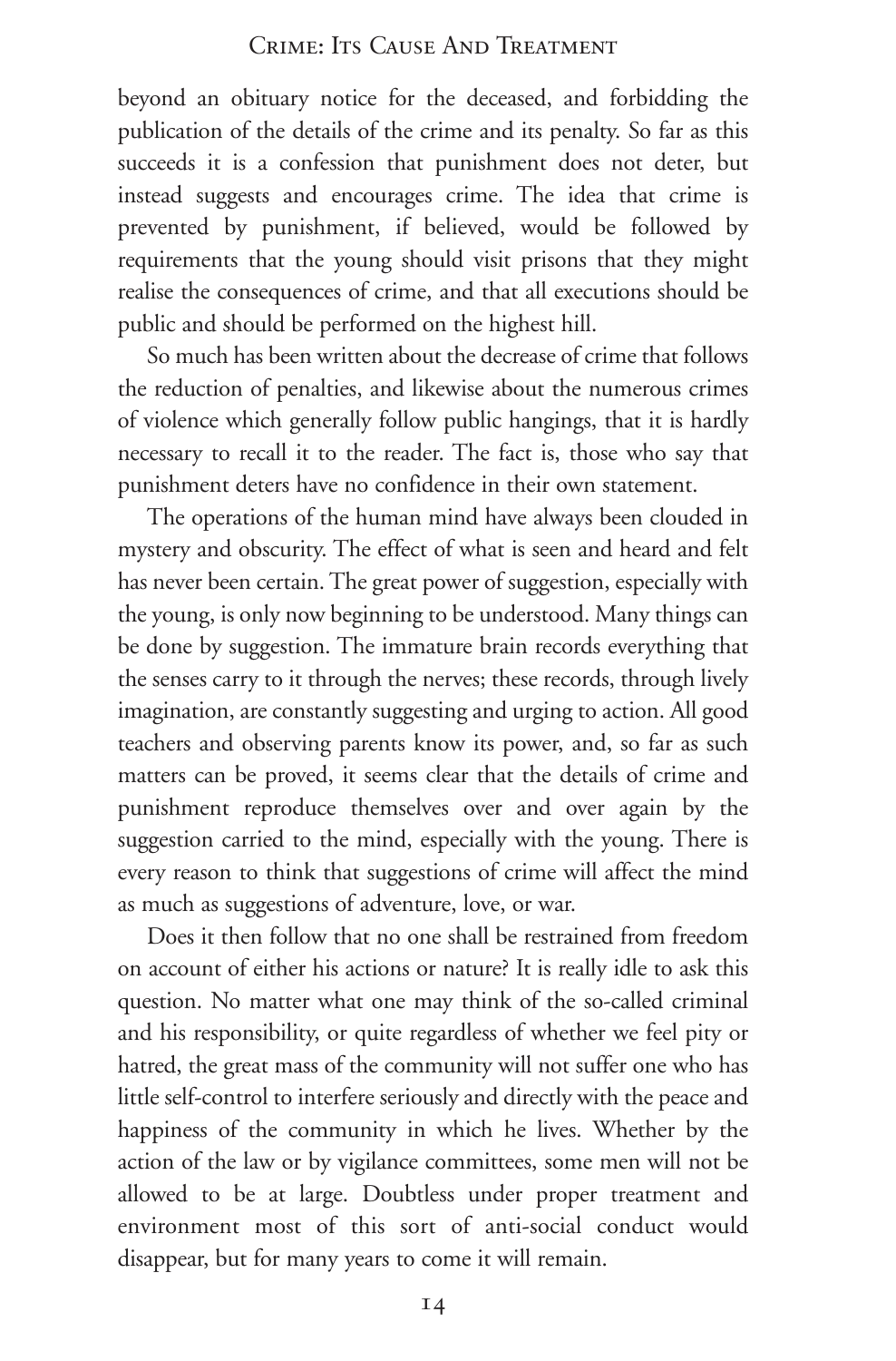Taking away the liberty of another has only one justification. The great mass of people in any community must and will act for self-defence. It needs no fine-spun theories to justify it. Hatred should have nothing to do with it. The conduct of man in this regard is only like that of the animal which destroys the one that is inimical to the pack or herd. The self-protection of the group is the same as the self-protection of the individual. Both the group and the man will save their lives against a lunatic or any other menace, regardless of the nature of the menace.

Punishment, in the proper meaning of the term, cannot be justified by any reasoning. Punishment really means the infliction of pain because the individual has wilfully transgressed. Its supposed justification is that somehow the evil done is atoned for, or made good, or balanced, if the author of the evil shall suffer pain. Punishment means that the suffering by the victim is the end, and it does not mean that any good will grow out of the suffering. It seems as if the question only needed to be stated for right-thinking men to deny the validity of punishment.

It may be argued that whether the victim is punished or simply restrained can make no difference. In this lies the whole difference between scientific and humane treatment of the unfortunate, and the vengeful punishments that have always been visited by the strong upon the helpless and the weak. Society restrains the imbecile, the dangerously insane, the victims of deadly, contagious diseases. All these are restrained without any feeling of hatred, but with pity and understanding. Society does not keep one of these persons under restraint after he has sufficiently recovered to make it safe to return him to the community; neither does it release one until he is safe. It uses the best methods for his treatment that may make him fit to live with his fellows, and the best efforts to place him in a proper environment when discharged. Neither does any disgrace nor humiliation nor handicap attach to the unfortunate when discharged. In a sense, the attitude of mind held by the group towards the "criminal" is the whole question. From this everything follows, and without it change or humanity or hope is not possible.

It is true that insane asylums, homes for the feeble-minded, and hospitals are not what they should be, nor what they will be some day.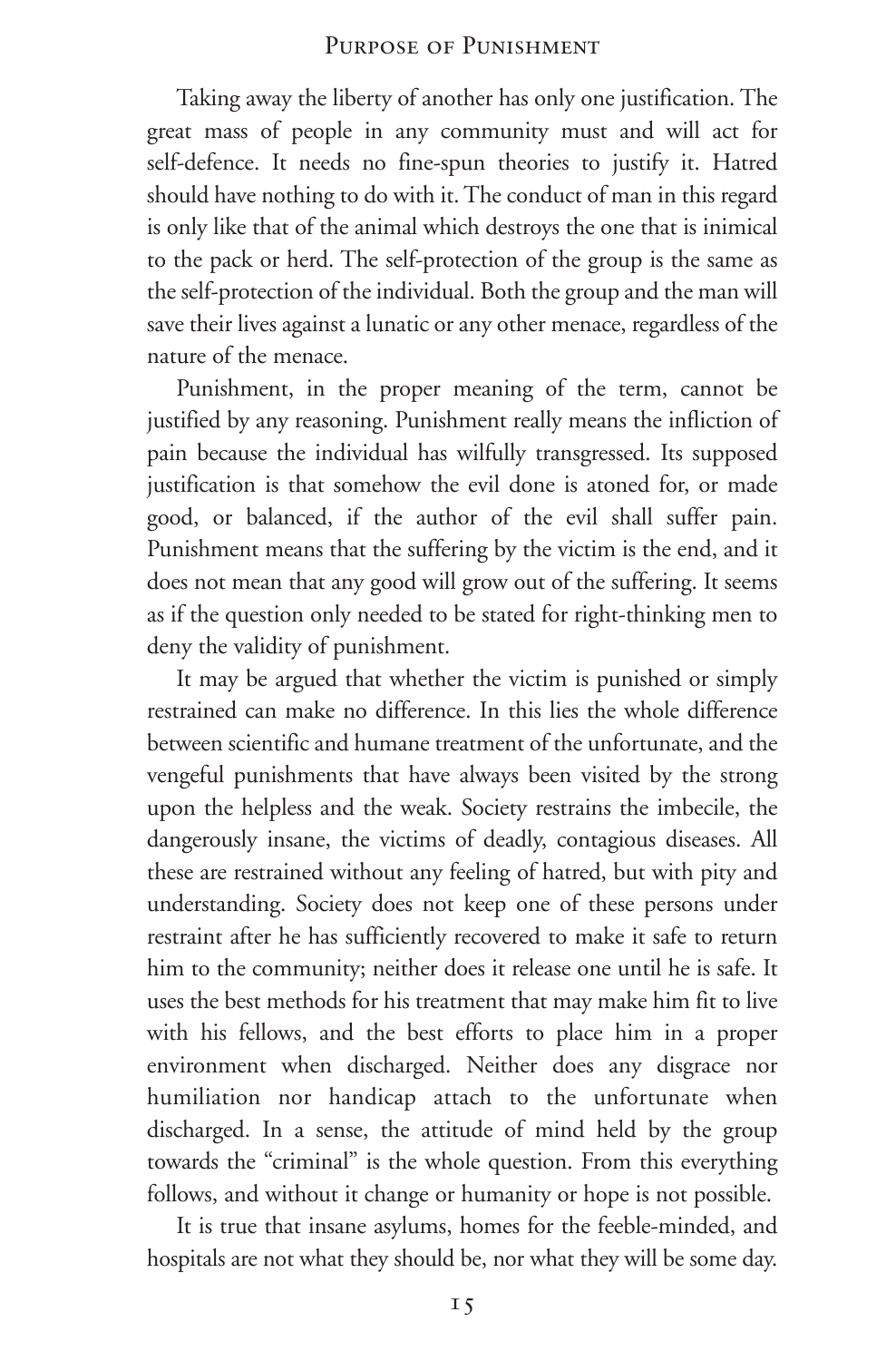All of this is not due to the attitude of the mind of the public, but is due to the method of administration, which is not within the scope of this book. If justice and humanity shall ever have to do with the treatment of the criminal, and if science shall ever be called upon in this, one of the most serious and painful questions of the ages, it is necessary, first, that the public shall have a better understanding of crime and criminals.

#### 3

#### RESPONSIBILITY FOR CRIME

It is only lately that we are beginning to find out anything about the origin and nature of man. Laws have come down to us from old customs and folk-ways based on primitive ideas of man's origin, capacity, and responsibility. It has been generally assumed that man was created different from all the rest of animal life; that man alone was endowed with a soul and with the power to tell good from evil; that in the beginning man was perfect but yielded to temptation, and since then has been the subject of an everlasting contest between the powers of light and the powers of darkness for the possession of his soul; that man not only knew good from evil, but was endowed with "free will," and had the power to choose between good and evil; that when he did wrong he deliberately chose to do so out of an abandoned and malignant heart; and that all men alike were endowed with this power, and all alike were responsible for their acts.

The old indictments charged that "John Smith, being a wicked, malicious, and evil-disposed person, not having the fear of God before his eyes, but being moved and seduced by the instigation of the devil, etc." It followed, of course, that John Smith should be punished or made to suffer, for he had purposely brought all the evil on himself. The old idea is still the foundation of the world's judgment of men, in court and out. Of course this idea leaves no room for mercy and understanding. Neither does it leave any chance to give the criminal the proper treatment for his defects which might permit him to lead a normal life.

As a matter of fact, every scientific man knows that the origin of life is quite different from this; that the whole current conception of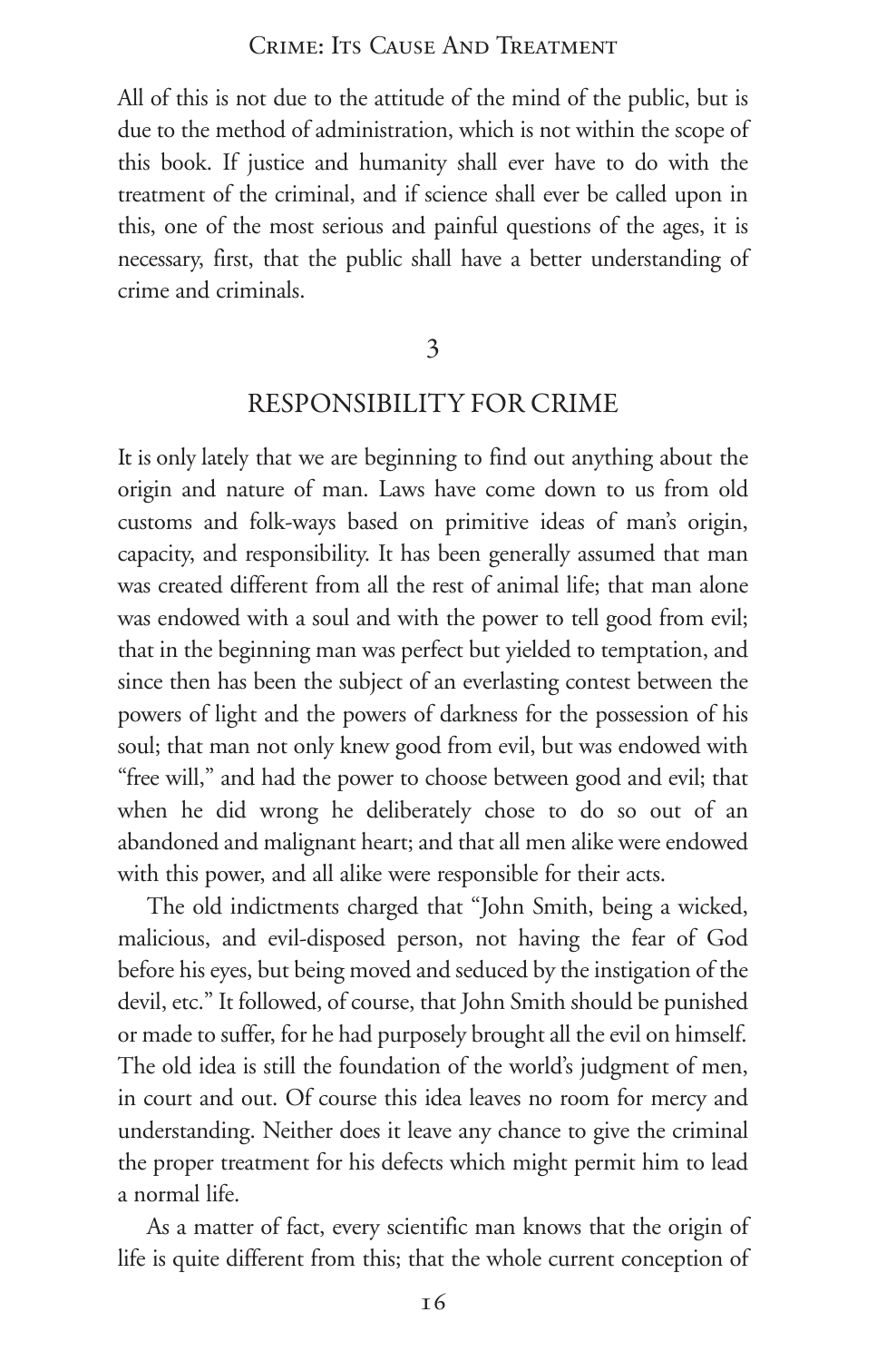#### Responsibility for Crime

the individual and his responsibility is a gross error, and that no correct judgments can be based on the old foundation; that no sane treatment of crime can follow this assumption of man's origin and nature; that the result of this foundation is almost infinite injustice and cruelty to a large and constantly growing number of men and women; and that it tends to endless injury and evil to society. The conception of man and of the treatment of crime and criminals by the courts is not better nor more scientific than was the old-time doctors' treatment of physical ailments by magic, incantations, and sorcery.

The origin and development of all animal life is the same. In fact, the development of plant life is on a similar pattern. The origin of a human being is a simple cell, an egg. This cell is fertilised, and through growth after fertilisation begins dividing and building and taking on the form and semblance of a human being. All children have the same origin, the same development, and the same pattern, yet no two are alike. Each has a distinct and different equipment from any of the others. The size of the body, real and potential; the size and fineness of the brain; the delicacy and sensitiveness of the nervous system; the innate instincts upon which conduct mainly rests; the emotions which control action and which flow from the structure – in short, the degree of perfection and imperfection of the machine is all hidden in the original cell. No well-informed person now thinks of questioning the fact that the main characteristics of the human being, as of every other animal and plant, are hidden in the germ or seed from which it sprang.

The laws of growth and development which govern organic matter were not made for man and do not except man. Life begins with the cell and evolves according to pattern. If the cell is that of a human being, it will be black or white, male or female, tall or short, intelligent or stupid, sensitive or stolid; it will develop a large or a small brain, a fine one or a poor one, a sensitive nervous system or a defective one; it will be ruled by instincts that are all-powerful and controlling, and even the colour of the hair and eyes is in the pattern. The whole structure, potentially, is in the original cell, and infinite knowledge could tell how the structure would respond to sensations as it passed through life.

It is obvious that the kinds and differences of human structures are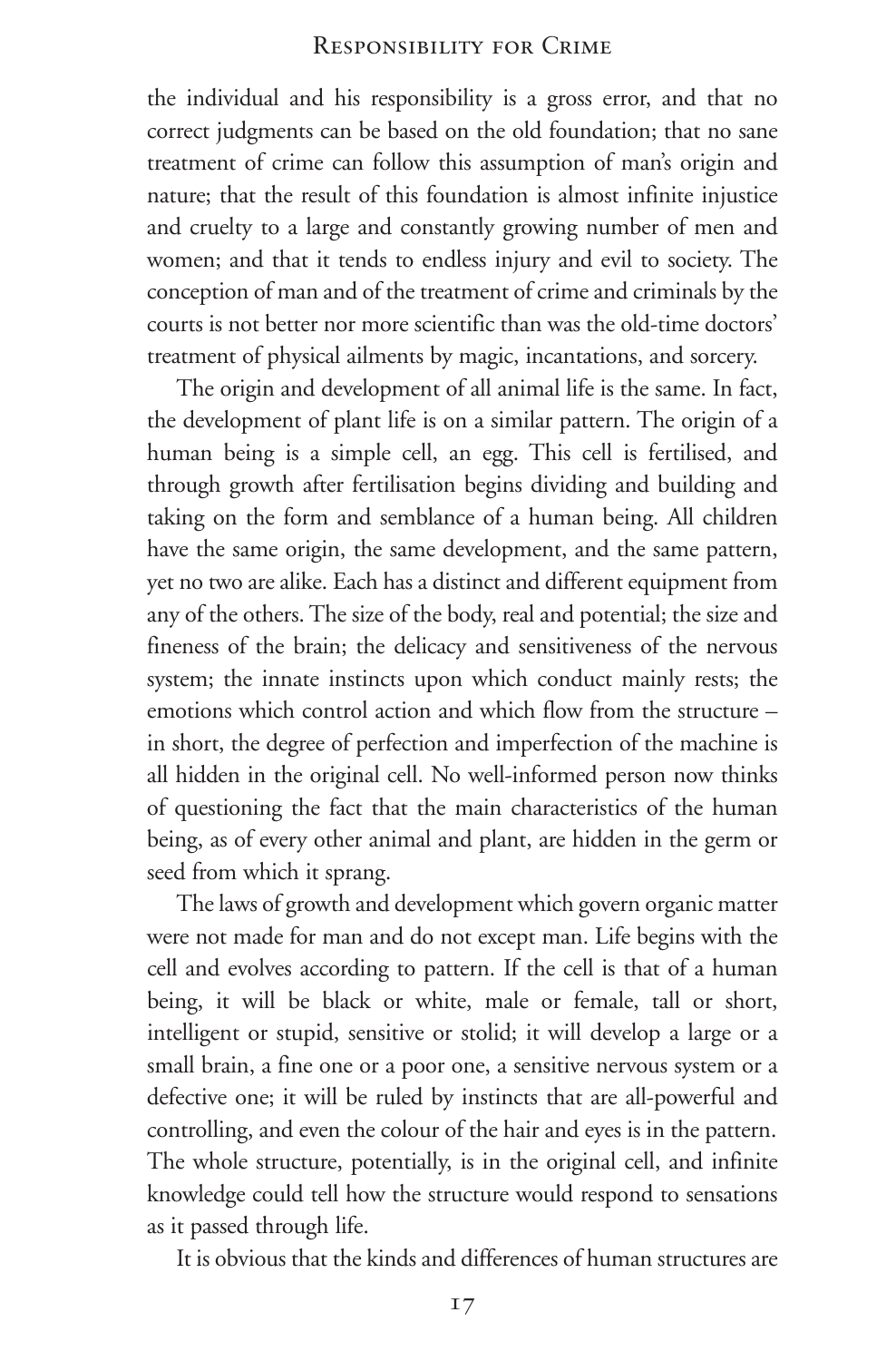infinite. It is no more possible for all men to respond equally to the same stimulus than it is for all machines or all animals to respond alike. It is apparent that not one of the structures can ever work perfectly, and that from the best down to the poorest structures are infinite degrees of perfection, even down to the machine that has no capacity for any kind of work.

No ordinarily intelligent farmer doubts for a moment that all of this is true in the breeding of stock. He would never expect the same results from various breeds of cattle, or even from all cattle of the same breed.

There is no exception to the rule that the whole life, with every tendency, is potential in the original cell. An acorn will invariably produce an oak tree. It can produce no other tree, and it will always develop true to its own pattern. The tree may be larger or smaller, more or less symmetrical, stronger or weaker, but always true to the general pattern of the oak. Variations will be certain, due in part to heredity and in part to environment.

That the baby had nothing to do with its equipment will readily be admitted by everyone. The child is born with a brain of a certain size and fineness. It is born with a nervous system made up of an infinite number of fine fibres reaching all parts of the body, with fixed stations or receivers like the central stations of a telephone system, and with a grand central exchange in the brain. If one can imagine all of the telephone wires in the world centred in one station, he may have some sort of a conception of the separate nerves that bring impressions to the brain and send directions out from it, which together make up the nervous system of man. None of these systems is perfect. They are of all degrees of imperfection down to the utterly useless or worse than useless system. These nerves are of all degrees of sensitiveness and accuracy in receiving and transmitting messages. Some may work well, others imperfectly. No one is much surprised when an automobile, equipped with a mechanism much simpler than the nervous system, refuses to respond properly.

The child is born without knowledge, but with certain tendencies, instincts, capacities, and potential strength or weakness. His nervous system and his brain may be good or bad – most likely neither very good nor very bad. All of his actions, both as a child and as a man,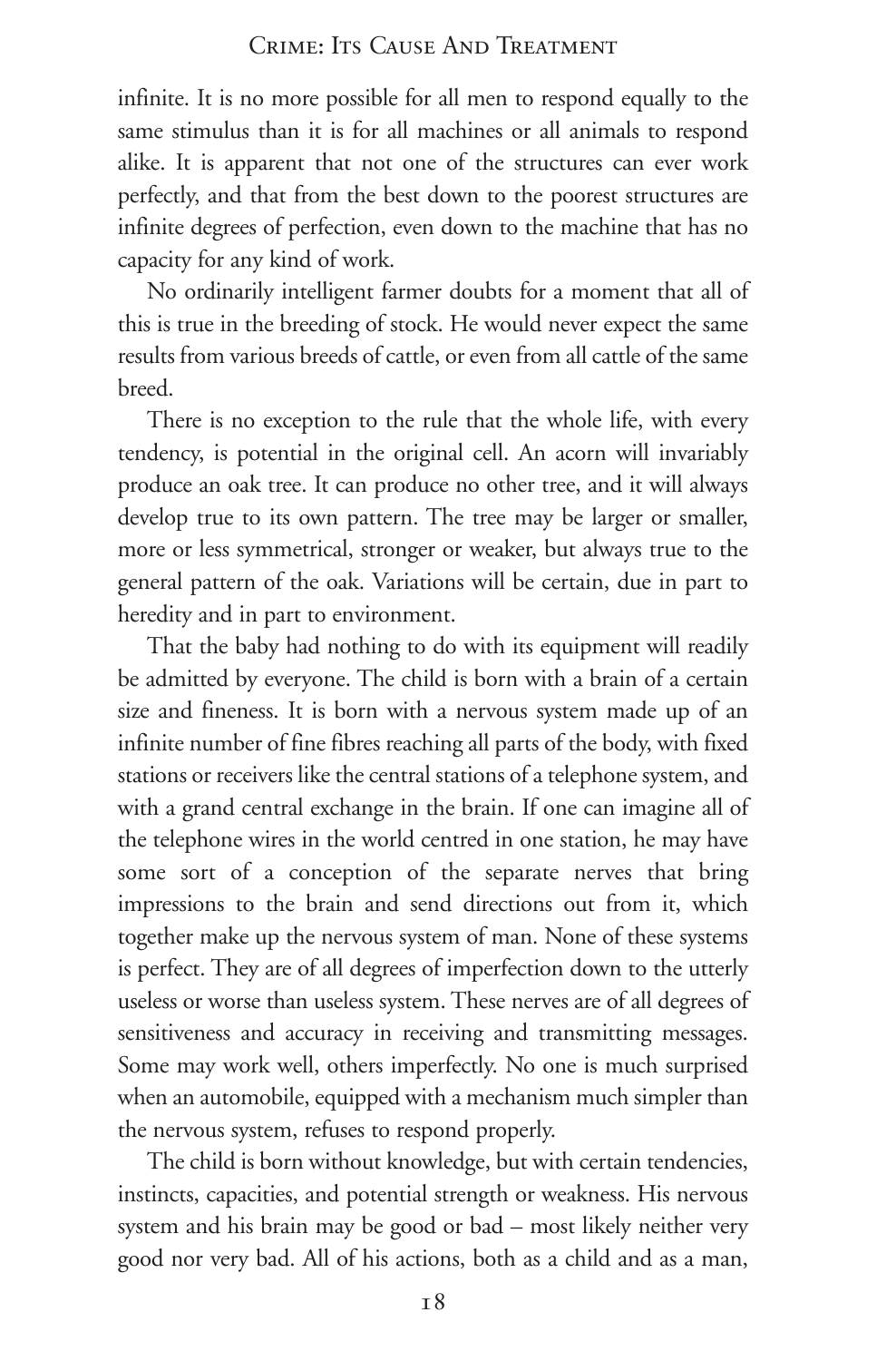#### Responsibility For Crime

are induced by stimulation from without. He feels, tastes, sees, hears, or smells some object, and his nerves carry the impression to his brain, where a more or less correct registration is made. Its correctness depends largely upon the perfection of the nervous system and the fineness of the material on which the registration is made. Perfect or imperfect, the child begins to gather knowledge, and it is stored in this way. To the end of his days he receives impressions and stores them in the same manner. All of these impressions are more or less imperfectly received, imperfectly conveyed, and imperfectly registered. However, he is obliged to use the machine he has. Not only does the machine register impressions, but it sends out directions immediately following these impressions: directions to the organism as to how to run, to walk, to fight, to hide, to eat, to drink, or to make any other response that the particular situation calls for.

Then, too, stimulated by these impressions, certain secretions are instantly emptied from the ductless glands into the blood, which, acting like fuel in an engine, generate more power in the machine, fill it with anger or fear and prepare it to respond to the directions to fight or flee, or to any type of action incident to the machine. It is only within a few years that biologists have had any idea of the use of these ductless glands or of their importance in the functions of life. Very often these glands are diseased, and always they are more or less imperfect; but, in whatever condition they are, the machine responds to their flow.

The stored-up impressions are more or less awakened under stimulation. As life goes on, these stored impressions act as inhibitions or stimulations to action as the case may be. These form the material for comparisons and judgments as to conduct. Not only are the impressions imperfect and the record imperfect, but their value and effect depend on the brain which compares and considers the impressions. From all this mechanism action is born.

That man is the product of heredity and environment, and that he acts as his machine responds to outside stimuli and nothing else, seem amply proven by the evolution and history of man. But, quite aside from this, logic and philosophy must lead to the same conclusions. This is not a universe where acts result from chance. Law is everywhere supreme. Every process of nature and life is a continuous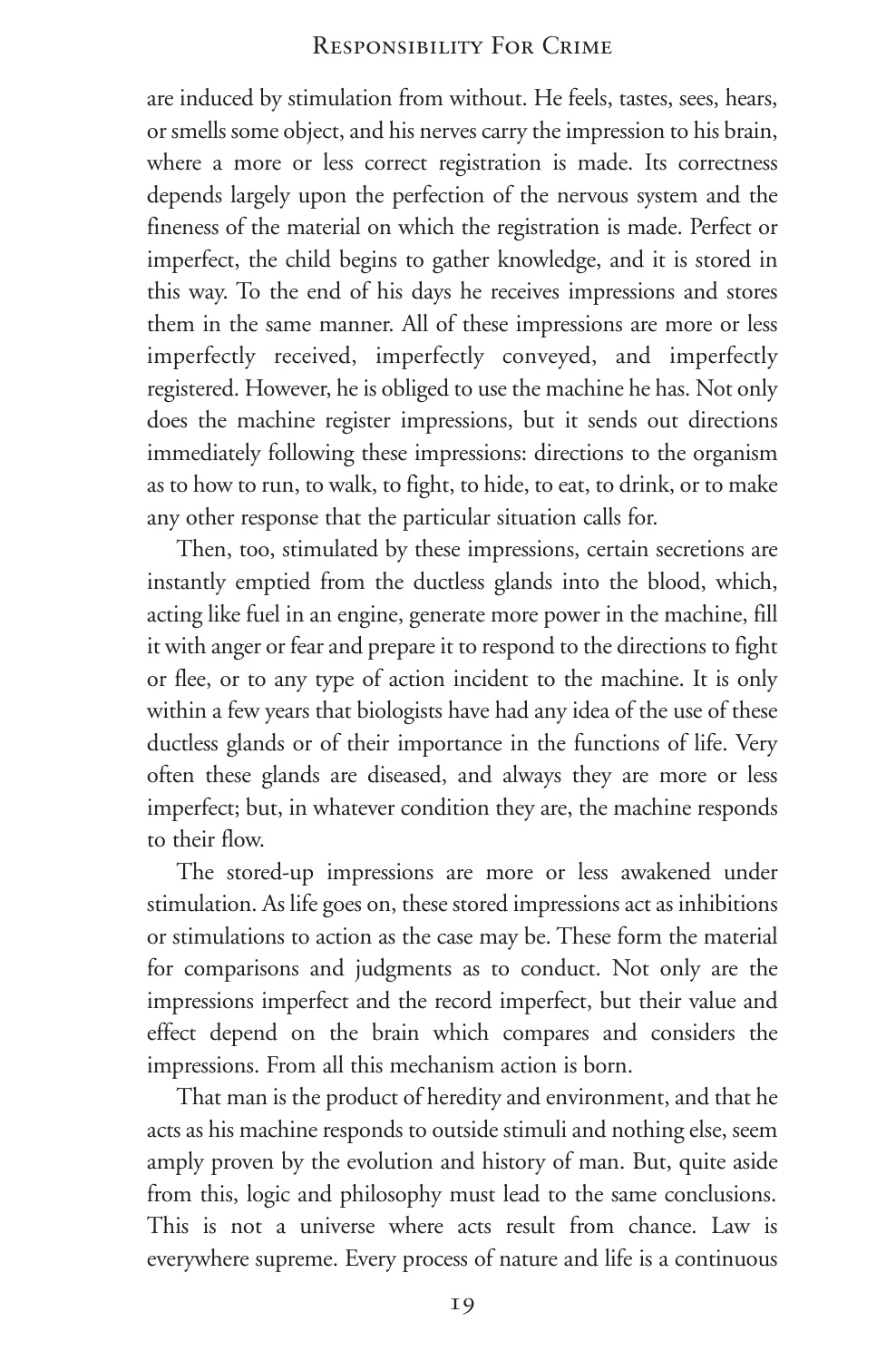sequence of cause and effect. No intelligent person would ever think of an effect in the physical world which did not follow a cause or causes. It has taken man a long time to find this out. The recurrence of the seasons, the seed-time and harvest, the common phenomena of Nature, were once supposed to be outside the realm of cause and effect and due to the whim of some powerful being. But the laws of matter are now coming to be understood. Chance, accident, and whim have been banished from the physical world. The acts of men alone are supposed to be outside the realm of law. There is a cause for the eternal revolution of the earth around the sun, for the succession of seed-time and harvest, for growth and decay; but not for the thoughts and actions of man.

All the teaching of the world is based on the theory that there is no free will. Why else should children be trained with so much care? Why should they be taught what is right and what is wrong ? Why should so much pains be taken in forming habits? To what effect is the storing of knowledge in the brain of the child, except that it may be taught to avoid the wrong and to do the right? Man's every action is caused by motive. Whether his action is wise or unwise, the motive was at least strong enough to move him. If two or more motives pulled in opposite directions, he could not have acted from the weakest, but must have obeyed the strongest. The same motives applied to some other machine might have produced an opposite result, but to his particular structure it was all-controlling. How any special motive will affect any special machine must depend upon the relative strength of the motive and the make of the machine. It is for this reason that intelligent people have always taken so much pains to fortify the machine so that it would respond to what they believed was right. To say that one could ever act from the weakest motive would bring chaos and chance into a world of method and order. Even punishment could have no possible effect to deter the criminal after release, or to influence others by the example of the punishment. As well might the kernel of corn refuse to grow upward to the sunlight and grow downward instead.

Before any progress can be made in dealing with crime the world must fully realise that crime is only a part of conduct; that each act, criminal or otherwise, follows a cause; that given the same conditions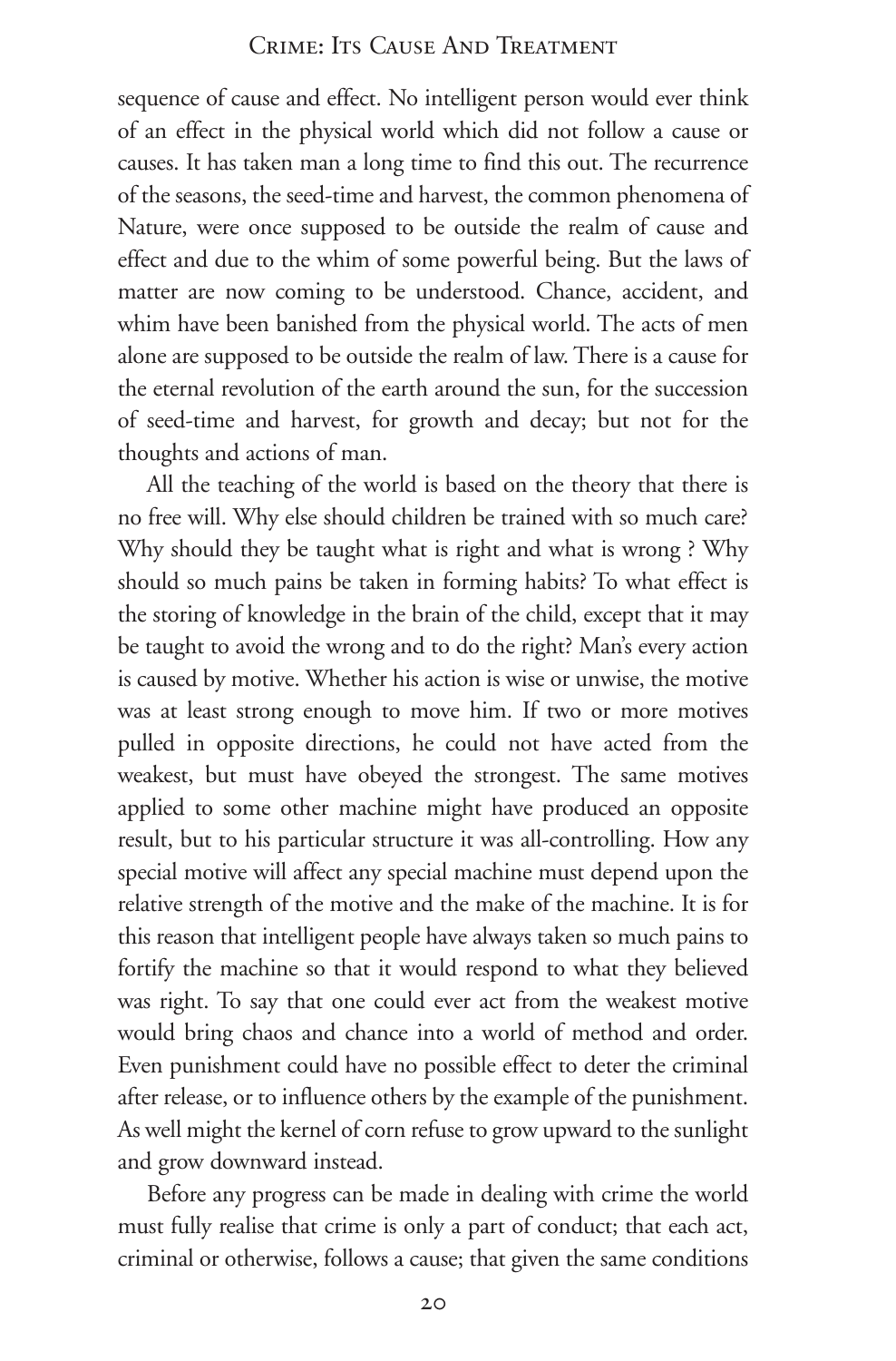#### **ENVIRONMENT**

the same result will follow for ever and ever; that all punishment for the purpose of causing suffering, or growing out of hatred, is cruel and anti-social; that, however much society may feel the need of confining the criminal, it must first of all understand that the act had an all-sufficient cause for which the individual was in no way responsible, and must find the cause of his conduct, and, so far as possible, remove the cause.

#### 4

#### ENVIRONMENT

The acorn will inevitably produce the oak tree, and it will grow true to its pattern. All seeds and cells will do likewise. Still, if the acorn is planted in good soil, where it is properly nourished and in a spot where it is sufficiently sheltered, the tree will be more likely to become large and symmetrical than if it is planted in poor soil or in an exposed spot.

In one sense heredity is the seed and environment the soil. The whole structure and pattern and inherent tendencies and potentiality are in the seed and cannot be changed. The child has nothing to do with its early environment during the period when impressions sink the deepest and when habits are formed. It is then that the meaning of facts is interpreted. At this time the child is fashioned by the teachings and environment in which it is placed. As the child receives its first impressions, and all along through its development, it is forming habits from those about it. These habits come to be strong, dominating forces in its life. Very few people, if any, can trace definite views of conduct or thought to their conscious effort, but these are born of their structure and the environment that formed their habits after birth.

The fact that an individual's political and religious faith depends almost entirely on his place of birth and early youth shows the strength of environment in forming and shaping opinions and beliefs.

As the child grows and develops it is influenced by all that surrounds it. The human machine moves in response to outside stimulation. How it will move depends upon two things – the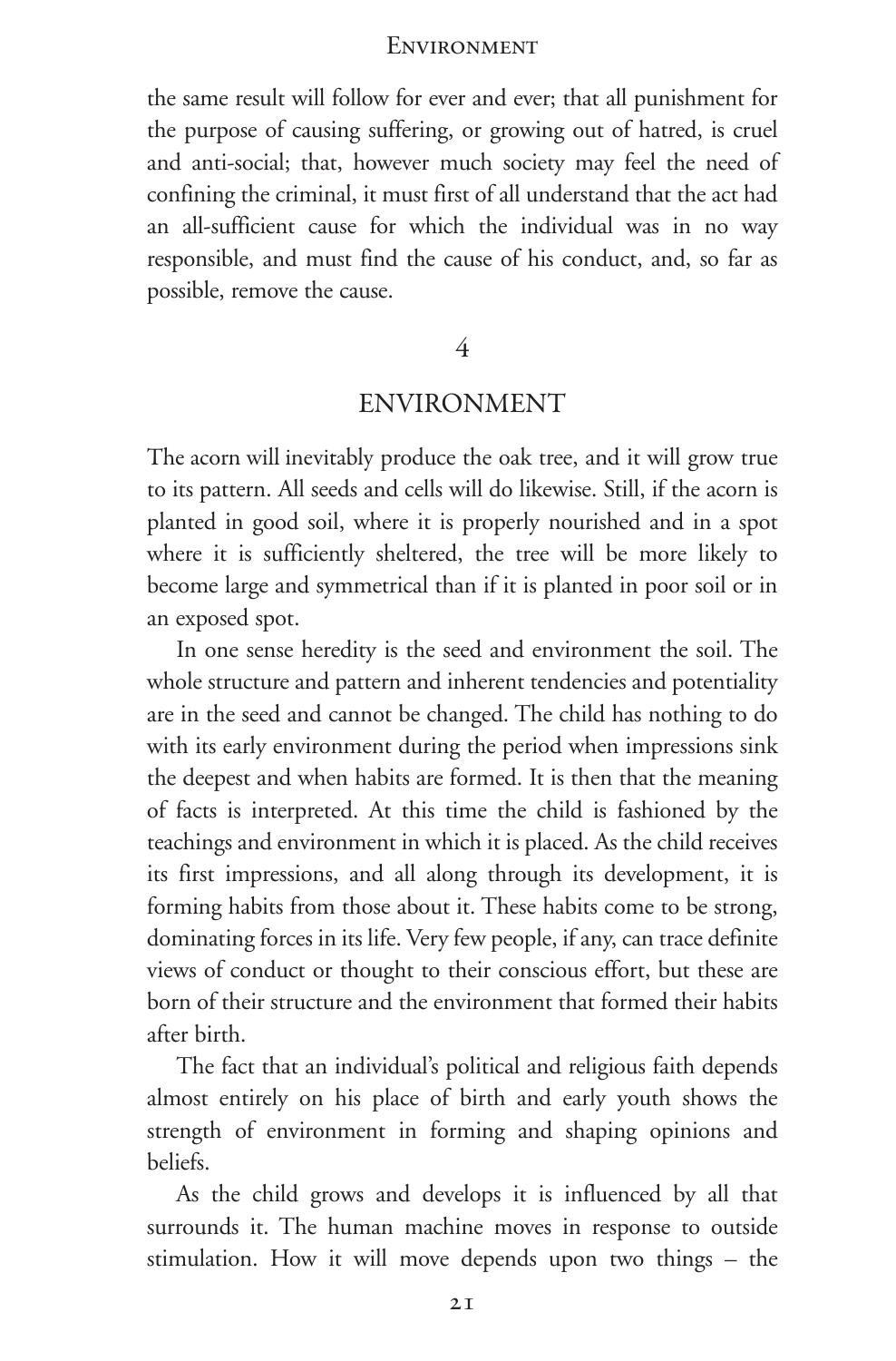character of the stimulant and the machine to which it is applied. No two machines will act exactly alike from the same stimulus. Sometimes they act in diametrically opposite ways. For instance, under the same stimulation one may run and another may fight, depending perhaps on the secretions that the ductless glands empty into the blood.

No machine can act except according to its make-up. Even an ignorant person, who finds that the same stimulant produces different results on different machines, would know that the structures are not the same.

Endless discussions have been devoted to the relative importance of heredity and environment in human conduct. This is a fruitless task. In a sense, each one is of supreme importance in the outcome of a life. It is obvious that some structures are so perfect that almost no environment will overcome them. Instances of strong men developing out of poor environment are not rare. Many of these may be subject to doubt as to whether the heredity caused the strength, for the smallest particle of luck at some special or vital time may make all the difference possible in the outcome of a life. While some heredities withstand a poor environment, others are so poor that, no matter how good the environment, the machine cannot survive. An idiot is an illustration of one whom environment cannot change. No heredity will overcome the hardest environment. The old saying, "Every man has his price," is true in this sense, that every machine will stand just so much and no more. Some machines reach the breaking point soon and some later, but all have their limit. Most people have a heredity that is not the best nor yet the worst. Given an imperfect machine, they are thrown into a certain environment, and then up to the capacity of their machines the outcome depends entirely on the environment. Given an environment easy enough they will succeed, or at least "get by." Given a hard environment they will fail, or "go down." Tens of thousands of men live in a comparatively easy environment and pass their lives as useful citizens with no taint of criminality to their names, who under a hard environment would be found in prison. On the other hand, perhaps most of the inmates of prisons would have lived as respected citizens if their environment had not been so hard. Heredity has everything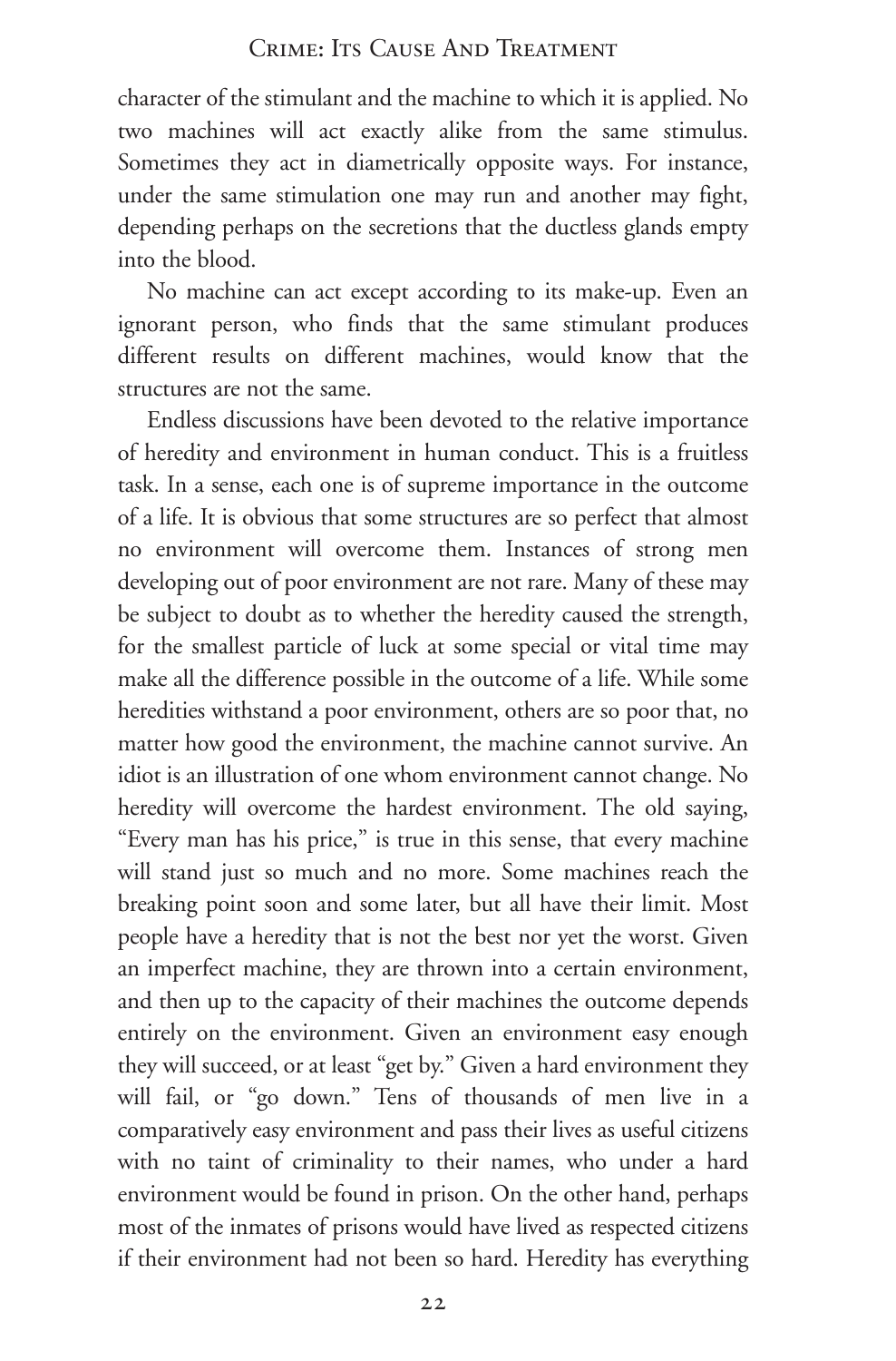#### Adjusting Heredity and Environment

to do with making the machine strong and capable, or weak and useless; but when the machine is made and thrown on the world in its imperfect shape environment has everything to do in determining what its fate shall be.

5

#### ADJUSTING HEREDITY AND ENVIRONMENT

Most people live a narrow existence. Perhaps the great majority of men and women find their safety in this kind of a life. The adjustment of heredity and environment is not an easy task to one who lives an unsheltered life. The ordinary person thrown on his own resources is poorly equipped for existence. His opinions on most matters are not sound. He uses poor judgment as to how he shall spend the little money he gets. He is generally driven by debts and harassed in all his efforts to get a living. A large family adds to his trouble, and his existence is a constant struggle with what, to him, is an almost hopeless fate.

Industrial conditions for the most part are relentless and hard. The poor man is thrown into competition with his fellows for work. He may get along when work is easy to get and wages are good, but in dull times he falls behind and is in hopeless trouble. His life is a long, hard struggle to make adjustments to his environment, and it is not strange that he goes down so often before the heavy task. Failure to make proper adjustments directly and indirectly often means prison to him.

Again, the ordinary and especially the weak man is hopelessly puzzled by his environment. It must never be overlooked that man has a lowly origin. The marks of his humble birth are in his whole structure and life. His make-up has been the work of the ages. He is a late development of a life that knew nothing of law as law is understood to-day. His ancestors were hungry and went out after food; they killed their prey and took their food by main strength whenever they had the power. They were subject to certain customs which were very strict, but which were few and did not seriously complicate life. They knew only the law of force. Their existence was simple and primal, and they were governed by no "rights" except such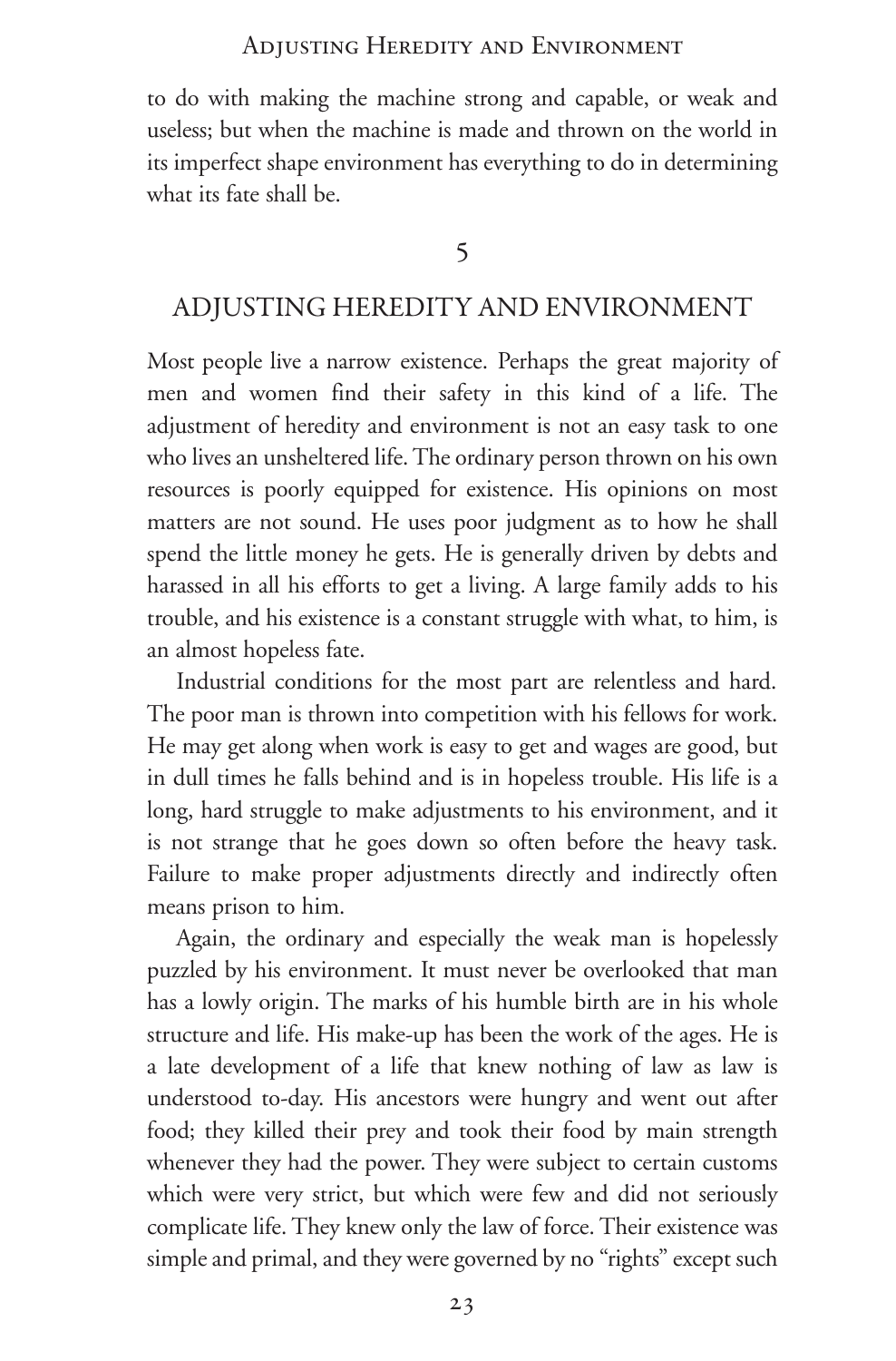simple ones as were made by might and custom.

Civilisation is a constant building-up of limitations around heredity; a persistent growth of environmental control as it progresses, or at least moves along. This structure, especially the legal structure, is built by the more intelligent and always by the strong men. It is always shifting and moving, and it is impossible for the inferior man to adjust his emotions and his life rapidly to the changes. Things which are not condemned by his feelings of right and wrong are condemned by laws that meet with no response from his emotions and moral ideas. To him at least these are not different from the things that are done by others with impunity and without rebuke. Especially is this true of the rapidly growing class of property laws that have had no counterpart in the early history of man. This list has grown so fast that it is beyond the power of a large class of men to find in their feelings any response to many of these criminal statutes. The ever-growing social restrictions are of the same modern growth, and it is equally impossible to feel and understand them. What we call civilisation has moved so fast that the structure and instincts of man have not been able to become adjusted to it. The structure is too cumbersome, too intense, too hard, and, if not breaking down of its own weight, it is at least destroying thousands who cannot adjust themselves to its changing demands. Not only are the effects of this growing body of social and legal restrictions shown directly by their constant violation, generally by the inferior and the poor, but indirectly in their strain on the nervous system; by the irritation and impatience that they generate, and which, under certain conditions, cause acts of violence.

#### 6

#### PSYCHOLOGY OF CRIMINAL CONDUCT

No one can understand conduct without knowing something of the psychology of human action. First of all, it must be understood that reason, which so many have idealised and placed in control of the human machine, has little to do with the actions of men. It is a common habit with most men to find fault with and bewail the fact that human beings do not act from reason. However much the truth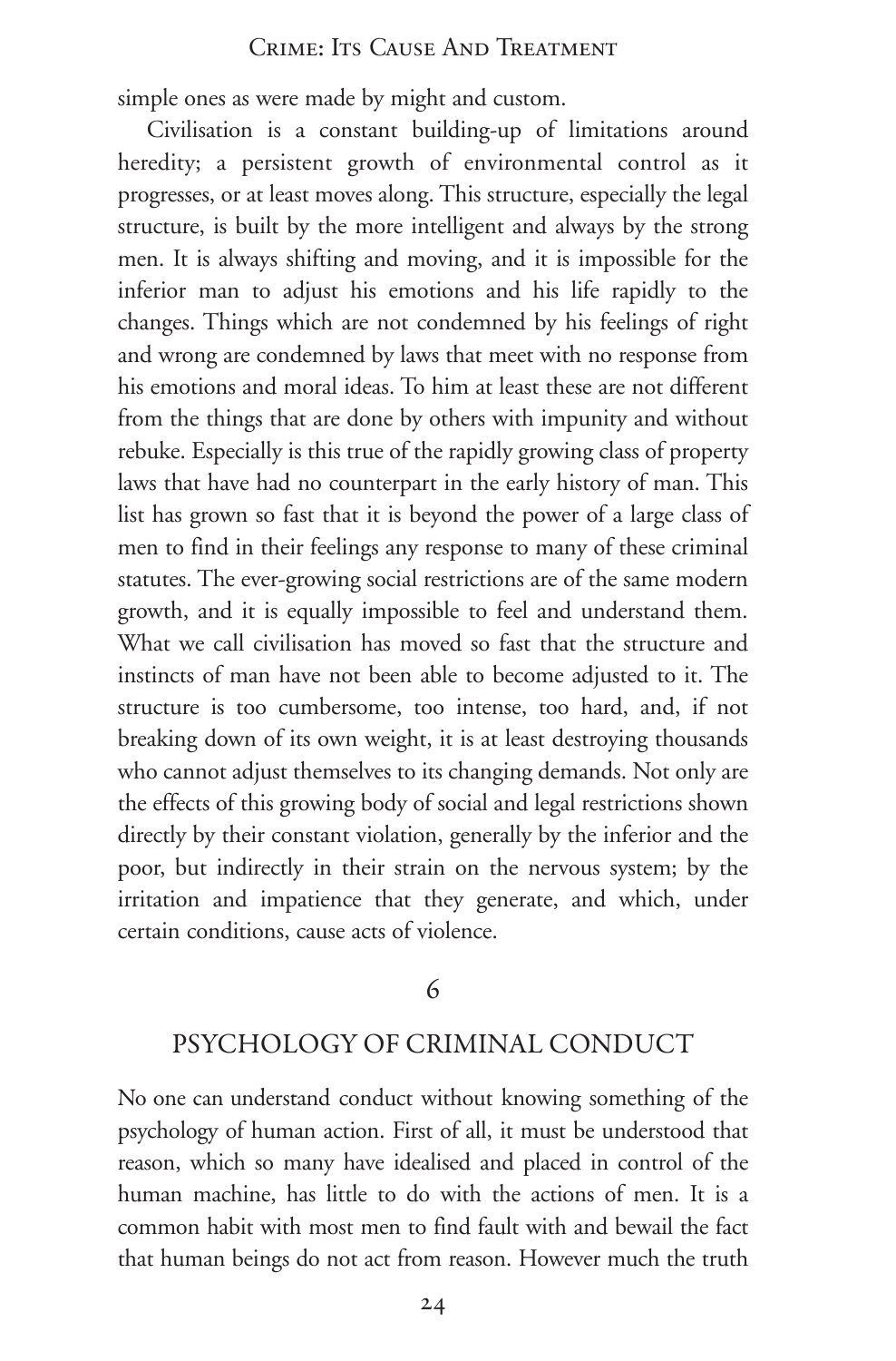#### PSYCHOLOGY OF CRIMINAL CONDUCT

is impressed upon us, we never seem to realise that the basis of action is in instinct and emotion. It is really useless to quarrel with Nature. Whether it would have been better to have made man some other way is not worth discussing. He has been evolved in a certain way and we must take him as he is. Our impatience with the method that Nature has provided for influencing human conduct is largely due to our idea of the meaning of life.

Man has fancied himself in a position in the animal world that facts of life and nature do not sustain. We seem to feel that man has some high calling; that he should make something of himself which cannot be accomplished; that he should form some sort of a perfect order which he never can reach; in short, that man has a purpose and a mission. It is manifest that all we know is but a mite compared with the unknown, and it may be that some time a purpose will be revealed of which man never dreamed. Still, from all that we can see and understand, Nature has but one desire, and that is the preservation and perpetuation of life. This is its purpose, or, rather, its strongest urge not only with men but with all animal life. Sometimes to create one fish a million eggs are spawned. Nature is profligate both in spawning life and compassing its destruction. In the human species the capacity for life is immeasurably beyond its fruition. A large portion of those who are born die an early death. And, that human life shall not be extinct, Nature plants the life-giving desire deep in the constitution of man. The creation of life comes from an instinct so profound and absorbing that it carries a train of evils in its wake. Many are overweighted by the sex instinct to their positive harm. Nature somehow did not trust such a fundamental duty as the preservation of the race to reason. If intellectual processes were responsible for life, the world no doubt would soon be bare of animate things. Neither could the care of the young be trusted to anything but the deep-seated instinct that causes the mother to forget her own life in the preservation of the life of her child.

The functions of body, on which life is founded, do not depend upon reason. The heart begins to beat before birth; it continues to beat until the end of life. The reason has nothing to do with the heart performing its function. Man goes to sleep at night confident that it will still be beating in the morning. The blood circulates in the veins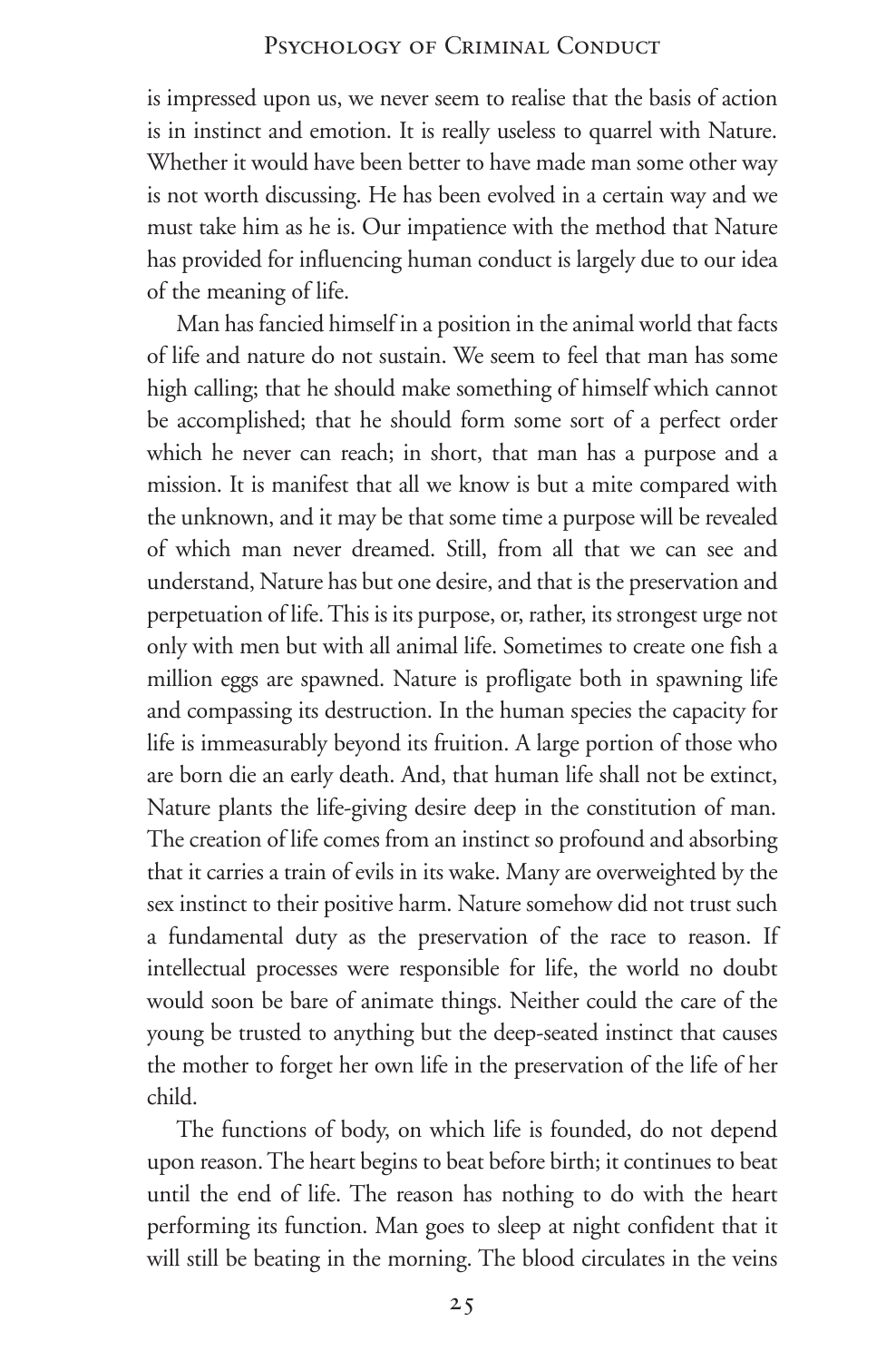independent of the thoughts of man. The digestive processes go on whether he sleeps or is awake. Many of his muscles never rest from birth to death. Life could not be preserved through the intellectual processes.

Human action is governed largely by instinct and emotion. These instincts and emotions are incident to every living machine and are the motor forces that impel the organism. They do not think. They act, and act at once. All the mind can do is to place some restraint on such instincts and emotions through experience, education, and settled habits. If the actions are never inhibited, the machine will tear itself to pieces. If too easily inhibited, it will do no work. It is manifest that the perfect machine does not exist.

Man is moved by his instinct of flight and his emotion of fear, which are set in motion by apprehended dangers and by unaccustomed sights or sounds. Terror sometimes becomes so intense that it prevents flight and brings convulsions and death. It is idle to reason with one in terror. It is idle to reason with a mob in terror or a nation in terror. One might as well expect to calm a tempestuous sea with soft words.

The instinct of repulsion brings hatred and dislike, and, combined with the instinct of pugnacity, may lead to crimes of violence. When these instincts are strong enough the weak and superficial barriers cannot stand against them. An electrical flash showing the scaffold with the noose above it would have no force to stop an instinct and emotion fully aroused. Through seeing, feeling, hearing, tasting, or smelling, some instinct is called into action. Many times several conflicting instincts are aroused. The man is like a tree bent back and forth by the storm. If the storm is hard enough, sooner or later it will break. Which way the tree falls has nothing to do with the consciousness of the tree, but has to do only with the direction of the prevailing and controlling force.

The instinct of gregariousness draws animals or men together into communities and close relations. This is one of the strongest instincts, and not only preserves life, but is fundamental to those human associations that are the basis of civilisation. Except for this, animals would live a lonely life and probably perish from the earth. Through this instinct man builds his villages and cities and organises his states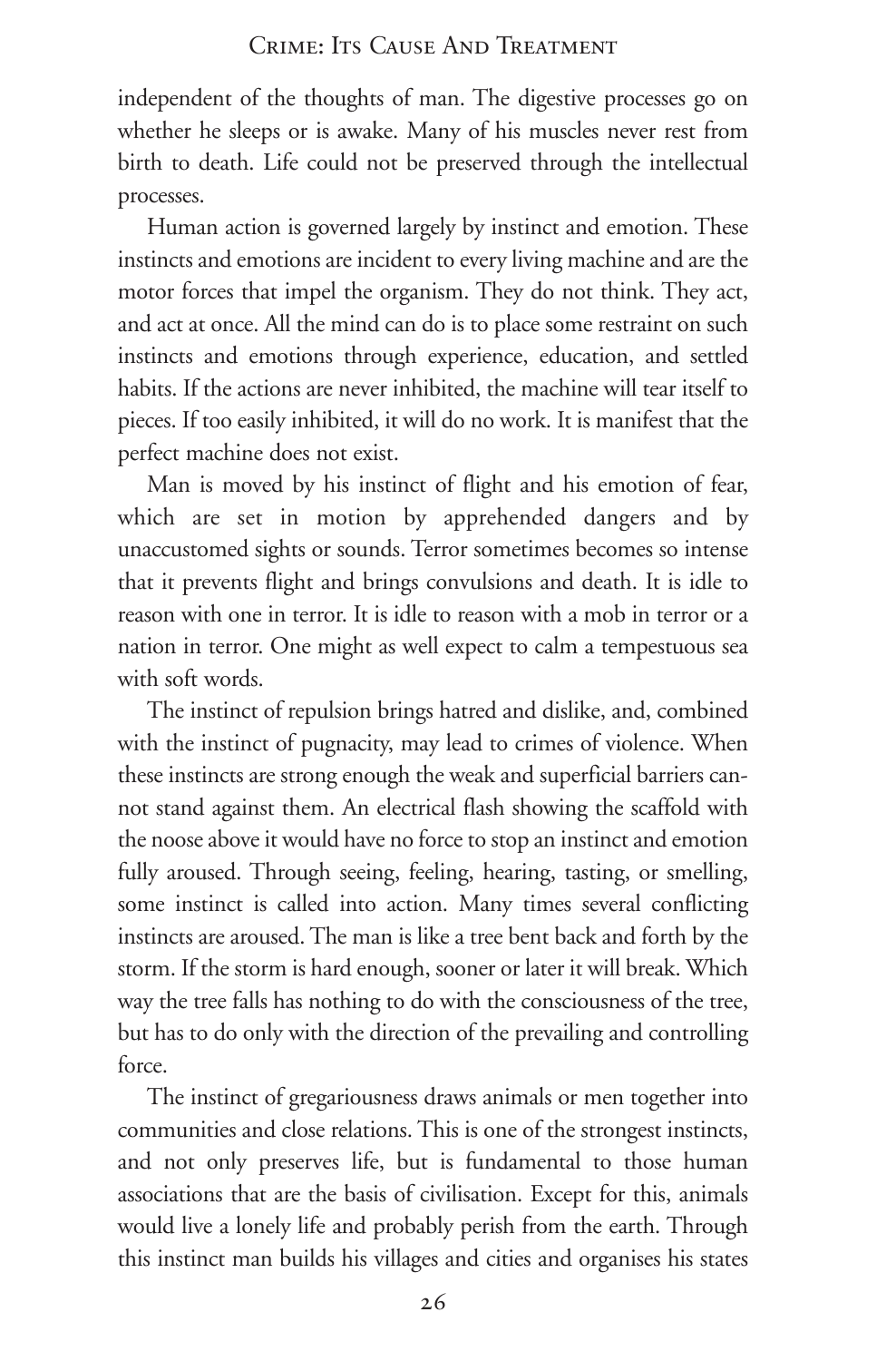#### PSYCHOLOGY OF CRIMINAL CONDUCT

and nations. With the gregarious instinct and the parental instinct drawing men together, and the instincts and emotions of flight, fear, and pugnacity repelling and pushing them apart, conflict is inevitable. All that can be done is to create and cultivate as strong habits, customs, and laws as possible to stand against the power of instinct and emotion in time of need, and to remove the main inciting causes so far as man has the intelligence and power to remove them. It is evident that this can never be complete. There are too many weak machines, too many defective nervous systems, too many badly organised brains. Accidents are inevitable, and some accidents are called "crimes." When the accident is international or world-wide it means war. Those who believe that there is any power to stop all the harmful manifestations of man's instincts, either individually or en masse, do not understand the fundamental nature of man.

Many and probably all instincts work both for good and ill. Flight, pugnacity, repulsion, sex – all are life-preserving or life-destroying as the case may be. A certain degree of excitation brings life and pleasure; a stronger or weaker may bring calamity and death. The parental instinct, with the instinct of reproduction, is fundamental to life. It is the basis of tenderness and sympathy, and is likewise the foundation of jealousy and often of hatred and pugnacity. At one time it may mean the deepest and most abiding pleasures of life, and at another it may bring death. Life cannot exist without it, and yet, that it may persist, Nature seriously overloads many machines with disastrous results. History is replete with the helplessness of reason and judgment in dealing with these emotions. Whether they act for good or for ill reason and judgment have not the slightest weight when these instincts and emotions are stirred to the depths.

The emotion to acquire and keep property is very strong, and perhaps at the base of the deep desire for wealth. It is probably of a comparatively late growth, but to-day it seems to have taken its place as one of the strongest that move men. This emotion like all others, prompts man to get what he wants. It of course does not suggest the way, but is simply an urge to acquire and possess. It is modified and hedged about by customs and habits; but, like all instincts, its strength is always seeking ways to accomplish results regardless of the rules laid down, and thus urging their violation. With weak machines and im-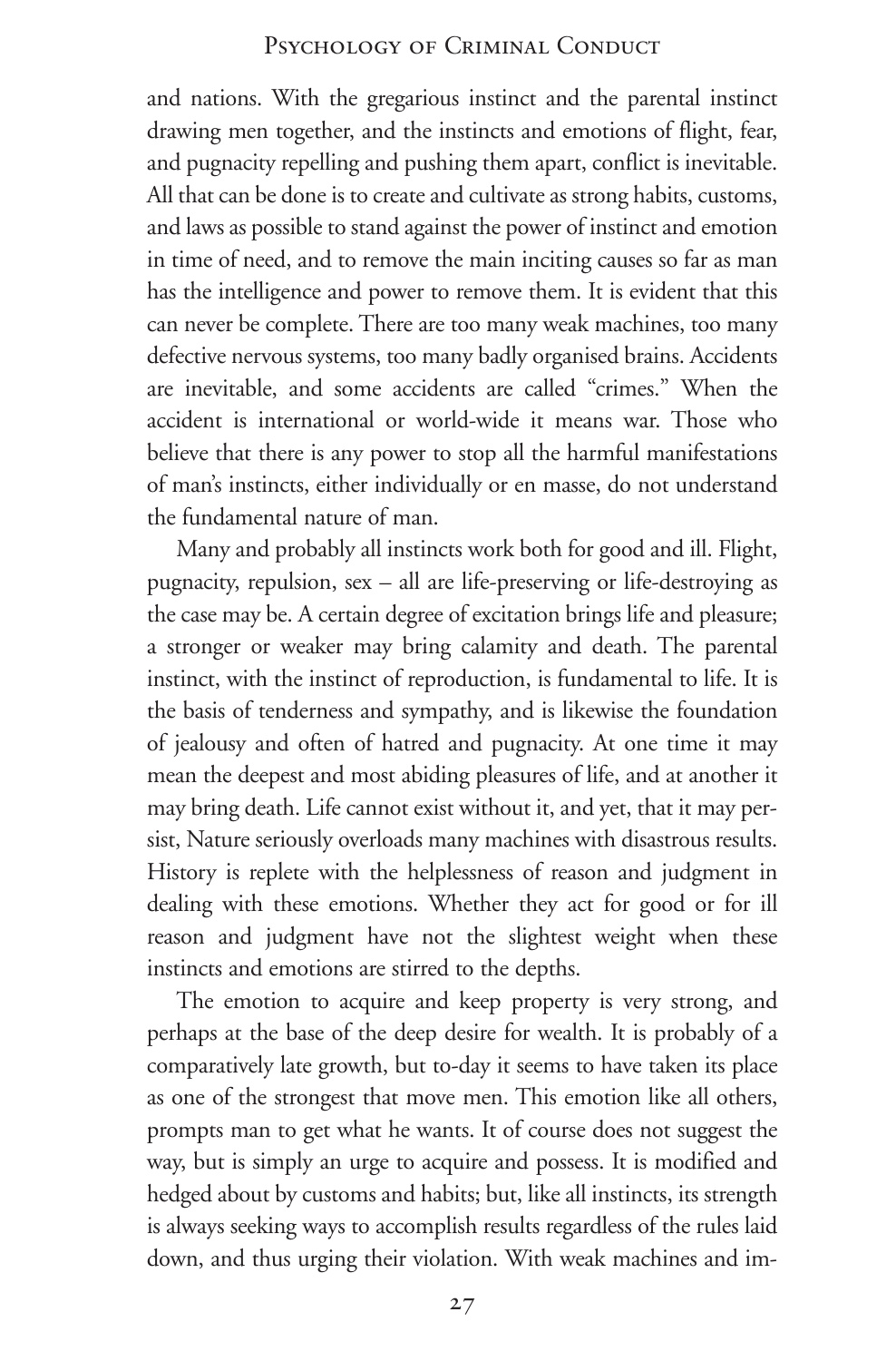perfect systems, where not only are the restrictions imperfect and the habits not well defined, but where it is impossible to satisfy the instinct under the rules laid down there can be but one result: a large number will take property wherever and however they can get it.

The instinct for acquisition is so strong that men are constantly contriving new and improved methods for getting property. Often the new methods come under restraint of the law. The enactment of the law does not give man the feeling that a thing is wrong which before was right, and many continue their ways of getting property regardless of the law. The instinct is too strong, the needs too great, and the barriers too weak.

Instincts are primal to man. He has inherited them from the animal world. Their strength and weakness depend on the make-up of the machine. Some are very strong and some abnormally weak, and there are no two machines that emphasise or repress the same instincts to the same degree. One need but look at his family and neighbours to see the various manifestations of these instincts. Some are quarrelsome and combative, and will fight on the slightest provocation. Others are distinctively social; the gregarious instinct is pronounced in many people. These are always seen in company and cannot be alone. They readily adapt themselves to any sort of associations. Others are solitary. They choose to be alone. They shrink from and avoid the society of others. In some the instinct at the basis of sex association is over-strong; they like children; they are generally sympathetic and emotional, and the strength of the instinct often leads them to excesses. Others are entirely lacking in this instinct; they neither care for children nor want them; they habitually avoid association with the other sex. The difference is constituent in the elements that make up the machine.

Everyone is familiar with the varying strength and weakness of the instincts of getting and hoarding as shown by his neighbours and acquaintances. Some seem to have no ambition or thought for getting or keeping money. Some can get it, but cannot keep it. Some have in them from childhood the instinct for getting the better of every trade; for hoarding what they get, and accumulating property all their lives. In this, as in all other respects, no two individuals are alike. History is filled with examples of men who had the instinctive power of getting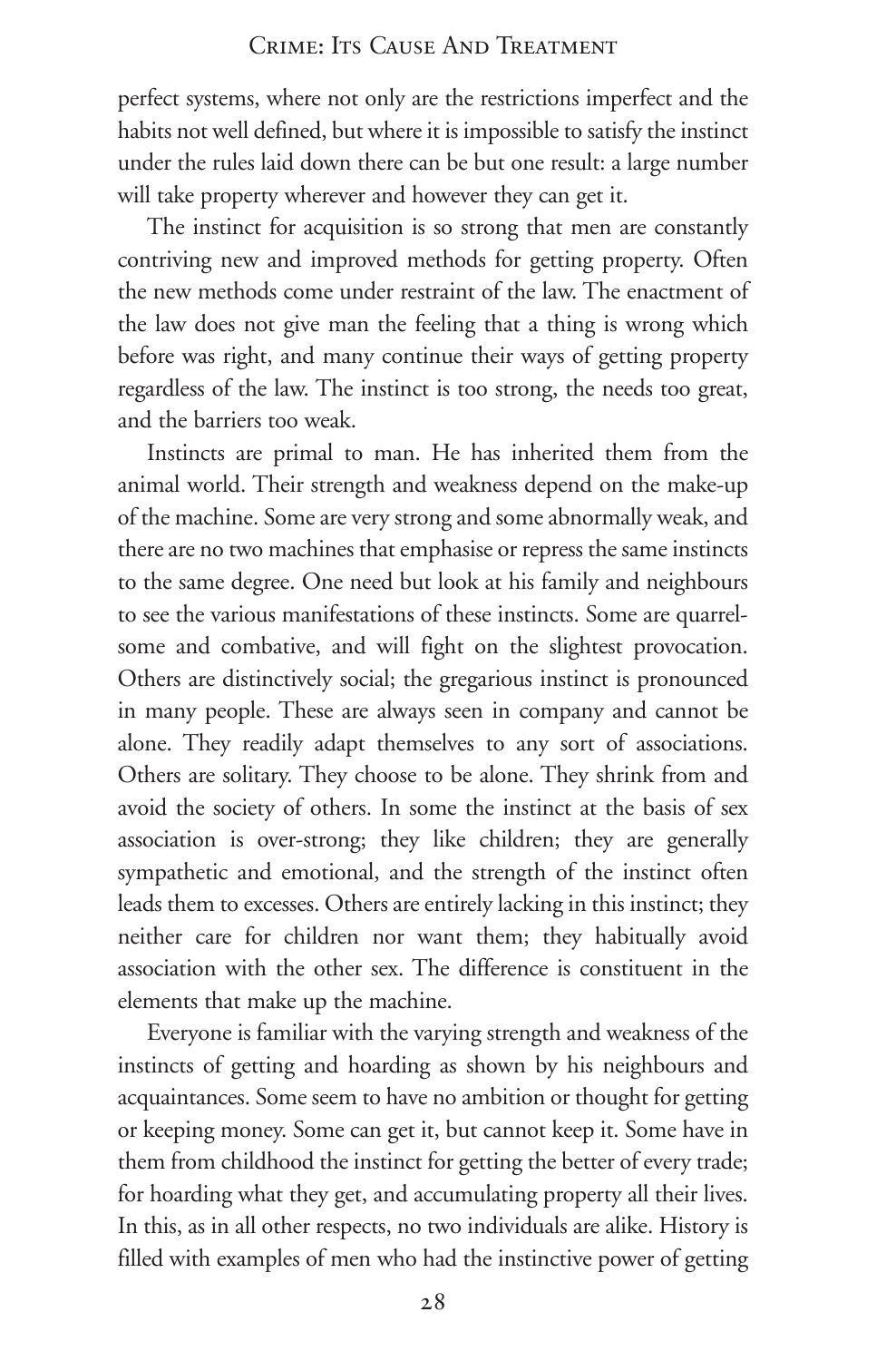## Psychology of Criminal Conduct

money combined with the instinct for keeping it. Their names are familiar, all the way from Midas and Croesus down to the prominent captains of industry to-day. It is common for them and their adherents who criticise new schemes of social organisation to remark with the greatest assurance that before wealth can be equal brains must be equal. The truth is that brains have little to do with either the making or accumulating of money. This depends mainly, like all other activities, on the strength or weakness of the instincts involved. One's brain capacity cannot be measured by his bank account, any more than by the strength of his body or the colour of his hair. His bank account simply shows his innate tendencies. There is no doubt that brain capacity as well as physical perfection add to power, but it is the instinct that determines the tendency and strength of the activity.

To say that the one who gets money the most easily and keeps it the most safely has the best brain is no more reasonable than to say that the foxhound is more intelligent than the bulldog because it can run faster. Nature formed one for running and the other for holding on. The brain power is not involved.

There are manifold ways of gratifying all these instincts. The desire for property calls simply for getting it and keeping it. It does not involve the method to be used. The way is determined by other faculties — by education, by opportunities, by the strength and weakness of inhibitions. It does not follow that all legal ways are morally right and all illegal ones morally wrong. Society in its development has established certain ways in which it may be done. These ways are easy for some, they are hard for others, and for many quite impossible.

Still, the instinct for getting is always present, leading and urging to acquire and to keep. Endless are the ways that men have contrived to gratify this instinct. If, perchance, a law stands in the way, means are always sought to get around the law. Every desire is always seeking its own gratification or satisfaction. This means life. Most men believe that the way they adopt for getting money or gratifying other instincts is really no worse than some other person's way. The man who uses the confidence game contends with great assurance that his methods are like other business methods: that all men are using every means to get the largest return for the least effort, and one way is no better than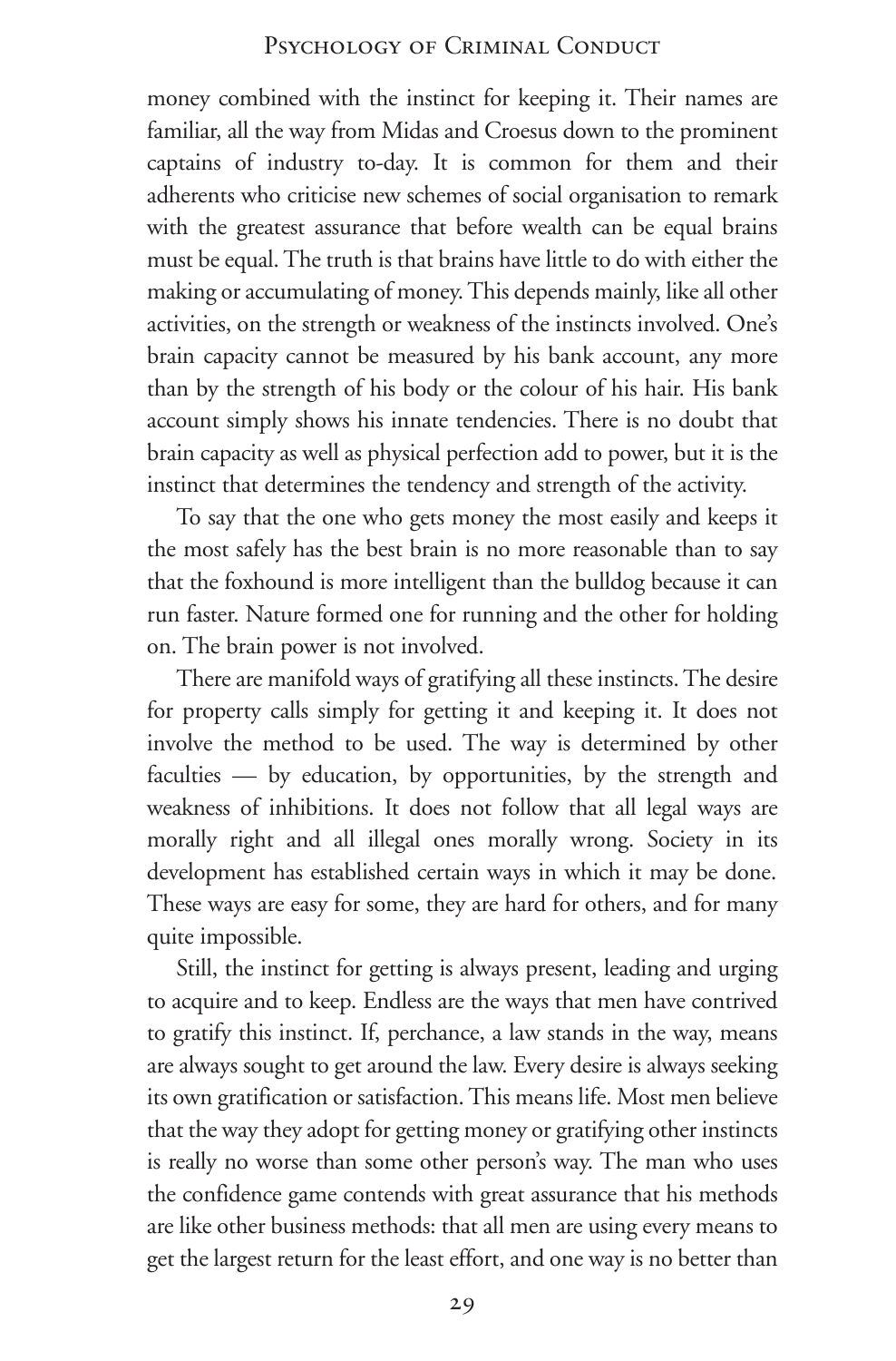another. A considerable portion of society has always supported him in these ideas. The law is full of shadowy lines which divide legal acquisition from the illegal, some of which are so fine that no one can see more than a technical difference. For instance, an indictment for obtaining money by false pretences will not cover all sorts of statements as to the quality, value, style, and desirability of the article sold, if one does not make a specific statement of a fact regarding the material contained in them or the amount, number, quality, or the like. He may lie, but to be safe he must know the kind of lie the law permits. Many lies pass as "puffing2 goods" and are within the pale. A trader is not expected to tell the truth. What he can and cannot say may be determined only by a careful examination of the law, and not always then.

Infinite are the reasons men give for doing the things that their instincts bid them do. All depends upon the strength of the instinct and the character of the machine, the restrictions and habits formed, and many other factors of which the man knows nothing. In fact, all depends upon his endowment and the outside forces that move to action, and for none of these is he in any way to be praised or blamed.

Society seems to be almost oblivious to the emotional life of man. The great masses of men have no capacity or chance to prepare a proper environment in the intense commercialism and mad rush of to-day. The laws of trade and commerce give most men food, clothing, and shelter, but nothing more. There is no beauty in their homes or surroundings; no music or art; no adventure or speculation. Existence is a dead thing, a dreary round. To many such people crime furnishes the only chance for adventure. Take away emotions and life is hopelessly dull and commonplace. The emotions of men must be fed just as the body must be fed. To many religion has furnished this emotional life. Churches have provided some art and some music. But aside from the Catholic Church almost none of this is for the poor. To many if not most people religion cannot take the place of joy. Dogma and creed deaden and cannot appeal to the reason of man. Still, they have furnished a large part of the emotional life to great masses of men, without which existence would hold no hope or joy. But this is not enough to fill most lives. The element of joy is largely lacking. To many it makes no appeal, although music and art and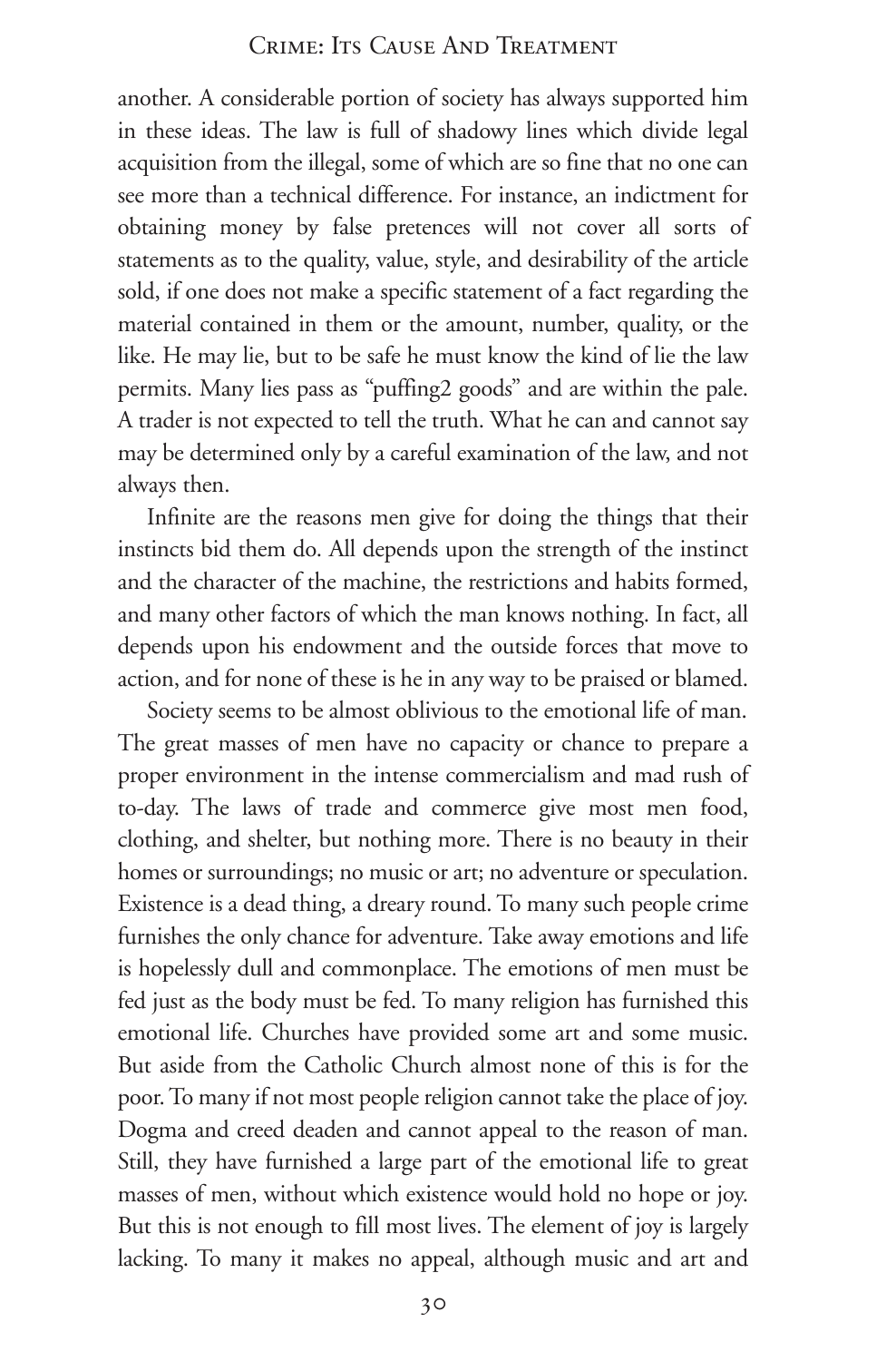### THE CRIMINAL

beauty do. In no country has society so utterly neglected and ignored the emotional side of man as in America. This has led many men to a life of adventure that for them has been possible only in crime. Many others found this life in the saloon, mixed with influences not conducive to a normal life. The closing of the saloons3 has added to the already serious need of providing for the innate feelings of men. This is all the more important for America, as a large part of our population has come from lands where beauty and art and music have for generations been made a part of the common life of all.

## 7

## THE CRIMINAL

Those who have had no experience in the courts and no knowledge of what is known as the "criminal class" have a general idea that a criminal is not like other men. The people they know are law-abiding, conventional believers in the State and the Church and all social customs and relations; they have strict ideas of property rights, and regard the law as sacred. True, they have no more acquaintance with law-makers and politicians in general than with the criminal class, which, of course, is one reason why they have such unbounded confidence in the law. Such persons are surprised and shocked when some member of the family or some friend is entangled in the courts, and generally regard it as a catastrophe that has come upon him by accident or a terrible mistake. As a rule, they do all in their power to help him, whether he is acquitted or convicted. They never think that he and everyone else they know is not materially different from the ordinary criminal. As a matter of fact, the potential criminal is in every man, and no one was ever so abandoned that some friend would not plead for him, or that some one who knew him would not testify to his good deeds.

The criminal is not hard to understand. He is one who, from inherited defects or from great misfortune or especially hard circumstances, is not able to make the necessary adjustments to fit him to his environment. Seldom is he a man of average intelligence, unless he belongs to a certain class that will be discussed later. Almost always he is below the normal of intelligence, and in perhaps half of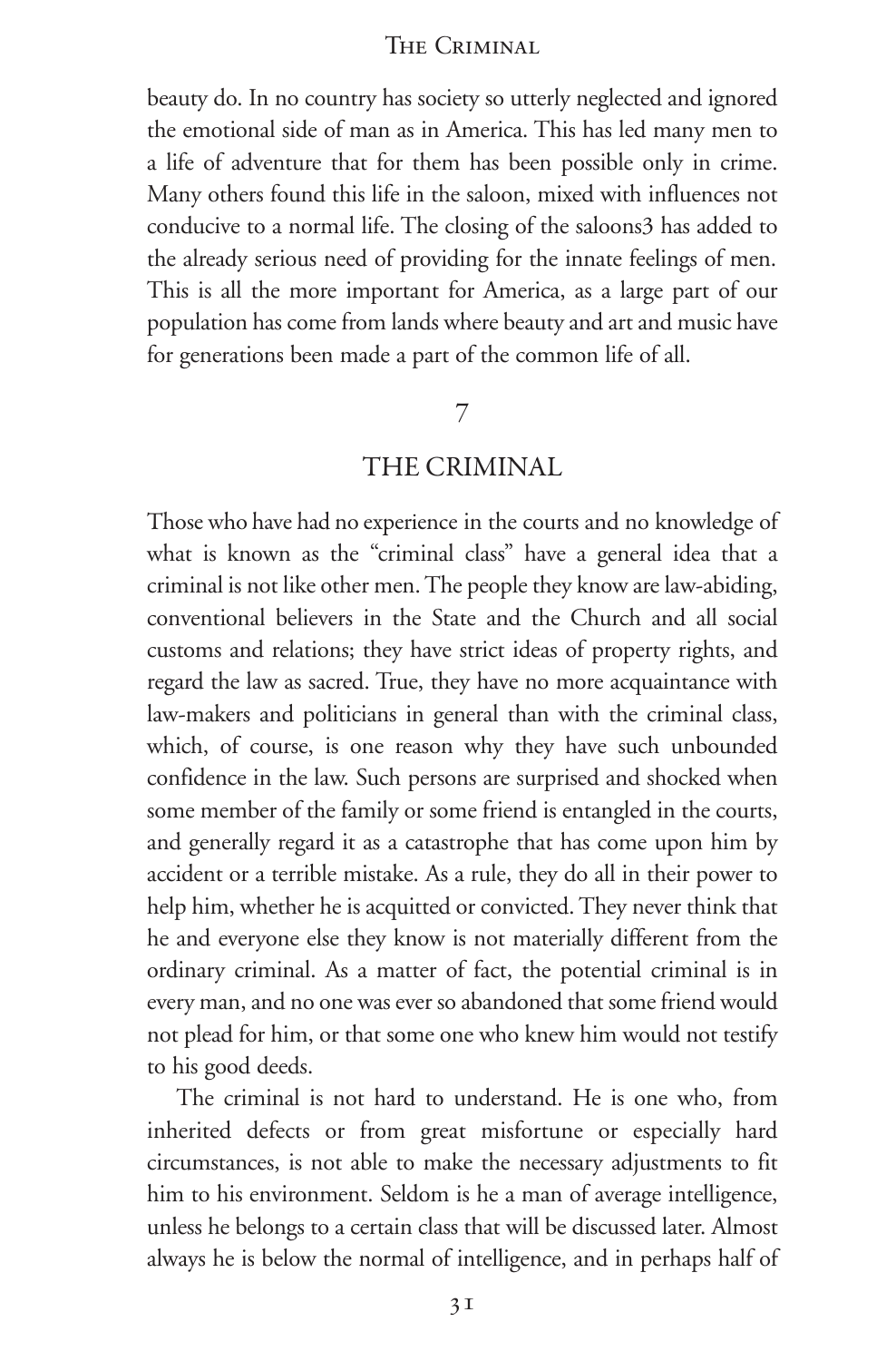## CRIME: ITS CAUSE AND TREATMENT

the cases very much below. Nearly always he is a person of practically no education and no property. One who has given attention to the subject of crime knows exactly where the criminal comes from and how he will develop. The crimes of violence and murder, and the lesser crimes against property, practically all come from those who have been reared in the poor and congested districts of cities and large villages. The robbers, burglars, pickpockets, and thieves are from these surroundings. In a broad sense, some criminals are born and some are made. Nearly all of them are both born and made. This does not mean that criminality can be inherited, or even that there is a criminal type. It means that with certain physical and mental imperfections and with certain environment the criminal will be the result.

Seldom does one begin a criminal life as a full-grown man. The origin of the typical criminal is an imperfect child, suffering from some defect. Usually he was born with a weak intellect, or an unstable nervous system. He comes from poor parents. Often one or both of these died or met misfortune while he was young. He comes from the crowded part of a poor district. He has had little chance to go to school, and could not have been a scholar no matter how regularly he attended school. Some useful things he could have learned had society furnished the right teachers, surroundings, and opportunities to make the most of an imperfect child. Early in life he does some desultory work in casual occupations. This, of course, is not steady, but he picks up what he can and keeps the job for a short time, sometimes quitting work because he is discharged and sometimes because, like most boys and men, he does not like to work. His playground is the street, the railroad yards, or vacant lots too small for real play, and fit only for a loafing place for boys like himself. These gather nightly and talk of the incidents that interest most people, mainly the abnormal things of life and generally the crimes that the newspapers make so prominent to satisfy the public demand. He learns to go into vacant buildings, steals the plumbing, and he early learns where to sell it. From this it is only a short step to visiting occupied buildings at night. In this way he learns to be a burglar, as other boys learn to play baseball or golf.

Naturally he has no strong sense of property rights. He has always had a hard time to get enough to eat and wear, and he has grown up unconsciously to see the inequality of distribution and to believe that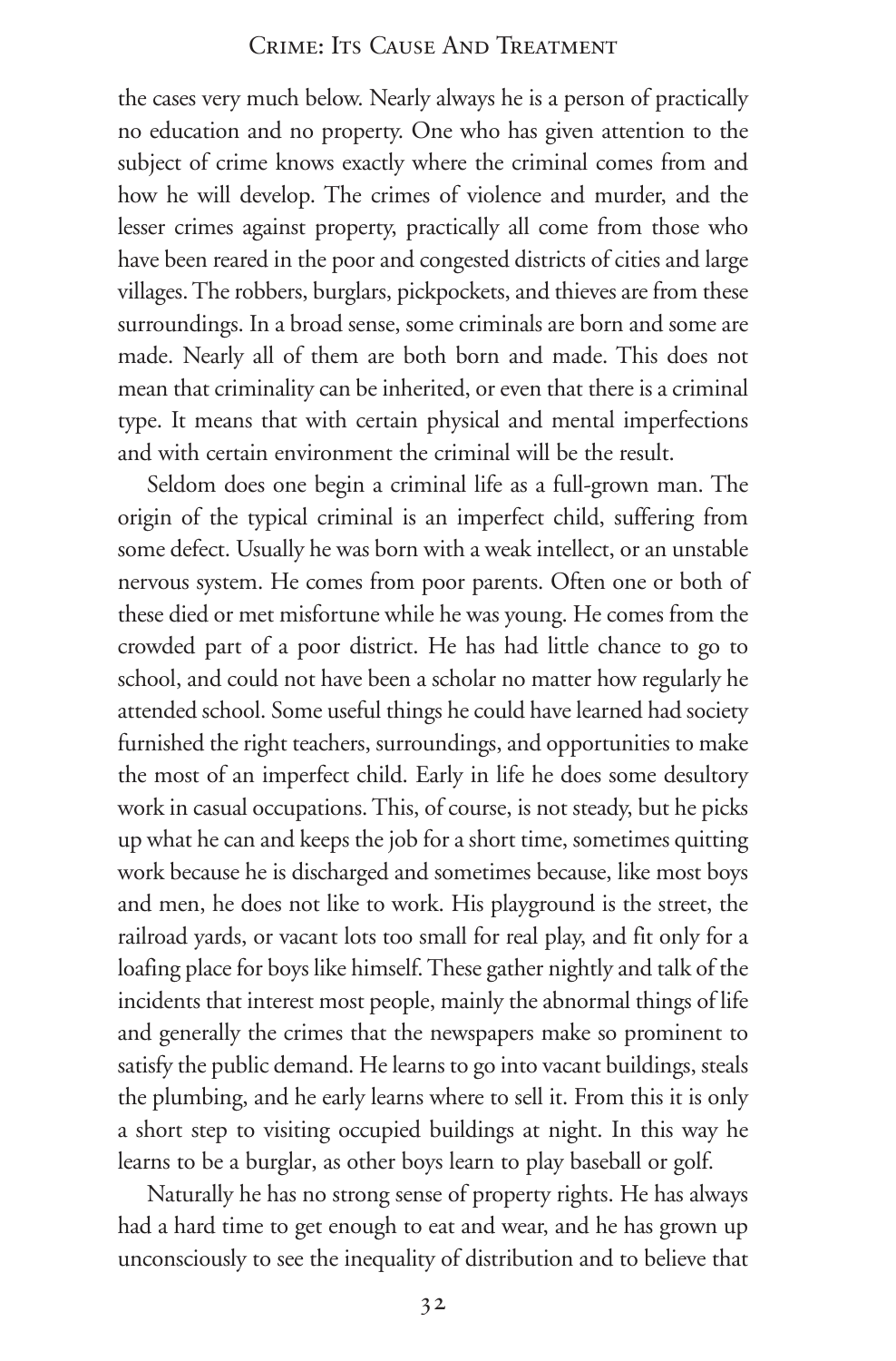### THE CRIMINAL

it is not fair and that there is little or no justice in the world. As a child he learned to get things the best way he could, and to think nothing about it. In short, his life, like all other lives, moves along the lines of least resistance. He soon comes to feel that the police are his natural enemies, and his chief business is to keep from getting caught. Inevitably he is brought into the Juvenile Court. He may be reprimanded at first. He comes again and is placed on probation. The next time he goes to a Juvenile Prison, where he can learn all the things he has not found out before. He is known to the police, known to the Court, known to the neighbours. His status is fixed. When released from prison he takes his old heredity back into his old environment. It is the easiest to him, for he has learned to make his adjustments to this environment. From fifteen to twenty-five years of age he has the added burden of adolescence, the trying time in a boy's life, when sex feelings are developing, and when he is passing from childhood to manhood. This is a very difficult time at best to the type of boy from which a criminal grows; he meets it without preparation or instruction. What he knows he learns from others like himself. He gets weird, fantastic, neurotic ideas, which only add to his natural wonderment.

Every person who has not inherited property must live by some trade or calling. Very few people in jail or out choose their profession. Even if one selects his profession it does not follow that he has chosen the calling for which he is best adapted. So far as a person can and does follow his desires, he generally means to choose the calling which will bring him the greatest amount of return for the least exertion. He may have strong inclinations in certain directions – as, for instance, to paint or to write or to investigate or to philosophise; but, as a rule, he does not make his living from following these ambitions. If he does, it is generally a poor living. But usually his aim is to make money at something else so that he can give free rein to his real ambitions.

Most men start to make a living as boys from the ages of fifteen to eighteen. They have no idea of what they ought to do, or even of what they want to do. Usually, so far as they have an ambition, it is to do something more or less spectacular that seems to have an element of adventure and is not too disagreeable or hard; something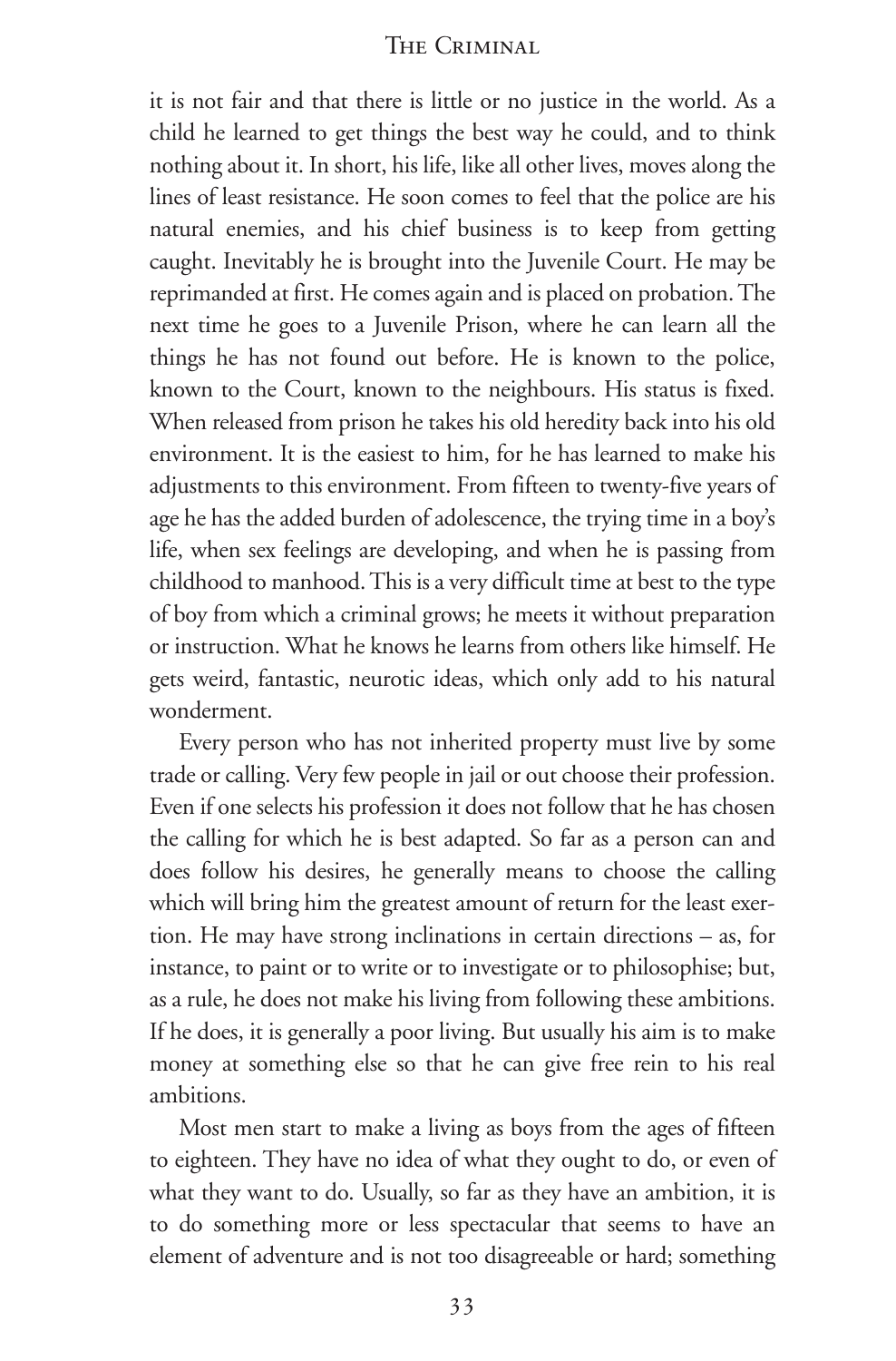like the work of a policeman, a chauffeur, or an employee in a garage. Still, first and last, most boys and most men have no opportunity for choosing an occupation. In fact, the boy is told that he is a man and must get a job long before he knows that he is a man or begins to feel responsibilities — while he still has all the emotions and dreams of a boy.

When he is told he must go to work he looks for a job. He does not wait until he can find the one that fits him. He cannot afford to wait, and if he could he does not know what job would fit. He takes automatically the first place he can get, hoping to find a better one, which generally means an easier one, before very long. It is hard for a boy to stick to work; too many things are calling him away. Every instinct and emotion is urging him to play. New feelings and desires are coaxing him from work. His companions and the boy life in which he has a place urge him to leave his task. Usually he keeps his job no longer than he can help, and later looks for something else. The chances are great that he will never find what he wants; that he has not had the preparation or training for a successful working-man's career, whatever that might be. He is a doer of odd jobs and of poorly paid work all his life.

He must have some calling, and takes the easiest one, which is often a life of crime. From this start comes the professional criminal so called. He may make a business of picking pockets. If this comes to be his trade it is very hard for him to give it up. There is so strong an element of chance — he never knows what a pocket will contain — it gratifies a spirit of adventure. Then it is easy. The wages are much greater than he could get in any other calling; the hours are short, and it never interferes with his amusements. It is not so dangerous as being a burglar or a switchman, for he can find an excuse for jostling one in the street-cars or in a crowd and thus reaching into a pocket.

The burglar is not so apt to be a professional; his is a bolder and more hazardous trade; if he is caught he is taken from his occupation for a longer time. The great hazard involved in this trade and also the physical strength and fitness of those who follow it lead to its abandonment more frequently than is the case with a pickpocket or a petty thief. Robbery is seldom a profession. It is usually the crime of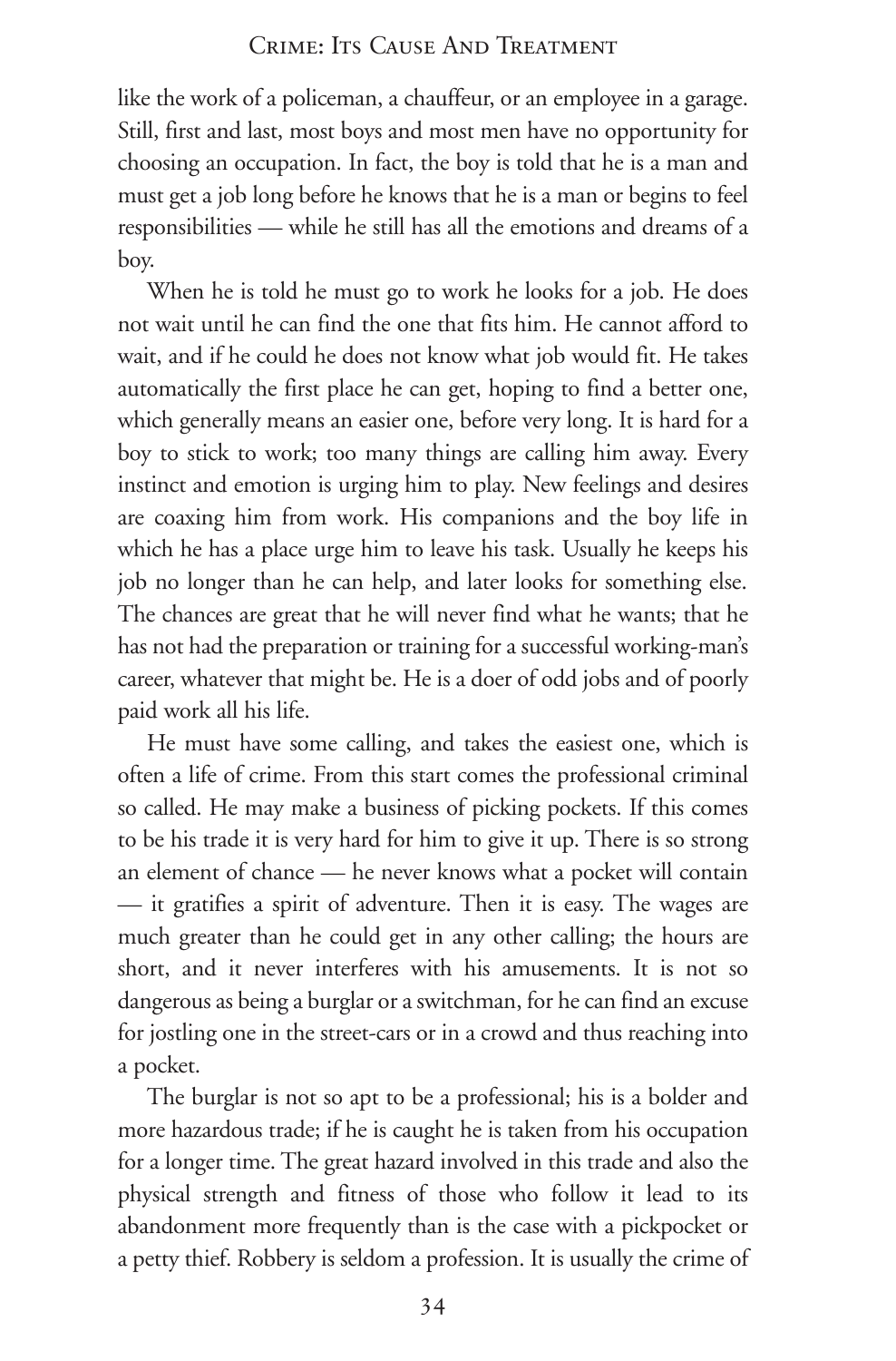## THE CRIMINAL

the young and venturesome, and almost surely leads to early disaster. Murder, of course, is never a profession. In a broad way it is the result of accident or passion, or of relations which are too hard to endure.

In prison and out I have talked with scores of these men and boys. I am sure they rarely tried to deceive me. I have very seldom seen one who felt that he had done wrong, or had any thought of what the world calls reformation. A very few have used the current language of those who talk of reform, but generally they were the weakest and most hopeless of the lot and usually adopted this attitude to deceive. In almost every instance where you meet any sign of intelligence, excuses and explanations are freely made, and these explanations fully justify their points of view. Often too they tell you in sincerity that they believe their way of life is too hard and does not pay; that, while they cannot see how they could have done any differently in the past, they believe their experience has taught them to stick by the rules of the game.

The boy delinquent grows naturally and almost inevitably into the man criminal. He has generally never learned a trade. No habits have been formed in his youth to keep him from crime. A life of crime is the only one open to him, and for this life he has had ample experience, inclination, and opportunity. Then too for this kind of young man the life of a criminal has a strong appeal. Life without opportunity and without a gambler's chance to win a considerable prize is not attractive to anyone. The conventional man who devotes his life to business or to a profession always has before him the prizes of success – to some honour and glory, and to most of them wealth. Imagine the number of lawyers, doctors, and business men who could stick to a narrow path if they knew that life offered no opportunity but drudgery and poverty! Nearly all of these look forward to the prizes of success. Most of them expect success, and many get it. For the man that I have described a life of toil offers no chance of success. His capacity, education, and environment deny him the gambler's chance of a prize. As an honest man he may raise a family, always be in debt, live a life of poverty and hardship, and see nothing ahead but drudgery and defeat. This is why so many mediocre men are found in the mountains and oil-fields prospecting for hidden wealth. With the chance of a fortune just before them, and no other opportunity to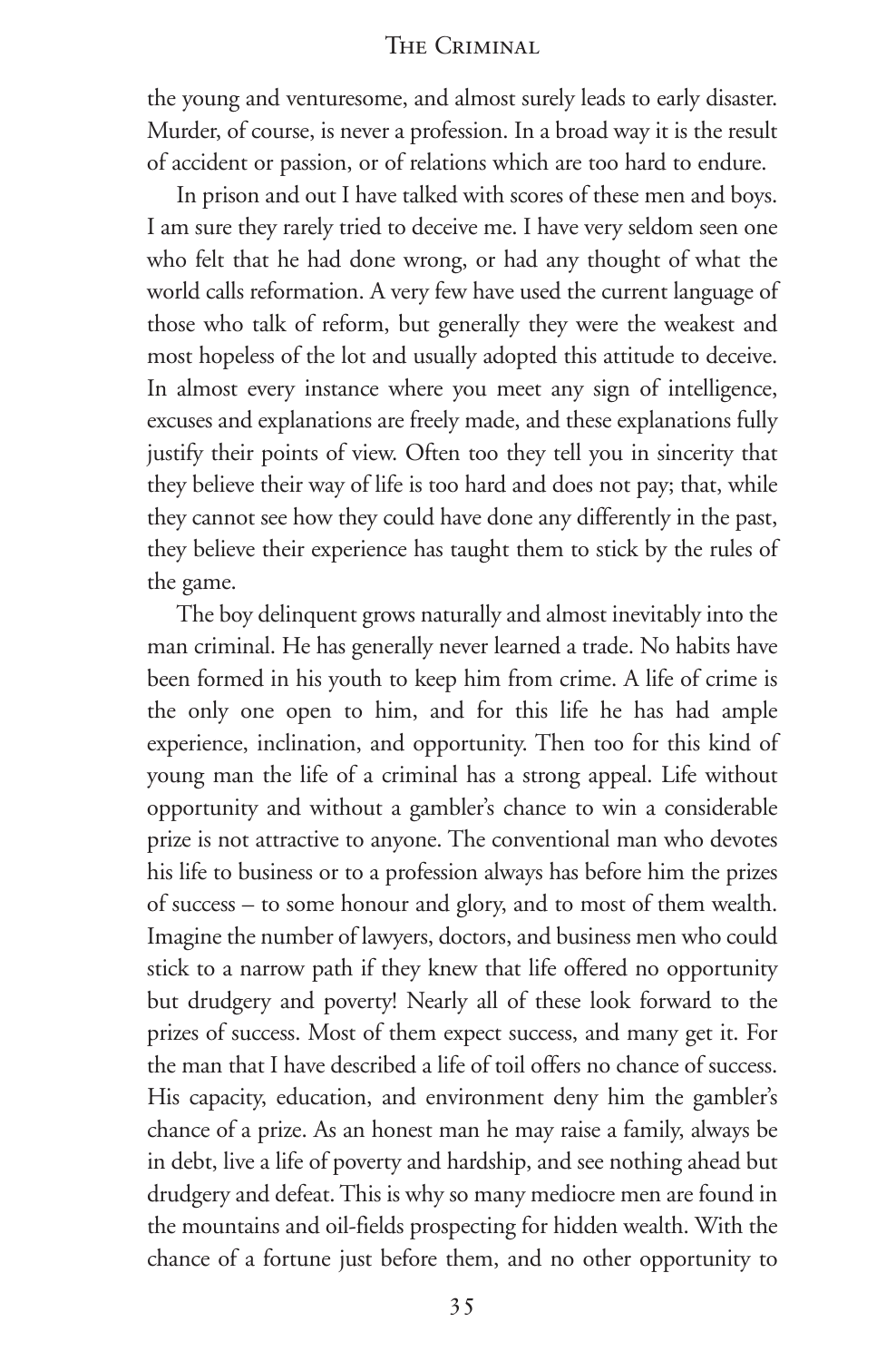# CRIME: ITS CAUSE AND TREATMENT

win, they spend their lives without a family or home, urged on by the hope of luck.

The man grown from boyhood into ways of vice and crime sees this hope, and this hope only, to make a strike. He has no strong convictions and no well-settled habits to hold him back. The fear of the law means only greater caution, and after all he has nothing to lose. In his world arrest and conviction do not mean loss of caste; they mean only bad luck. With large numbers of men crime becomes a trade. It grows to be a business as naturally as any other calling comes to be a trade.

There are other criminals who do not come from the class I have described, but the habitual visitor to criminal courts knows that they are very few. Of the others, some are born of parents who could care for them and have done their best, and yet, in spite of this, they have repeatedly been entangled in the law. These are often the only ones of a large family who have not lived according to the rules of the game. They are different from the other members of the family. For the most part they have some specific congenital defect, or an unstable system that prevents the correct registration of the experiences that produce safe habits, or makes them unable to withstand temptation or suggestion.

Everyone knows how easy it is, especially for children, to react to suggestion. The whole life of a child is a response to suggestion. This is about all there is to education. Even older men constantly and readily yield to suggestion. The results gained by quack doctors, lightning-rod agents, promoters and dealers in oil stocks, mining stocks, and an endless number of other stocks, show that the right kind of suggestion is bound to produce results. The dressing of the windows of department stores and the writing of catchy advertisements are a constant recognition of the power of suggestion. So well known is this weakness of human character that schools of salesmanship are regularly organised and promoted to teach the art of getting victims to part with money for things they do not want or need.

Every right-feeling person does everything in his power to educate the child. He is ever watchful through the child's youth and early manhood to equip him with the capacity to make a living. He seeks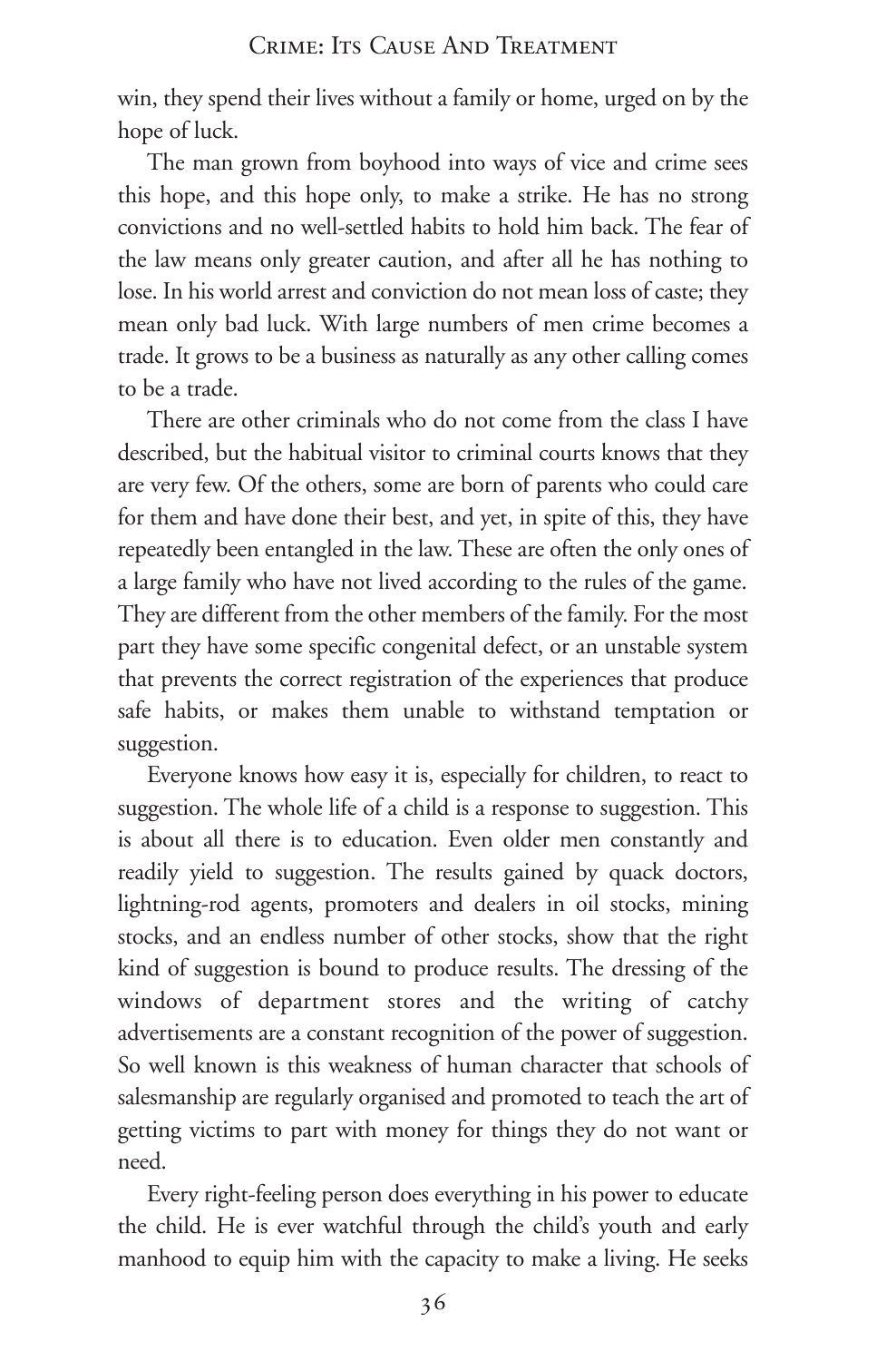## THE CRIMINAL

to build up around him and within him the strongest kind of habits and beliefs. He carefully teaches the child that the only way to live is to observe all the rules laid down by experience and custom, so that he may not react to the temptations that life holds out at every step. Every wise person feels almost certain that if his children are reared without education, without discipline, without training or opportunities, they will almost inevitably swell the ranks of the criminal classes. And it is especially certain that if one of his children is defective, or has an unstable nervous system, such a child should never be left without protection and care.

There are professional criminals of a different grade, like the forger and the confidence man. Both of these have generally had some education and a fair degree of intelligence, and have had some advantages in life. The forger, as a rule, is a bookkeeper or an accountant who grows expert with the pen. He works for a small salary and sees nothing better. He grows familiar with signatures. Sometimes he is a clerk in a bank and has the opportunity to study signatures; he begins to imitate them, often with no thought of forging paper. He does it because it is an art and probably the only thing he can do well. Perhaps some hard luck or an unfortunate venture on the Board of Trade, or in a faro bank,5 makes him write a cheque or note. He easily convinces himself that he is not getting the salary he earns; and that less worthy men prosper while he is poor. Then too his business calls for better clothes and better surroundings than those of the working-man, and gives him many glimpses of easy lives. For a time he may escape. If the amount is not too large it is often passed by without an effort to detect. Sometimes it escapes notice altogether. Some business men write so many cheques that they take no pains at the end of the month to figure up their account and examine every cheque, and never notice it unless the balance given by the bank is so far out of the way that it attracts attention. After a forger grows to be an expert he can move from town to town. If he is taken and put in prison and finally released he is hard to cure. Forgery is too easy and he knows of no other trade so good. A large percentage of these men never would have forged had their wages been higher. Many others are the victims of the get-rich-quick disease; they haunt the gambling houses, brokers' offices, and the like. Often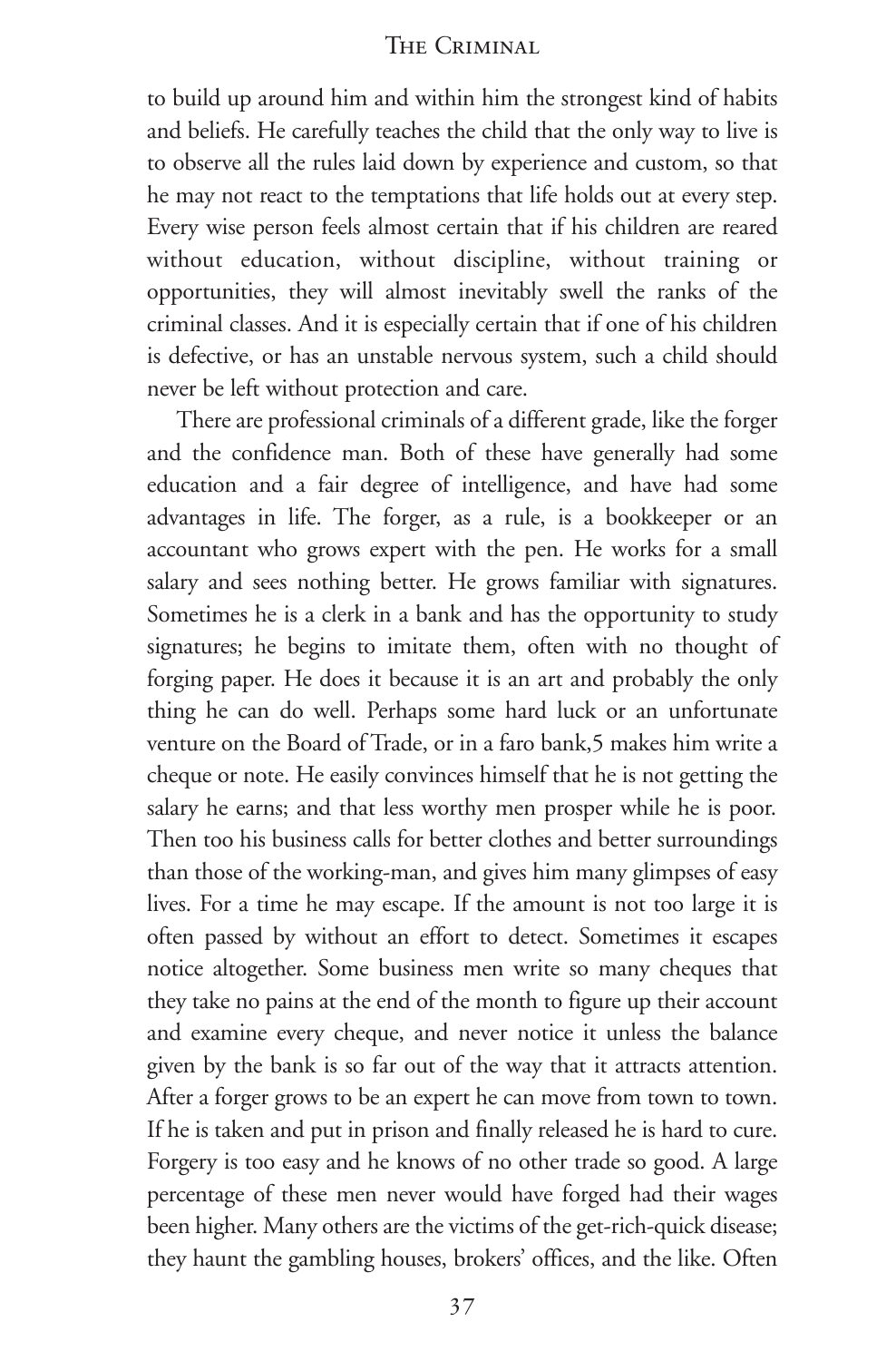when they begin they expect to make the cheque good; generally they would have made good if the right card had only turned up in the faro bank, or the right quotation on the stock exchange.

There is another class of forgers, generally bankers, who speculate with trust funds. To cover up the shortage they sign notes expecting that they will never be presented and will deceive no one but the bank examiner. If luck goes against them too long, the bank fails and the forgery is discovered. These are really not forgers, as they never intend to get money on the note. It is only a part of a means to cover up the use of trust funds. Of course, these men are never professional forgers, and are much more apt to die from suicide or a broken heart than to repeat.

But with few exceptions the criminal comes from the walks of the poor and has no education or next to none. For this society is much to blame. Sometimes he is obliged to go to work too soon, but often he cannot learn at school. This is not entirely the fault of the boy's heredity; it is largely the fault of the school. A certain course of study has been laid out. With only slight changes this course has come down from the past and is fixed and formal. Much of it might be of value to a professional man, but most of it is of no value to the man in other walks of life. Because a boy cannot learn arithmetic, grammar, or geography, or not even learn to read and write, it does not follow that he cannot learn at all. He may possibly have marked mechanical ability; he may have more than the ordinary powers of adaptation to many kinds of work. These he could be taught to do, and often to do well. Under proper instruction he might become greatly interested in some kind of work, and in the study to prepare him for the work. Then too it is more or less misleading to say that an uneducated man commits crime because he is uneducated. Often his lack of education as well as his crime comes from poverty. Crime and poverty may come from something else. All come because he had a poor make-up or an insufficient chance.

After all, the great majority of men must do some kind of manual labour. Until the time shall come when this kind of work is as easy and as well paid as other employment, no one will do manual labour if he can do any other kind. Perhaps the time may come when the hardest and most disagreeable work will be the best paid. There are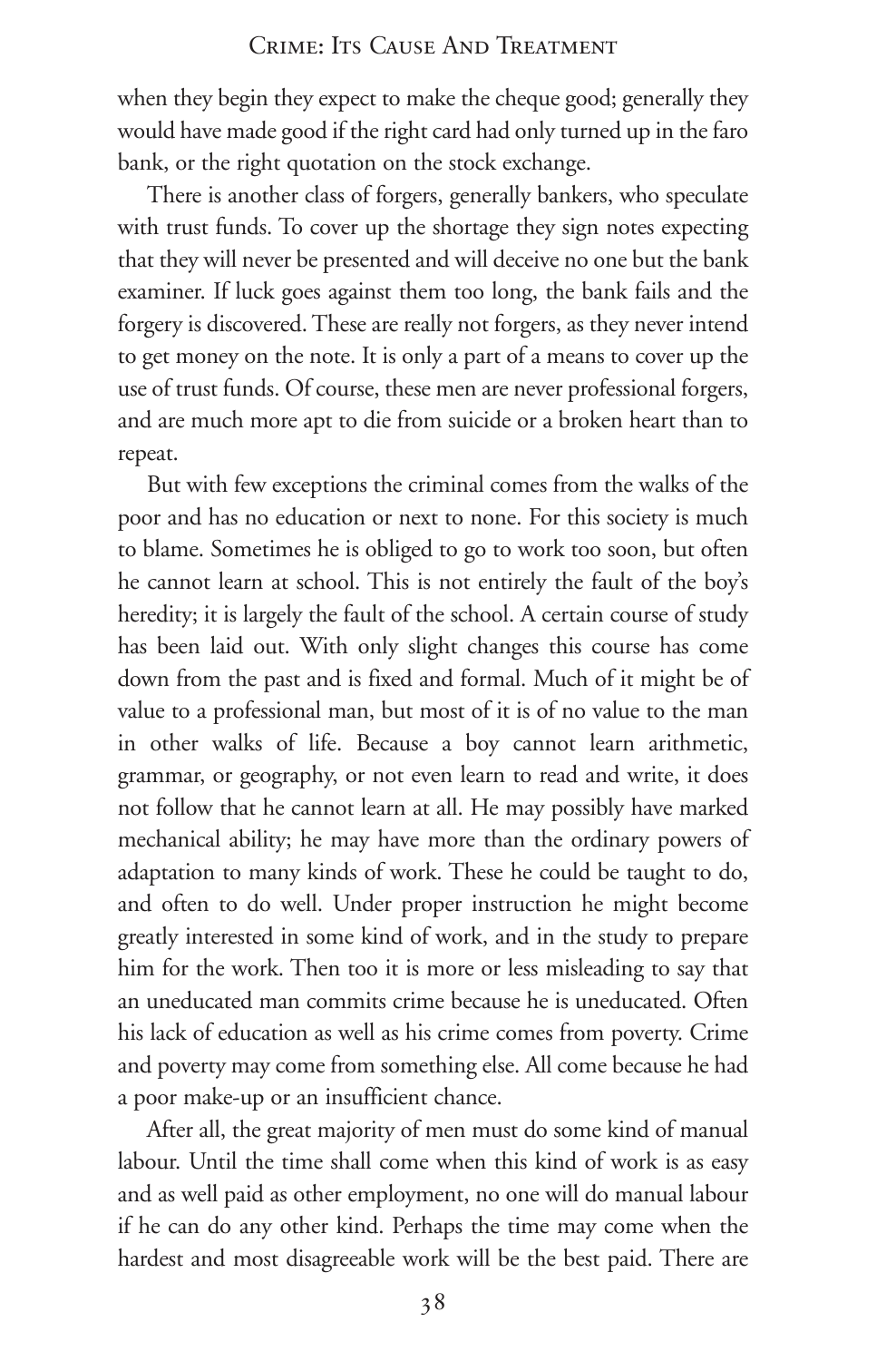too many unskilled workers in proportion to the population to make this seem very near. In the meantime – and that is doubtless a long time – someone must do this work. Much of it is done under supervision and requires no great skill and need not be very disagreeable or hard. In a complex civilisation there is room for everyone to contribute to the whole. If our schools are some day what they should be, a large part of their time, in some cases all of it, will be devoted to manual training and will be given to producing skilled workmen. This sort of school work can be made attractive to thousands of boys who can do nothing else. And if easier conditions of life under fairer social surroundings could be added to this kind of education, most boys who now drift into crime would doubtless find the conventional life more profitable and attractive.

## 8

## THE FEMALE CRIMINAL

Women furnish only one-fifth to one-tenth of the population of penal institutions. Probably the percentage would be still lower if among these were not a number of rather common convictions for acts which are peculiar to women, like abortion, infanticide, child abandonment, and the like. As to the other crimes, few women are burglars or robbers, or guilty of other crimes of violence, except murder. Women steal and poison and blackmail and extort money and lie and slander and gossip, and probably cause as much unhappiness as men; but their crimes, like their lives, are not on so large or adventurous a scale. They do not so readily take a chance; they lack the imagination that makes big criminals or lays broad schemes. In many of their crimes they are often the accomplices of men, and take rather a minor part, although sometimes a quite important one. For this reason they are often not detected and frequently not prosecuted – a fact which leaves the percentage smaller than it otherwise would be. Then, too, juries are apt to acquit women of crime even when they are indicted and tried. It must be a positive case and one which calls for no possible feeling of sympathy, or where there is no personal appeal that will work the conviction of a woman. Men have so long adopted an attitude of chivalry toward women that very few juries will convict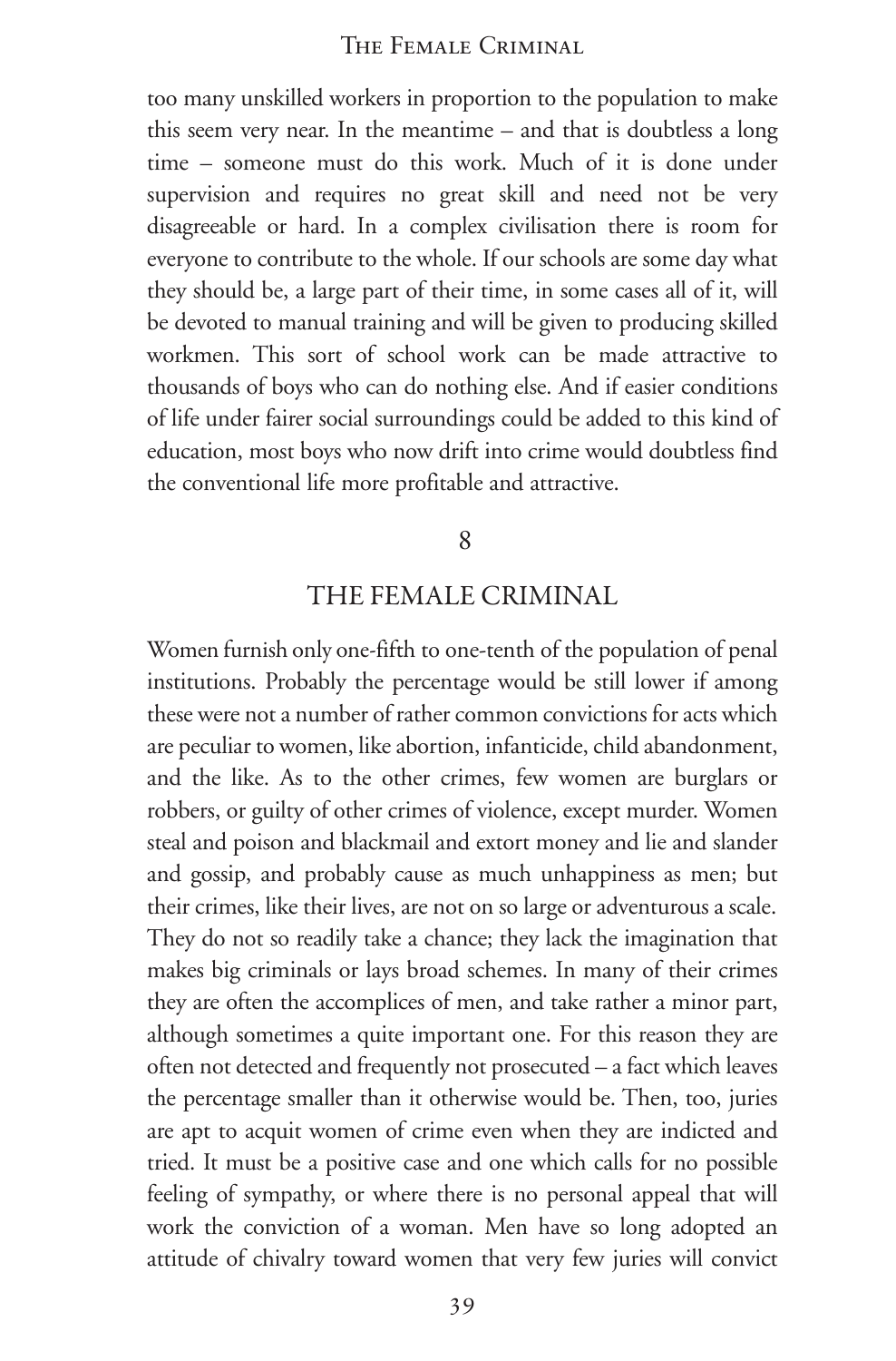them. This too has much to do with the small number of female convicts.

Some writers claim that the small number of women in penal institutions shows that women are better than men; but this is a hasty conclusion arrived at from insufficient facts. There are fewer female prisoners because women have lived a more protected life; they have not been engaged so generally in business; they have not been so constantly obliged to fight their way in the world; their lives have been more quiet and smooth; they have been surrounded by strong conventions and closely watched. Especially is this true with regard to the girl as compared with the boy. Such protection naturally keeps them from the commission of crime. The great consideration shown to them by prosecuting witnesses, prosecuting officers, judges, and juries, supplements the protected life, and is an added reason for the showing made by statistics. It is notorious that a woman is seldom convicted of murder. This has been the subject of much complaint on the part of the public; still, a man may condemn such acquittals and when placed on a jury will himself vote for acquittal.

After all, the juries are right. Most of the cases of murder against women involve sex relations. Nature has made the bearing and rearing of children first of all the woman's part, and this fact so dominates her life that nothing else seems important to her in comparison. She is not able to judge in a broad and scientific way matters so clearly affecting life. It may even be possible that in the evolution and preservation of life her judgments are right. At least, they are the natural judgments for a large number of women, or these tragedies would not occur. No doubt as woman enters the field of industry formerly monopolised by man, and as she takes her part in politics and sits on juries, the percentage of female criminals will rapidly increase. In fact, the percentage of women prisoners has been climbing for many years. As she takes her place with men she will be more and more judged as men are judged, and will commit the crimes that men commit, and perhaps furnish her fair quota to the penitentiaries and jails.

Whether this will be better or worse for the race is no part of the discussion, and can be told only by long experience. Women must accept the facts, and make their choice of activities in view of these facts. Quite apart from any sentiment, I think that it is a mistake to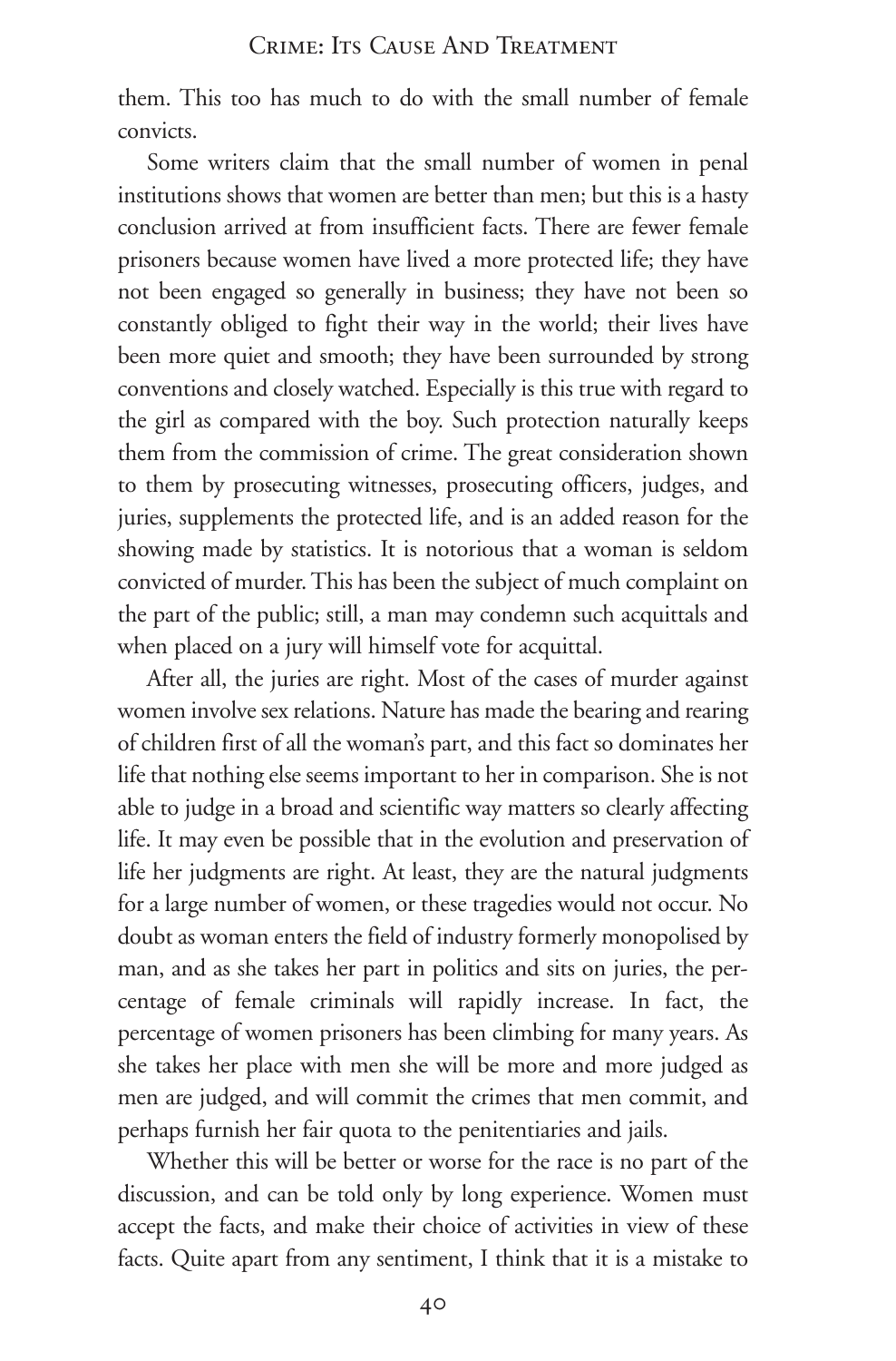## Juvenile Criminals

believe that men and women should be judged alike. The structure and nervous system of women cause physical and mental disturbances which affect their judgment and life. If there were any justice in human judgment and civilisation, then each human being would be judged according to his make-up, his tendencies, his inclinations, and his capacities, and no two would be judged alike.

Any sudden change in the treatment of women in the courts will work a great injustice that will leave its effect on both women and men, and still more on the life of the race.

# 9

# JUVENILE CRIMINALS

This subject would scarcely have been noted a few years ago. True, there was in the past a small mixture of children in the grist ground out in the criminal courts. Usually they received some leniency, and were viewed with more curiosity than alarm. The juvenile criminal was regarded as a prodigy with a capacity for crimes far beyond his years. Something of the attitude obtained in regard to him which attaches to the child chess-player or the child mathematician. The child criminal is now common, and for the most part is a product of the city.

All crime is doubtless much more common in the city than the country, and the young criminal especially is a product of the crowded community. To those who look for natural causes for all phenomena the reason is not far to seek. The city itself is an abnormal thing. Primitive man and his ancestors were never huddled together in great multitudes, as are the dwellers in cities to-day. To a degree almost all animals are gregarious, but the units of organisation are much smaller with them than with man, excepting possibly in the case of the ant and the bee, insects which seem specially adapted to live a highly automatic and co-operative life, such as human beings cannot possibly reach. But primitive men and their direct ancestors lived in small groups. They could not have preserved their life in any other way. They lived by fishing and hunting, and by gathering roots, berries, and herbs. Later they tended their flocks and cultivated the fields in a simple way.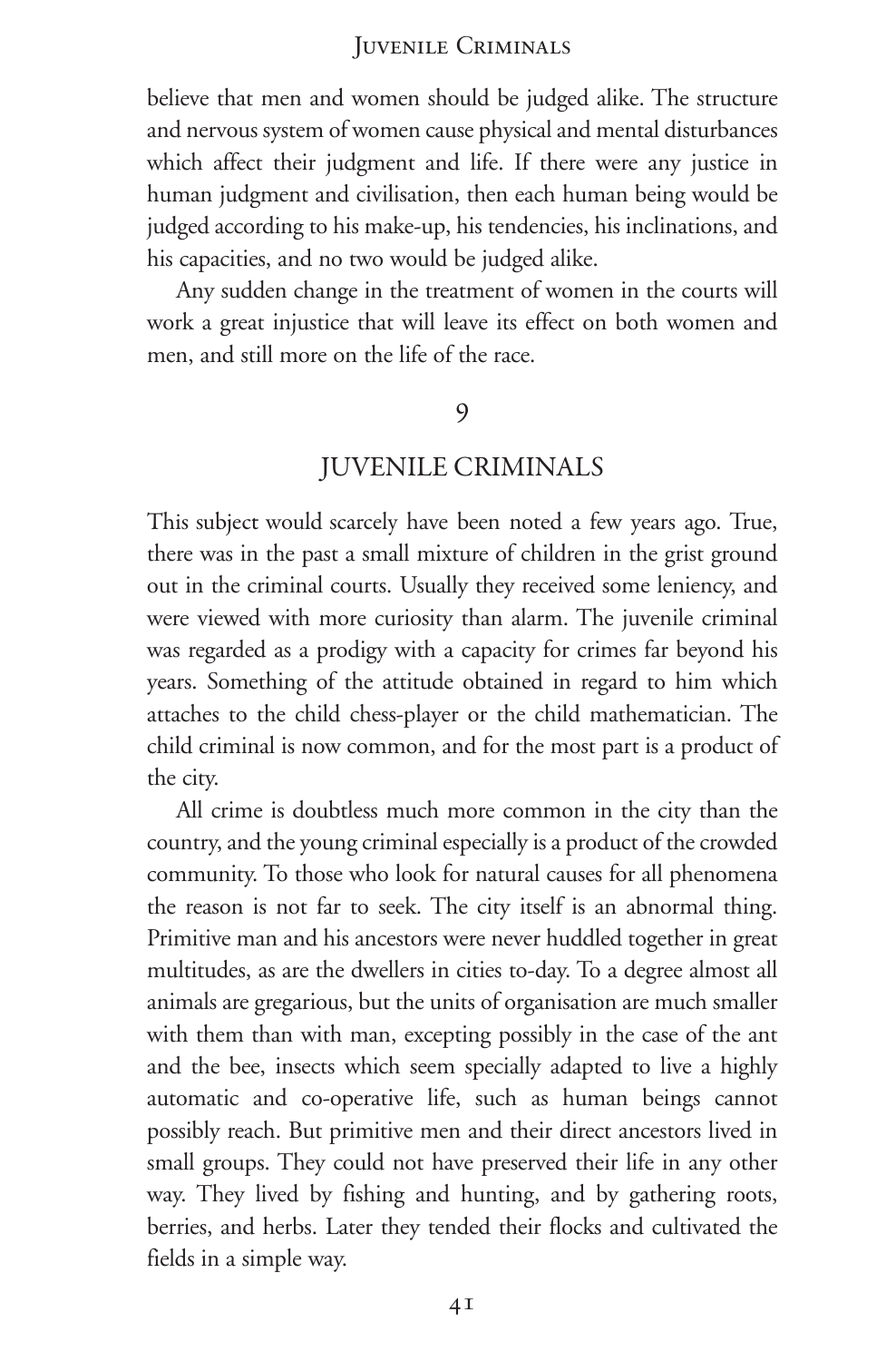With the introduction of the modern machine, the factory system, and the railroads, in the last century, our great modern cities were evolved. As they grew more complicated new problems arose. The life of the crowded city is most difficult even for normal men and women. The adjustments are too numerous and too complex for an animal made with simple tastes and for a pastoral life. But if it is hard for men it is almost hopeless for children, especially the children of the poor who fill our prisons, asylums, and almshouses.

Every child needs the open air and the open life of the country. He needs, first of all, exercise, which should be in the form of outdoor play. No healthy boy wants to live indoors, even though his home may be a convenient city "flat." The woods, the fields, the streams, the lakes, the wide common with plenty of room, have always made their natural appeal to the young. And as sunlight kills most of the deadly germs, so outdoor life with exercise and play takes care of most of the unhealthy thoughts, habits, and ideas of child-life. In the past our schools, both in the city and country, have done little to help the young. For the most part healthy children have always looked on them more or less as prisons. Here they have been confined and kept from exercise and play, to study useless and unrelated facts, and to commit to memory dry rules which are forgotten as soon as their minds are ready to retain anything worth while.

Schools should be made to fit the needs of children and not children to fit schools. The school that does not provide work and play for the child which he is glad to do has learned little of the psychology and needs of youth. Zoölogy, Geology, and even Chemistry can be taught to children before they learn to read, and taught so that they will seem like play, and through this the pupil will acquire a natural taste for books. It is only within the last few years that the modern school has really begun to educate the child. It has been a hard fight that scientific teachers have waged with conventional education for the right of the child. What has been done is too recent and scattering to show material results.

Nothing is so important to the child as education. The early life is the time that character is formed, habits are made, rules of conduct taught, and it is almost impossible to up-root old habits and inhibitions and implant new ones in later years.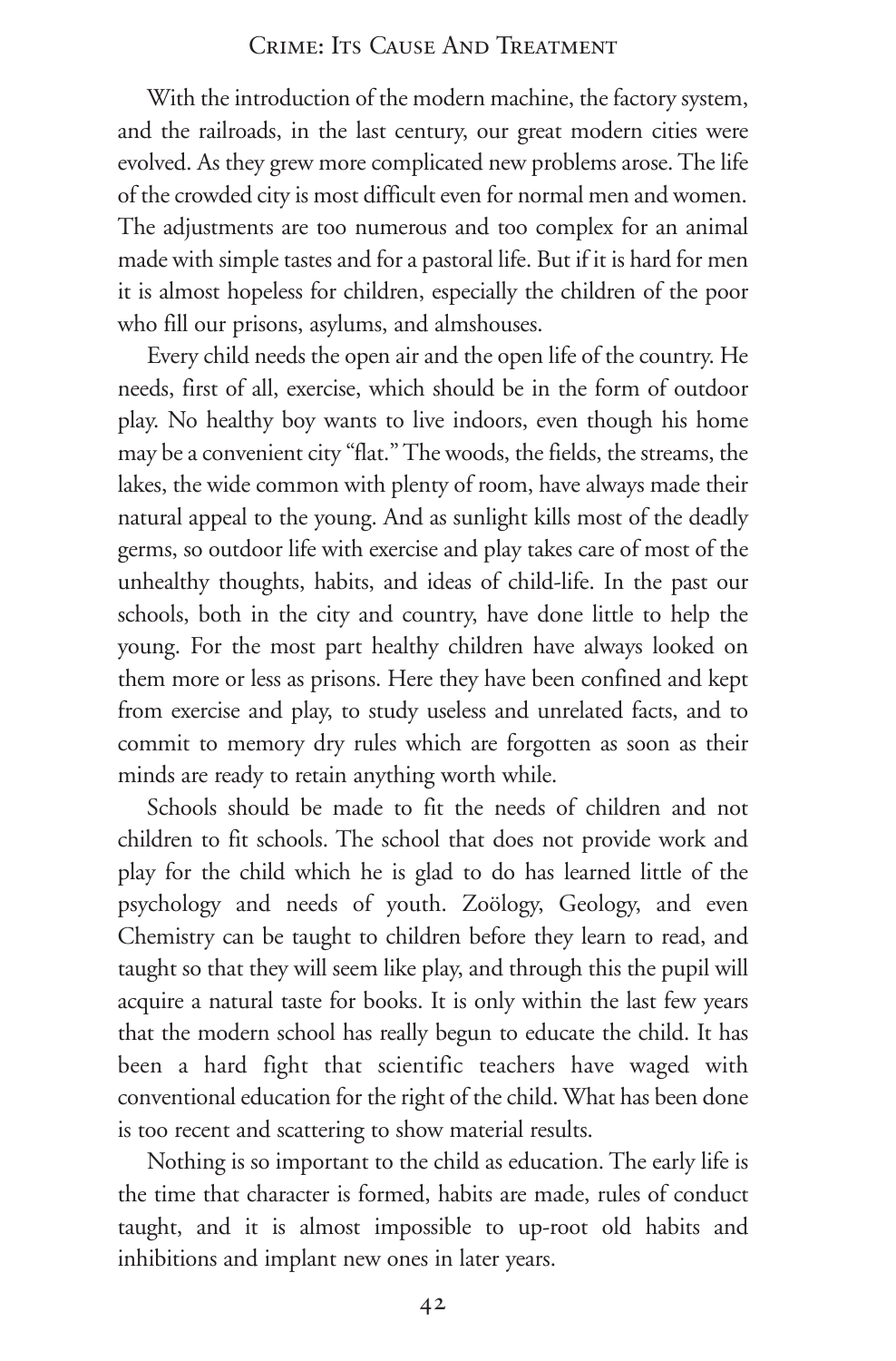## Juvenile Criminals

It is true that "the child is father to the man," and he is the father of the criminal as well as the useful citizen. Outside of the hopelessly defective, or those who have very imperfect nervous or physical systems, there is no reason why a child who has had proper mental and physical training and any fair opportunity in life should ever be a criminal. Even most of the mentally defective and those suffering from imperfect nervous systems could be useful to society in a sheltered environment. Poor as the country schools have always been, the outdoor life of the country child is still so great an influence that he generally escapes disaster. He is not sent to a factory, but lives in a small community, where he has fresh air and exercise.

Of course here, as everywhere, we must allow for the defective, the imperfect, the sub-normals, and the children of the very poor. These unfortunates furnish a large percentage of the inmates of prison, and most of the victims for the scaffold which civilisation so fondly preserves.

The growth of the big cities has produced the child criminal. He is clearly marked and well defined. He is often sub-normal even down to idiocy. In most cases he is the result of heredity. Many times he may have fair intelligence, but this is usually attached to an unstable, defective nervous system that cannot do its proper work, and he has had no expert treatment and attention. He is always poor. Generally he has lost one or both parents in youth and has lived in the crowded districts where the home was congested. He has no adequate playground, and he runs the streets or vacant waste places. He associates and combines with others of his kind. He cannot, or does not, go to school. If he goes to school, he dreads to go, and cannot learn the lessons in the books. He likes to loaf, just as all children like to play. He is often set to work. He has no trade and little capacity for skilled work that brings good wages and steady employment. He works no more than he needs to work. Every night and all the days that he can get are spent in idleness on the street with his "gang." He seldom reads books. He lacks the taste for books, and such teachers as he knew had not the wit to cultivate a taste for good reading. Such books as he gets only add to his unhealthy thoughts.

Many writers have classified the crimes that the boy commits. It is scarcely worth the while. He learns to steal or becomes a burglar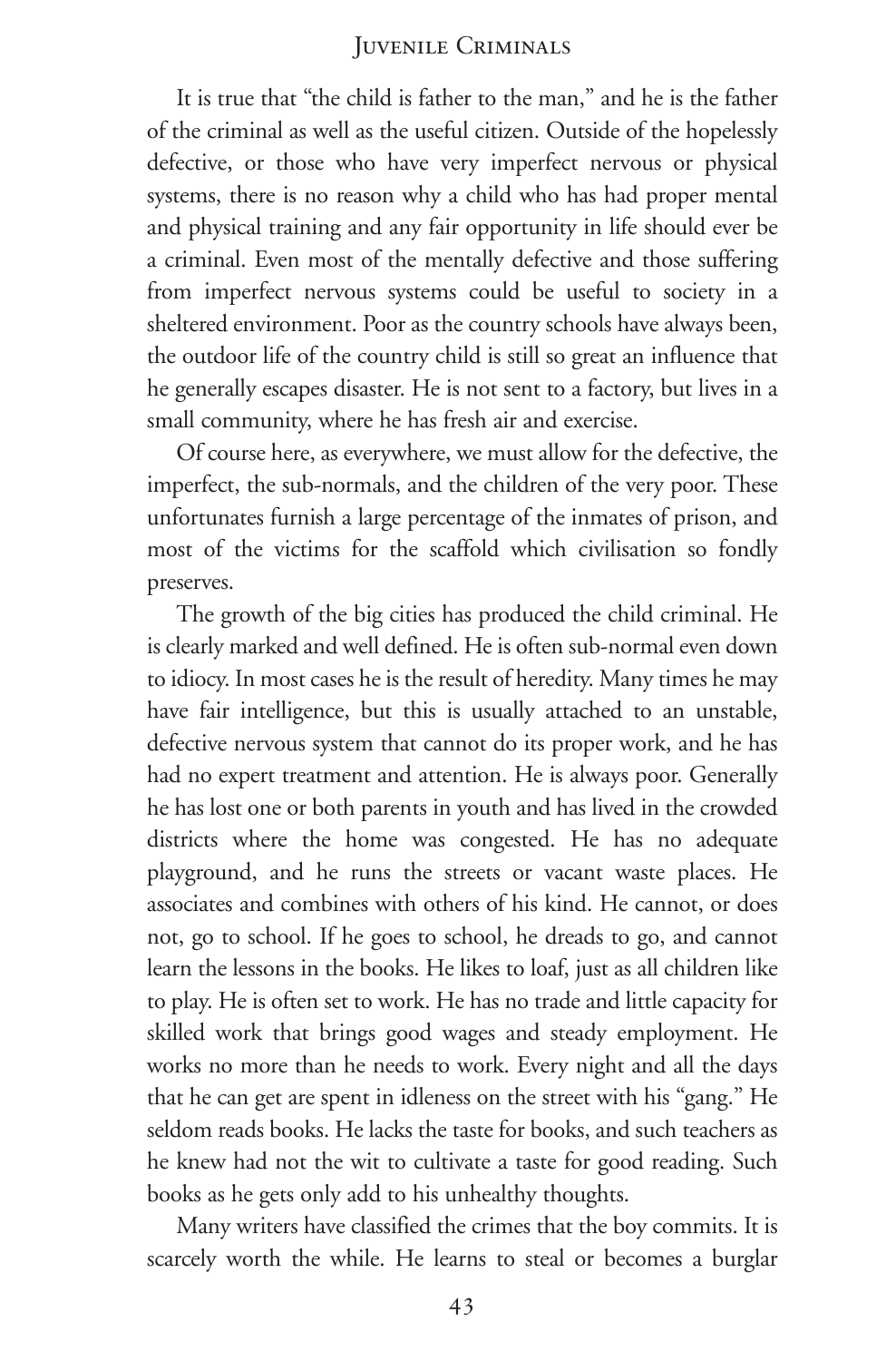largely for the love of adventure; he robs because it is exciting and may bring large returns. In his excursions to pilfer property he may kill, and then, for the first time, the State discovers that there is such a boy, and sets in action the machinery to take his life. The city quite probably has given him a casual notice by arresting him a number of times and sending him to a juvenile prison, but it has rarely extended a hand to help him. Any man or woman who has fairly normal faculties, and can reason from cause to effect, knows that the crimes of the child are really the crimes of the State and society, which, by neglect and active participation, have made him what he is. When it is remembered that the man is the child grown up it is equally easy to understand the adult prisoner.

## 10

## HOMICIDE

Crimes against persons are not always as easy to classify and understand as crimes against property. These acts are so numerous, and come from so many different emotions and motives, that often the cause is obscure and the explanation not easy to find. Still here, as everywhere in Nature, nothing can happen without a cause, and even where limited knowledge does its best and cannot find causes, our recognition of the connection between cause and effect and the all-inclusiveness of law can leave no doubt that complete knowledge would bring complete understanding.

It is always to be borne in mind in considering this class of crimes that the motive power of life is not reason, but instinct. If men lived by reason the race would not survive. The primal things that preserve the race – the hunger for food, drink, sex – are instinctive, and not only are not awakened or satisfied by reason, but oftentimes in violation of it. Nature, first of all, sees to the preservation of the species, and acts in a broad way that life may not perish. Nature knows nothing about right and wrong in the sense in which man uses these words. All of our moral conceptions are purely of social origin and hence not instinctive in human life, and are forever giving way to the instincts on which Nature depends. The preservation of life has called for the emotions of hate, fear, and love, among the other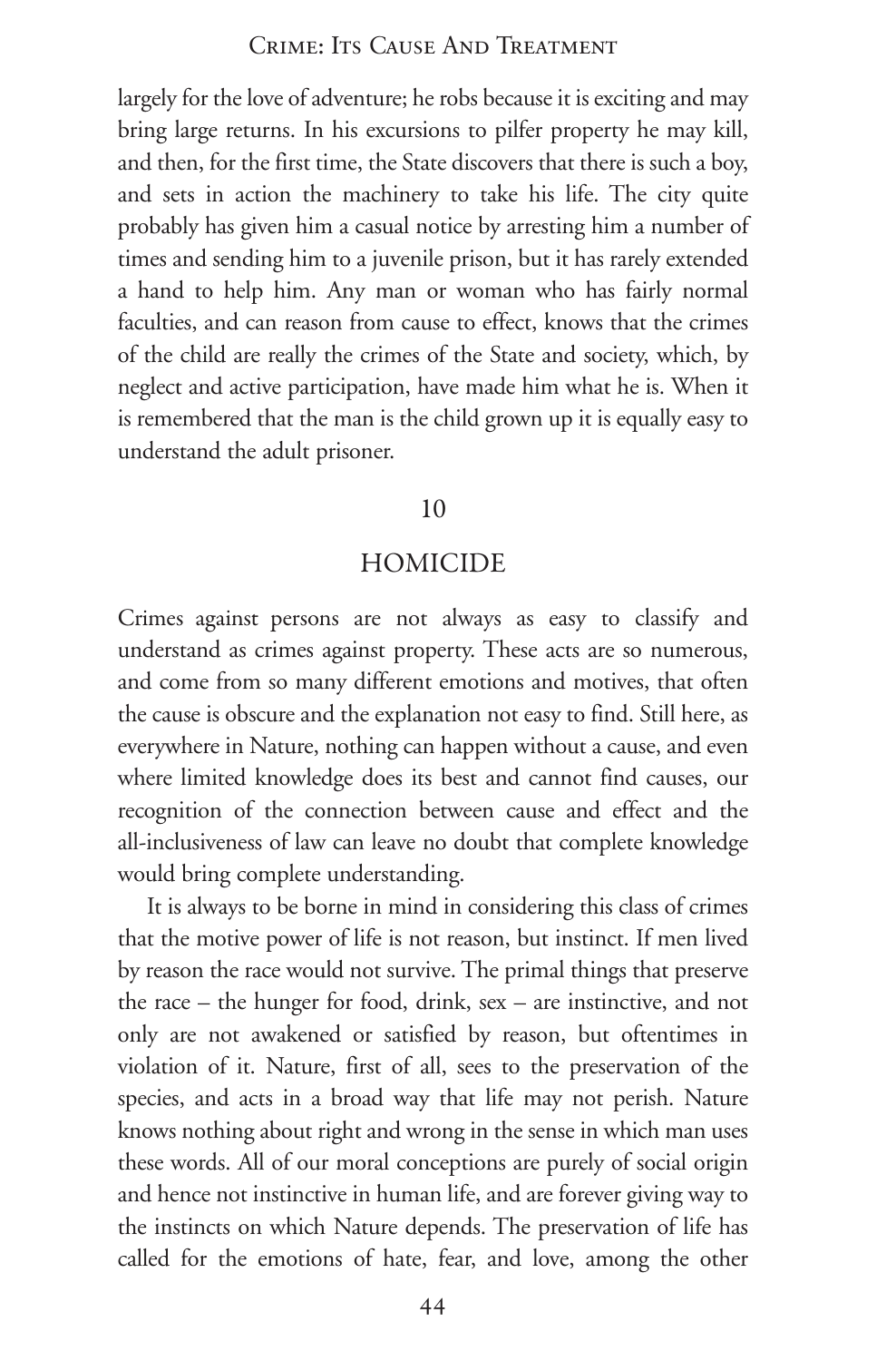## **HOMICIDE**

emotions that move men. The animal fears danger and runs away, and thus life is preserved. The weaker animal is almost entirely dependent for life upon his fear. He is sometimes afraid when there is no danger, but without fear he would be destroyed. Sometimes the animal hates and kills, and thus preserves himself. The love of offspring is the cause of the care bestowed upon it which preserves its life. The herd instinct in animal species develops packs and clans and tribes and states. Man is the heir to all the past, and the instincts and emotions of the primitive animal are strong in his being. These may have been strengthened or diluted as the ages have come and gone, but the same instincts furnish the motive-power for all his acts. Man fears and hates, and runs or kills, and saves his life. He loves, and preserves his offspring.

Man sees an object. Instinctively he may fear it or he may hate it. He may run from it or destroy it. He gathers impressions through his senses. The nerves carry them to the brain. He comes to fear certain persons and things, to hate certain other persons or things, and to love still others. If the hatred is strong enough, or the danger great enough, or the desire sufficient, he may kill. Whether he plans the method or deliberates upon the act can make no difference. He is prompted by the instinct, and the reflection simply means the consideration of reasons for and against, or the reaching of inhibitions. If he acts it is one of the primal emotions that causes the act. He is the "machine" through which certain emotions find their path and do their work. Infinite are the causes and circumstances that give rise to an emotion strong enough to take human life.

Killings which result from a sudden passion are easily understood. Everyone has been overwhelmed by rage, where reason and judgment and all acquired restraints are entirely submerged. The primitive man, with his primitive emotion, reasserts himself. It is mainly accident or the lack of some particular circumstance that prevents a murder. Of course, some people are overwhelmed more easily than others. Some natures are less stable, some nervous systems less perfect, and the built-up barriers are weaker. The whole result of stimuli is determined by the strength of the feeling acting upon the machine. Such a person is not ordinarily dangerous to the community. The act itself would generally assure that it could never happen again. Some killings,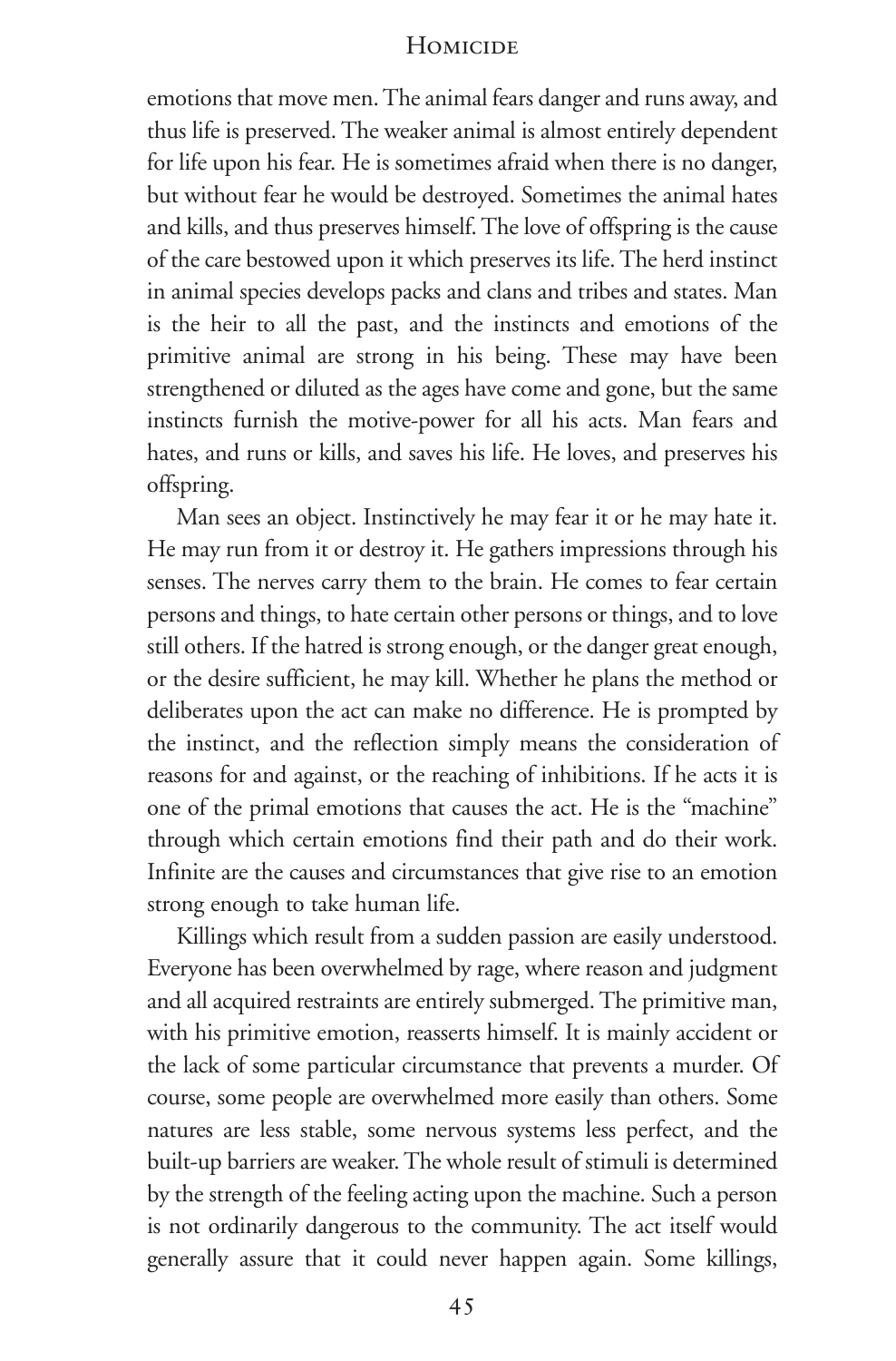however, are more deliberate. They are preceded by a settled hatred which preys upon the mind and fights against the preventive influences that training and habit have formed. Under a certain combination of circumstances these restrictions are swept aside, and the emotions have their way.

There are, of course, certain broad classifications of homicides. A considerable number – perhaps more than any other – come through the commission of robbery, burglary, and larceny. In the midst of the act the offender is caught, and kills in an effort to escape. These murders fall under the heading of property crimes; the cause is the same, and the rules governing them are the same. The second group, with respect to numbers, grows from the relations of men and women. Wives kill husbands and husbands kill wives; sweethearts kill each other. Jealousy and revenge are commonly mixed with sex life and sex association. Many Socialists have argued that under an equal distribution of property, where women were freed from fear of want, these crimes would disappear. But this argument does not take human nature into account. Jealousy is inevitably associated with sex relations. The close contact of men and women over long periods of time inevitably causes friction and misunderstanding. These conditions often grow chronic, and in marriage are aggravated by the necessity of close association regardless of the real feelings that may exist. Certain claims are made by husbands and by wives, which are probably inherent in the relationship; sometimes they flow from habit and custom, but, from whatever cause, such claims are so exacting that either the husband or wife finds them hard to meet.

Because of the fact that the feelings of men and women for each other are deeper and more fundamental than those of any other relation, they are more subject to misfortune and tragedy. The hatreds born from the deepest affection are most beyond control. Then the desire of possession is overwhelming. It would be strange if more killings did not result from the relations of men and women than from any other cause. It is easy to understand why this is true. It is likewise easy to understand how laws, reason, and judgment are powerless to prevent. Juries seem to understand this when women kill husbands and lovers, but a long-established code of chivalry and a cultivated attitude toward women, which is partly right and partly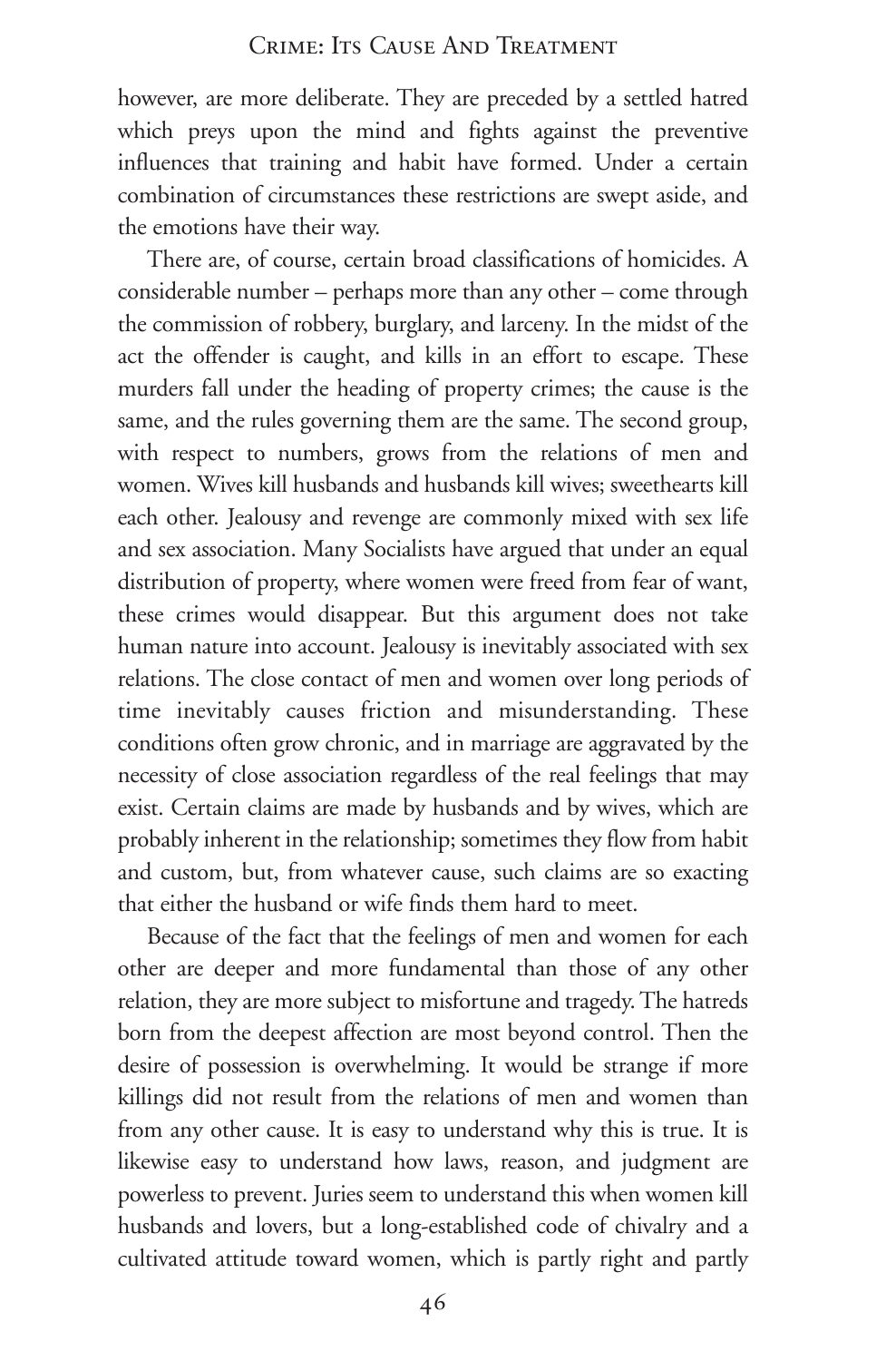### **HOMICIDE**

wrong, make it impossible to see that men are just as helpless under strong feelings as women. No doubt a public opinion that would favour divorces on a greater number of grounds and make them easily obtainable, would prevent large numbers of such killings, but the cause cannot be altogether removed.

The law has long singled out killing as the greatest crime, doubtless because man prizes life first of all. Of course, every effort should be made to protect life. Still, in measuring the character of the offender, in determining his possibilities as a useful citizen, homicide is probably one of the lesser crimes. Many times it implies no moral turpitude, even with those who believe in moral turpitude. It may imply very little lack of physical stability. Homicide practically never becomes an occupation. Most killings are accidental, in the sense that they are casual and dependent on circumstances; and there is, as a rule, much less danger of repetition than there is of the original commission of a homicide by one of a defective nervous system who has never before committed an unlawful act. A large number of men convicted of murder are used as "trusties " in our penal institutions, even when their imprisonment is for a long term or for life. This shows from the experience of prison officials that this class of offenders is, as a rule, of a better fibre than almost any other class.

Doubtless no sort of treatment will ever entirely get rid of homicide. Brains and nervous systems are so made that inhibitions are unable to protect in all cases. Nations and men readily engage in killing, either from sport or because of a real or fancied wrong. Mob psychology shows how whole communities are turned into ravenous beasts, hunting for their prey. The World War, and all wars, show cases of mob psychology that have led large masses of men to take an active part in killing. The pursuit of those charged with crime shows that all people like the chase when the emotions are thoroughly aroused. Under certain impulses, communities gloat over hangings and commend judges and juries because they have the courage to hang, when, in fact, they were too cowardly not to hang, and when their reason did not approve the verdict and judgment. Men who do not kill often wish others might die, and are pleased and happy when they do die. We approve of death when it is the right one who dies. Whether all persons are murderers or not may depend upon a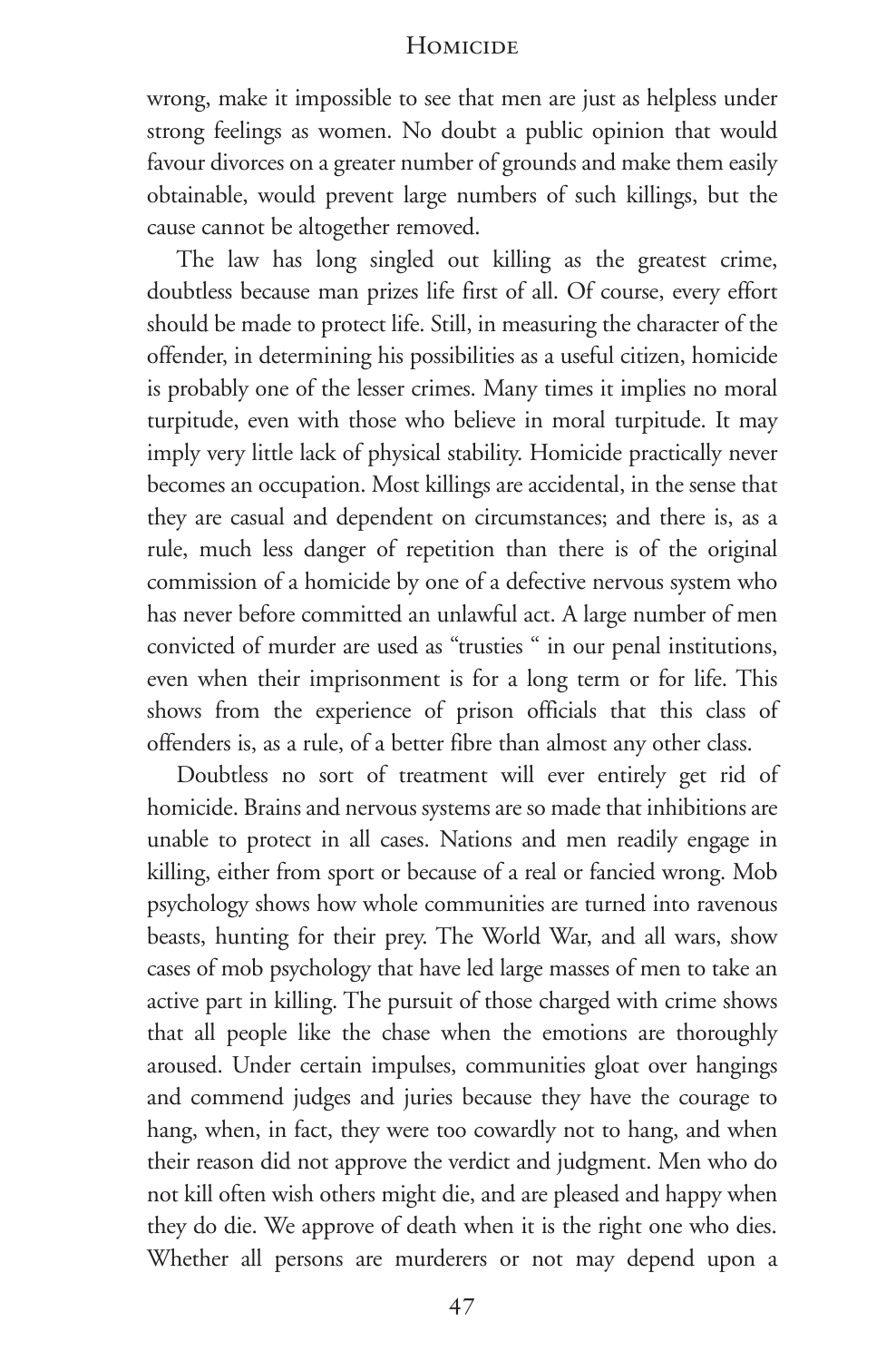definition of murder. But, beyond doubt, all persons are potential murderers, needing only time and circumstances, and a sufficiently overwhelming emotion that will triumph over the weak restraints that education and habit have built up, to control the powerful surging instincts and feelings that Nature has laid at the foundation of life.

### 11

## SEX CRIMES

Most of the inmates of prisons convicted of sex crimes are the poor and wretched and the plainly defective. Nature, in her determination to preserve the species, has planted sex hunger very deep in the constitution of man. The fact that it is necessary for the preservation of life, and that Nature is always eliminating those whose sex hunger is not strong enough to preserve the race, has overweighted man, and perhaps all animal life, with this hunger. At least it has endowed many men with instincts too powerful for the conventions and the laws that hedge him about.

Rape is almost always the crime of the poor, the hard-working, the uneducated, and the abnormal. In the man of this type sex hunger is strong; he has little money, generally no family; he is poorly fed and clothed, and possesses few if any attractions. He may be a sailor away from women and their society for months, or in some other remote occupation making his means of gratifying this hunger just as impossible. There is no opportunity for him except the one he adopts. It is a question of gratifying this deep and primal instinct, as against the weakness of his mentality and the few barriers that a meagre education and picked-up habits can furnish; and when the instinct overbalances he is lost.

Incest, which is peculiarly the crime of the weak, the wretched, and the poor, has a somewhat different origin. Westermarck, in his History of Human Marriage, shows that in the early tribe there was no inhibition against the marriage of blood relations; that the restriction then was against the members of the tribe that used one tent; these might or might not be blood relations. The traditions and folk-ways against the marriage of close relations grew from the familiarity that came from the living together of brother and sister,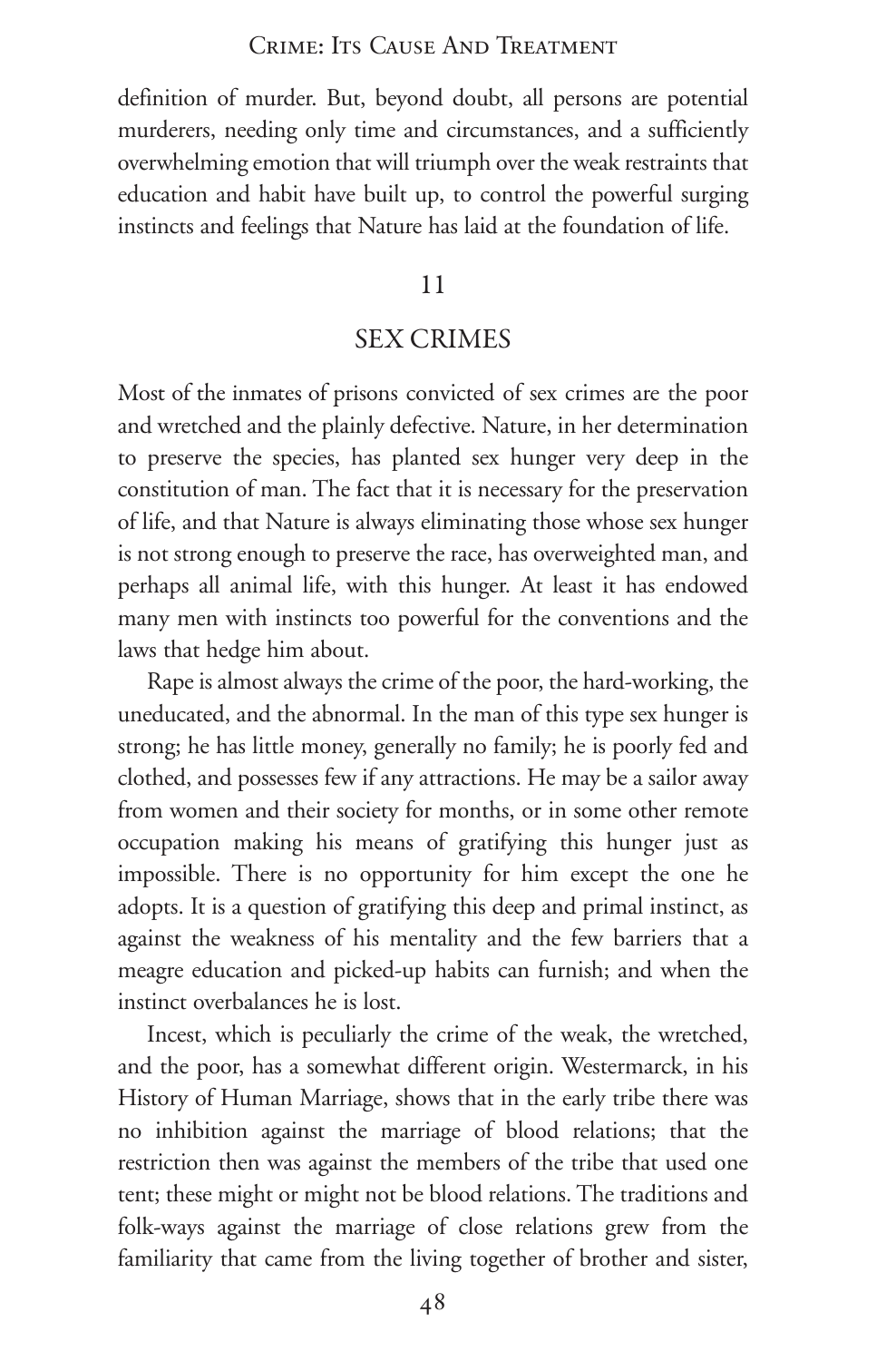### **SEX CRIMES**

for instance, in one home. This feeling gradually worked itself into custom and habit, and from that into folk-ways and laws. Sometimes we read accounts of the marriage of a man and woman who found, after years had gone by, that they were brother and sister who had been separated in infancy and grew up without knowledge of their relation to each other. Whether Nature forbids the marriage of relatives by preventing offspring or by producing imperfect offspring is a doubtful question. Certain communities in Europe have lived together so long that all are related, and still they seem to thrive. Considering the general custom and feeling on the subject, however, the man and woman who know that they are closely related and who marry are different and weaker than the others; and this may show in their offspring. Although the sub-normal may have no such feeling, they are judged by the traditions and customs of the normal, and on that judgment are sent to prison.

Many sex crimes are charged to children in the adolescent age – children who have no knowledge of sex and its development and are helpless in the strength of their newly-discovered feelings. This class of offenders is almost always the inferior and the poor, who are moved by strong instincts which they have not the natural feeling, the strength, the education, nor the desire to withstand.

While most crimes against persons are not directly due to economic causes, still the indirect effect of property is generally present in these crimes as well as others. The fact that the poor and defective are generally the subjects of prosecution and conviction in these offences shows how closely economic conditions are related to all crimes.

Other criminal statutes are of more modern date, and as a rule involve not much more than adultery, except in regard to the age of the girl offender, which is generally placed below eighteen. Still, the sex age of neither boys nor girls can be fixed by a calendar. It depends really upon development, which is not the same with all people or in all environments. Many girls of sixteen are more mature and have more experience of life than others of twenty. Most laws provide that below sixteen one cannot give consent, and that a sexual act is then rape. It is doubtful if there should be any intermediate age between sixteen and eighteen where an act is not rape but still a minor offence.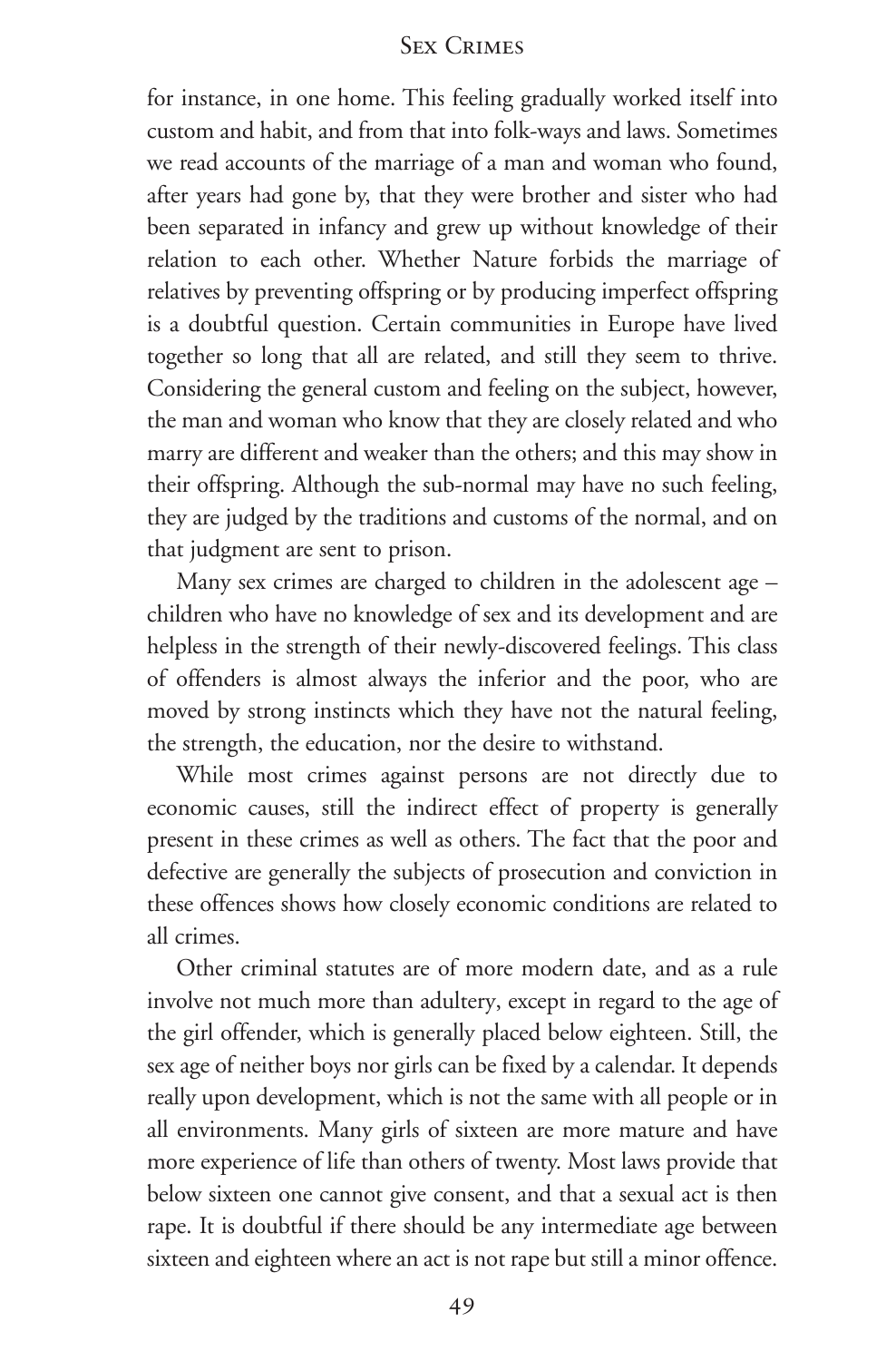## 12

## ROBBERY AND BURGLARY

Robbery and burglary are generally counted as crimes of violence, but they should be properly classed under property crimes. Every motive that leads to getting property in illegal ways applies to these crimes. There is added to the regular causes of property crimes the element of danger and adventure which makes a strong appeal to boys and men. I am inclined to think that few mature men have committed one of these crimes unless they began criminal careers as boys. Such crimes especially appeal to the activity and love of adventure which inhere in every boy. They are committed for the most part by youths who have had almost no chance to get the needed sport and physical experience incident to boyhood. The football, baseball, polo, or golf player very seldom becomes a robber or a burglar. Almost no rich man or rich man's son becomes a robber or a burglar. Those who fall under this lure are mainly the denizens of the streets, the railroad yards, the vacant lots, the casual workers who are stimulated by a variety of conditions to get property unlawfully. Added to this are almost invariably a defective heredity, vicious environment, little education, and a total want of direction in the building up of habits and inhibitions.

The robber or burglar who kills in the commission of crime is more dangerous and harder to cure than the one who kills from passion or malice. There is always the element of an occupation, for getting property, and generally a love of adventure that is difficult to overcome, except by a substantial change of social relations which makes acquiring property easier for the class from which all these criminals develop. The murder that comes from passion and feeling implies situations and circumstances that are rarely strong enough to overcome the restrictions against killing.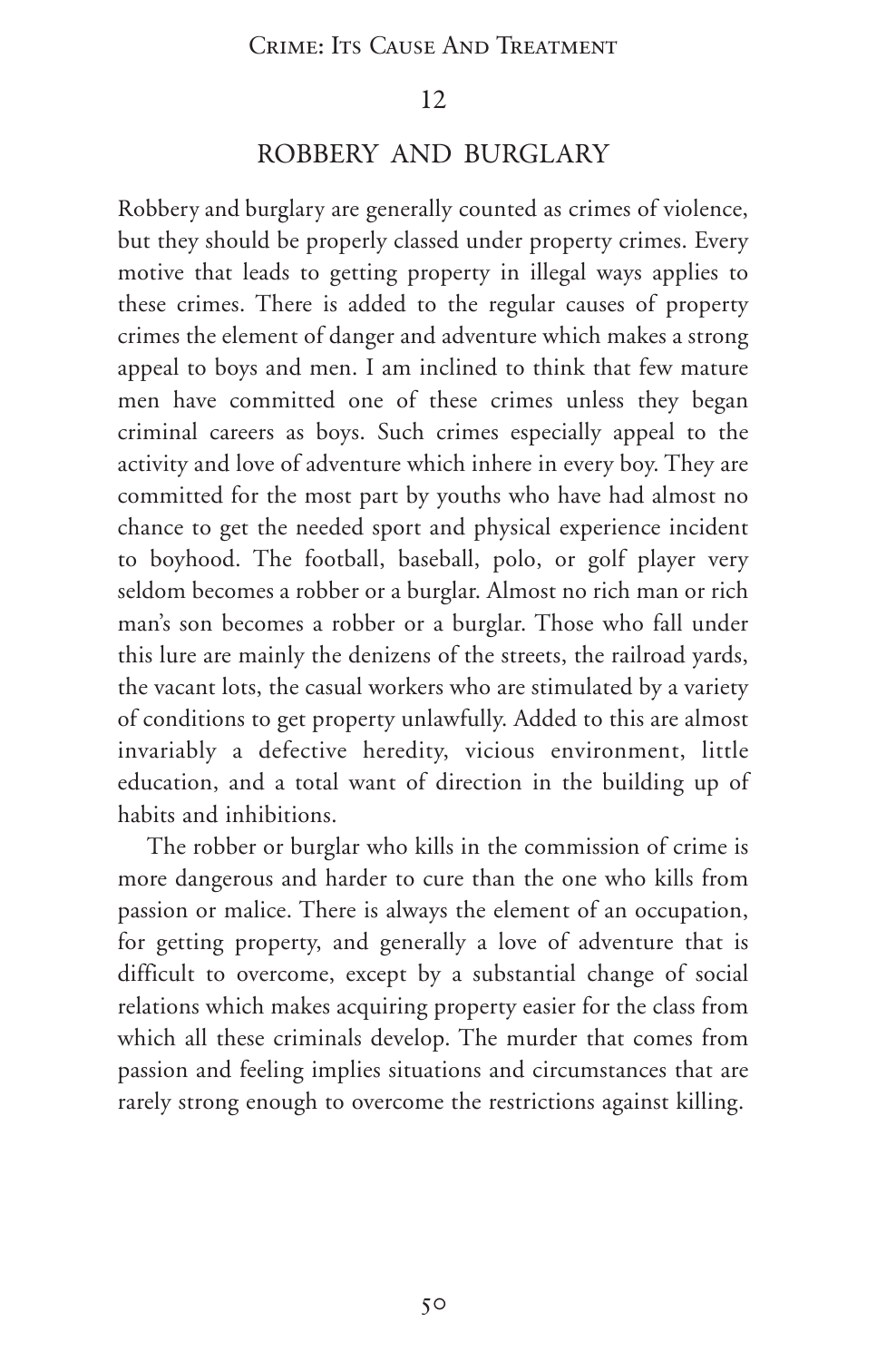#### MAN AS A PREDATORY ANIMAL

## 13

## MAN AS A PREDATORY ANIMAL

Not less than eighty per cent. of all crimes are property crimes, and it seems probable that, of the rest, most arise from the same motives. If we look at civilisation as the result of that seesaw trend of the race from "Naturalism to Artificialism," we may get a flexible view of life that will be in accordance with the facts, and will help us to get rid of the arbitrary division of man's history into the three periods termed Savagery, Barbarism, and Civilisation. However desirable this division may be for historic purposes in general, it is only confusing in an effort to study the nature of man.

In the life and origin of the race the fact is evidenced that the Ego, through its growth and persistence, is always drawing to itself from the current of environment all things which it feels desirable to its life and growth. This must be a necessary condition of survival. In the long journey from amoeba to man any circumstance causing a complete halt for even a brief period meant extinction, while even a persistent interference produced a weakened organism, if not an arrest of development.

This, then, is the origin of the "Master Instinct," hunger. When we consider the various emotions growing from the force of this vital urge, as developed by adaptation to an ever-changing environment, we are able to realise fully why it bulks so large in moulding and shaping the destiny of the race.

All psychologists are agreed in classing under the nutritive instinct such activities as acquisition, storing, and hoarding. During a period variously estimated as a quarter of a million to two million years, man and his animal antecedents responded to the hunger instinct, in the manner and by the same methods as did the various jungle animals. He secured his prey by capture, or killed it wherever found, the one condition being his power to get and to hold. Later tribal organisation arose, and food and shelter were held in common. But since the folk-ways commended raiding and looting between alien tribes, here was presented an alluring chance to secure both booty and glory to men trained in the "get and hold" process of acquiring.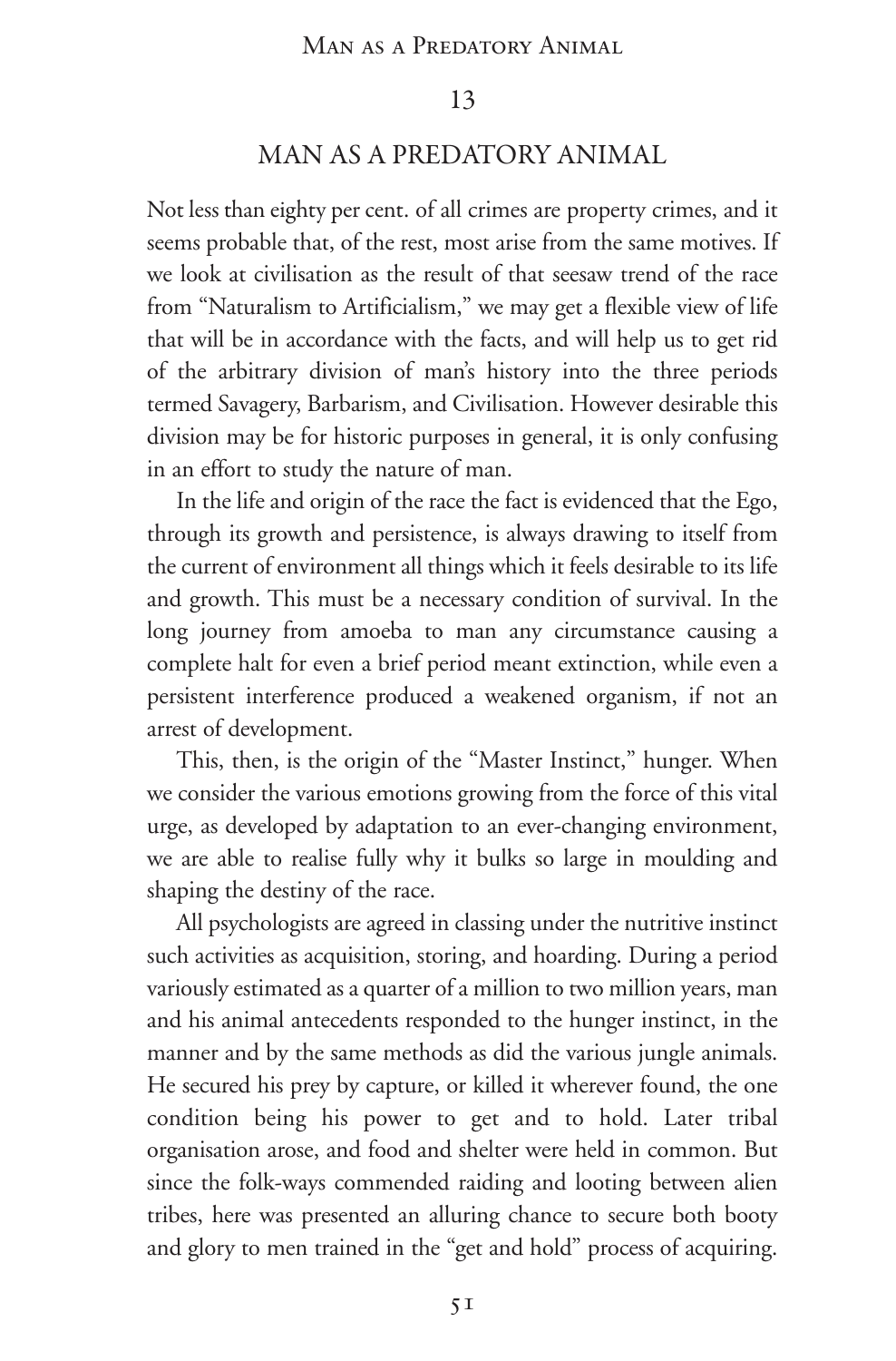# CRIME: ITS CAUSE AND TREATMENT

For thousands of years life itself depended upon this unerring exercise.

It was during the period outlined that man developed his big brain (cerebrum) involving the central nervous system. Furthermore, it was developed by, and trained to, these particular reactions. The far-reaching control of the mind must be remembered, as upon this, through his racial heritage, must be based his conflicting impulses. These must be reckoned with in our conclusions with regard to present-day behaviour, economic or otherwise.

During the last thirty years psychological laboratories, aided by physiology, through oft-repeated experiments conducted with newly-invented weighing and measuring instruments of marvellous accuracy, have put us in possession of an array of facts unknown to students of earlier periods, who sought the "why and the how" of man's erratic actions as a social animal. It is constantly being demonstrated that under given conditions, moved by appropriate stimuli, the human animal inevitably and surely reacts the same as does inorganic matter. If we understand "intelligence" to be the "capacity to respond to new conditions," we can measurably see, and at least partly understand, the constant interplay of heredity and environment. Between these there is no antagonism. The sum of life experiences consists solely in the adjustments required to enable the sentient organism – man or beast – to live.

How readily a "throw-back" to earlier and cruder life may be brought about under favourable conditions is shown by the methods and virulence of combat during the vicious massacre in the World War. Can the conclusion be evaded that individually and collectively we constantly teeter on the brink of a precipice? If we fall it spells crime or misfortune, or both.

Wherever civilisation exists on the private property basis as its main bulwark, we find crime as an inseparable result. Man, by virtue of his organic nature, is a predatory animal. This does not mean that he is a vicious animal. It simply means that man, in common with the eagle and the wolf, acts in accordance with the all-impelling urge and fundamental instincts of his organic structure. In any conflict between newer and nobler sentiments and the emotions which function through the primeval instincts he is shackled to the bedrock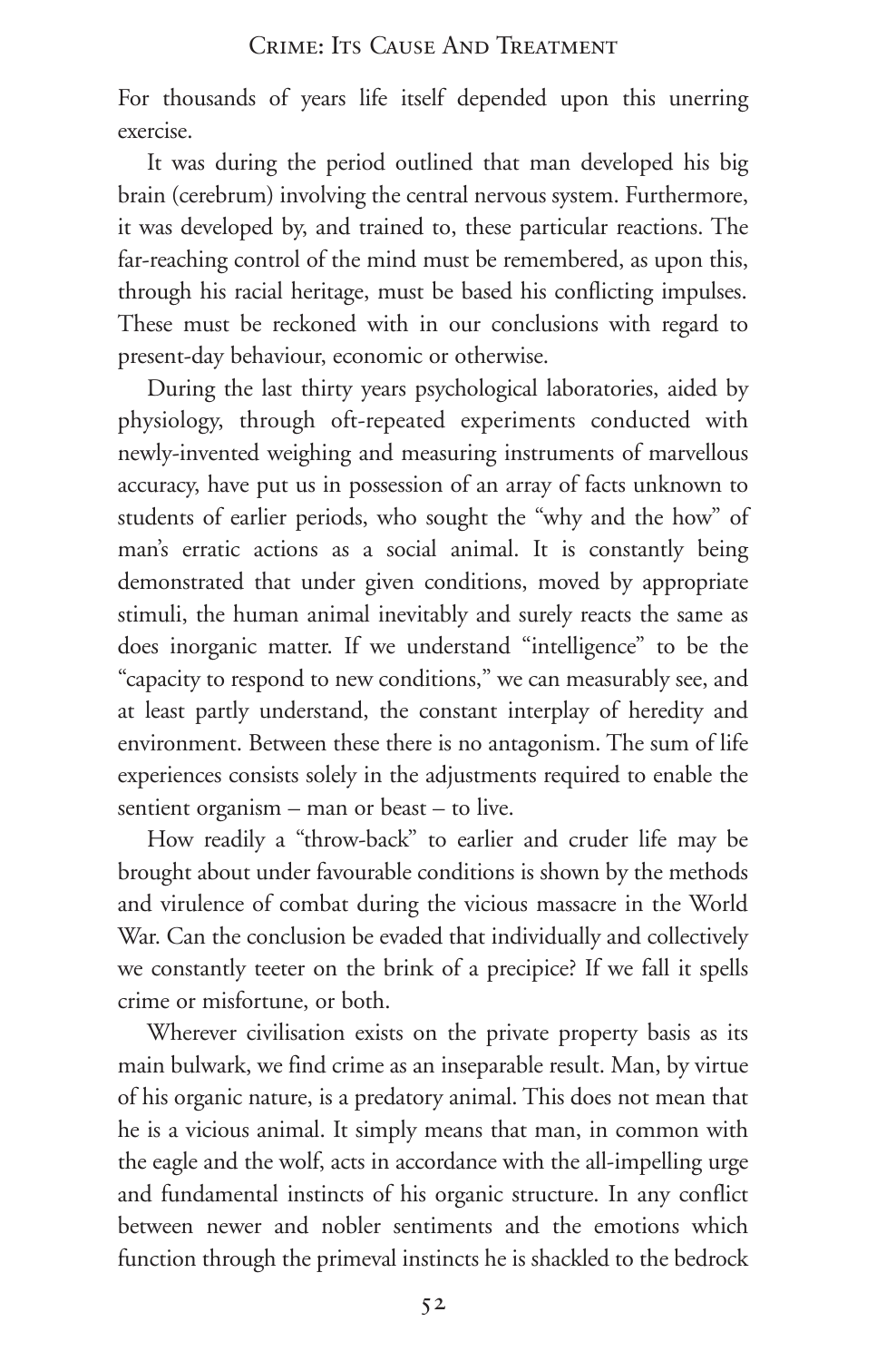### MAN AS A PREDATORY ANIMAL

master instincts in such manner that they usually win. This is conclusively shown by the history of the race.

If this is true, we should expect to find the master hunger specially active through the many chances presented for exploitation after the fall of feudalism – beginning, let us assume, with the invention of power machinery – the "Age of Steam." It is apparent that from that time to our own day man's acquisitive tendency has so expanded that if we were capable of an unbiased opinion it might be said to be a form of megalomania gripping the entire white race, where highly-developed commerce and industry are found in their most vigorous forms.

If our theory is correct, we should expect to find the most energetic and enterprising nations showing a greater ratio of property crimes than the invalid and feeble nations. This would more certainly be true where political constitutions by letter and spirit encourage and promote individual development, mental and industrial. When this condition exists with abundant natural resources, such as may often be found in what we term a new country, it furnishes the chance for the most vigorous functioning of whatsoever may be the dominant qualities inherent in the tendencies and aspirations of a people. The United States of America, among the nations, meets these conditions, and we find here the highest ratio of property crimes per capita. This holds as to all such crimes, both minor and major, which are far in excess of those of any other nation, as shown by statistics.

It seems clear that this explanation shows the main reason for the seemingly abnormal number of property crimes in the United States.

Man's infinitely long past developed the hunger instinct, which made him take directly and simply where he could and as he could. This is always urging him to supply his wants in the simplest way, regardless of the later restrictions that modern civilisation has placed around the getting of property. With the weaker intellectually and physically these instincts are all-controlling. The superficial and absurd theories that his excesses are due to the lack of the certainty of punishment take no account of the life experience and the inherent structure of man.

Especially in our large cities, with their great opportunities for the creation and accumulation of wealth, the "lust of power" is shown by the nerve-racking efforts to obtain wealth by the most reckless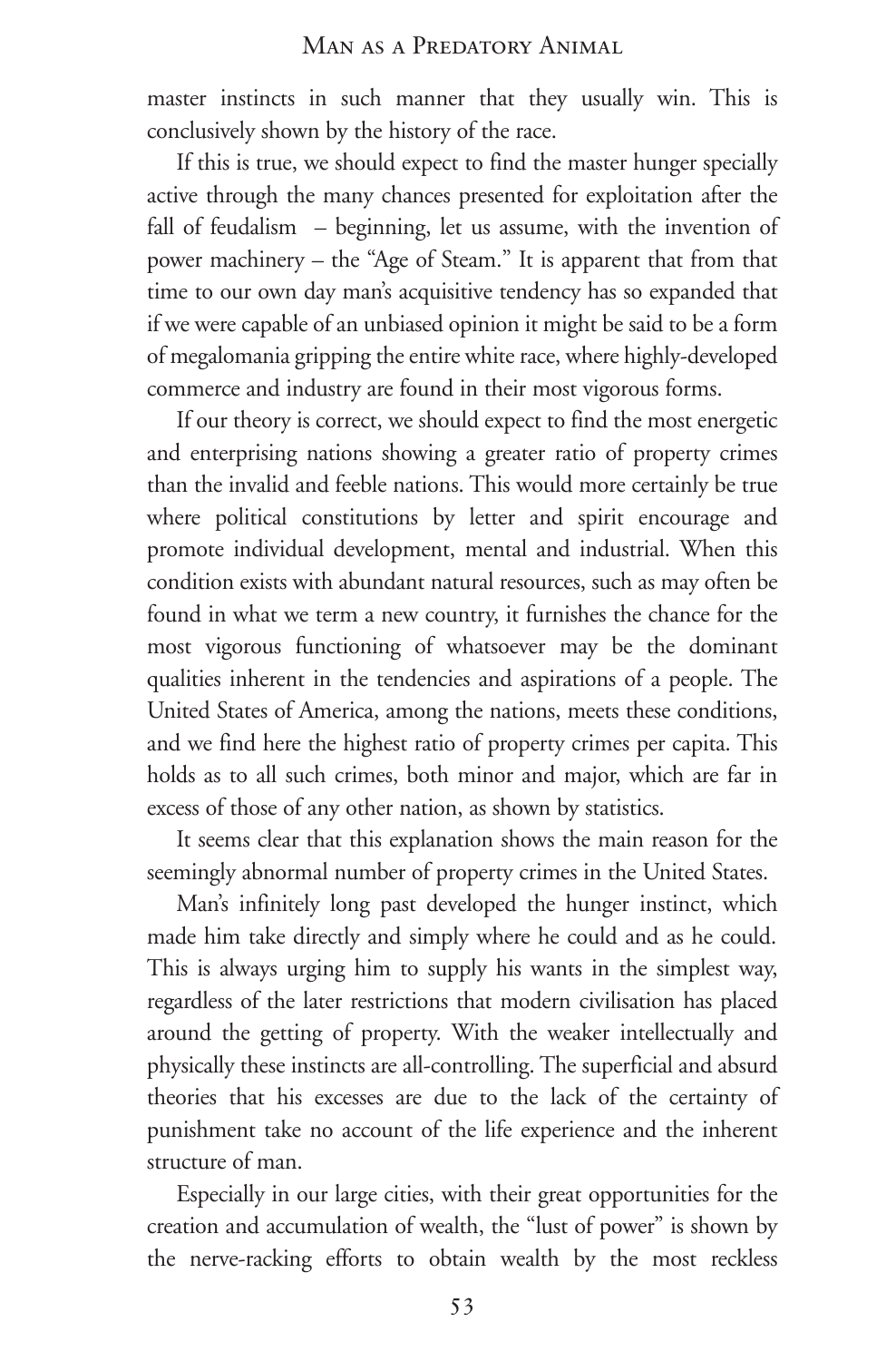methods. The emotion drives us to spend extravagantly and conspicuously, that we may inspire the envy of our neighbours by our money and power.

This is an old emotion securing a new outlet, and tenfold magnified in force, through modern conditions in commercial and industrial life. Is it not plain that in America it has assumed the form of an obsession, biting us high and low, until we reek of it ? It is likewise clear that it is a menace to any abiding peace and welfare; that it is still growing and leaving a bitter harvest of neurasthenics in its wake.

The criminologist must face the fact that, in spite of contrary pretences by most of our social doctors, we are still in our work-a-day life guided almost exclusively by the mores – the folk-ways of old – founded on expediency as revealed by experiences, and acquired by the only known process, that of trial and error. If this be true, it clearly follows that, in order to conserve any vestige of a civilisation, we must realise the fact that property crimes are the normal results of the complex activities making up the treadmill called civilisation. We must likewise realise that to modify these crimes we must modify the trend of the race.

When the seamy side of man's behaviour is scrutinised by science it cannot be other than grim and distressing to the reader. It is this to the writer. But all the really significant facts of life are grim and often repulsive in the material presented. To the "irony of facts" must be ascribed the shadows as well as the high lights. No distortions or speculations can influence the findings of science. They are accessible, and can be checked by any one sufficiently interested. The student knows that man is what he is because of his origin and long and painful past.

#### 14

### CRIMES AGAINST PROPERTY

By far the largest class of crimes may be called crimes against property. Strictly speaking, these are crimes in relation to the ownership of property – criminal ways of depriving the lawful owner of its possession.

Many writers claim that nearly all crime is caused by economic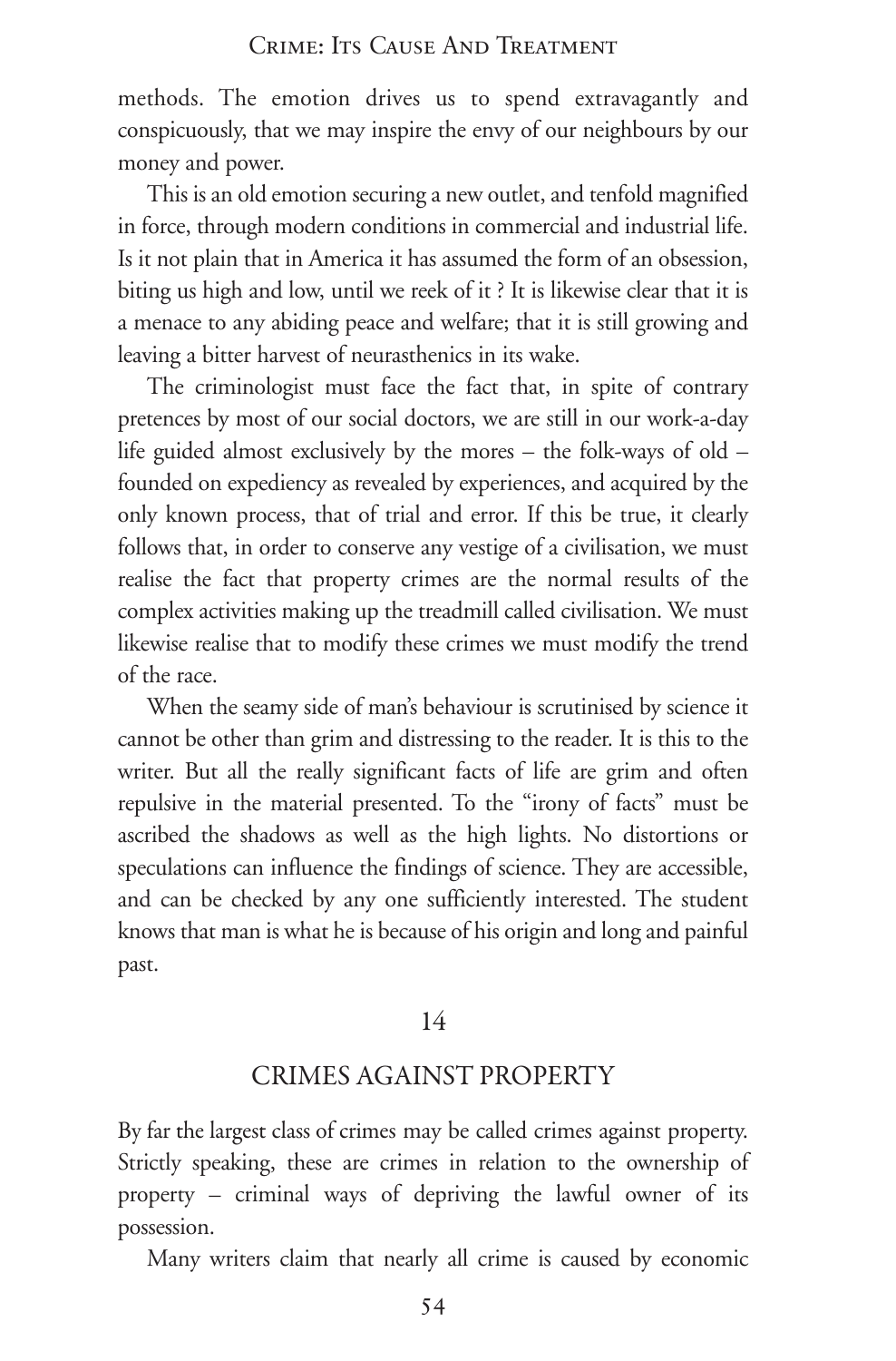### Crimes Against Property

conditions, or, in other words, that poverty is practically the whole cause of crime. Endless statistics have been gathered on this subject which seem to show conclusively that property crimes are largely the result of the unequal distribution of wealth. But crime of any class cannot safely be ascribed to a single cause. Life is too complex, heredity is too variant and imperfect, too many separate things contribute to human behaviour, to make it possible to trace all actions to a single cause. No one familiar with courts and prisons can fail to observe the close relation between poverty and crime. All lawyers know that the practice of criminal law is a poor business. Most lawyers of ability refuse such practice because it offers no financial rewards. Nearly all the inmates of penal institutions are without money. This is true of almost all men who are placed on trial. Broad generalisations have been made from statistics gathered for at least seventy-five years. It has been noted in every civilised country that the number of property crimes materially increases in the cold months and diminishes in the spring, summer, and early autumn. The obvious cause is that employment is less regular in the winter time, expenses of living are higher, idle workers are more numerous, wages are lower, and, in short, it is harder for the poor to live. Most men and women spend their whole lives close to the line of want; they have little or nothing laid by. Sickness, hard luck, or lack of work makes them penniless and desperate. This drives many over the uncertain line between lawful and unlawful conduct, and they land in jail. There are more crimes committed in hard times than in good times. When wages are comparatively high and work is steady fewer men enter the extra-hazardous occupation of crime. Strikes, lock-outs, panics, and the like always leave their list of unfortunates in the prisons. Every lawyer engaged in criminal practice has noticed the large numbers of prosecutions and convictions for all sorts of offences that follow in the wake of strikes and lock-outs.

The cost of living has also had a direct effect on crime. Long ago Buckle, in his *History of Civilisation*, collected statistics showing that crime rose and fell in direct ratio to the price of food. The life, health, and conduct of animals are directly dependent upon the food supply. When the pasture is poor, cattle jump the fences. When food is scarce in the mountains and woods, the deer come down to the farms and villages. And the same general laws that affect all other animal life affect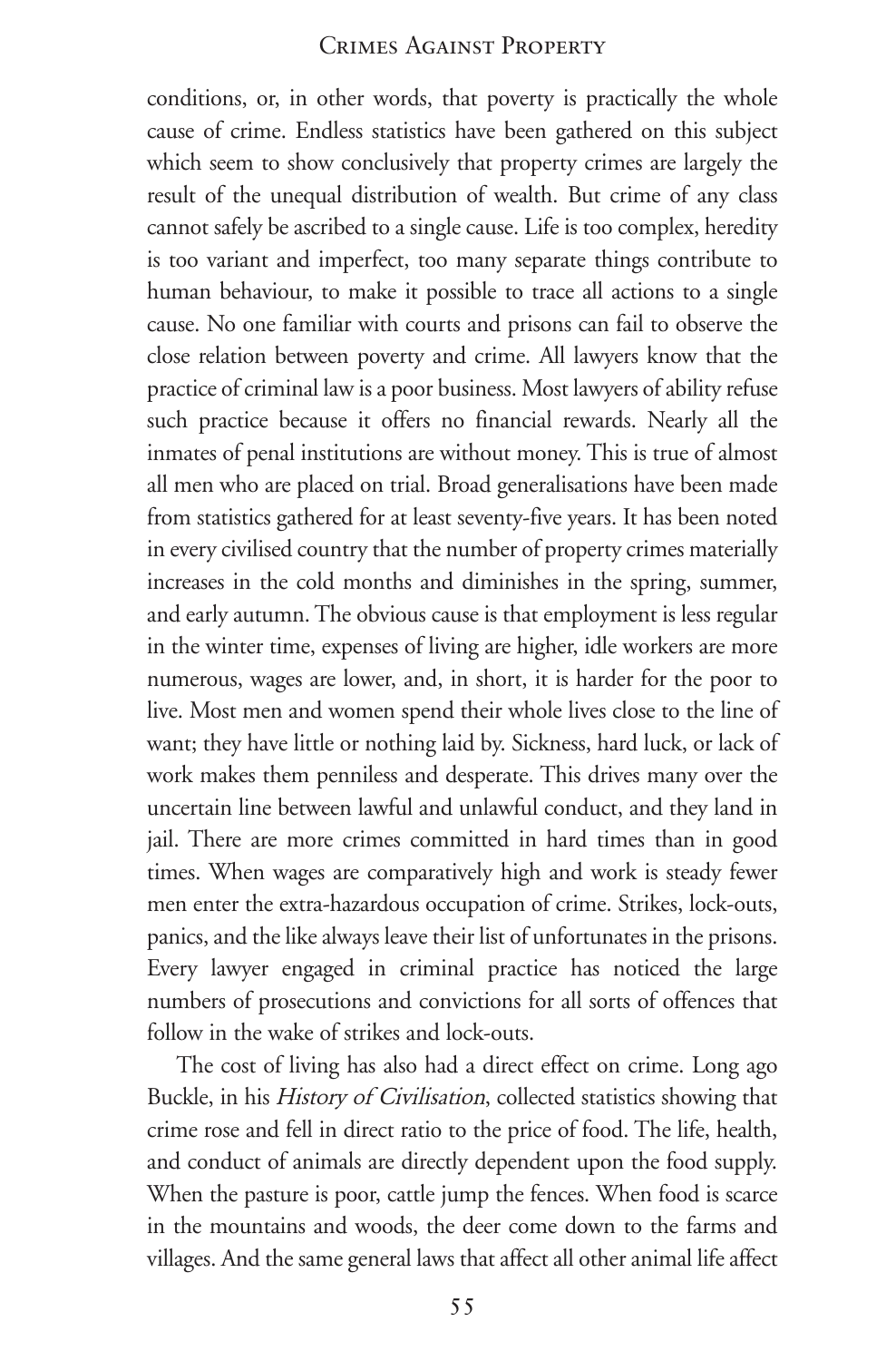## CRIME: ITS CAUSE AND TREATMENT

men. When men are in want, or even when their standard of living is falling, they will take means to get food or its equivalent that they would not think of adopting except from need. This is doubly true when a family is dependent for its daily bread upon its own efforts.

Always bearing in mind that most criminals are men whose equipment and surroundings have made it difficult for them to make the adjustments to environment necessary for success in life, we may easily see how any increase of difficulties will lead to crime. Most men are not well prepared for life. Even in the daily matter of the way to spend their money they lack the judgment necessary to get the most from what they have. As families increase debts increase, until many a man finds himself in a net of difficulties with no way out but crime. Men whose necessities have led them to embezzlement and larceny turn up so regularly that they hardly attract attention. Neither does punishment seem to deter others from following the same path, although the danger of detection, disgrace, and prison is perfectly clear.

Sometimes, of course, men of education and apparent lack of physical defect commit property crimes. Bankers often take money on deposit after the bank is insolvent. Not infrequently they forge notes to cover losses, and in various ways manipulate funds to prevent the discovery of insolvency. As a rule, the condition of the bank is brought about by the use of funds for speculation, with the intention of repaying from what seems to be a safe venture. Sometimes it comes through bad loans and unforeseen conditions. Business men and bankers frequently shock their friends and the community by suicide, on disclosures showing they have embezzled money to use on some financial venture that came to a disastrous end.

These cases are not difficult to understand. The love of money is the controlling emotion of the age. Just as religion, war, learning. invention, and discovery have been the moving passions of former ages, so now the accumulation of large fortunes is the main object that moves man. It does not follow that this phase will not pass away and give place to something more worth while, but while it lasts it will claim its victims, just as other strong emotions in turn have done. The fear of poverty, especially by those who have known something of the value of money, the desire for the power that money brings, the envy of others. the opportunities that seem easy – all these feelings are too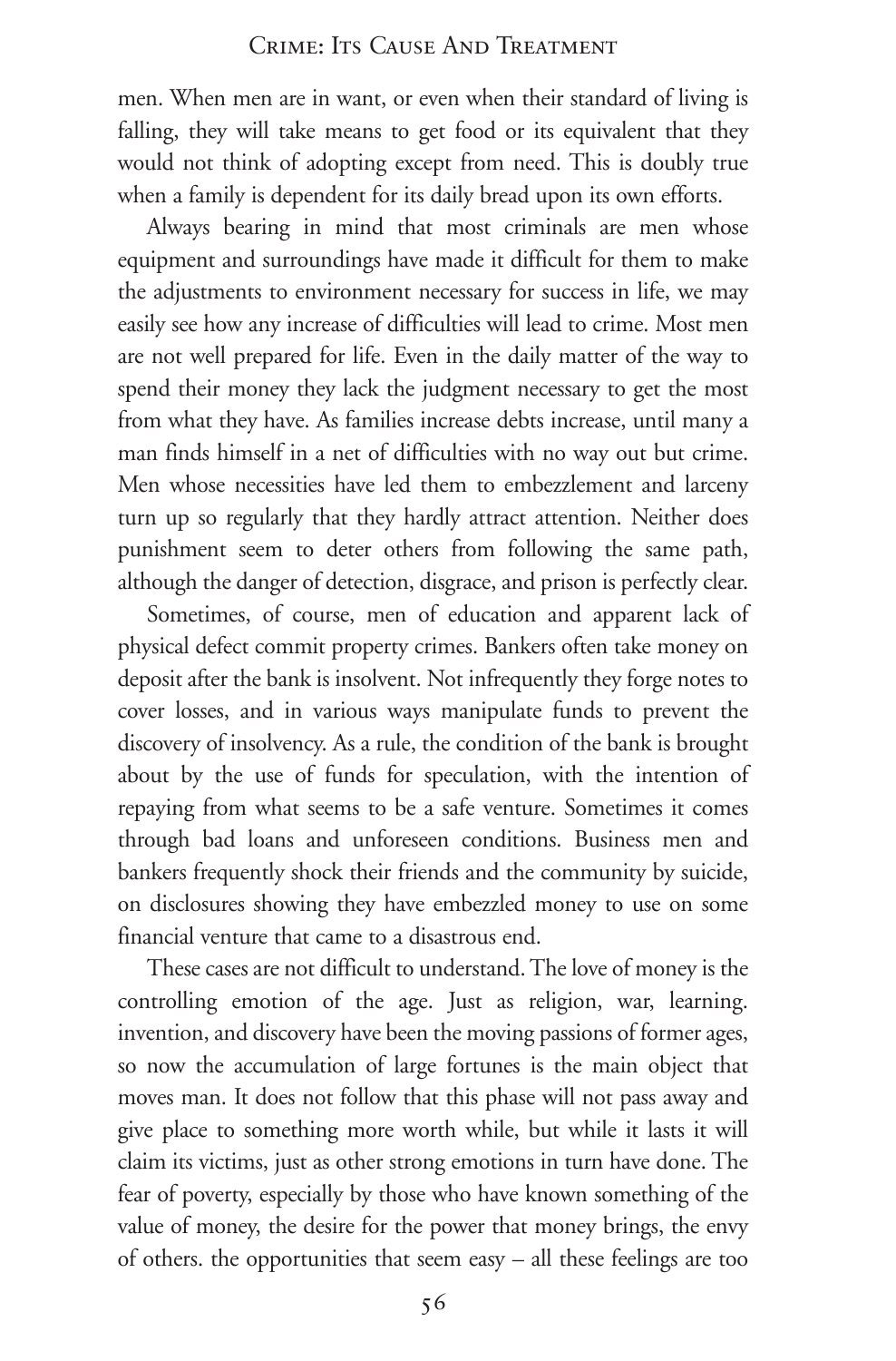## Crimes Against Property

strong for many fairly good "machines," and bring disaster when plans go wrong.

Only a small portion of those who have speculated with trust funds are ever prosecuted. Generally the speculation is successful, or at least covered up. Many men prefer to take a chance of disgrace or punishment or death rather than remain poor. These are not necessarily dishonest or bad. They may be more venturesome, or more unfortunate; at any rate, it is obvious that the passion for money, the chance to get it, the dread of poverty, the love of wealth and power were too strong for their equipment, otherwise the pressure would have been resisted. The same pressure on some other man would not have brought disaster.

The restrictions placed around the accumulation of property are multiplying faster than any other portions of the criminal code. It takes a long time for new customs or habits or restraints to become a part of the life and consciousness of man so that the mere suggestion of the act causes the reaction that doing it is wrong. No matter how long some statutes are on the books, and how severe the penalties, many men never believe that doing the forbidden act is really a crime. For instance, the violations of many revenue laws, game laws, prohibition laws, and many laws against various means of getting property are often considered as not really criminal. In fact, a large and probably growing class of men disputes the justice of creating many legal rules in reference to private property.

Primitive peoples, as a rule, held property in common. Their inhibitions were few and simple. They took what they needed and wanted in the easiest way. There is a strong call in all life to hark back to primitive feelings, customs, and habits. Many new laws are especially painful and difficult to a large class of weak men who form the bulk of our criminal class.

To understand the constant urge to throw off the shackles of civilisation, one need but think of the number of men who use liquor or drugs. One need only look at the professional and business man, who at every opportunity leaves civilisation and goes to the woods to kill wild animals or to the lakes and streams to fish.

The call to live a simple life, free from the conventions, customs, and rules, to kill for the sake of killing, to get to the woods and streams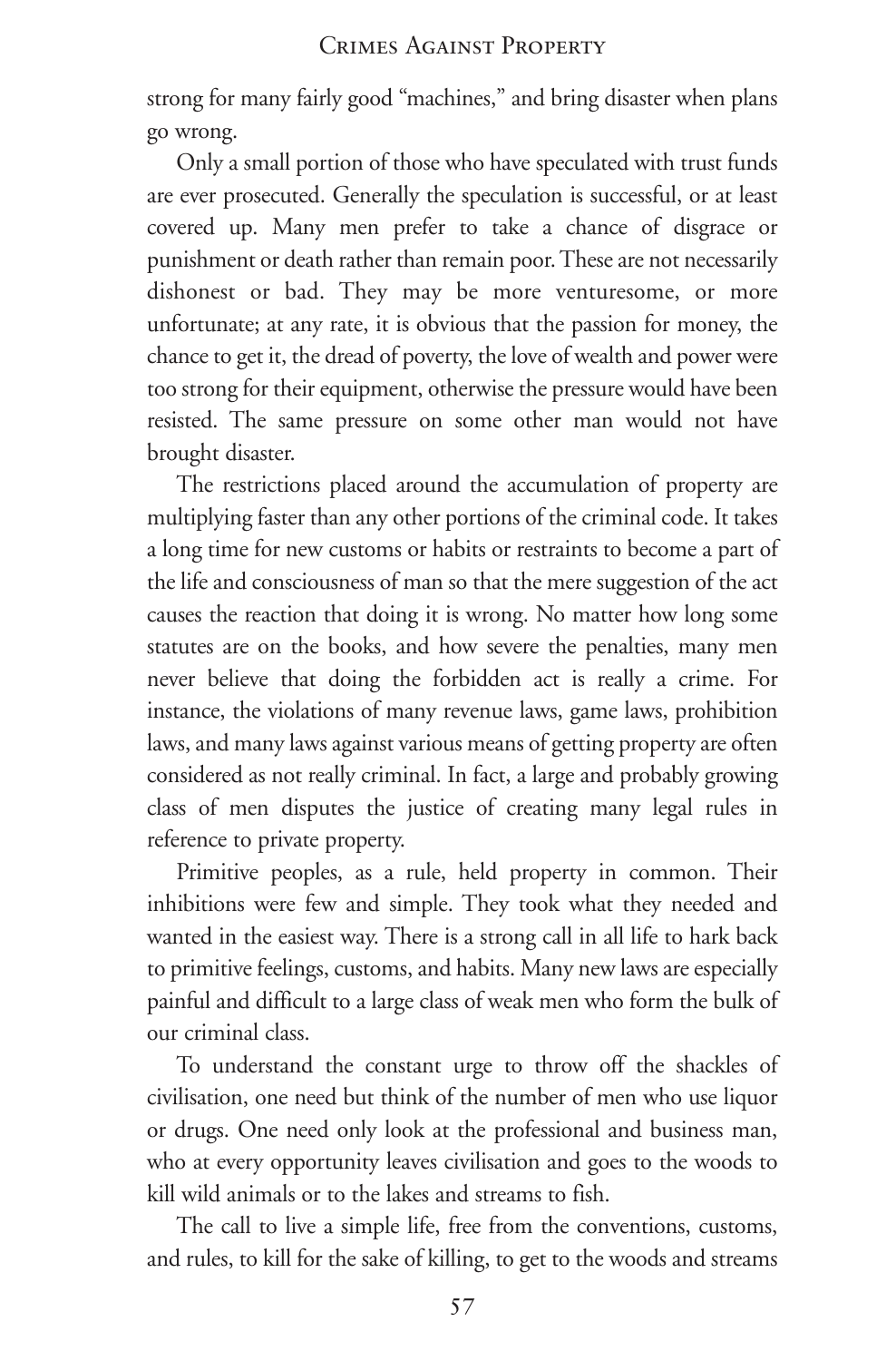and away from brick buildings and stone walls, is strong in the constitution of almost every man. Probably the underlying cause of the World War was the need of man to relax from the hard and growing strain of the civilisation that is continually weaving new fetters to bind him. There must always come a breaking point, for, after all, man is an animal, and can live only from and by the primitive things.

Children have no idea of the rights of property. It takes long and patient teaching, even to the most intelligent, to make them feel that there is a point at which the taking of property is wrong. Nowhere in Nature can we see an analogy to our property rights. Plants and animals alike get their sustenance where and how they can. It is not meant here to discuss the question of how many of the restrictions that control the getting of property are wise and how many are foolish; it is only meant to give the facts as they affect life and conduct.

It is certainly true that the child learns very slowly and very imperfectly to distinguish the ways by which he may and may not get property. His nature always protests against it as he goes along. Only a few can ever learn it in anything like completeness. Many men cannot learn it, and if they learned the forbidden things they would have no feeling that to disobey was wrong. Even the most intelligent ones never know or feel the whole code, and, in fact, lawyers are for ever debating and judges doubting as to whether many ways of getting property are inside or outside the law. No doubt many of the methods that intelligent and respected men adopt for getting property have more inherent criminality than others that are directly forbidden by the law. It must always be remembered that all laws are naturally and inevitably evolved by the strongest force in a community, and in the last analysis made for the protection of the dominant class.

#### 15

#### ATTITUDE OF THE CRIMINAL

Probably the chief barrier to the commission of crime is the feeling of right and wrong connected with the doing or not doing of particular acts. All men have a more or less binding conscience. This is the result of long teaching and habit in matters of conduct. Most people are taught at home and in school that certain things are right and that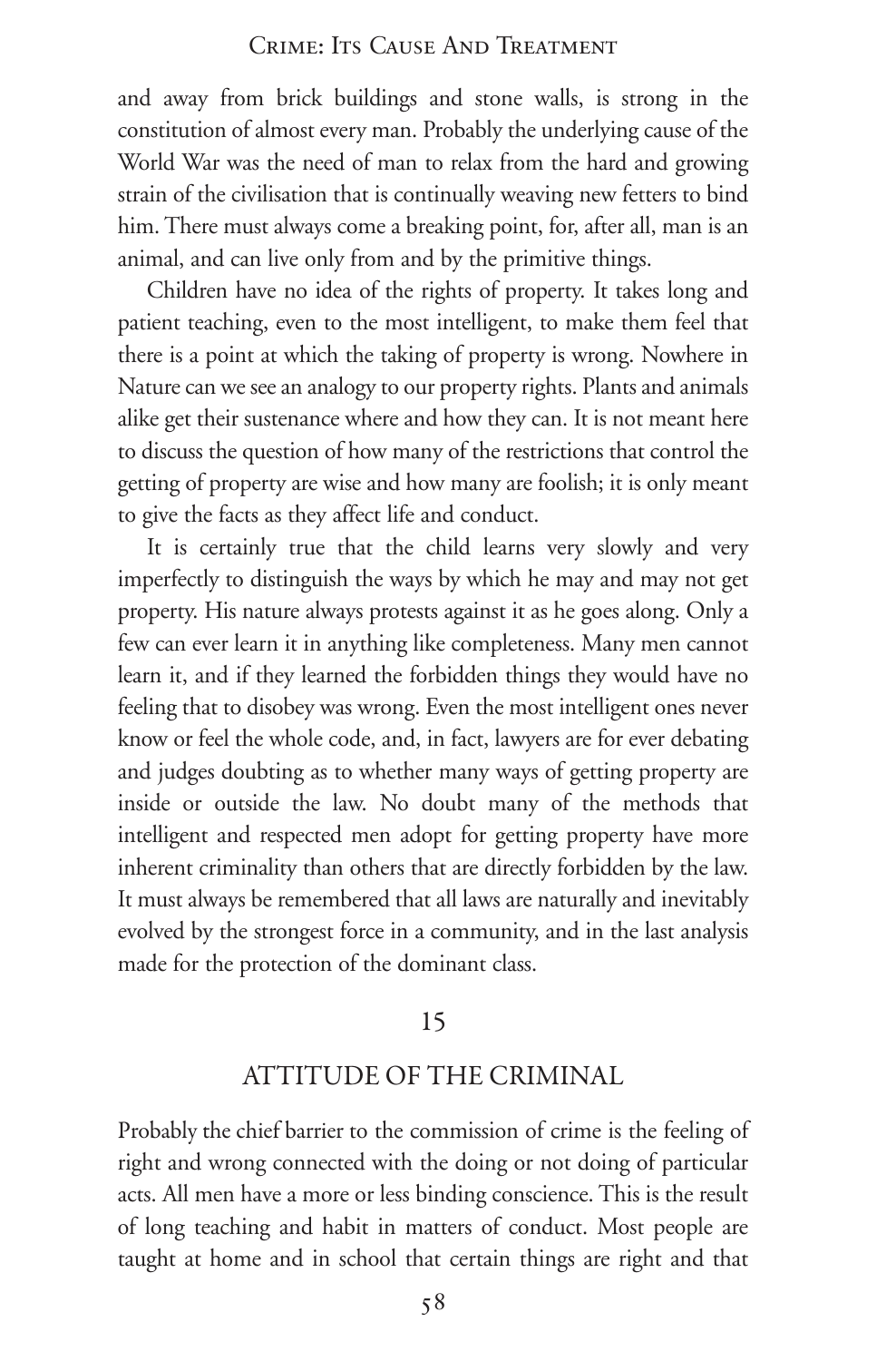## ATTITUDE OF THE CRIMINAL

others are wrong. This constant instruction builds up habits and rules of conduct, and it is mainly upon these that society depends for the behaviour of its citizens. To most men conscience is the monitor, rather than law. It acts more automatically, and a shock to the conscience is far more effective than the knowledge that a law is broken. For the most part the promptings of conscience follow pretty closely the inhibitions of the criminal code, although they may or may not follow the spirit of the law. Each person has his own idea of the relative values attached to human actions. That is, no two machines respond exactly alike as to the relative importance of different things. No two ethical commands have the same importance to all people or to any two people. Often men do not hesitate to circumvent or violate one statute, when they could never be even tempted to violate another.

Ordinarily, unless the response of conscience is quick and plain, men are not bothered by the infraction of the law, except, perchance, by the fear of discovery. This is quite apart from the teaching that it is the duty of all men to obey all laws – a proposition so general that it has no effect. Even those who make the statement do not follow the precept, and the long list of penal laws that die from lack of enforcement instead of by repeal is too well known to warrant the belief that anyone pays serious attention to such a purely academic statement. No one believes in the enforcement of all laws or the duty to obey all laws, and no one, in fact, does obey them all. Those who proclaim the loudest the duty of obedience to all laws never obey, for example, the revenue laws. These are clear and explicit, and yet men take every means possible to have their property exempted from taxation – in other words, to defraud the State. This is done on the excuse that everyone else does it, and the man who makes a strict return according to law would pay the taxes of the shirkers. While this is true, it simply shows that all men violate the law when the justification seems sufficient to them. The laws against blasphemy, against Sunday work and Sunday play, against buying and transporting intoxicating liquors, and smuggling goods are freely violated. Many laws are so recent that they have not grown to be folk-ways or fixed new habits, and their violation brings no moral shock. In spite of the professions often made, most men have a poor opinion of congressmen and legislators, and feel that their own conscience is a much higher guide for them than the law.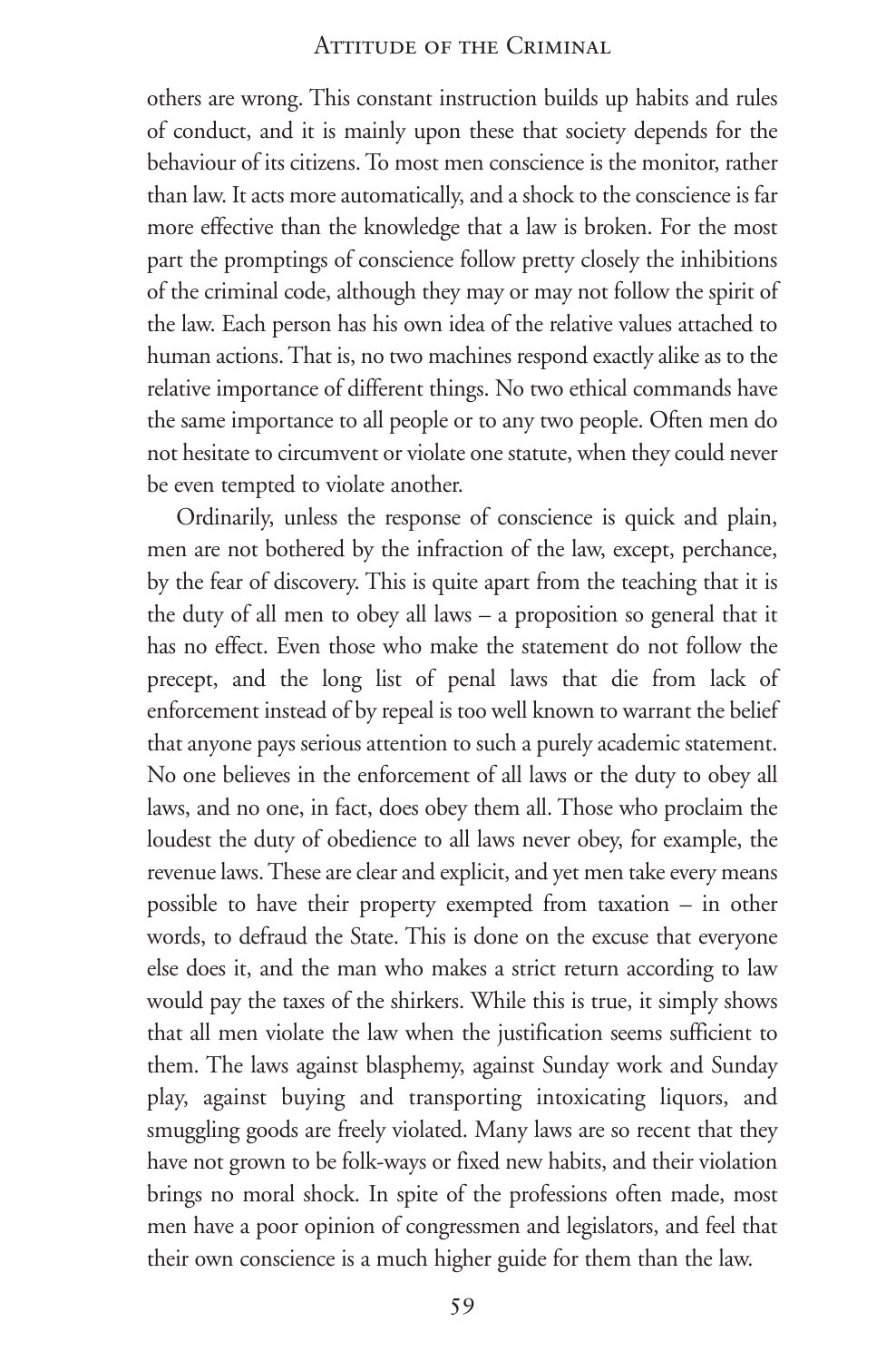## CRIME: ITS CAUSE AND TREATMENT

Religions have always taught obedience to God or to what takes His place. Religious commands and feelings are higher and more binding on man than human law. The captains of industry are for ever belittling and criticising all those laws made by legislatures and courts which interfere with the unrestricted use of property. None of this sort of legislation has their approval, and the courts are regarded as meddlesome when they enforce it. The anti-trust laws, the anti-pooling laws, factory legislation of all kinds – anything, in short, that interferes with the unrestricted use of property by its owner – are roundly condemned and violated by evasion. On the other hand, so much has been written and said in reference to the creation of the fundamental rights to own property, and these rights depend so absolutely upon social arrangements and work out such manifest injustice and inequality, that there is always a deep-seated feeling of protest against many of our so-called property laws. From those who advocate a new distribution of wealth and condemn the injustice of present property rights the step is quite short to those who feel the injustice and put their ideas in force by taking property when and where they are able to get it.

For instance, a miner may believe that the corporation for which he works really has no right to the gold down in the mine. As he is digging he strikes a particularly rich pocket of high-grade ore. He feels that he does no wrong if he appropriates the ore. Elaborate means are taken to prevent this, even compelling the absolute stripping of the workman and a complete change of clothes on going in and coming out of the mine.

Many laws are put on the books which are of a purely sumptuary6 nature; these attempt to control what one shall do in one's own personal affairs. Such laws are brought about by organisations with a "purpose." The members are anxious to make everyone else conform to their ideas and habits. Such laws as Sunday laws, liquor laws, and the like are examples. Then, too, every state or nation carries a large list of laws that men have so long violated and ignored that they are virtually dead. To violate these brings no feeling of wrong, but only serves to make men doubt the evil of violating any law.

It is never easy to get a Legislature to repeal a law. Generally some organisation or committee of people is interested in keeping it alive,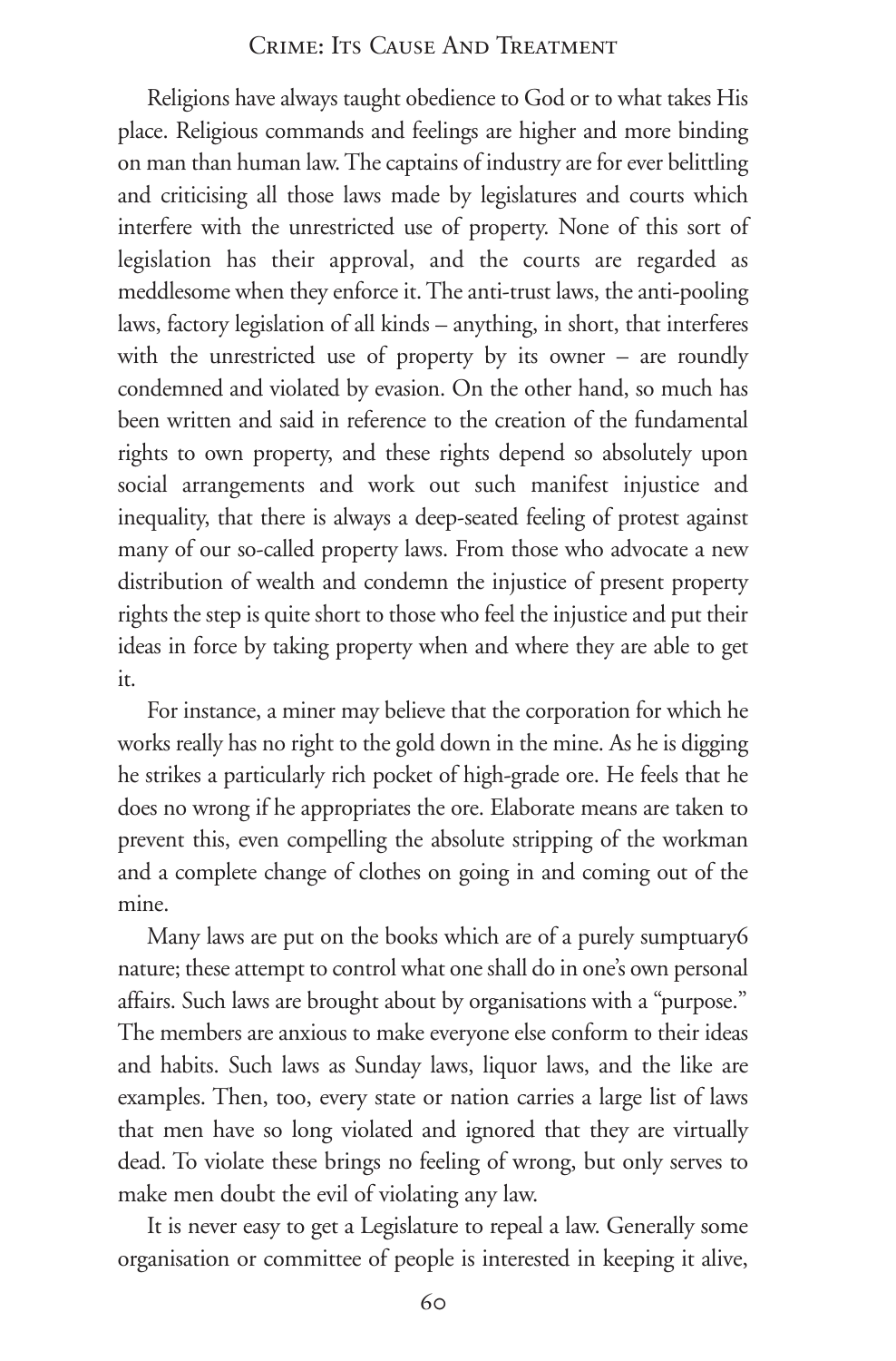## ATTITUDE OF THE CRIMINAL

and the members of the Legislature fear losing their votes. Social ideas are always changing. No laws or customs are eternal. The ordinary man, and especially the man under the normal, cannot keep up with all the shifting of a changing world. There is always a fraction of a community agitating for something new and gradually forcing the Legislature to put it into law, even against the will of the majority and against the sentiment of a large class of the community. The organisation that wants something done is always aggressive. The man who wants to prevent it from being done is seldom unduly active or even alarmed. Many organisations are eager to get statutes on the books. One seldom hears of a society or club that is active in getting laws repealed. The constant change of law, the constant fixing of new values in place of old ones, is necessary to social life. This means putting new wine into old bottles, and wine that is much too strong for the bottles. Everybody can see why some particular law might be violated without a sense of guilt, but they cannot see how a law they believe in can be violated without serious obliquity.7

Apart from this, there have always been crimes that were not of the class that implied moral wrong. The acts of the revolutionist who saw, or thought he saw, visions of something better; the man who is inspired by the love of his fellow-man and who has no personal ends to gain; the man who, in his devotion to an idea or a person, risks his life or liberty or property or reputation, has never been classed with those who violate the law for selfish ends. The line of revolutionists, from the beginning of organised government down to the birth of the United States, and even to the present time, furnishes ample proof of this. And still the unsuccessful revolutionist meets with the severest penalties. To him failure generally means death. Men who are fired with zeal for all new causes are for ever running foul of the law. Social organisation, like biological organisation, is conservative. All things that live are imbued with the will to live, and they take all means in their power to go on living. The philosopher can neither quarrel with the idealist who makes the sacrifice nor the organisation that preserves itself while it can; he only recognises what is true.

Men have always been obliged to fight to preserve liberty. Constitutions and laws do not safeguard liberty. It can be preserved only by a tolerant people, and this means eternal conflict. Emerson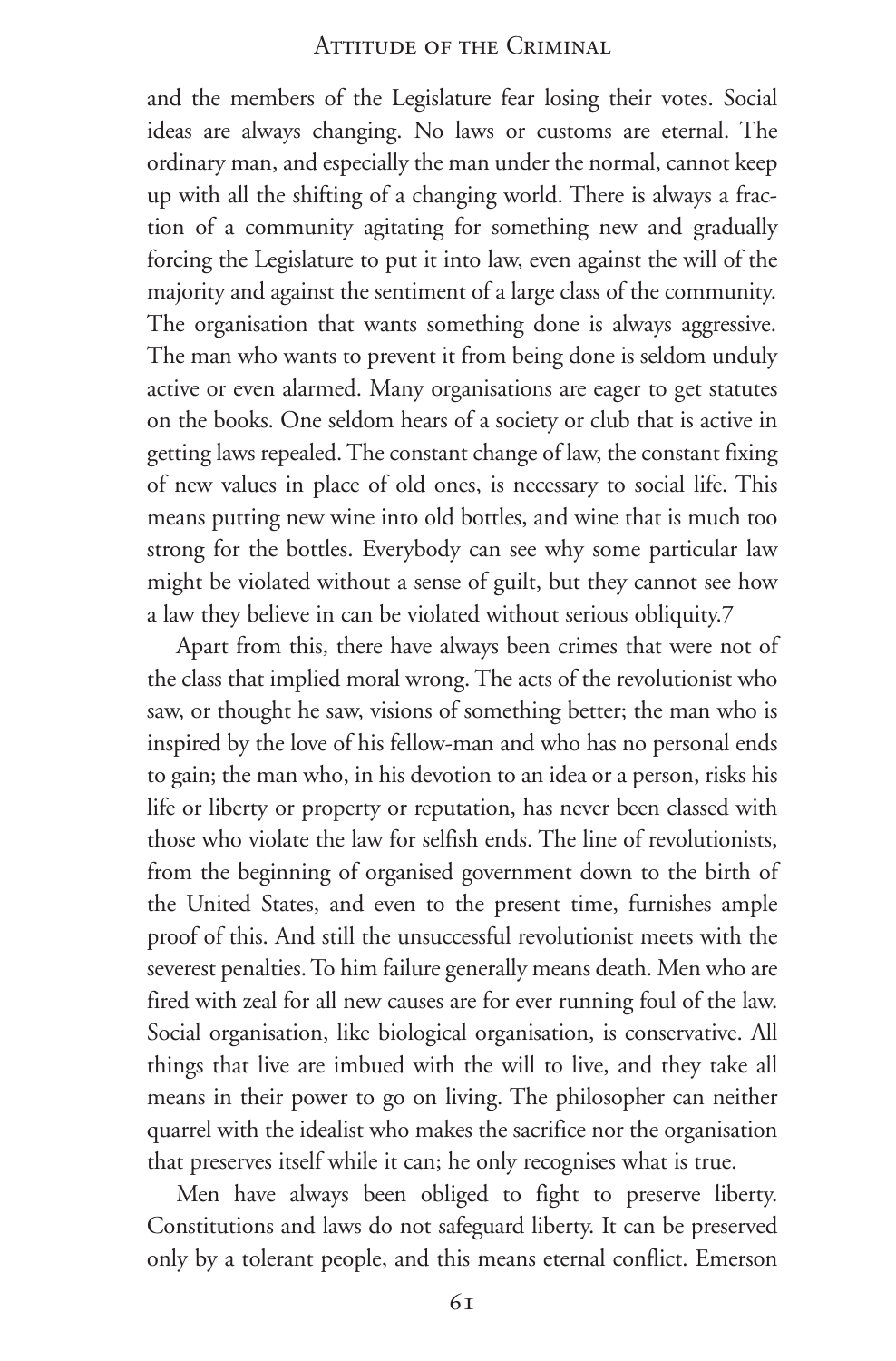## CRIME: ITS CAUSE AND TREATMENT

said that the good citizen must not be over-obedient to law. Freedom is always trampled on in times of stress. The United States suffered serious encroachment on liberty during the Civil War. During the World War these encroachments were greater than any American could have possibly dreamed; and so far there seems little immediate chance for change. Still the philosopher does not complain. He sees human passion for what it is – a great emotion that holds men in its grasp, a feeling that nothing can stand against. Opposition is destroyed by force, and often blind, cruel, unreasoning force. Sometimes, even worse, this form is created for selfish ends. There are always those who will use the strongest and highest emotions of men to serve their private, sordid ends. Changing social systems, new political ideas, the labour cause, all movements for religious, social, or political change, have their zealots; they are met by the force of convention and conservatism ready to defend itself, and the clash is inevitable. It is easy to distinguish this sort of action from the things done by those who are known as criminals. Their acts are done to serve personal ends. Society may always punish both, but all men of right ideas will understand that the motive is different, the equipment and capacity of the men are different, and they are only in the same class because they each violate the law and are each responsive to emotions and to feelings that are of sufficient strength to compel action.

## 16

## THE LAW AND THE CRIMINAL

If one were ill with a specific disease and he were sent to a hospital, every person who touched him, from the time his disease was known until he was discharged, would use all possible effort to bring him back to health. Physiology and psychology alike would be used to effect a cure. Not only would he be given surroundings for regaining health and ample physical treatment, but he would be helped by appeals in the way of praise and encouragement, even to the extent of downright falsehood about his condition, to aid in his recovery.

If such is done of "disease," why not of "crime"? Not only is it clear that crime is a disease whose root is in heredity and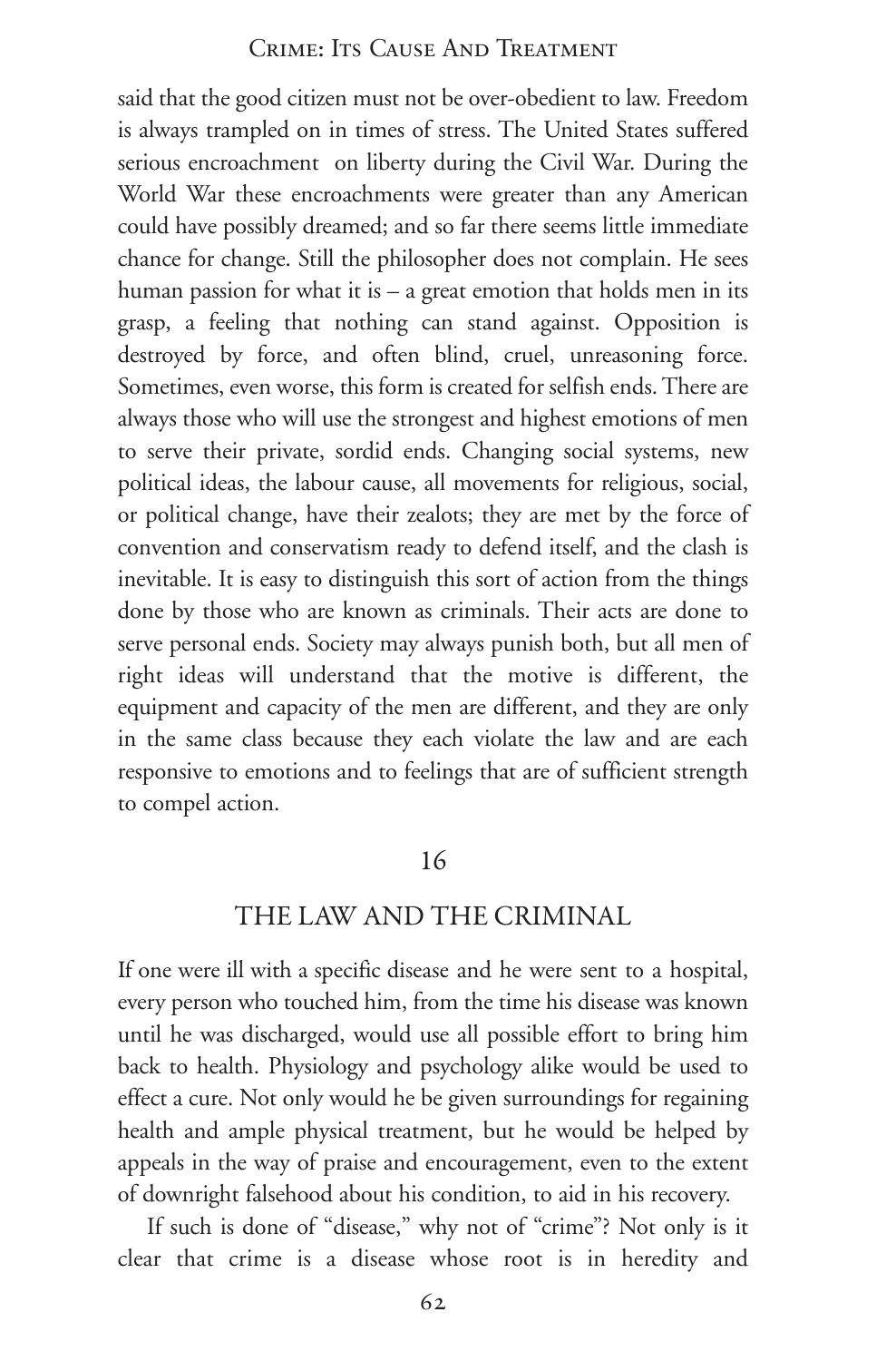# The Law and the Criminal

environment, but it is clear that with most men, at least when young, by improving environment or adding to knowledge and experience it is curable. Still, with the unfortunate accused of crimes or misdemeanours, from the moment the attention of the officers is drawn to him until his final destruction, everything is done to prevent his recovery and to aggravate and make fatal his disease.

The young boy of the congested districts who tries to indulge his normal impulses for play is driven from every vacant lot; he is forbidden normal activity by the police; he has no place of his own; he grows to regard all officers as his enemies instead of his friends; he is taken into court, where the most well-meaning judge lectures him about his duties to his parents and threatens him with the dire evils that the future holds in store for him unless he reforms. If he is released, nothing is done by society to give him a better environment where he can succeed. He is turned out with his old comrades and into his old life, and is then supposed by strength of will to overcome these surroundings, a thing which can be done by no person, however strong he may be.

For the graver things the boy or man is taken to the police-station. There he is photographed and his name and family record taken down even before he has had a hearing or a trial. He is handled by officers who may do the best they can, but who, by training and experience and for lack of time and facilities, are not fitted for their important positions. I say this in spite of the fact that my experience has taught me that policemen, as a rule, are kindly and human. From the police-station the offender is lodged in jail. Here is huddled together a great mass of human wreckage, a large part of it being the product of imperfect heredities acted upon by impossible environments. However short the time he stays, and however wide his experience, the first offender learns things he never knew before, and takes another degree in the life that an evil destiny has prepared for him. In the jail he is fed much like the animals in the Zoo. In many prisons the jailer is making what money he can by the amount he can save on each prisoner he feeds above the rate the law allows of twenty-five or fifty cents a day. In a short time the prisoner's misery and grief turn to bitterness and hate; hatred of jailer, of officers, of society, of existing things, of the fate that overshadows his life. There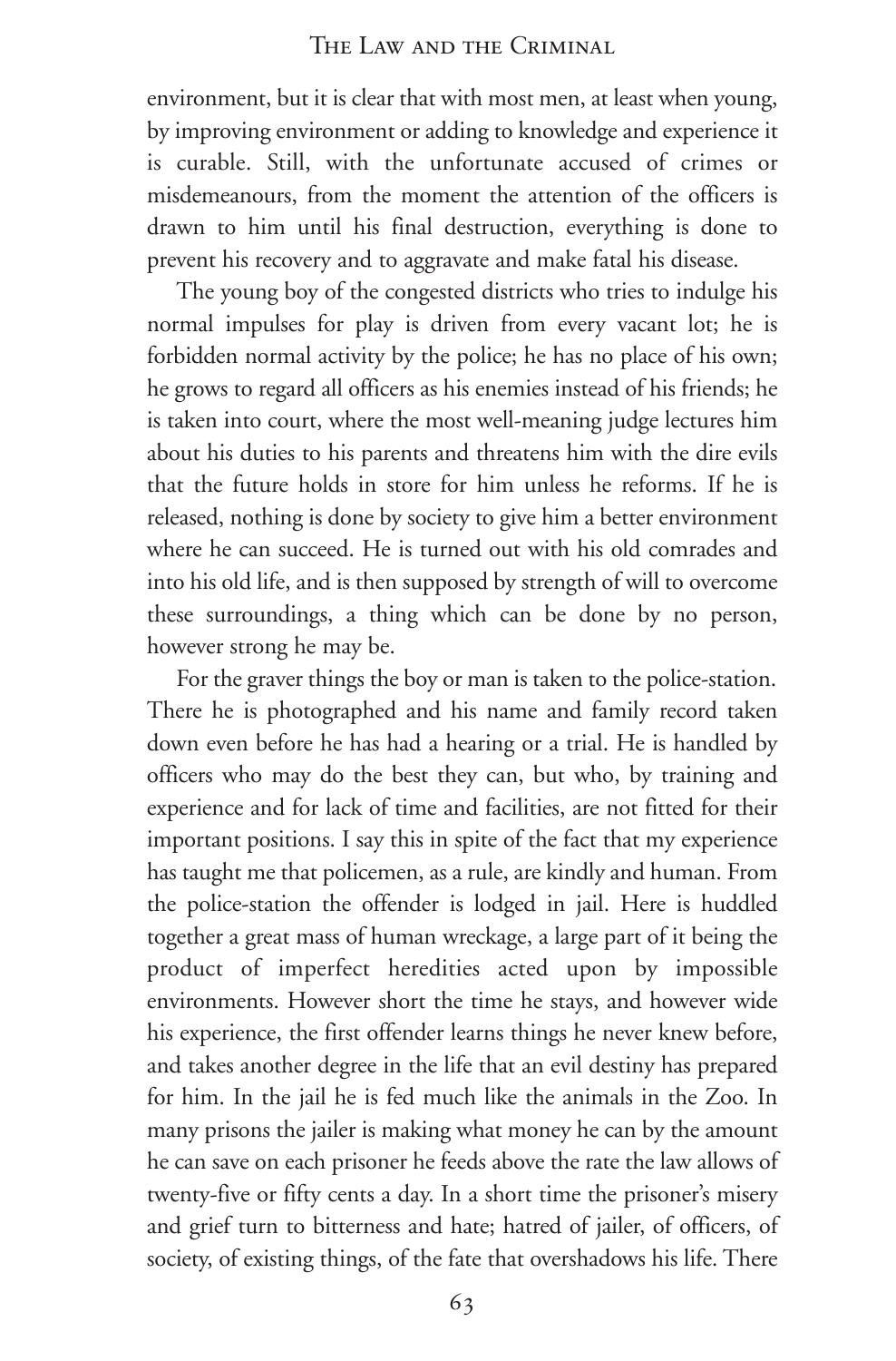is only one thing that offers him opportunity, and that is a life of crime. He is indicted and prosecuted. The prosecuting attorney is equipped with money and provided with ample detectives and assistants to make it impossible for the prisoner to escape. Everyone believes him guilty from the time of his arrest. The black marks of his life have been recorded at schools, in police-stations and examining courts. The good marks are not there, and would not be competent evidence if they were. Theoretically the State's Attorney is as much bound to protect him as to prosecute him, but the State's Attorney has the psychology that leads to a belief of guilt, and when he forms that belief his duty follows, which is to land the victim in prison. It is not only his duty to land him in jail, but the office of the State's Attorney is usually a stepping-stone to something else, and he must make a record and be talked about. The public is interested only in sending bad folks to jail.

No doubt there are very few State's Attorneys who would knowingly prosecute unless they believed a man guilty of the offence, but it is easy for a State's Attorney to believe in guilt. Every man's daily life is largely made up of acts from which a presumption of either guilt or innocence can be inferred, depending upon the attitude of the one who draws the inference.

To a State's Attorney or his assistants the case is one that he should win. All cases should be won. Even though he means to be fair, his psychology is to win. No lawyer interested in a result can be fair. The lawyer is an advocate trying to show that his side is right and trying to win the case. The fact that he represents the State makes no difference in his psychology. In fact, he always tells the jury that he represents the State and is as much interested in protecting the defendant as in protecting society. He does this so that the jury will give his statements more weight than the statements of the lawyer for the defence, and this very remark gives him an advantage that is neither fair nor right.

The man on trial is almost always poor. It is only rarely that a poor man can get a competent lawyer to take his case. He is often handed over to the court for the appointment of a lawyer. The lawyer has no time or money to prepare a defence. As a rule, he is a beginner not fitted for his job. If he wishes to take the case, he wants it only for the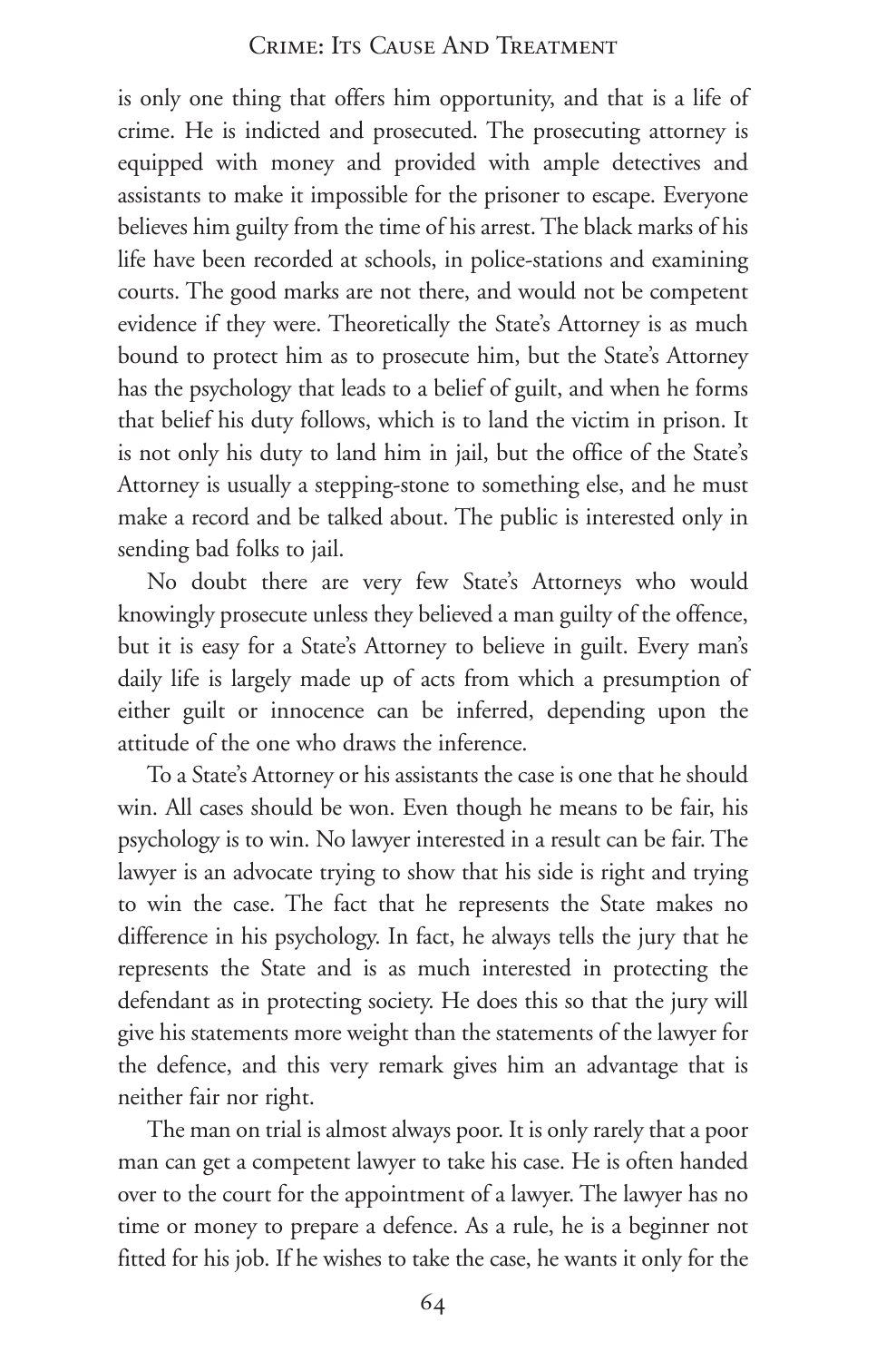## The Law and the Criminal

experience and advertising that it will bring. He is handed a case to experiment on, just as a medical student is handed a cadaver to dissect. If the defendant is in jail, he has little chance to prepare his case. If the defendant had any money, he would not know what to do with it. He is often a mentally defective person. His friends are of the same class, and can do little to help him. The jury are told that they must presume him innocent; but the accusation alone carries with it the presumption of guilt, which extends to everyone connected with the case, even to the lawyer appointed to defend him. It is almost a miracle if the defendant is not convicted.

Perhaps he is taken out to be hanged – the last act that society can do for him, or the convicted man is sent to prison for a long or shorter term. His head is shaved and he is placed in prison garb; he is carefully measured and photographed in his prison clothes, so that if he should ever get back to the world he will for ever be under suspicion. Even a change of name cannot help him. While in prison he works and lives under lock and key, like a wild animal, eager to escape. On certain days he is allowed to sit at a long table with other unfortunates like himself, and visit for an hour with mother or father or wife or son or daughter or friend on the other side. Other prisoners, so far as he can associate with them, are as helpless and hopeless and rebellious as he. How they will get out, and when, are their chief concerns. Many of their guards are very humane. Probably no one seeks to torture him, but the system and the psychology are fatal. He sees almost no one who approaches him with friendship and trust and a desire to help, except his family, his closest friends, and his companions in misery. He knows that the length of his term is entirely dependent upon officials whom he cannot see or make understand his case. He snatches at the slightest ray of hope. He is in despair from the beginning to the end. No prison has the trained men who, with intelligence and sympathy, should know and watch and help him in his plight. No state would spend the money necessary to employ enough attendants and aids with the learning and skill necessary to build him up. Money is freely spent on the prosecution from the beginning to the end, but no effort is made to help or save. The motto of the state is: "Millions for offence, but not one cent for reclamation."

As all things end, prison sentences are generally finished. The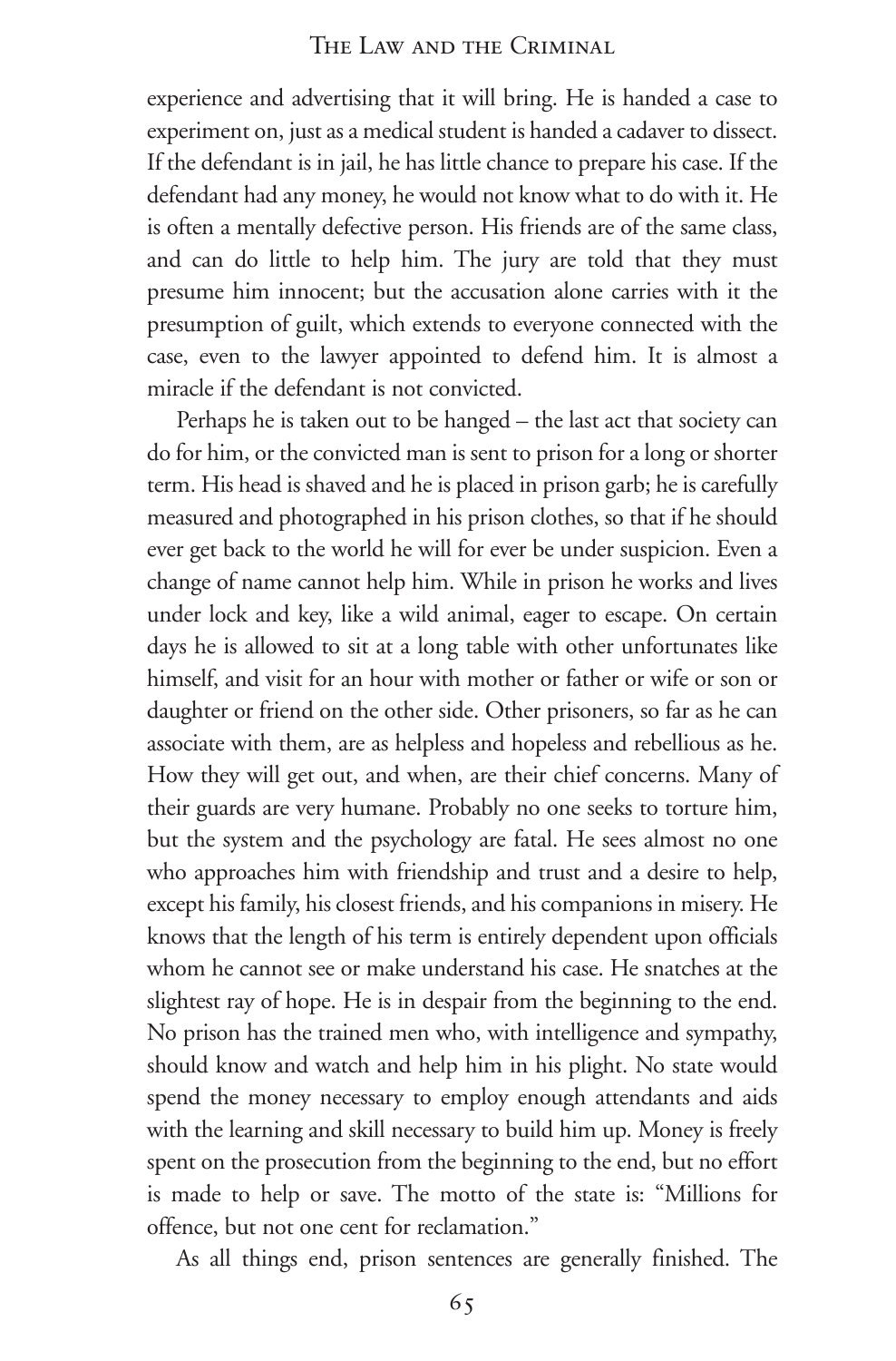prisoner is given a new suit of clothes that betrays its origin and will be useless after the first rain, ten dollars in cash, and he goes out. His heredity and his hard environment have put him in. Now the state is done with him; he is free. But there is only one place to go. Like any other released animal, he takes the same heredity back to the old environment. What else can he do? His old companions are the only ones who will give him social intercourse, which he needs first of all, and the only ones who understand him. They are the only ones who will be glad to see him and help him get a job. There is only one profession for which he is better fitted after he comes out than he was before he went in, and that is a life of crime. Of course, he is a marked man and a watched man with the police. When a crime is committed and the offender is not found, the ex-convict is rounded up with others of his class to see, perchance, if he is not the offender who is wanted. He is taken to the lock-up and shown with others to the witnesses for identification. Before this, the witness may have been shown his photograph in convict clothes. Perhaps they identify him, perhaps they do not; if identified, he may be the man or he may not be. Anyhow, he has been in prison, and this is against him. Whenever he comes out and wherever he goes, his record follows him as closely as his shadow. Even his friends suspect him. They suspect him even when they help him.

Such is the daily life of these unfortunates. What can be done? I can see nothing that the officers of the law can do. Officers represent the people. They reflect mob psychology. Even though an officer here and there rises above the crowd, as he sometimes does, it is of no avail. His place is soon filled by someone else. If only the public would understand! If only the public were more intelligent, which, in this case at least, would mean more human! If only the statement I repeat so often could be understood! There are no accidents; everything is the result of law. All phenomena are a succession of causes and effects. The criminal is the result of all that went before him and all that surrounds him. Like every other mortal, he is a subject for pity, and not for hatred. If society is not safe while he is at large, he must be confined and kept under guard and observation. He must be kept until he is safe and a favourable environment found for him. If he will never be safe for society, he should never be released. He must not be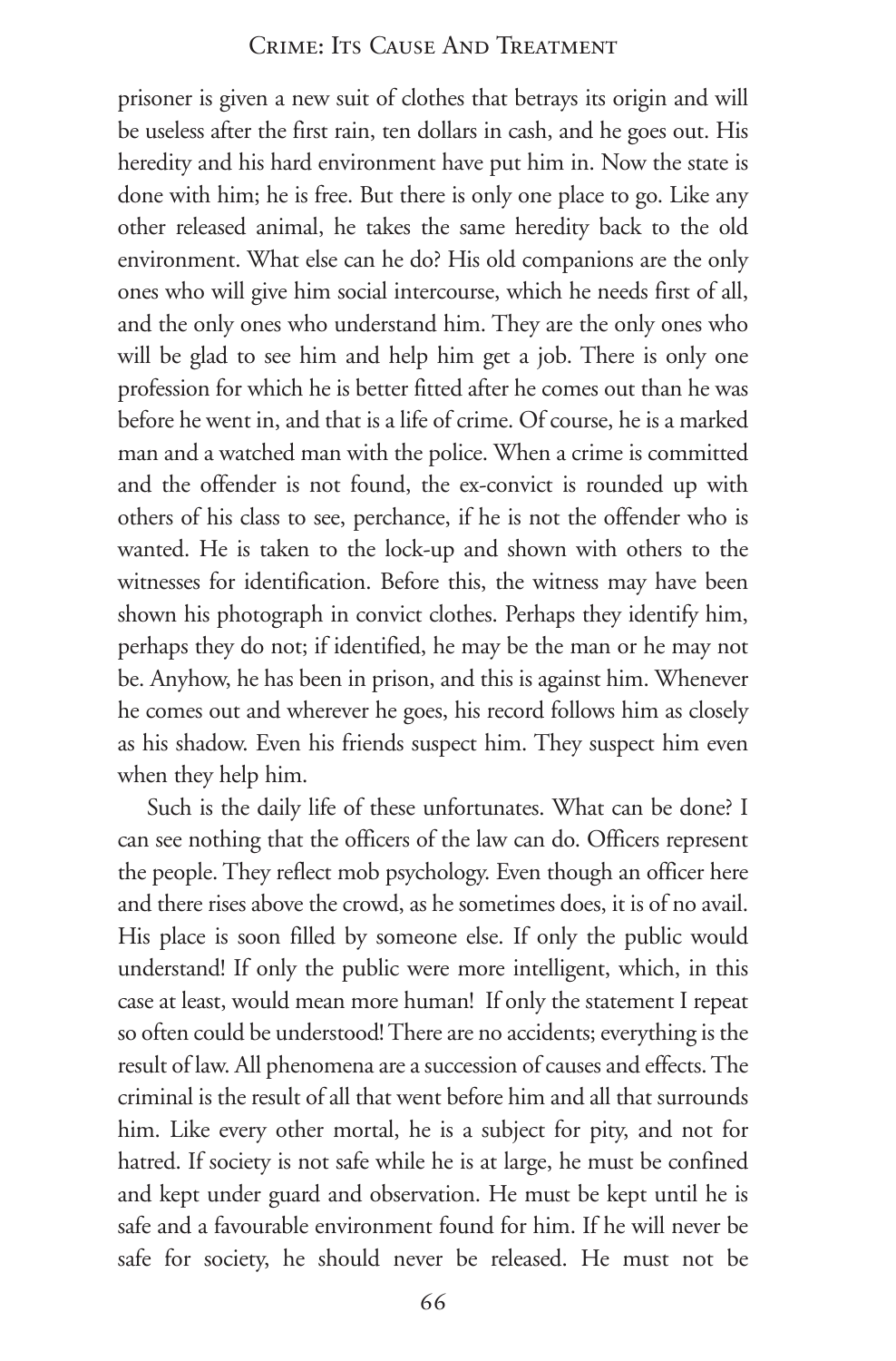# The Law and the Criminal

humiliated, made to suffer unduly, despised or harried. He must be helped if he can be helped. This should be the second, if not the first, object of his confinement.

Assuming that the scientific attitude toward crime should be accepted by those who make public opinion, and that this should become crystallised into written law, the problem would be easy.

The officers of the state can, as a rule, be depended upon to deal properly and considerately with the known insane. The insane are more trying and difficult than the criminal. Courts and juries and the public, however, recognise their mental condition, and do not visit them with vengeance. It is appreciated and understood that they cannot with safety be left at large; but they are given the care and consideration that their condition demands. If the criminal should be looked upon as are the creatures insane from natural causes, the State's Attorney could then be trusted to prepare the case and do the best he could for all concerned. The defendant would no longer be a defendant. His case would be under investigation; his past life would be shown, his credits as well as his debits; he would need no lawyer, not even a public defender; no jury would be required, and the uncertainties and doubts that hang around judgments would be removed. There would be little chance for a miscarriage of justice. Even should there be, it would result in the speedy release of one against whom the public bore no ill-will. One who was sick or insane would ordinarily not need a lawyer, as the state would bear him no malice and make no effort to do more than investigate the case and present the facts. The whole matter should be a purely scientific attempt to find out the best thing to be done both for the interest of the public and the interest of the man.

No doubt in many cases men are convicted who are perfectly innocent of the crime of which they are accused. This is especially true with the poor who can provide for no adequate defence, and who perhaps have been convicted before of some misdemeanour or crime. This is also often true in cases where there is great prejudice against the defendant, either on account of the nature of the case or of the defendant on trial. For instance, during the World War a wave of hysteria swept over the world, and courts and juries trampled on individual rights and freely violated the spirit of laws and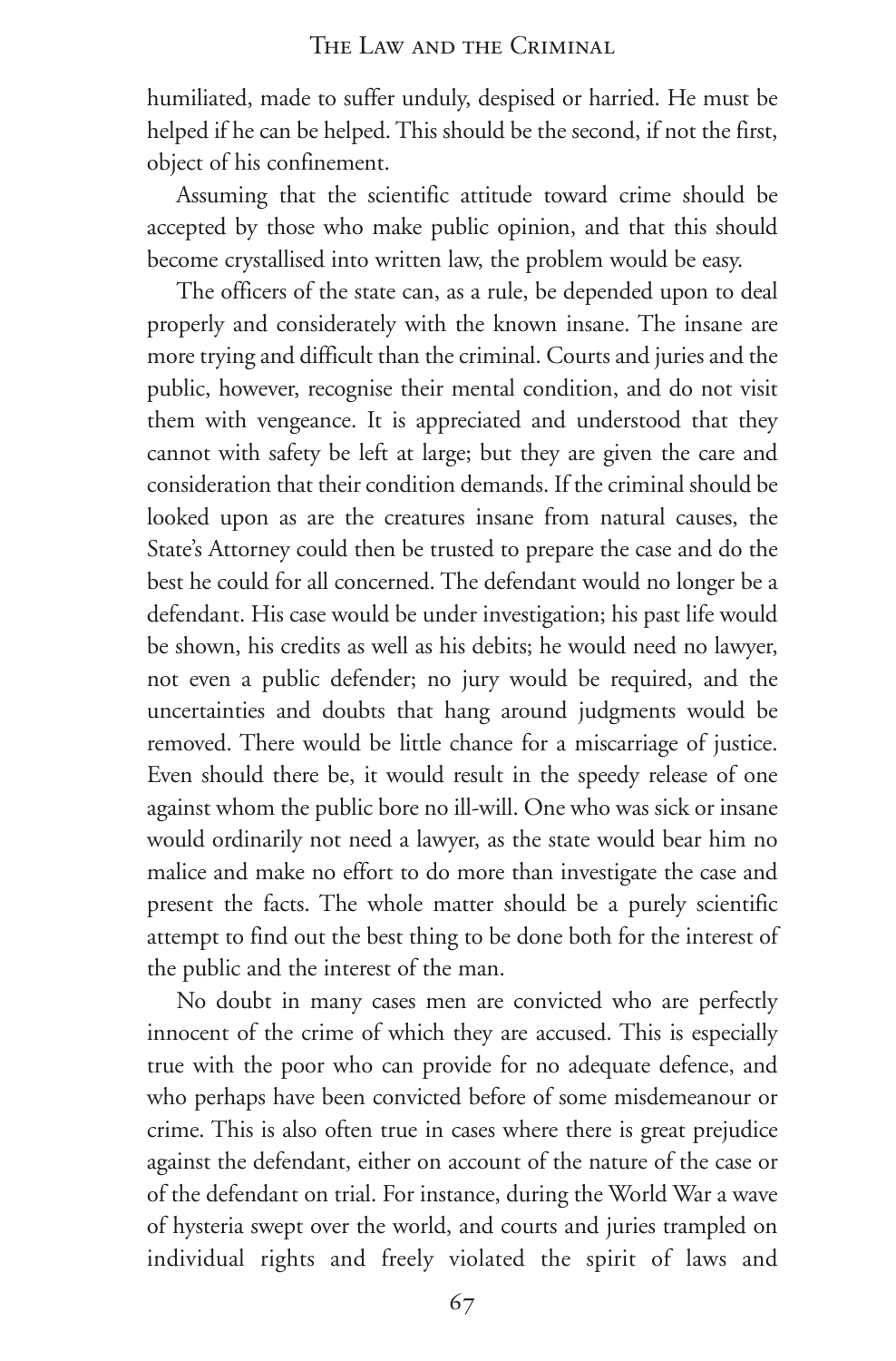constitutions. The close of the war left the same intense feelings of bitterness which made justice impossible in cases where the charge savoured of treason, and involved criticism of the government, or advocacy of a change of political systems.

Questions of race, religion, politics, labour, and the like have always awakened violent feelings on all sides, have made bitter partisans and strict lines of cleavage, and have made verdicts of juries and judgments of courts the result of fear and hatred. In spite of this, most of the inmates of prisons have done the acts charged in the indictments. Why they did them, their states of mind, the conditions and circumstances surrounding them, what can be done to make them stronger and better able to meet life are never ascertained, and few courts or juries have ever deemed these things proper subjects for consideration or in any way involved in the case.

In law every crime consists of two things: an act and an intent. Both are necessary to constitute legal guilt, and on the prevalent theory of moral guilt and punishment both are necessary to make up criminal conduct. There can be no legal or moral guilt unless one intends wickedness; unless he deliberately does the act because he wishes to do wrong and knows he does wrong. The question, then, of moral guilt, which is necessary to the commission of a criminal act, touches all the questions suggested and many more. Even if freedom of action is to some degree assumed, the question still remains as to the degree of guilt in fixing punishment and responsibility. The question involves the make-up of the man, his full heredity, so far as it can be known.

Most of every man's heredity is hidden in the mist and darkness of the past. He inherits more or less directly through an infinite number of ancestors, reaching back to primitive man and even to the animals from which he came. The remote ancestry is, of course, usually not so important as that immediately behind him. Still, plainly, his form and structure and the details of his whole machine, including the marvellously delicate mechanism of the brain and nervous system, are heritages of the very ancient past. Neither are the processes of inheritance well understood nor subject to much control. Often in the making of the man Nature resorts to some "throw-back" which reproduces the ancient heritage. This can be seen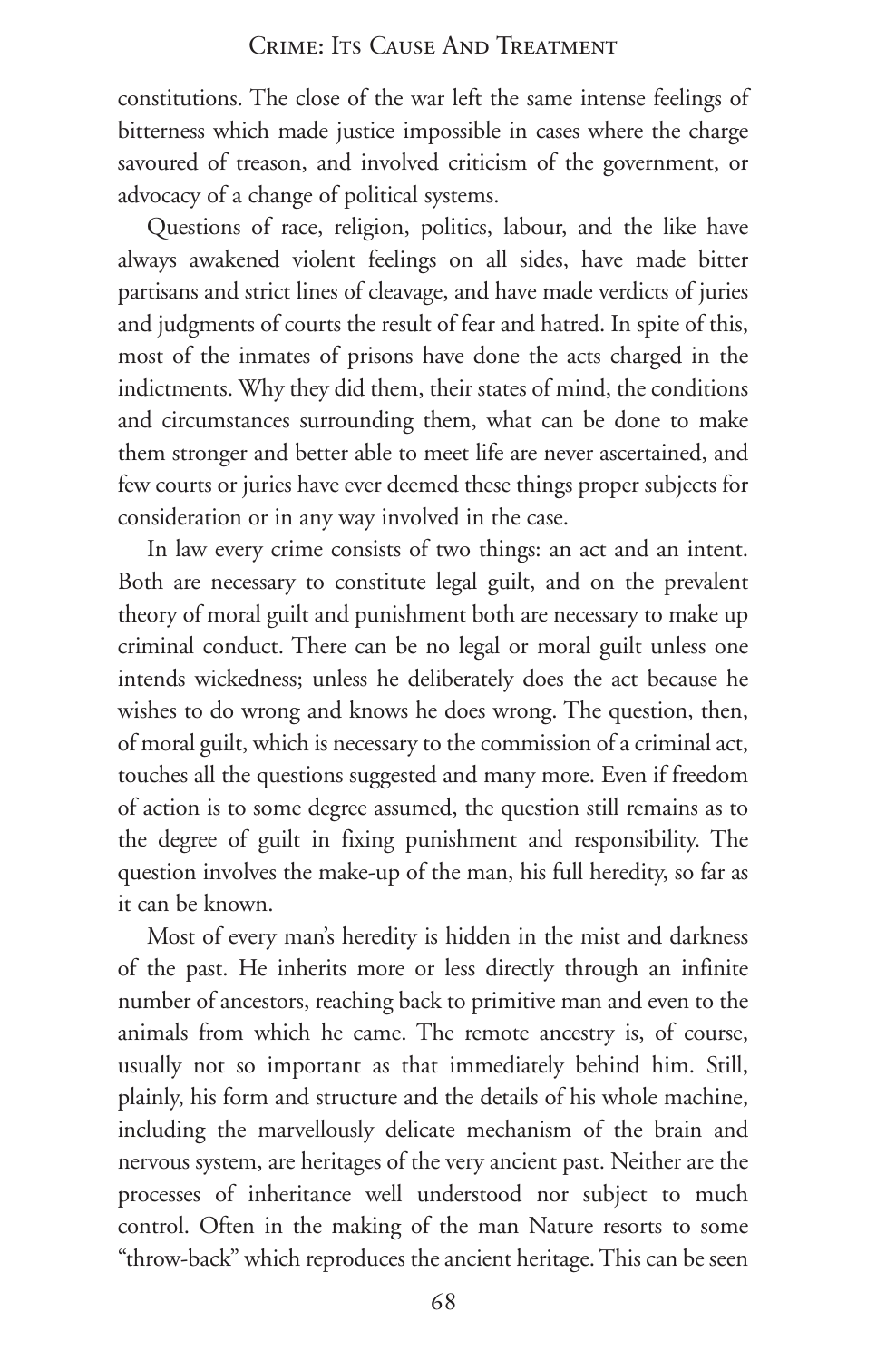# The Law and the Criminal

only in general resemblances and behaviour, for the genealogical tree of any family is very short and very imperfectly known, and the poor have no past. In three or four generations at the most the backward trail is lost and his family merged with the species of which he forms but a humble part.

Enough, however, is known of ancestry and the infinite marks of inheritance on every structure, as well as enough of the reaction of the human machine to the varied environment that surrounds it, to make it clear that if one were all-seeing and all-wise he could account in advance for every action of every man. More than this, he could see in the original, fertilised cell all its powers, defects, and potentialities, and could, in the same manner, look down through the short years during which the human organism, grown from the cell, shall have life and movement, and could see its varied environment. If one could see this with infinite wisdom, he could infallibly tell in advance each step that the machine would take and infallibly predict the time and method of its dissolution. To be all-knowing is to be all-understanding, and this is infinitely better than to be all-forgiving.

To get this knowledge of the past of each machine is the duty and work of the tribunal that passes on the fate of a man. It can be done only imperfectly at best. The law furnishes no means of making these judgments. All it furnishes is a tribunal where the lawyers can fight, not for justice, but to win. It is little better than the old wager of battle where the parties hired fighters and the issue was settled with swords. Oftentimes the only question settled m court is the relative strength and cunning of the lawyers. The tribunal whose duty it is to fix the future place and status of its fellow-men should be wise, learned, scientific, patient, and humane. It should take the tune and make its own investigation, and it can be well done in no other way. When public opinion accepts the belief that punishment is only cruelty, that conduct is a result of causes, and that there is no such thing as moral guilt, investigations and sorting and placing of the unfortunate can be done fairly well. The mistakes will be very few, and easily corrected when discovered. There will be no cruelty and suffering. The community will be protected and the individual saved.

Neither will this task be so great as it might seem at first glance. Trials would probably be much shorter than the endless, senseless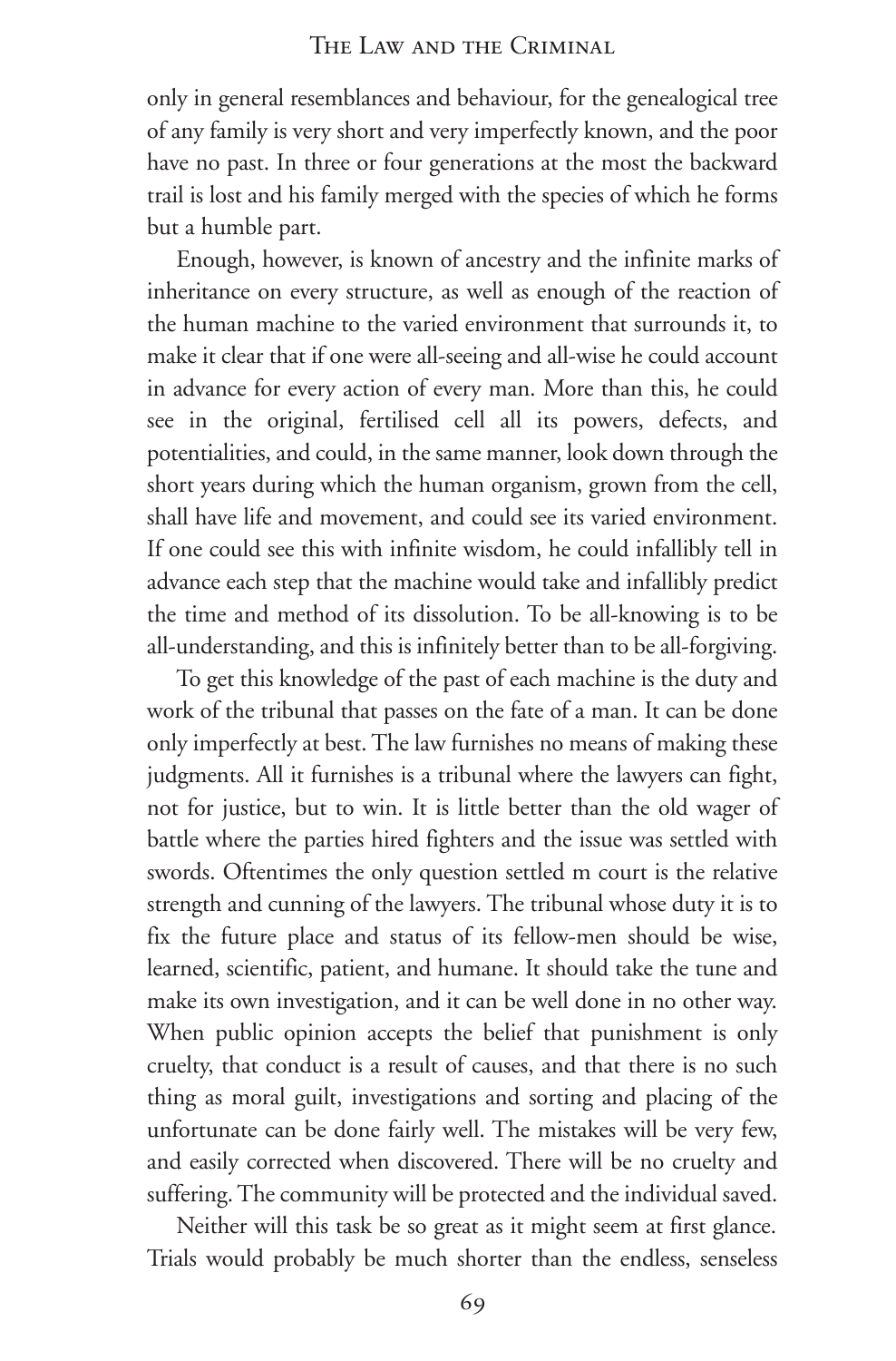## CRIME: ITS CAUSE AND TREATMENT

bickering in courts, the long time wasted in selecting juries, and the many irrelevant issues on which guilt or innocence is often determined, make necessary now. Most of the criminal cases would likewise be prevented if the state would undertake to improve the general social and economic condition of those who get the least. Only a fraction of the money spent in human destruction, in war and out, would gave an education adapted to the individual, even to the most defective. It would make life easy by making the environment easy. Only a few of the defective, physically and mentally, would be left for courts to place in an environment where both they and society could live. Perhaps some time this work will be seriously taken up. Until then we shall muddle along, fixing and changing and punishing and destroying; we shall follow the old course of the ages, which has no purpose, method, or end, and leaves only infinite suffering in its path.

### 17

# REPEALING LAWS

It is comparatively easy to get a penal statute on the books; it is very hard to get it repealed. Men are lazy and cowardly; politicians look for votes; members of legislatures and Congress are not so much interested in finding out what should be done as they are in finding out what the public thinks should be done. Often a law lingers on the books long after the people, no longer believing the forbidden thing to be wrong, have repealed it. The statute stays, to be used by mischievous people and by those who believe in the particular law.

Often the unthinking lay hold of a catchword or a pet phrase and repeat and write it, as if it were the last word in social science and philosophy. General Grant, when President, stumbled on such a silly combination of words, and surface-thinkers have been repeating it ever since, simply because it sounds wise and pat. Grant once said that "the way to repeal a bad law is to enforce it." Grant was not a statesman nor a philosopher. He was a soldier. He probably heard some one use this phrase, and it sounded good to him. Out of that has grown the further statement which courts and prosecutors have used to excuse themselves for the cruelty of enforcing a law that does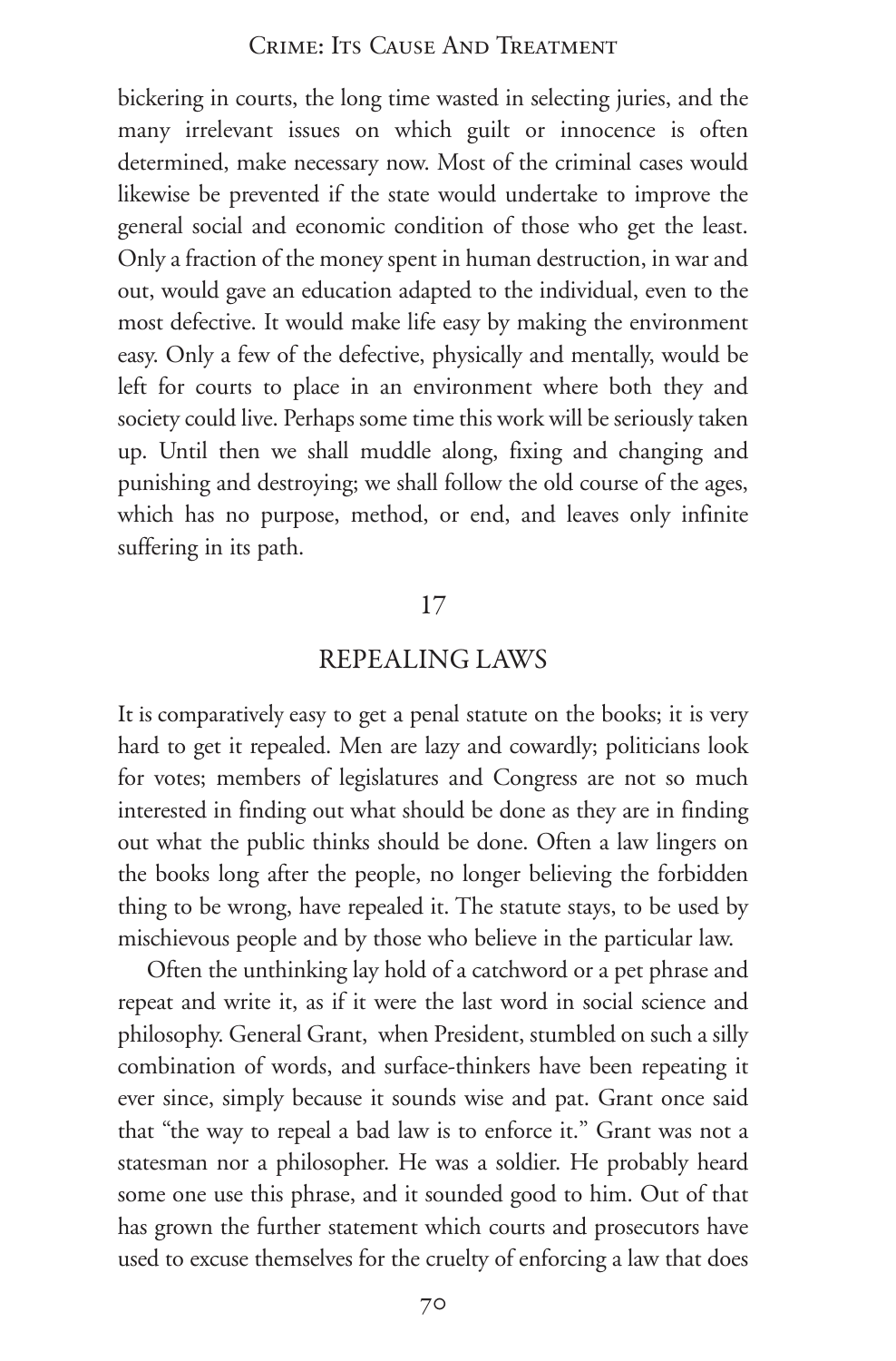### Repealing Laws

violence to the feelings of the people. This statement is to the effect that so long as the law is on the books it is the duty of officers to enforce it. The smallest investigation of the philosophy of law shows how silly and reactionary such statements are.

One thing should be remembered. Laws really come from the habits, customs, and feelings of the people, as interpreted or understood by legislative bodies. When these habits and customs are old enough they become the folk-ways of the people. Legislatures and courts only write them down. When the folk-ways change the laws change, even though no legislature or judge has recorded their repeal.

Since Professor Sumner of Yale University wrote his important book, Folkways, there is no excuse for any student not knowing that this statement is true. As a matter of fact, no court ever enforced all the written laws, or ever would, or ever could. Only a part of the discarded criminal law is ever repealed by other laws. The rest dies from neglect and lack of use. It is like the rudimentary parts of the human anatomy. Man's body is filled with rudimentary muscles and nerves that, in the past, served a purpose. These were never removed by operations, but died from disuse. Every criminal code is filled with obsolete laws, some of them entirely dead, others in the course of dissolution. They cannot be repealed by statute so long as an active minority insists that they remain on the books. When the great mass no longer wants them, it is useless to take the trouble to repeal them. The fugitive slave law was never believed in and never obeyed, and it was openly violated and defied by the great mass of the people of the North. The Fourteenth and Fifteenth Amendments to the Federal Constitution, and the statutes passed to enforce them, providing political and civil equality for the black man, and forbidding discrimination on railroads, in hotels, restaurants, theatres, and all public places, have never really been the law in any state in the Union. Their provisions have always been openly violated, and no court would think of enforcing them, for the simple reason that public sentiment is against it. Laws condemning witchcraft and sorcery both in Europe and America did their deadly work and died, for the most part, without repeal. Sabbath laws of all sorts forbidding work and play and amusements are dead letters on the statute-books of most states, in spite of many attempts to galvanize them into life.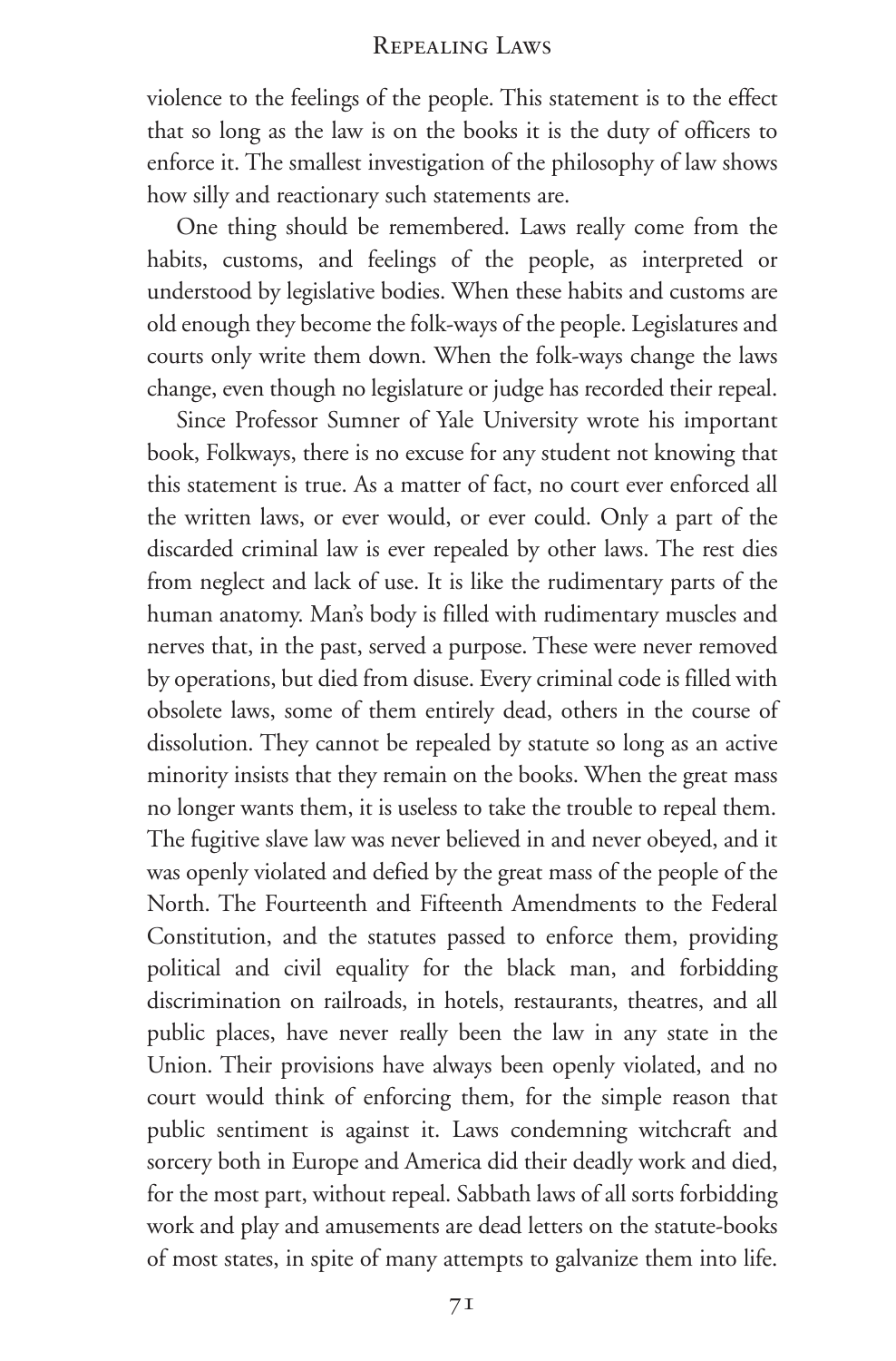All kinds of revenue laws are openly violated. Most tax-payers of intelligence who own property violate the revenue law openly and notoriously, and all courts and officers, as well as the public, know it. Many laws which interfere with the habits, customs, and beliefs of a large number of people, like the prohibition laws, never receive the assent of so large a percentage as to make people conscious of any wrong in violating them, and therefore people break them when they can. Often this class of laws is enforced upon offenders who believe the law is an unwarrantable interference with their rights, and thus causes convictions where no moral turpitude is felt.

Every new crusade against crime not only sweeps away a large amount of work that has been slowly and patiently done toward a right understanding of crime but likewise puts new statutes on the books which would not be placed there if the public were sane. When it does not do this it increases penalties which work evil in other directions and awe courts, juries, governors, and pardon boards, not only preventing them from listening to the voice of humanity and justice, but also causing them to deny substantial rights and wreak vengeance and cruelty upon the weak and helpless.

#### 18

# IS CRIME INCREASING?

The question is often asked, Is crime increasing? Statistics of all kinds can be gathered on this subject. In the main they seem to show that crime is on the increase in most civilised countries. It is very unsafe to use statistics without at the same time considering all the questions on which conduct rests. An increase of crime, as shown by statistics, may mean that the records are kept more completely than in former times. It may mean that temporary causes like bad times are adding to the number of arrests and convictions. It may mean new classifications. It may mean that figures are based on arrests instead of convictions. It may include misdemeanours with graver offences. It may or may not include repeaters. Statistics in any field are useful, but usually for broad generalisations, and they must always be interpreted by men of experience who are not interested in the results. Still, on the whole, it is probable that statistics show that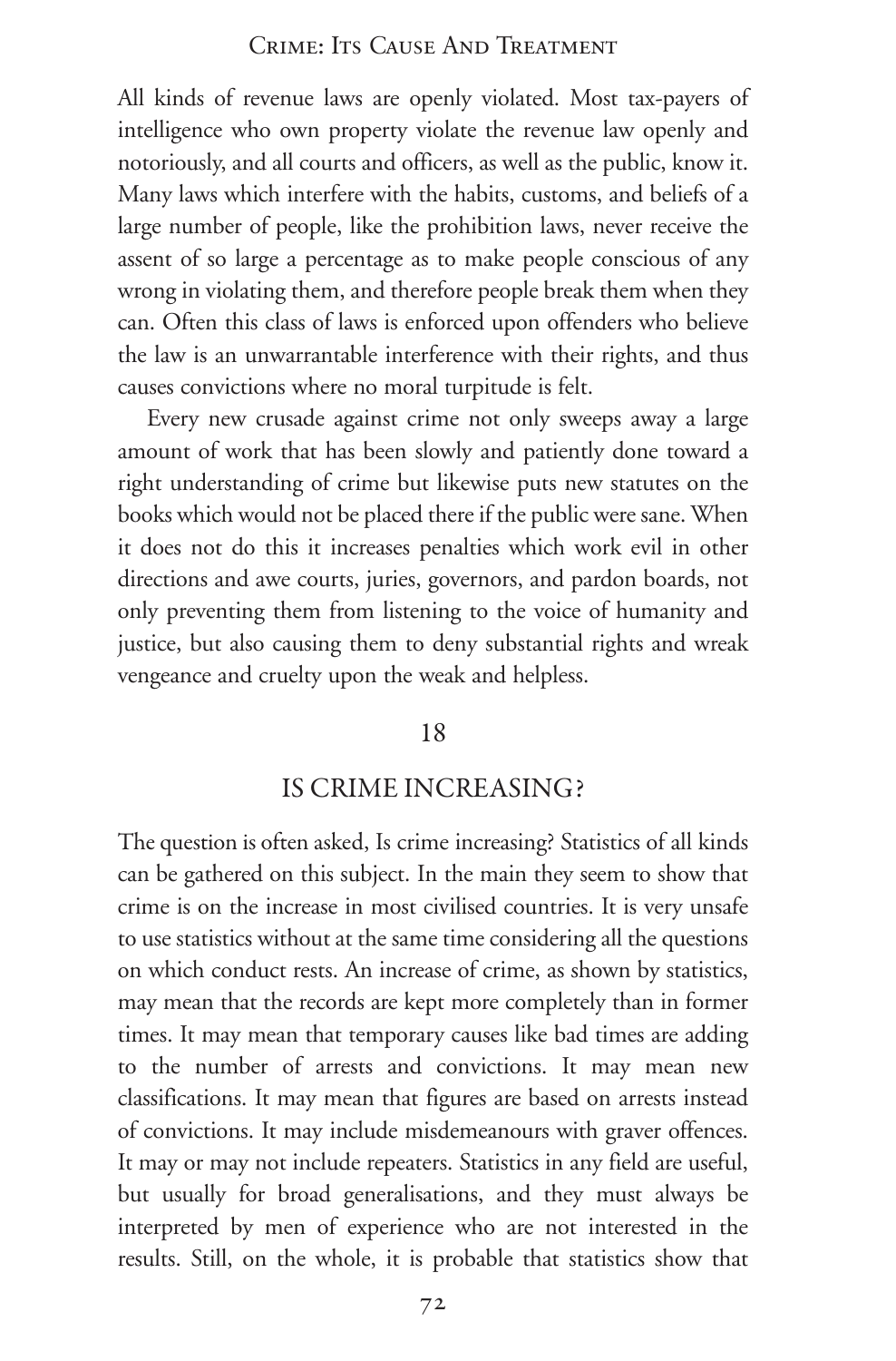crime is on the increase. What have reason and human experience to say on the subject?

We should always bear in mind that crime can never mean anything except the violation of law, when the violator is convicted; that it has no necessary reference to the general moral condition of man. Is the number of criminal convictions growing? And if so, why? In the first place, the criminal code is lengthening every year. When civilised man began making criminal codes there were comparatively few things forbidden. The codes were largely made up of those acts which, in some form, have for ages been generally thought to be criminal. Religious beliefs, customs, and habits were included in the penal statutes. So were such things as sorcery and witchcraft. Property was then not an important subject in man's activities. When the instinct to create and accumulate property began to rule life the criminal code grew very rapidly. Complex business interests, combined with the constantly increasing value placed on property, were always calling for new statutes.

The same tendency, indirectly, demanded still other statutes, until at the present time this class of crimes makes up a large part of the criminal code, and is growing steadily each year. Then, too, the necessity of property has called for the violation of this part of the criminal code more than any other, and it has naturally caused a considerable increase of crime. Man in his social and political activities is ever weaving and bending and twisting back and forth. For a number of years the universal tendency, especially in America, has been toward what is called "Social Control," the idea being that more and more people should be controlled in an increasing number of ways. Of course, if people are to be controlled they must be controlled by other people. This policy has been extended until we are ever pushing further into the regulation of the habits, customs, and lives of all the individual members of the community. The majority, when it has the power, has never hesitated to force its ways of living, its ideas, customs, and habits, on the minority. The majority, when strong enough, has always assumed that it was right, and provided that others must live its way or not at all. The pendulum is now swinging far this way, as is evidenced by prohibition, the persistent campaign for Sunday laws, and the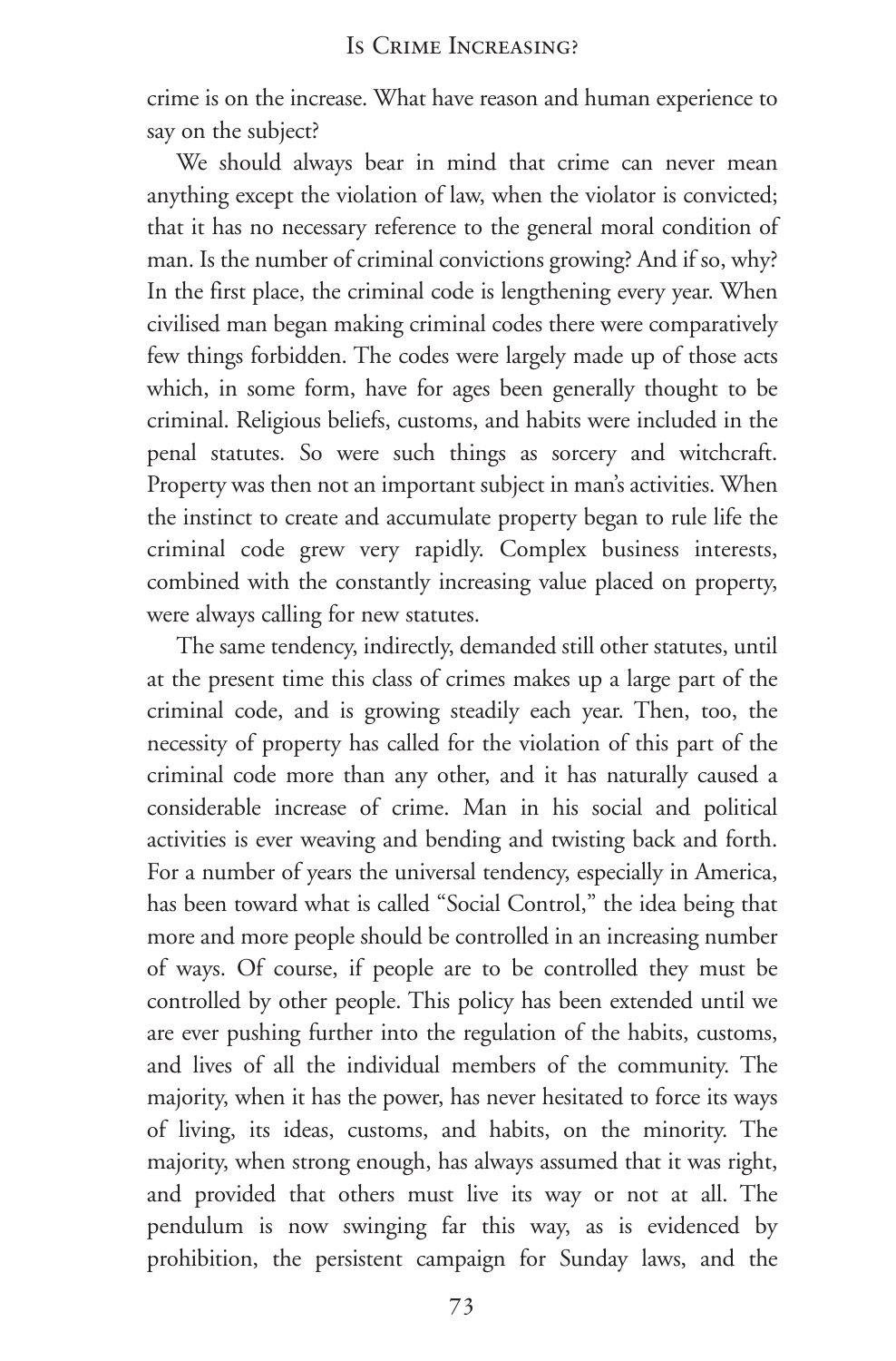## CRIME: ITS CAUSE AND TREATMENT

growing belief in social control as a means of changing and directing humanity.

This has added to the criminal code and has increased the number of men in prisons. Two statutes of recent date in most of the states are responsible for a very large increase in the number of convicts. The conspiracy statute which is used to-day is a deliberate scheme on the part of prosecutors to get men into the penitentiary by charging an agreement or confederation of two or more persons to do something, which, if really committed, would be a misdemeanour, or no crime whatever. Under this charge, whether made specifically or in connection with another crime, the rules of evidence have been opened and relaxed until the wildest and most remote hearsay is freely admitted for the plain purpose of convicting men who have really been guilty of no specific act. It is, in effect, punishing one for his thoughts, the business of the court or jury being to find out whether in some particular he has an evil mind.

The statute forbidding the use of the "confidence game" in obtaining property sends to prison a constant stream of persons who, until a few years ago, would have been guilty of no crime. This law, as interpreted by the courts, really means the procuring of money by dishonest means. Under this statute the court and jury hear the evidence and say whether the means charged are dishonest or not. This, of course, leaves the law so that the temporarily prevailing power, perhaps only the prosecuting attorney, may send men to prison who take means of getting money that are not practised, or at least advocated, by the ones who procure the passage and enforcement of the law.

Numberless ways used by the strong to get money are considered dishonest by a large class of men and women – exaggerated and lying advertisements, forestalling the markets, the acts and wiles of the professional salesman, misrepresenting goods, and other methods that could never be catalogued because new ways are constantly coming to light. The logical end of all these indefinite and uncertain laws is to pass one statute providing that whoever does wrong shall be imprisoned, etc., etc. The law never can specify all the ways of doing wrong, and many of the meanest and most annoying things have never been, and from the nature of things never can be, prohibited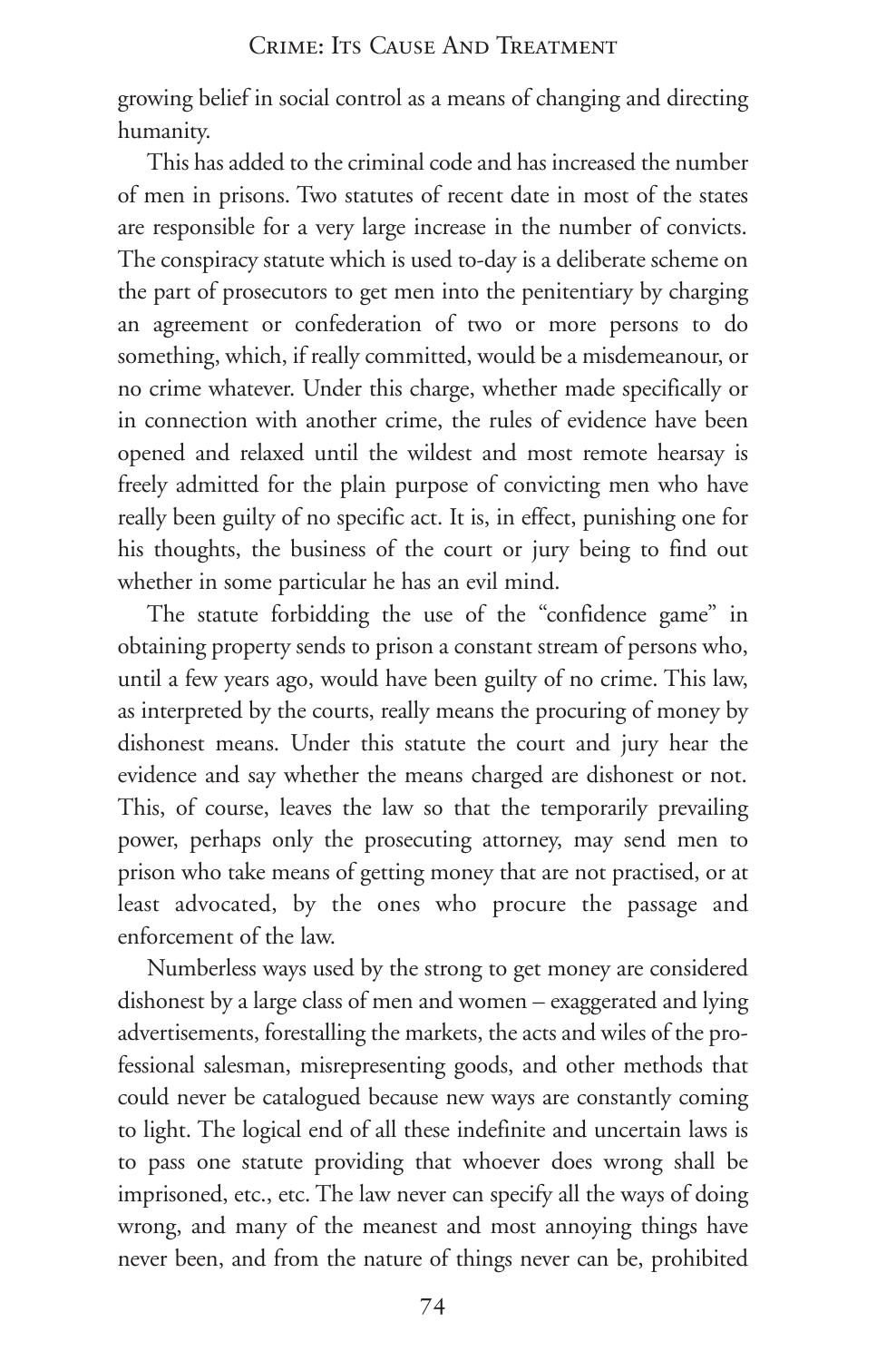## Is Crime Increasing?

by the statutes. No man is a good citizen, a good neighbour, a good friend, or a good man just because he obeys the law. The intrinsic worth is determined mainly by the intrinsic make-up.

Civilisation is all the while making it harder for men to keep out of prison. Especially do the weak and ignorant and poor find that environment is constantly creating more inhibitions as time goes on. While rules and customs are prohibiting more and more ways of getting property, the needs growing out of civilisation are always increasing. The simple inexpensive life of the past has given place to a more complex way of living, which calls for greater expense and harder work. It has created rivalry and jealousy to get the things that others have, and has placed men in a mad race with each other which often leads to jail or death.

Students of biology are constantly noting the difficulty that hereditary human traits, which have been evolved for simple reactions and plain living, find in making the necessary adjustments to the extravagant demands and complicated environment of the present day. This departure from the old normal and simple environment, due largely to machinery and commerce, is not only destroying individual lives by the thousand, but is also seriously threatening the whole social fabric.

The creation of new courts, like "Boys' Courts," "Juvenile Courts," "Courts of Domestic Relations," "Moral Courts," with their array of "Social Workers," "Parole Agents," "Watchers," etc., shows the growth of crime, and likewise the hopelessness of present methods to deal effectively with a great social question. Numbers of people in our big cities are making their living from the abnormal lives of children. Whether they are doing good or not, or whether their service is unselfish, as much of it doubtless is, are both quite aside from the question. The important fact is that the present system brings no results, and that the disease is growing.

Instead of any considerable number of people taking hold of the question of crime, as physicians have taken hold of disease, and seeking to find its cause and to remove that cause, we content ourselves with prosecuting and punishing and visiting with misery and shame, not only the boys and girls, the men and women, who are the victims of life, but also the large number of fathers, mothers,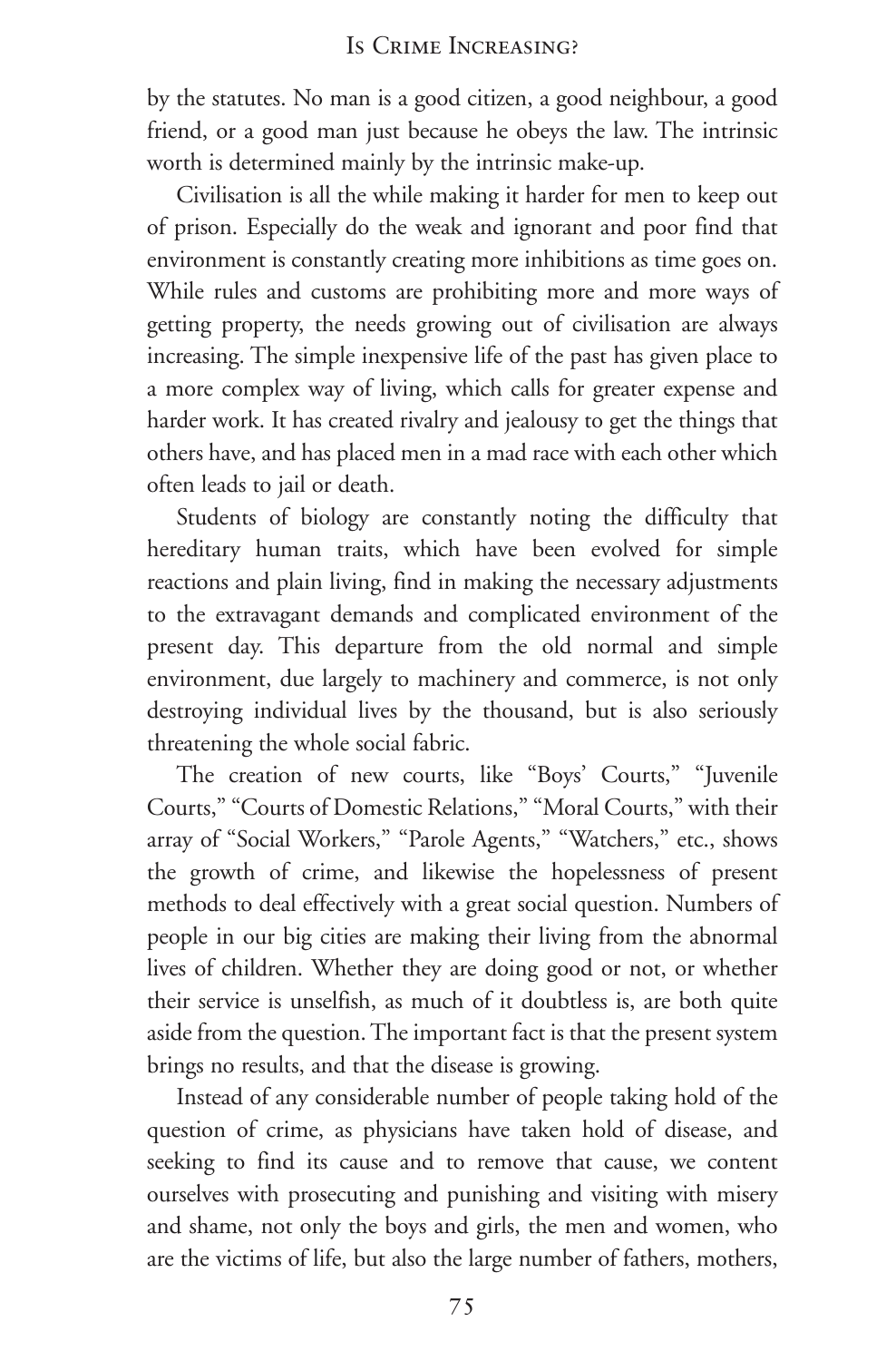## CRIME: ITS CAUSE AND TREATMENT

brothers, sisters, sons, and daughters whose lives are ruined by a catastrophe with which at least they had nothing to do. If a doctor were called in to treat a case of typhoid fever, he would probably find out where the patient got his milk supply and his drinking water, and would have the well cleaned out to stop the spread of typhoid fever through infection. A lawyer called to treat the same kind of a case, legally speaking, would give the patient thirty days in jail, thinking that this treatment would effect a cure. If at the end of ten days the patient were cured, he would nevertheless be kept in prison until his time was out. If at the end of thirty days the disease was more infectious than ever, the patient would be discharged and sent upon his way to spread contagion in his path.

The transgression of organised society in the treatment of crime would not be so great if students and scientists had not long since found the cause of crime. It would be hard to name a single man among all the men of Europe and America who have given their time and thought to the solution of this problem, who has not come to the conclusion that crime has a natural origin, and that the criminal for the most part is the victim of heredity and environment. These students have pointed the way for the treatment of the disease, and yet organised government, that spends its millions on prosecutions, reformatories, jails, penitentiaries, and the like, has scarcely raised its hand or spent a dollar to remove the cause of a disease that brings misery and despair to millions and threatens the destruction of all social organisation. To the teaching of the student and the recommendations of the humane the mob answers back: "Give us more victims, bigger jails, stronger prisons, more scaffolds!"

Not only has the constant multiplication of penal laws helped without avail to fill jails, but the failure to repeal laws that are outgrown does its part. As already stated, there are many anti-social and annoying things that can be done without violating the law. This, no doubt, is responsible for some of the general statutes, like that aimed at the confidence game that catches a victim when the crime is not clearly defined, as in "robbery," "burglary," "larceny," and the like. Still, it has been the general opinion of those who have studied crime and influenced the passage of penal laws that criminal statutes should be clear and explicit, so that all would know what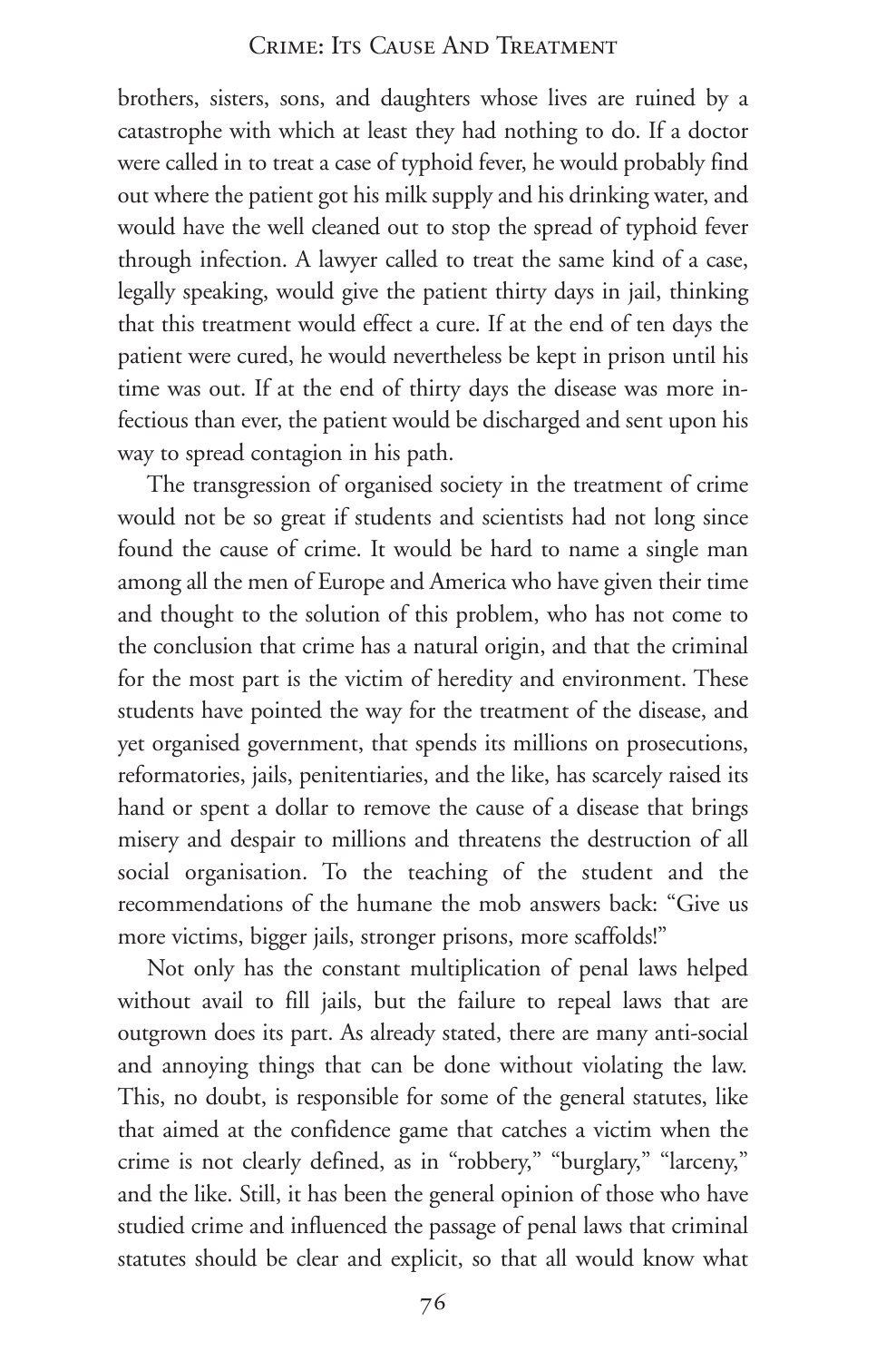### Medical Experts

they must not do. It is obvious that if one is to be punished simply for doing wrong there could be no judges or juries or jailers condemning and punishing and no crowds shouting for vengeance. All do wrong, and do it over and over again, and day by day. It is not only those specific things that the great majority think are wrong, but the graver offences that are meant to be the subject of criminal codes. Of course, codes do not work out this way in practice. In effect, they forbid the things that the strongest forces of the community wish forbidden, things which may or may not be the gravest and most anti-social acts, but which at least seem to the strong to be most hostile to their interests and ruling emotions.

#### 19

#### MEDICAL EXPERTS

So long as the ordinary ideal of punishment prevails a crime must consist of an act coupled with an intent to do the thing, which probably means an intent to do evil. This is, no doubt, the right interpretation of intent, although cases can be found, generally of a minor grade, which hold that evil intent is not necessary to the crime. Under the law as generally laid down, insanity is a defence to crime when the insanity is so far advanced as to blot out and obliterate the sense of right and wrong or to render the accused unable to choose the right and avoid the wrong. Of course, legal definitions of scientific terms, processes, or things do not ordinarily show the highest wisdom. It is safe to say that few judges or lawyers have ever been students of insanity, of the relation of "will" to "conduct," or of other questions of science or philosophy. Each man confines himself to his field of operation, and the love of living does not induce him to go far from the matter in hand, which to him means the base of supplies.

The insane are exempted from punishment for crime on the ground that they are not able to prepare and attend to their cases when placed on trial, and on the further ground that their "free will" is destroyed by disease or "something else," and therefore they could form no intent. In another place I have tried to point out the fact that the acts of the sane and the insane are moved by like causes, but this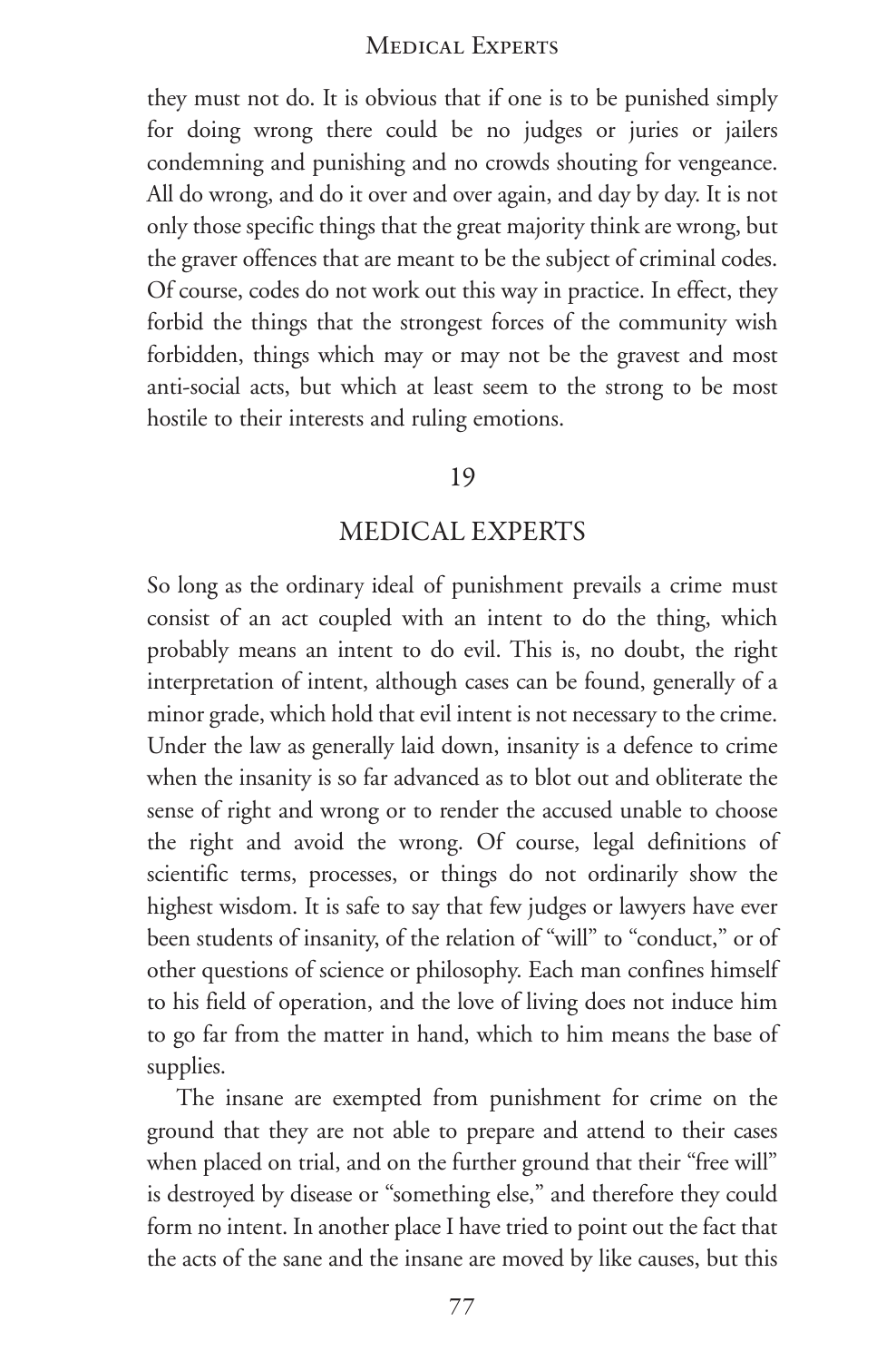is not the theory of the law.

Insanity is often very insidious. Many cases are easily classified, but there is always the border line, the twilight zone, which is sure to exist in moral questions and in all questions of human conduct, and this is hard to settle. It is generally determined by the feelings of a jury, moved or not by the prejudice of the public, depending on whether the community has been lashed or persuaded to take a hand in the conduct of the case.

Lawyers and judges are not psychologists or psychiatrists, neither are juries. Therefore the doctor must be called in. As a rule, the lawyer has little respect for expert opinion. He has so often seen and heard all sorts of experts testify for the side that employs them, and give very excellent reasons for their positive and contradictory opinions, that he is bound to regard them with doubt. In fact, while lawyers respect and admire many men who are expert witnesses, and while many such men are men of worth, still they know that the expert is like the lawyer: he takes the case of the side that employs him, and does the best he can. The expert is an every-day frequenter of the courts; he makes his living by testifying for contesting litigants. Of course, scientific men do not need to be told that the receipt of or expectation of a fee is not conducive to arriving at scientific results. Every psychologist knows that, as a rule, men believe what they wish to believe, and that the hope of reward is an excellent reason for wanting to believe. It is not my intention to belittle scientific knowledge or to criticise experts, beyond such general statements as will apply to all men. I have often received the services of medical experts, when valuable time was given, without any financial reward, purely from a sense of justice. But all men are bound to be interested in arriving at the conclusion they wish to reach. Furthermore, the contending lawyers are willing to assist them in arriving at the conclusions that the lawyer wants.

It is almost inevitable that both sides will employ experts when they have the means. The poor defendant is hopelessly handicapped. He is, as a rule, unable to get a skilful lawyer or skilful experts. A doctor's opinion on insanity is none too good, especially in a case where he is called only for a casual examination and has not had the chance for long study. The doctor for the prosecution may find that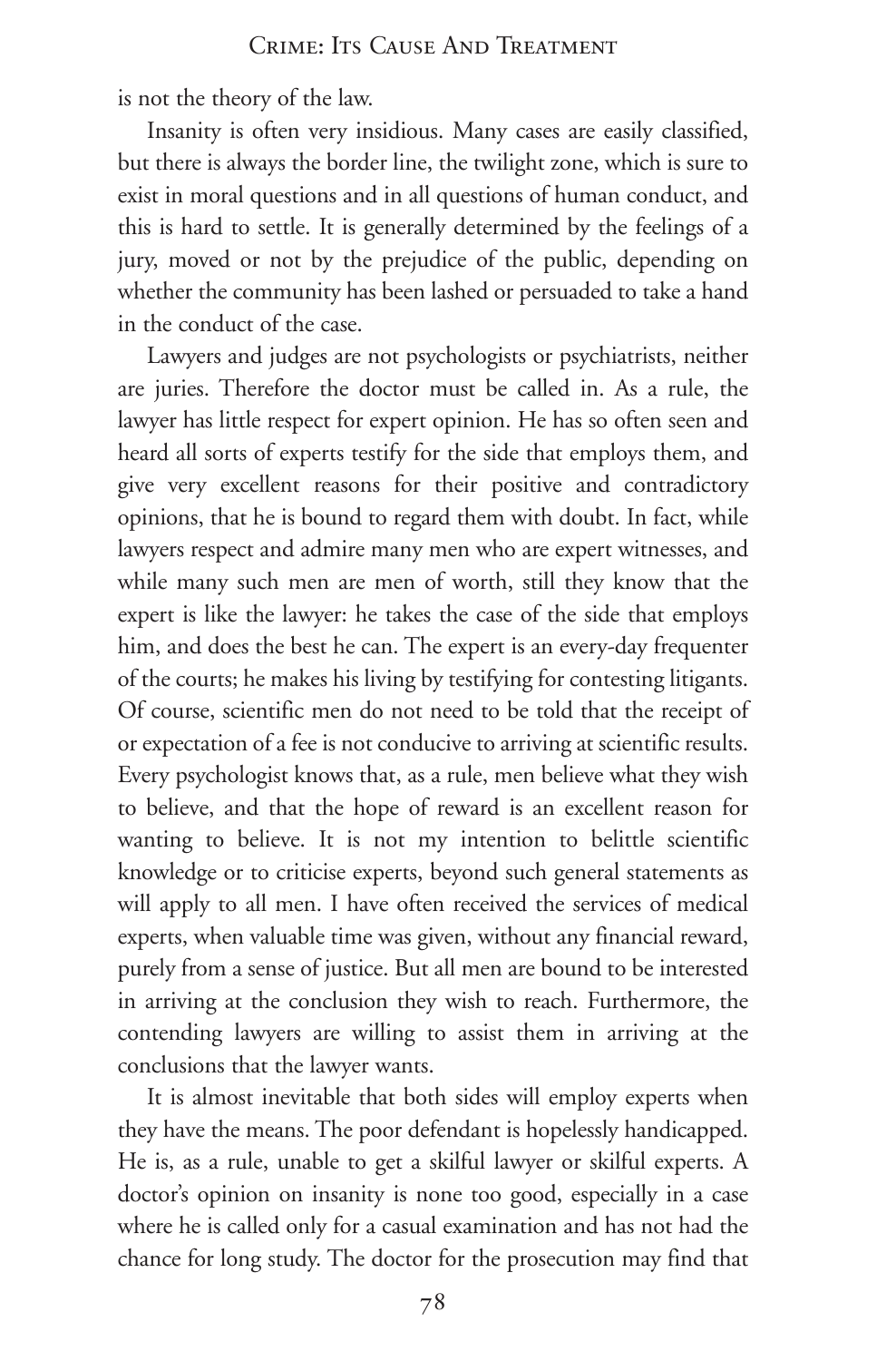## Medical Experts

the subject can play cards and talk connectedly on most things, and as he is casually visiting him for a purpose he can see no difference between him and other men. This may well be the case, and still have little to do with insanity. Experts called for the defence cannot always be sure that the patient truthfully answers the questions. A doctor must make up his mind from examining the patient except so far as hypothetical questions may be used. In all larger cities certain doctors are regularly employed by the prosecution. While it would be too much to say that they always find the patient sane, it is safe to say that they nearly always do. Especially is this true in times of public clamour, which affects all human conduct. A court trial with an insanity defence often comes down largely to the relative impression of the testimony of the experts who flatly contradict each other, leaving with intelligent men a doubt as to whether either one really meant to tell the truth. The jury knows that they are paid for their opinions, and regards them more or less as it regards the lawyers in the case. It listens to them, but does not rely upon their opinions. Expert testimony is always unsatisfactory in a contested case. Under present methods it can never be any different.

There is another danger: juries do not know the difference in the standing, character, and attainments of doctors, so the tendency is always to find the man who will make the best appearance and testify the most positively for his side. This is unfair to the expert, unfair to science, and unfair to the case.

The method for overcoming this difficulty that has received most sanction from students is that experts shall be chosen by the state and appear for neither side. This, like most other things, has advantages and disadvantages. State officials, or those chosen by the state, usually come to regard themselves as a part of the machinery of justice, and to stand with the prosecuting attorney for conviction. It will most likely be the same with state defenders. No one who really would defend could be elected or could be appointed, and it would work out in really having two prosecutors, one nominally representing the defence. A defendant should be left to get any lawyer or any expert he wishes. No one can be sure that the state expert will be better than the others. All one can say is that state experts may not be partisans, but in effect this would mean that they would not be partisans for the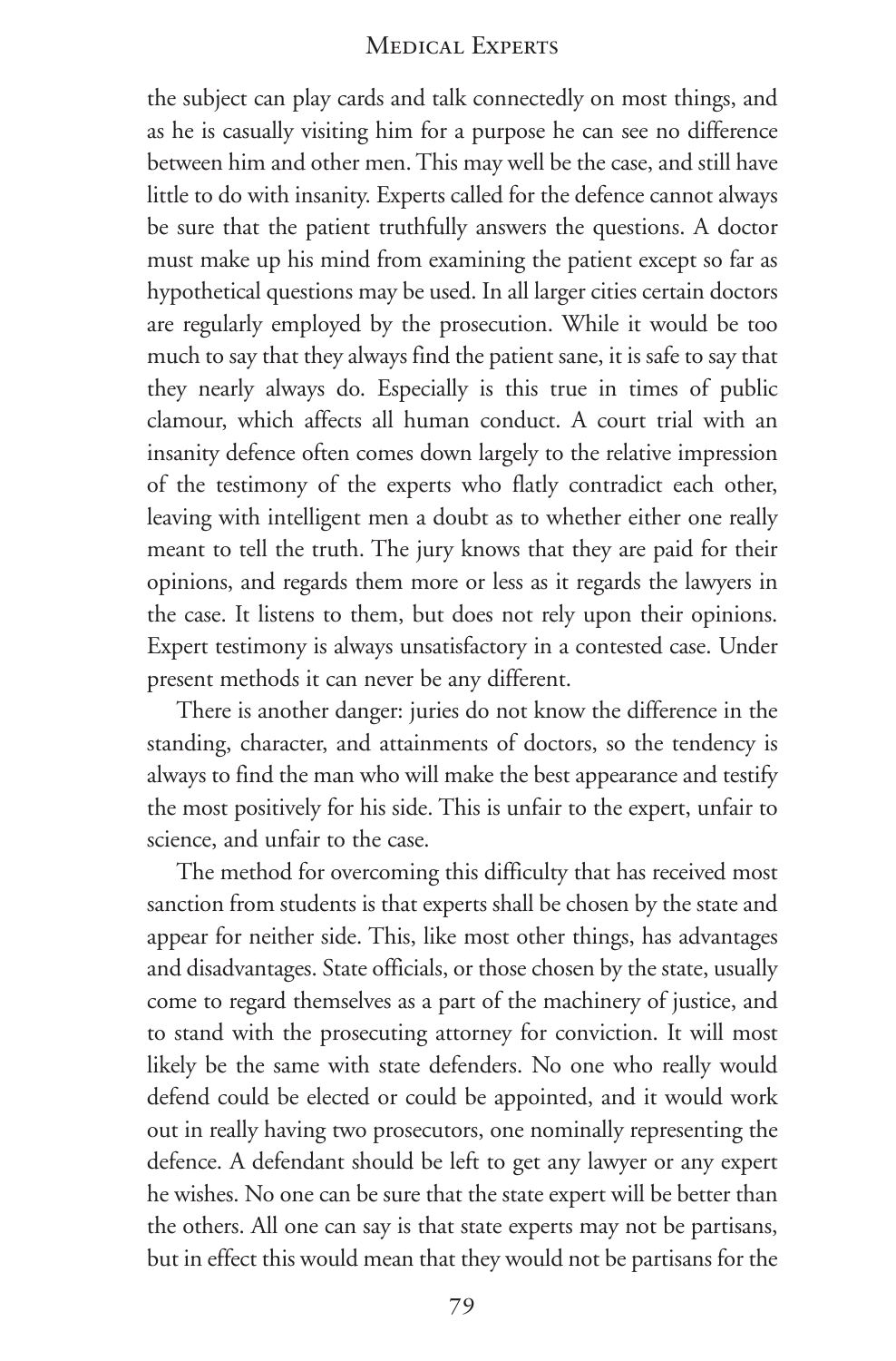defendant. The constant association with the prosecutor, the officers of the jail, the public officials, and those charged with enforcing the law would almost surely place them on the side of the state. Such men must be elected or appointed by some tribunal. This brings them to the attention of the public, and makes them dependent on the public. The expert's interest will then be the same as the interest of the prosecutor and the judge.

The prosecuting attorney is not a partisan. His office is judicial. He is not interested in convicting or paid for convicting, and yet no sane person familiar with courts would think that the defendant could be safely left in his hands.

Assuming he is honest, it makes little difference. Almost no prosecutor dares do anything the public does not demand. Neither, as a rule, has he training or interest to study any subject but the law. The profounder and more important matters affecting life and conduct are a sealed book which he could not open if he would. Very soon under our political system the expert business would gravitate into the hands of politicians, the last group that should handle any scientific problem. I am free to confess the difficulties of the present system, but some other way may be even worse. It must always be remembered that this country is governed by public opinion, and that public opinion is always crude, uninformed, and heartless. In criminal cases there is no time to set it right. The position of the accused is hard enough at best. He is really presumed guilty before he starts. Every lawyer employed to any extent in criminal practice knows that in an important case his greatest danger is public opinion. He would not take the officers and, attachés of the court as jurors, although they might be good men, for their interest and psychology would be always for conviction.

If defendants were not regarded as moral delinquents, if the examination implied no moral condemnation, if it was only a scientific investigation as to where to place him if he is anti-social, if public opinion supported this view, then experts should be appointed by the court. On this phase of the case there would be little need of experts. I would be willing to go further and say that then, too, the partisan lawyer, the hired advocate, should disappear. The machinery of justice would be all-sufficient to take care of the liberties of every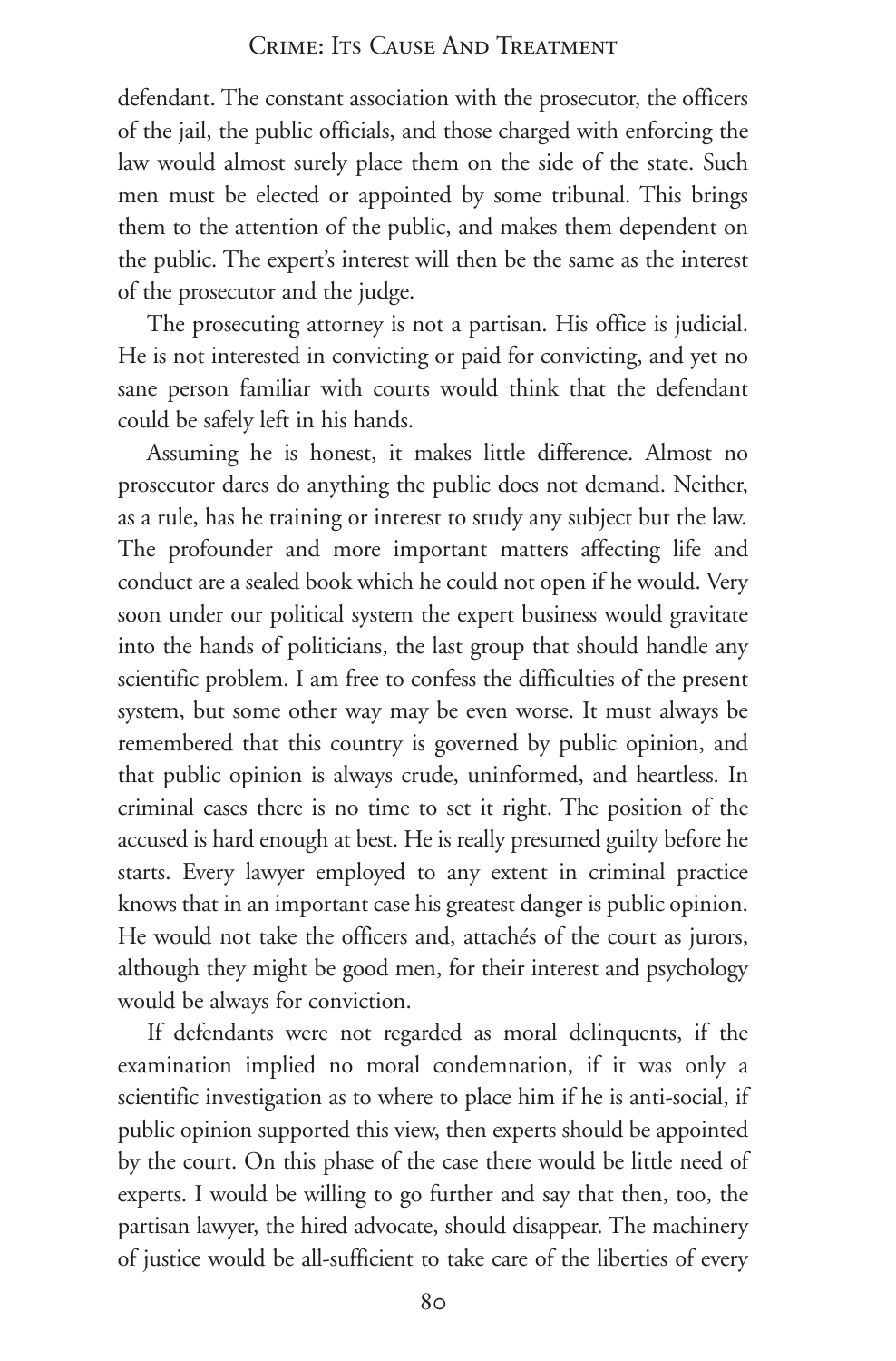#### **PUNISHMENT**

man, to give him proper treatment in disease, to restore him to freedom when safe, and when that time does come the unseemly contest in courts will disappear and justice, tempered with mercy, will have a chance.

#### 20

## PUNISHMENT

Assuming that man is justified in fixing the moral worth of his fellow, that he is justified in punishment for the purpose of making the offender suffer, and that these punishments, according to the degree of severity, will in some way pay for or make good the criminal act, or protect or help society or prevent crime, or even help the offender or someone else, what finally is the correct basis of fixing penalties?

No science, experience, or philosophy, and very little humanity, has ever been considered in fixing punishments. The ordinary penalties are fines, which generally penalise someone else more than the victim; these with the poor mean depriving families and friends of sorely needed money, and the direct and indirect consequences are sometimes small and sometimes very great. These can be readily imagined. If instead of fines a prison sentence is given, a sort of decimal system has been worked out by chance or laziness or symmetry of figures. Certainly it has been done wholly regardless of science, for there is no chance to apply science when it comes to degrading men and taking away a portion of their lives. Generally ten days is the shortest. From this the court goes to twenty, then thirty, then sixty, then three months, then six months, then one year.

Why not eleven days? Why not twenty-four days? Why not forty days? Why not seventy days? Why not four months or five, or eight or nine or ten months? Is there no place between six months in jail and a year in jail? The bids at an auction or the flipping of pennies are exact sciences compared with the relation between crime and punishment and the process of arriving at the right penalty. If, in the wisdom of the members of the legislature, the crime calls for imprisonment in the penitentiary, then the ordinary sentences run one, two, five, ten, fifteen, twenty, thirty years, and life, according to the hazard of the legislature, the whim of the court, the gamble of the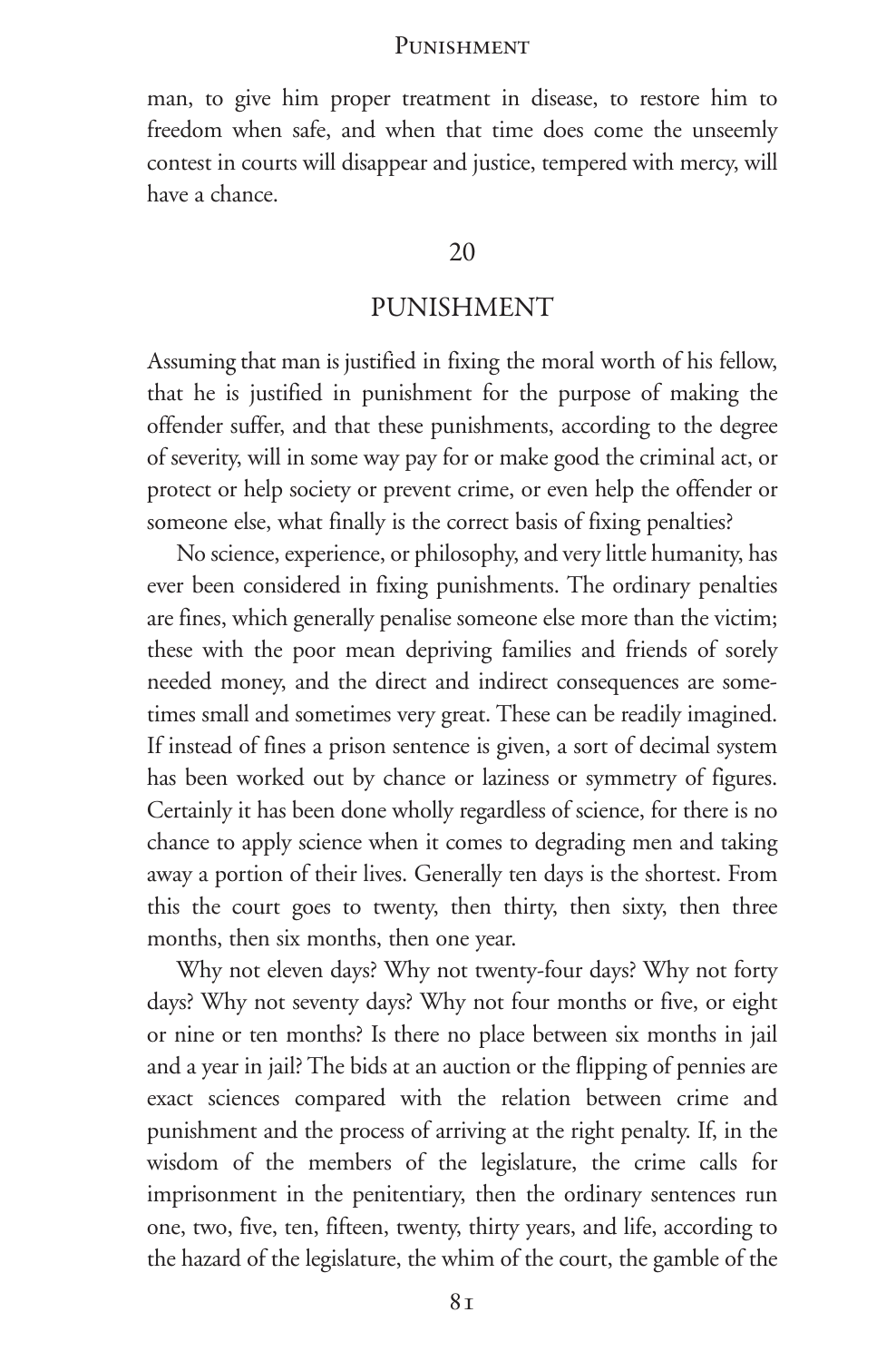jury, or the feeling and means of expression of the unthinking and pitiless crowd who awe courts and juries with their cries for vengeance.

Neither does punishment affect any two alike; the sensitive and proud may suffer more from a day in jail, or even from conviction, than another would suffer from a year. The various courts and juries of the different states fix different penalties. Even in the same state there is no sort of resemblance to the punishments generally given for similar crimes. Some jurisdictions, some juries, and some courts will make these three or four times as severe as others for the same things. Some days the same judge will give a longer sentence than on other days. In this judges are like all of us. We have our days when we feel kindly and sympathetic towards all mankind. We have our days when we mistrust and dislike the world in general and many people in particular. Largely the weather influences those feelings. Therefore, the amount of time a person spends in prison may depend to a great extent on the condition of the weather at the time of conviction or when sentence is passed. The physical condition of judge or jury, and above all their types of mind, are all-controlling. No two men have the same imagination: some are harsh and cruel, others kind and sympathetic; one can weigh wheat and corn and butter and sugar, one can measure water and molasses and gasoline. When one measures or weighs one can speak with exactness regarding the thing involved. Justice and mercy and punishment cannot be measured or weighed; in fact, there is even no starting point. The impossibility of it all makes many of the humane and wise doubt their right to pass judgment upon their fellow man. Society, no doubt, is bound by self-protection to resist certain acts and to restrain certain men, but it is in no way bound to pass moral judgments.

Under any system based on a scientific treatment of crime, men would be taken care of as long as it was necessary to restrain them. It would be done in the best possible way for their own welfare. If they ever were adjudged competent to enter society again, they would be released when that time came. Neither, under a right understanding and a humane, scientific, and honest administration, would it be necessary that places of confinement should be places of either degradation or misery. In fact, the inmate might well be put where he could enjoy life more than he did before he was confined. It might and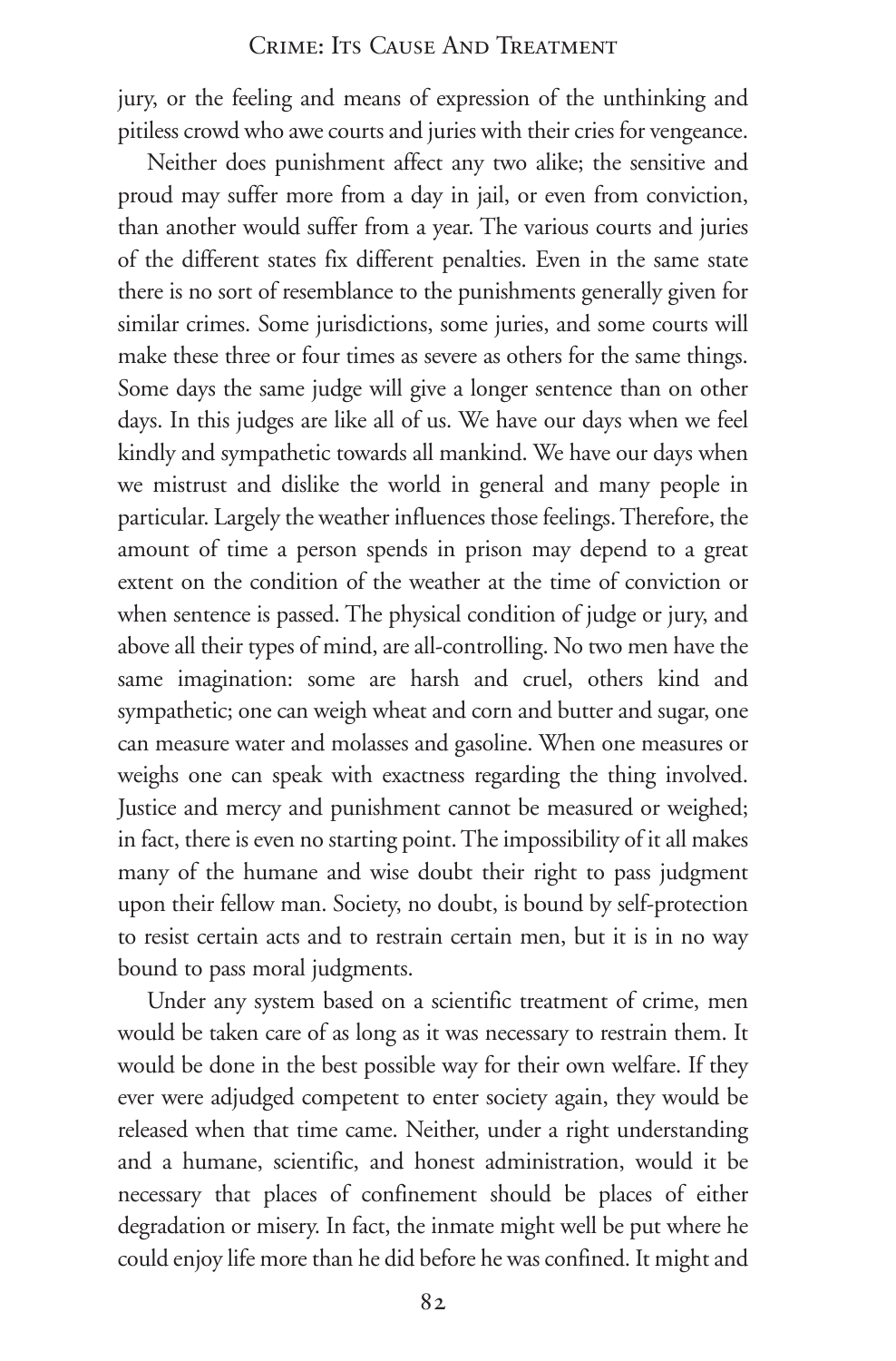### **PUNISHMENT**

should be the case also that he could produce enough to amply take care of himself and provide for those who would naturally look to him for support, and perhaps make compensation for the injury he had caused to someone else.

It is obvious that this cannot be done until men have a different point of view toward crime. In the last hundred years much has been done to make prisons better and to make more tolerable the life of the inmates. This has been accomplished by men who looked on criminals as being at least to a certain extent like other men.

Above all, as things are now the prison inmate has no chance to learn to conform unless hope is constantly kept before him. He should be like the convalescing invalid, able from time to time to note his gradual progress in the ability to make the adjustments that are necessary to social beings. No patient in a hospital could be cured if he were constantly told that he could not get well and should not get well. His imagination should be enlarged by every means that science can bring to the teaching of man.

First of all, there must be individual treatment. No one would think of putting hundreds or thousands of the ill or insane into a pen, giving them numbers, leaving them so that no capable person knows their names, their histories, their families, their possibilities, their strength or their weaknesses. Every intelligent person must know that this would inevitably lead to misery and death. The treatment of men in prison is a much more difficult problem than the care of the physically diseased. It requires a knowledge of biology, of psychology, of hygiene, of teaching, and of life; it needs infinite patience and sympathy; it needs thorough acquaintance and constant attention. It is a harder task than the one that confronts the physician in the hospital because the material is poorer, the make is more defective, and the process of cure or development much slower and not so easily seen.

No person is entirely without the sympathetic, idealistic, and altruistic impulses, which after all are the mainsprings of social adaptation. Probably these innate feelings can be found in prisoners as generally as in other men. It is the lack of these qualities that often keeps men outside the jail. They "get by" where kindly and impulsive men fail. A large part of the crime, especially of the young, comes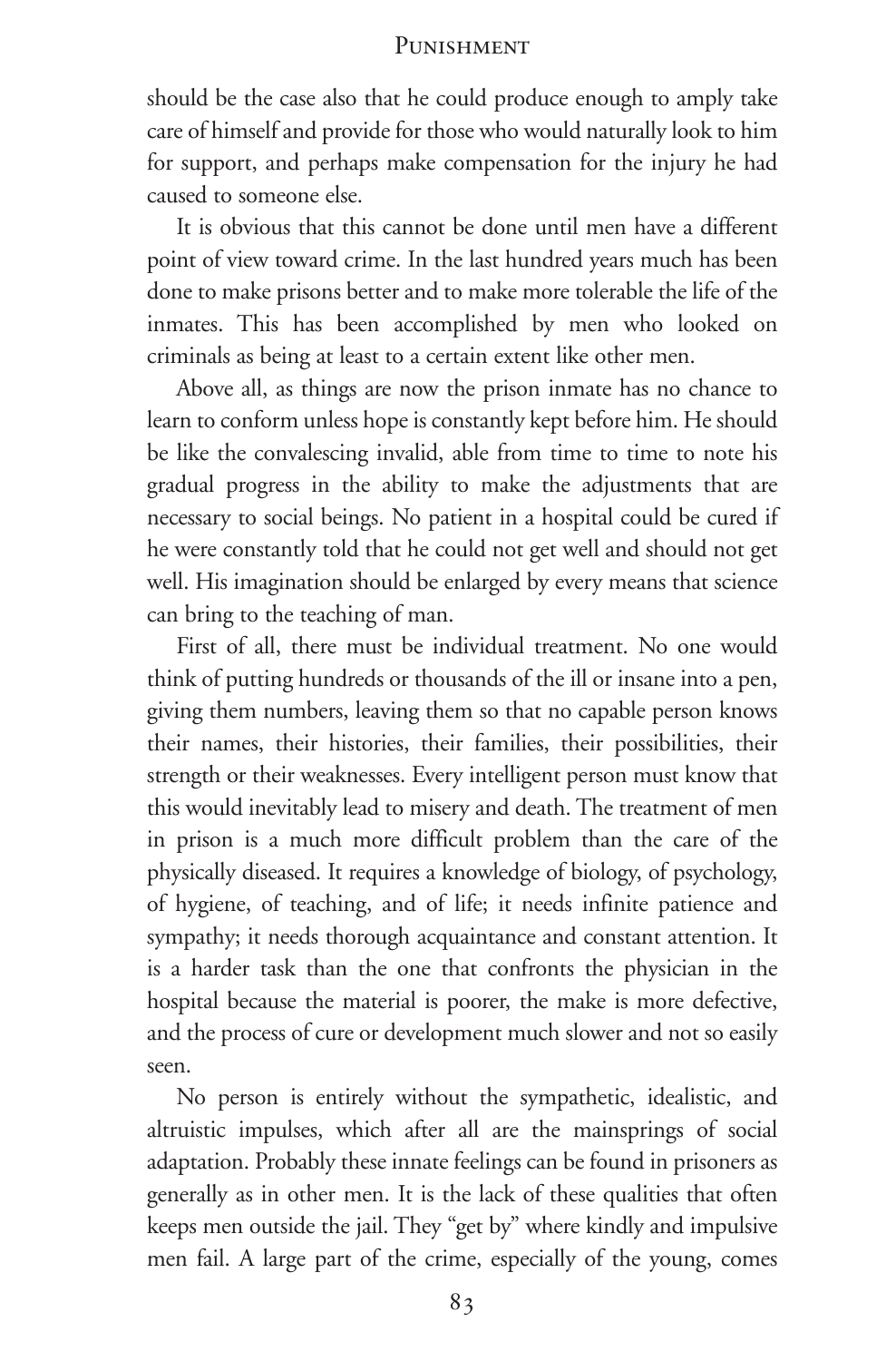from the desire to do something for someone else, and from the ease with which persons are led or yield to solicitation.

The criminal has always been met by coldness and hatred that have made him lose his finer feelings, have blunted his sensibilities, and have taught him to regard all others as his enemies and not his friends. The ideal society is one where the individuals move harmoniously in their various orbits without outside control. The governing power of a perfect order in its last analysis must be within the individual. A perfect system will probably never come. Men are too imperfect, too weak, too ignorant, and too selfish to accomplish it. Still, if we wish to go toward perfection there is no other road.

One of the favourite occupations of legislatures is changing punishments in obedience to the clamour of the public. In times of ordinary tranquillity a penalty may even be modified or reduced, but let the newspapers awaken public opinion to crime by the judicious use of headlines and a hot campaign, let the members feel that there is a popular clamour and that votes may be won or lost, and the legislature responds. This is generally done without reference to the experience of the world, without regard to the nature of man, with no thought of the victim, and with no clear conception of how the legislation will really affect the public.

The demand is constantly made that such crimes as kidnapping, train-robbing, rape, and robbery should be punished with death, or at least with imprisonment for life. Irrespective of its effect on the criminal, what is the effect on the victim of the criminal? A man is held up on a lonely highway; the robber does not intend to kill. His face is exposed. If the penalty for robbery is life imprisonment, he kills to avoid detection; if it is death, he kills even before he robs. The same thing operates in rape, in burglary, and in other crimes. In all property crimes not only is no killing intended or wanted, but precautions are taken to guard against killing. All laws to make drastic penalties should really be entitled "An Act to Promote Murder."

Making penalties too drastic destroys the effect meant to be produced. Public clamour does not last for ever. Men grow tired of keeping their tongues wagging on the same subject all the time. A state of frenzy is abnormal, and when it subsides the temperature not only goes back to normal, but as far below as it has been above. When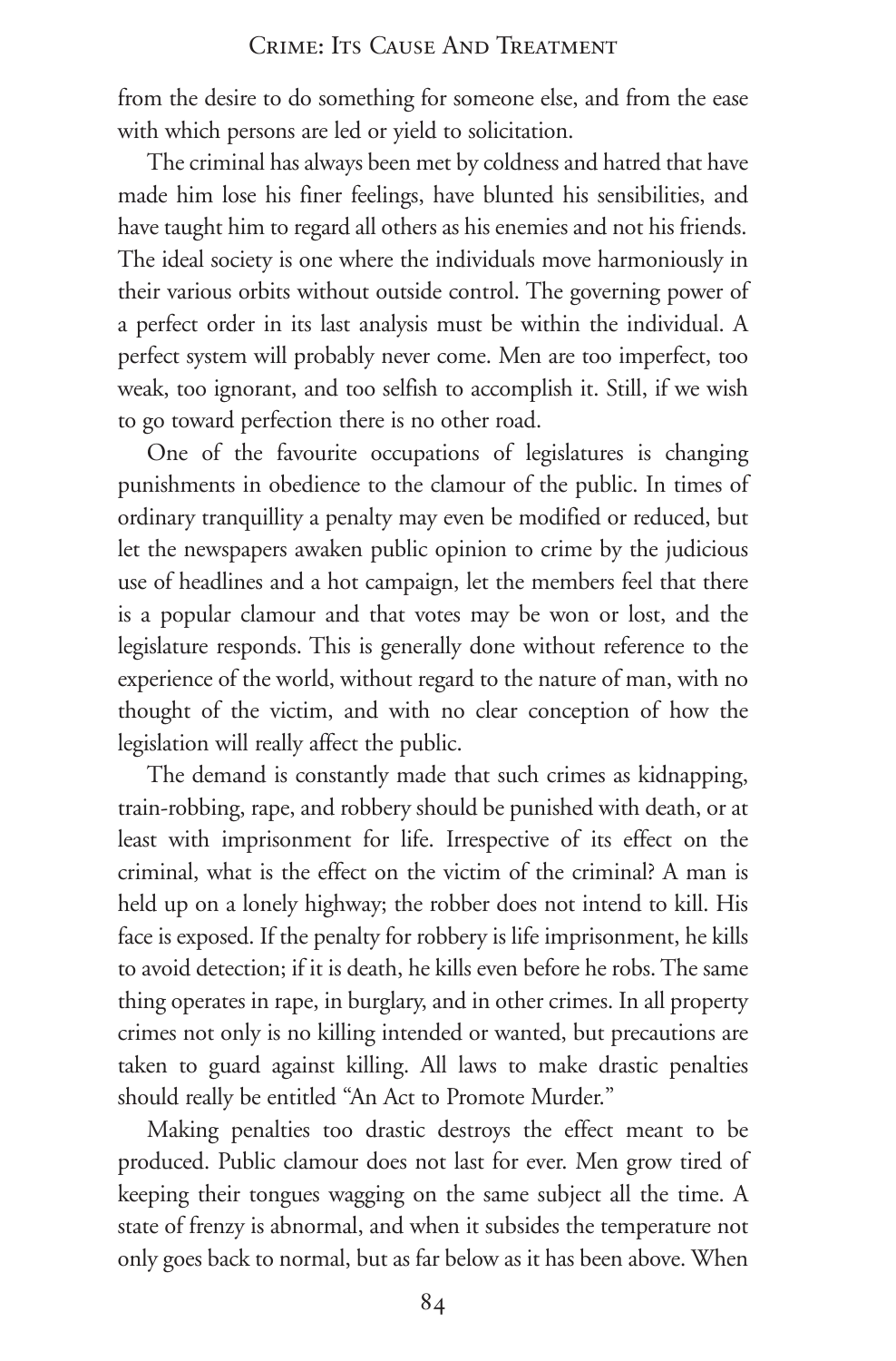## The Effect of Punishment on Others

the fury has spent itself jurors regain some of their human feeling and refuse to convict. History has proved this over and over again, and still politicians always seek to ride into power on the crest of the wave; when the wave moves back they can easily go back with it. Even if the severe punishments should be continued without abatement, these soon lose their power to terrify. Communities grow accustomed to hangings; they get used to life sentences and long imprisonments, and the severity no longer serves to awe. The cruelty serves only as a mark of the civilisation of the day. Some day, perhaps, a wiser and more humane world will marvel at our cruelty and ignorance, as we now marvel at the barbarity of the past.

### 21

#### THE EFFECT OF PUNISHMENT ON OTHERS

The ordinary man who hears of a crime hates the criminal and wants him to suffer. He does not picture the malefactor as a man who, for some all-sufficient reason, has committed a dreadful act. Still less does he ask: "Has he a father or mother, a wife or children, brothers or sisters, and how are these affected by his deed?" No one can intelligently deal with the criminal without considering these. Practically no inmate of a prison stands alone. He is a member of a family or small social group, and inevitably the interests of these others are more or less closely bound up with his. If punishment is justified for its influence on society, these must be taken into account with the other members of the social organisation.

The criminal, it must be remembered, is almost always poor. He has a mother, brothers and sisters, wife or children, dependent for support to a large extent upon his casual earnings. He is placed in jail or the penitentiary, and the family must make new adjustments to life. The mother or wife may go to work at hard labour for a small return; the children may be taken out of school and sent to stores or factories, be condemned to lives of drudgery that will often lead to crime. The family may be broken up and scattered through institutions and the poorest shelters. A complete transformation for the worse almost always comes over the home. It is safe to say that at least three or four are closely touched by the misfortune of every one.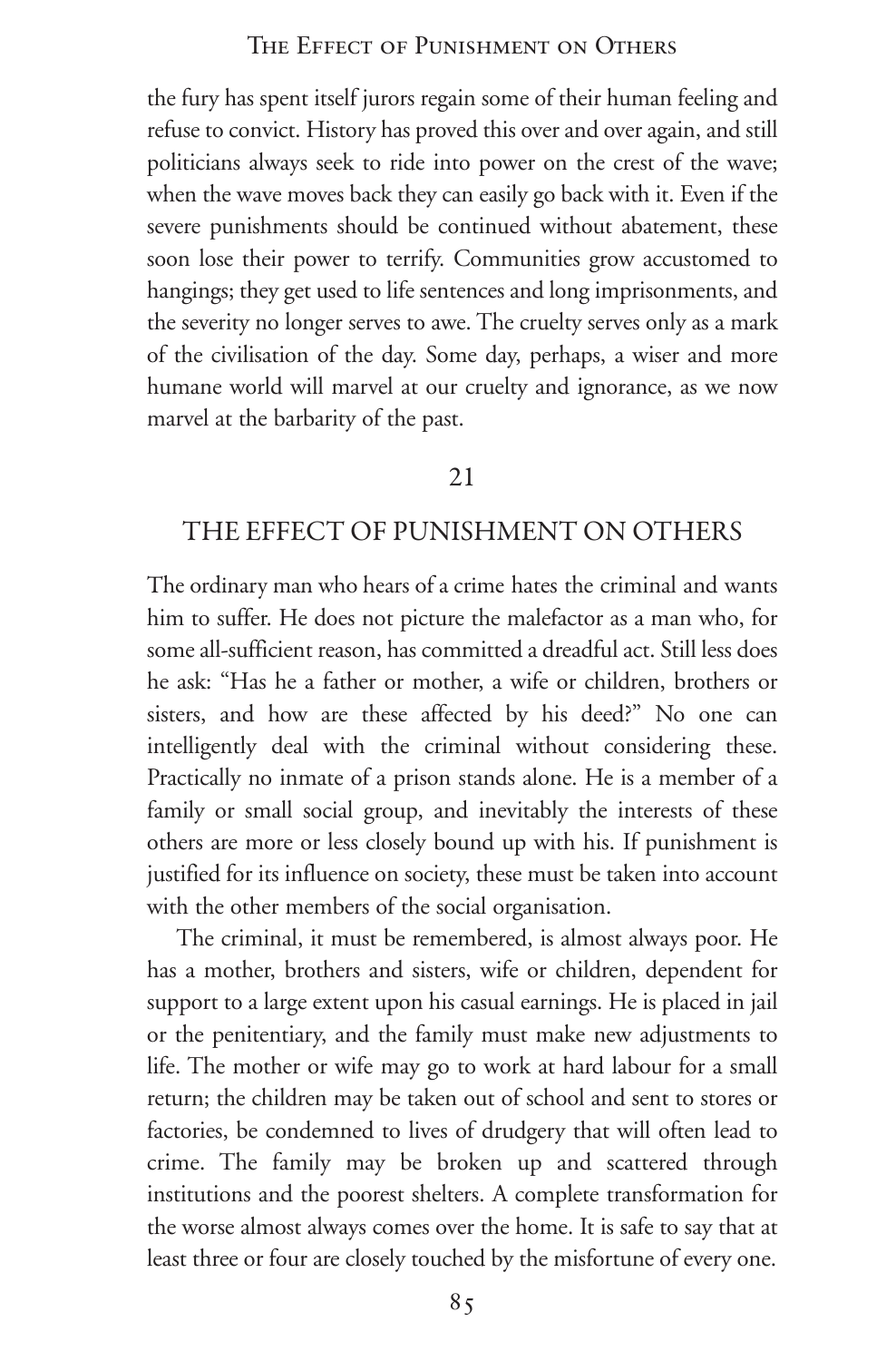## CRIME: ITS CAUSE AND TREATMENT

These lives must be readjusted, and the chances are that the new adjustments will not be equal to the old, if for nothing else than because the conviction is a serious handicap in their struggles. Let anyone go to a city jail on a visiting day and see the old mothers, the stunned and weeping wives, the little children, down to babes in arms, who crowd around the corridors to get a look at the man behind the bars. To them at least he is a human being with feelings and affections with wants and needs. All of these can recount his many good qualities which the world cannot see or know. Their first step is to borrow or to sell what they can to provide means for his defence. Everything else is cast aside. Day after day they visit the jail and the lawyer, contriving means to save liberty or life. When the trial comes they watch through its maze in a dazed, bewildered way. They know that the man they love is not the one who is painted in the courtroom, and at least to them he is not. If he is convicted and goes to prison for a term of years, then month by month the faithful family goes to see him for an hour in the prison, visiting across the table in open view of guards and others as unfortunate as they. The family follows all sorts of advice and directions, and seeks out many hopeless clues for men of influence and position who can unlock prison doors. The weeks run into months and the months into years, and still many of them keep up their hopeless vigil; some are driven to drudgery, some to crime, some to destruction for the man whom the state has punished that society may be improved. It is safe to say that the state ruins at least one other life for every victim of the prison.

No provision is made for the dependent families of the wretched man. Ruthlessly society sends the man to prison and sees the daughter leave school, a mere child, and go to work. What becomes of her it does not know or care. It seems not to know that she exists. The state sees the convict's boy working at casual tasks and growing up on the streets, while his father is paying the penalty of his act. He may on this account follow his father to jail; it is not society's concern.

Assuming that an offender must be confined for the protection of society – as some, no doubt, must be – still the effect on the family and how to prevent its destruction should be among the first concerns in the disposition of the case.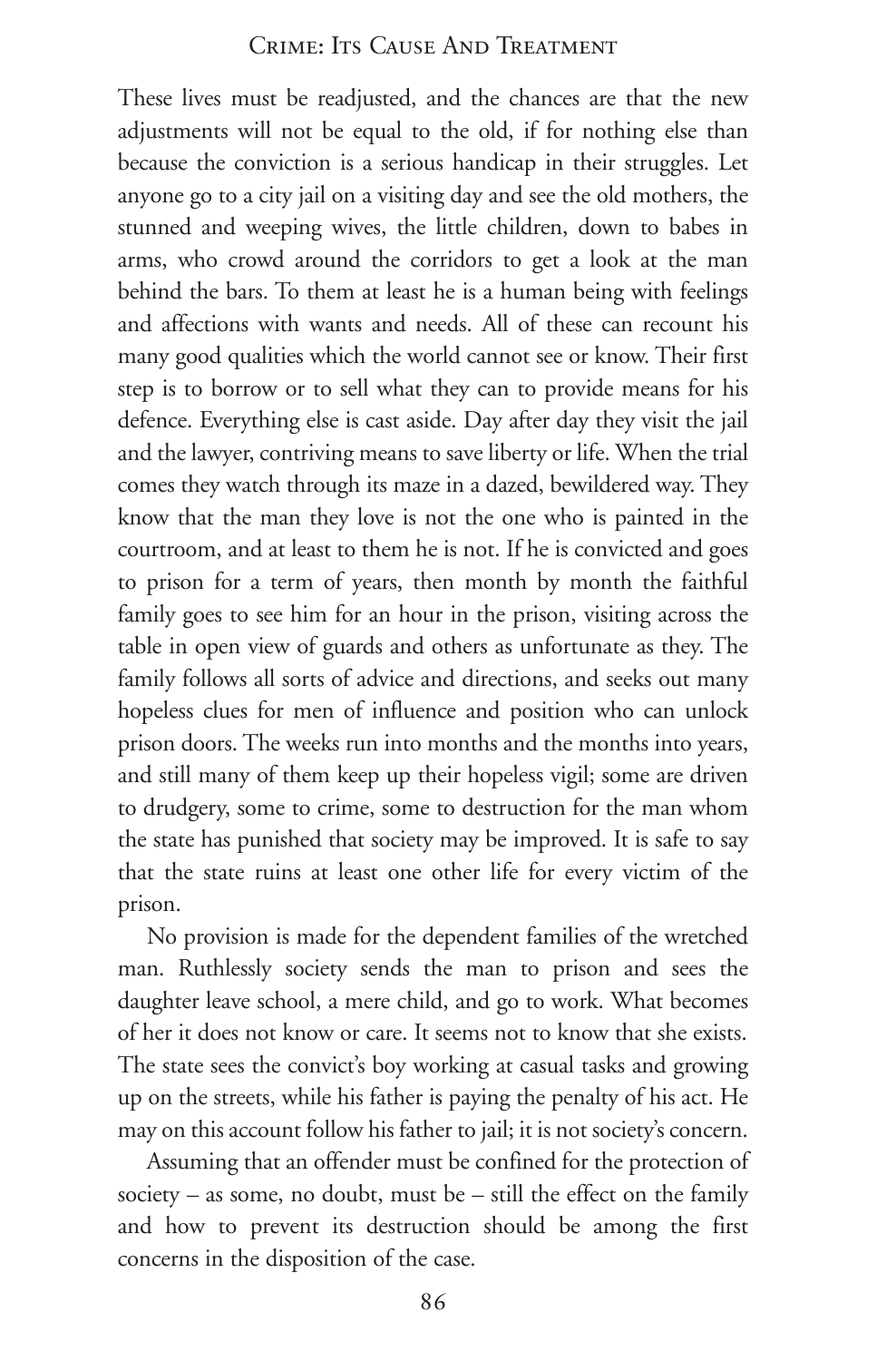#### Evolution of Punishment

#### 22

### EVOLUTION OF PUNISHMENT

Among primitive peoples the penal code was always short. Desire for property had not taken possession of their emotions. Their lives were simple, their adjustments few, and there was no call for an elaborate code of prohibited acts. Their punishments were generally simple, direct, and severe: usually death or banishment, which often meant death, sometimes maiming and branding, so that the offender might serve as a constant warning to others.

Primitive peoples early asked questions about their origin and destiny. The unknown filled most of the experiences of their lives. The realm of the known was very small. They had no idea of law and system, of cause and effect. They early began evolving religious ideas. The manifestations of nature, the mystery of birth, the fear of death, the phenomena of dreams, the growth and harvesting of crops – all of these were beyond their understanding. They peopled the earth with gods to be propitiated and appeased. Everything was the act of a special providence. From early times religion and witchcraft furnished the chief subjects for the criminal code.

The penalties for the violation of the code were always severe, generally death, and by the most terrorising ways. No other crime could be so great as to arouse the anger of the gods, and naturally no other conduct should demand so severe a penalty as calling down the wrath of the gods. This would fall not only upon the offending man, but upon the community of which he was a part. Even as man developed in knowledge and civilisation, this sort of crime continued to furnish the greater proportion of victims and the most cruel punishments. Torture of the most fiendish sort was evoked to catch offenders and extort confessions. Difference of religious opinions was the worst crime. The inquisition became an established thing. Sometimes a nation was almost wiped out that heretics should be killed and heresies destroyed. The heretic was the one who did not accept the prevailing faith. The list of victims of punishment on account of religion, witchcraft, sorcery, and kindred laws has in the past, no doubt, been larger than for any other charges.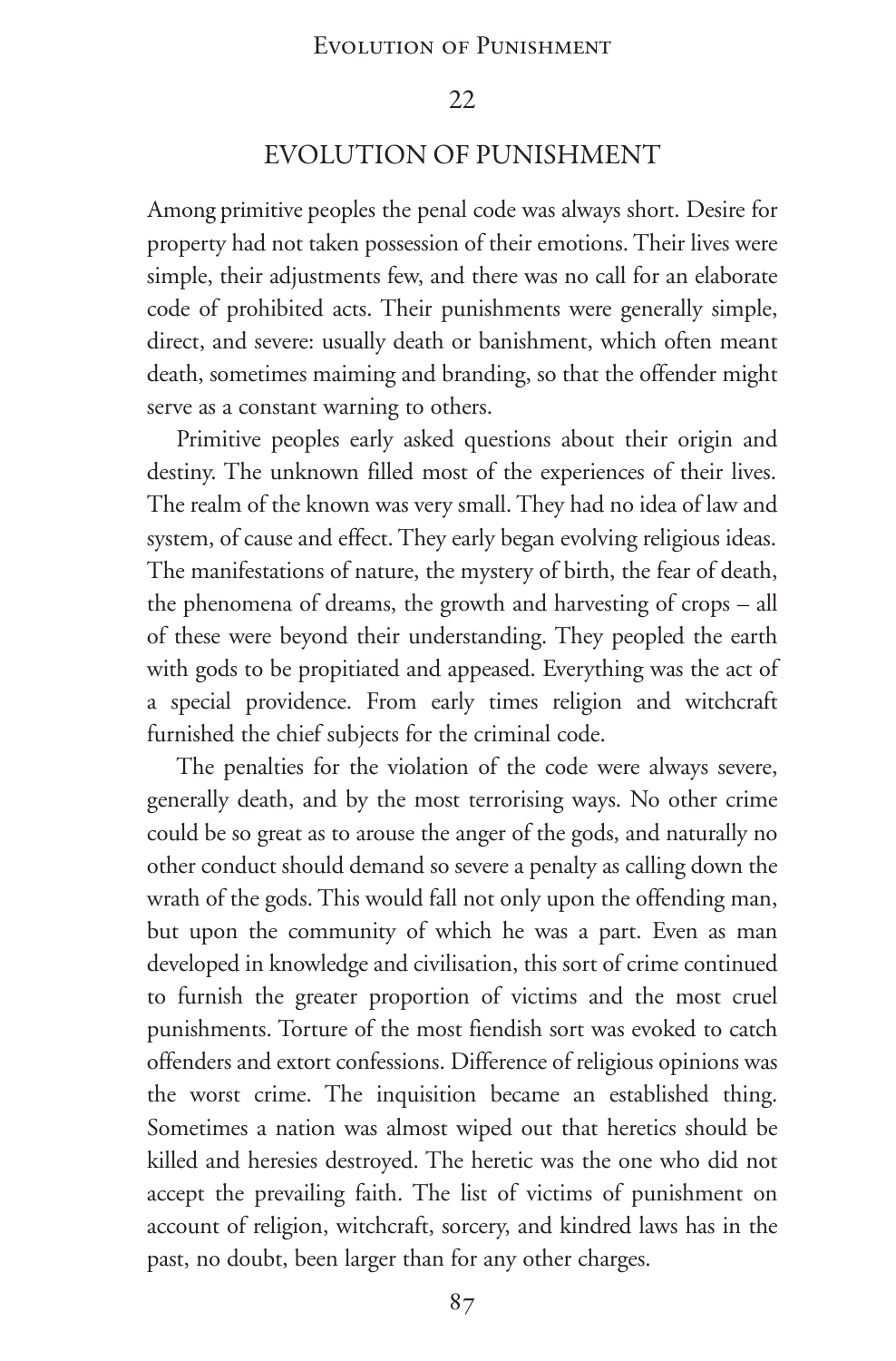# CRIME: ITS CAUSE AND TREATMENT

This kind of laws always called out the greatest zeal in their enforcement. To the religious enthusiast nothing else was of equal importance. It involved not only the life of man on earth, but also his life through all eternity. Our statutes to-day are replete with such crimes, but the punishments have been lessened, and as a rule communities will not enforce them. But laws against blasphemy, working on Sunday, and Sunday amusements of all sorts are still on the books and enforced in some places. A large organisation and an influential and aggressive part of the Christian Church are insisting that these laws shall be enforced to the limit, and that still others shall be placed among the statutes of the several states.

The methods of inflicting the death penalty have been various, the favourite ways being burning, boiling in oil, boiling in water, breaking on the rack, smothering, beheading, crucifying, stoning, strangling, and electrocuting. Until the middle of the last century they were carried out in the presence of the multitude, so that all might be warned by the example.

The number of crimes for which death and bodily torture have been the punishment can scarcely be recorded, and if they could it would be of no value. They would run into the hundreds and probably the thousands. A large part of these crimes are now obsolete. Doubtless more men have been executed for crimes they did not commit and could not commit than for any real wrong of which they were guilty.

Prisons came into fashion later than the death penalty, and as a form of punishment have gradually come to take the place of most death penalties. Prisons in the past have been loathsome places, and not much better than death. Prisoners have been packed together so closely that life was almost impossible. To incarcerate victims in prisons has brought terrible punishment not only on the prisoners and their families, but indirectly on the state. No doubt through the years prisons have been gradually improved. Many of their terrors have been banished. People have come to believe that even a prisoner should have some consideration from the state. Penalties have likewise grown less severe and terms have been shortened, but this course has not been regular or constant; the public readily relaxes into hatred and vengeance, and it is easy to arouse these feelings in men,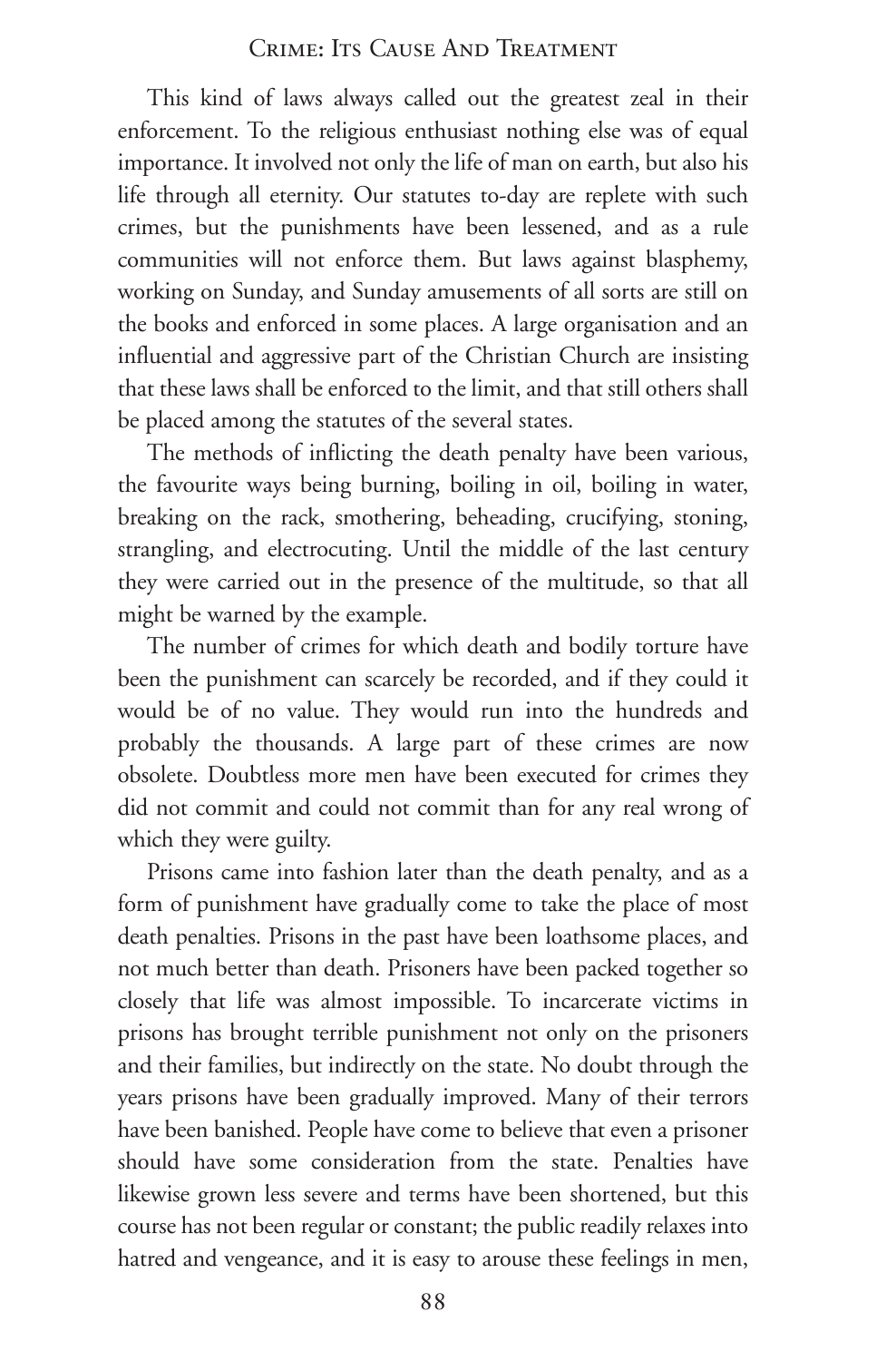## Capital Punishment

since they lie very close to the surface. A constant struggle has always been waged by the humane to make man more kindly, and yet probably his nature does not really change. A few months of frenzy may easily undo the work of years.

So long as men punish for the sake of punishment there will be a disagreement between the advocates of long punishment and short punishment, hard punishment and light punishment. From the nature of things, there is no basis on which this can be determined. The only thing that throws any light on the question is experience, and men can always differ as to the lessons of experience. Neither do they remember experience when feelings are concerned.

Punishment can deter only on the ground of the fear that flows from it. Fear comes from things that are more or less unusual. Man has little abstract fear of a natural death; it is so unavoidable that it does not even figure in the ordinary affairs of life. Extreme punishments may grow so common that few give them any concern. They probably are so common now that the impression they make is not very great. Lighter and easier punishments would have the same psychological effect. In many cases a lenient punishment would also eliminate much of the hatred and bitterness against the world that are common to all inmates of prisons.

### 23

# CAPITAL PUNISHMENT

The question of capital punishment has been the subject of endless discussion, and will probably never be settled so long as men believe in punishment. Some states have abolished and then reinstated it; some have enjoyed capital punishment for long periods of time and finally prohibited the use of it. The reasons why it cannot be settled are plain. There is, first of all, no agreement as to the objects of punishment. Next there is no way to determine the results of punishment. If the object is assumed, it is a matter of conjecture as to what will be most likely to bring the result. If it could be shown that any form of punishment would bring the immediate result, it would be impossible to show its indirect result, although indirect results are as certain as direct ones. Even if all of this could be clearly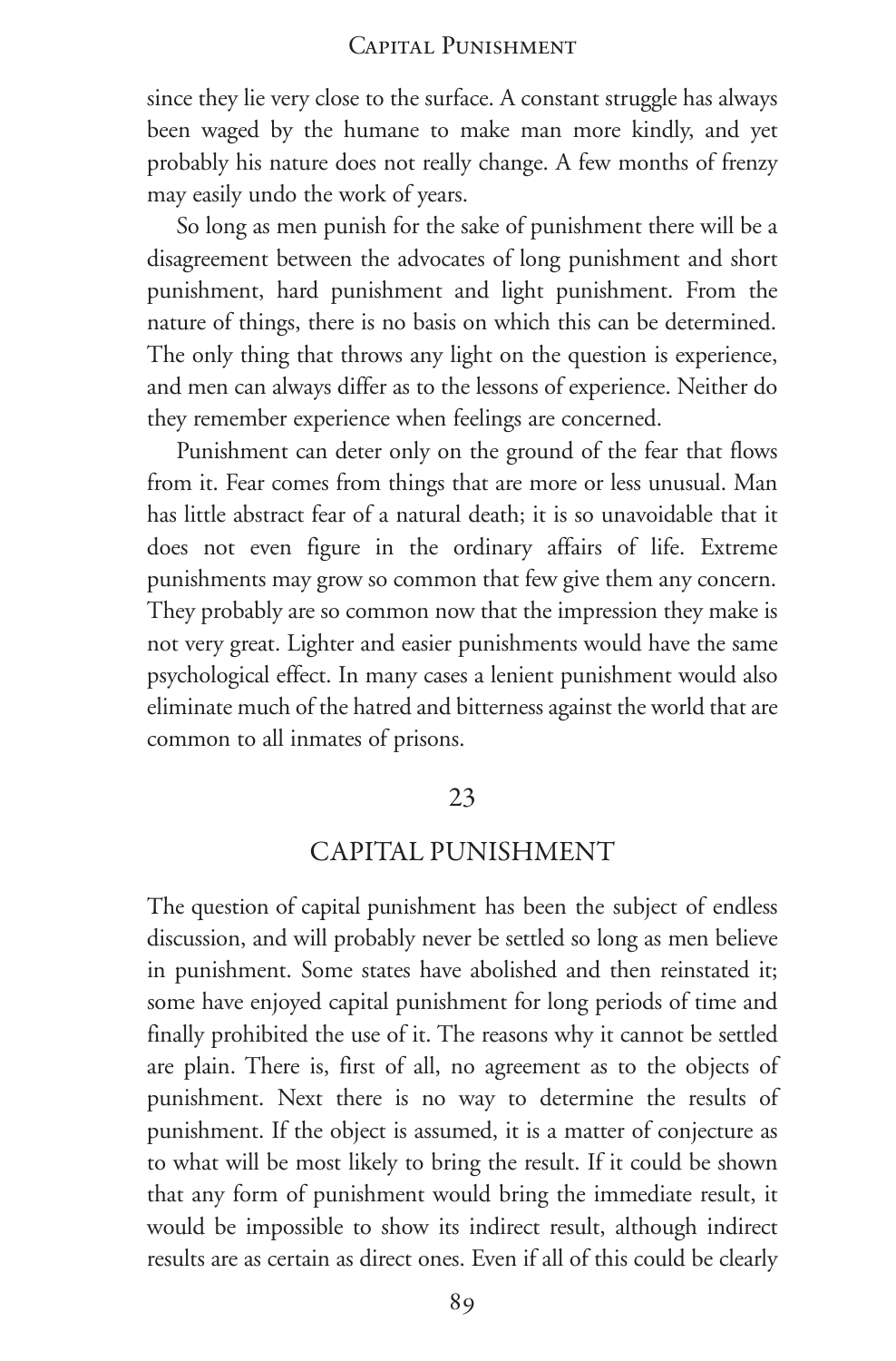## CRIME: ITS CAUSE AND TREATMENT

proven, the world would be no nearer the solution. Questions of this sort, or perhaps of any sort, are not settled by reason; they are settled by prejudices and sentiments or by emotion. When they are settled they do not stay settled, for the emotions change as new stimuli are applied to the machine.

A state may provide for life imprisonment in place of death. Some especially atrocious murder may occur and be fully exploited in the press. Public feeling will be fanned to a flame. Bitter hatred will be aroused against the murderer. It is perfectly obvious to the multitude that if other men had been hanged for murder this victim would not have been killed. A legislature meets before the hatred has had time to cool, and the law is changed. Again, a community may have capital punishment and nothing notable happens. Now and then hangings occur. Juries acquit because of the severity of the penalty. A feeling of shame or some bungling execution may arouse a community against it. A deep-seated doubt may arise as to the guilt of a man who has been put to death. The sentimental people triumph. The law is changed. Nothing has been found out; no question has been settled; science has made no contribution; the public has changed its mind, or, speaking more correctly, has had another emotion and passed another law.

In the main the controversy over capital punishment has been one between emotional and unemotional people. Now and then the emotionalist is reinforced by some who have a religious conviction against capital punishment, based perhaps on the rather trite expression that "God gave life and only God should take it away." Such a statement is plausible, but not capable of proof. In the main religious people believe in capital punishment. The advocates of capital punishment dispose of the question by saying that it is the "sentimentalist," or rather the "maudlin sentimentalist," who is against it. Sentimentalist really implies "maudlin."

But emotion too has its biological origin and is a subject of scientific definition. A really "sentimental" person, in the sense used, is one who has sympathy. This, in turn, comes from imagination, which is probably the result of a sensitive nervous system, one that quickly and easily responds to stimuli. Those who have weak emotions do not respond so readily to impressions. Their assumption of superior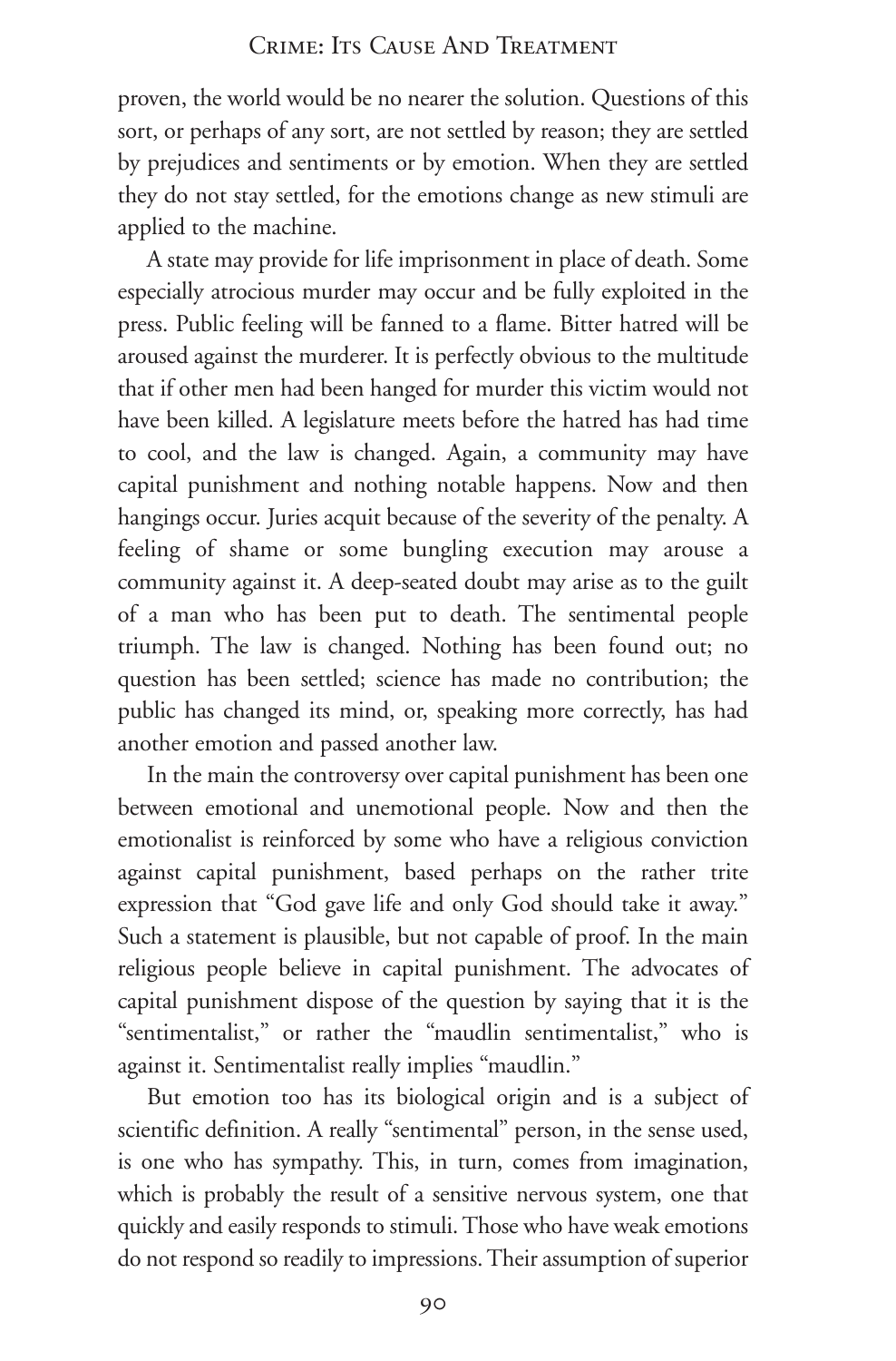## Capital Punishment

wisdom has its basis only in a nervous system which is sluggish and phlegmatic to stimuli. Such impressions as each system makes are registered on the brain and become the material for recollection and comparison, which go to form opinion. The correctness of the mental processes depends upon the correctness of the senses that receive the impression, the nerves that transmit the correctness of the registration, and the character of the brain. It does not follow that the stoic has a better brain than the despised "sentimentalist." Either one of them may have a good one, and either one of them a poor one. Still, charity and kindliness probably come from the sensitive system which imagines itself in the place of the object that it pities. All pity is really pain engendered by the feelings that translate one into the place of another. Both hate and love are biologically necessary to life and its processes.

Many people urge that the penalty of imprisonment for life would be all right if the culprit could be kept in prison during life, but in the course of time he is pardoned. This to me is an excellent reason why his life should be saved. It is proof that the feeling of hatred that inspired judge and jury has spent itself, and that they can look at the murderer as a man. Which decision is the more righteous – the one where hatred and fear affect the judgment and sentence, or the one where these emotions have spent their force?

Everyone who advocates capital punishment is really ashamed of the practice for which he is responsible. Instead of urging public executions, the most advanced and sensitive who believe in killing by the state are now advocating that even the newspapers should not publish the details, and that the killing should be done in darkness and silence. In that event no one would be deterred by the cruelty of the state. That capital punishment is horrible and cruel is the reason for its existence. That men should be taught not to take life is the purpose of judicial killings. But the spectacle of the state taking life must tend to cheapen it. This must be evident to all who believe in suggestion. Constant association and familiarity tend to lessen the shock of any act, however revolting. If men regarded the murderer as one who acted from some all-sufficient cause and who was simply an instrument in an endless sequence of cause and effect, would anyone say he should be put to death?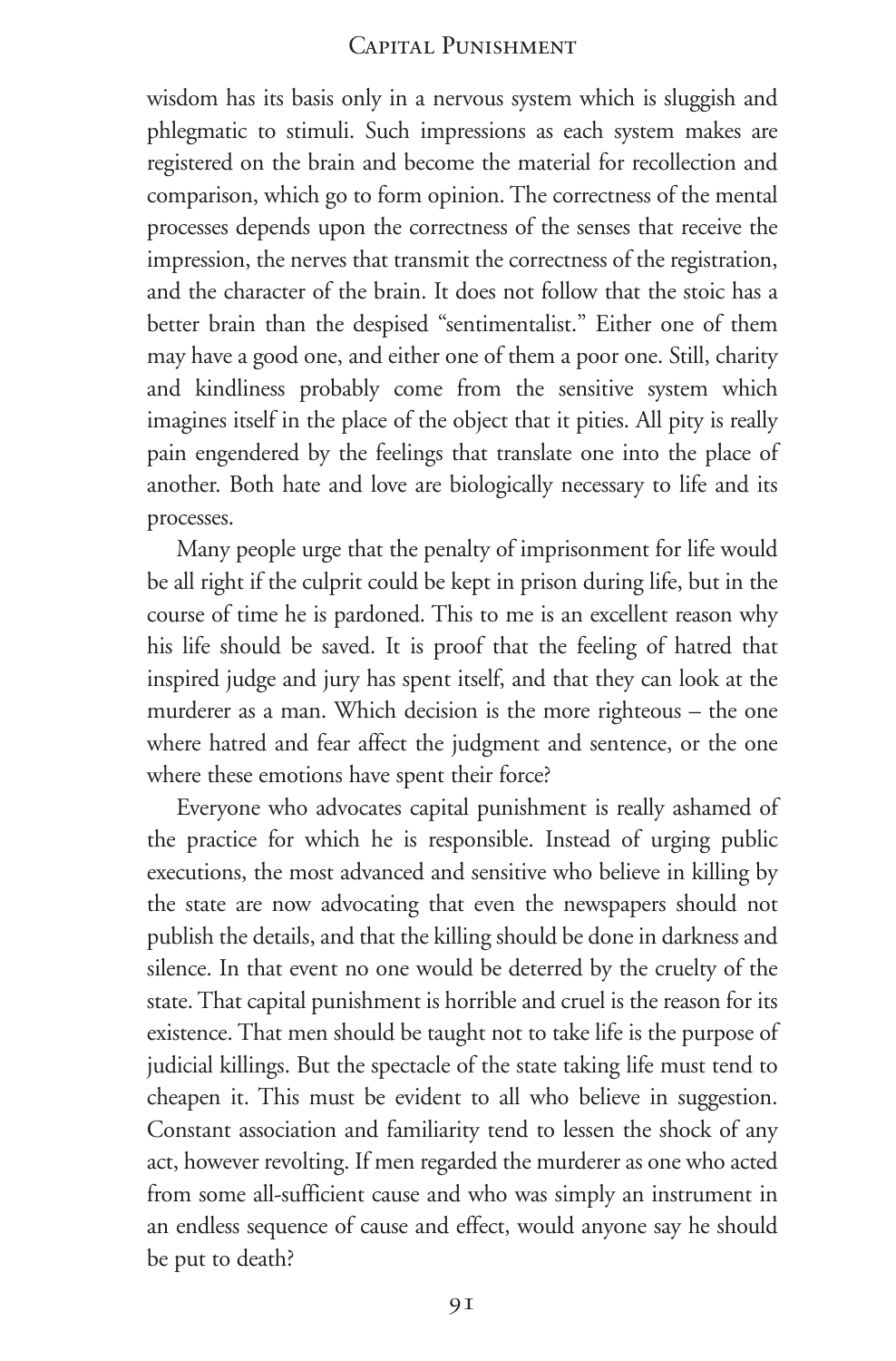It is not easy to estimate values correctly. It may be that life is not important. Nature seems extravagantly profligate in her giving and pitiless in her taking away. Yet death has something of the same shock to-day that was felt when men first gazed upon the dead with awe and wonder and terror. Constantly meeting it and seeing it and procuring it will doubtless make it more commonplace. To the seasoned soldier in the army it means less than it did before he became a soldier. Probably the undertaker thinks less of death than almost any other man. He is so accustomed to it that his mind must involuntarily turn from its horror to a contemplation of how much he makes out of the burial. If the civilised savages have their way and make hangings common, we shall probably recover from some of our instinctive fear of death and the extravagant value that we place on life. The social organism is like the individual organism: it can be so often shocked that it grows accustomed and weary and no longer manifests resistance or surprise.

So far as we can reason on questions of life and death and the effect of stimuli upon human organisms, the circle is like this: Frequent executions dull the sensibilities toward the taking of life. This makes it easier for men to kill, and increases murders, which in turn increase hangings, which in turn increase murders, and so on, around the vicious circle.

In the absence of any solid starting point on which an argument can be based; in the absence of any reliable figures; in the absence of any way to interpret the figures; in the absence of any way to ascertain the indirect results of judicial killings, even if the direct ones could be shown; in the impossibility through life, experience, or philosophy of fixing relative values, the question must remain where it has always been – a conflict between the emotional and unemotional; the "sentimental" and the stolid; the imaginative and the unimaginative; the sympathetic and the unsympathetic. Personally, being inclined to a purely mechanistic view of life and to the belief that all conduct is the result of certain stimuli upon a human machine, I can only say that the stimuli of seeing and reading of capital punishment, applied to my machine, is revolting and horrible. Perhaps, as the world improves, the sympathetic and imaginative nature will survive the stolid and selfish. At least one can well believe that this is the line of progress if there shall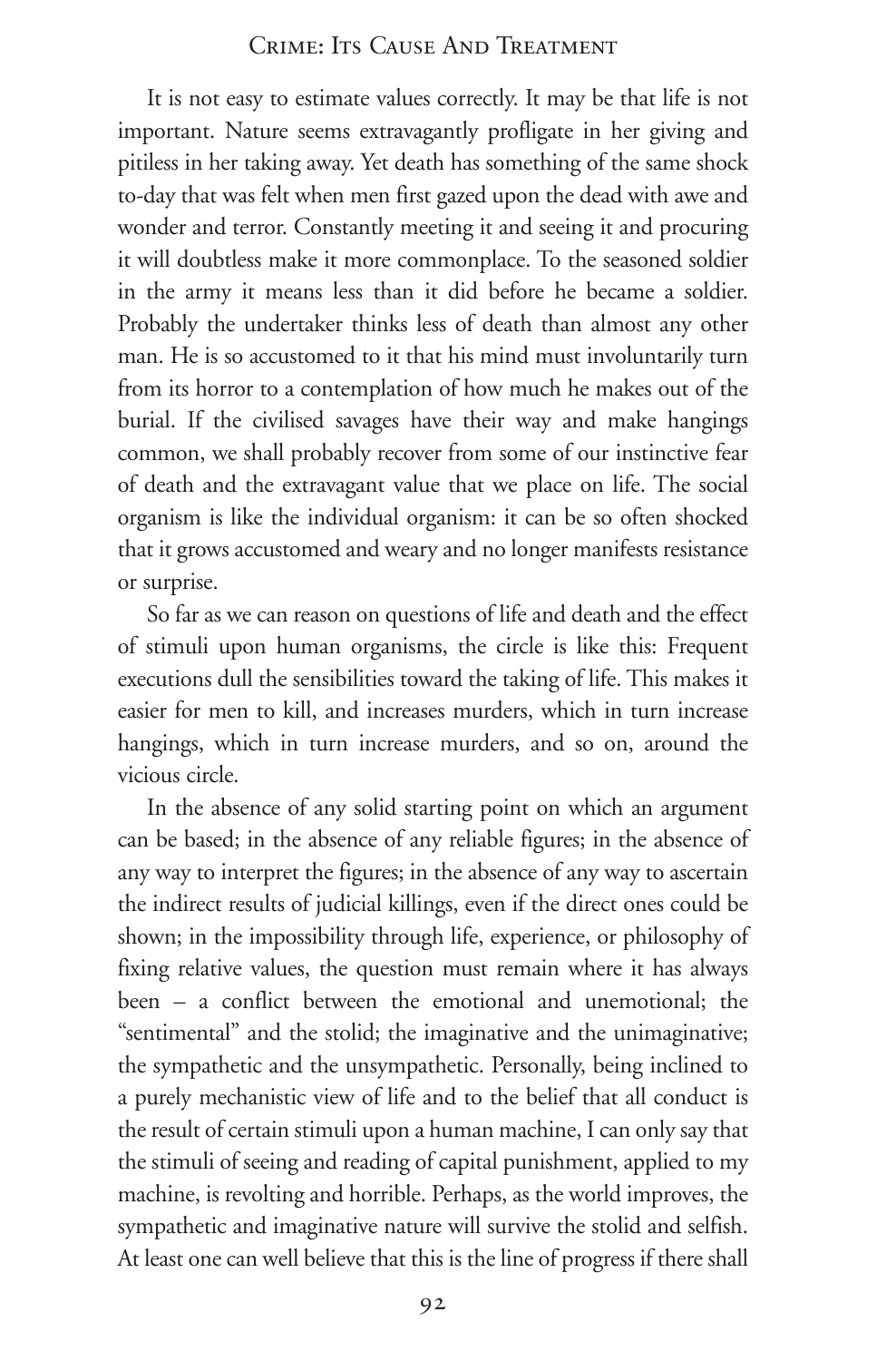## Stigmata of the Criminall

be progress – a matter still open to question and doubt.

## 24

# STIGMATA OF THE CRIMINAL

Lombroso and others have emphasised the theory that the criminal is a distinct physical type. This doctrine has been so positively asserted, and with such a show of statistics and authority, that it has many advocates. More recent investigations seem to show conclusively that there is little or no foundation for the idea that the criminal is a separate type. Men accustomed to criminal courts and prisons cannot avoid being impressed with the marks of inferiority that are apparent in prisoners. Most prisoners are wretched and poorly nourished, wear poor clothes and are uncared-for and unkempt. Their stunted appearance is doubtless due largely to poor food, the irregularity of nourishment, and the sordidness of their lives in general. One also imagines that a prisoner looks the part, and in his clothes and surroundings he generally does. It is hard for a prisoner to look wellgroomed; he has neither the opportunity nor the ambition to give much attention to his personal appearance. The looks of the prisoners are of little value. Nothing but actual measurements could give real information, and these do not sustain the theory of their being different from other men.

It is not possible to see how the criminal can be of a distinct physical type. Criminality exists only in reference to an environment. One cannot be born a criminal. One may be, and often is, born with such an imperfect equipment that he cannot make his adjustments to life, and soon falls a victim to crime and disease. All that a physical examination could do would be to show the strength or weakness of the body and its various organs. What may befall him will depend partly on the kind and quality of his mind and nervous system, and partly on the physical structure and the kind of experiences that life holds in store for him.

No doubt thorough psychological examinations would reveal something of the brain, just as physical examinations certainly would determine the strength and capacity of the body. This would be of material aid in determining the kind of environment that should be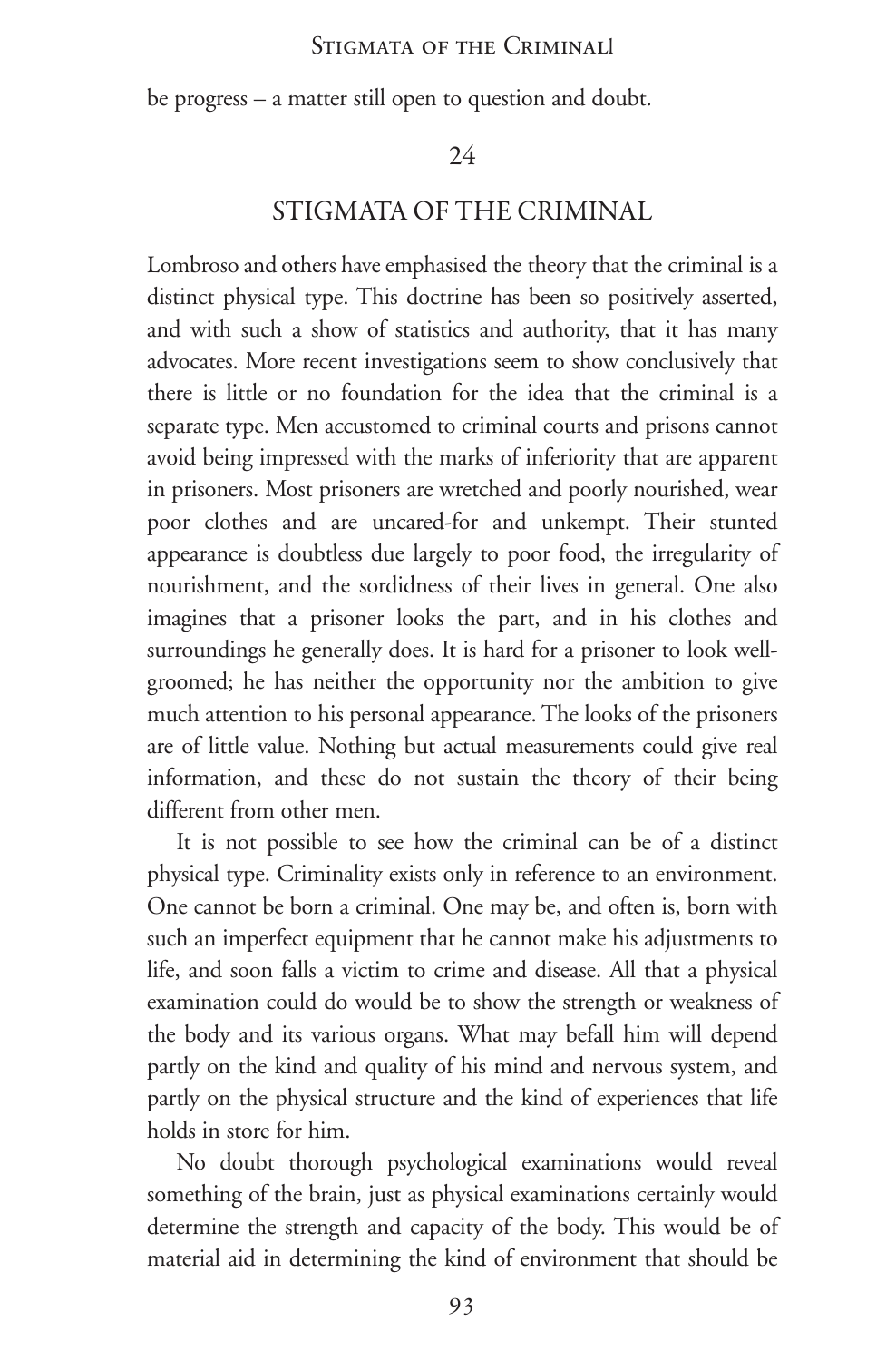found for the individual, and if such environment could be easily found it would avert most of the calamities which beset the path of the youth.

Something can be told of a person's character from his eyes, the expression of the face, and the contour of the head; but this information is very misleading, as our everyday experience shows. It is not necessary to find stigmata in the prisoner to know that he was born the way he is. One's character must be fixed before birth, whether Nature marks it on one's head or not. Likewise every particle of matter moves from stimuli and obedience to law, regardless of whether it shows in the face or not. The strong are no more exempt from the law than the weak. All the difference is that they can longer and more easily avoid disaster.

Everyone is in the habit of forming a hasty opinion of another by reading his face and noting his expression. But the indication given by facial expression is mainly the product of the life that has been lived, and tells something of the part that the hidden emotions have played on the body.

It has been generally believed that mind has its seat in the brain and the nervous system. Later investigations, however, seem to show that it is the product of the whole physical organism. There is no chance to measure or weigh, still less assay, the qualities of the machine. It is certain that the quality of the mind depends very little upon either the contour or size of the skull.

About all that can be learned of the mind and the character of the man must be gathered from the manifestation of the machine. It is shown by his behaviour in action and reaction. This behaviour is caused by the capture, storage, and release of energy through the ductless glands.

A defective mechanism, either inherited or acquired through imperfectly balanced glands, will inevitably produce an imperfect mind and defective conduct. This it will be bound to do because the body is the mind.

As a matter of fact, no man is branded physically with the "mark of Cain." If criminology were so simple, it would not be difficult to handle. The manifestations of the human machine are infinite, and only patience and careful study can find the points of weakness and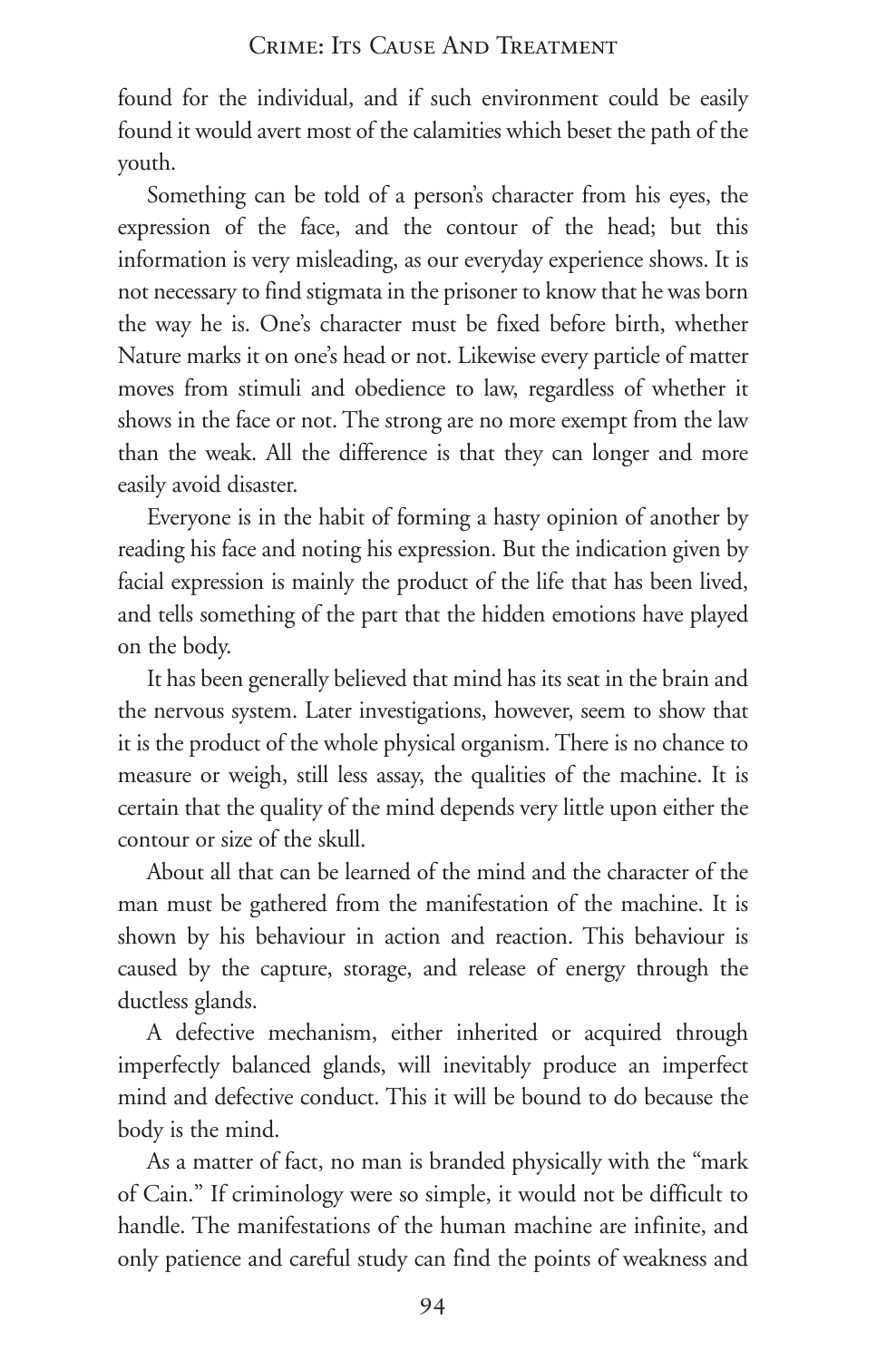## STIGMATA OF THE CRIMINALI

of strength. That all brains and bodies have both is beyond dispute. No physical human structure was ever put together where the organs were equally strong to do the work assigned to them. Some part of the body always needs watchfulness and repair, and can never be depended upon in emergencies. In times of over-stress and strain the defective organ or organs will manifest their weakness. The intricate nervous system and the brain, the unseen instincts and emotions likewise do not work perfectly; but as a rule the ones that under-work or over-work cannot be seen by a physical examination. It generally requires great subtlety to find them, and careful treatment and environment to make the machine work fairly well in spite of these imperfections. This could be provided; in most cases the machine could be placed in an environment where it would work fairly well; but instead of this all the effort that is made to keep the machine in shape is a threat of the jail if it goes wrong; it is then left to run itself without help or assistance of any kind.

While examinations of the head do not show marked differences between prisoners and others, a great distinction is seen between the general proportion and the degrees of nourishment of prisoners and those not accused of crime. Nothing is more common than the weak and underfed condition of the delinquent and the criminal. This needs no expert examination. It is obvious to all. The poor, scanty clothes and personal belongings corroborate the fact that the accused is poor and has not enough to eat or wear, nor anything but the most scanty shelter. In addition to these facts, he is almost always ill. A report recently published, based on investigations by a special committee of the New York State Commission of Prisons, shows that in the New York Reformatory only eight per cent. passed the required physical examination. In the penitentiary, where the average age was higher, only five per cent. passed the test. In the workhouse – the home of the "down and outs" – only one per cent. passed. The health tests employed were those for admission to the army. It was likewise found by the same commission that of those in good health or fair physical condition eighty-five per cent. were self-supporting, while only eighteen per cent. of those in poor physical condition took care of themselves.

Disease and ill health, when found so generally, are in themselves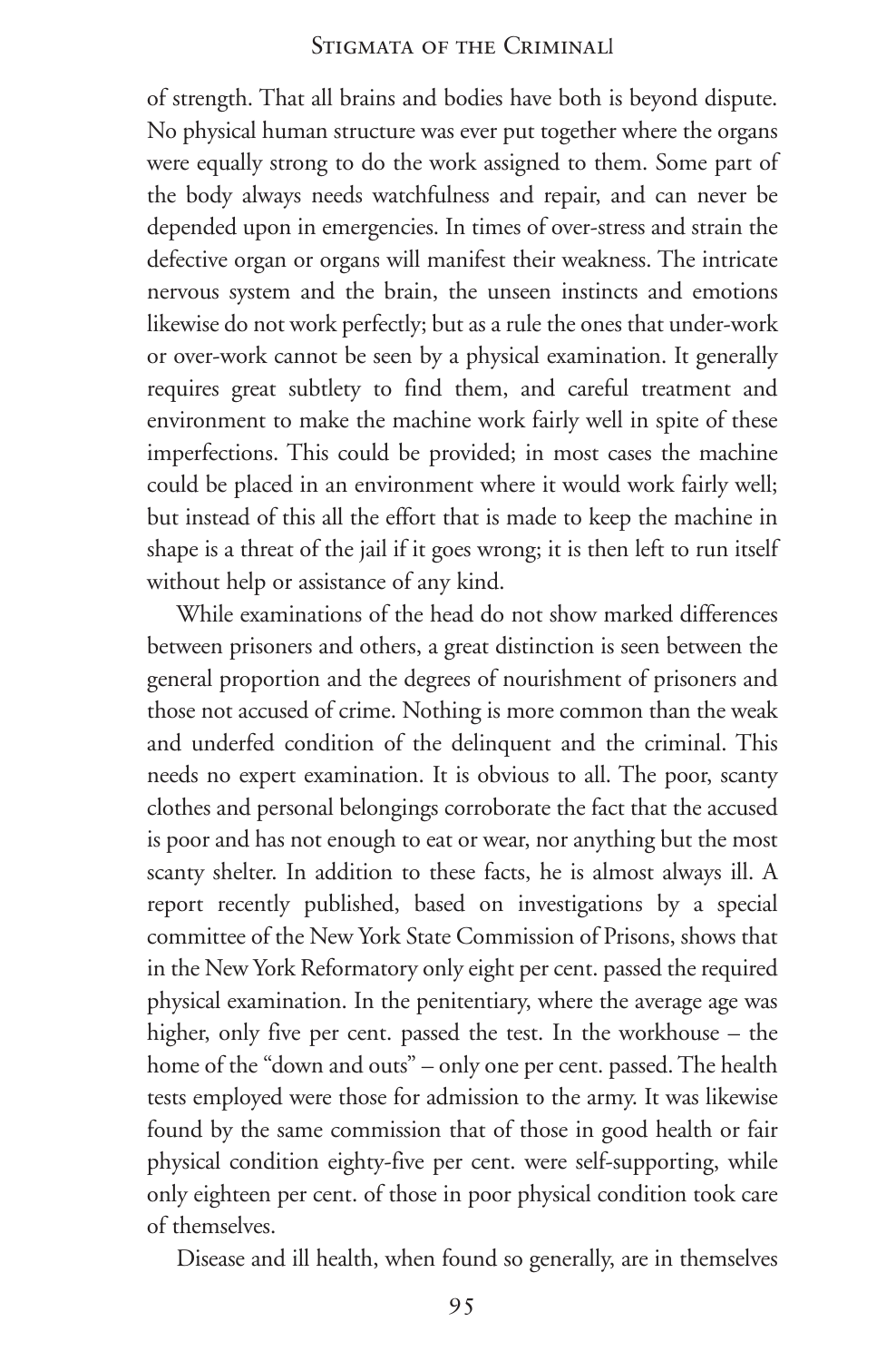indications of a defective system, and such machines are constantly exposed to temptation. Their needs are ever present and their poverty great. Sickness and disease weaken or destroy such inhibitions as the unfortunate are able to build up, and they readily yield to crime.

# 25

# THE GOOD IN CRIMINALS

The criminal is confronted in court with an indictment charging him with a violation of the law. He is a human being, like all others, neither perfect nor entirely worthless. He has some tendencies and inclinations which the world calls good for lack of a better term, and some that it calls bad for the same reason. In this he is like the jury and the judge. The strength of the different tendencies is not the same in any two machines. The judge and jury are interested in determining whether he is good or bad; that is, better or worse than they themselves. In theory he is tried on the charges contained in the indictment.

In most cases, by a constant stretching of the rules of evidence, his whole life may be involved. That is, proof may be offered of any act of delinquency that constituted a violation of the law, if in any way similar, or in any way connected with the one charged in the indictment. He cannot meet these charges by proving the acts of kindness and charity and real worth that are rarely absent in any life. The proceedings show how bad he is, not how good. He may be able to call witnesses to show that up to the time of the bringing of the indictment his reputation for honesty was good; but he cannot show that he supported his grandmother, or helped his aunt, or educated his younger brother, or gave his money to the poor. All the good is irrelevant to the issue. This does not prove that he did not commit the act. It might clearly prove whether on the whole he should go to jail. Through this process he feels that the law and proceedings are unfair and that he is condemned, when, in fact, he is as good as those who judge him. Neither can he show the circumstances that hedged in his way nor the equipment with which he entered life. Under the legal theory that he is "the captain of his soul," these are not material to the issue. Neither can he show the direct motive that caused the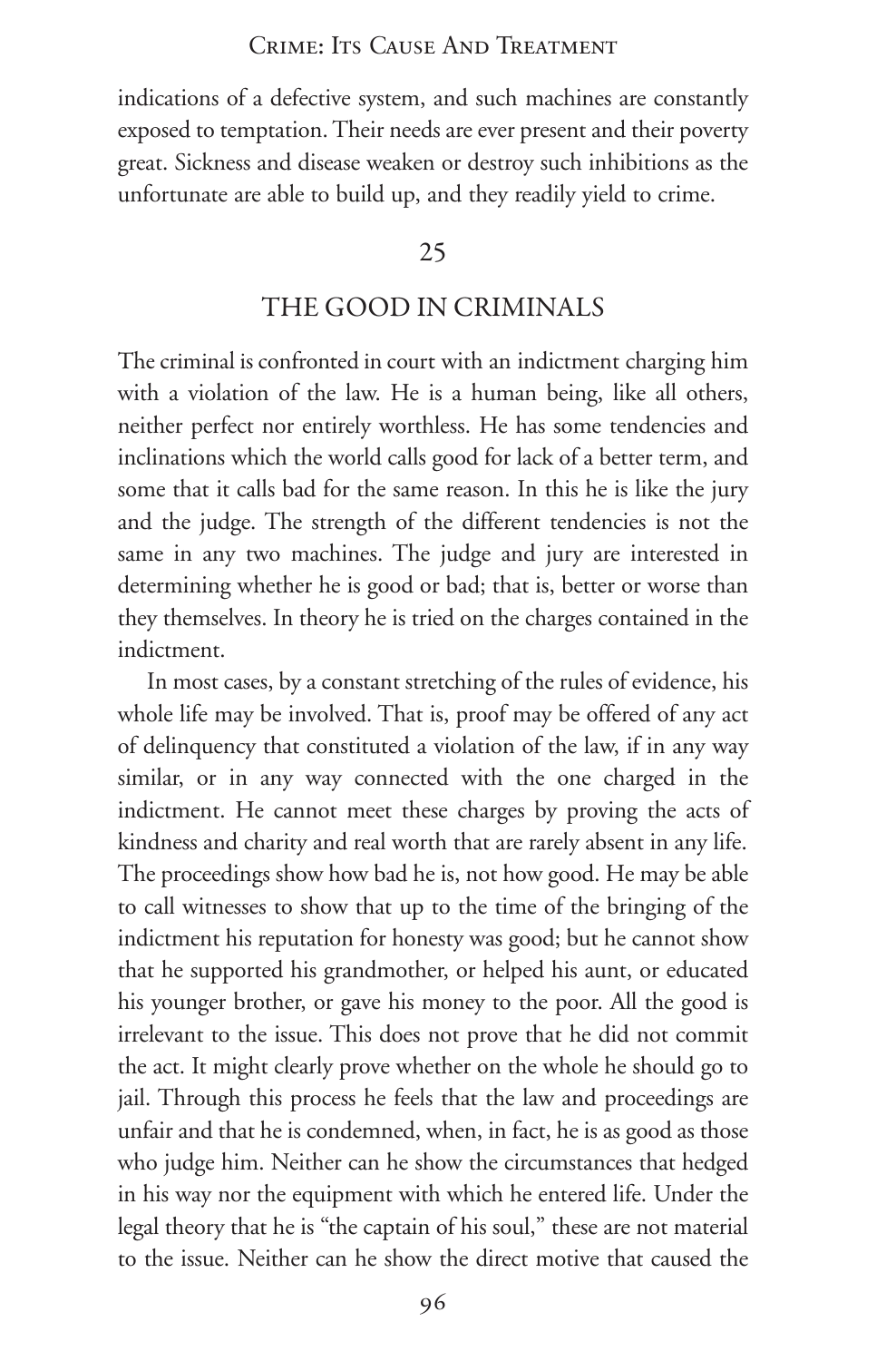conduct. It may have been a motive that was ideal, but the question involved is, Did he violate the law?

He is convicted and sent to prison. As a rule, he will some time be turned back into the world. He needs careful treatment, involving instruction and an appeal to that part of his nature which may awaken sympathies and produce emotions that will make him more of a social being on his return to the world. In the loose language of the world, it is necessary for him not only to learn how to curb the evil, but also how to increase the good. His imagination should be cultivated and enlarged. The responses to better sentiment should be strengthened. This can be furthered only by skilled teachers who are moved by the desire to help him. The process should be similar to a hospital treatment. Instead of this, he is usually surrounded by men of little intelligence or education, men who have no fitness for the task; he is governed by strict rules, all of them subjecting him to severe penalties when violated. Every action in the prison reminds him of his status. With the exception of a few strong men who need suffering for their development, it can have but one result. He must come out from prison poorer material than when he went in. There are only two reflections that can keep him out of trouble in the future: the remembrance of the past and the fear that a similar experience might come to him again.

When it is remembered that the greatest enemy to happiness and life is fear; when we realise that the constant battle of the primitive man was with the fear that peoples the unknown with enemies and dangers; when we remember that in some way fear of poverty, of disease, of disaster, of loss of friends and life is the ever-present enemy of us all, it is evident that nothing but harm can come from the lessons of fear that are drilled into the victim in prison. Life furnishes countless ways to be kind and helpful and social. It furnishes infinite ways to be cruel, hard, and anti-social. Most of these anti-social ways are not condemned by the law. Whether the life is helpful and kindly or hard and selfish can never depend upon the response of an organism to fear, but upon the response of an organism to the kindlier and more humane and sympathetic sentiments that, to some extent at least, inhere in the constitution of man.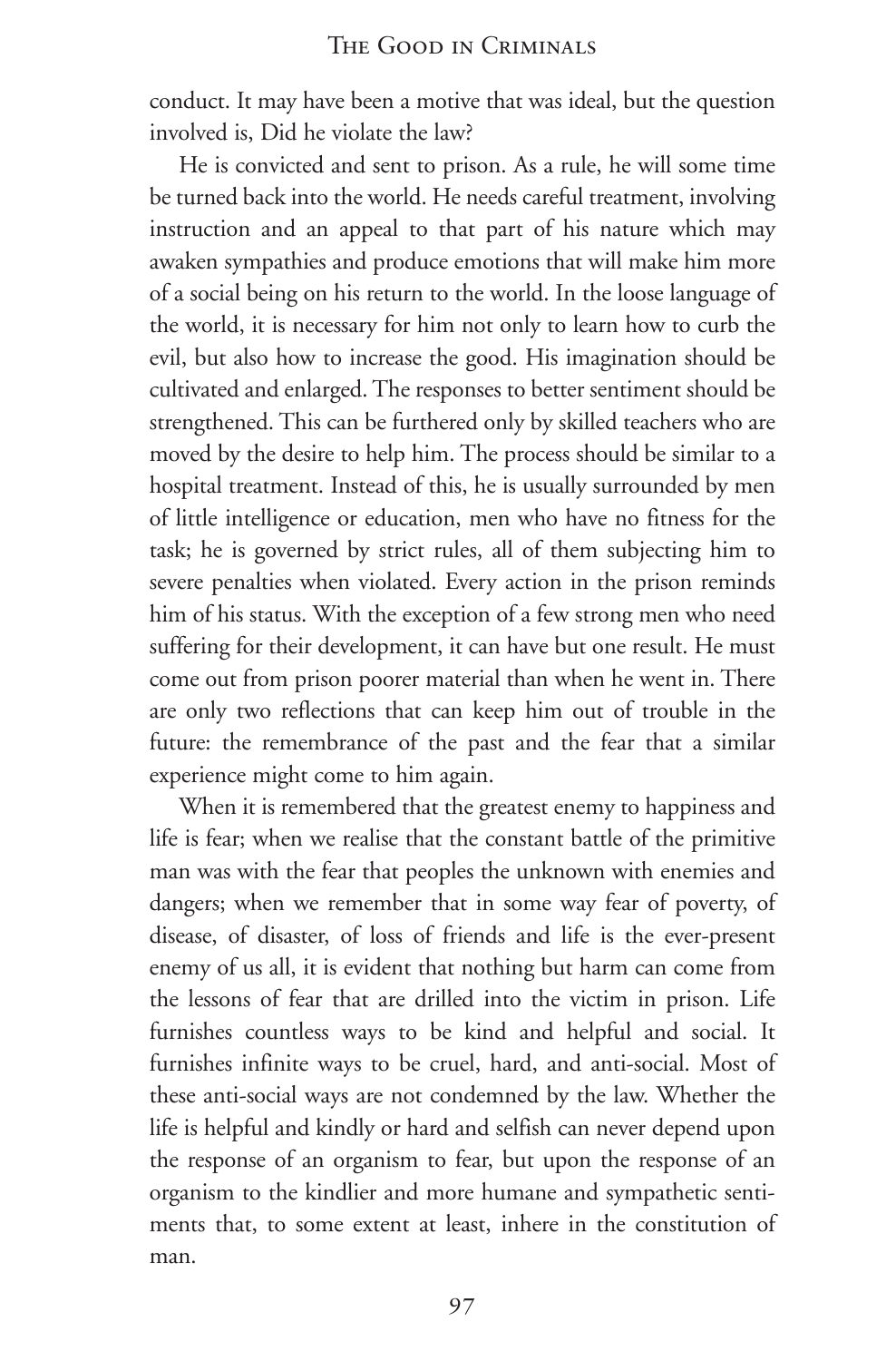It is a common thing for prisoners, even during the longest term, to be more solicitous about mother, child, wife, brother, or friend than about themselves. It is common for them to deny themselves privileges, presents, or favours to help other inmates. The consideration and kindness shown by unfortunates to each other are surprising to those who have no experience with this class of men. Often, to find real sympathy, you must go to those who know what misery means. Pride and coldness are usually due to lack of understanding, and life alone can bring understanding. Every intelligent man engaged in efforts to improve and help either criminals or children or any others knows the need of an appeal to what passes as the better nature. Help does not come so much from directly inhibiting the bad as by extending the area of the higher emotions. To pull up weeds in a garden without planting something in their place is a foolish task. The human being is like the garden. Something must grow in the soil. If weeds are pulled up and nothing planted Nature will grow more weeds. Some feelings and emotions always possess every person. The best that is incident to the machine should be found, and this be cultivated and extended until it dominates the man. Courts and prisons have no machinery to cultivate the best in their victims; they are always looking for the worst, aiding and promoting it until the prisoner is driven to hopelessness and despair.

## 26

# THE DEFECTIVE AND INSANE

It is almost hopeless to bring any system or order out of the chaos that prevails in the discussion of the insane, the defective, the moron, and the feeble-minded. The world has so long believed that man is a specially created animal and does wrong from free choice that much more time and investigation are necessary before sane and scientific theories can be formulated on this subject.

It has been a great many years since any semi-intelligent man believed that all sorts of physical abnormalities were due to one cause and could be cured by one method, and yet the prevailing opinion now, even among the fairly educated, is that all sorts of abnormal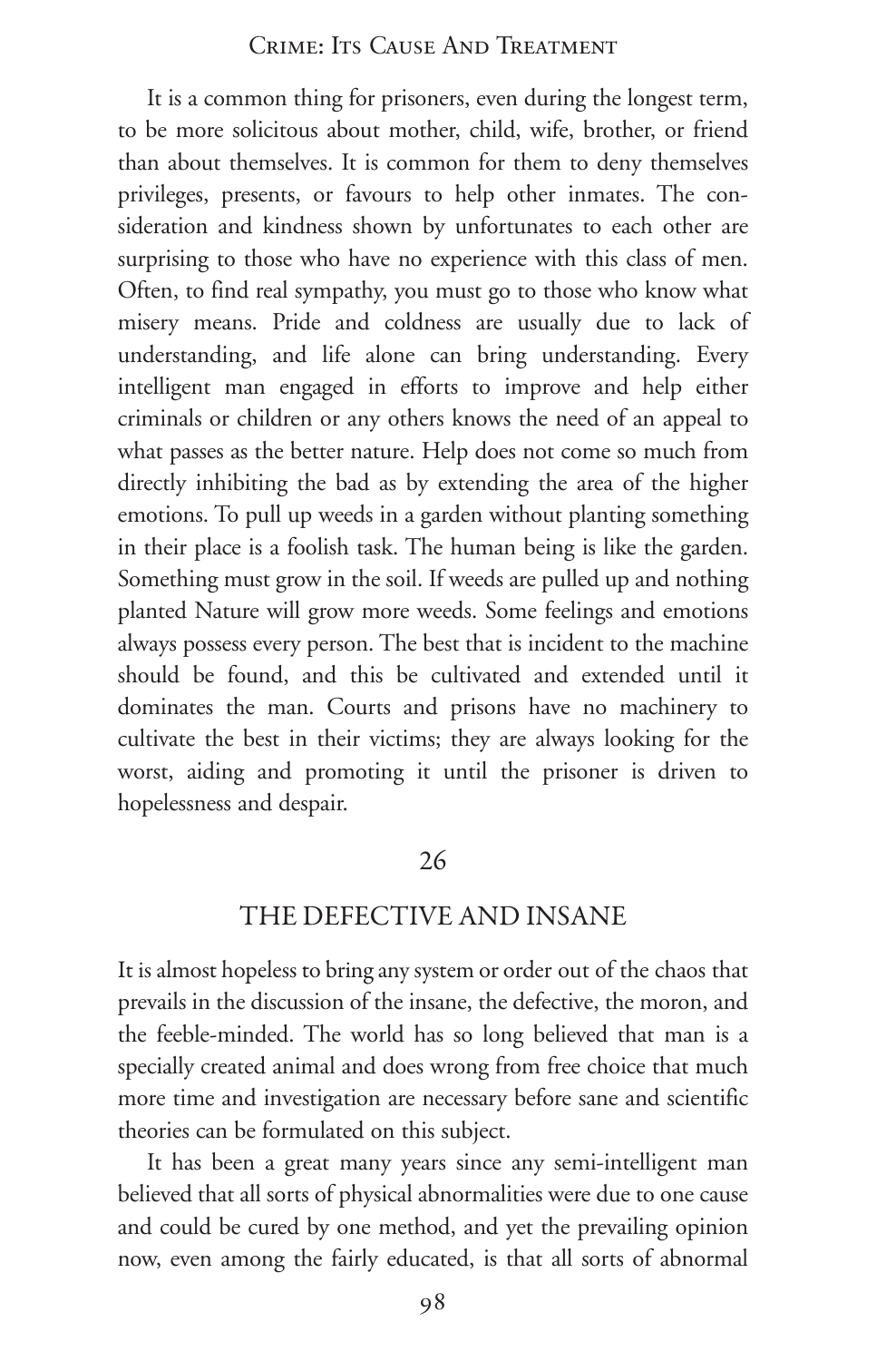# The Defective and Insane

conduct are due to one cause, perversity and wickedness, and should be treated with only one prescription, punishment. Scientific men, indeed, have long known that there were causes for the abnormality of conduct, and that there were various more or less satisfactory remedies for many cases. Still, the time that scientists have worked on the problem is short and the data are imperfect, and many years of patient study will be needed before there can be worked out the broad theories of responsibility for and treatment of crime which will replace the long-accepted doctrines of original sin and the expulsion of devils from the wicked by cruelty and punishment.

By far the largest part of the population of prisons is made up of the insane, feeble-minded, morons, defectives, or victims of diseases that seriously influence conduct. This is especially shown by the increased percentage of the clearly defective that are repeaters, over those in prison for their first offence. There is no lack of statistics as to the various groups of defectives, but these figures cannot be reconciled. No two authorities agree as to percentages; the classifications are more or less uncertain; the dividing lines between the different groups are vague, one class easily fading into another. The investigations have largely been made by those not trained for the work, and, above all, the conclusions as to treatment are at variance, doubtful, and necessarily not yet satisfactory. That the clearly insane and the plainly feeble-minded should not be punished would doubtless be admitted by all who speak in public or write for others to read. Many persons speaking in private, acting on juries, and connected with the machinery of "justice" say that these should be punished like the rest. Still, for a starting point it may be assumed that most men would agree that these classes should be restrained rather than punished.

The chief difficulty is that between the most violently insane and the least emotional man are infinite numbers of gradations blending so closely that no one can mathematically or scientifically classify all the various individual units. While there are cases of insanity that can be clearly traced to injury or disease, the degree of sanity in most cases is still impossible to determine. Most insane people are sane on some things, generally on most things, and are sane a part or most of the time. The periods of sanity and insanity can be distinguished only by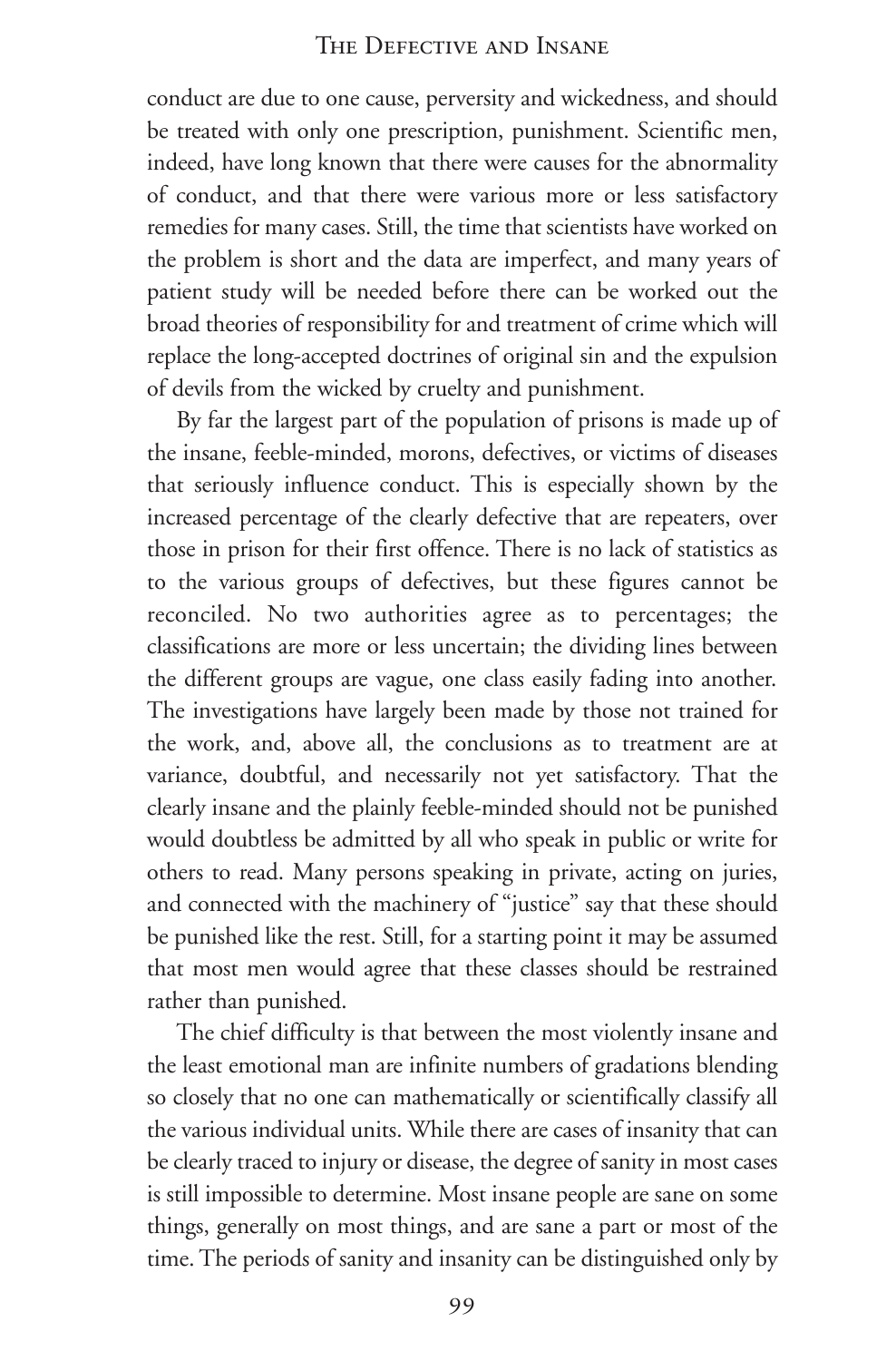conduct. How far any specific insanity may impair the brain and affect the inhibitions is impossible to foretell.

When it comes to the defective the problem is still more difficult. No two persons have the same degree of intelligence. Some are clearly lacking in mentality. Others are manifestly intelligent. The great mass range all along between these extremes. Various arbitrary rules have been laid down to aid in classifying different grades of defectives. Generally the feeble-minded can be sorted out. The defectives are supposed, if young, to be two years or more below the normal scholar in development; if older, three or more below. Their standing is fixed by asking certain test questions. Furthermore, a list of questions has been commonly used for an "intelligence test." These queries have nothing to do with the school work of the child, but are supposed to reveal only his native intelligence.

No doubt in a broad way such tests throw considerable light on the mentality of those who submit to the examination. Ordinary experience, however, shows that they cannot be fully relied on. Some children develop very slowly, others very rapidly. Some are much quicker, others slower in their perceptions and responses. No two children or grown-ups have the same turn of mind. One may be very bright in business affairs and very dull in books. One may be clever in arithmetic and hopeless in grammar. One may have marked mechanical ability and no taste for school. These tests are valuable only if given by well-qualified examiners, and the method is so new that few have had the chance to thoroughly prepare for the work. For the most part the tests are given by people who are wholly unfit for so important a task.

Quite aside from all this, it is not certain that intelligent people are necessarily safer to the community than stupid ones. There is always a tendency for the stupid to stick to the beaten path. Intelligence generally means individuality and divergence. On the other hand, the stupid and sub-normal are moved much more directly by instincts and emotions. Their lack of imagination, poor perceptions, and want of reasoning or comparing power make their self-control weak. In sudden stress or an unusual situation they are easily swept away, and respond directly to instinct and feeling. In short, the urge of the primitive through the long history of the race cannot be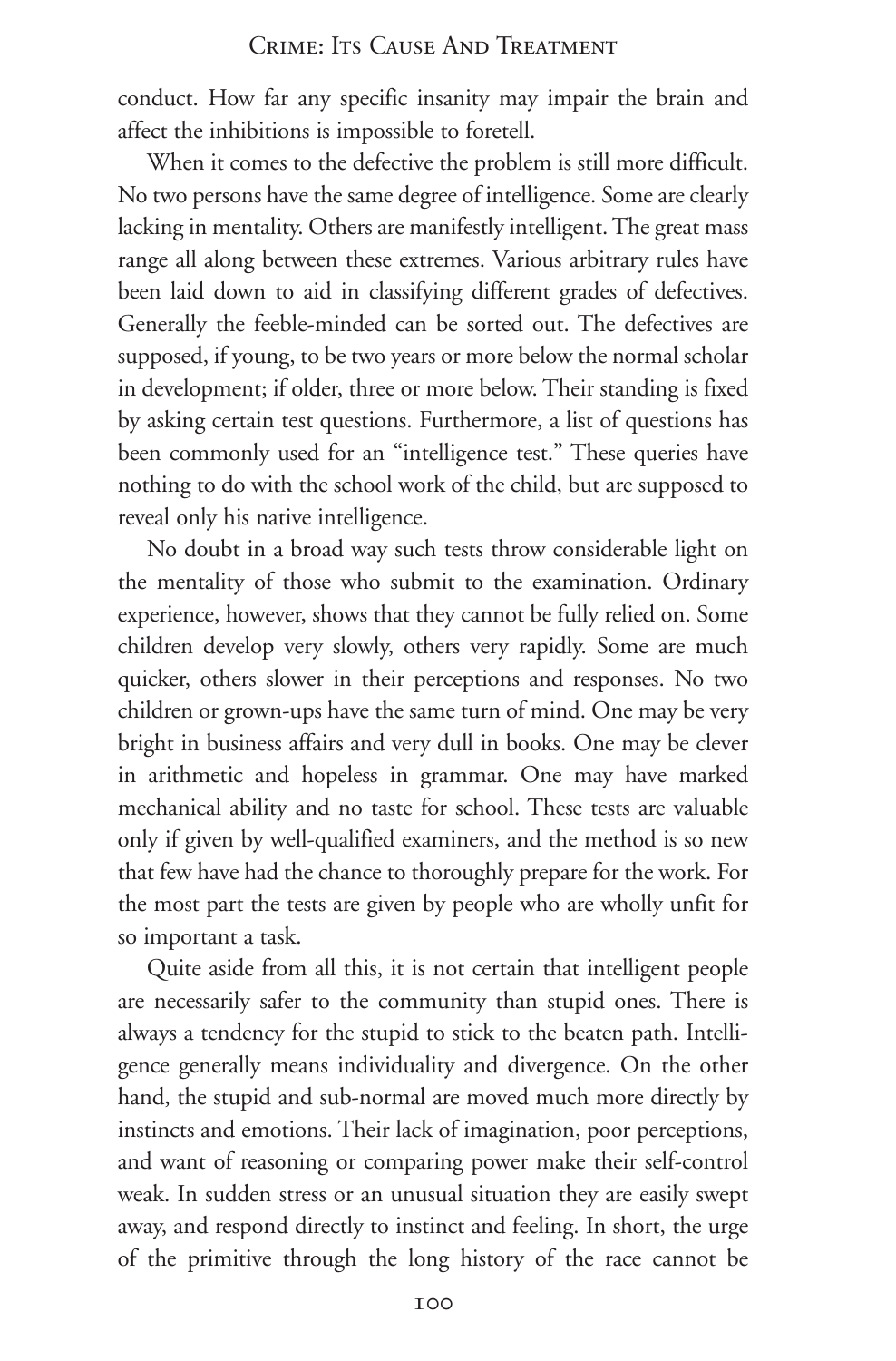## The Defective and Insane

modified sufficiently by the new structure that civilisation has built around more intelligent people.

The various distinctions between the feeble-minded and the normal must not be taken with too much confidence. As the motives that govern man are understood, it is easy to see that intelligence is a strong factor in regulating behaviour. When it is seen also that at least the larger part of the inmates of prisons are sub-normal, and at the same time without property or education, it is evident that all these handicaps are dominating causes of conduct. This position is made still more certain by the further evidence that nearly all of the repeaters in prison are of this type.

Most states already make some allowances in their criminal codes for the defective and the insane. This is really an acknowledgement that the activity of the human machine is governed by its make and environment. The history of the treatment of the insane serves to show the uncertainty of all man's theories as to punishment and responsibility. Doubtless at a very early age in the history of man it was discovered that there were people who acted so abnormally that they could not be classified with the great mass. Such persons were supposed to be possessed of devils or demons, and various incantations and practices were used to drive the devils out. Failing in this, they were put in prison, loaded with chains, or put to death because of their danger to the community.

In other communities, however, insane persons were thought to be possessed of special gifts. God had come nearer to them than to common mortals, and they were seers or prophets endowed with a portion of the divine power.

Either view of the problem is explainable by the lack of scientific or exact knowledge that marks early societies. Still, these societies relied on punishments just as much as our present law-makers and enforcers, possibly more, because presumably less enlightened. Further investigation and experiences with the insane have convinced even the most casual observer that they function somewhat differently from other people; there is not the same certainty between stimulus and response. What they will do and how they will act under given conditions cannot be foretold with anything approaching the exactness that is possible with the normal.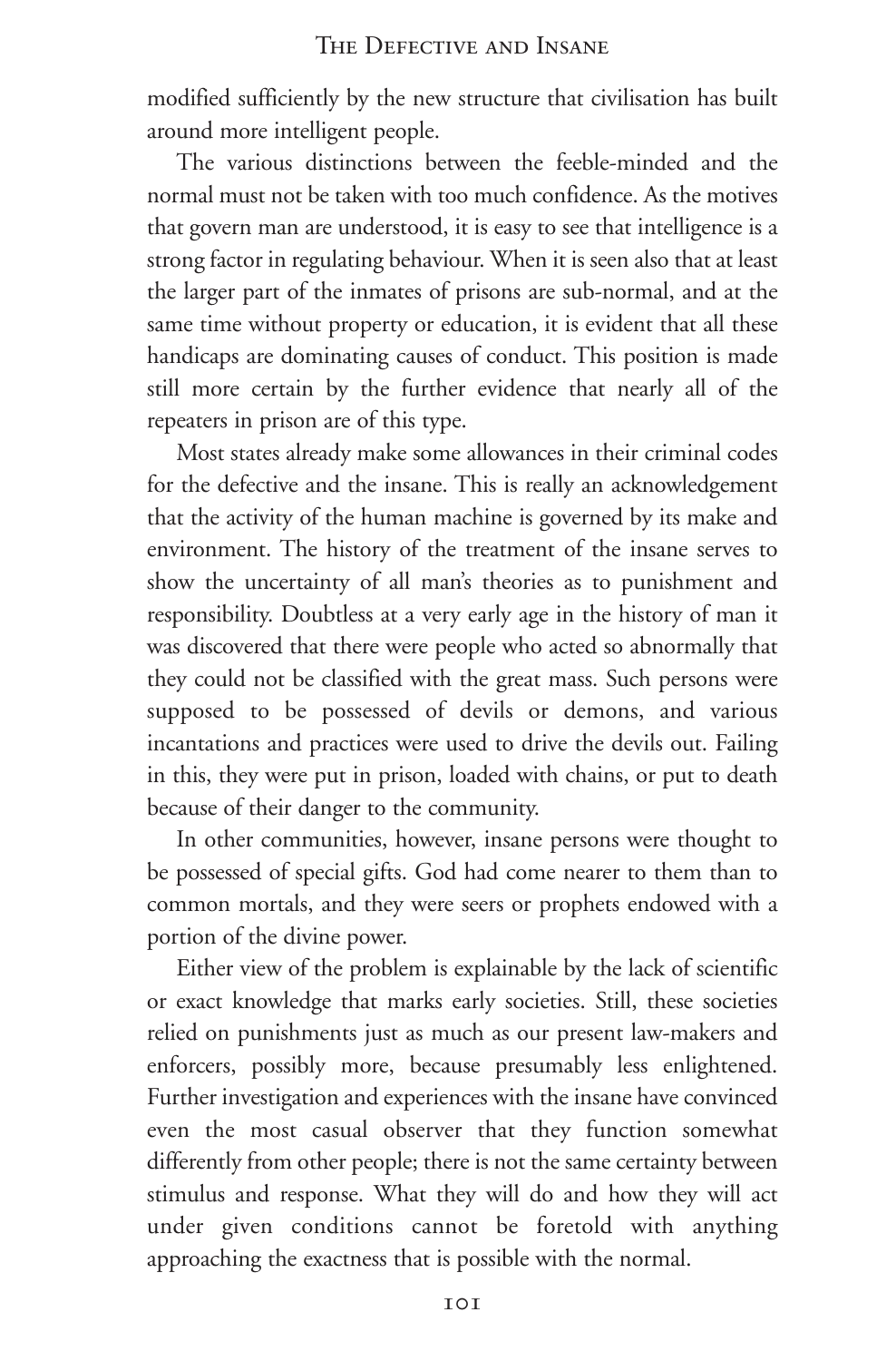The origin of the insanity in many cases is clearly traceable: sometimes to lesions; sometimes to illness; sometimes to the mode of life; perhaps more is due to heredity than to any other cause. At any rate in theory, the civilised world has long since ceased to hold the insane criminally responsible for their acts. This applies only to the clearly insane. The border-line is impossible to find, and many cases are so difficult to classify that there is often a doubt as to where the given patient belongs. In times when the crowd is mad with the mob psychology of hatred, people are impatient of insanity, and do not care whether the accused was sane or not at the time of the commission of the act. Many insane are put to death or sentenced to long terms of punishments. Jails and other penal institutions are constantly sorting their inmates and finding many who were clearly insane at the time their sentences began.

Society is beginning to find out that even where there is no marked insanity many are so near idiocy that they cannot fairly be held responsible for their acts. The line here is just as vague and uncertain as with the insane. Thus far, society has not provided adequate protection for the public against this class; neither has it properly cared for these unfortunates. It has simply excused their conduct, except in cases where some act is so shocking that it arouses special hatred, and then it freely declares that it makes no difference whether the accused is a defective or not; he is of no value to the world, and should die. Many of this class are put to death. I am inclined to think that most of those executed are either insane or serious defectives; and those who say that such people are of no value are probably right. It is perhaps equally true that few, if any, are of value; for when value is considered we are met with the question: "Value to whom, or for what?" All you can say of any one is that he wishes to live, and has the same inherent instincts and emotions toward life as are common to all other men.

Even the legal tests as to insanity and feeble-mindedness are neither logical nor humane. Often the definition is given by courts that if one is able to distinguish between right and wrong he is sane within the meaning of the law. This definition of insanity is utterly unscientific. If the insane or the defective above an idiot is questioned specifically whether certain distinct things are right or wrong, he can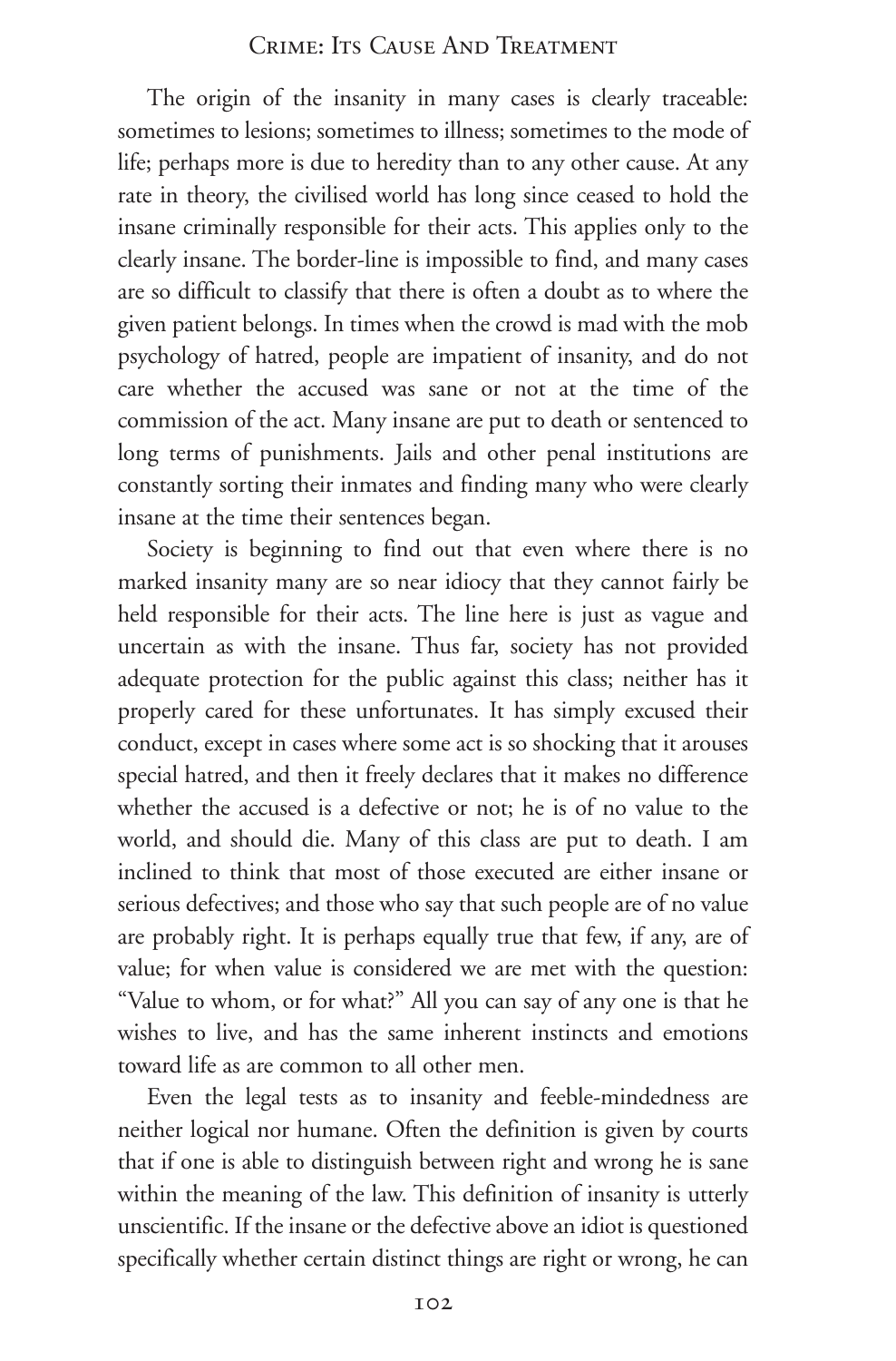## The Defective and Insane

generally give the conventional classification. Often he can tell much better than the intelligent man; for he has been arbitrarily taught the things that are right and wrong, and has not the originality or ability to inquire whether the classification is right or how far circumstances and conditions determine right and wrong.

Conduct is ruled by emotion, and actions depend not upon whether one has learned to classify certain conduct as right or wrong, but whether, from education, life or otherwise, the thought of a certain act produces a quick and involuntary reaction against doing it. No one believes or feels that it is always really wrong to violate some statutes, and most men indulge in many practices that are wrong and repulsive but not forbidden by the criminal code.

Furthermore, the insane and sub-normal are influenced by punishment and fear. Even the animal responds to both. It is possible that in many instances those who are insane and sub-normal are influenced by fear more than the intelligent and normal. The most that can be said is that they have not the same power of resistance that is given stronger men. This means only that they have not stored up the experiences of life so well that their nervous system has not so well conveyed impressions, or that their power of comparison is less; this, in turn, means that it will take greater stress or harder environment to overcome the inhibitions of the sane than the insane. The treatment of the insane and the defective is an acknowledgment that all conduct comes from a direct response of the machine to certain stimuli, and the machine can act only in a way consistent with its mechanism.

In other cases the courts often recognise the strength of hereditary defects in nullifying environment with its strict ideas of right and wrong. The kleptomaniac is generally recognised as being a welldefined class of the insane. Most of the shop-lifters are women. This is especially a female crime. It is useless to explain why. It is not a daring crime; it is secretive in its nature; it requires more stealth than courage; it especially appeals to women on account of their taste for the finery exhibited at stores. The kleptomaniac, however, is generally a rich or influential woman. She steals something she does not need, and she is therefore held to be a kleptomaniac and not responsible.

The poor woman who steals something she actually needs is not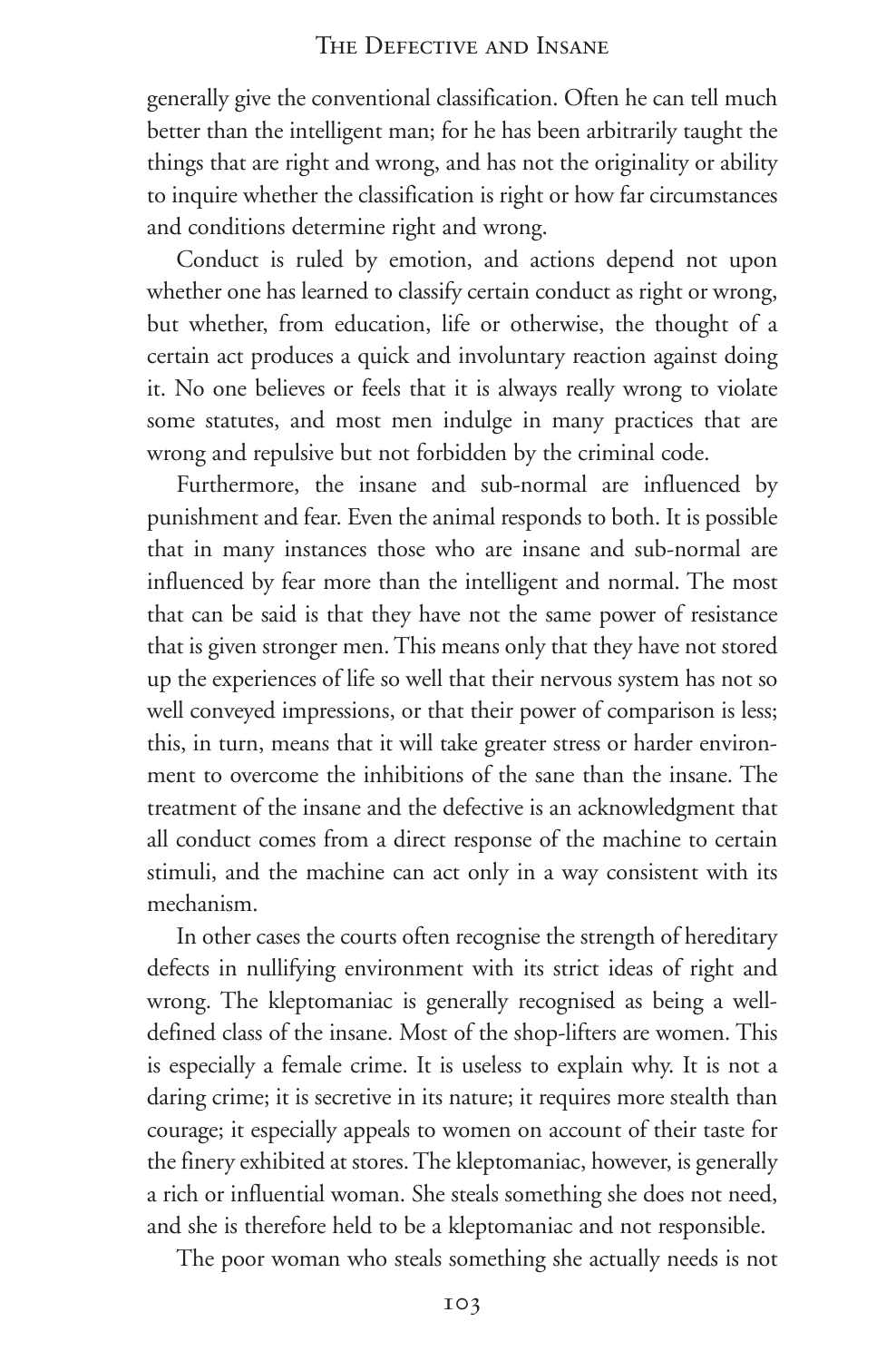a kleptomaniac. I have no doubt that the rich woman who could not resist shoplifting is a kleptomaniac. I have just as little doubt that the poor woman, with an imperfect make, found her environment such that she was forced to act as she did. If a rich woman is irresponsible and cannot resist when she steals something she does not need, I can see no reason why a poor woman is not likewise irresponsible when she takes something that she needs or must have. The kleptomaniac finds herself in a position where her emotions and her feelings are too strong for her judgment and inhibitions. Everyone who acts must act from similar causes or inducements. There is no special providence in the realm of mind. There is no room for chance in any natural phenomenon. Possibly the public will understand sometime, and law-makers and law-enforcers will place crime and punishment on a scientific basis.

## 27

## SOCIAL CONTROL

Organisations and cults are forever coining new expressions that sound "pat," and for this reason seem true. As a rule, these terms and phrases are put in the shape of general statements that may or may not mean something; but their "pat" sound is used to justify all sorts of excesses and violations of individual rights. The term "social control" is met everywhere now. It may imply much or little, according to the construction of the users. It is meant at least to imply that somewhere is lodged a power to bring under control or supervision the refractory or evil elements of society for the wellbeing of the whole. As a rule, under this phrase anything is justified which seems in some way fit for the community as a whole. The fact that the restraint interferes with personal liberty seems to have no bearing on the matter. Social control necessarily means that the majority of the members of a social unit shall limit the freedom of action of the individual to conform to its view. Of course, the majority has the right because it has the power. In the discussion of political or philosophical questions "right" means little more or less than "power." A right must be based upon some custom or habit with some power to enforce it, or it cannot be claimed. It can never be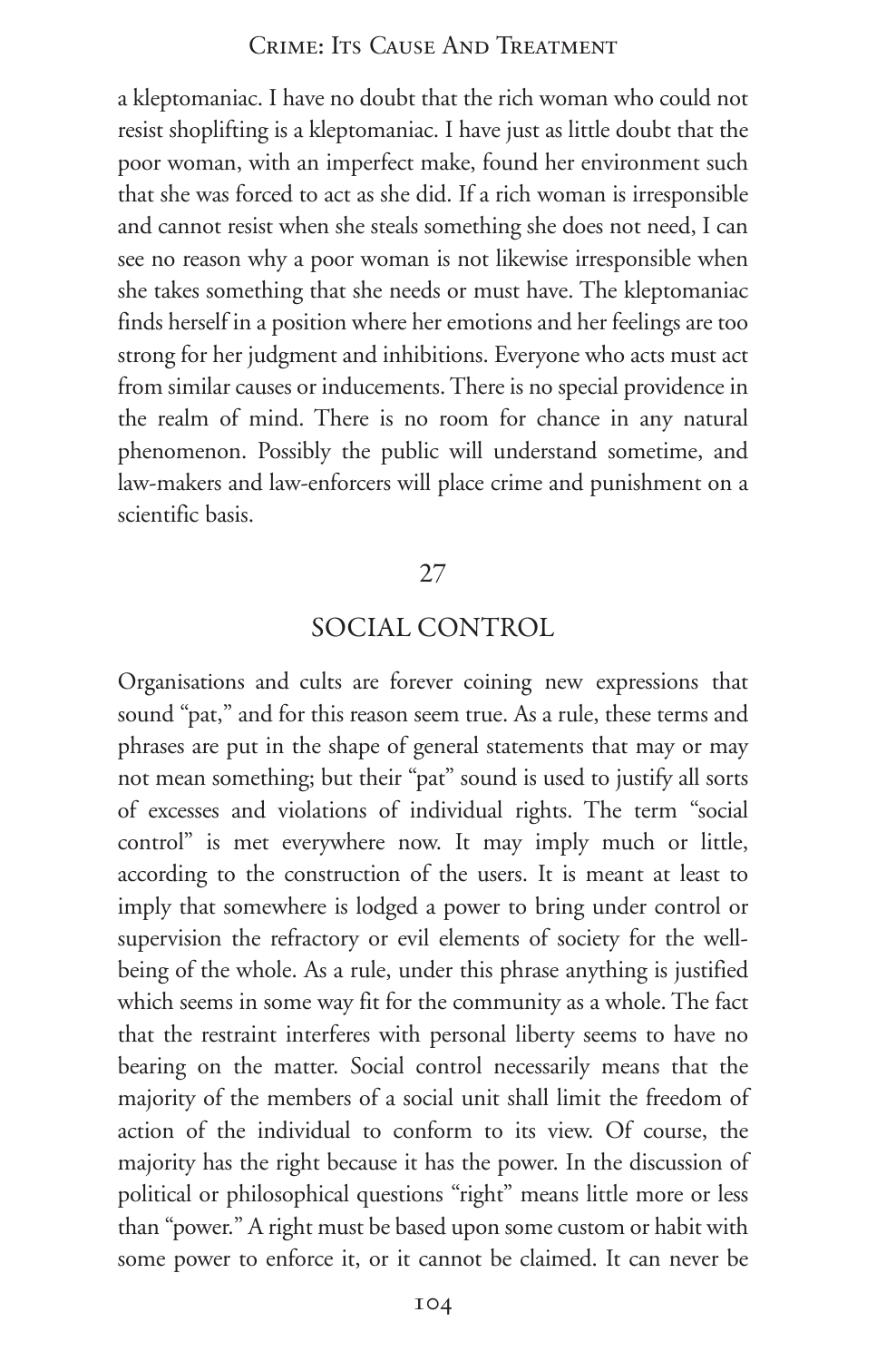enjoyed without the power to obtain it.

The relation of society to the individual has been one long conflict. This is necessarily true because every human organism has instincts, feelings, and desires, and is naturally impatient at any limitations placed upon it unless self-imposed. On the other hand, organised society functions to preserve itself, and if the activities of the individual are hostile to this preservation the individual must give way. Theorists of various schools are forever propounding social ideas, with the positive assurance that, if followed, they would work automatically and heal all social ills. But it must be evident that neither from history nor philosophy can any such theory be proved. Between the extreme anarchistic view that each person should be free of control by law, and the extreme socialistic view of an extension of state organisation until all property and all industrial activity shall be administered by the state and collectively owned, social life in its relation to the individual is always shifting. No one can find the proper line, and if there were a line it would for ever change. On the one hand, the power of the strongest element in social organisation is always seeking to enlarge the province of the state. On the other hand, the individual unit following the natural instincts for its development is reaching out for more freedom and life. When the theorists in each camp manage to push so hard that both can no longer be maintained, the old organisation of society breaks up into new units, immediately to re-form in some new way.

This struggle of contending forces is a prolific and unavoidable source of crime. When organised society goes too far the individual units rebel and clash with law; when the units swing too far away from the social organisation and defy the power of the state, almost automatically some sort of a new organisation becomes the state. Whether this new one discards all old forms and laws and acts without the written law is of no concern. It at least acts and sets limits to the individual life. If it were possible for all legislative bodies to meet and repeal all laws, the state would still remain; the people would live and automatically form themselves into a certain order, and protect that order either by written law or vigilance committees. At least the people would act together.

The majority generally has some religious creed, and to it this is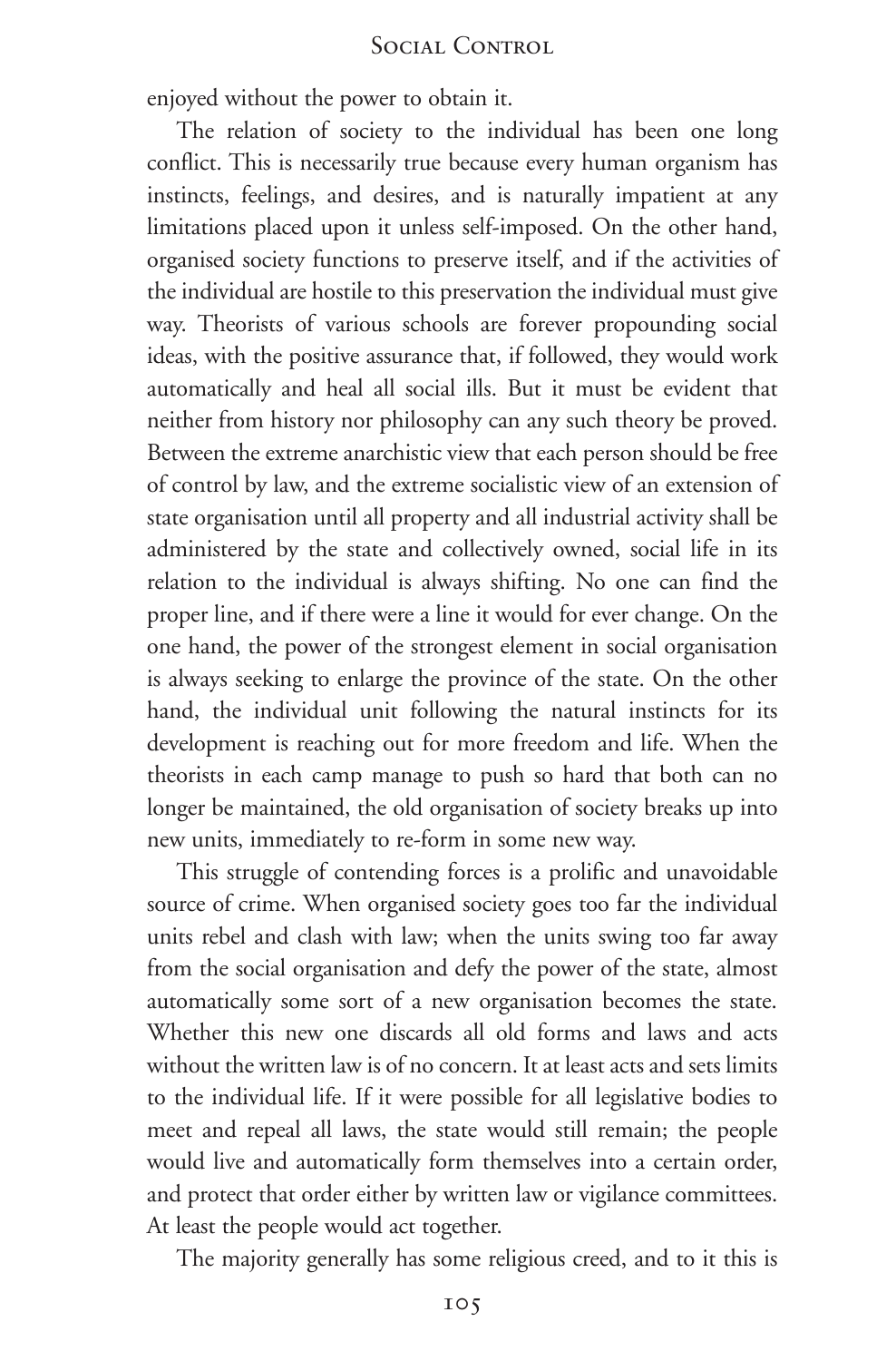## CRIME: ITS CAUSE AND TREATMENT

all-important. This creed is made up of observances, such as holy days, the support of the prevailing religion, the condemnation of witchcraft and magic, and the like. These and other doctrines have often been enforced upon those who have no faith in the regulations. The enforcement of such laws in the past has been by the most drastic penalties, and has brought extreme suffering upon the world. No religious organisation has ever seemed willing to confine its activities to propaganda, teaching, and moral suasion; those methods are too slow, and the evils and consequences of disbelief are too great. Laws of this drastic character are still part of the penal codes of various states and nations, and well-organised bodies are always strenuously seeking to extend the application of such laws and reenact at least a portion of the religious code that has been outgrown.

Individuals have likewise found, or at least believed, that certain personal habits were best for them; for instance, abstaining from alcohol and tobacco in all forms. Not content with propaganda, they have sought to force their views upon others, many of whom deeply resent their interference.

It is not enough that certain things shall be best for the health and physical welfare of a community. This does not justify the wise lawgiver in making them a part of the penal code. If so, the code would be very long. No doubt coffee and tea, and perhaps meat, are injurious to health. Most likely the strength of the community would be conserved if regular sleeping hours were kept and if great modifications or changes were made in dress. But this does not justify criminal statutes. The code must take notice of something more than the general welfare. Unless the end sought to be attained is very direct and plain, and the evil great, so that a large majority believes in the law, it should be left to education and to other voluntary social forces.

A large part of the community has always attributed many criminal acts to intoxicating drinks. I am convinced that with such crimes as murder, burglary, robbery, forgery, and the like, alcohol has had little to do. Petty things, like disorderly conduct, are often caused by intoxicating liquor, and these land a great many temporarily in jail; but these acts are really not criminal. Men have been temporarily locked up for over-drinking. If over-eating had been treated the same as over-drinking, the jails would often be filled with gluttons. As to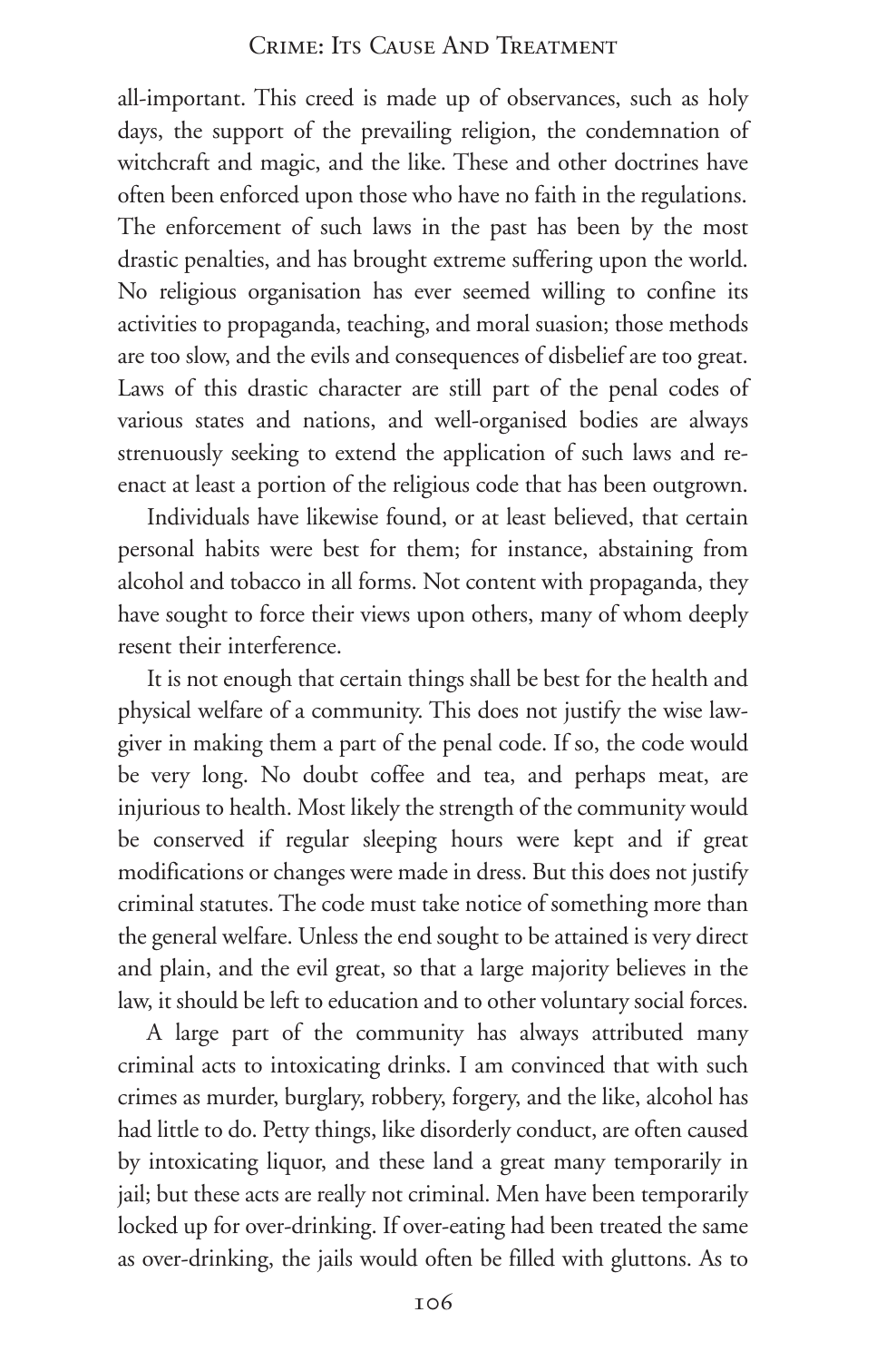### SOCIAL CONTROL

health, probably the glutton takes the greater chance. A very large percentage of deaths would have been materially delayed except for excessive eating. The statements ascribing crime to intoxicating drinks have generally been made by those who are obsessed with a hatred of alcohol. As a rule, if one lands in prison and has not been a total abstainer, his downfall is charged to rum. Statistics have been gathered in prison often by chaplains who, in the main, are prohibitionists and interested in sustaining an opinion. The facts are mainly furnished by inmates of prisons, a poor source from which to gather facts and draw deductions, especially as to the cause of crime. Prisoners are interested in only one thing, and that is getting out. They understand perfectly well what kind of statistics the chaplain wants, and these are given. It is the nature and part of the protective instinct of everyone to find some excuse for his acts. Alcohol has always furnished this excuse. It is a good alibi; it is readily believed, always awakens sympathy, and at once turns the wrath of a provincial community from the inmate of the prison to the saloonkeeper.

Even if prisoners were unlike others, and wished to tell the truth about themselves, they have not the art and understanding to give the causes of their plight. No man, however intelligent, can do this, least of all one of inferior brain-power, little education, and not trained in dealing with facts. The prison inmate, like everyone else, knows only that he followed what seemed to him the line of least resistance, and that every step in his course was preceded by another and that there was a reason for what he did. Most likely he does not know the reason. In the hours of his despair he goes over his life in every detail, at every cross-road, and at all the forks where paths branch, always wishing he had gone the other way.

While this is true, he could know neither the dangers that lurked along other roads nor the fact that he had no choice about the way he went. All he knows is that he stumbled along a certain path which led to disaster. All the paths of life lead to tragedy; it is only a question as to how and when. With some the evil day is longer delayed and the disaster seems not so hard to bear.

In a sense, all the classifications as to the cause of crime are misleading and worthless. Your existence is the result of infinite chances and causes appalling in their number. Out of a thousand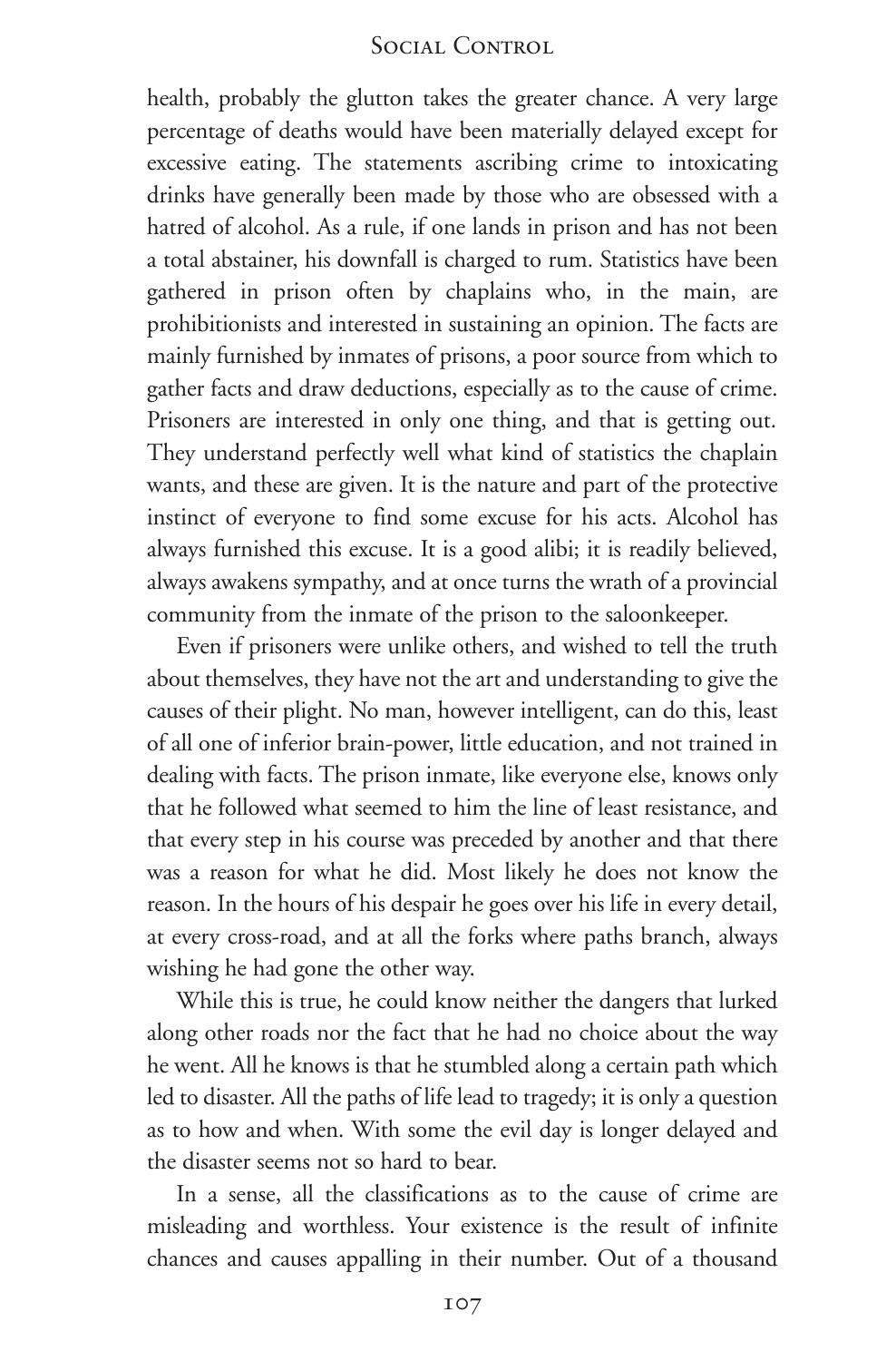eggs, one is fertilised by perhaps one of a billion sperms, and from this you have been given life. Each of your parents and grandparents, and so on, back for two hundred thousand years of human ancestors, and back to infinity before man was born, was the result of the same seemingly blind and almost impossible hazard. The infinitely microscopic chance that each of us had for life cannot be approximated. All the drops of water in the ocean, or all the grains of sand upon the shore, or all the leaves on all the trees, if converted into numbers and used as a denominator with one for a numerator, could hardly tell the fraction of a chance that gave us life.

The causes of human action are infinite, and no cause stands isolated from the rest. In the first place, we cannot tell the meaning of the word "cause" when applied to a problem of this sort. In law the ordinary rule for a "proximate cause" is "an event or happening in the direct line of causation, not too remote, that has led to the result, and without which the result could not have happened." But this means nothing. Infinite are the causes which have led to every act, and without each one of the infinite causes the act could not have resulted. If it be something that affected a life, and had it not happened then, the life would have drifted somewhere else. In the end it would have reached the same harbour of Nirvana. But the life would not have been the same. A drop of water falls on the Rocky Mountains, it trickles along, going around through pebbles and grains of sand; it joins with others, meets trees and roots, winds and twists perhaps for hundreds, even thousands of miles before one can tell by what channel it will reach the sea. Infinite accidents determine even which sea it shall finally reach. The most radical advocates of social control are never at a loss to lay their fingers on causes, or to know what would have happened if something else had not happened; they never hesitate to forbid seemingly innocent acts because they are certain that evil will follow. They are contemptuous of one who wants to preserve the semblance and spirit of freedom.

Life has none too much to offer where men are left to control themselves, and to be forbidden to follow your inclinations and desires because sometimes they may result disastrously is to give up what seems to be a substance for what is most likely a shadow.

All we can tell about the man whom we are pleased to call a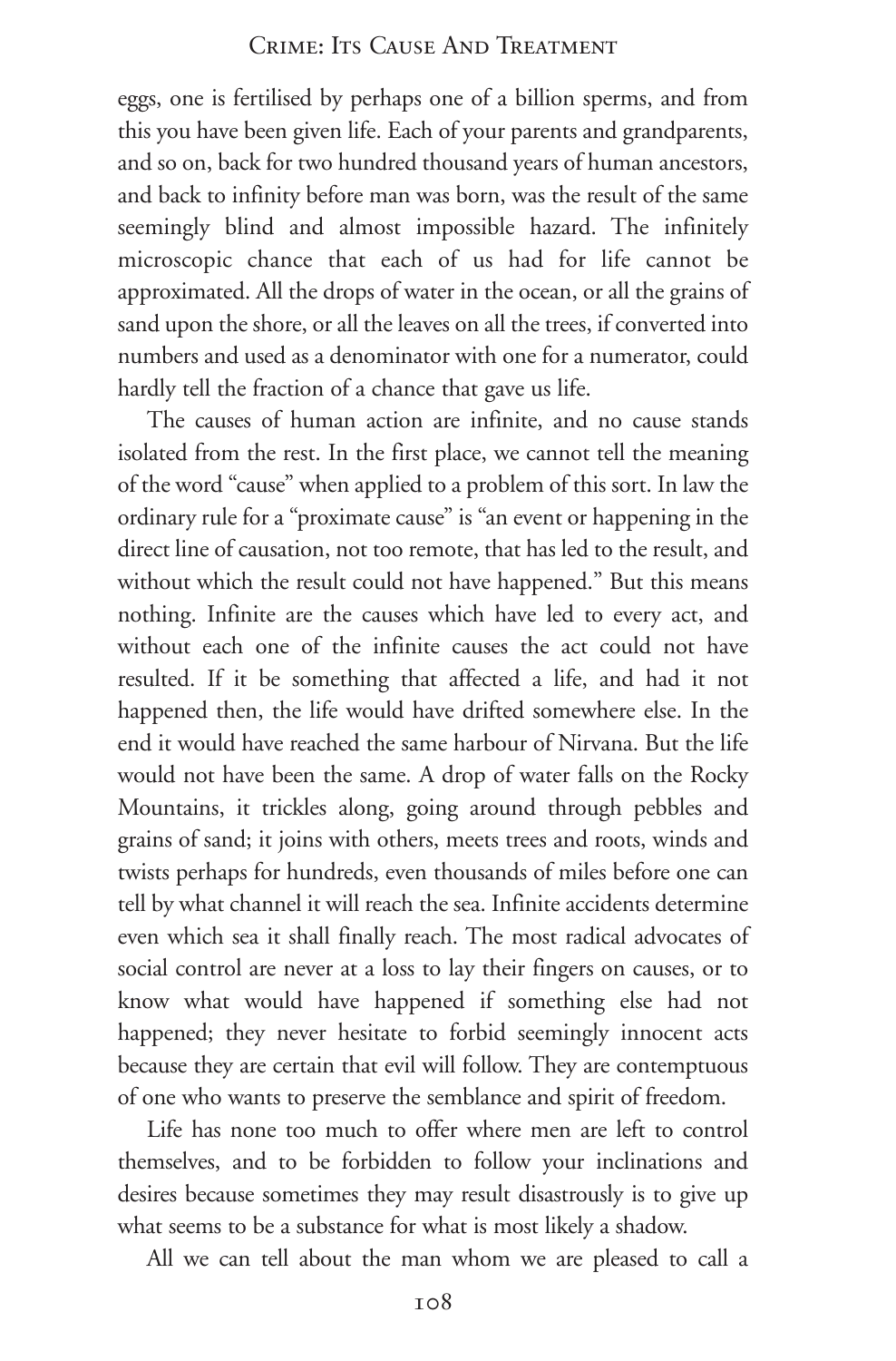## Industrialism and Crime

criminal is that he had a poor equipment and met certain influences, motives, and conditions, called environment, on his journey. We know that at a given time the journey has reached a certain point; it has met disaster or success, or, most likely, indifference. At a certain point he has reached a prison, or is waiting for the hangman to tie a noose around his neck. Is heredity responsible? We know of many who apparently started out with an equipment no congressmen and deacons in the Church. While we do not know and cannot know the trend and relative strength of the instincts in the various machines, or the emotions that these and the whole equipment produced, apparently an equipment as poor as that of the criminal has met success, or at least kept its possessor out of jail. Was it, then, his environment? We have known men placed in the same environment, perhaps a brother, conquering difficulties and bringing success from what seemed to promise certain defeat. Why did one fail where the other conquered? Was it the "will" that caused one to be the "captain of his soul"? What, then, is the "will," and who gave the weak will to one and the strong will to another? And, if each was born with a certain "will" or the capacity to make a certain "will," who, then, is responsible for the result? Or, does the word "will" mean anything, as usually applied?

All we can tell is that a certain equipment met a certain environment, and the result was early disaster. A change of even the slightest factor of environment might have saved the victim from hanging, so that he could die a respectable and peaceful death from tuberculosis or cancer.

After all, the inevitable tragedy that in some form marks the end is not so important as the sensations and experiences that one meets on the road. Life is hopeless and colourless indeed if these experiences are chosen for the wayfarer and the sensations are enforced or denied, as the case may be. Nothing recompenses the individual for the denial of his chance to follow his own path.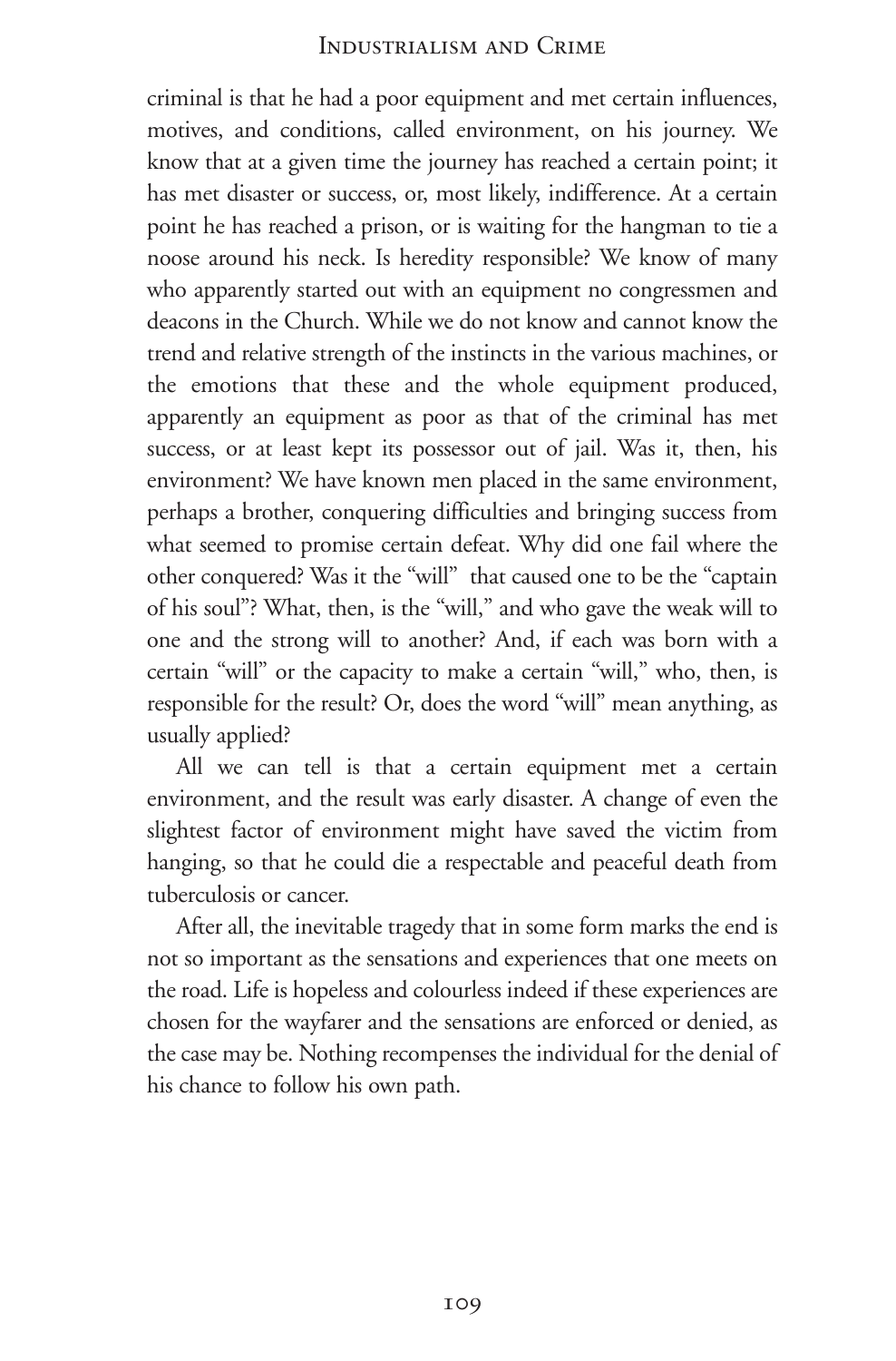#### 28

## INDUSTRIALISM AND CRIME

It was not until about the middle of the eighteenth century that the desire for the creation and accumulation of property began to rule the world. Up to that time such small amounts of property as man needed or coveted had either been produced in a simple manner by himself or taken in the easiest way.

This new passion has made a large part of the modern criminal code. A world of warriors, religious zealots, and pastoral people could not readily adapt themselves to the change. Criminal codes were lengthened, methods of getting property and keeping it were provided for, and other ways condemned. It must be obvious that it was not easy for man, with his age-old machine, his inherited institutions, and his ancient folkways, to adjust himself rapidly to the change. New conditions and laws created new criminals.

With the growth of the factory system and accelerated industrial development an overweening desire for material things was awakened. As neither individuals nor societies can be possessed of more than one overpowering emotion at a time, the devotion to property naturally weakened religious fervour. Religion became more an abstract belief and a social organisation than a vital thing affecting life and conduct. Even before this time there was growing up in the world a protest against the religious superstition that had led to the cruelties of the past. The scientist and the modern philosopher were making their contributions to the world of thought, and these contributions were slowly affecting life and conduct.

A doubt of old creeds and doctrines and faiths was coming over the minds of men. Social conventions were loosening, new customs and habits were becoming folk-ways. In short, society and life were growing more fluid and adaptable. The growth of property holdings created new desires and new temptations. The accumulation of large fortunes brought envy and hatred and ambition. The rise of industries built the large cities, with palaces on one hand and hovels on the other. The vast inequality of wealth and the growth of workers' organisations, together with the spirit of scepticism which activity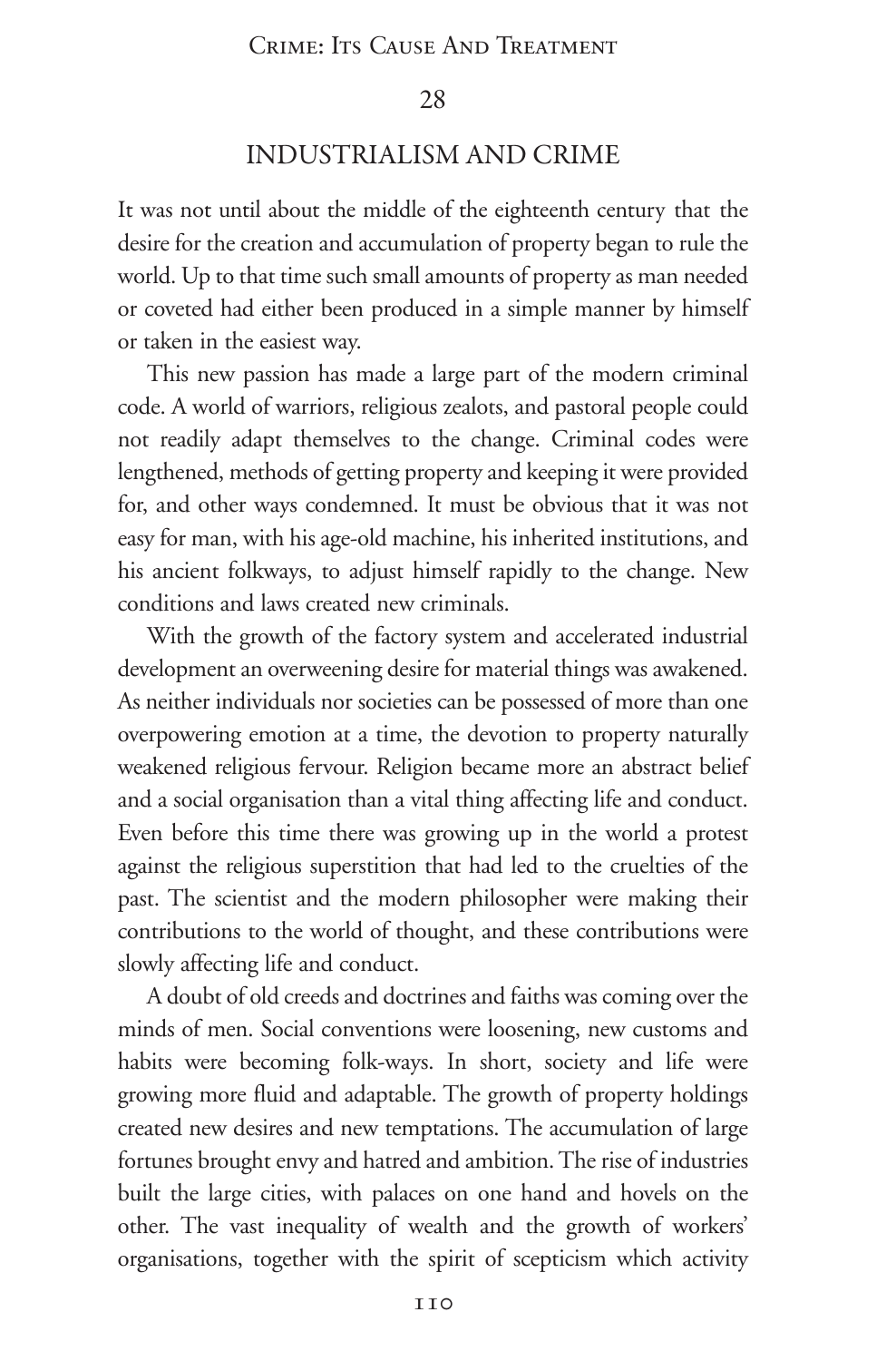## Industrialism and Crime

always brings, caused large numbers to doubt the justice of property rights, the utility of many institutions, and the possibility of radical change by social organisation. It is perfectly evident that all of this movement brought more conflict between social units, a constant lengthening of the criminal code to protect the interests of the controlling powers, an increase of prisons, and an apparent if not a real increase of crime.

Nothing but a strong government can long endure great inequality of wealth or social condition. The slaves of the past civilisation were kept in subjection by main strength and fear. This enslavement was aided by the deep ignorance of the masses, who had no means of information and nothing but vague feelings of the injustice of their lot. Even then the poor sometimes revolted, but such outbreaks were generally easily put down by the sword. The growth of political power and industrial independence has been accompanied by the constant conflict of social forces. This means conflict with the law, and the law has always taken its toll of victims.

New inventions and methods that bring power of any sort carry with them social clashes, protests, bitterness, conflicts, and violations of law. The invention of gunpowder was the source of great conflict, and still continues to add to the inmates of prisons. From the first, the far-reaching effects of high explosives were seen by the wise, and firearms were permitted only in the hands of those who could be depended upon to support the state. Gradually, through the needs of the rulers in war, they were given to the poor. When the American Revolution separated us from Great Britain the spirit of democracy and revolt was strong in the world. A body of peasants had gained independence over the strongest nation on earth. This body, through its delegates, provided in the Constitution of the United States that the people should never be forbidden to bear arms. The cheap production of firearms placed them in the hands of all who wished to buy. This aided feuds and brawls. It also gave strength to the burglar and robber.

America was fast becoming a manufacturing and commercial nation. The accumulation of property was greater, and the inequalities perhaps more marked than in any other land; likewise the poor were more independent. Gradually we came to rely more and more upon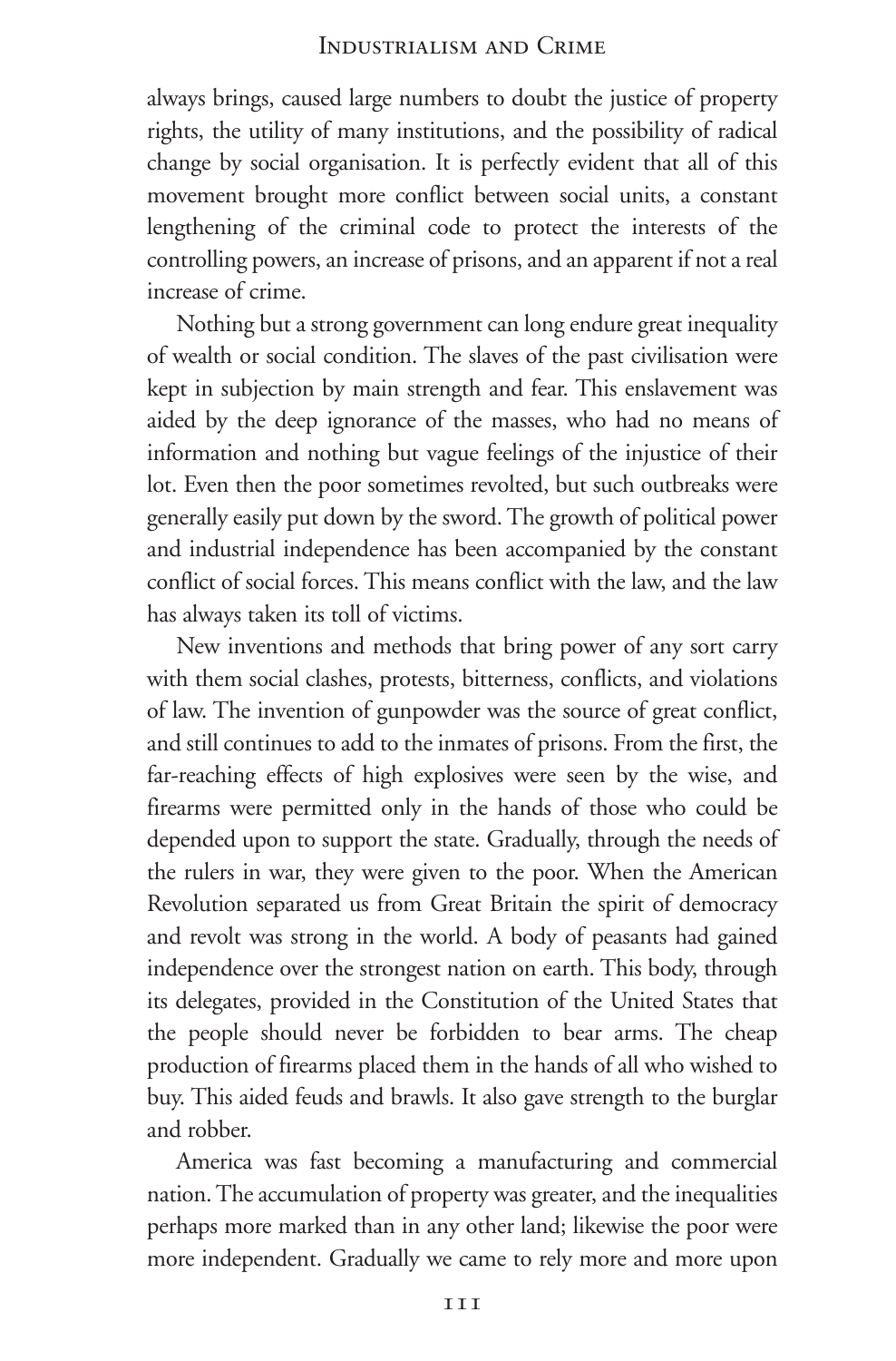## CRIME: ITS CAUSE AND TREATMENT

the power of law and the force that goes with it to preserve the old order. Legislatures and city councils all over the United States began to limit and forbid carrying firearms. The Constitution of the United States was held no impediment to this legislation. Gradually laws have forbidden the carrying of guns by the common man, and these laws are growing stronger every year. In many states robbery with a gun may mean life imprisonment, while the mere carrying of a revolver is a serious offence. The passage of these drastic laws and the number of prison inmates confined for these offences show that the invention and use of firearms has affected crime, and likewise that the Government is constantly growing more doubtful of the common man.

Civilisation largely has to do with the creation and protection of property. Although it is related to literature, architecture, politics, art, and the like, even these things, if not actually rooted in property, are stimulated or affected by property. Civilisation has created new crimes and new ways to commit crime. It has likewise created many wants and desires that furnish the motive-power of property crimes. Each new invention of civilisation adds to these needs and these desires, increases the power of committing crime, and necessitates stricter measures to prevent it. Civilisation has likewise created many new outlets for the emotions, strengthened old ones, weakened others, and added to the complexity of life. It has imposed added strain and stress upon man's nervous system, and through this has caused the abnormalities and excesses that are either crimes or lead to crimes.

Civilisation has created the big cities; in other words, the powers and forces that made civilisation have made the big cities. The invention and development of the railroad has taken men from the air and sunlight and comparative freedom of motion of the country and the small village, and placed them in an atmosphere not really fitted for normal animal life, especially the life of the young. It has likewise stimulated crime by offering the opportunities and making the suggestions that are potent factors in crime. In country and village life everyone was known, the smallest detail of every life was an open book. This fact furnished a moral restraint to the individual, and likewise made it hard for him to violate the rules of the game. The opportunities for collecting large numbers of people who might en-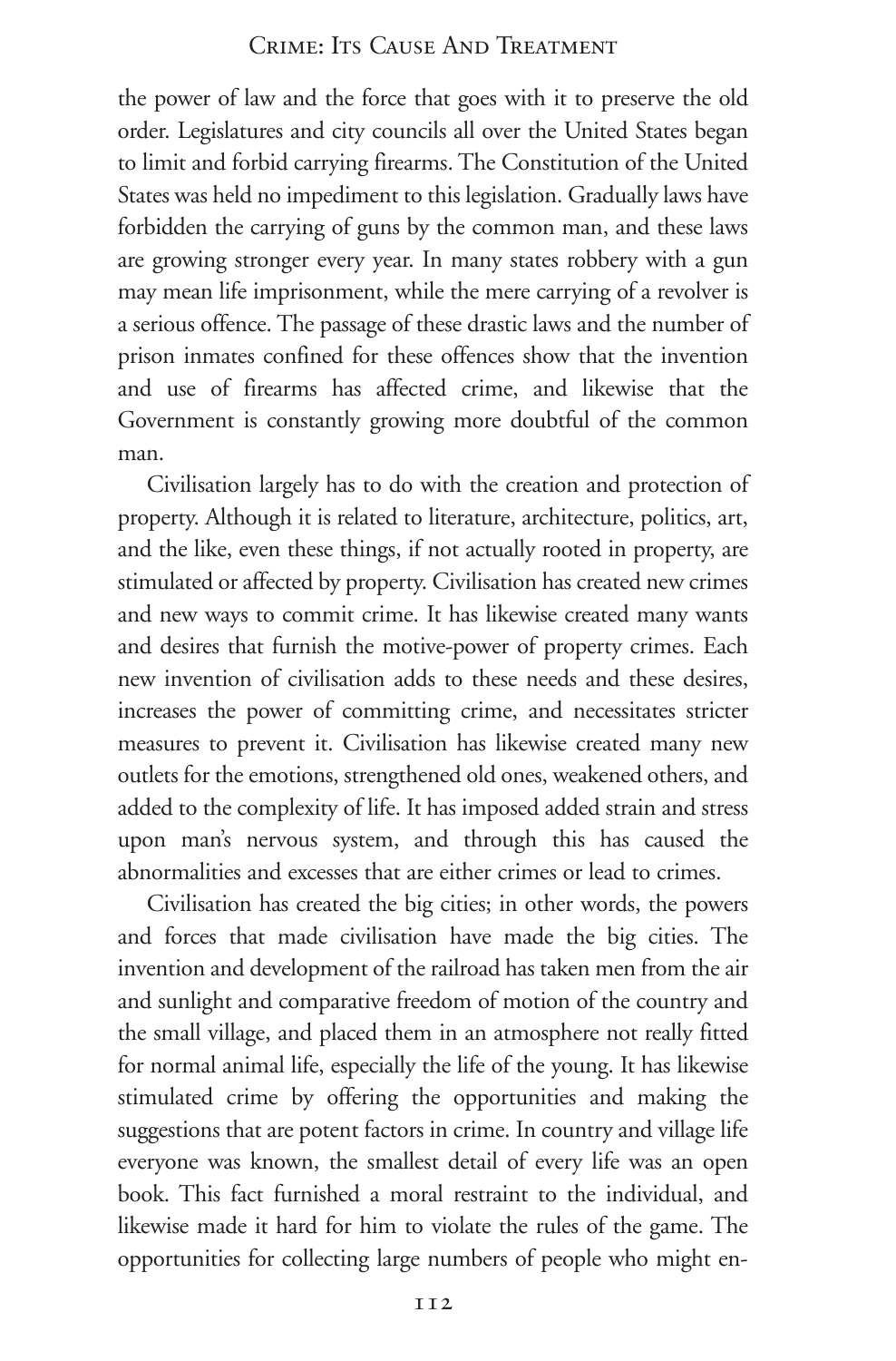## Industrialism and Crime

courage each other with their conversation and association were very few in rural life. The man who would violate the law must do it alone. Not only this, but he must take his first steps almost without suggestion or aid. This confined criminal conduct largely to the feebleminded and the seriously defective, and even these could generally live in a country atmosphere where life is simple and easy, without serious danger to themselves or others.

The great city, with its swarms of people, its wealth and poverty, its unhealthy atmosphere, its opportunities for everyone to have many associates and still be lost to the community at large, makes irregular lives not only easy, but almost necessary to large numbers of men. Civilisation has, no doubt, created crime as it has created luxury, wealth, refinement, and ease. Much luxury has always led to deterioration and decay, and is doubtless leading that way now.

One of the latest products of civilisation that has had a marked effect on crime is the automobile. Stringent laws against stealing automobiles are on the statute books of all states, yet stealing and selling automobiles is a flourishing and growing business. A large percentage of the boys in the juvenile courts of our cities are there for stealing automobiles. Yet this is the work of a very short period. I do not mean to say that many of the boys brought into court for stealing automobiles would not have committed some other crime if automobiles had not been invented and come into general use, but I feel quite sure that many of them are victims of the automobile madness alone.

The automobile is one of the latest manias and fashions that civilisation has provided. Almost no one is free from the disease. Conservative business men must have motor-cars; clerks and salaried people who cannot afford them must get them; mechanics and professional men who have no need for them, except that others use them, must contrive to buy them. Automobiles are much more important to-day than houses. Men go into debt and struggle for money to buy gasoline so that they may drive somewhere for the sake of coming back. It has created a psychology all its own – a psychology of movement, of impatience, of waste, of futility. Men in Chicago start to drive to Milwaukee without the slightest reason for going there; they travel the road so fast that they could get no idea of the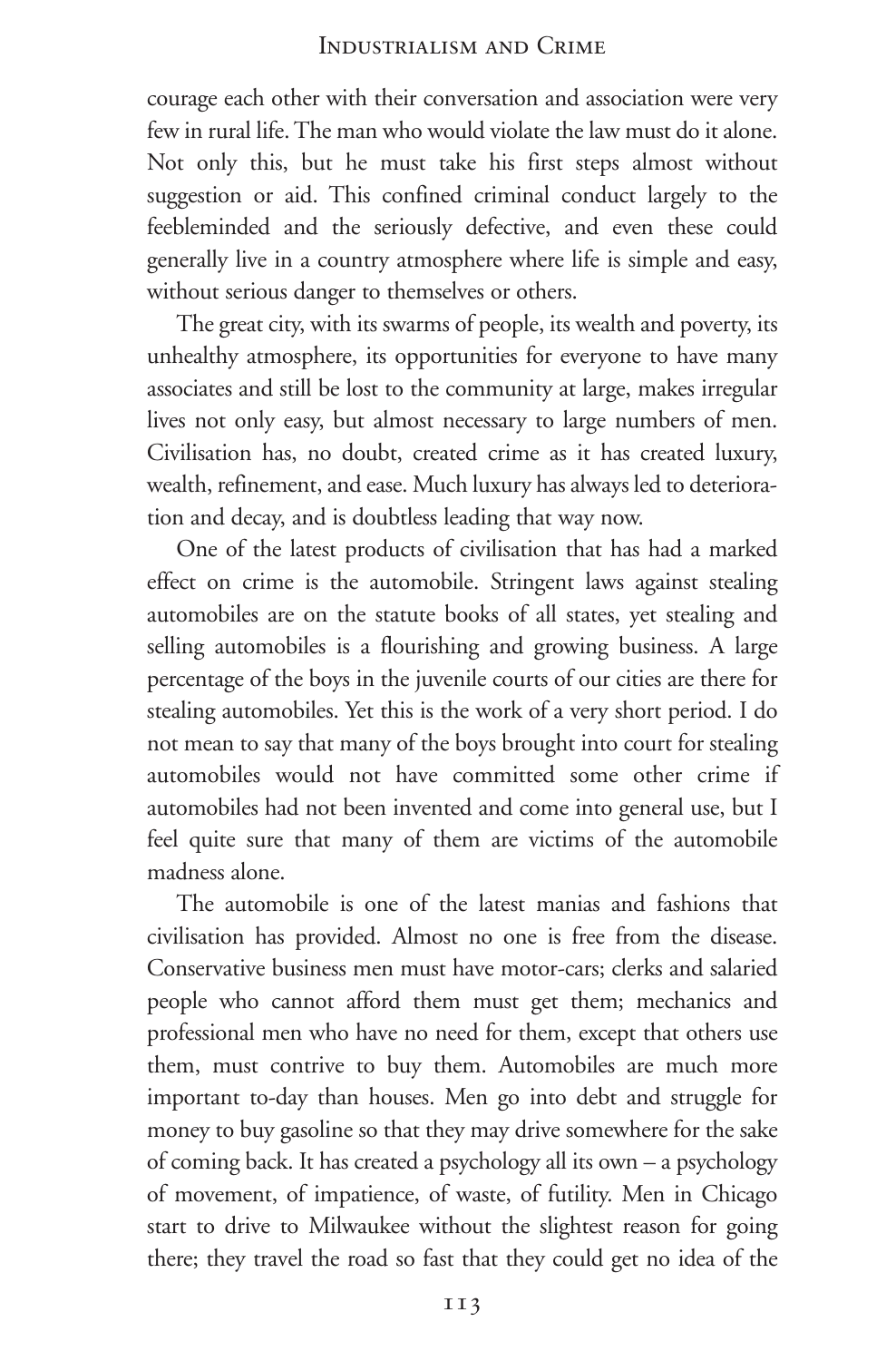scenery even if there were something to see. They hurry as if going for a doctor. They reach their destination and then start back home. The specific desire that is satisfied by this expense and waste is a new one, an emotion of no value in the life processes, and probably of great injury in life development. It is a craze for movement, for haste, for what seems like change.

The automobile has made its list of criminals, and it is making them every day. Probably it will continue to make them until the flying machine is perfected, and then, to some extent at least, the aeroplane will take its place.

The truth is that man is not adapted to the automobile. His reactions are too simple; his inherent needs are not adjusted to the new life; he has not been built up with barriers to protect him from this insidious temptation which is claiming its victims by hundreds every day.

The boy is perfectly helpless in the presence of this lure. He wants to do what others do. He is by nature active and venturesome, and needs to keep on the move. The mechanism itself appeals to him. He wants to work in a garage. He is anxious to be a chauffeur. He cannot resist an automobile. No such temptation should be placed before a boy. It has added a great deal to the responsibility of parents and teachers, and so far they seem not to have been able to meet that responsibility in any way. Aside from the boys' thefts, it has played a great part in crime. The doctor, the real-estate agent, the business man, cannot afford to be without automobiles. No more can the burglar, the hold-up man, the bank robber, if he would keep up to date. The automobile has raised the robbery of country banks from a vagrant crime, infrequent and dangerous, to a steady occupation coupled with a great deal of excitement and some chance for profit. So far no one has ever suggested anything to counteract or lessen the evil effects except to increase penalties. The crimes committed with and for automobiles are a result of the conditions of life. Out of a thousand men and boys, a certain percentage must commit these crimes, just as a certain percentage must die of tuberculosis. The temptation is very great. The human equipment is not strong enough in many people to withstand the temptation. They either buy them when they cannot afford to own them, or they steal them, and either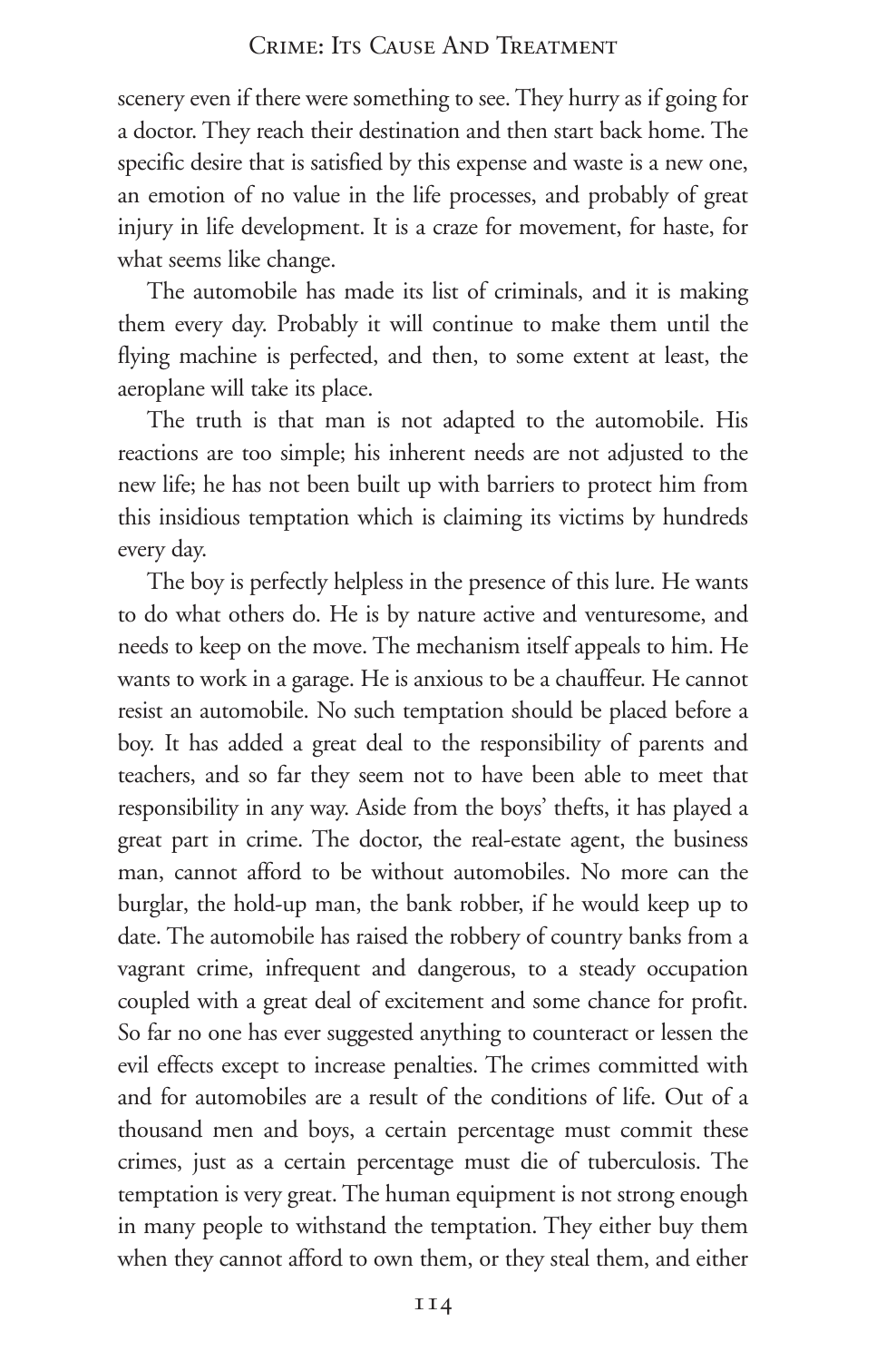### War and Crime

way leads to disaster. No doubt men will some time become adjusted to the automobile as they have become adjusted to the horse, but until that time comes it will demand its heavy toll of unfortunates.

Not only, it seems to me, does the growth of civilisation mean the growth of crime, but that civilisation likewise leads to decay. The world has seen the result over and over again, but it cannot learn. Man is an animal; the law of his being demands that he shall live close to nature; he needs the outdoors, the country, the air; he needs to walk and run; otherwise his digestive apparatus will fail, his brainpower will decay, and the strength of his legs will be impaired. Civilisation runs too much to stomach and nerves, and Nature will have revenge. To be sure, the professional American rhapsodist points out that we are immune from natural law because we have a chance to vote for presidents once in every four years. But there are ample signs that Nature knows little about political institutions or other manmade devices, and that she will have her way.

How much the natural limitations of man will permit him to learn and understand; how far his instincts and emotional nature would allow him to be controlled by knowledge, if he had it; what would be the results to life if reason could control him, are pertinent questions that affect all discussion and which may never be satisfactorily answered. It is entirely possible that the student who tries to point out better ways and teach better methods does it only to satisfy his own emotions, and is often conscious that it does nothing else. But, whatever the inducing cause or result, given a brain and nervous system and the material that civilisation furnishes for reflection, these and other important subjects will be interesting topics of study and furnish material for the reflective powers of man.

### 29

### WAR AND CRIME

All natural phenomena affect the activities of man. It has been repeatedly observed that the number of crimes of assault and murder increases in the summer months and fluctuates with extreme heat or a cooler temperature. The nervous system of man is responsive to all sorts of physical and psychological influences, and criminologists take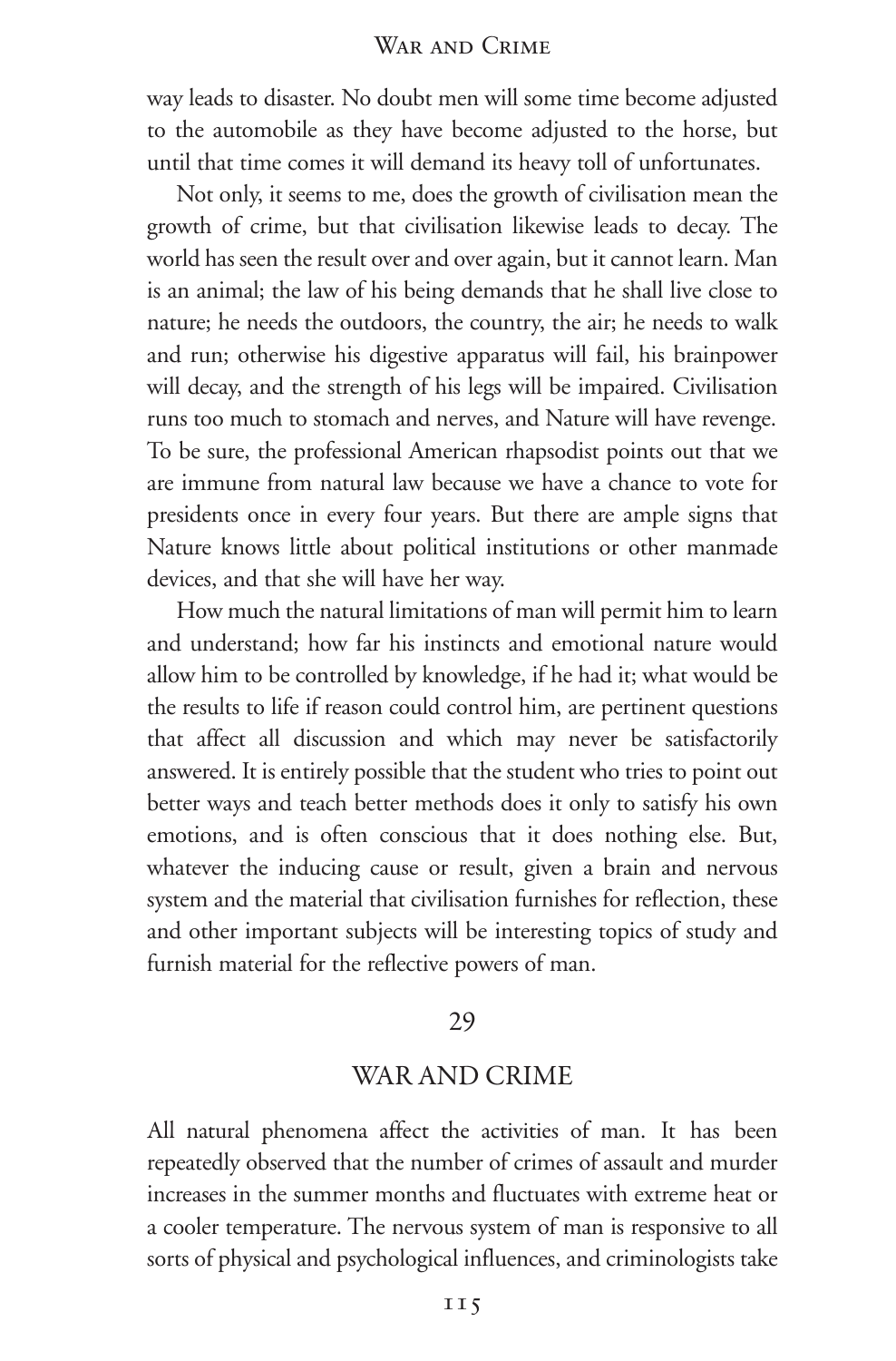these into account in considering crime, as doctors take them into account in treating disease. Man is influenced by substantially all the things that affect other structures and by many things that do not. His nervous system is more delicate, his emotional nature more complex, and his brain permits the handling of impressions in a way not possible to lower organisms.

The effect of war has always been manifest in human conduct. Man acts largely from habit and custom; he does as others do, without reflection as to why he should do it or why others do it. War is a sudden, violent, and spectacular destroyer of all established habits. In its conduct and preparation it has rules of its own which have no analogy in civil life. The battlefield is a reversion to the primitive; a reversion which man finds it easy to make, for it appeals to fundamental instincts which civilisation holds in leash with great difficulty and never with entire success. War appeals especially to the young. Their desire for activity, their impatience with restraint, their love of the spectacular, their untrained emotions, all find a ready outlet in war. Even those who are too young to fight still read of it, talk of it, play at it to the exclusion of other games. War is a profound and rapid maker of mental attitudes and of complexes that are quick to develop and slow to pass away. Both the quick development and the slow decay are probably due to the fact that war meets a decided response in the primitive nature of man.

Nearly all the newspapers of America are now calling attention to the increase of crime since the close of the Great War. It is a topic of pulpit and platform discussion. Wild appeals are made for convictions and extreme penalties. Governors and boards of pardon and parole are urged to refuse clemency to prisoners, and are roundly condemned when they do their plain duty, even though they do it very reluctantly and tardily.

It is probably true that the close of the war has shown a large increase in criminality, especially in crimes of violence. This is true not only of America, but also of all European countries. In some of the most afflicted ones civil government for a time has virtually broken down. Both the great need for food and clothing and the overthrowing of conventions, customs, and habits are responsible for the change. Here we perceive a notable example of the almost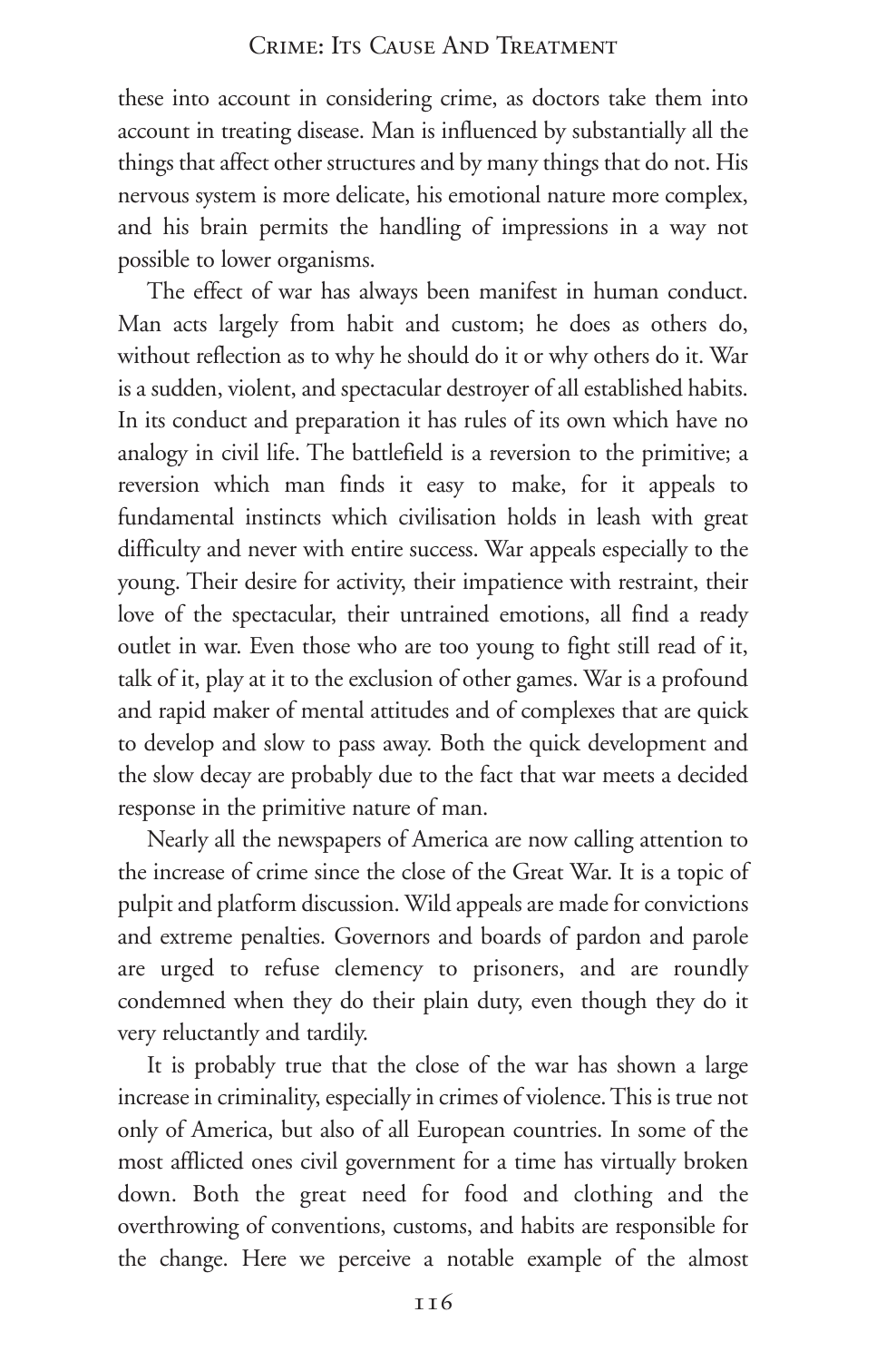### War and Crime

instantaneous disruption of established folkways.

For more than four years most of the Western world did nothing but kill. The whole world talked of slaughter and devoted its energy to killing. Every sentiment of humanity was forgotten. Even religious ties and religious commands were ignored. The prayers to the Almighty contained requests that He help the various fighting nations to kill their enemies. Everyone was taught to hate. The leaders in the war knew that boys could not do efficient killing unless they learned to fear and hate. The most outrageous falsehoods were freely circulated by every nation about its enemies and their conduct of the war. The highest rewards were offered for new and more efficient ways to kill. Every school was turned over to hate and preparation for war, and, of course, all the churches joined in the universal craze. God would not only forgive killing, but reward those who were the most expert at the game.

The newspapers carried stories of battles every day, the dead and wounded often running into tens of thousands. None of the reports was exact. Nothing was true. Everything was wild and exaggerated. Facts were not strong enough to make an impression. Lies were deliberately circulated to help the cause.

Every tradition and habit of life was broken, and broken all the time. The commandment, "Thou shalt not kill," was repealed. Property was not only ruthlessly destroyed, but openly confiscated. Lying was a fine art. When this bears a harvest after the war the public loudly clamours for hanging boys whose psychology is a direct result of long and intensive training by the leaders of the world.

One life is not worth considering in the face of the holocaust that has taken its hundreds of thousands and has been defended in the schools and churches. It is not strange that the after-war harvest of crimes should come largely from boys, often those boys who did their part on the field of battle. Whether they got the psychology from killing or reading or hearing or playing soldier or training makes no difference. Everyone who has any reasoning power knows that they got it, that it was deliberately given to them, if not forced upon them, and that just as deliberately the state is killing them because they took it.

It is not alone the young who show this psychology of killing that has grown out of the war. Organised society, the public, juries, judges,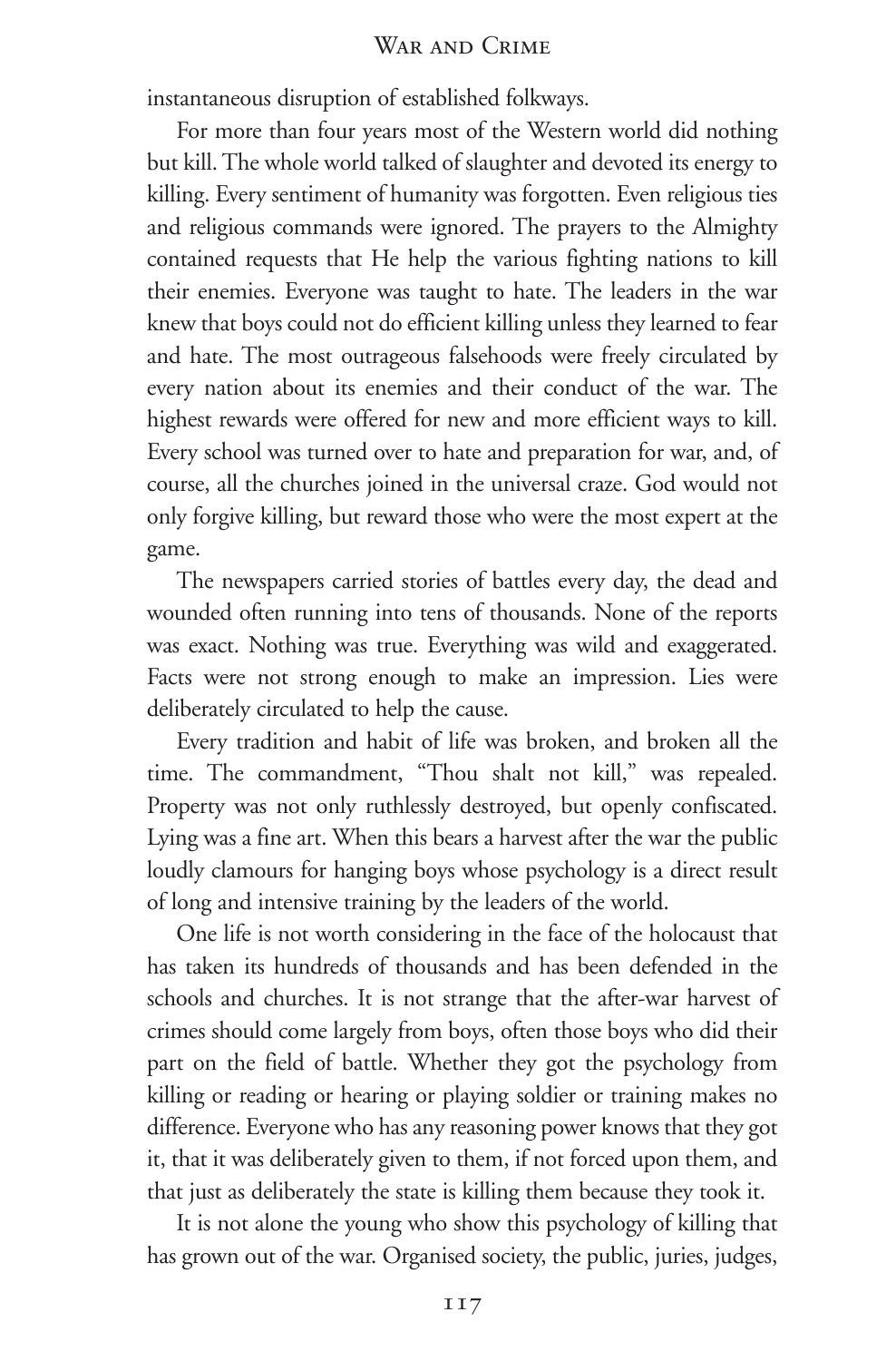pardon boards, and governors show that war has made them cruel and wanton of human life. The great number of hangings since the war is patent to all observers. In normal times juries were very loath to pronounce the death penalty. With any possible excuse they always saved life. Now they pride themselves on taking life. Even insanity does not always prevent an execution.

Numerous are the evidences of the derangements the war has created and left behind. A few years ago a prize fight would not have been permitted in more than one or two states in the Union. Now state after state is passing laws to permit prize fights to take place, and even the best society has given its sanction to this sort of sport. Whether the state should permit prize fights is not the question. The fact is, as everyone knows, that they are permitted on account of a psychology growing out of the war. We content ourselves with saying it will never do to raise our boys as molly-coddles; they must learn to fight.

It is not alone murder that can be traced directly to the war psychology. Robbery and burglary have rapidly increased, and much of this is due to the emotions of boys. The robbing of country banks has grown to be almost a pastime, and often one or more participants in these raids is a returned soldier.

What should be done to meet these new conditions? Common honesty, common sense, and common humanity alike plainly show that a large part of the crimes of violence are due to the war. Will hangings and life sentences stop them? And, if so, is it right for organised society to ignore its responsibility and place it on the young men that they inoculated with the universal madness? It is expecting too much to believe that there is any process by which society can be made to think and feel. Some day, however, when the war fever passes away, crime will again take its normal place.

This phenomenon is not new in the world. Everyone interested has noted it before. It has followed all great wars. War means the breaking up of old habits, the destruction of many inhibitions, which in the strongest civilisation are only skin deep at the best. It means the return to the primitive feelings that once ruled man.

The Napoleonic Wars left a long heritage of crime. Every nation in Europe was affected by them. Many years passed before the world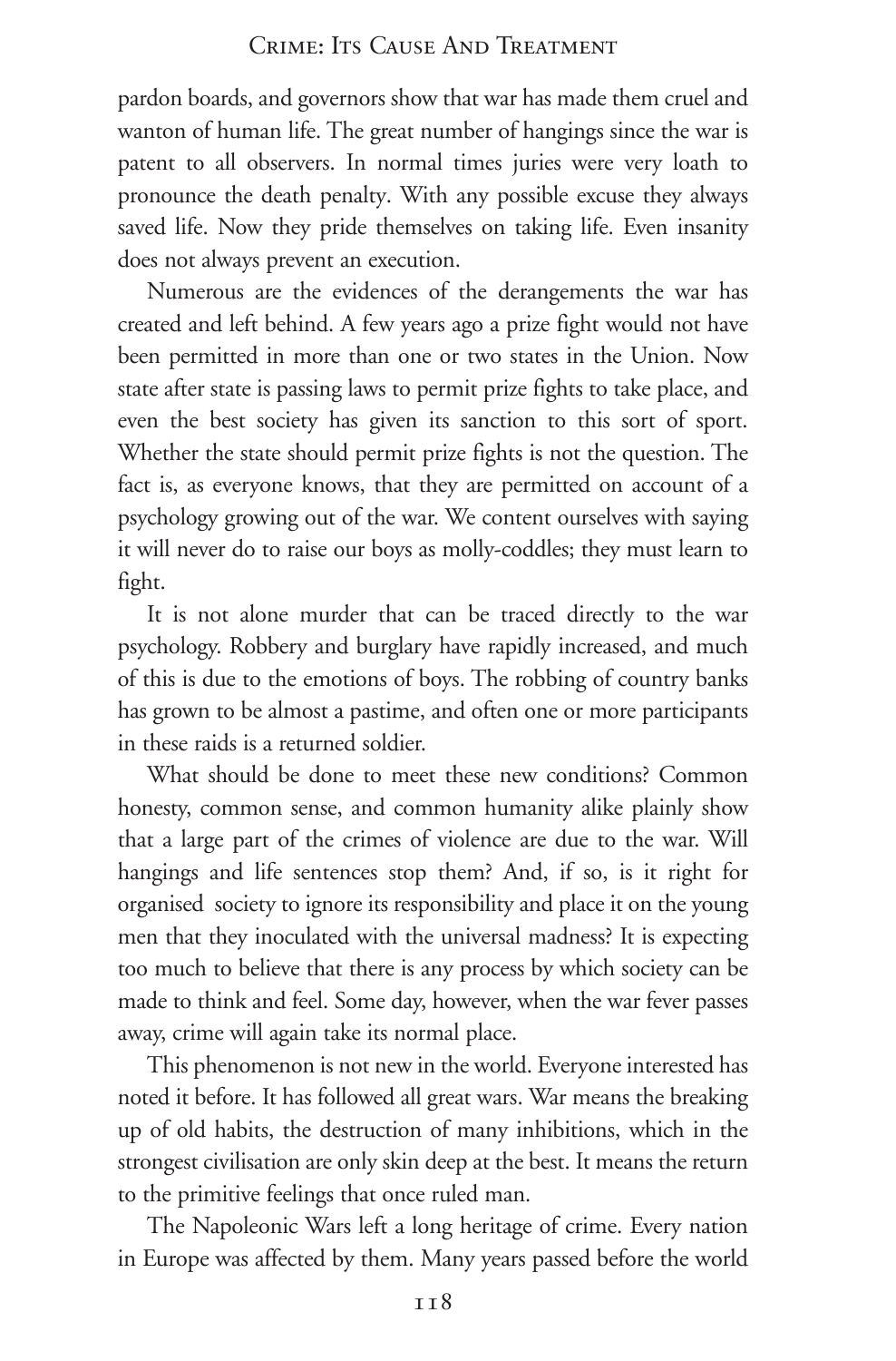## War and Crime

grew tranquil. Our Civil War brought its harvest of crime. It was felt both North and South. It was not confined to homicide, but was shown in all sorts of criminal statistics, especially crimes of violence.

I do not write as a pacifist. There is nothing in the constitution of man that makes pacifism anything but a dream. Man is largely ruled by fear and hate, and it is not possible to imagine an individual or a race that, under sufficient provocation, will not fight. Neither is it possible that nations will not always, from time to time, find the provocation sufficiently great. Individuals and nations can philosophise and reason and make compromises when they are calm; but let them be moved by fear and hatred, and these emotions will sweep away every other feeling. The conditions for war were ripe in 1914, and it was inevitable that America should be in it too. This should not make one wish for war, nor believe in war, nor close one's eyes to its horrors and results. Much less should it prevent him from trying to do his part to restore sanity to the world.

Another consequence of war which America is passing through is the spirit of super-patriotism. This is always aroused, and must be aroused to carry on the war. It is potent in creating the psychology that makes men fight. Every people teaches that its own country is the best; that its laws and institutions excel those of all other lands. This spirit is taken advantage of and used by designing men. It is used to send to jail those who criticise existing things. It is used to hamper and destroy any effort to change laws and institutions. The one who criticises conditions is a disturber and a traitor. Those who profit by existing things are always intense patriots, and by means of cheap appeals and trite expressions seek to stifle discussion and criticism. This war has borne a deadly harvest of restrictive legislation in America. We are no longer an asylum for political offenders. We no longer stand for freedom of speech. Old traditions and constitutional and legal guarantees have been swept aside under the hysteria which has prevailed during and since the war.

These results were inevitable, and will follow war as long as man is man.

All the after-effects of the World War show how completely man is ruled by forces over which he has no control. If considerable numbers of the people have been moved by war hysteria, and if a large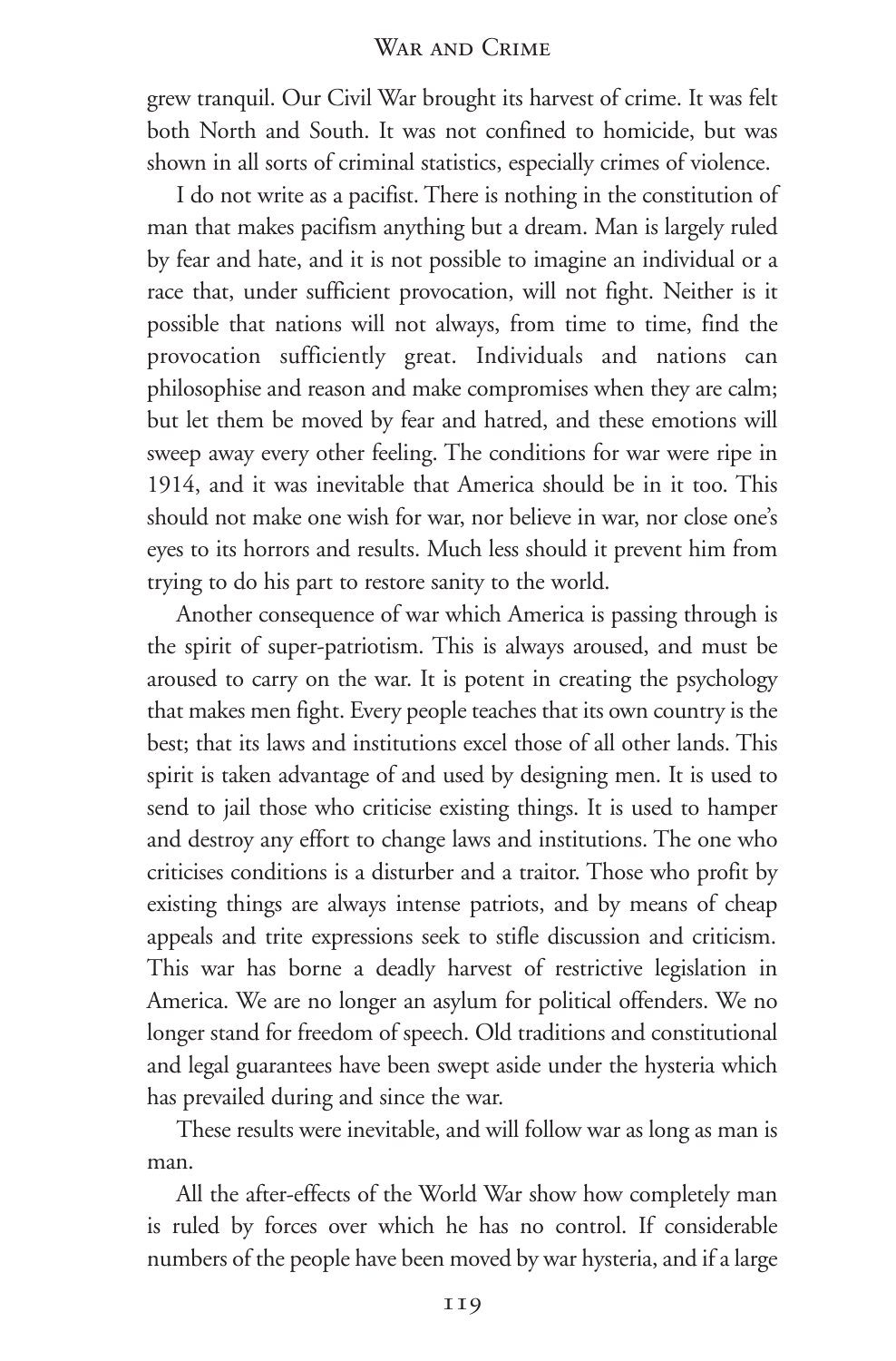part of crime is directly traceable to war, it seems plain that all human action could be traced to some controlling cause, if only man could be wise enough and industrious and humane enough to find the cause. It is plain that the law of cause and effect influences mental phenomena as it does physical acts, and sometime, perhaps, men will seek to avoid the effect by removing the cause.

#### 30

# CIVILISATION AND CRIME

As children we have all amused ourselves by looking into a kaleidoscope, turning it round and round and watching the changing patterns formed from the mixing bits of different-coloured glass in the other end. Each turn makes a different pattern, and each bit of glass seems to seek a spot in the general medley where it can be settled until another turn drives it to find a resting-place somewhere else. The organisation of individual units into a group is more or less such a formation, each seeking to adjust itself to a pattern, and finding that the pattern is ever-changing and the individual units obliged to seek new positions and make new adjustments.

It is vain for social theorists to talk of a perfect order, a system of social organisation that will find the proper place for each unit and bring social symmetry out of the whole. Such a society is not consistent with the varied capacities and wants of men. Neither is a perfect order possible with ever-changing and moving physical forces, with new mental conceptions, with new needs and wants, with constant births and deaths, and with the innate instincts of man.

Some system may be the best for a time, but must in turn give place to new formations. In this process the old is ever mixed with the new. The past hangs on to plague the present, and the vision of the future disturbs the quiet and stability that the present inherited from the past. Organisations of society are necessary and automatic. The frost on the window-pane takes its pattern, the crystals in the glass and stone have their formations, the grain of sand, the plant – all forms of animal life – the solar system, and, doubtless, an infinite number of other systems which the eye cannot see or the mind comprehend, take on form and order. The symmetry and shape of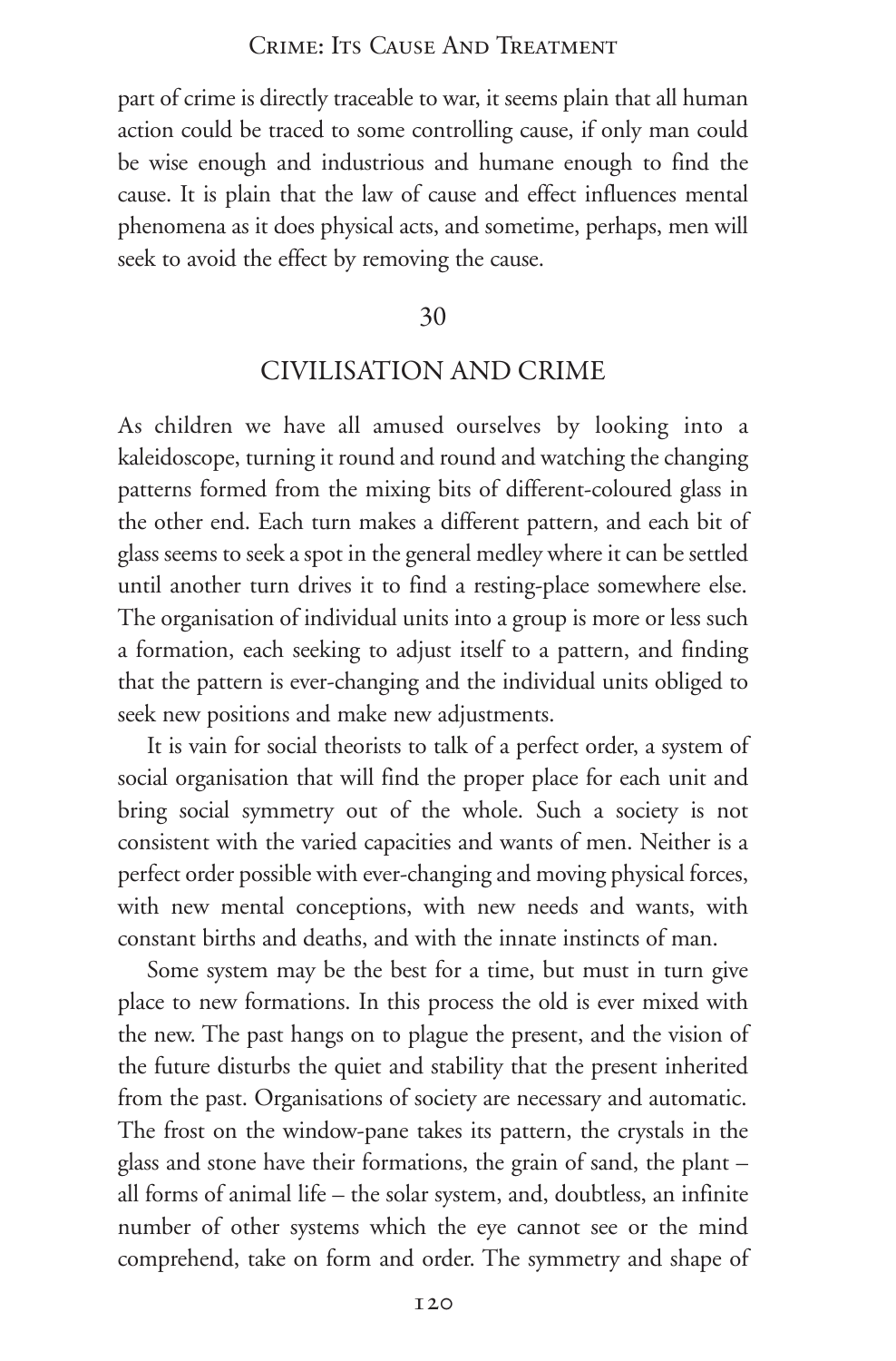## Civilisation and Crime

any of these organisations may be shattered by growth or catastrophe, and new forms may take their place. All life is constant friction and constant adjustment, each particle in a blind way trying to find a more harmonious relation, but never reaching complete rest.

The social and political patterns that men have taken have been of many forms. All through the past these have changed, and the laws and habits that were meant to hold men together have been made and discarded as fast as new emotions or ideas have gained the power to make the change. Men are of all degrees of adaptability. Some can readily conform to the new. Some adjust themselves very slowly. Man's structure is fixed; his inherent instincts are of ancient origin, always urging him to primitive reactions; his habits are slowly formed and slowly changed. Slowly he settles himself to the conditions that surround him. He learns their demands; he manages to conform, but the folk-ways that he knew and the way of life he learned must be changed to something else. Every new adjustment, every change of organisation, every modification made by civilisation, bears its toll of victims who have not been able to adjust themselves to the new order.

The first criminal regulations, doubtless, had to do with the personal relations of men. The number of offences was small, for life was simple, wants were few, and ambition was rare. The growth of religion created a ferocious criminal code, regulating every thought and action that God's agents thought might offend the Deity or threaten their power on earth. Anyone interested in the story of punishment for heresy, sorcery, or other crimes growing out of religious fanaticism can read the story in Lecky's History of Rationalism in Europe, in White's A History of the Warfare of Science with Theology in Christendom, in Draper's Intellectual Development of Europe, and in many other books. The Spanish Inquisition alone furnished about 350,000 victims in the two centuries of its power. Many of them were burned alive, many others were killed by the most cruel torture that could be devised by man. Up to recent times more victims have been put to death for heresy and kindred crimes against religion than for any other cause. Next to this, no doubt, stand political crimes. Even America hanged old women for witchcraft, a crime they could not commit. Practically all the victims of religious and political persecution have been guiltless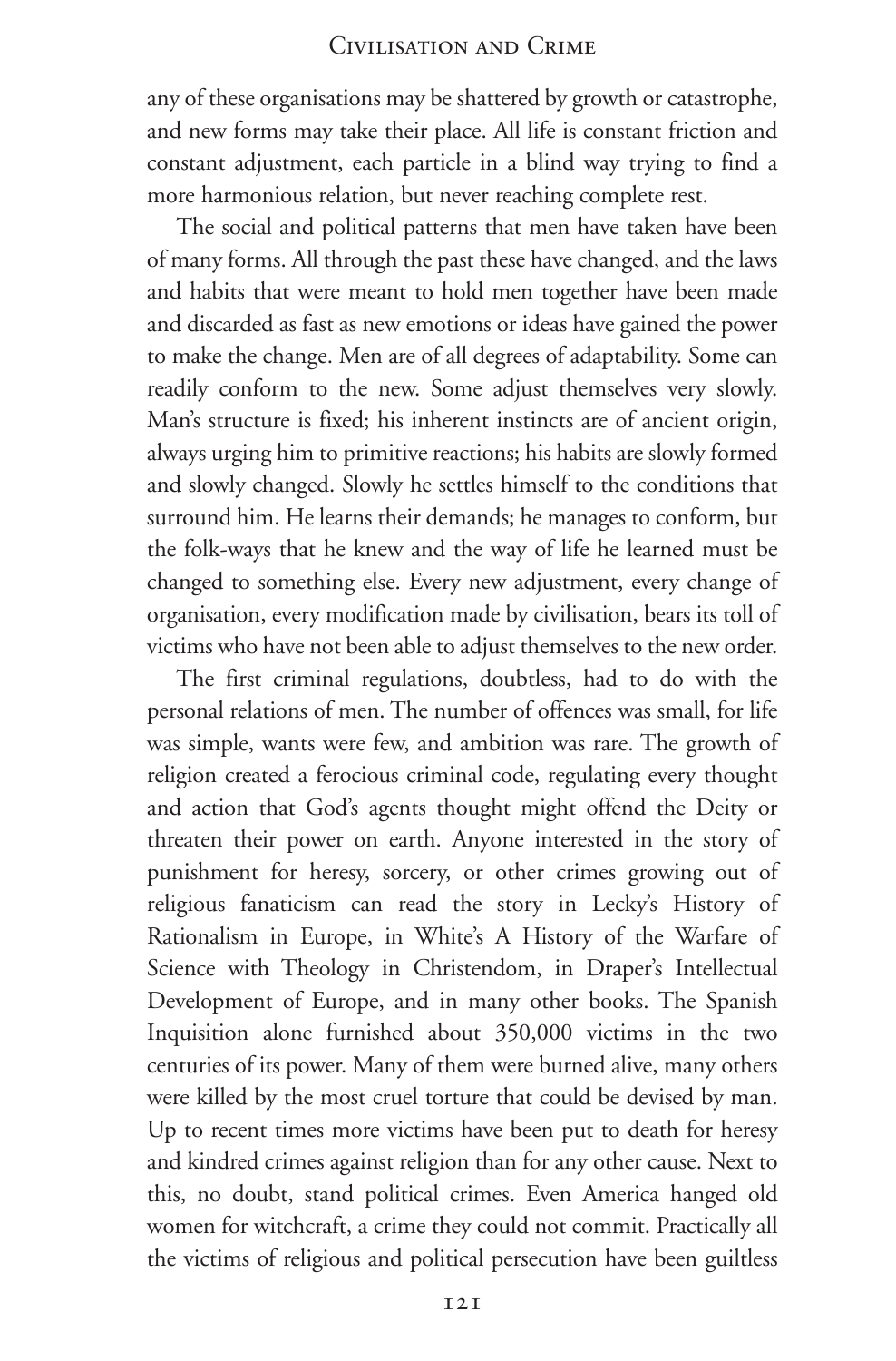## CRIME: ITS CAUSE AND TREATMENT

of any real crimes, and among them were always many of the noblest of their age.

Every general change of religious or political ideas bears its quota of crimes. For, whatever the religious or political organisation, it always uses every means in its power to perpetuate itself. This is as true of republics as of monarchies, although the severity of punishment and the amount of heresy permitted change from time to time. Each age is sure that it has the true religion and the Godgiven political organisation. In every age the accepted religion is true, and the King and the State can do no wrong.

One thing only seems to be sure. Human nature does not change. Whether it was the theological systems of the ancient world fighting to keep Christianity out, or Christianity fighting to preserve itself, the same cruel, bigoted, fanatical majority has been found to do its will, and the same reasons and excuses have served the law from the earliest times down to to-day.

A letter of the younger Pliny, who was then Governor of Bythinia-Pontus, a province of Rome, asking the Emperor Trajan for instructions in dealing with the early Christians, shows how persistent are intolerance and bigotry. This might have been written yesterday to seek advice in the suppression of opinion and punishment for sedition in any of the most advanced governments of the modern world, as it was in the most advanced of the ancient world. The letter is here reproduced as an interesting exhibit of human nature and its fixity.

Pliny, the younger, was born in a.d. 61, and became Governor of the province of Bythinia-Pontus about the year a.d. 112 under the Emperor Trajan. In the discharge of his duties as Governor, Pliny discovered that the conversion of many of his subjects to Christianity had resulted in a falling off of trade in the victims usually purchased for sacrifices at the temples and in other commodities used in connection with pagan worship. As a good Governor, Pliny sought to remedy this economic situation, and his plan was to restore his subjects to their old forms of worship. Thus he was brought into contact with Christianity. The following letters, one from Pliny to Trajan, and the other Trajan's reply, show the situation. These documents are from the Tenth Book of Pliny's *Correspondence*,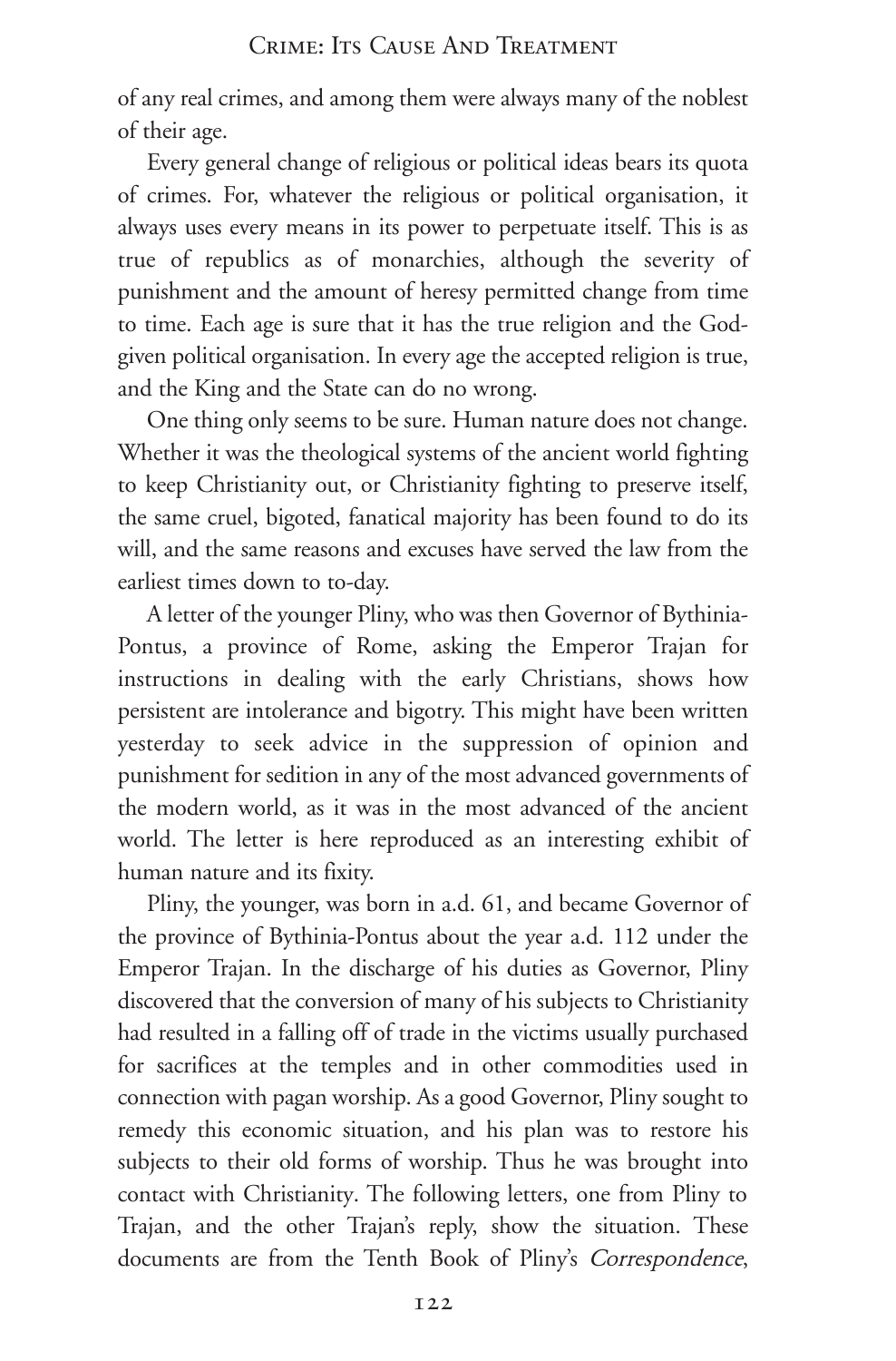Letters 97 and 98:

Pliny asking instructions of Trajan on trials of Christians It is my invariable rule, Sir, to refer to you in all matters where I feel doubtful; for who is more capable of removing my scruples, or informing my ignorance? Having never been present at any trials concerning those who profess Christianity, I am unacquainted not only with the nature of their crimes, or the measure of their punishment, but how far it is proper to enter into an examination concerning them. Whether, therefore, any difference is usually made with respect to ages, or no distinction is to be observed between the young and the adult; whether repentance entitles them to a pardon; or if a man has been once a Christian, it avails nothing to desist from his error; whether the very profession of Christianity, unattended with any criminal act, or only the crimes themselves inherent in the profession are punishable; on all these points I am in great doubt. In the meanwhile, the method I have observed towards those who have been brought before me as Christians is this: I asked them whether they were Christians; if they admitted it, I repeated the question twice, and threatened them with punishment; if they persisted, I ordered them to be at once punished: for I was persuaded, whatever the nature of their opinions might be, a contumacious and inflexible obstinacy certainly deserved correction.

There were others also brought before me possessed with the same infatuation, but, being Roman citizens, I directed them to be sent to Rome. But this crime spreading (as is usually the case) while it was actually under prosecution, several instances of the same nature occurred. An anonymous information was laid before me, containing a charge against several persons, who upon examination denied they were Christians, or had ever been so. They repeated after me an invocation to the gods, and offered religious rites with wine and incense before your statue (which for that purpose I had ordered to be brought, together with those of the gods), and even reviled the name of Christ: whereas there is no forcing, it is said, those who are really Christians into any of these compliances: I thought it proper, therefore, to discharge them. Some among those who were accused by a witness in person at first confessed themselves Christians, but immediately after denied it: the rest owned, indeed, that they had been of that number formerly, but had now (some above three, others more, and a few above twenty years ago) renounced that error. They all worshipped your statue and the images of the gods, uttering imprecations at the same time against the name of Christ. They affirmed the whole of their guilt, or their error, was that they met on a stated day before it was light, and addressed a form of prayer to Christ, as to a divinity, binding themselves by a solemn oath, not for the purposes of any wicked design, but never to commit any fraud, theft, or adultery, never to falsify their word, nor deny a trust when they should be called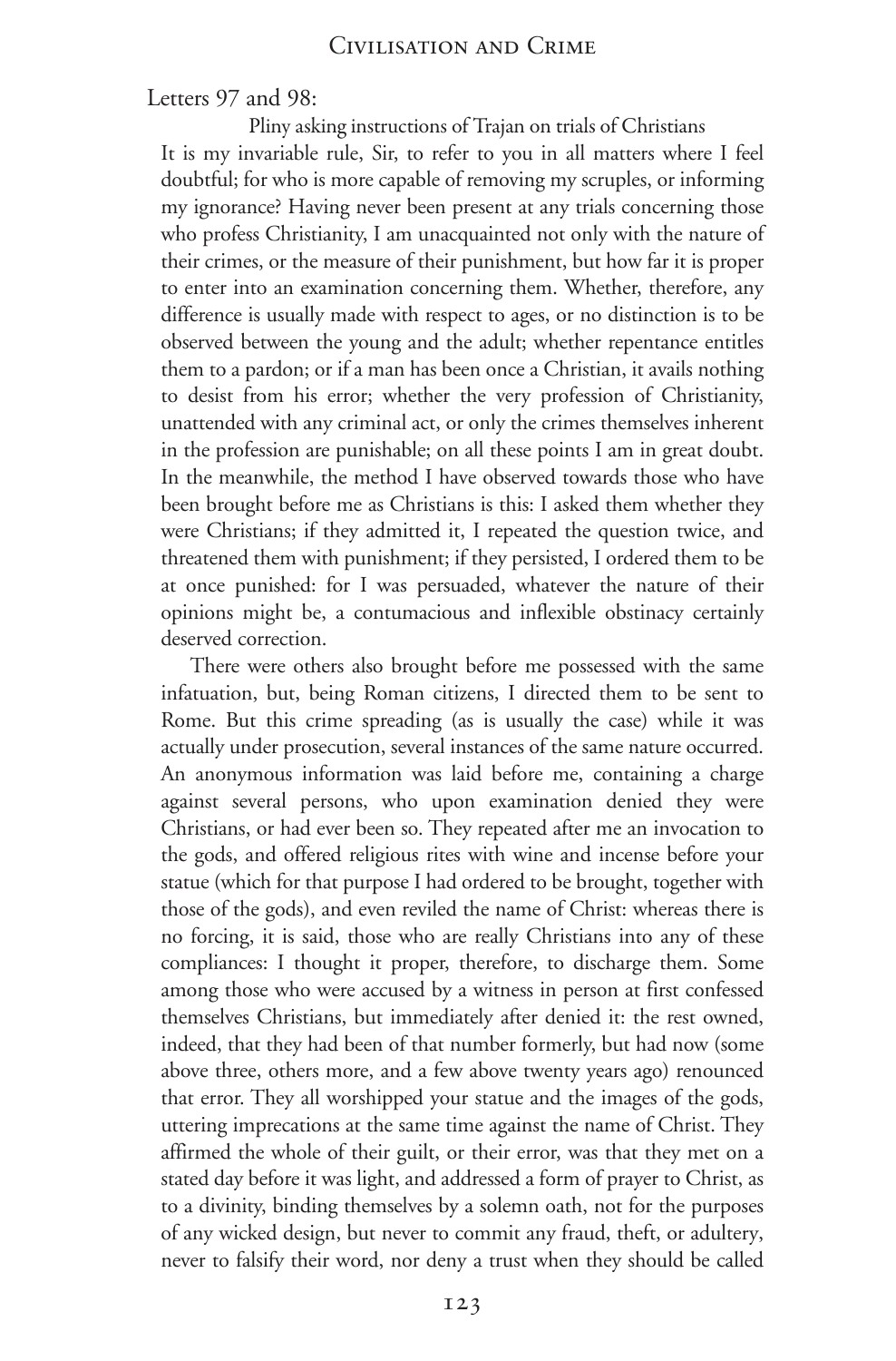# CRIME: ITS CAUSE AND TREATMENT

upon to deliver it up; after which it was their custom to separate, and then re-assemble, to eat in common a harmless meal. From this custom, however, they desisted after the publication of my edict, by which, according to your commands, I forbade the meeting of any assemblies.

After receiving this account, I judged it so much the more necessary to endeavour to extort the real truth, by putting two female slaves to the torture, who were said to officiate in their religious rites: but all I could discover was evidence of an absurd and extravagant superstition. I deemed it expedient, therefore, to adjourn all further proceedings, in order to consult you. For it appears to be a matter highly deserving your consideration, more especially as great numbers must be involved in the danger of these prosecutions, which have already extended, and are still likely to extend, to persons of all ranks and ages, and even of both sexes. In fact, this contagious superstition is not confined to the cities only, but has spread its infection among the neighbouring villages and country. Nevertheless, it still seems possible to restrain its progress. The temples, at least, which were once almost deserted, begin now to be frequented; and the sacred rites, after a long intermission, are again revived; while there is a general demand for the victims, which till lately found very few purchasers. From all this it is easy to conjecture what numbers might be reclaimed if a general pardon were granted to those who shall repent of their error.

#### Trajan to Pliny

You have adopted a right course, my dearest Secundus, in investigating the charges against the Christians who were brought before you. It is not possible to lay down any general rule for all such cases. Do not go out of your way to look for them. If indeed they should be brought before you, and the crime is proved, they must be punished; with the restriction, however, that where the party denies he is a Christian, and shall make it evident that he is not, by invoking our gods, let him (notwithstanding any former suspicion) be pardoned upon his repentance. Anonymous information ought not to be received in any sort of prosecution. It is introducing a very dangerous precedent, and is quite foreign to the spirit of our age.

Civilisation is largely a question of new machinery and methods. It is not the humanising of men. It is plain that, no matter what the time or age, the characteristics of man remain the same. His structure does not change; his emotional life cannot change. New objects and desires may control his feeling, but whatever the aim of the age and place the same inherent emotions control.

Intolerance has been one of the great sources of evil all down the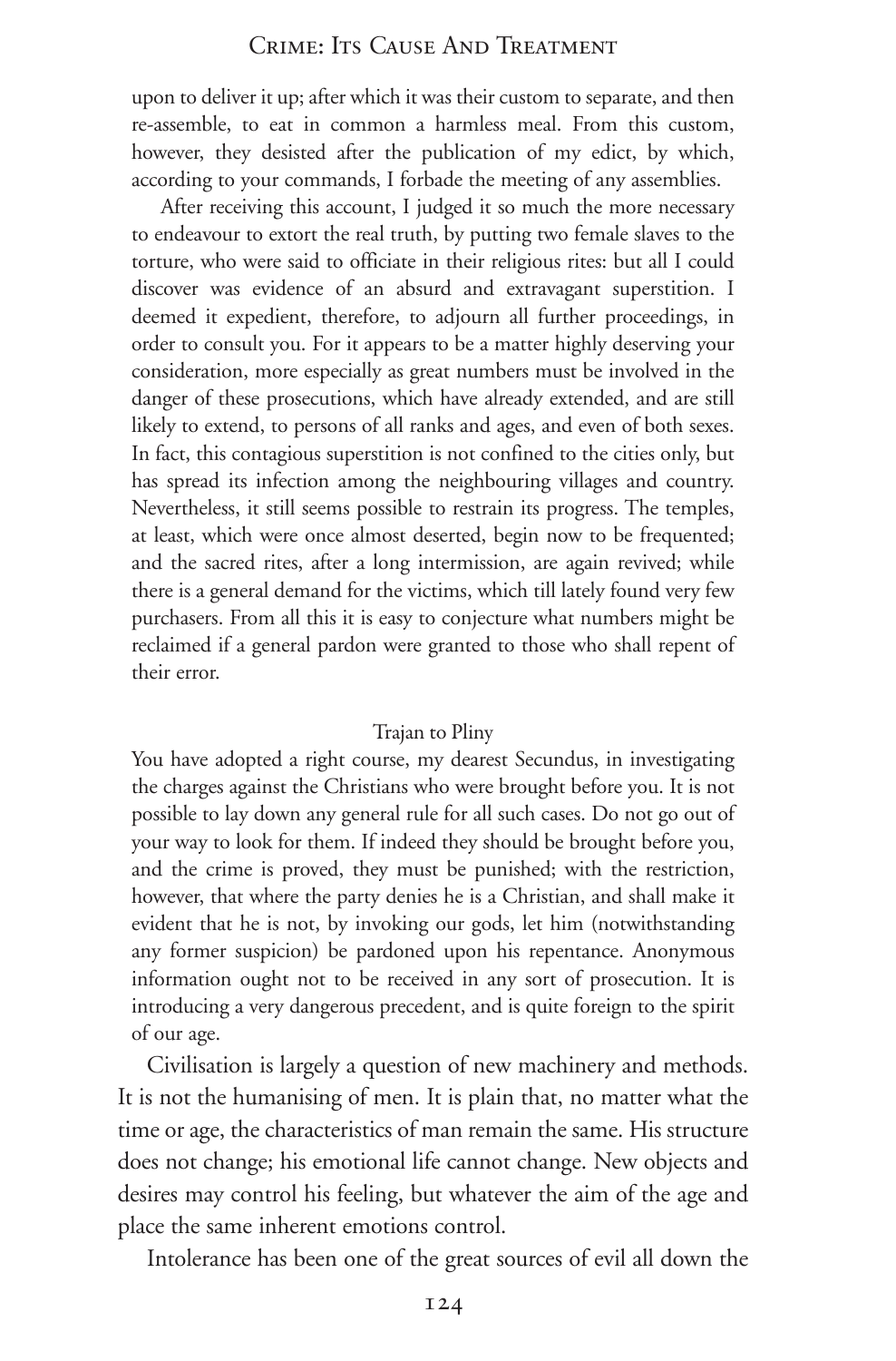### **THE CONVICT**

ages. It is practically certain that neither time nor education has made man more kindly in his judgment of his fellows or more tolerant in his opinions and life. All that education can do is to remove some of the inducing causes that have always brought the sharp conflicts and awakened the cruelty of man.

Every civilisation brings new evils and new complexities, which man meets with the same machine and the same emotions. It is fairly certain that no nobler idealism or no finer feelings have been planted or cultivated in man since the dawn of history, and when it is thoroughly realised that man's structure is fixed and cannot be changed it seems as if none could be developed.

## 31

## THE CONVICT

Human nature is so weak and imperfect that, at its best, it needs all the encouragement it can get. The comradeship of friends and the attitude of the public and acquaintances are of the greatest importance in effecting the development of most lives. Sooner or later the convicted man is turned out either on probation or parole, or at the expiration of his sentence. He was probably none too strong a man before his conviction. His heredity was poor in most cases, and his environment completed his downfall. He faces the world again with a serious handicap that he did not have at first. If he had just recovered from a severe illness, everyone he met would do all he could to help him; his environment would be made easier than before his confinement in the hospital; and especially from the conditions that placed him there, both society and his neighbours would try to see that he should, as far as possible, be saved. If he had been one of those who could live only by means of his own work, and if on account of himself or his family he had been obliged to overstrain, an easier place would probably be found for him. The chances of going to the hospital the second time would be very much less than they were the first time. Even his experience in confinement would be of use, and through that experience he would be taught to live and preserve his health.

The discharged prisoner is met in an entirely different way. The ex-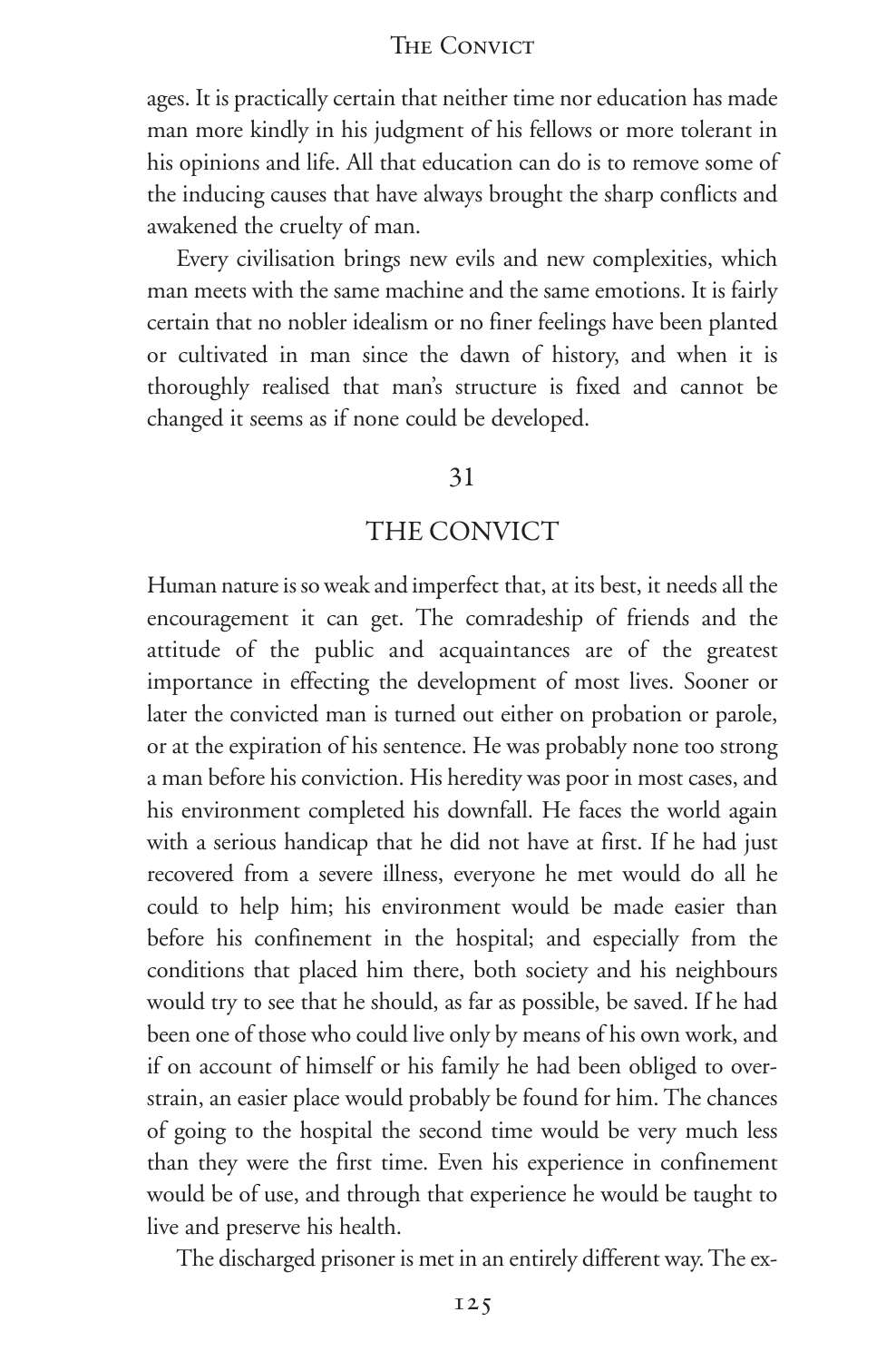## CRIME: ITS CAUSE AND TREATMENT

convict is under doubt and suspicion from the start. On the slightest provocation he is reminded of his past. He is always under suspicion unless, perhaps, he professes a change of heart. Such a change implies a physical process which is impossible. Some sudden exaltation may furnish him a new emotion for a time, but this can last only while the stimulus has power to act. It will soon pass away, and the man will be himself again. It may be possible that here and there is a nature of such an emotional temperament that religion or socialism or single tax or some other strong conviction may possess him until such time as his feelings begin to cool and change, when he will be safe. But most men are inherently the same when they come out of prison as when they go in. Under right treatment they may gain a little more wisdom as to life that will help them make adjustments; or they may be relieved from some burdens, or placed in an environment of less stress and strain where it will be easier to live. In those cases the attitude and help of the community are all-important.

Society is not entirely to blame for looking on him with suspicion. It knows he once failed. It has been taught that this failure was due to a moral delinquency outside the law of cause and effect, and society is naturally suspicious that he will offend again or molest the community in some other way. Had he been confined because he had not the strength to meet his environment; had the law put him in custody under expert control until he gained the strength for his battle with life; or had a new environment been provided under scientific direction, as in the case of a hospital patient, society would then take another view and do all it could to help him. New comrades and associates would surround him to show him the way, and they would make his burden lighter. Instead of this, he comes out with his ability to adjust himself to life lessened. If a crime is committed in his community, he is blamed, or at least suspected. He is known to the police, and often "rounded-up". This directly interferes with his employment, places him at a disadvantage with his associates, and drives him into the company of others who feel that the world is against them and that a life of crime is all there is left to follow. It is not hard to see how men come to be "repeaters." It is hard to understand when they do not.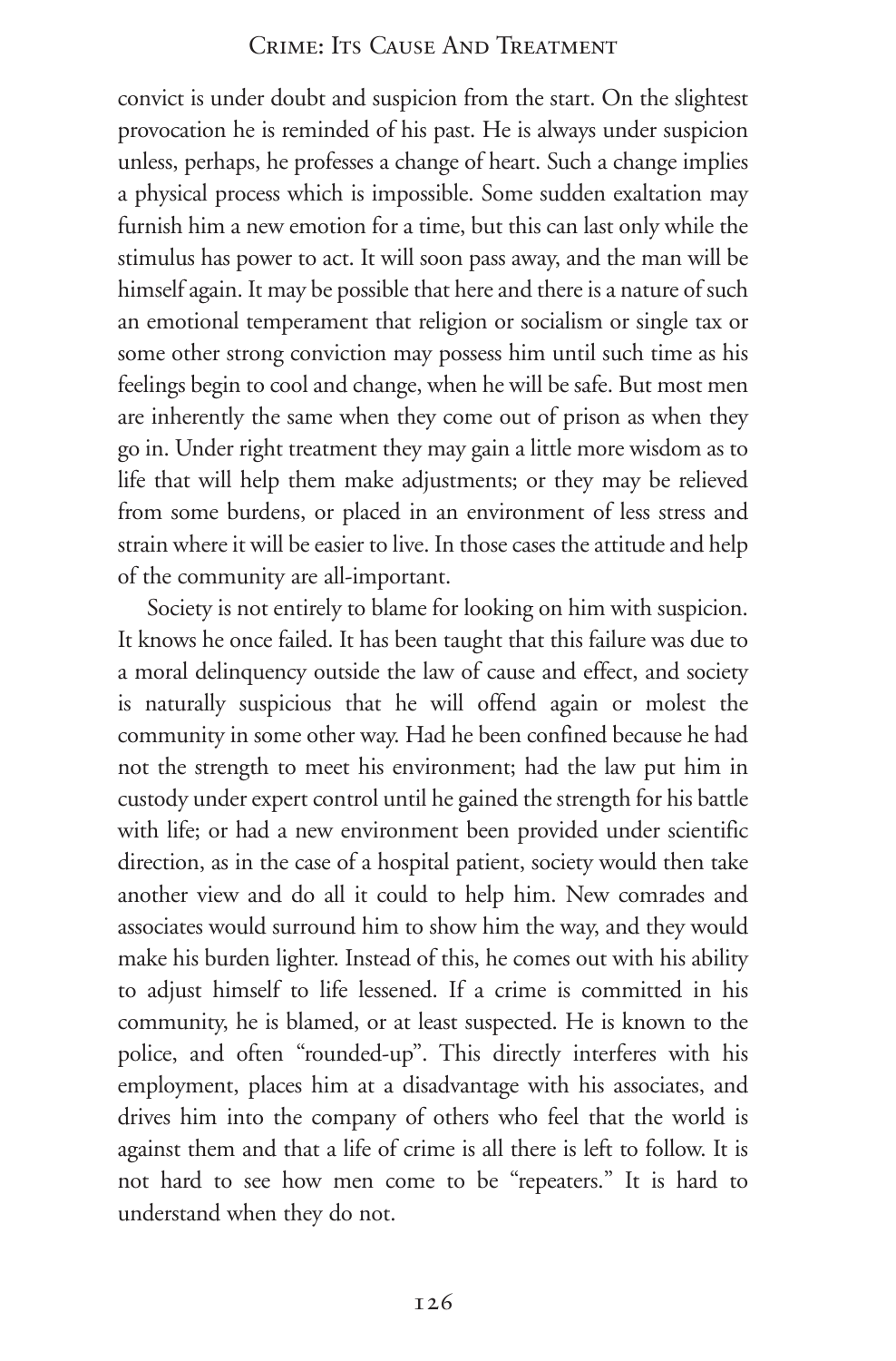#### Isolation and Sterilisation

#### 32

# ISOLATION AND STERILISATION

The growing belief that crime comes largely from the sub-normal has created a more or less definite demand for the isolation of the moron before the commission of crime and for the sterilisation of certain misfits, especially after conviction. Both of these methods are very drastic, and while society must and will adopt any way that seems to be necessary to protect itself, still, before accepting such drastic remedies, it should be very clear that the danger is sufficiently great to justify the means, that the desired result will follow, and that no other means will bring about the end.

In this discussion it should be remembered that the mental classification of children and grown-ups is only in its infancy, that much that is freely stated is still in the realm of theory, and that time and patience in making investigations and classifying facts are most important in arriving at correct results.

The really intelligent are as abnormal as the defective. The great masses of men are rather mediocre, and those above and below are exceptions. This depends on how broad is the class included in the normal. There are no sharp divisions anywhere; above, the normal shades imperceptibly into those of unusual intelligence, and below it fades just as gradually into the sub-normal. While defectives are more apt to commit crimes, in the main this is because their environment is too hard for their machine.

The sub-normal are probably more tractable and less disposed to the emotions that lead to criminal acts than are the more intelligent. Their crimes are especially noticed because they seem to be without any serious motive and often shockingly brutal- . City life most readily uncovers the sub-normal. This is true because the strain is far greater in the city than in the country. There are exceptions to this rule, particularly those portions of the country that are barren and unproductive territory into which the venturesome and obvious unfits are drawn.

The prisons are not the only places which are inhabited by the sub-normal and the misfit. The hardest and most disagreeable and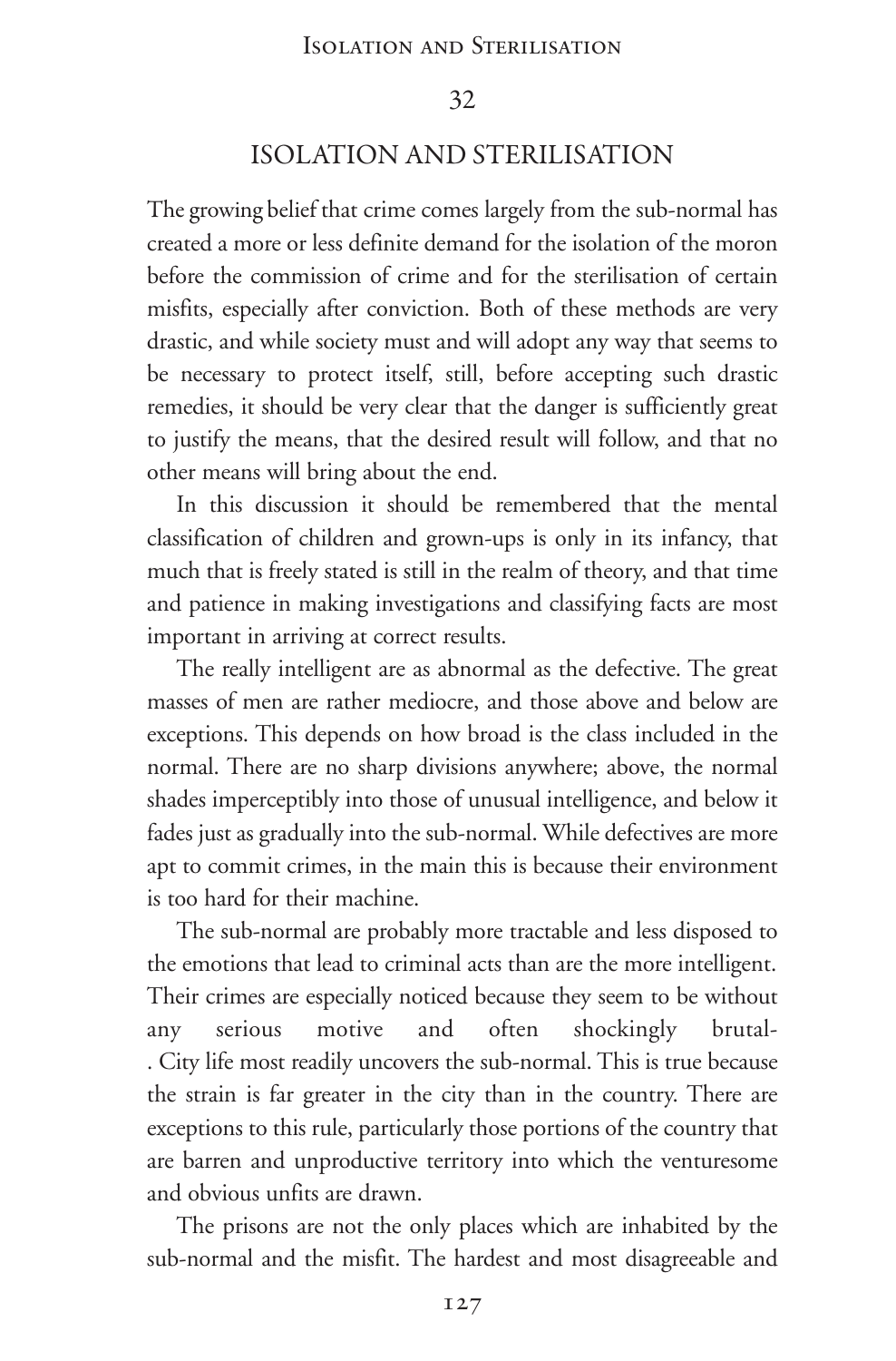most poorly paid labour is largely done by this class of people. Very few people of superior intelligence and education do manual labour, and the more disagreeable the manual labour the more certain it is that the job is done by the sub-normal and the misfit. A large part of the farm labour, the odd jobs and common labour in small towns, the cheaper labour on railroads, in factories, and all industrial plants is given to this sort of men. In the country and small village, where life is easy, this class seldom makes trouble, and is hardly known. These men and women easily and naturally fall into a place in the industry and society of the village, and are often among the most useful members.

A general examination of all men to discover the defective and the sub-normal, coupled with a demand that all such be sent to some place of confinement, would meet with such a protest from all classes seriously affected as to end not only the demand, but also the further agitation of the subject. Any such law, if carried out, would not only seriously increase the cost of all industry, but in many instances would make it impossible to carry it on. It is hardly conceivable that above the idiot, society shall make examinations and tests and confine or sterilise large classes of people who have not yet developed anti-social tendencies, but who, on account of feeble intellects, might sometime commit crime.

The world has ample data at hand to show more humane and at the same time much cheaper ways, even methods that will yield a profit. These ways have been abundantly illustrated by history, and can be witnessed in operation every day.

England was repeatedly conquered and settled by brigands and misfits. When her people grew more homogeneous and orderly she sent her anti-social to New Zealand and to Virginia. In New Zealand, with its opportunities, these outcasts and their descendants prospered, and were as orderly and conventional as the English society that banished them for England's good. The colonies in Virginia, with access to land and a chance to make homes for themselves, established a social order and formed communities more prosperous than the ones that sent them out. Many of their descendants are now successful and important members of every western state.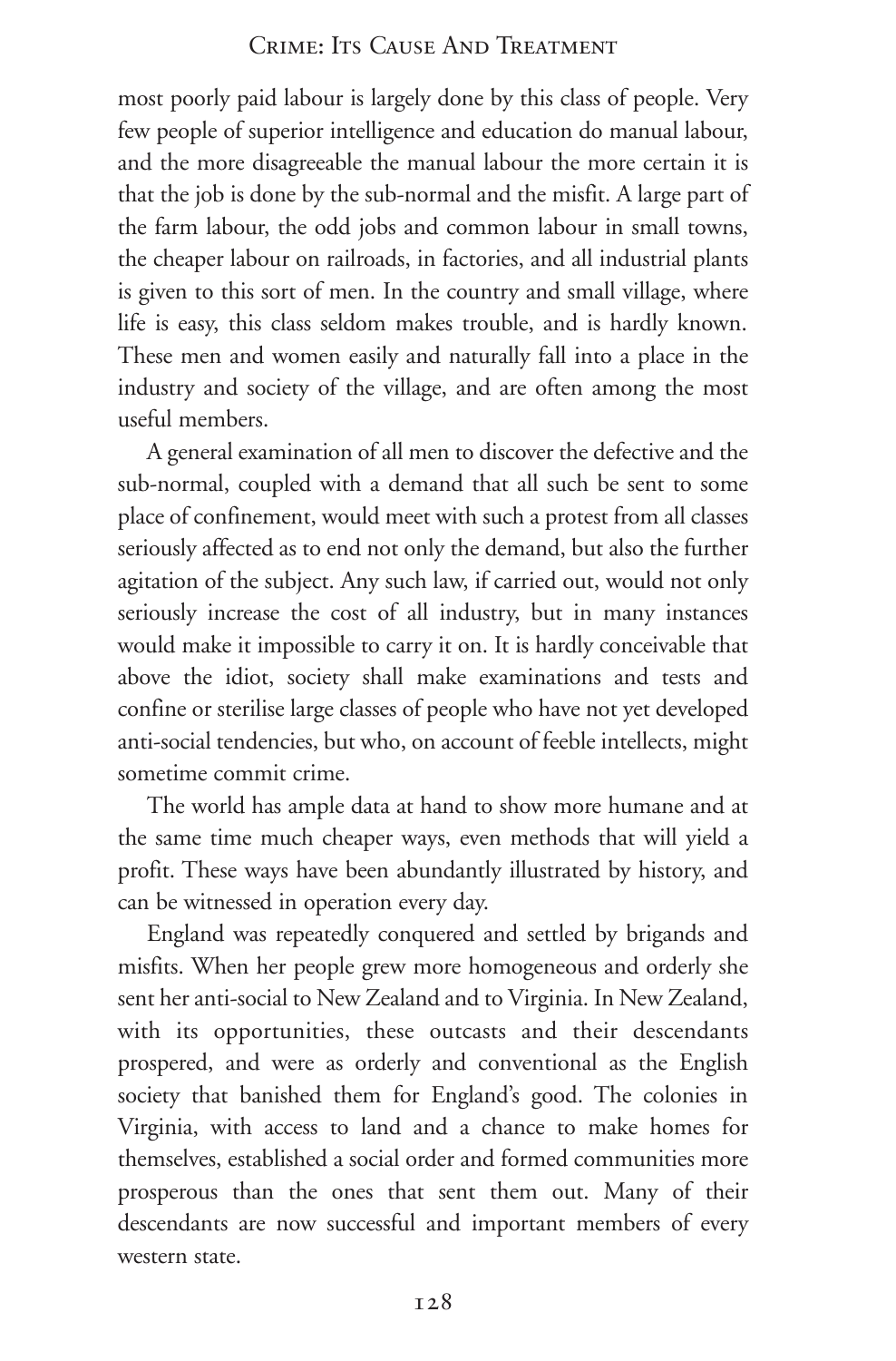## Isolation and Sterilisation

In fact, most of the European immigrants who have settled in the United States were the poor and the outcast, the misfits of European countries. With better opportunities and a chance to build up homes in a new land, their descendants are at least the equals of those who stayed behind. The growth and development of the United States westward from the Atlantic seaboard has been effected by the poorer and less intelligent, but often the more venturesome, who constantly turned West to get cheaper land and a better chance. The residents of these western states compare very favourably with those who still reside in the sections of the country which these pioneers left behind. It cannot be shown that the less intelligent have criminal natures. All that can be shown is that they have a poorer equipment to meet the stress and strain of life. To make most of this class safe, all that is needed are fairer conditions and an easier environment. If society could only recover from the obsession that what is necessary to regulate man is plenty of prisons and harder punishments, it would be fairly easy, and infinitely cheaper, to improve the environment from which crime springs than to visit vengeance on the victim.

The effect of education is very great. Many a sub-normal and backward person has been educated so that he could take a place in life that those with a much greater natural ability could not fill.

Beyond the segregation of the imbecile, the insane, and those who have committed crime it is dangerous to go. The course of preventing crime lies in the other direction – better opportunity and an easier life.

It has grown to be a commonplace in the discussion of crime to speak of isolation and sterilisation as the proper treatment of the criminal and defective. This is generally done without any clear understanding of the laws of heredity.

The laws of the transmission from parent to child of traits and tendencies are not yet well enough known to justify any attempt to interfere with the function of life, except in the case of the idiotic. It is plain that crime cannot be inherited. Certain defects in the brain and nervous system can be and are inherited. No brain or nervous system is perfect, so the problem is one of the incapacity which causes the maladjustment. Crime results from defective heredity when applied to the environment. It comes from the inability of the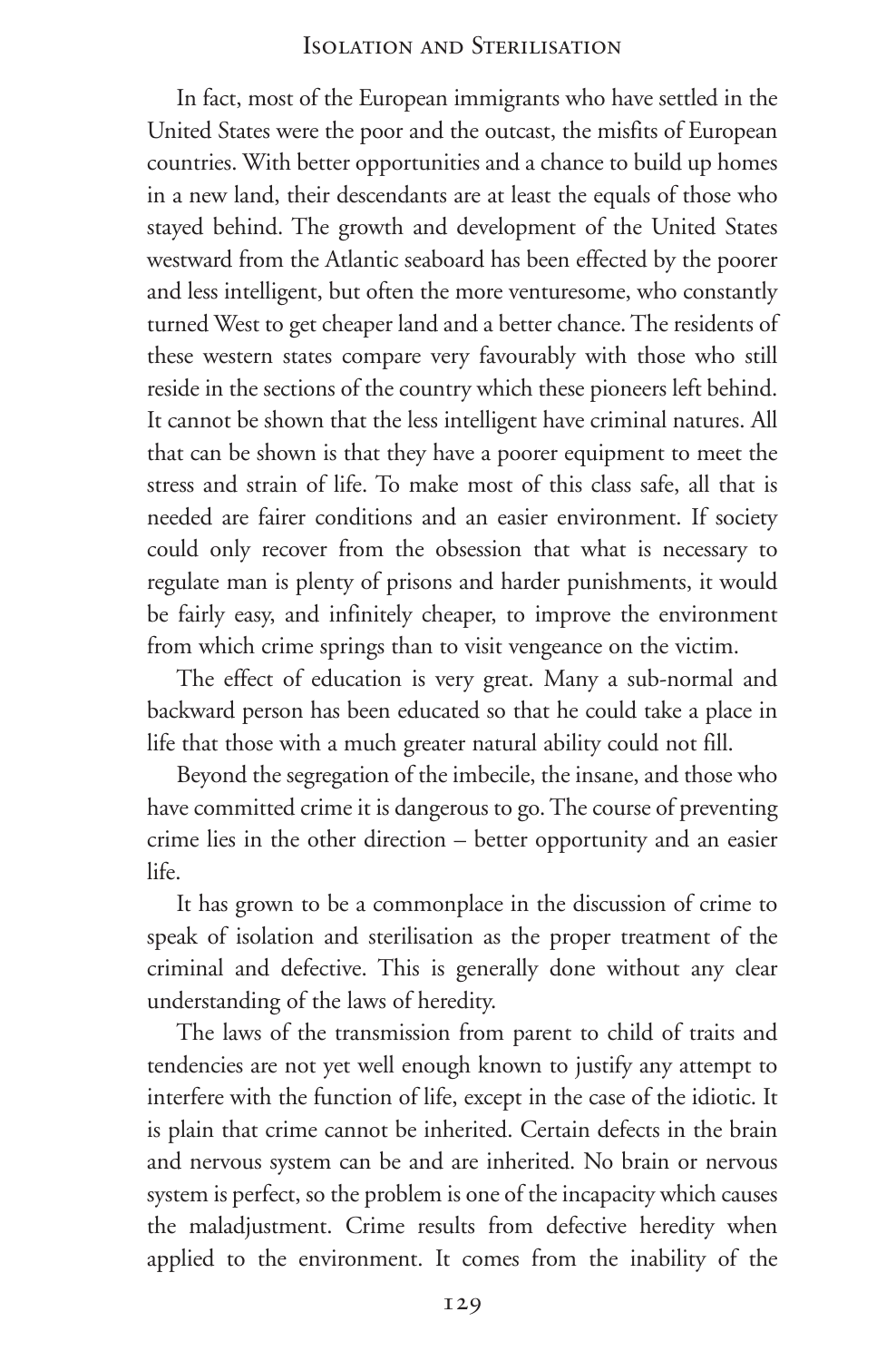machine to make the necessary adjustments of life. The making of the criminal is largely a question of his fortune or misfortune in the environment where he is placed. It is absurd to say that one inherits the tendency to rob or rape or burglarise or kill. He may inherit an unstable organisation that in certain hostile environments will lead him to any of these crimes. For that matter, all men inherit the organisation that will bring these results if the environment is sufficiently hard. Society may in many ways place too high a value on human life. Still, we punish men who place too low a value on the lives of others, and the state should be very slow to destroy life or the capacity for life.

There is much to learn, much to explain about the mysterious workings of heredity, before man can undertake to say that he has the wisdom or justice to choose the ones who should be the bearers of life to the future.

It is most common to find in the same family various degrees of intelligence. Now and then a man of such high powers and faculties is born that he is regarded by scientists as a "sport" who defies all known laws in his origin. Often one person in a family is of commanding strength, while the rest are commonplace.

The insanity and disease that afflict many men of genius are well known. Grasset, in his book The Semi-Insane and the Semi-Responsible, has given a long list of eminent names. Many great authors have depicted insanity in their most gifted characters. Genius is frequently an indication of insanity. It is a wide departure from the normal.

The obscure and lowly origin of many of the world's greatest men seems to point to the fact that Nature has methods which man cannot comprehend, and with which it is not wise for him to interfere. The fact is that genius, or even great strength or ability in the parent, is by no means sure to be handed down. In fact, it is very rare indeed that such unusual traits persist. That sterilisation should follow as a punishment for sex crimes is without any sort of logic except that sterilisation relates to sex. The whole idea is born of the hatred or loathing of certain crimes.

Generalisations have been made from a few poorly authenticated cases, and these generalisations have gone far beyond anything that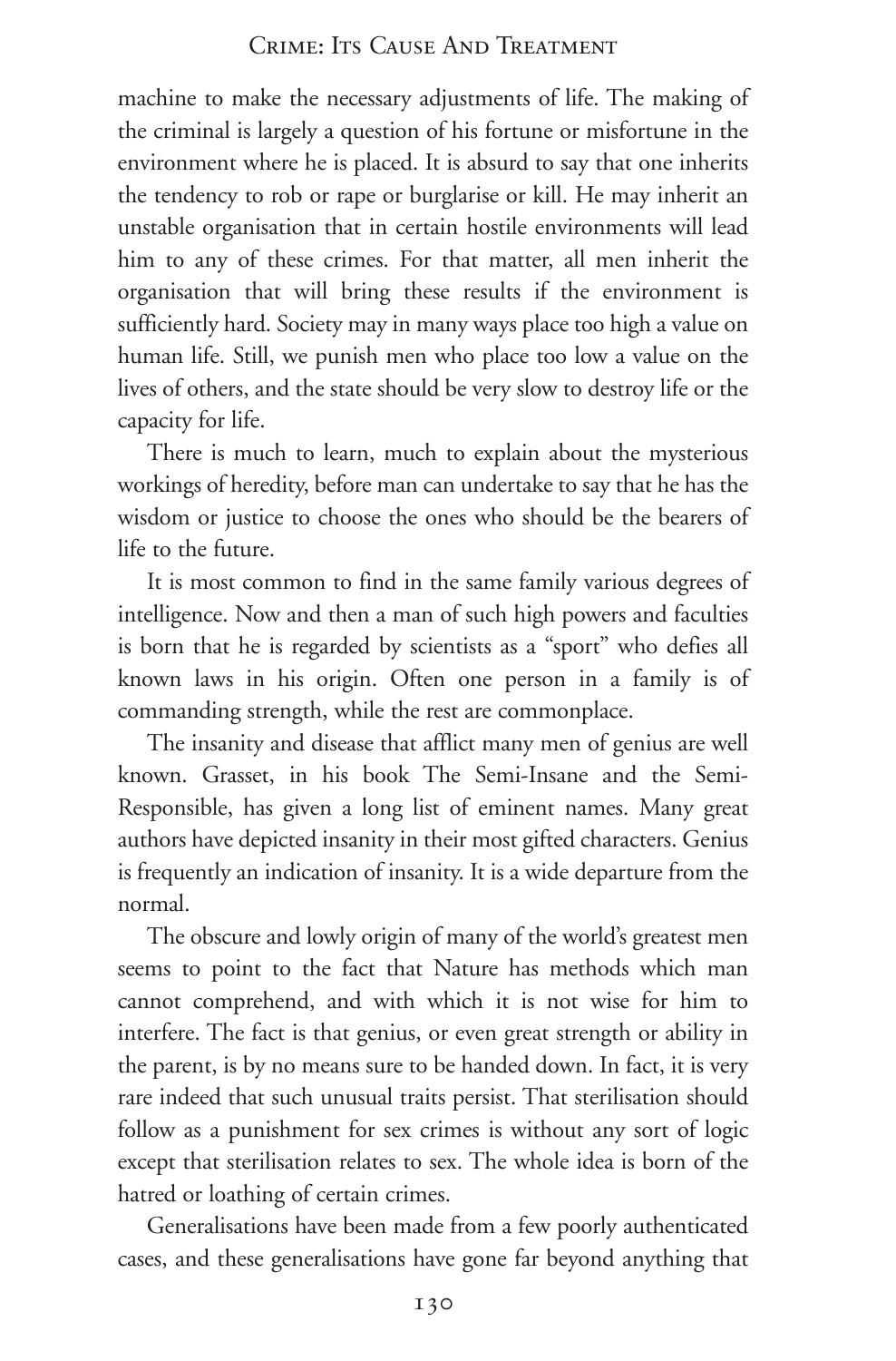## Isolation and Sterilisation

the evidence can justify. It does not follow that because the father and son have black hair, or the mother and daughter have blue eyes, or that their mannerisms are similar, that inheritance is responsible for character, much less for crime. Certain things are clearly traceable to heredity. Other things may be the result of association or what to us must still be accident.

Often the fact is pointed out that great progress has been made in the culture of plants and the breeding of animals. This is true. No intelligent farmer to-day would think of raising any but the best stock. He takes pains with the breeding of his cattle. If he wants rich milk and butter, he breeds Jerseys or Guernseys. If he wants a larger quantity of milk and a fair beef animal, he breeds Holsteins. If he wants beef only, perhaps he raises Durhams. At any rate, he knows what he wants, and breeds that kind. Similarly, the horse-raiser will breed for race-horses or dray-horses, as the case may be, and the system works with almost mechanical certainty. He gets what he wants, and would never think of raising scrubs and taking a chance on results. The effect of selective breeding and culture is beyond dispute, and to many it seems obvious that all that is needed to perfect the human race and wipe out misery and crime is to supervise human breeding in the same way, so that the species may be controlled.

At first glance this seems to be the logical thing to do, especially as the effects of heredity can no more be doubted in man than in animals. Still, there are important questions to be asked and grave dangers to be encountered. When we say that the well-bred Berkshire hog is better than the "razorback," we mean that it will produce more meat for food: in other words, the hog is better for man. If we were to ask which would be the better, if the hog were to be considered, the answer would probably be, the "razor-back". The fact that the food consumed by the Berkshire produces a large quantity of fat makes him unfitted to live if he were living for his own sake. Turn both hogs out to run wild, and the "razor-back" will live and the Berkshire die. Nature will make her selection and adapt the hog to his environment. The Berkshire will produce more lard, but it will not run so fast; it has no more brains, and cannot adapt what it has so well to the preservation of life. The same thing is doubtless true of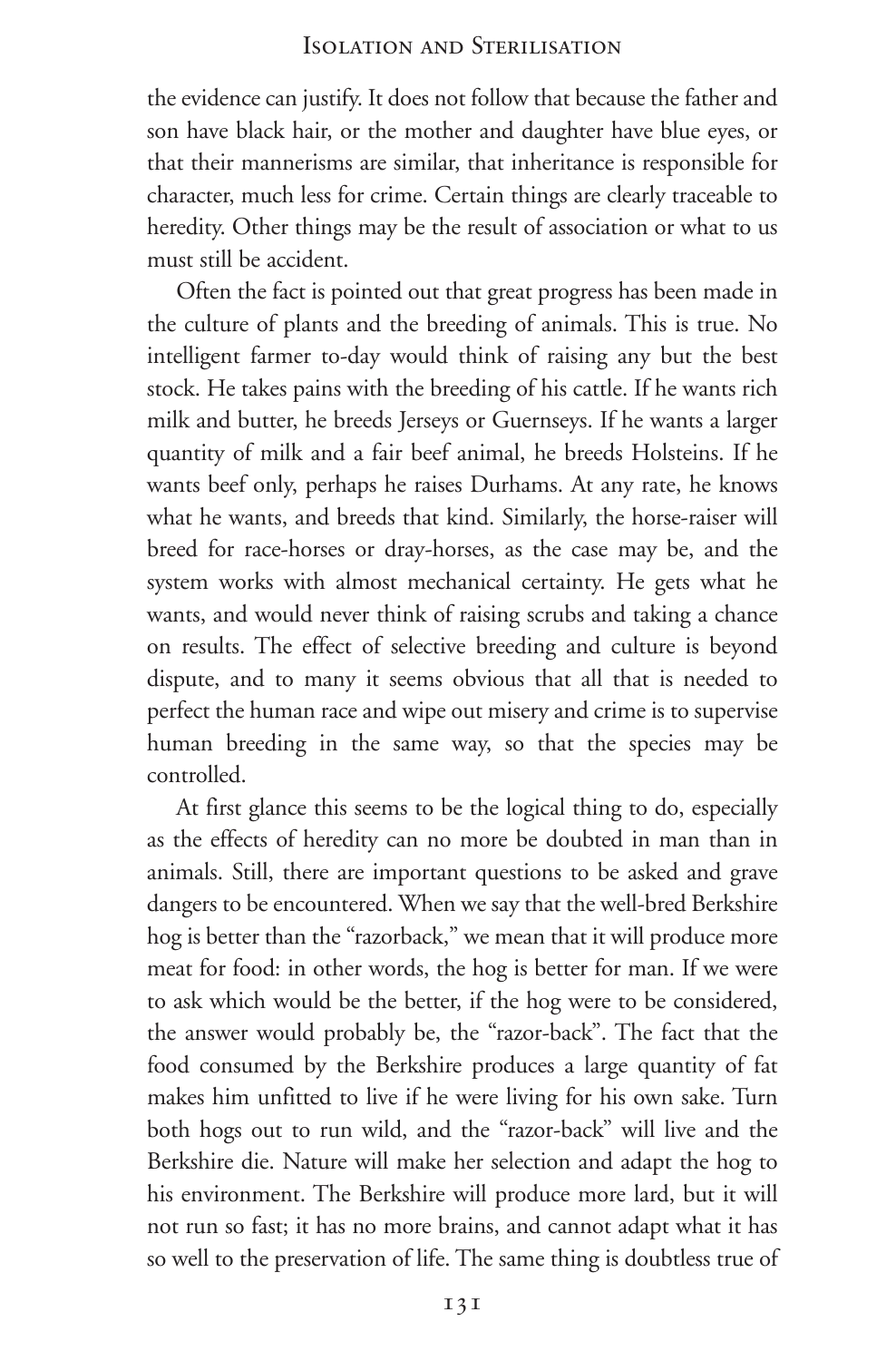## CRIME: ITS CAUSE AND TREATMENT

other animals, and likewise of plant life. The jersey cow would not survive in a natural state. She gives too much milk and for too long a time. Man has made of her a milk-machine. Turn all thoroughbred horses out on the plains to shift for themselves, and they would either die or gradually be modified until they were adapted to the free and wild life of the plains. This would not be so good for man, but would be better for the horses.

In plants and animals man can by selection breed or cultivate any characteristics that he may choose, but he cannot produce a horse which is both a draft-horse and a running horse; he cannot produce cattle that are the best both for milk and beef. He is urged to try scientific breeding on the human race. How would he have man changed? Would he experiment for more intellect, or a bigger and stronger physique? Would he breed for art and civilisation, or would he breed for strength and physical endurance? What qualities are desirable for the human race? This would be a very hard question even to entrust to a popular vote. While the capacity of cattle to produce milk can be increased, cattle cannot increase their own capacity or improve their own quality. This can be done only by the slow and patient processes of Nature in the line of adapting the animal to its environment. The rapid change that is to come about by breeding must be directed and controlled by man. The cattle have nothing to say about the process. No doubt a higher order of beings who could control man might, and perhaps would, change him by selective mating. How they would change him would depend on the use they wished to make of him, not on what the man himself would like to do. The contemplation of a higher order of beings experimenting with the human race is not a pleasant one for intelligent men.

Can we imagine men, through government, forcibly experimenting with each other? Who would settle the kind of man that was to be evolved or the specific changes that would be required? Or, what was to be done and how? Who could prophesy what man would be like when he should be made over in the likeness of something else? Who are the people with the breadth and tolerance and infinite wisdom, in whose hands it would be safe to place the remodelling of man ? It is hard to conceive that it can be seriously considered.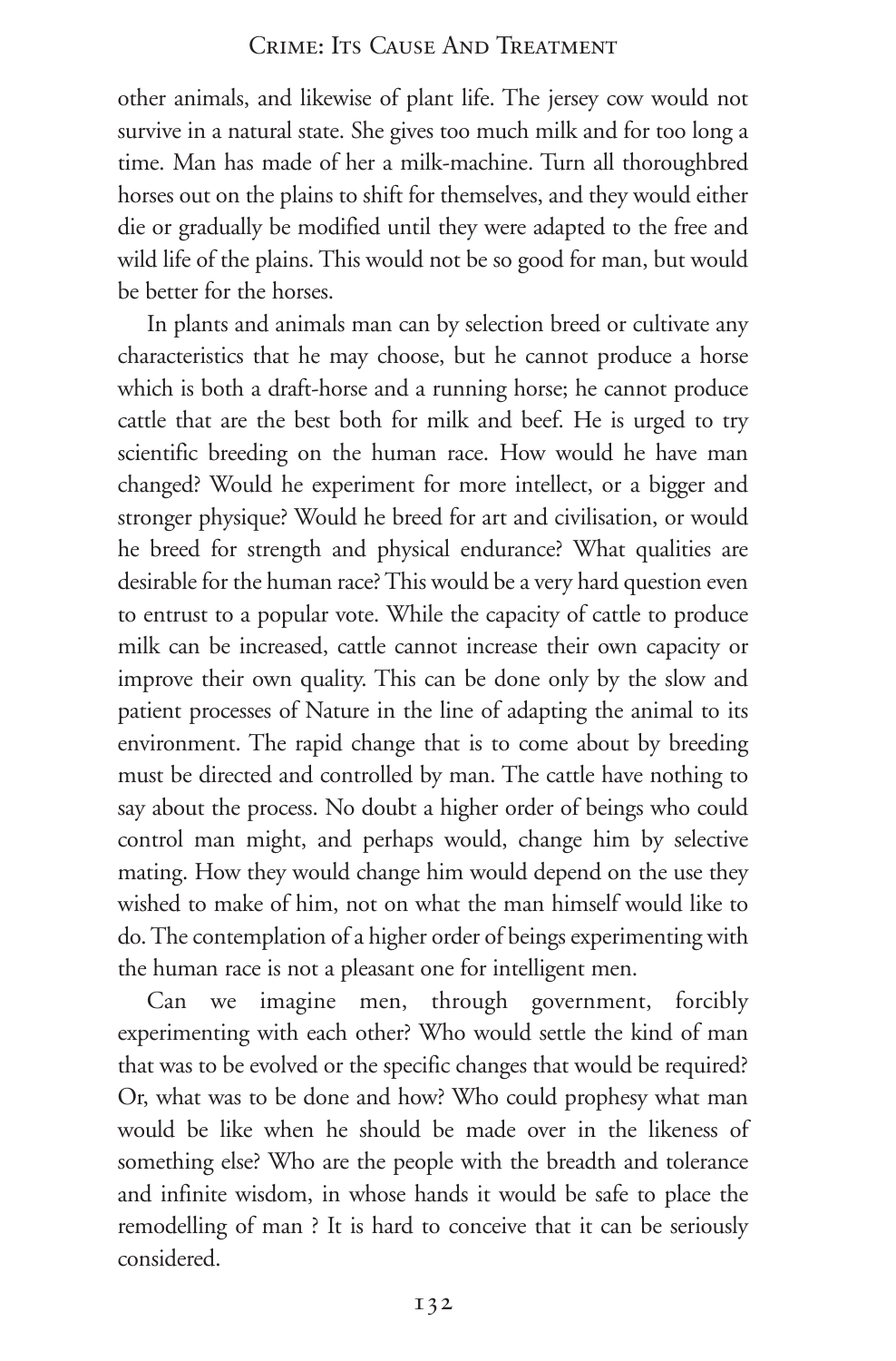## Isolation and Sterilisation

Nature in her own way is a eugenist. By her slow processes she is continually wiping out the unfit and adapting man to the environment where he must live. Perhaps, by saving too many of the unfit, man is more or less interfering with the processes of Nature, and it may be that the interference with her method of work is bad. But Nature is mindful of this tendency, and if it is not in accordance with the profoundest laws of being, Nature will have her way in spite of man's meddling. Any change that can be brought about by selective mating must come by natural processes aided by the education of each individual through a closer study of the origin and evolution of life. This must leave everyone free to do his own selecting, rather than to trust it to the State. Society can do much toward giving man an environment which will more or less be adjusted to his heredity. To give him a heredity that will conform to his environment is quite another thing, and probably must be kept practically free from the theories, vagaries, and experiments of man. It would seem so absurd and dangerous as not to be worth discussing except for the fact that the movement both for sterilising and some degree of control of mating has already gone far in some of the states. There is no limit that fanaticism or hatred will respect.

No doubt the popular opinion that in some way crime and pauperism are inherited has been strengthened by the literature concerning the family that has been given the name of "The Jukes." The first extensive study of this family was made by Richard L. Dugdale, who was connected with the New York Prison Association. It was first published in 1877, and may almost be regarded as the "Uncle Tom's Cabin"8 of the scientific study of crime in America.

Mr. Dugdale was evidently a careful student, an honest investigator, and a humane man. Strange to say, deductions have been freely and carelessly made from his book which the investigations do not warrant, and against which he carefully cautioned the reader. No one can examine Mr. Dugdale's book without being impressed with the quiet, unassuming modesty and worth of the author; and yet in the hands of those who have so often carelessly and unscientifically generalised from his studies it has possibly brought more harm than good.

The book covers investigations made by Dugdale between 1850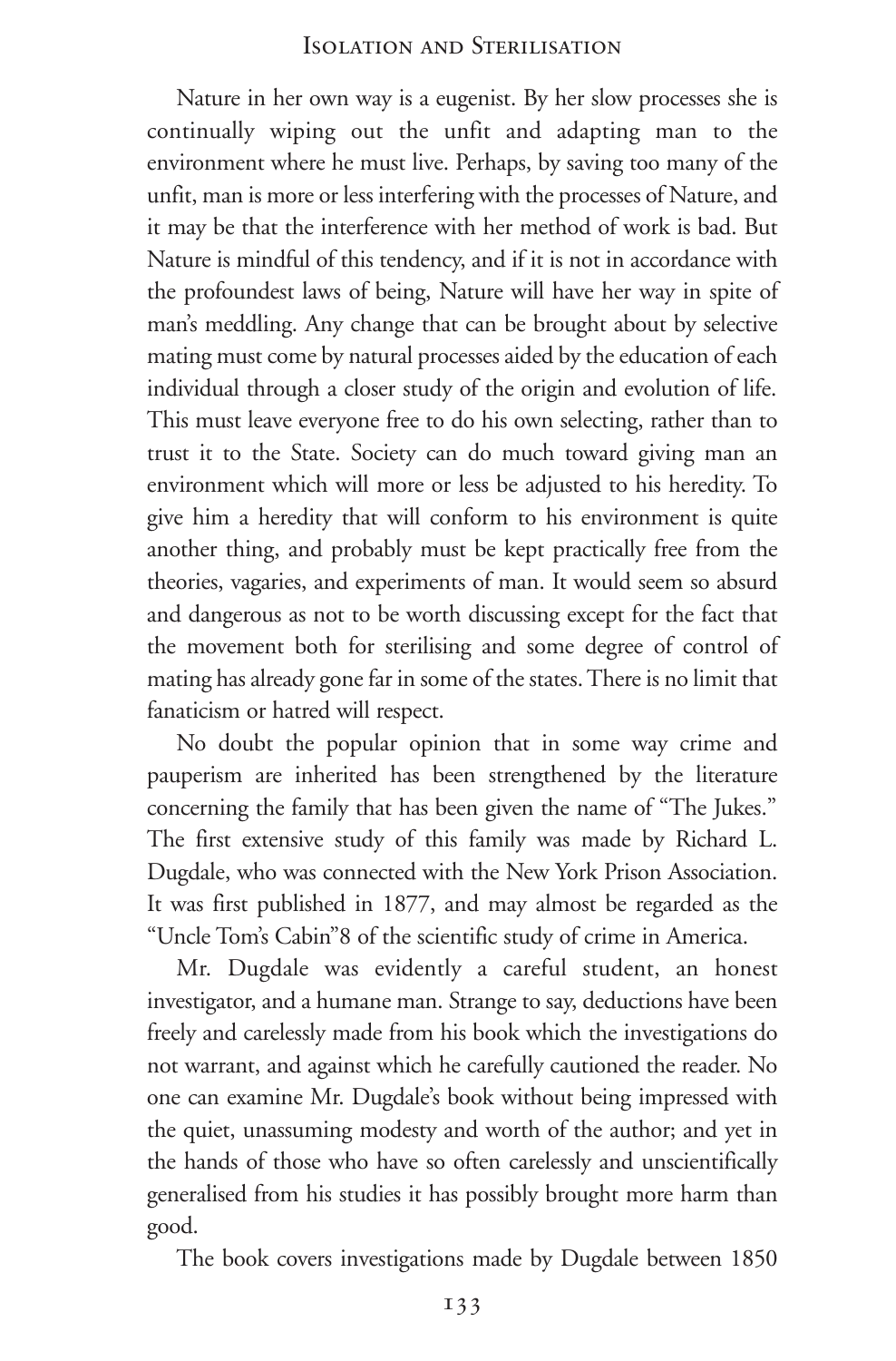and 1870, a period in which little was known about the laws that govern inheritance, and, necessarily, much evidence was pure hearsay without the data of careful investigation at hand. The case, however, does show a surprising number of criminals, paupers, harlots, and misfits, descending from their original ancestor. From time to time further investigation has brought the history of the family down to 1918.

The ancestor with whom the investigation begins was born some time between 1720 and 1740. In the report the original is called "Max." He has been described as a "hunter and fisher," "a hard drinker," "not fond of work," fairly intelligent, and leaving no record of crime. He probably left behind a large family, some of whom were legitimate and some illegitimate. The family came from a barren, rocky, lake region in New York, and several generations grew up in the vicinity. The only industry was rough work such as quarrying stone, logging, and the like. Later a manufacturing plant was located in the region. The Jukes early got a bad name in the small community. Even when they wanted to find employment it was hard to get a job. They were socially ostracised and individually boycotted. The region was poor, and for the most part the family grew up in poverty. Often several members of a family lived in one room and slept on the floor indiscriminately, regardless of sex. For several generations few of them wandered far from the ancestral home. The locality was one that naturally came to be the resort of the poor and the outcast; these are always driven to the cheapest and most barren land. Whether the community was related by blood or not, the residents would almost inevitably be of the same class. Rich people cluster closely together for association and fellowship. The poor and wretched do the same. Common observation in city and country shows that this is inevitable. It comes from deeper and more fundamental laws than human statutes. It is born of the gregarious instinct and fostered and developed by economic law.

In the main, lax habits grow from surroundings and association. The tendency of all human beings is to revert to the primal. It is only association that keeps the individual units up to the tension that civilisation expects and demands. Every community shows many examples of this inevitable tendency. Nature is constant,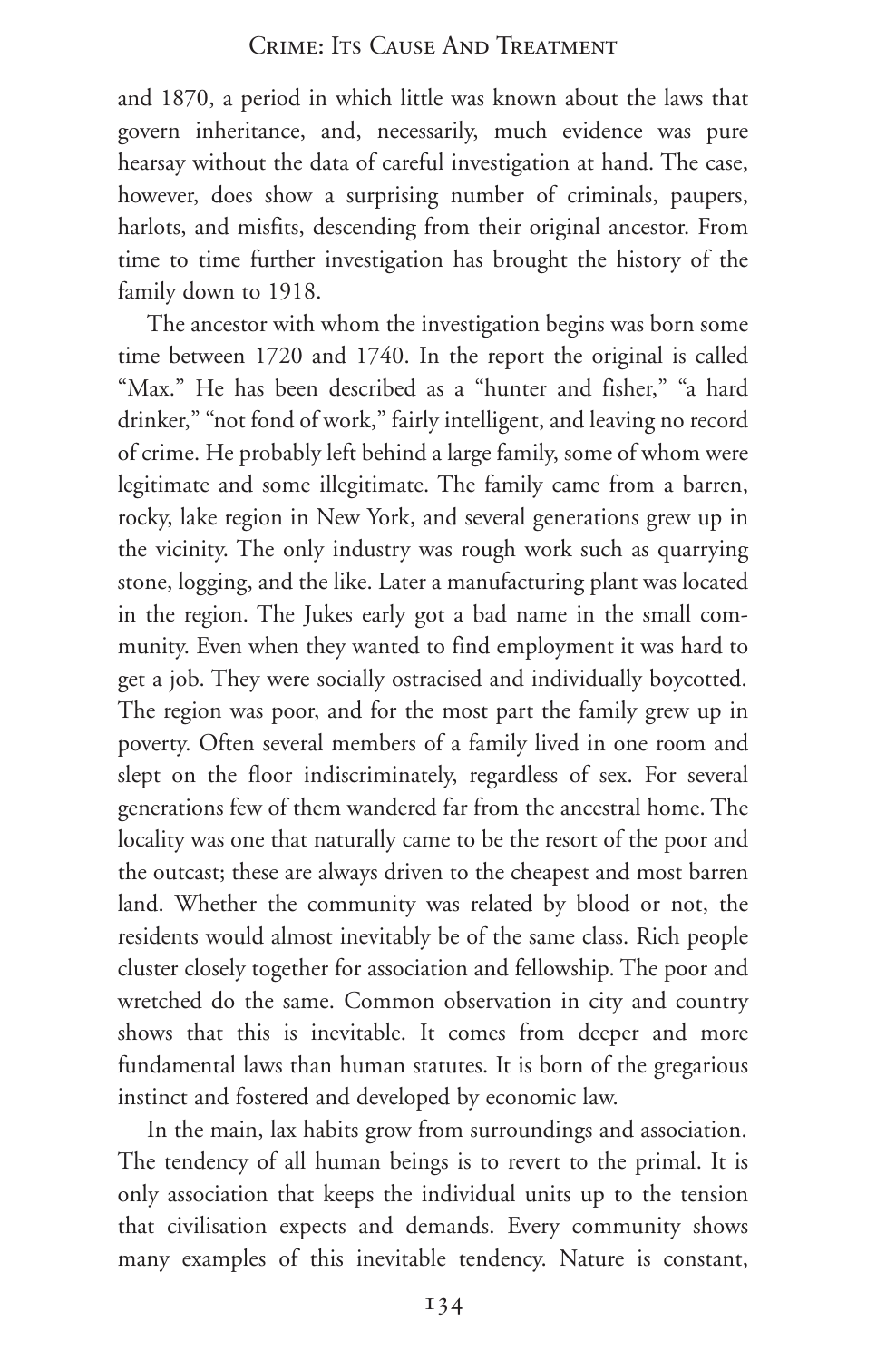## Isolation and Sterilisation

civilisation spasmodic. Especially with sex relations, conditions are the chief factor. Nature knows little or nothing of the regulations fixed by society and custom. Poverty and wretchedness reach outward through a community, and by association between the old and the young pass down the generations. Nothing but a complete change of environment can counteract the inevitable tendency. When social classes arise and the cleavage is clear and established, no great effort is made by the superior members to aid the inferior. In fact, they are almost invariably left to themselves. Poverty and wretchedness are not transmitted in the blood, but in the environment.

It is not many years since physicians and communities believed that tuberculosis was inherited. In all communities there were instances of this dread disease spreading out through families and down the generations. It required the sacrifice of many lives and the careful investigation of scientists to discover that tuberculosis was the result of germs, generally accompanied by an impoverished system. These germs were transferred by close association and lack of sanitary conditions. It is as easy to transmit shiftlessness, idleness, and lax habits as disease.

Dugdale's figures of delinquency in the Jukes family are doubtless much too high. A large percentage of facts was gained from gossip and hearsay about those long since dead. The details show that many crimes charged were not even proved, others were evidently not crimes, and in any small community suspicion would rest upon a member of this family who was accused. Then, too, the poor, in court and out, have a hard time defending themselves. They are frequently convicted when accused. The evidence in regard to the sub-normal and defective is still less satisfactory. Without close examination and thorough tests, illiteracy generally passes as subnormality. Very few of the subjects were submitted to a careful test. It is at least probable that this family was not much different from the other families who lived in like circumstances in the community.

Dugdale's original examination covered 709 cases out of about 1200 that were supposed to be living at the time. Of this number, 180 are put down as having received institutional and outdoor relief. The criminals and offenders are put down at 140. Habitual thieves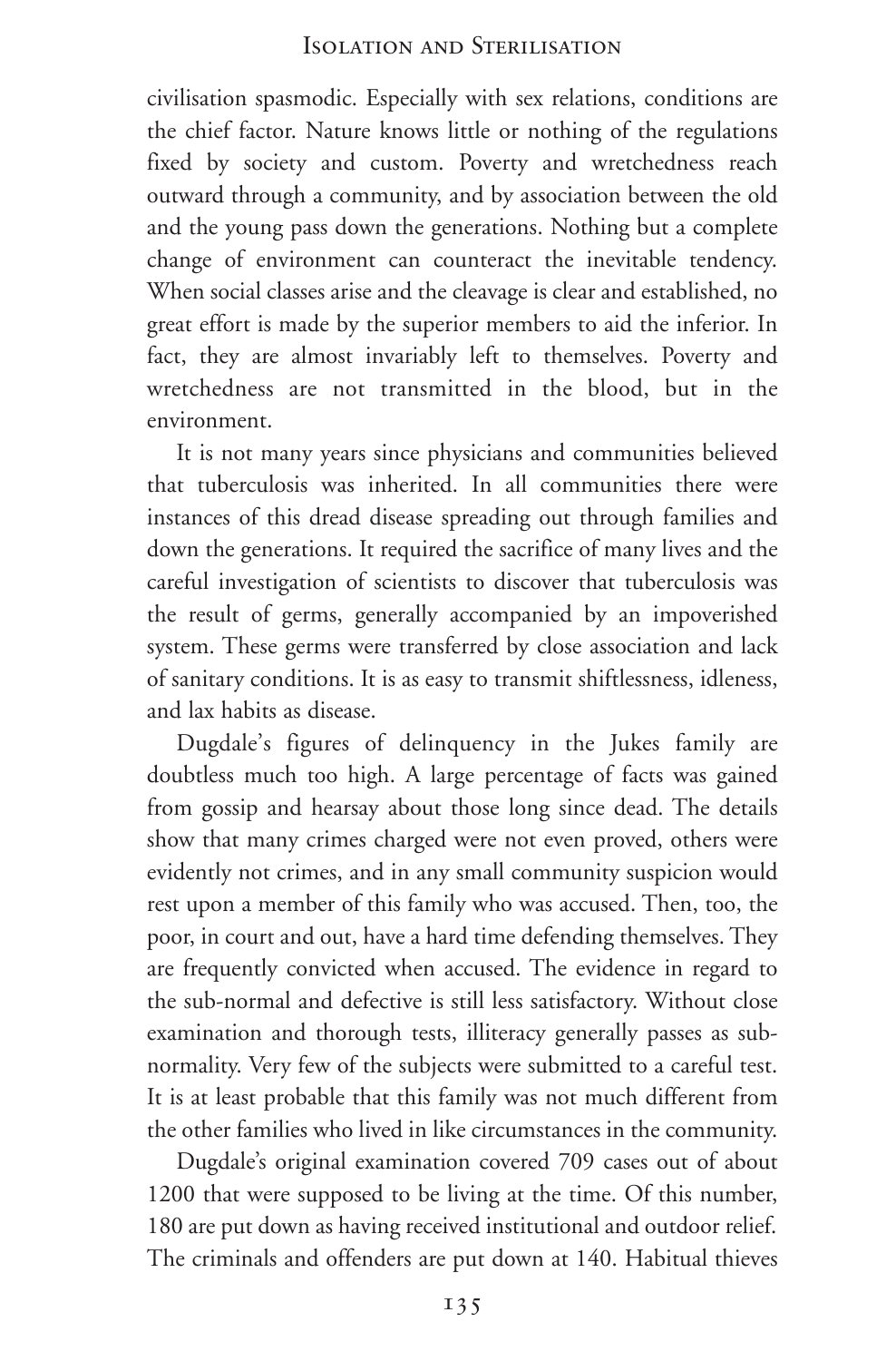convicted and unconvicted are listed at 60. Common prostitutes are put down at 50.

After Dugdale's investigation, the family, from industrial and other conditions, became scattered and spread out over many states. A record has lately been made of the descendants of this family, the later record showing much improvement in the stock. This must be due to environment. It seems fairly certain that with time and opportunity it will not much longer be a marked family.

Quite aside from the history, it is probable that no results such as shown by Dugdale could have followed from inheritance. Defectiveness is a recessive factor, normality a dominant one. If such were not true, this would be a world of feeble-minded. If the Mendelian law held good in this regard, from a union of a defective and a normal person three out of four would be normal; but, as a matter of fact, the percentage of normal is no doubt much greater. It is only when both father and mother are feeble-minded that feeblemindedness is sure to show in the offspring. With the modern care of this sort of defectives, the chance of breeding is growing rapidly less.

The Kallikak family is cited as another illustration showing the possible inheritance of criminality and poverty through a defective strain. This family, so far as shown, makes it still clearer that what some authors have charged to heredity is simply due to environment. These investigations do not show the need of controlling birth, but do prove the necessity of improving environment. It is not possible to speak with certainty as to heredity and environment. The thorough investigation of these two factors which make up life is still in its infancy; but scientists are working out the problem, and we may be confident that with the right attitude toward crime a remedy will be found for such cases as result from environment.

## 33

# CRIME, DISEASE, AND ACCIDENT

The criminologist has always looked for the cause of crime in some other direction than in the inherent wickedness of the criminal. Only those who make and enforce the law believe that men commit crimes because they choose the wrong.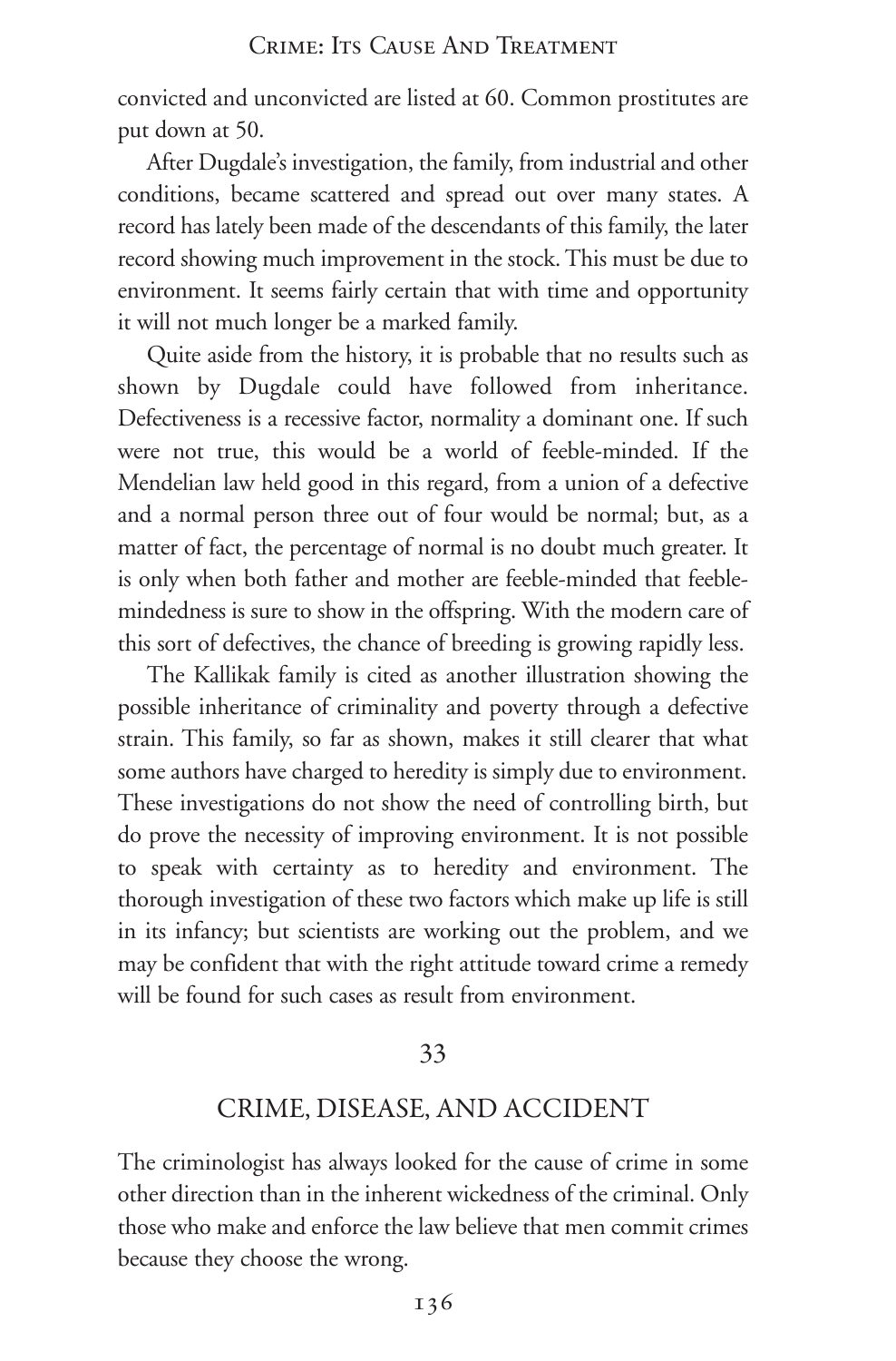# Crime, Disease and Accident

Different writers have made their catalogues of causes that are responsible for crime, and most of these lists are more or less correct. There can be no doubt that more crimes against property are committed in cold weather than in warm weather; more in hard times than in good times; more by the unemployed than the employed; more during strikes and lockouts than in times of industrial peace; more when food is expensive and scarce than when it is cheap and plenty – more, in short, when it is harder to live. There is no doubt that there are more crimes of violence in extreme hot weather than in cold weather. That is, heat affects crimes as it affects disease and insanity and death – in short, as it affects all life. More crimes of violence are committed after wars or during heated political campaigns than at other times; more of such crimes when, either by climatic or other conditions, feelings are intensified or aroused and less subject to control. Likewise, there are more crimes committed by young men between seventeen and twenty-four or five years of age than at any other age. Neither the very young nor the old commit crimes, except in rare cases. All the old people could be safely dismissed from prisons. Some few of the senile would need attention, and many need support and care; but none is dangerous to the community. There can be no question that practically all criminals are poor. Even when bankers get into prison they almost never have much money when they start that way, and none when they arrive. They are sent for something that would not have happened except for financial disaster. There is no longer any question that a large number – say, probably from ten to twenty per cent. of the convicted – are, in fact, insane at the time the act was committed, and that the demented, the imbecile, and the clearly sub-normal constitute many more than half of the inmates of prisons. Most of the rest can be accounted for by defective nervous systems, excessively strong instincts in some directions, weak ones in another, or a very hard environment. Add to this the facts that only a few have ever had any education worthy of the name, that most of them have never been trained to make a fair living by any trade or occupation, that almost all have had a poor early environment with no chance from the first, and most of them have had a very imperfect heredity. In short, sufficient statistics have been gathered and enough is known to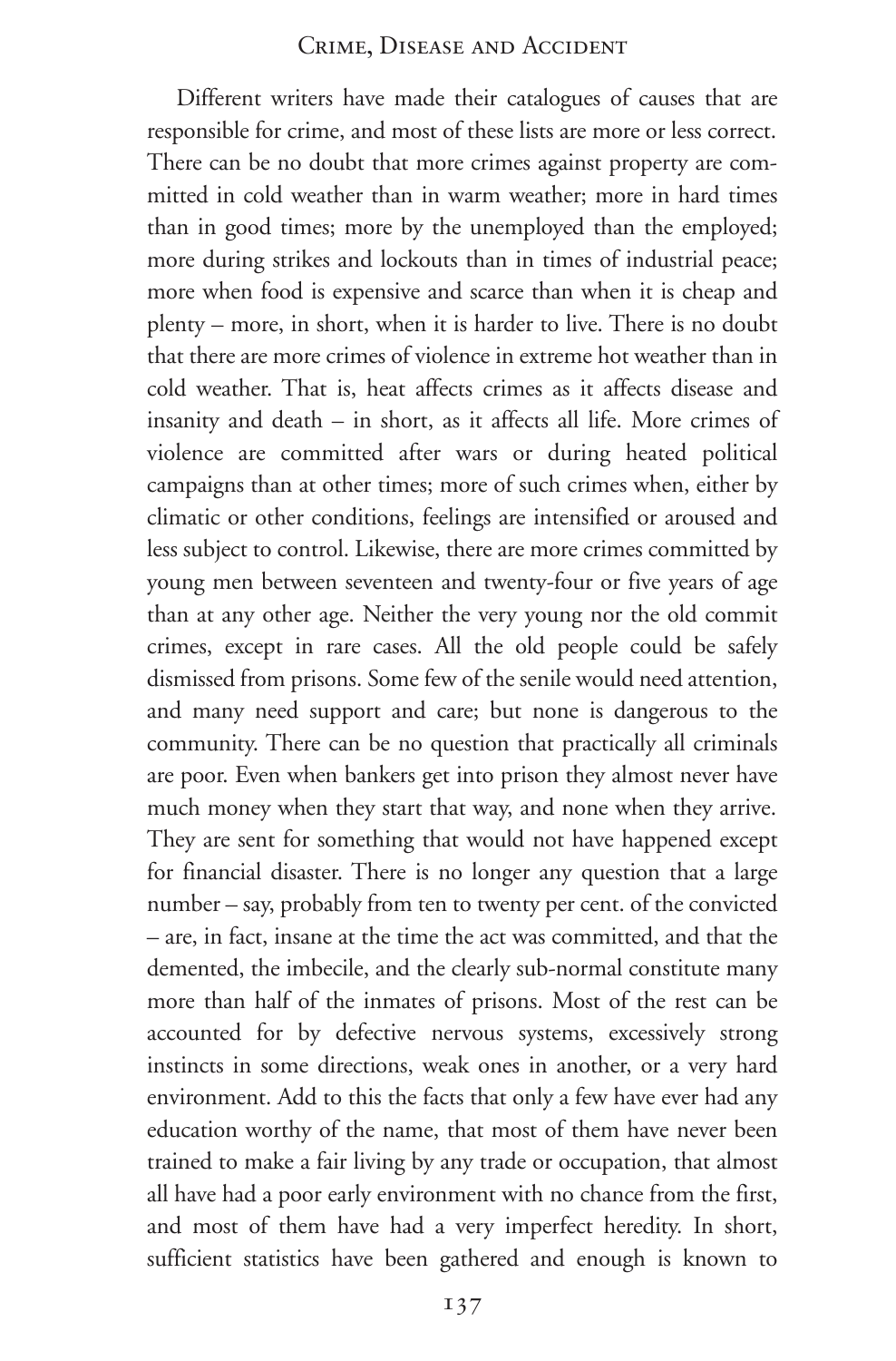warrant the belief that every case of crime could be accounted for on purely scientific grounds if all the facts bearing on the case were known.

Is there anything unreasonable in all of this? Is it outside of the other manifestations of life? Let us take disease. Clearly this is affected by heat and cold; beyond question it is largely the result of inherited susceptibilities. Poverty or wealth has much to do with disease. Many poor people die of tuberculosis, for instance, where the well-to-do would live. The span of life of the rich is greater than that of the poor. The long list of diseases from under-nourishment is mainly from the poor. Age affects disease, increasing the hazard of death. The food supply seriously affects health. Ignorance is a prolific cause of disease. Or, to speak more correctly, the lack of education and knowledge prevents men from living so that sickness will not overtake them, or so that they can recover when they are attacked by disease. The strength or weakness of the nervous system is a material factor.

The times of life, too, when the ravages of disease are greatest are as distinct as those of crime. And barring the fact that the few who are left at seventy rapidly drop away, the time of the greatest disasters would rather closely correspond with that of crime. Tuberculosis and insanity, for instance, take their greatest toll in the period of adolescence between fifteen and twenty-five years, just as crime does, and the percentage of both begins falling off rapidly after thirty.

Accidents can be as surely classified, and many of them in the same way. The poor naturally have more accidents than the rich, the ignorant more than the educated, the poorly-fed more than the wellnourished. Accidents are directly affected by climatic conditions; they are affected by human temperaments, by the strength and weakness of the nervous system, by the environment, by heredity, and by all the manifold stimuli that act on the human machine.

Legislatures have long since recognised that crime does not really stand as a separate and isolated phenomenon in human life. They have long since passed laws to safeguard the community against loss by accident and disease. A lengthening list of statutes can be found in our code regulating dangerous machinery, the operation of railroads, the running of automobiles, the construction of buildings, the isolation of the tubercular and those suffering from other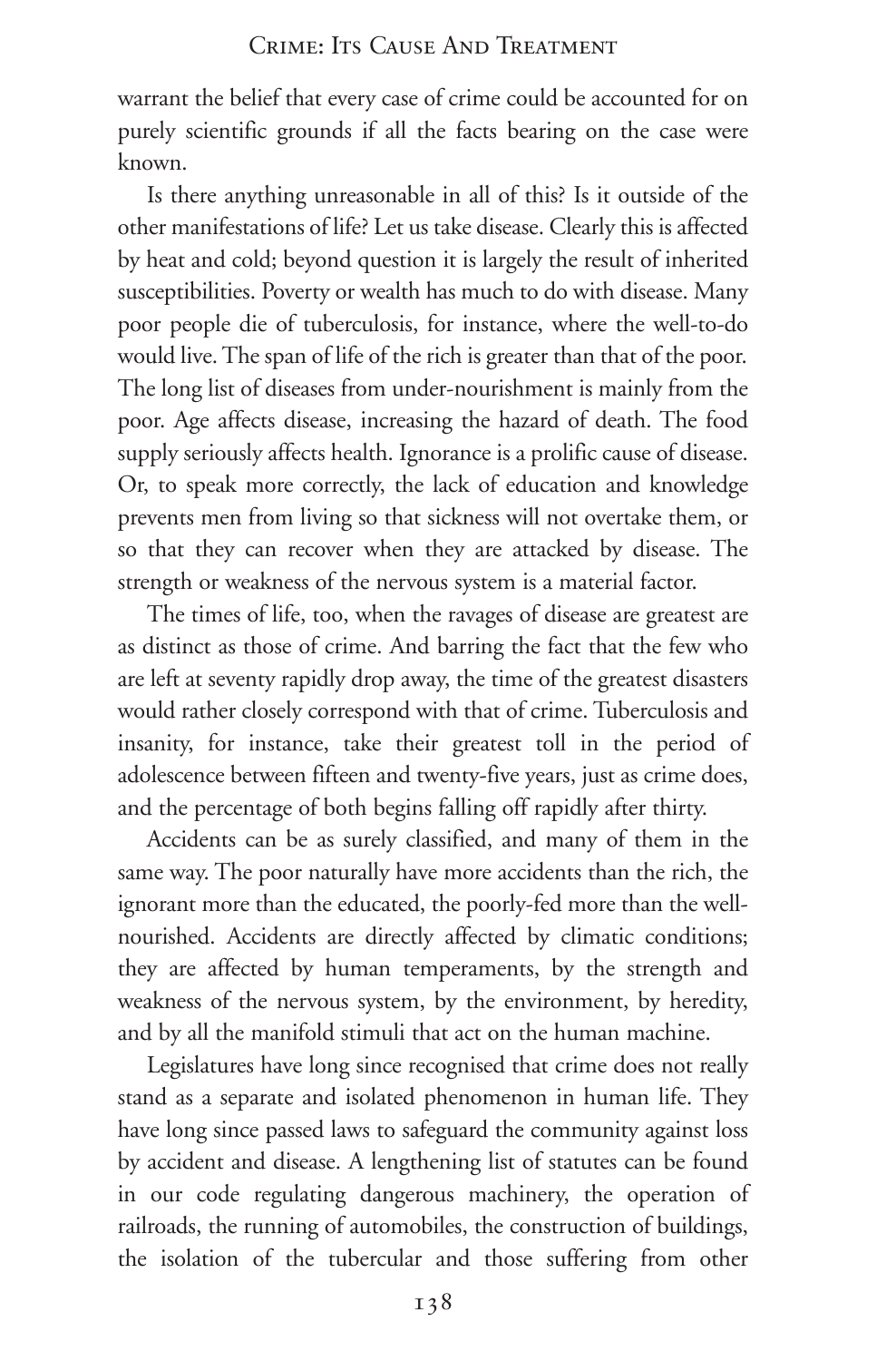#### Luck and Chance

contagious diseases, the amount of airspace for each person in tenement and workshop, the use of fire-escapes, and all of man's conduct and activity for the prevention of accidents and disease.

Quite apart from the question of the wisdom or the foolishness of all this line of legislative activity, over which there will always be serious discussion, it is evident that criminal conduct even now occupies no unique or isolated place in law or human conduct. All unconsciously the world is coming to look on all sorts of conduct either as social or anti-social, and this regardless of what has already been classified as criminal. A few years since, science was absorbed in the study of man's racial origin and development. To-day biology and allied sciences are devoted to unravelling the complex causes responsible for individual development. It is fair to presume that this new effort of science may be able in time to solve the problem of crime, and that it may do for the conduct and mental aberrations of man what it has already done for his physical diseases.

#### 34

## LUCK AND CHANCE

Accident and luck may seem to have no place in a world of law, and yet the fate of lives rests almost entirely on what can be better classified under this head than any other.

This is a pluralistic universe. The world is made up of an infinite number of independent machines, each having its own existence and controlled by the laws of its own being. In going its several ways and living its own life, inevitably it often clashes with others and is seriously affected by them. The fox and the rabbit both roam the woods, apparently at will, at least independently of each other. By an infinite number of circumstances, at a particular time and place, their paths cross and the fox devours the rabbit. Had they not met at the time and place, the fate of the rabbit would not have been the same. The fox would have travelled farther, and eaten another rabbit or some other animal in its stead.

An engine is running on a railroad track. It makes the trip day after day without accident or disaster. An automobile is one of a million built in a far-off city. Its mechanism is marvellous, and each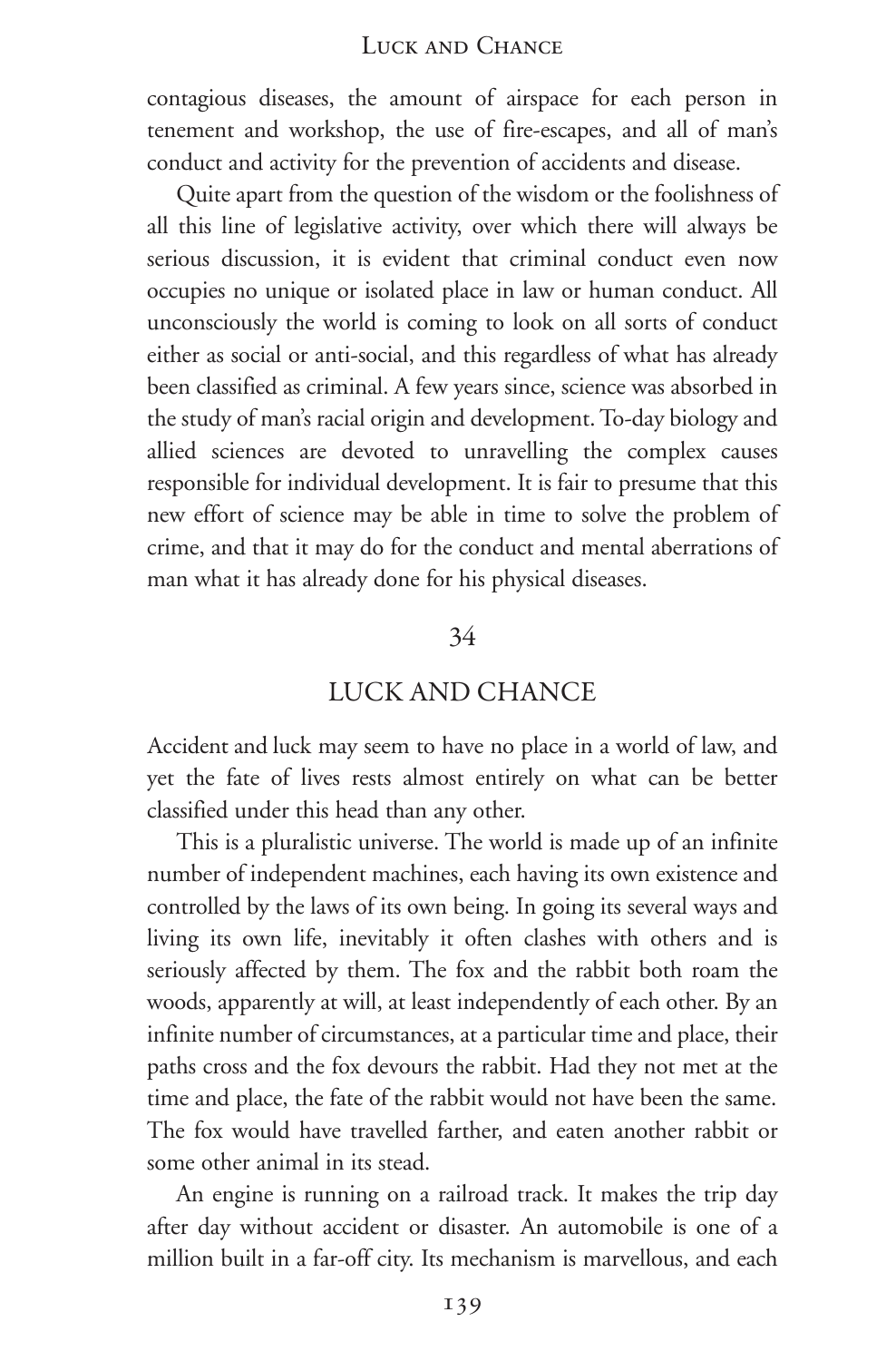part is dependent on the rest for its normal functioning. Some vital piece of the machine contains a flaw. How it chanced to be imperfect is another story involving endless speculation. An inherent natural defect in the ore, or a tired workman anywhere from the original smelting place to the last hand that touched it, may have been the cause; or the reason may be still more impossible to discover. The machine is purchased and does its work perfectly for months. It is driven thousands of miles without any mishap. It is propelled along the highway and reaches the railroad track over which the engine runs. It is filled with happy people enjoying a vacation. The automobile and the engine reach the crossing at almost the same time. The automobile driver sees the engine and applies the brakes. For the first time since it left the shop the machinery does not work. The car forges ahead and reaches the tracks just in time to be struck by the engine. The merry party meets disaster. No power could foresee the catastrophe, nor provide against the death that must result. Inevitably comes the clash of independent machines.

Each human being is a separate machine. Along the road of life he meets countless others like himself. Some chance meetings are fortunate and help the journey. Some other chance meeting with a human machine, a mechanical device, an infinitesimal microbe that happened to be at the same place at the same time, brings disaster or death. This is luck or chance or fate, and this really hovers over every life, controlling its course and destiny and deciding when the puppet shall be laid away!

Luck and chance are the chief of all factors that really affect man. From birth to death the human machine is called on to make endless adjustments. A child is born and starts down the road of life. He starts blindly and, for the most part, travels the whole way in the mists and clouds. On his pathway he meets an infinite number of other pilgrims going blindly like himself. From the beginning to the end, all about him and in front of him are snares and pitfalls. His brain and nervous system are filled with emotions and desires which lure him here and there. Temptations are beckoning and passions urging him. He has no guide to show the way and no compass to direct his course. He knows that the journey will bring him to disaster in the end. He does not know the time or the nature of the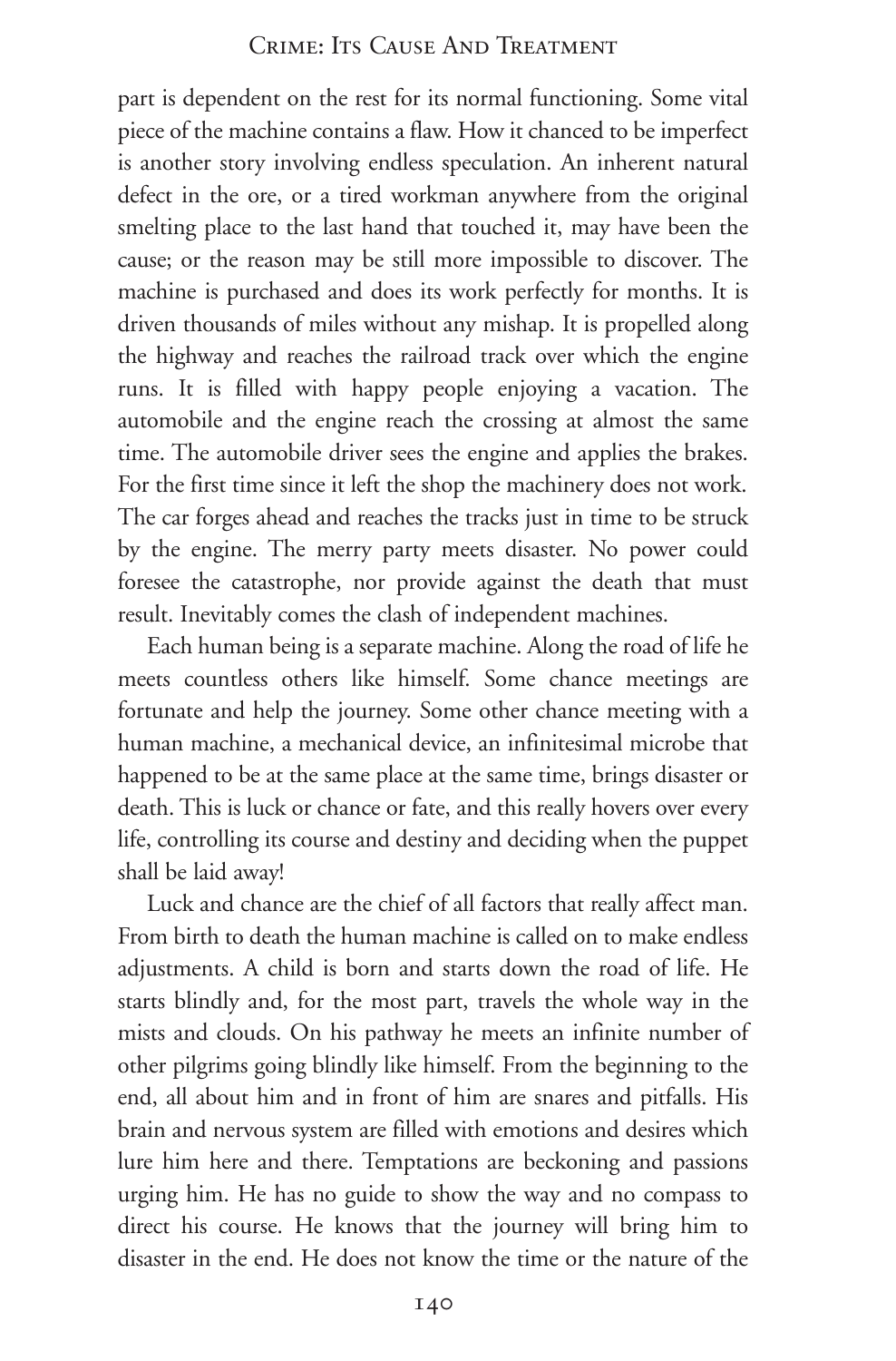#### Luck and Chance

last catastrophe he shall meet. Every step is taken in doubt and pain and fear. His friends and companions, through accident or disease, drop around him day by day. He cannot go back or halt or wait. He must go forward to the bitter end.

The whole journey of life is largely a question of luck. Let anyone ask himself the question how often he has escaped disaster or how often death has just passed him by. How often has he done some act that would have led to degradation had it been known? How many hair-breadth escapes has he met? How many accidents has he had which luckily were slight, but which easily might have caused his destruction?

Chance is the great element in life. Two men invest money; one gains a fortune, the other loses all. Two men are riding in a machine and it goes over a cliff; one is killed, the other escapes. The deadly germ is taken by one, it passes the other by; or, it is taken by one when his health will make him immune, by another at the time that it will destroy his life. How many temptations to violate the law has one just missed by a lucky accident? How many times has a previous experience, education, or a friend at the right time saved him from destruction ?

The imperfect man travels this road; he is poor and friendless; his life is a long series of accidents, great and small. The first accident that weakens his structure makes the second more certain, and so on in increasing ratio until the end. Good luck crowds around one life, while ill luck and disaster follow another's footsteps wherever he goes with the persistency of his shadow.

In all the infinite number of chances one false step may be enough to bring final disaster. All depends on the nature of the step. Every pilgrim makes innumerable false steps; often luck alone saves the situation; often luck alone compasses the destruction.

Insurance companies know just when accidents will befall the insured. If a man lives long enough, he will die from a mischance. In a thousand men a certain number will meet accident in a given time. It is just the same whether the insurance is written to be payable when a leg is cut off by a train or when money is embezzled from an employer. In either event the time can be figured out, and inevitably it will come if the time is long enough.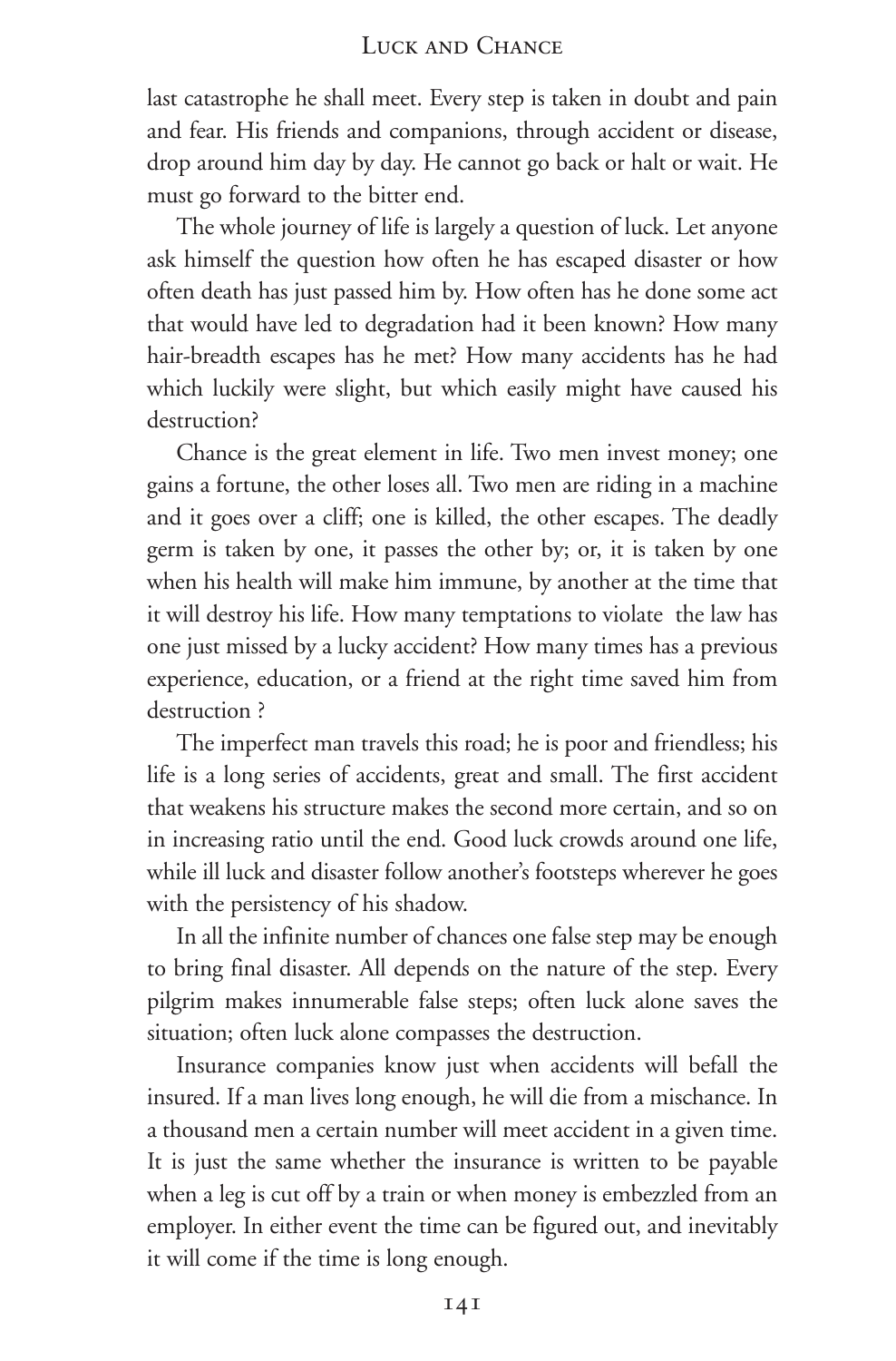Neither is it necessary that the bad luck shall be great at the first misfortune. It may be but the loss of a few dollars which another could easily stand. It may be only a few days of sickness which would be of no consequence to someone else. It may be the death of a father or an uncle, while the same sort of tragedy might be the source of another's wealth. It may be some other's person hard luck which takes him from school and leaves him to follow a life of hard and constant toil. It may be that he had the bad luck not to marry the person of his choice, or it may be that he had the bad luck to marry her. It may be because he had no children; it may be because he had too many. It may well be that he has been saved from prison by dying early of tuberculosis. He may have been saved from a railroad wreck by going to jail. Infinite are the tricks of chance. Infinite are the combinations and consequences that may come from turning the cards in a single deck.

Who is the perfect one that should be willing to punish vengefully his fellow-man? Let one look honestly into his own life and pick out the important things that lead to fortune or disaster from birth onward, and say how many are the results of circumstances over which he had no control.

Where is the human being who, in the presence of a dead child or a dead parent or a dead friend, or in the presence of a terrible trouble, has not sat down in sorrow and despair and again and again lived over every circumstance that led to the disaster, asking why he did not turn this way instead of that way? Why did he not stop here or go there? Why did he do this or why did he not do that? Why did he not take this short step? Why did he not think of this or think of that? If only any one of almost an infinite number of things had been done or left undone, the dead would be alive or the disaster would not have befallen. Every man who is honest with himself knows that he has been a creature of conditions and chance; or at least what is chance as far as a man can see, and what was clearly chance to him. He knows that if he has met success he has only been more in luck than the rest. If he has intelligence and human sympathy, he feels only pity for the suffering. He would never punish in vengeance or hatred. He knows that all do the best they can with what they have.

Enumerating some of the many causes of crime ought to be an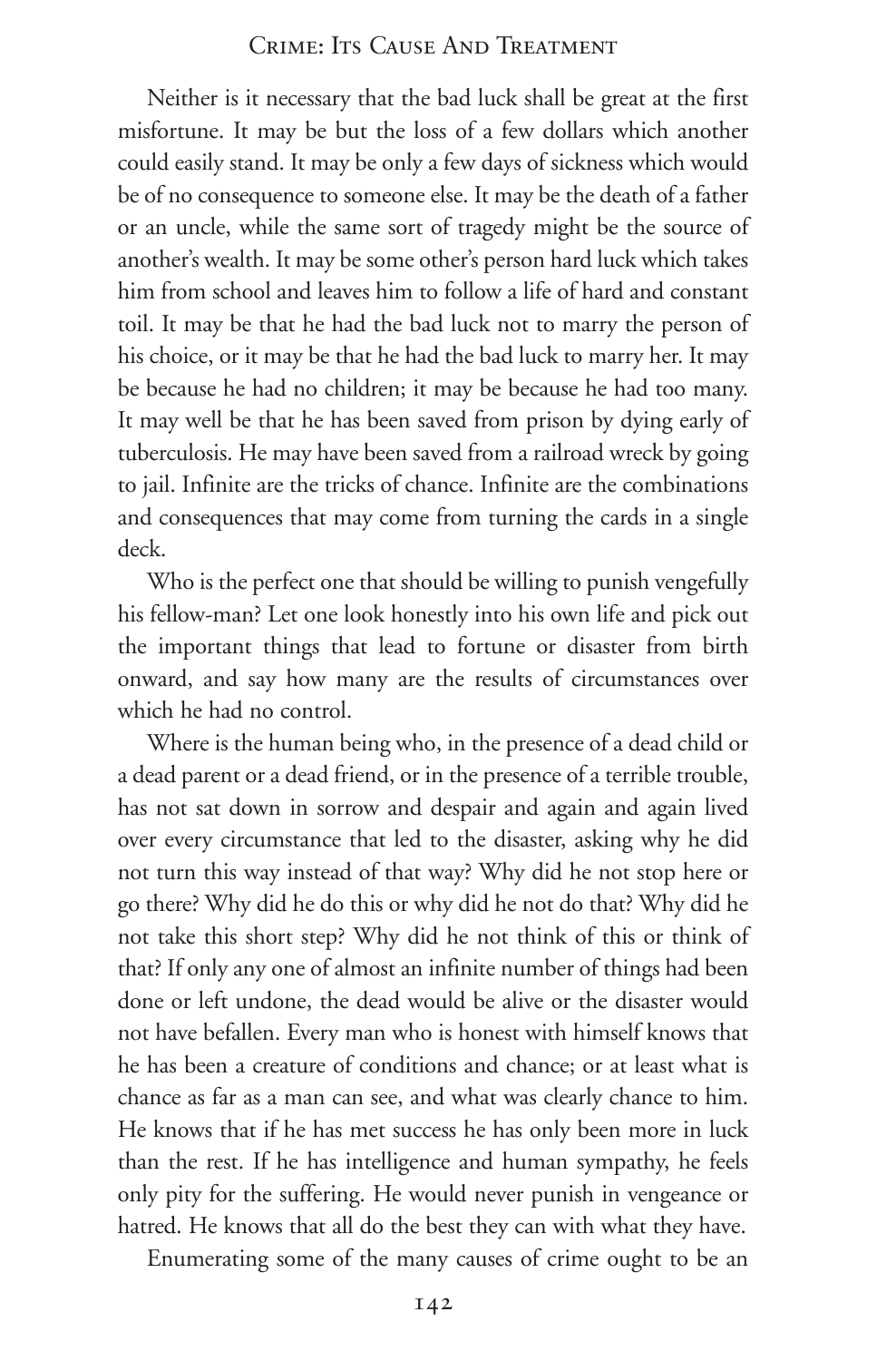# Luck and Chance

unnecessary task. To give the number of ways men die or are killed by accident means only that sooner or later they die, and if they had not died one way they would have died another. It means only that a machine will inevitably give way in some part, and man may go on finding the weak spots and strengthening them forever, and still the end will come. Fate does not look for a weak spot; it looks for the weakest and finds it.

Manifold causes produce crime; some men commit it from one cause, some from another. Statistics only show the number of men who commit crime from the various separate causes. In logic and philosophy it really shows that a certain heredity placed in a certain environment will meet obstructions and obstacles. Some heredities will carry men further, and some environments will overcome them more quickly; but as surely as effects follow from causes, every heredity will meet disaster in some way under any environment, and the time and kind of disaster it meets depend not upon perverseness or freedom of will, but upon the fortune of the meeting of heredity with the manifold environment that surrounds every life. It must be plain that life lasts only as long as it makes adjustments. That it consists only of adjustments. That, ordinarily, strong heredity and a good environment will serve the longest. That, generally, a weak heredity and a poor environment will meet disaster soonest. Life may be lengthened either by improving the heredity or the environment, or both. Whatever catastrophe overtakes it and the time it falls depend not upon the will of the machine, but upon the character of the machine that starts on the journey and the road it travels. The disasters cannot in reason or justice be divided into criminal or noncriminal. They are all natural; they are each and all inevitable. Each is the inevitable destruction of a machine which could stand so much, but which could stand no more. And in each, in spite of both heredity and the general environment, the constant meeting with other machines due to pure luck and chance is a great factor, if not the chief factor, that determines the individual life.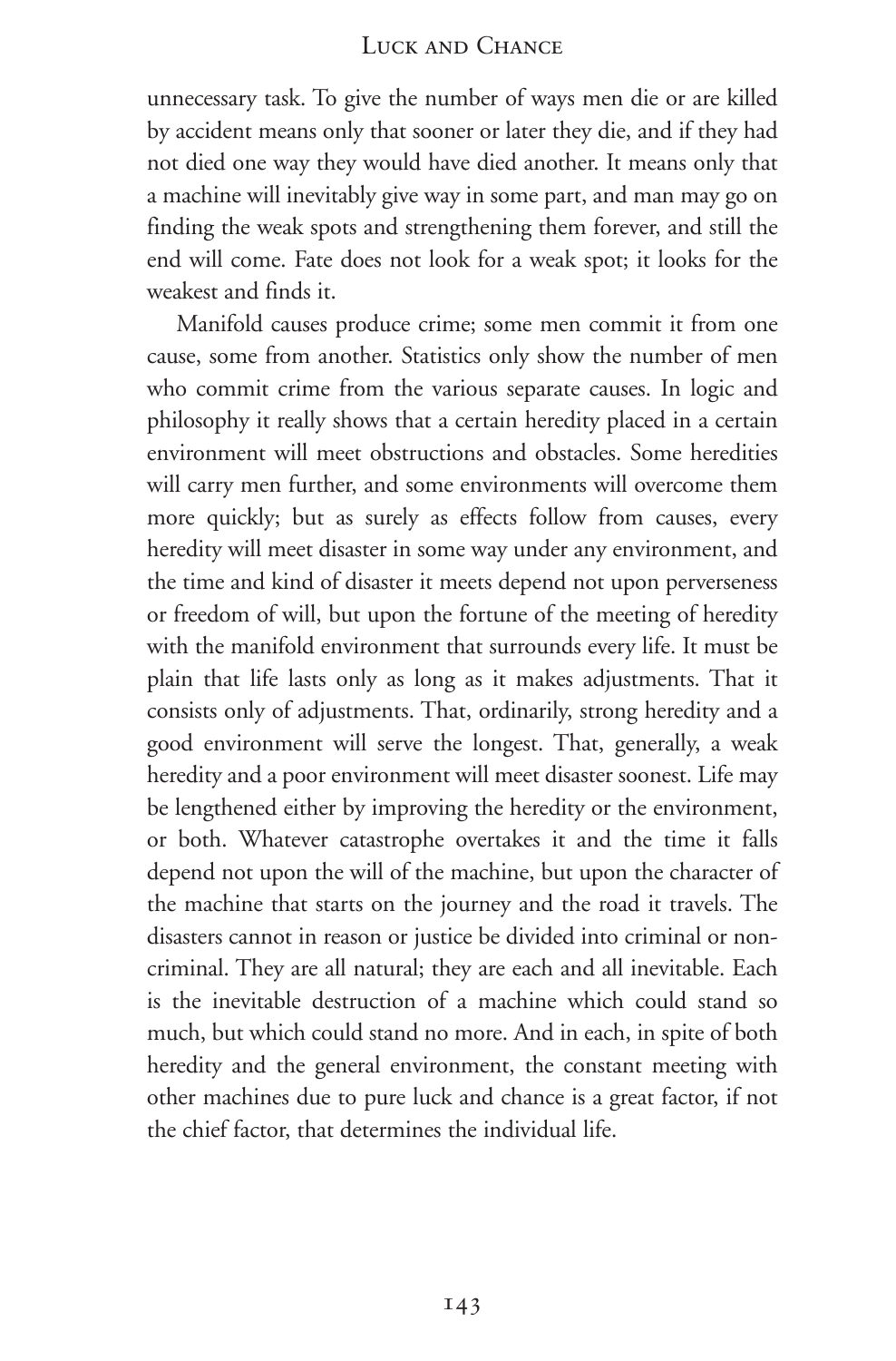#### 35

# PARDONS AND PAROLES

It has always been the province of the Chief Executive of a state or nation to grant pardons or clemency to those who are confined in prison. This is largely to correct the mistakes of courts and juries, and is often indulged in by presidents and governors at Christmas time. Experience shows that during the trial of a case, especially one that causes public notice and general discussion, injustice is frequently done. Often the defendant is convicted when he should have been acquitted, and still more frequently punishments are excessive and cruel. Almost never is any serious inquiry made as to the heredity and environment of the accused. Probably trial by jury has served to save many defendants where the judge would have convicted, and has still more often tempered and modified penalties. Still, juries are by no means free from the mob psychology that surrounds and affects most important and well-known cases. Jurors are generally none too intelligent, and not very ready to stand against public opinion. Most men agree with the crowd. The prevailing religious opinion and the dominant political and social ideas are accepted and believed by the ordinary citizen. Social and business considerations cause most men to go with the crowd, and in any case of importance it is easy for a jury to tell the feeling of the populace. If the case has attracted much attention, the juror knows the prevailing ideas as to the guilt or innocence of the defendant. When he takes his seat in the box he almost always shares that feeling. If the case is not one he has heard of or discussed, he can easily tell by the actions and surroundings of the court-room how public feeling lies. All lawyers know how readily men feel the sentiment of a court-room and how much easier is the task when the sentiment is their way. Juries are also apt to have an undue regard for the opinion of the judge. In spite of the fact that it is their province to pass upon the facts, they are very watchful of all the judge says and does, and are prone to decide a case as they believe the judge wishes it to be decided. Even when the judge is not permitted to express any opinions on the facts involved, it is difficult for him to hide his real feelings, and when his desire is strong for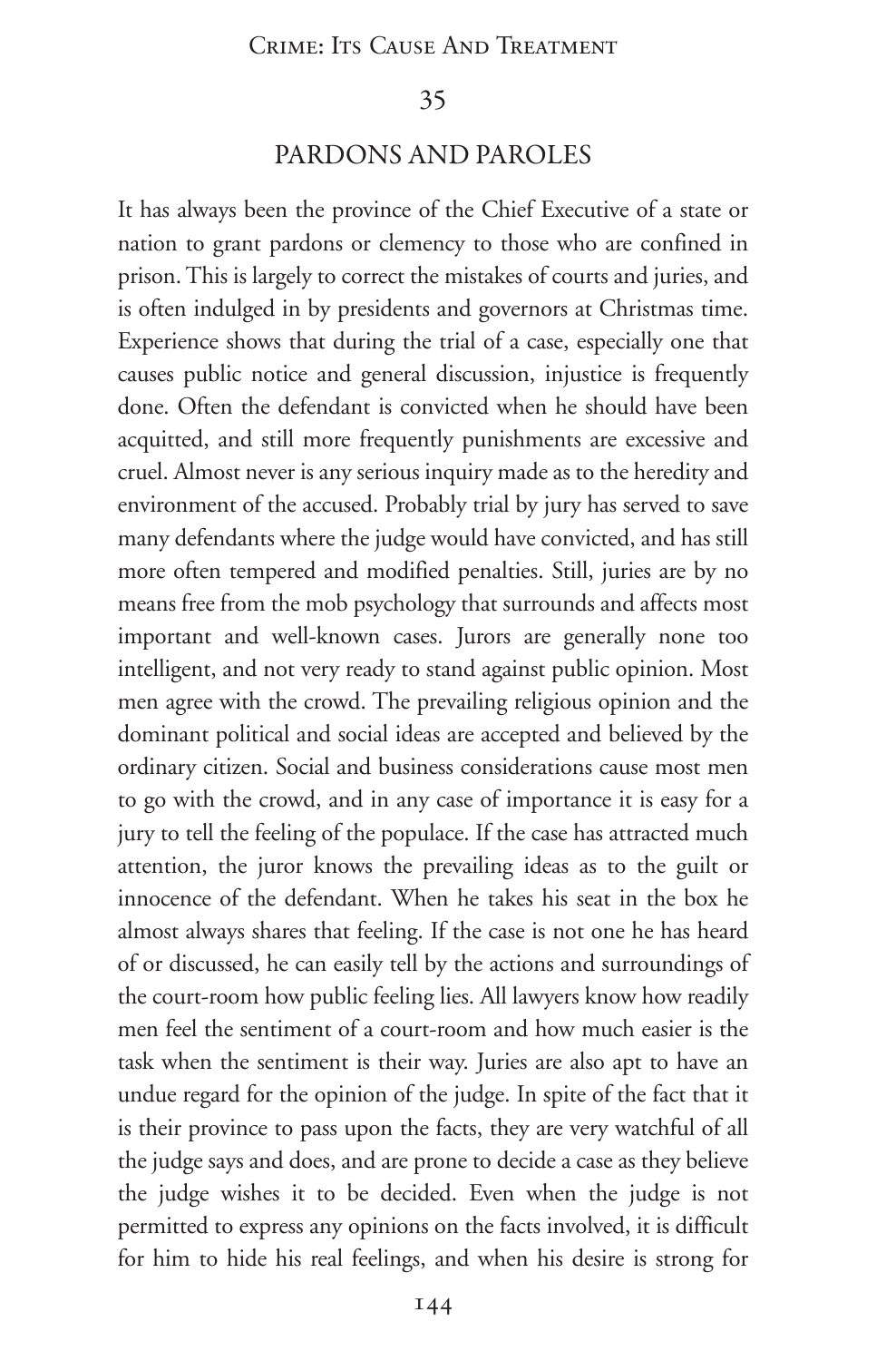#### PARDONS AND PAROLES

either side it is easy to make his opinions known.

A jury is more apt to be unbiased and independent than a court, but it very seldom stands up against strong public clamour. Judges naturally believe the defendant is guilty. They feel that the fact that an indictment has been found is a strong presumption against the accused. The judge regards himself as a part of the administration of justice, and feels that it is a part of his duty to see that no guilty man escapes. Generally, in the administration of the court he is very closely connected with the state's attorney, and naturally believes that the attorney would not have procured an indictment, much less pushed a trial, unless the defendant was guilty.

The whole atmosphere of the court at the time of the trial calls for a harsher and more drastic dealing with a defendant than would naturally prevail after the feeling has passed away. For this reason the pardoning power is given to the chief executive to correct errors or undue harshness after the legal proceedings have been finished. Often after months or years, the persons or family who have suffered at the hands of the defendant feel like reversing their judgment or extending charity, and it is not unusual that the prosecutor and judge who conducted the case ask for leniency and a mitigation of the sentence is imposed. So often is an appeal made, and so frequently is it felt just to grant clemency, that this part of the duty of the chief executive has grown to be very burdensome and really impossible for him thoroughly to perform. The policy of the law is further to give a prisoner some consideration, and in cases of good behaviour and mitigating circumstances to release him before the expiration of his time. In most states this has called for the creating of a board of pardons and parole. The statutes fixing penalties for certain offences provide for a reduction of a certain number of weeks or months each year; but as a rule courts take this provision into consideration and figure out the net time they wish to give the defendant, so that there is no clemency except through pardon or parole.

In most states the duties of the board are very grave and its business large. With this has generally gone a law providing for the release of prisoners on parole before their sentences are finished. In these cases the prisoner is paroled to someone who promises the board to employ him, and a monthly report is to be made of his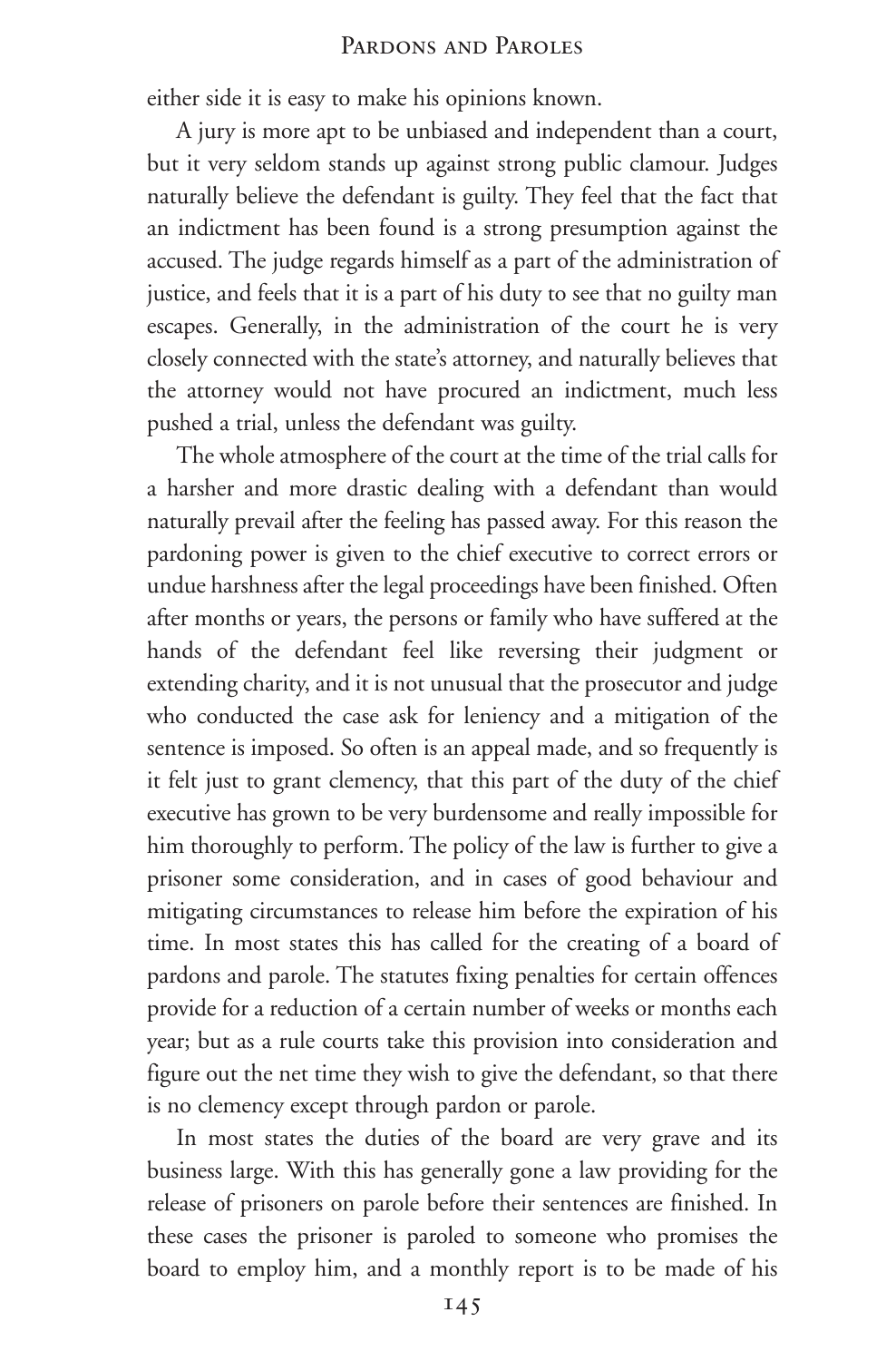conduct for a stated length of time. He is then given conditional freedom, subject to the revocation of the parole by the board on the violation of its terms.

The administration of this power has made the parole board one of the most important, if not the most important, of any branch of the state government. The lives and well-being of thousands of prisoners are absolutely dependent on this board. Even more important are the happiness and well-being of the families of the inmates of the prison. The power and responsibilities of this board are so great that only men of the best judgment and of humane and just tendencies should be trusted with the task. It also calls for great courage, such as few men on boards possess. The public generally clamours for vengeance and unfairly and unjustly criticises the board, especially when a released man violates his parole or commits another crime. This frequently happens. Perhaps on an average ten per cent. of those paroled are sent back to prison before their term expires. All this makes it hard for the board to perform its duties, and makes the members of the board timid and doubtful of the result, often causing them to deny paroles in many cases where they should be given.

A great deal of criticism has been made of the parole system. Public officials and that part of the crowd that is clamorous for vengeance are always ready to assail its activities unfairly and unduly. Most professional criminals are against the parole board. Speaking of the State of Illinois, I am sure that the parole law, instead of shortening the time of imprisonment, has lengthened the terms. All lawyers in any way competent to handle the defence of a criminal case would, in the event of conviction, almost always get a shorter term for their clients from a jury or from the court, or even from the prosecutor, than from the parole board. I feel strongly that the board is too timid and unwilling to grant paroles. Still, in spite of this there can be no doubt that the parole law is a step in the right direction, and it should be upheld by all who believe offenders should have a better chance. If human nature in the administration of law could be relied on; if there were some method of getting men of courage and capacity with plenty of competent aid and assistance to take charge of paroles and prisons, then the ideal sentence should be one that fixed no time whatever. It should simply leave a prisoner for study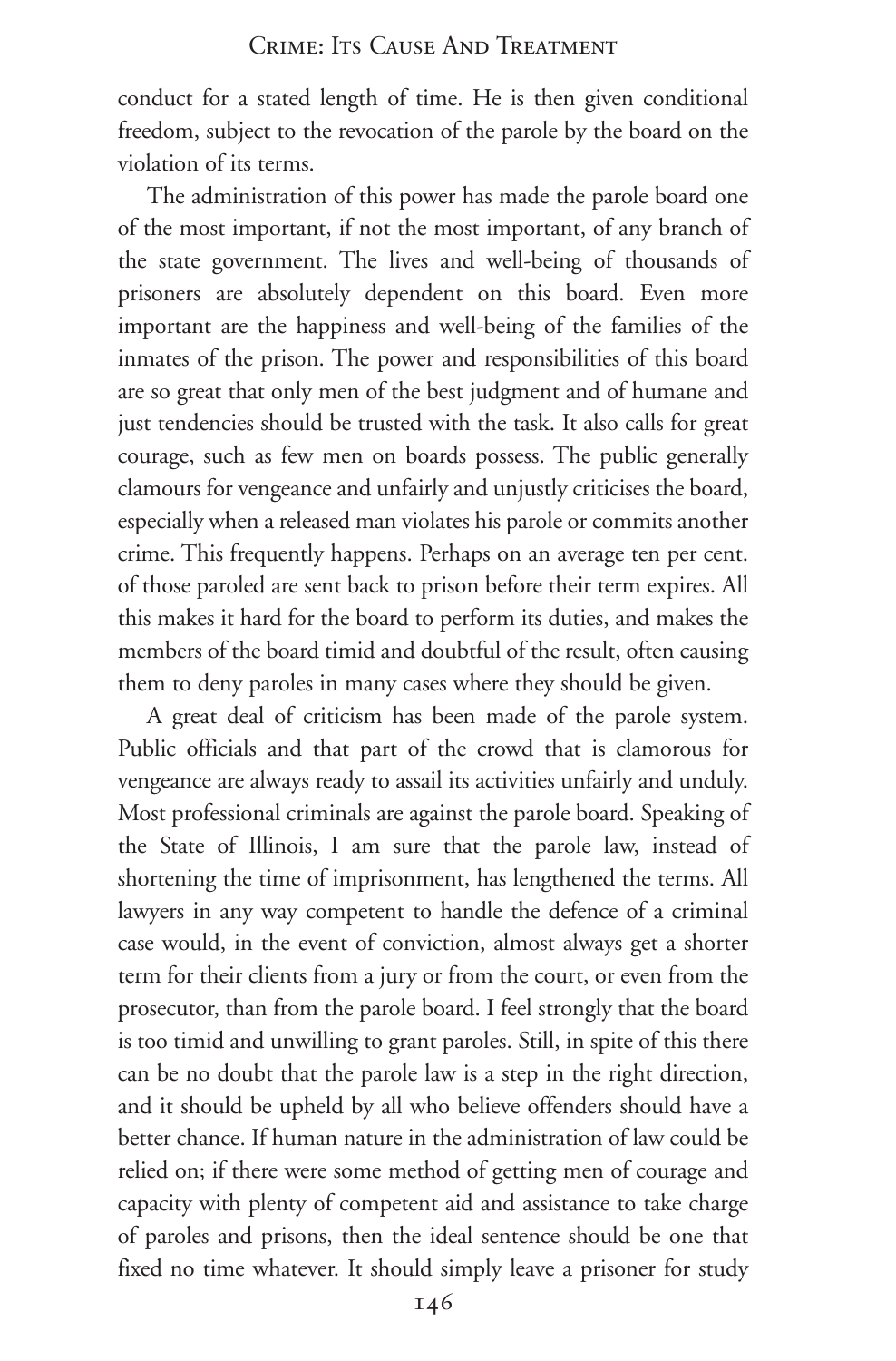# PARDONS AND PAROLES

and observation until it was thought wise and safe to release him from restraint. This, like all the rest, could not be done with the present public attitude toward criminals. So long as men subscribe to the prevailing idea of crime and punishment no officials could stand up against public opinion in the carrying out of a new and radical theory, and even if such a board should be established the law under which it acted would soon be repealed or the members of the board forced to resign and a new one would take its place.

In spite of the fact that the effect of parole boards has been to lengthen sentences, and in spite of my personal belief that they should be materially shortened, I am confident that the parole system should be maintained with the hope of improvement, and the chance of gradually educating the public until sentences can be naturally shortened and the care and control of prisoners be placed on a scientific and humane basis.

A board of pardons and paroles should be made up of men who are really interested in their work. They should carefully keep up with the literature on crime and punishment; they should be scientists in all matters touching their work, and they should be men of humane feelings. It is too much to expect that all of this can be found in a board for a long time to come, but with good sense and the right attitude of mind the board could employ the skill that it does not now have. Every prisoner should be the subject of attention, not of spying, but of friendly interest that would inspire confidence and trust – such an interest as a wise doctor has in a patient. This attention would in most cases gain the confidence of the prisoner and make it possible to find out how far he could be trusted, at the same time showing the treatment and environment he needed for future development. Where this confidence could not be had safety would probably require a longer term. Most men respond to kind treatment. The criminal has so long looked on the world as his enemy, especially the official world, that he hesitates to trust anyone. Still, the really sympathetic and kindly man who is honestly trying to help him will sooner or later get his confidence and co-operation. Every prisoner should understand that all of those around him are anxious to educate him so as to fit him for society and to put him in an environment where he can live. Even then there would be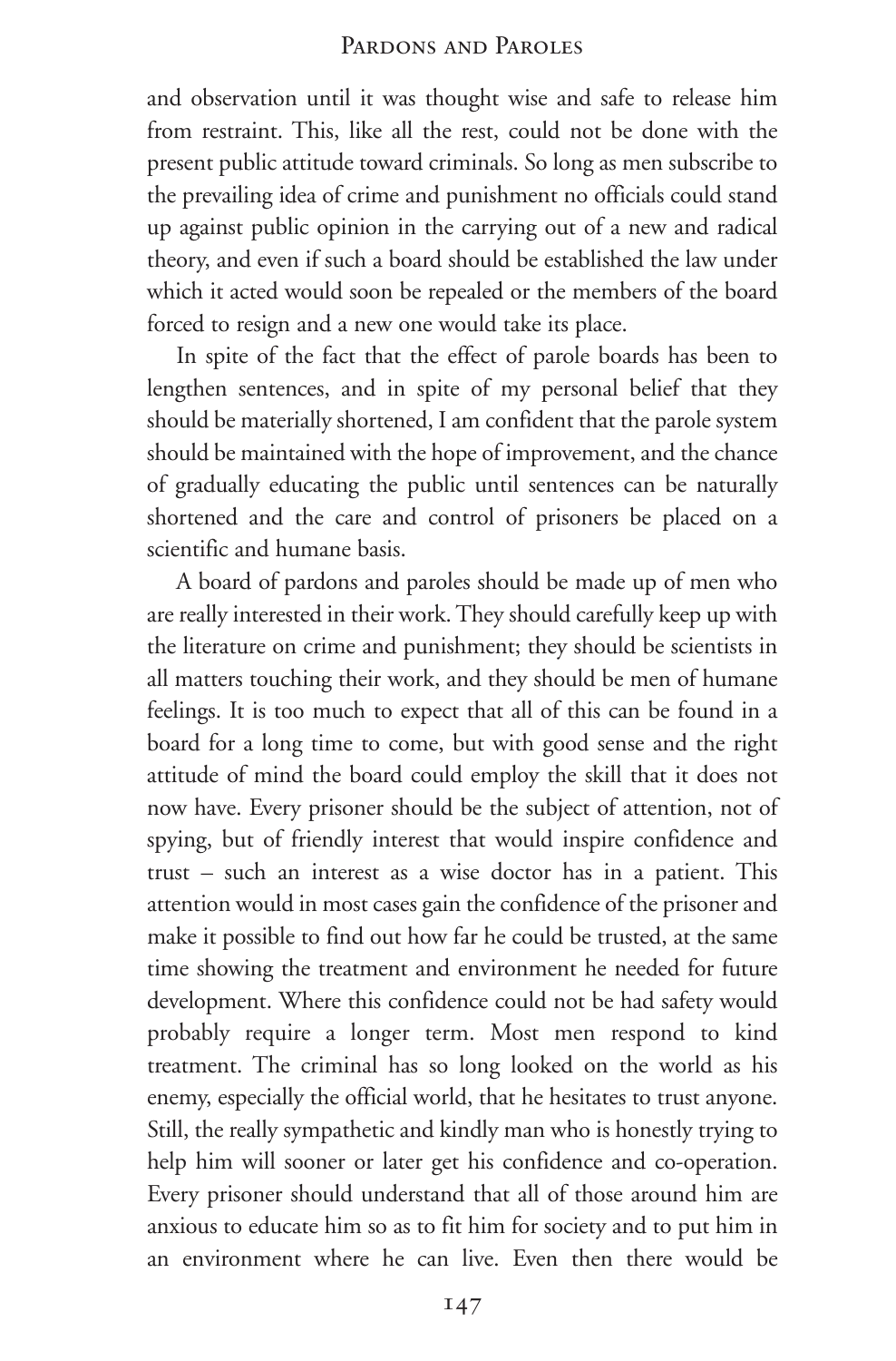mistakes, and a portion of the prisoners would be so defective or imperfect that they never could be released; but under proper treatment many would be restored to association with their fellowmen.

It will be a long time before it will be safe to make sentences entirely indeterminate. Boards cannot be trusted to give such time and work and judgment to their task as will prevent cases of great injustice. Until such time shall come either the statutes must fix an unbending and arbitrary time which takes no account of individual cases, or it must be left with the court or jury. Clearly the jury should fix the maximum, leaving the members of the board to reduce the penalty if they deem it wise.

Most men are forgotten when they go to prison, especially if they have no active friends on the outside. No board can fully keep in mind all the inmates of a large prison. It may be that by some system their attention is automatically called to the man at certain times, but this matters very little. Someone should know he is there and why, and who he is. He should not be an abstract, but a concrete man. For these reasons a limit should always be set on a punishment, and the limit should not be too long. The idea of a tribunal, perhaps including the judge who passed sentence, having the power and the duty imposed upon him to review sentences and reduce them if it seemed best from time to time, might have a good effect. The feelings of most men in reference to the degree of punishment change as time goes by. Always with the punishment is a strong feeling of both hate and fear. It is not possible really to punish – that is, to inflict suffering – without hate or fear. The most necessary thing in preparing soldiers to fight is to teach them to hate and fear the enemy. In the trial of a case these feelings are fresh in the minds of the prosecutor and the judge when the case is finished, and they necessarily act more or less under the dominance of their passions. In time these feelings fade, and a saner and kindlier judgment takes the place of the first feelings that possessed the mind.

With the parole system is going on a movement for probation. This provides that the convicted man need not be sent to prison, but may be released on certain terms, sometimes requiring that money taken shall be refunded. After that he shall be placed under the supervision of some friend or agent who will report from time to tine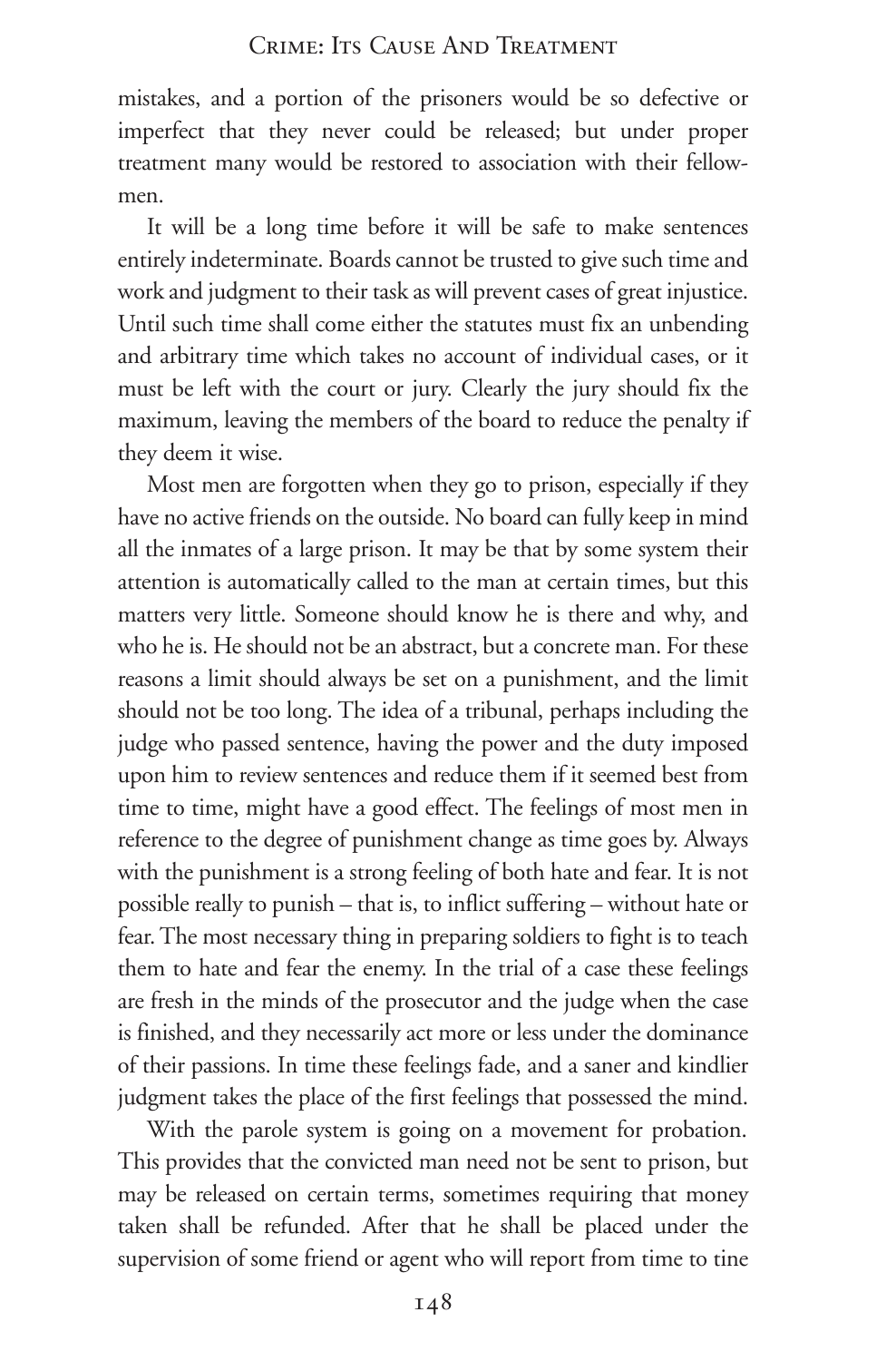#### PARDONS AND PAROLES

to probation officers or to the court. Probation is generally granted to young prisoners and first offenders, but usually not permitted in cases that the law classifies as the most serious.

Parole and probation are much the same in theory. In both these cases the clemency should depend much more upon the man than on the crime. It does not follow that a very serious crime shows a poorer moral fibre than a lesser one. It may well be that the seemingly slight transgressions, like stealing small amounts, picking pockets, and the like, show a really weaker nature than goes with a more heroic crime. There is no such liability to repeat in homicide as there is in forgery, pocket-picking, or swindling. The seriousness of a homicide is likely to make it impossible that the same man shall ever kill again. Many such men would be perfectly safe on probation or parole. But the smaller things that are easily concealed and come from an effort of the condemned to live, either without work or in a better way than his ability or training permits him to do in the hard and unfair conditions that society imposes, are often much harder to overcome. At any rate, the main question should be in regard to the man, and not the crime. In cases of parole or probation, society should do what it can to help the man make good. Generally employment is necessary, and a different and easier environment often indispensable. If organised society would only take the pains to make an easier environment for all the less favoured, the problem would be fairly simple, and most of the misery that comes from crime and prison would gradually disappear.

36REMEDIESStudents of crime and punishment have never differed seriously in their conclusions. All investigations have arrived at the result that crime is due to causes; that man is either not morally responsible, or responsible only to a slight degree. All have doubted the efficacy of punishment, and practically no one has accepted the common ideas that prevail as to crime, its nature, its treatment, and the proper and efficient way of protecting society from the criminal.

The real questions of importance are: What shall be done? Can crime be cured? If not, can it be wiped out and how? What rights have the public? What rights has the criminal? What obligations does the public owe the criminal? What duties does each citizen owe society ?

It must be confessed that all these questions are more easily asked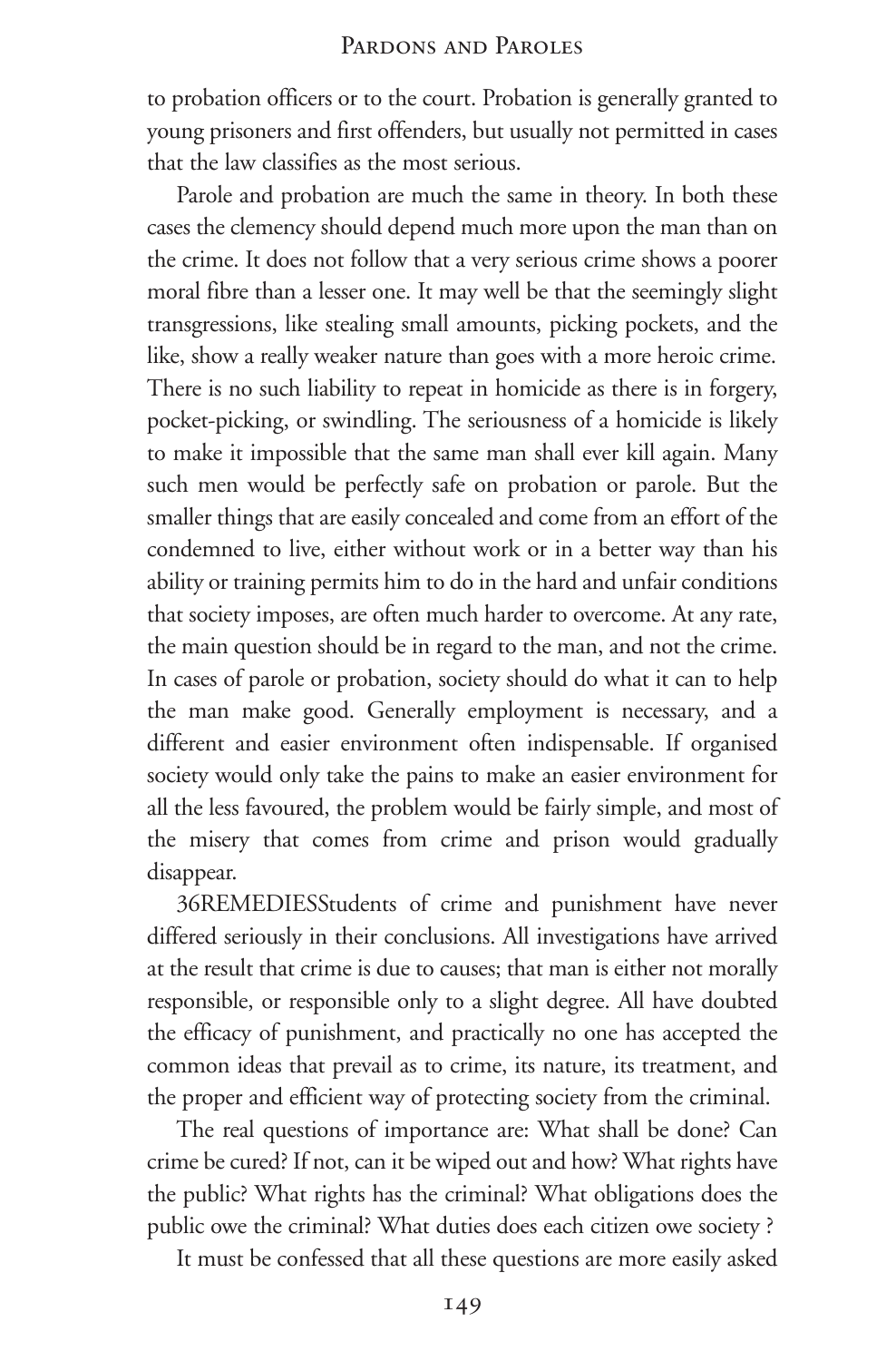than answered. Perhaps none of them can be satisfactorily answered. It is a common obsession that every evil must have a remedy; that if it cannot be cured to-day it can be to-morrow; that man is a creature of infinite possibilities, and all that is needed is time and patience. Given these a perfect world will eventuate.

I am convinced that man is not a creature of infinite possibilities. I am by no means sure that he has not run his race and reached, if not passed, the zenith of his power. I have no idea that every evil can be cured; that all trouble can be banished; that every maladjustment can be corrected, or that the millennium can be reached now and here or at any time or anywhere. I am not even convinced that the race can substantially improve. Perhaps here and there society can be made to run a little more smoothly; perhaps some of the chief frictions incident to life may be avoided; perhaps we can develop a little higher social order; perhaps we may get rid of some of the cruelty incident to social organisation. But how?

To start with: it seems to me to be clear that there is really no such thing as crime, as the word is generally understood. Every activity of man should come under the head of "behaviour." In studying crime we are merely investigating a certain kind of human behaviour. Man acts in response to outside stimuli. How he acts depends on the nature, strength, and inherent character of the machine and the habits, customs, inhibitions, and experiences that environment gives him. Man is in no sense the maker of himself, and has no more power than any other machine to escape the law of cause and effect. He does as he must. Therefore, there is no such thing as moral responsibility in the sense in which this expression is ordinarily used. Punishment as something inflicted for the purpose of giving pain is cruelty and vengeance, and nothing else. Whatever should be done to the criminal, if we have humanity and imagination we must feel sympathy for him, and consider his best good along with that of all the rest of the members of the society whose welfare is our concern.

While punishment cannot be defended, still self-defence is inherent in both individuals and society, and, without arguing its justification, no one can imagine a society that will not assert it and act for its defence. This will be true regardless of whether the given society is worth preserving or not. Inherent in all life and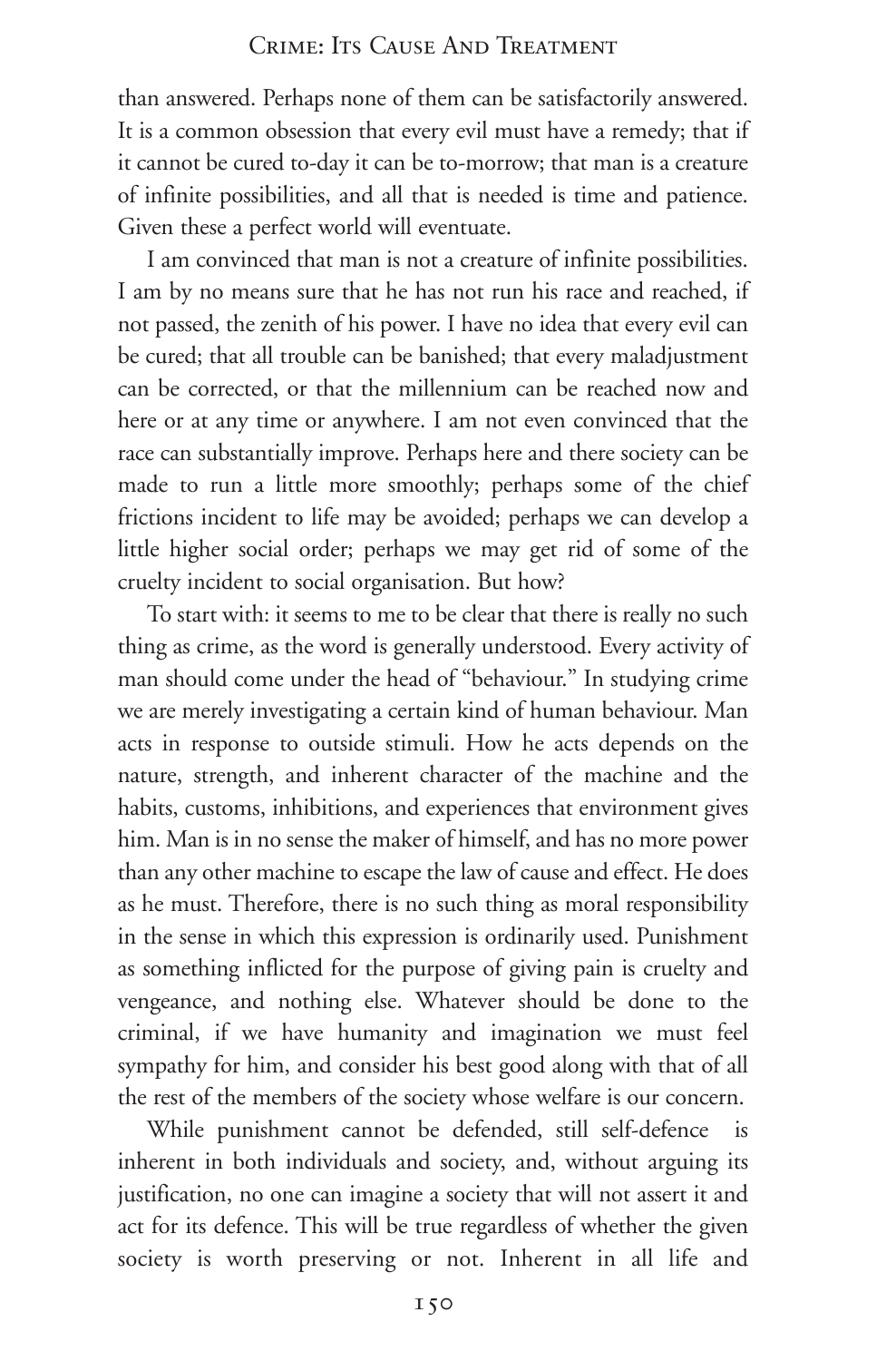# PARDONS AND PAROLES

organisation is the impulse of self-preservation. Those members of society who are sufficiently "anti-social" from the standpoint of the time and place will not be tolerated unduly to disturb the rest. These, in certain instances, will be destroyed or deprived of their power to harm. If society has a right attitude toward the subject, if it has imagination and sympathy and understanding, it will isolate these victims, not in anger, but in pity, solely for the protection of the whole. Some there are who ask what difference it makes whether it is called punishment or not. I think that the attitude of society toward the criminal makes the whole difference, and any improvement is out of the question until this attitude influences and controls the whole treatment of the question of crime and punishment.

If doctors and scientists had been no wiser than lawyers, judges, legislatures, and the public, the world would still be punishing imbeciles, the insane, the inferior, and the sick; and treating human ailments with incantations, witchcraft, force, and magic. We should still be driving devils out of the sick and into the swine.

Assuming, then, that man is governed by external conditions; that he inevitably reacts to certain stimuli; that he is affected by all the things that surround him; that his every act and manifestation is a result of law; what, then, must we and can we do with and for the criminal?

First of all, we must abandon the idea of working his moral reformation, as the term "moral reformation" is popularly understood. As well might we cure the physically ill in that way! Man works according to his structure. He never does reform, and cannot reform. As he grows older his structure changes, and from increase of vitality or from decrease of vitality his habits, too, may change. He may likewise learn by experience, and through the comparing and recalling of experiences and their consequences may build up rules of conduct which will restrain him from doing certain things that he otherwise would do. Anything that increases his knowledge and adds to his experience will naturally affect his habits, and will either build up or tear down inhibitions, or do both, as the case may be. If he has intelligence he knows he is always the same man: that he has not reformed nor repented. He may regret that he did certain things, but he knows why and how he did them and why he will not repeat them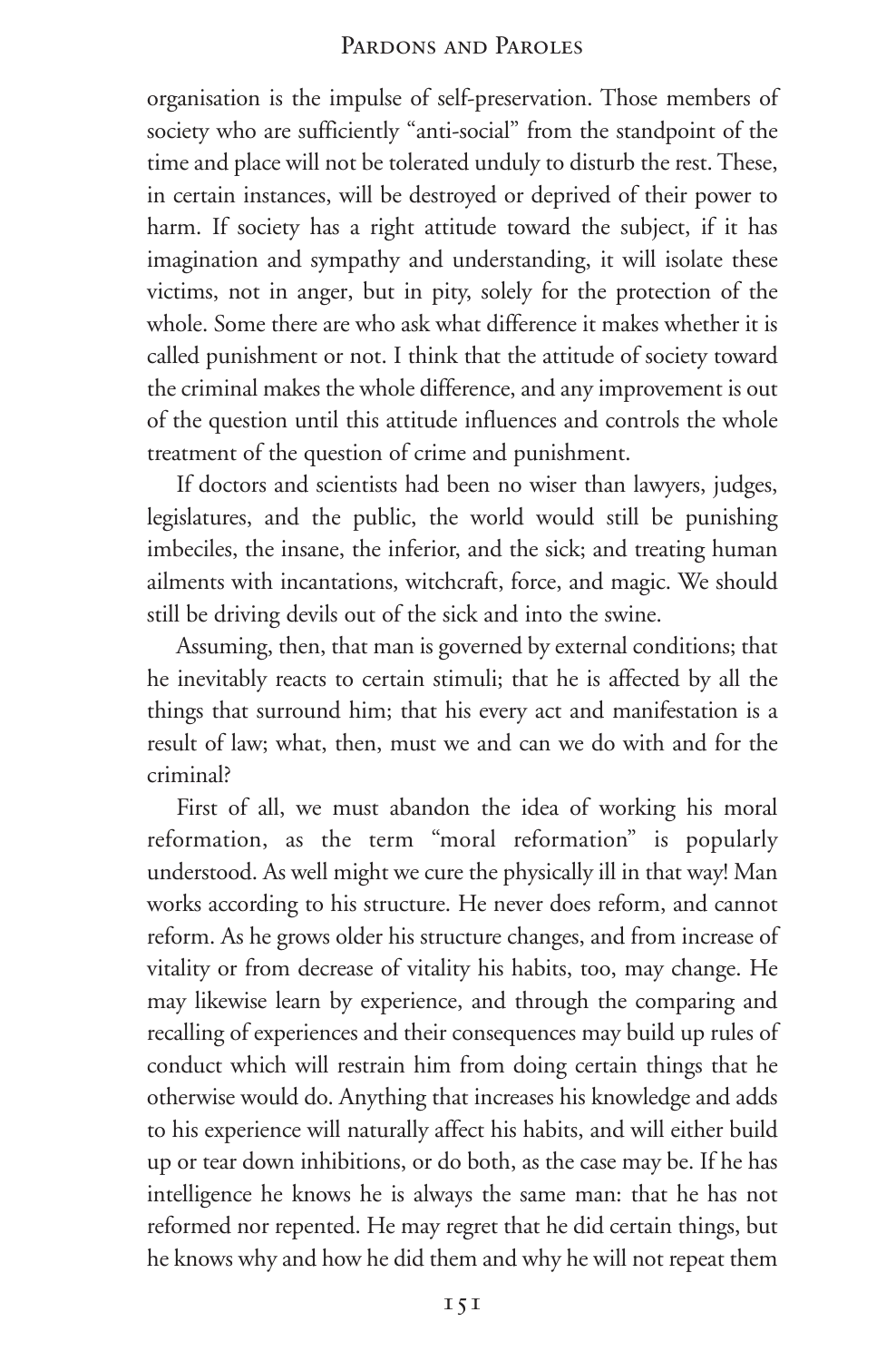if he can avoid it. The intrinsic character of the man cannot change, for the machine is the same and will always be the same, except that it may run faster or slower with the passing years, or it may be influenced by the habits gained from experience and life.

We must learn to appraise rightly the equipment of every child and, as far as possible, of every adult, to the end that they may find an environment where they can live. It must never be forgotten that man is nothing but heredity and environment, and that the heredity cannot be changed, but the environment may be. In the past and present the world has sought to adjust heredity to environment. The problem of the future in dealing with crime will be to adjust environment to heredity. To a large extent this can be done in a wholesale way. Any improved social arrangement that will make it easier for the common man to live will necessarily save a large number from crime. Perhaps if the social improvement should be great enough it would prevent the vast majority of criminal acts. Life should be made easier for the great mass from which the criminal is ever coming. As far as experience and logic can prove anything, it is certain that every improvement in environment will lessen crime.

Codes of law should be shortened and rendered simpler. It should not be expected that criminal codes will cover all human and social life. The old method of appealing to brute force and fear should gradually give place to teaching and persuading and fitting men for life. All prisons should be in the hands of experts, physicians, criminologists, biologists, and, above all, the humane. Every prisoner should be made to feel that the state is interested in his good as well as the good of the society from which he came. Sentences should be indeterminate; but the indeterminate sentence of to-day is often a menace to freedom and a means of great cruelty and wrong. The indeterminate sentence can be of value only in a well-equipped prison where each man is under competent observation, as if he were ill in a hospital. And this should be supplemented with an honest, intelligent parole commission, fully equipped for thorough work. Until that time comes the maximum penalty should be fixed by the jury, the parole board retaining the power to reduce the punishment or parole. No two crimes are alike. No two offenders are alike. Those who have no friends on the outside are forgotten and neglected after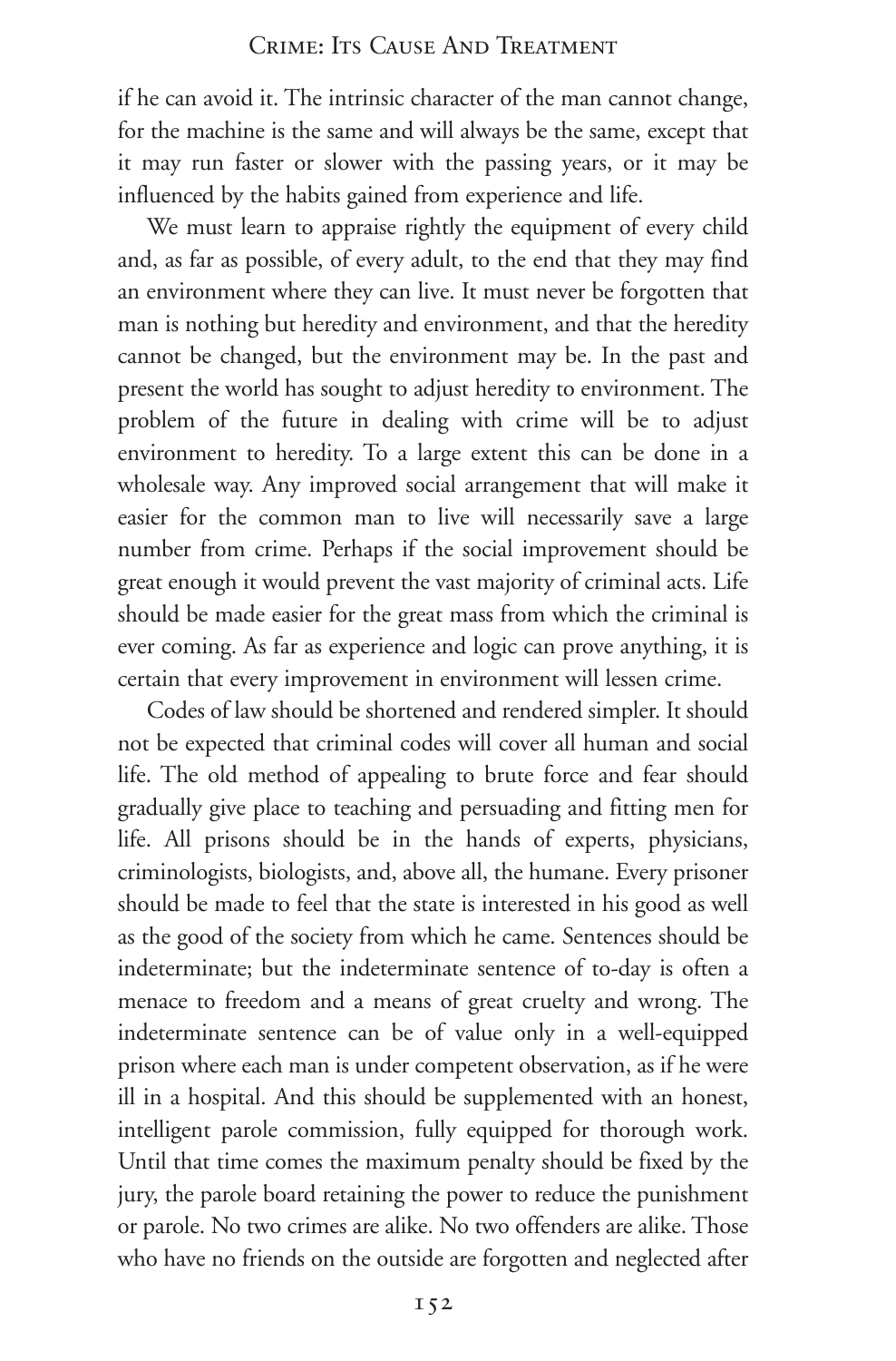## PARDONS AND PAROLES

the prison doors have been closed upon them. Some men now are confined much too long; others not long enough. No doubt, owing to the imperfections of man, this will always be the case.

At present no penal institutions have the equipment or management to provide against such shortcomings. They never can have it while men believe punishment is vengeance. When the public is ready to provide for the protection of society, and still to recognise and heed the impulses of humanity and mercy, it will abolish all fixed terms. As well might it send a patient to a hospital for a fixed time and then discharge him, regardless of whether he is cured or not, as to confine a convict for a definite, predetermined time. If the offence is one of a serious nature that endangers the public, the prisoner should not be released until by understanding, or education or age, or the proper form of treatment, it is fairly evident that he will not offend again. When the time comes, if it is the day of his incarceration, he should be released. The smallest reflection ought to teach that for many crimes, especially for many property crimes, it is hopeless to release a prisoner in an environment where he cannot survive. An environment adjusted to his heredity must be found by the state.

All indignities should be taken away from prison life. Instead the prisoner should be taught that his act was the necessary result of cause and effect, and that, given his heredity and environment, he could have done no other way. He should by teaching and experience be shown where he made his mistakes, and he should be given an environment where he can live consistently with the good of those around him.

Various reforms have been urged in the treatment of criminals and in criminal procedure in the courts. Most of these impress me as possessing no fundamental value. It is often said that the accused should be given an immediate trial; that this and subsequent proceedings should not be hindered by delay; that the uncertainties of punishment furnish the criminal with the hope of escape, and therefore do not give the community the benefit of the terror that comes with the certainty of punishment that could prevent crime. I can see no basis in logic or experience for this suggestion. It is based on the theory that punishment is not only a deterrent to crime, but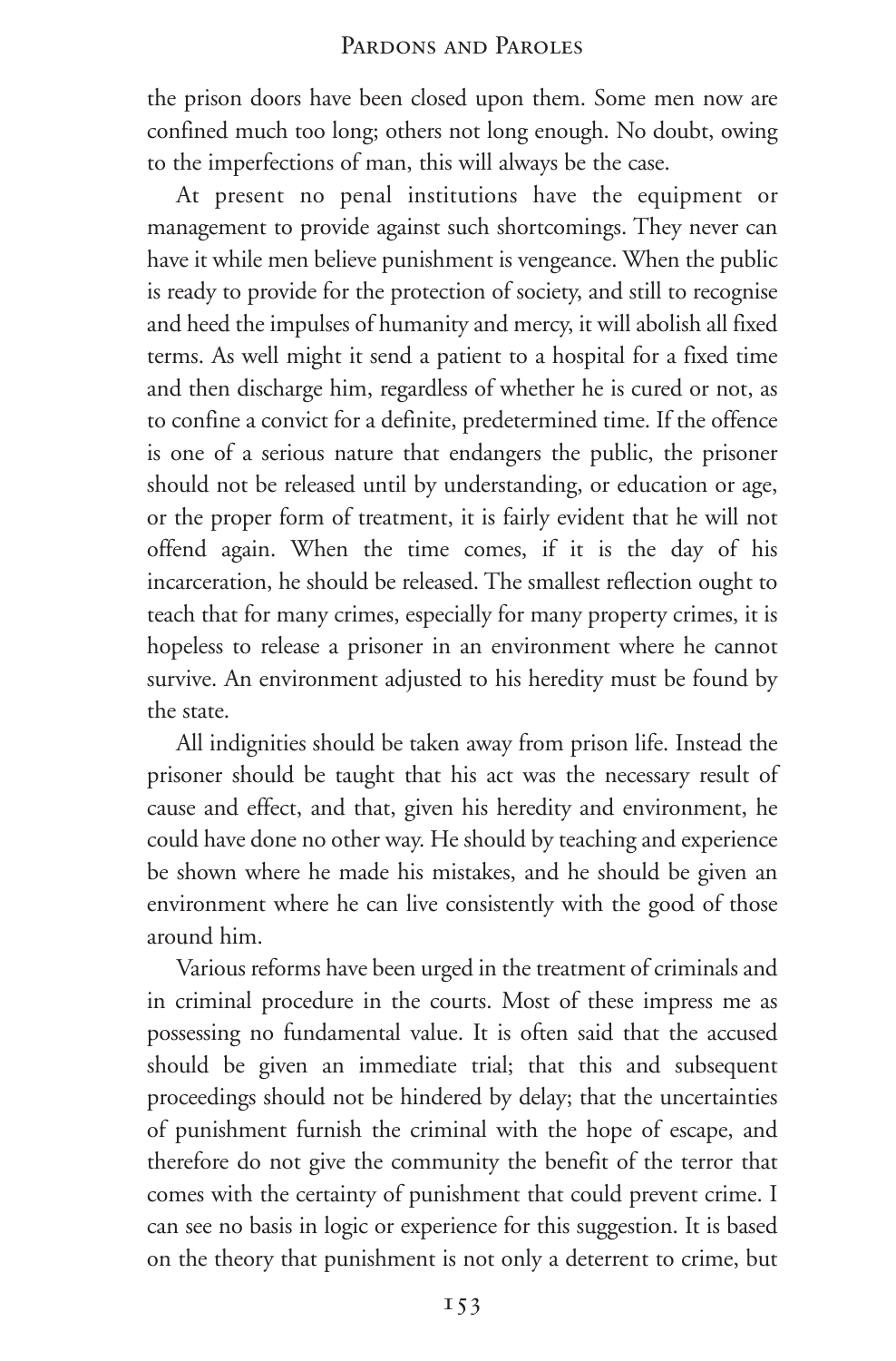the main deterrent. It comes from the idea that the criminal is distinct from the rest of mankind, that vengeance should be sure and speedy, and that then crime would be prevented. If this were true and the only consideration to prevent crime, then the old torture chamber and the ancient prison, with all their hopelessness and horror, should be restored. Logic, humanity, and experience would protest against this. If there is to be any permanent improvement in man and any better social order, it must come mainly from the education and humanising of man. I am quite certain that the more the question of crime and its treatment is studied, the less faith men have in punishment.

England and Continental Europe are often pointed to as examples of sure and speedy justice. The fact that there are more convictions and fewer acquittal in England in proportion to the number of trials does not prove that the English system is better than the American. It may and probably does mean that the American is better. In America the accused has more chance. In England the expense, the formality, the power of the court all conspire to destroy every opportunity of escape, regardless of innocence or guilt. Even the fact that there are fewer crimes committed in England does not prove that the system is best or that it prevents crime. An old country with its life of caste lacks the freedom and equality that naturally produce defiance of rules and customs and lead to breaches of the law. Other things being equal, a greater degree of freedom leads to more violations of rules and greater resisting power among the poor than a lesser degree of freedom. It does not necessarily follow that the country is best where the people are the most obedient. Complete obedience leads to submission, to aggression, and to despotism. Doubtless China has fewer crimes than England. The power of resistance is so crushed that no one thinks of defying a master, resenting an injury, violating a rule, claiming any personal rights, or protesting against caste, age, or privilege.

Always there are certain men who believe that all reform in criminal procedure must come by abolishing juries and submitting every question to a court. Those who are rich and strong and the lawyers who advocate their interests are mainly arrayed on this side. The poor and rebellious, with those who naturally or otherwise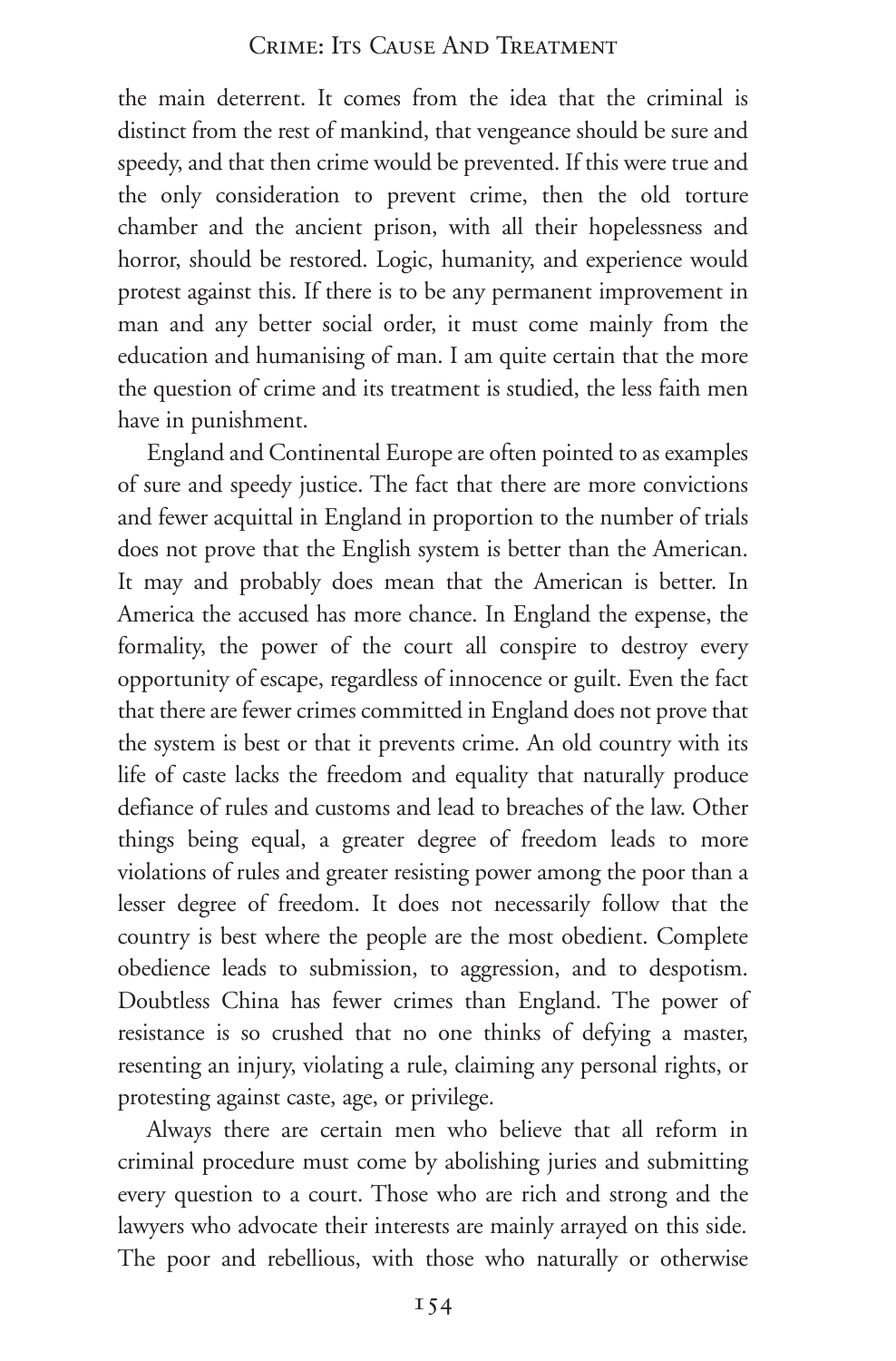# PARDONS AND PAROLES

advocate their cause, stand for the juries as against the courts. Those who strive to be fair are often misled from a lack of experience and little judgment of human nature. The public is always against the accused. The press is against him. The machinery of the law is against him. The dice are loaded for his conviction. Some people have childish faith in the courts. But judges are neither infinitely wise nor infinitely good; they come from the ranks of lawyers, and for the most part from those who have been long engaged in defending property rights; they are generally conservative; they are not independent of public opinion; almost invariably they reflect public opinion, which means the public opinion of the community in which they live. Few of them have much knowledge of biology, of psychology, of sociology, or even of history.

One curse of our political life comes from the fact that, as soon as a man has secured an office, he has his eye on another, and his whole effort is to please the people – that is, the people who express themselves the most easily. Very few judges rise to a great degree of independence or defy popular clamour. A jury are less bound by public opinion; their responsibility is divided; they are not as a rule seeking office; while swayed by the crowd they are still more independent than judges, and with them the common man, the accused, has a better chance.

No doubt judges are abler, better educated, more accustomed to weighing evidence and able to arrive at a more logical conclusion than most juries. Still, none of these qualities necessarily leads to just findings. Questions of right and wrong are not determined by strict rules of logic. If public opinion could come to regard the criminal as it does the insane, the imbecile, or the ill, then a judicial determination would be the best. But as long as crime is regarded as moral delinquency and punishment savours of vengeance, every possible safeguard and protection must be thrown around the accused. In the settling of opinions and the passing of judgments mob psychology is all-powerful; and really, in the last analysis, every human question comes down to the power of public opinion.

The first thing necessary to lessen crime and to relieve victims from the cruelty of moral judgments is a change of public opinion as to human responsibility. When scientific ideas on this important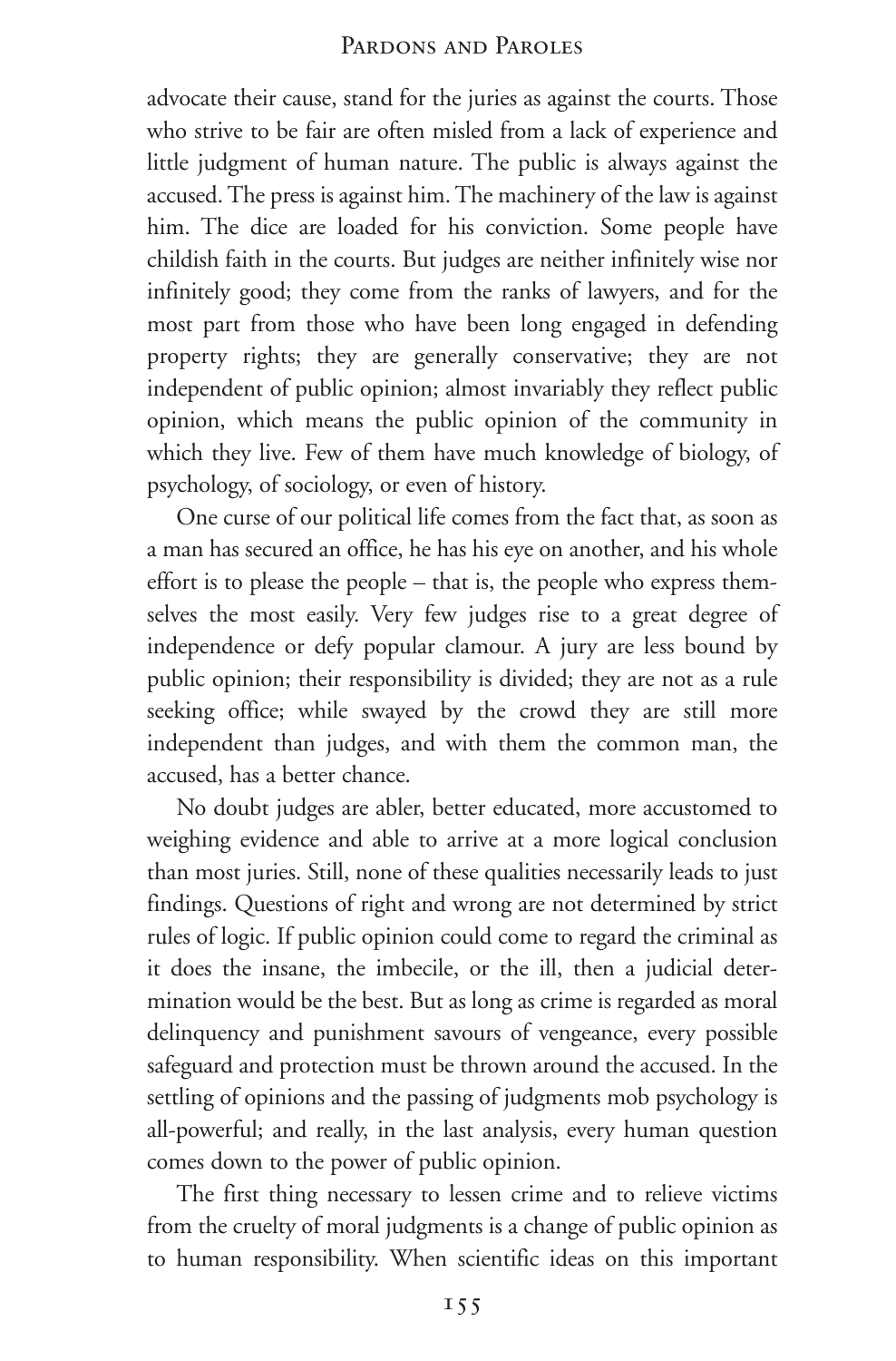# CRIME: ITS CAUSE AND TREATMENT

subject shall be generally accepted all things that are possible will follow from it. Some headway has already been made in the direction of considering heredity and environment. Theoretically we no longer hold the insane responsible, and some allowance is made for children and the obviously defective. The discouraging thing is that the public is fickle and changeable, and any temporary feeling overwhelms the patient efforts of years. In the present mad crusade against crime consequent upon the Great War penalties have been increased, new crimes created, and paroles and pardons have been made almost impossible. The public and press virtually declare that even insanity should not save the life of one who slays his fellow. Repeatedly the insane are hanged without a chance, and sentences of death are pronounced where before a term of years or life imprisonment would have been the penalty for the offence. Individual men and collections of men are ruled not by judgment, but by impulse; the voice of conscience and mercy is always very weak, and drowned by the hoarse cry for vengeance.

As long as men collectively impose their will upon the individual units they should consider that this imposition calls for intelligence, kindliness, tolerance, and a large degree of sympathy and understanding. In considering the welfare of the public the accused, his family, and his friends should be included as a part. It need not be expected that all maladjustments can ever be wiped out. Organisation, with its close relation of individual units, implies conflict. Nevertheless, the effort should be to remove all possible inducement for the violent clashing of individuals, and to minimise the severity of such conflicts as are inevitable.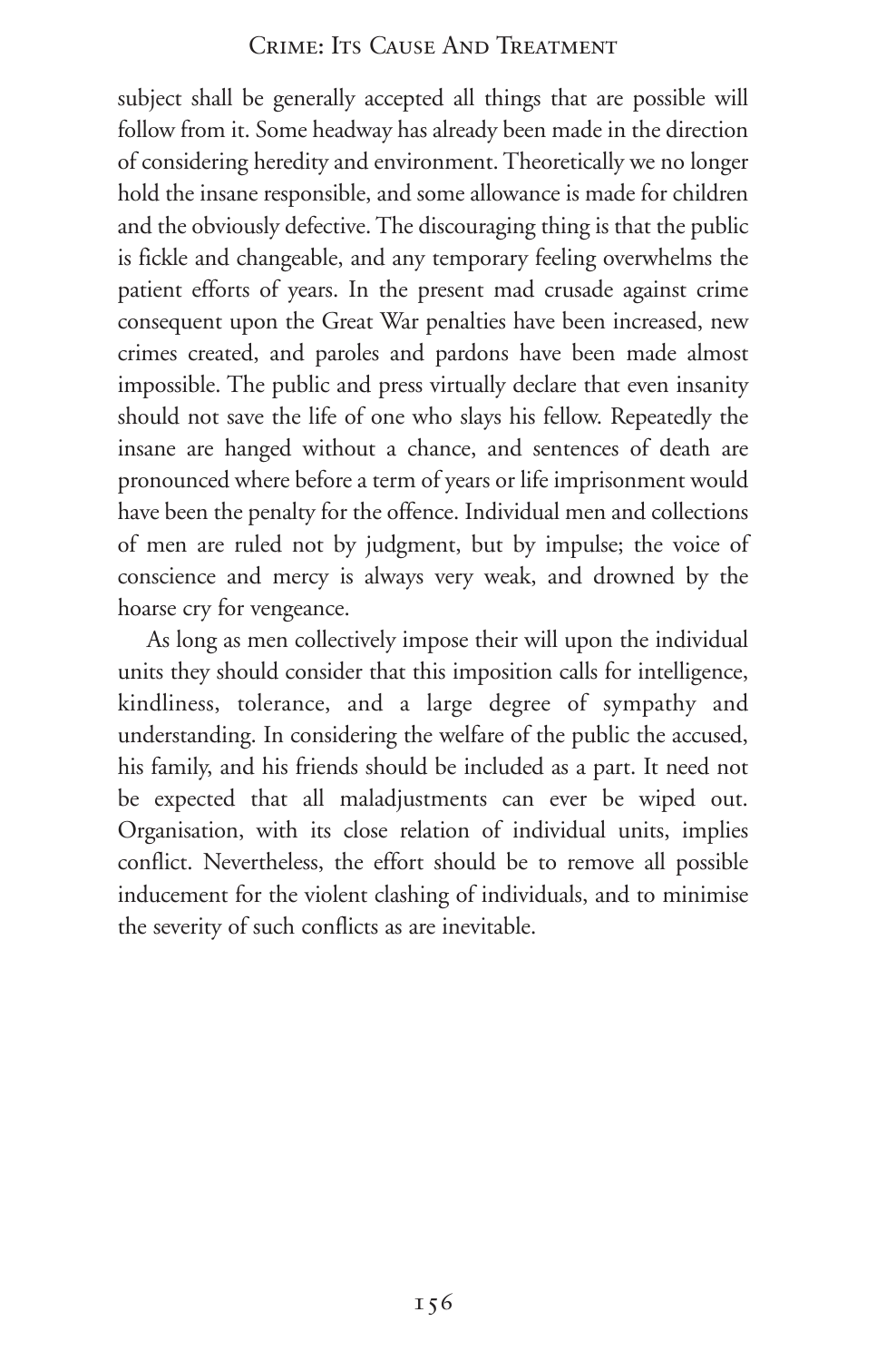#### **APPENDIX**

# HOW TO PICK A JURY

hether a jury is a good one or a bad one depends on the point of view. I have always been an attorney for the defence. I can think of nothing, not even war, that has brought so much misery to the human race as prisons. And all of it so futile!

The audience that storms the box-office of the theatre to gain entrance to a sensational show is small and sleepy compared with the throng that crashes the courthouse door when something concerning real life and death is to be laid bare to the public.

Everyone knows that the best portrayals of life are tame and sickly when matched with the realities. For this reason, the sophisticated Romans were wont to gather at the Colosseum to feast their eyes on fountains of real blood and await breathlessly the final thrust. The courtroom is a modern arena in which the greatest thrills follow closely on each other. If the combat concerns human life, it presents an atmosphere and setting not unlike those cruel and bloody scenes of ancient Rome. The judge wears the same flowing robe with all the dignity and superiority he can command. This sets him apart from his fellow-men, and is designed to awe and intimidate and to impress the audience with seeming wisdom oftener than with kindliness and compassion.

One cannot help wondering what happens to the pomp and pretence of the wearer while the cloak is in the wash, or while changing into a maturer, more monarchial mantle, as his bench becomes a throne, or when he strolls along the street in file with the 'plain clothes' people.

When court opens, the bailiff intones some voodoo singsong words in an ominous voice that carries fear and respect at the opening of the rite. The courtroom is full of staring men and women shut within closed doors, guarded by officials wearing uniforms to confound the simple inside the sacred precinct. This dispels all hope of mercy to the unlettered, the poor and helpless, who scarcely dare express themselves above a whisper in any such forbidding place.

The stage, the arena, the court are alike in that each has its audience thirsting to drink deeply of the passing show. Those playing the parts vie for success and use whatever skill and talent they possess.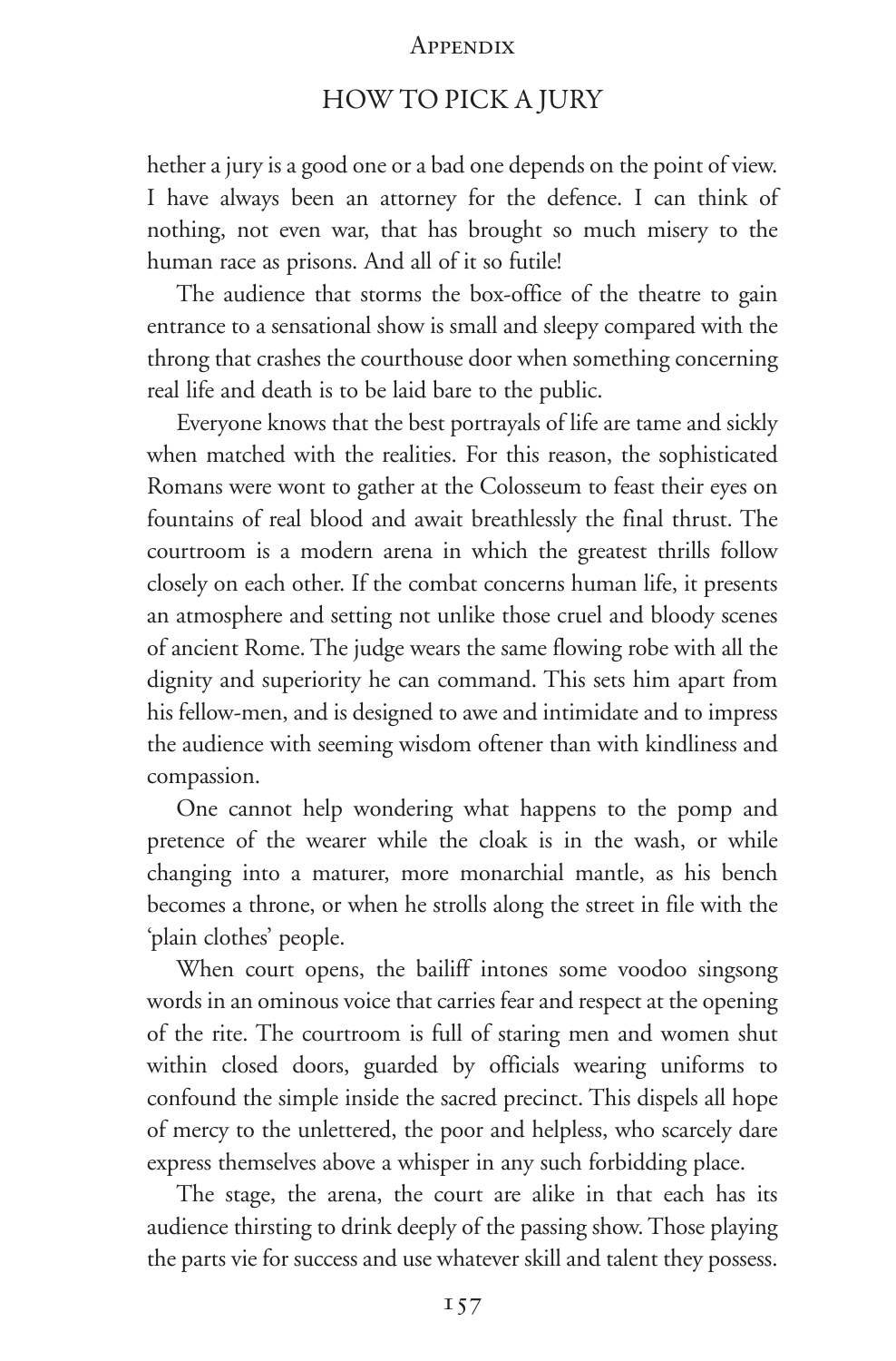#### **APPENDIX**

An actor may fumble his lines, but a lawyer needs to be letter-perfect; at least, he has to use his wits, and he may forget himself, and often does, but never for a moment can he lose sight of his client.

Small wonder that ambitious, imaginative youths crowd the profession of law. Here, they feel, they themselves will find the opportunity to play a real part in the comedies as well as the tragedies of life. Everyone, no matter how small his chance may be, tries to hold the centre of some stage where the multitudes will scan his every move. To most lads it seems as though the courts were organized to furnish them a chance to bask in the public eye. In this field the adventure of life will never pall, but prove interesting, exciting and changeful to the end. Not only will he have the destinies of men to protect and preserve, but his own standing and success to create.

If it is a real case, criminal or civil, it usually is tried by a jury with the assistance and direction of the judge. In that event, every moment counts, and neither the lawyers nor the audience, or even the court, goes to sleep. If it is a criminal case, or even a civil one, it is not the law alone or the facts that determine the results. Always the element of luck and chance looms large. A jury of twelve men is watching not only the evidence but the attitude of each lawyer, and the parties involved, in all their moves. Every step is fraught with doubt, if not mystery.

Selecting a jury is of the utmost importance. So far as possible, the lawyer should know both sides of the case. If the client is a landlord, a banker, or a manufacturer, or one of that type, then jurors sympathetic to that class will be wanted in the box; a man who looks neat and trim and smug. He will be sure to guard your interests as he would his own. His entire environment has taught him that all real values are measured in cash, and he knows no other worth. Every knowing lawyer seeks for a jury of the same sort of men as his client; men who will be able to imagine themselves in the same situation and realize what verdict the client wants.

Lawyers are just as carefully concerned about the likes and dislikes, the opinions and fads of judges as of jurors. All property rights are much safer in the hands of courts than of jurors. Every lawyer who represents the poor avoids a trial by the court.

Choosing jurors is always a delicate task. The more a lawyer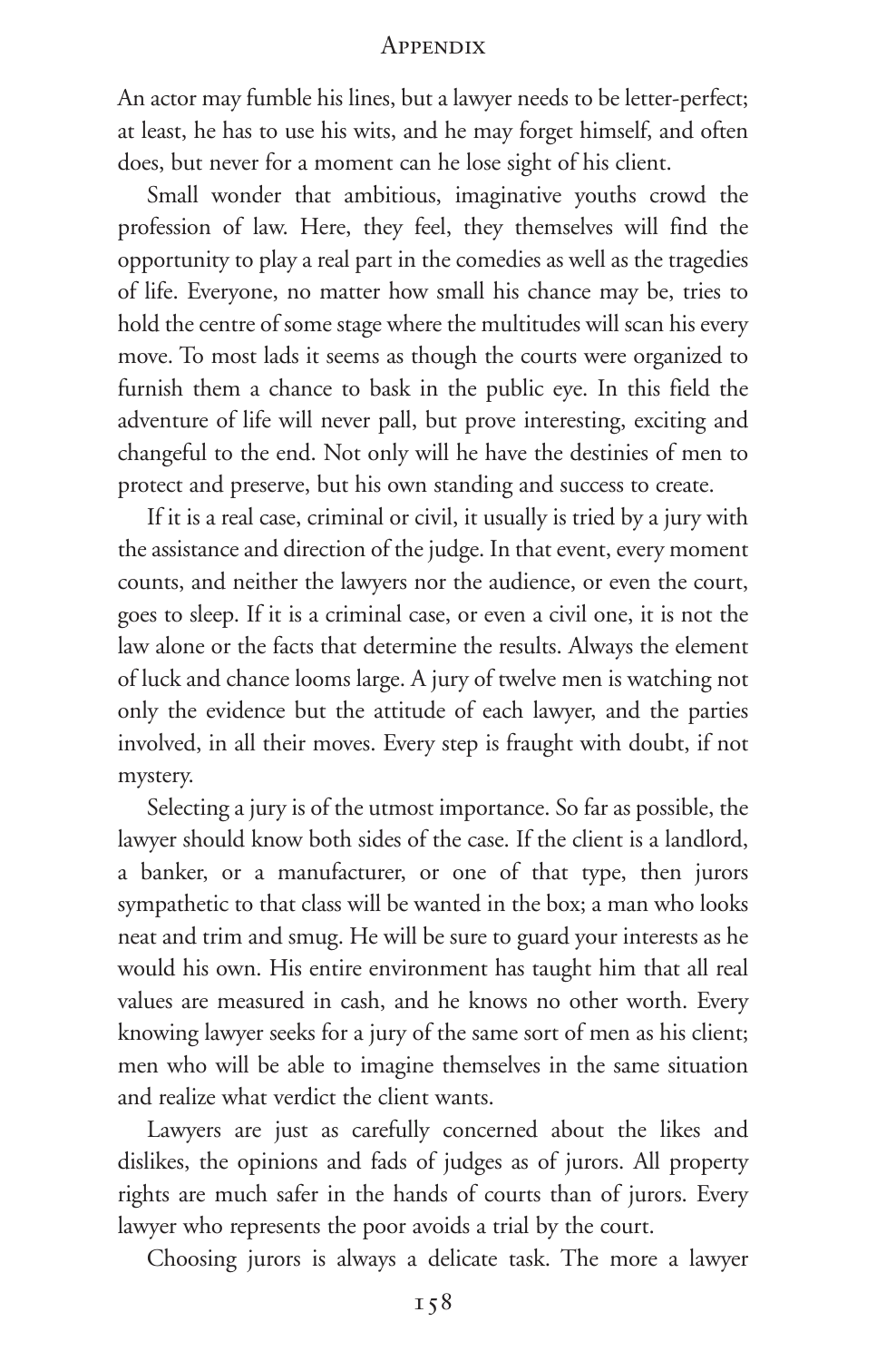# How To Pick A Jury

knows of life, human nature, psychology, and the reactions of the human emotions, the better he is equipped for the subtle selection of his so-called 'twelve men, good and true.' In this undertaking, everything pertaining to the prospective juror needs to be questioned and weighed: his nationality, his business, religion, politics, social standing, family ties, friends, habits of life and thought; the books and newspapers he likes and reads, and many more matters that combine to make a man; all of these qualities and experiences have left their effect on ideas, beliefs and fancies that inhabit his mind. Understanding of all this cannot be obtained too bluntly. It usually requires finesse, subtlety and guesswork. Involved in it all is the juror's method of speech, the kind of clothes he wears, the style of haircut, and, above all, his business associates, residence and origin.

To the ordinary observer, a man is just a man. To the student of life and human beings, every pose and movement is a part of the personality and the man. There is no sure rule by which one can gauge any person. A man may seem to be of a certain mould, but a wife, a friend, or an enemy, entering into his life, may change his views, desires and attitudes, so that he will hardly recognize himself as the man he once seemed to be.

It is obvious that if a litigant discovered one of his dearest friends in the jury panel he could make a close guess as to how certain facts, surrounding circumstances, and suppositions would affect his mind and action; but as he has no such acquaintance with the stranger before him, he must weigh the prospective juror's words and manner of speech and, in fact, hastily and cautiously 'size him up' as best he can. The litigants and their lawyers are supposed to want justice, but in reality there is no such thing as justice, either in or out of court. In fact, the word cannot be defined. So, for lack of proof, let us assume that the word 'justice' has a meaning, and that the common idea of the definition is correct, without even seeking to find out what is the common meaning. Then how do we reach justice through the courts? The lawyer's idea of justice is a verdict for his client, and really this is the sole end for which he aims.

In spite of the power that the courts exercise over the verdict of the jury, still the finding of the twelve men is very important, sometimes conclusive. It goes without saying that lawyers always do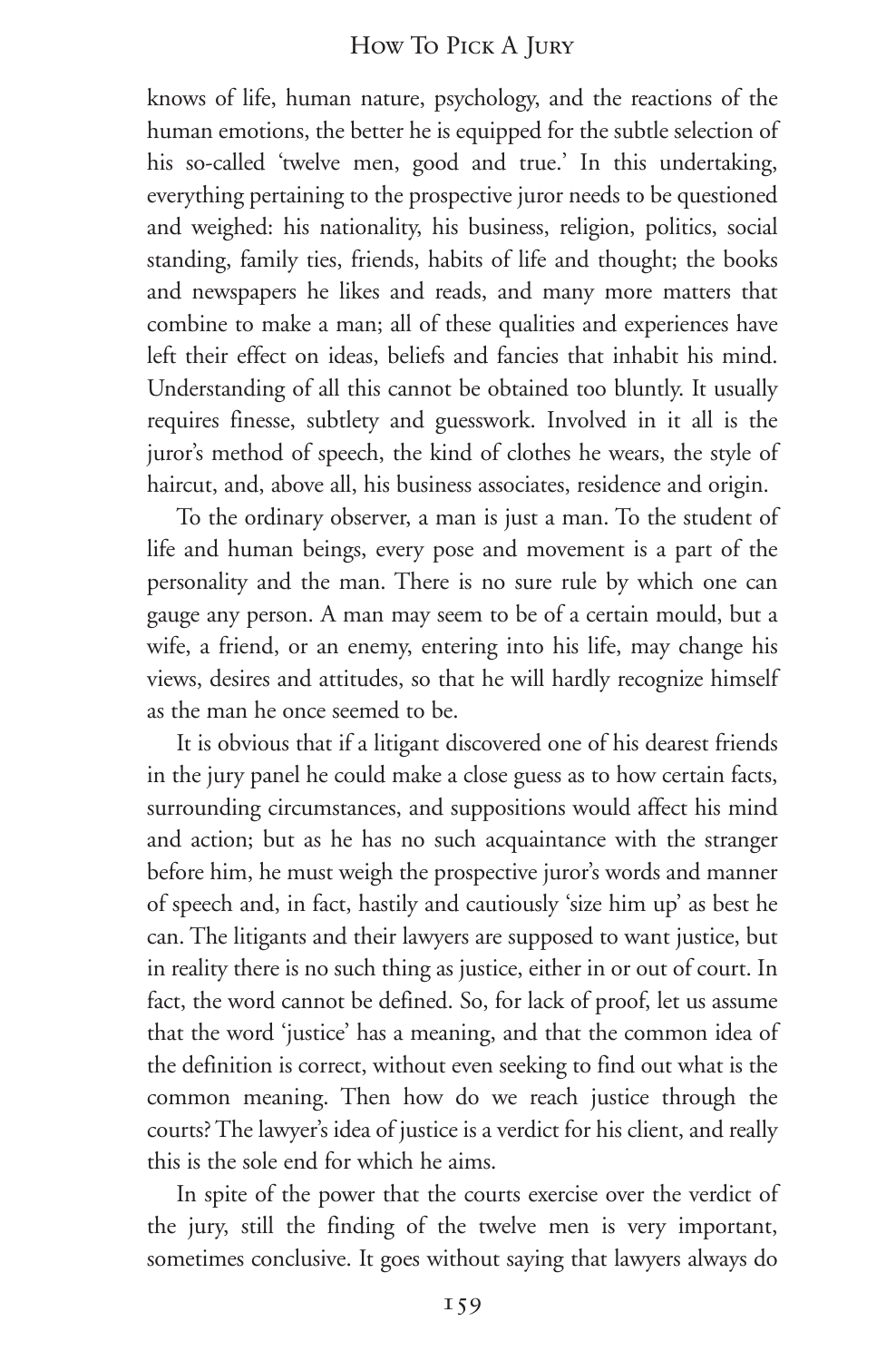#### **APPENDIX**

their utmost to get men on the jury who are apt to decide in favor of their clients. It is not the experience of jurors, neither is it their brain power that is the potent influence in their decisions. A skilful lawyer does not tire himself hunting for learning or intelligence in the box; if he knows much about man and his malting, he knows that all beings act from emotions and instincts, and that reason is not a motive factor. If deliberation counts for anything, it is to retard decision. The nature of the man himself is the element that determines the juror's bias for or against his fellow-man. Assuming that a juror is not a half-wit, his intellect can always furnish fairly good reasons for following his instincts and emotions.

Many irrelevant issues in choosing jurors are not so silly as they seem. Matters that apparently have nothing to do with the discussion of a case often are of the greatest significance.

In the last analysis, most jury trials are contests between the rich and poor. If the case concerns money, it is apt to be a case of damages for injuries of some sort claimed to have been inflicted by someone. These cases are usually defended by insurance companies, railroads, or factories. If a criminal case, it is practically always the poor who are on trial. The most important point to learn is whether the prospective juror is humane. This must be discovered in more or less devious ways. As soon as 'the court' sees what you want, he almost always blocks the game. Next to this, in having more or less bearing on the question, is the nationality, politics, and religion of the person examined for the jury. If you do not discover this, all your plans may go awry. Whether you are handling a damage suit, or your client is charged with the violation of law, his attorney will try to get the same sort of juror.

Let us assume that we represent one of 'the underdogs' because of injuries received, or because of an indictment brought by what the prosecutors name themselves, 'the state'. Then what sort of men will we, seek? An Irishman is called into the box for examination. There is no reason for asking about his religion; he is Irish; that is enough. We may not agree with his religion, but it matters not, his feelings go deeper than any religion. You should be aware that he is emotional, kindly and sympathetic. If he is chosen as a juror, his imagination will place him in the dock; really, he is trying himself. You would be guilty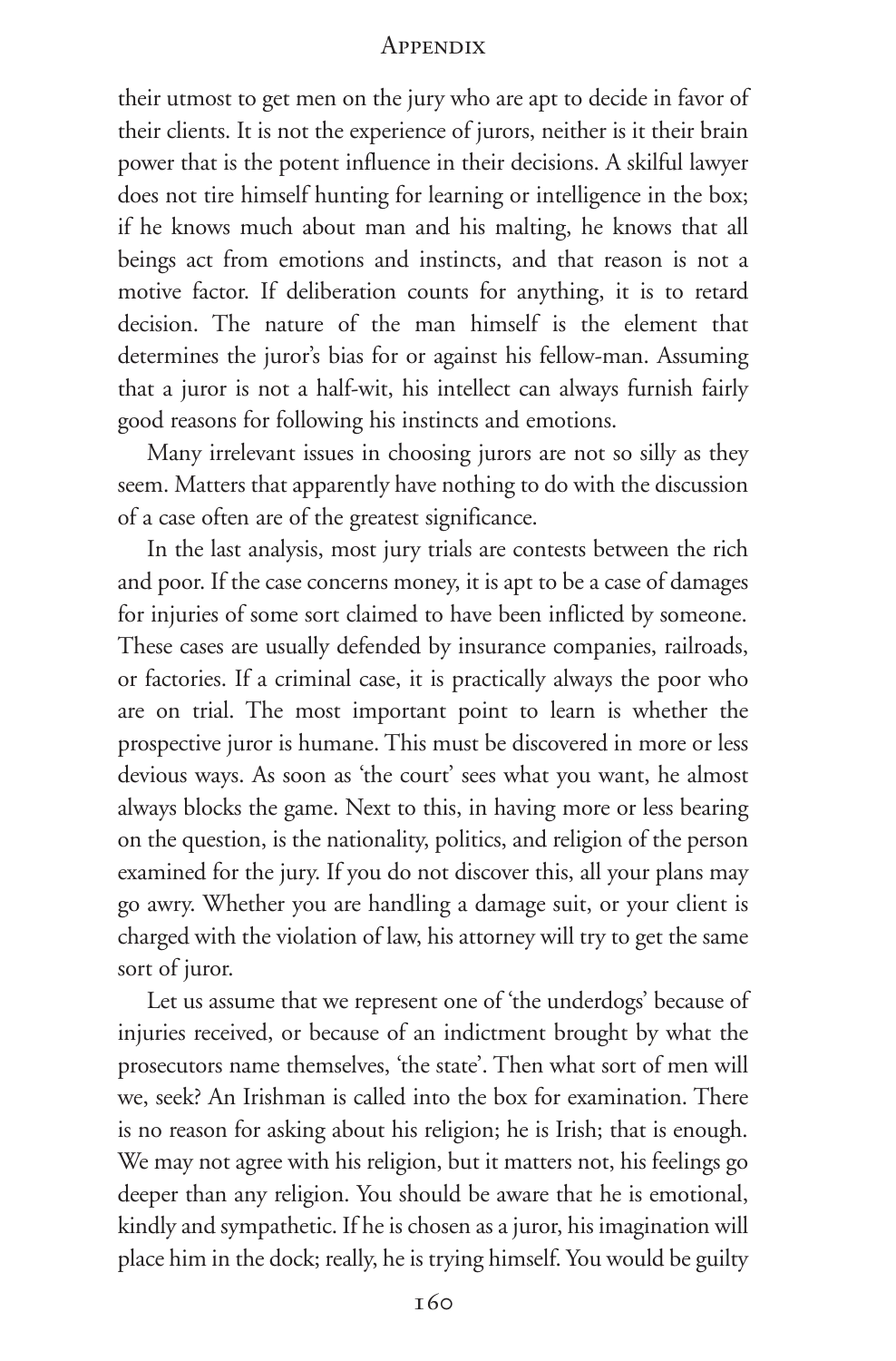# How To Pick A Jury

of malpractice if you got rid of him, except for the strongest reasons.

An Englishman is not so good as an Irishman, but still, he has come through a long tradition of individual rights, and is not afraid to stand alone; in fact, he is never sure that he is right unless the great majority is against him. The German is not so keen about individual rights except where they concern his own way of life; liberty is not a theory, it is a way of living. Still, he wants to do what is right, and he is not afraid. He has not been among us long, his ways are fixed by his race, his habits are still in the making. We need inquire no further. If he is a Catholic, then he loves music and art; he must be emotional, and will want to help you; give him a chance.

If a Presbyterian enters the jury box and carefully rolls up his umbrella, and calmly and critically sits down, let him go. He is cold as the grave; he knows right from wrong, although he seldom finds anything right. He believes in John Calvin and eternal punishment. Get rid of him with the fewest possible words before he contaminates the others; unless you and your clients are Presbyterians you probably are a bad lot, and even though you may be a Presbyterian, your client most likely is guilty.

If possible, the Baptists are more hopeless than the Presbyterians. They, too, are apt to think that the real home of all outsiders is Sheol, and you do not want them on the jury, and the sooner they leave the better. The Methodists are worth considering; they are nearer the soil. Their religious emotions can be transmuted into love and charity. They are not half bad; even though they will not take a drink, they really do not need it so much as some of their competitors for the seat next to the throne. If chance sets you down between a Methodist and a Baptist, you will move toward the Methodist to keep warm.

Beware of the Lutherans, especially the Scandinavians; they are almost always sure to convict. Either a Lutheran or Scandinavian is unsafe, but if both in one, plead your client guilty and go down the docket. He learns about sinning and punishing from the preacher, and dares not doubt. A person who disobeys must be sent to hell; he has God's word for that.

As to Unitarians, Universalists, Congregationalists, Jews and other agnostics, don't ask them too many questions; keep them anyhow, especially Jews and agnostics. It is best to inspect a Unitarian, or a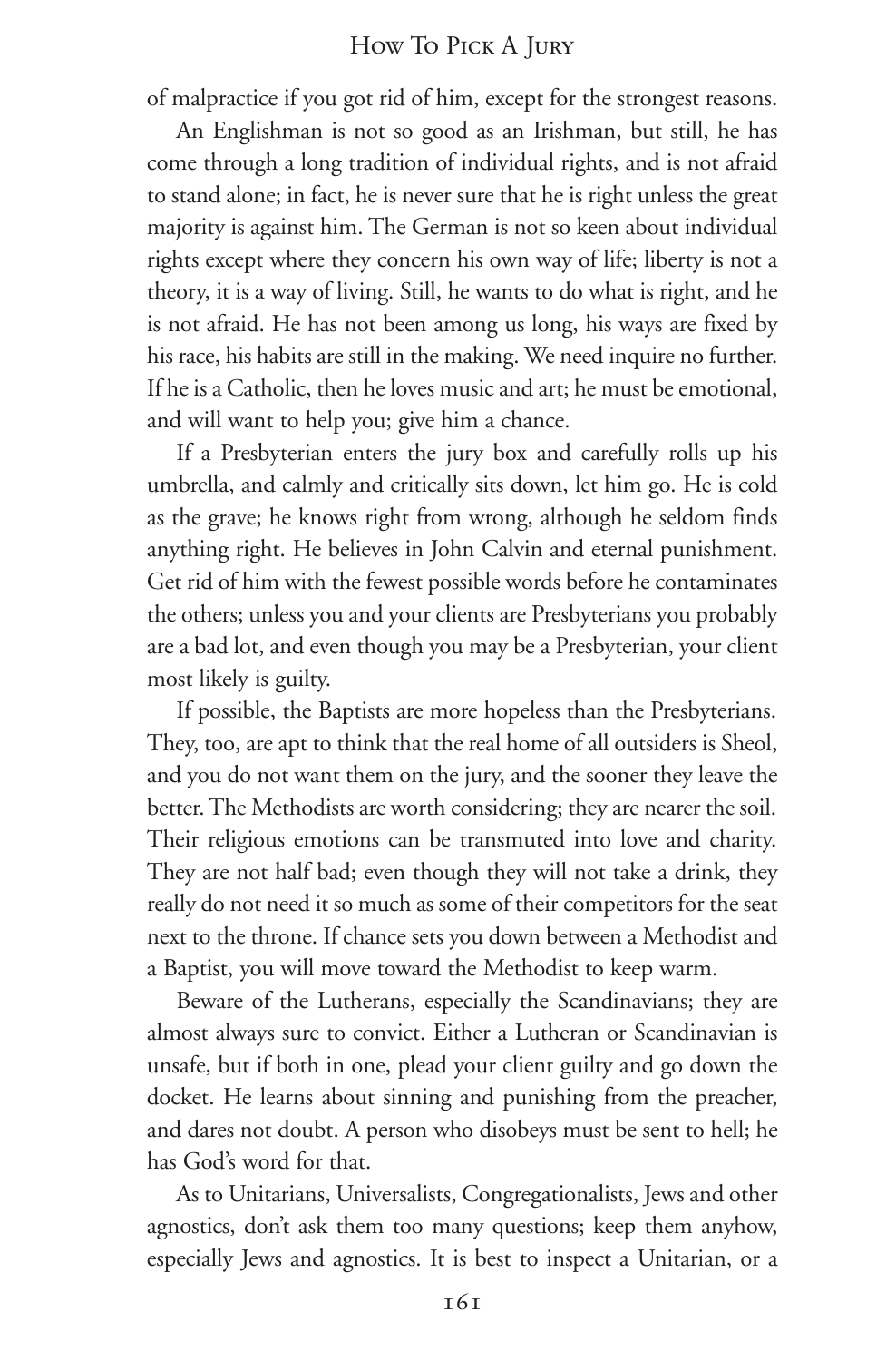#### **APPENDIX**

Universalist, or a Congregationalist with some care, for they may be prohibitionists; but never the Jews and the real agnostics! And do not, please, accept a prohibitionist; he is too solemn and holy and dyspeptic. He knows your client would not have been indicted unless he were a drinking man, and anyone who drinks is guilty of something, probably much worse than he is charged with, although it is not set out in the indictment. Neither would he have employed you as his lawyer had he not been guilty.

I have never experimented with Christian Scientists; they are much too serious for me. Somehow, solemn people seem to think that pleasure is wicked. Only the gloomy and dyspeptic can be trusted to convict. Shakespeare knew: 'Yon Cassius has a lean and hungry look; he thinks too much; such men are dangerous.' You may defy all the rest of the rules if you can get a man who laughs. Few things in this world are of enough importance to warrant considering them seriously. So, by all means, choose a man who laughs. A juror who laughs hates to find anyone guilty. Never take a wealthy man on a jury. He will convict, unless the defendant is accused of violating the anti-trust law, selling worthless stocks or bonds, or something of that kind. Next to the Board of Trade, for him, the penitentiary is the most important of all public buildings. These imposing structures stand for capitalism. Civilization could not possibly exist without them. Don't take a man because he is a "good" man; this means nothing. You should find out what he is good for. Neither should a man be accepted because he is a bad sort. There are too many ways of being good or bad. If you are defending, you want imaginative individuals. You are not interested in the morals of the juror. If a man is instinctively kind and sympathetic, take him.

Then, too, there are the women. These are now in the jury box. A new broom sweeps clean. It leaves no speck on the floor or under the bed, or in the darkest comers of life. To these new jurors, the welfare of the state depends on the verdict. It will be so for many years to come. The chances are that it would not have made the slightest difference to the state if all cases had been decided the other way. It might, however, make a vast difference to the unfortunates facing cruel, narrow-minded jurors who pass judgment on their fellow-men. To the defendants it might have meant the fate of life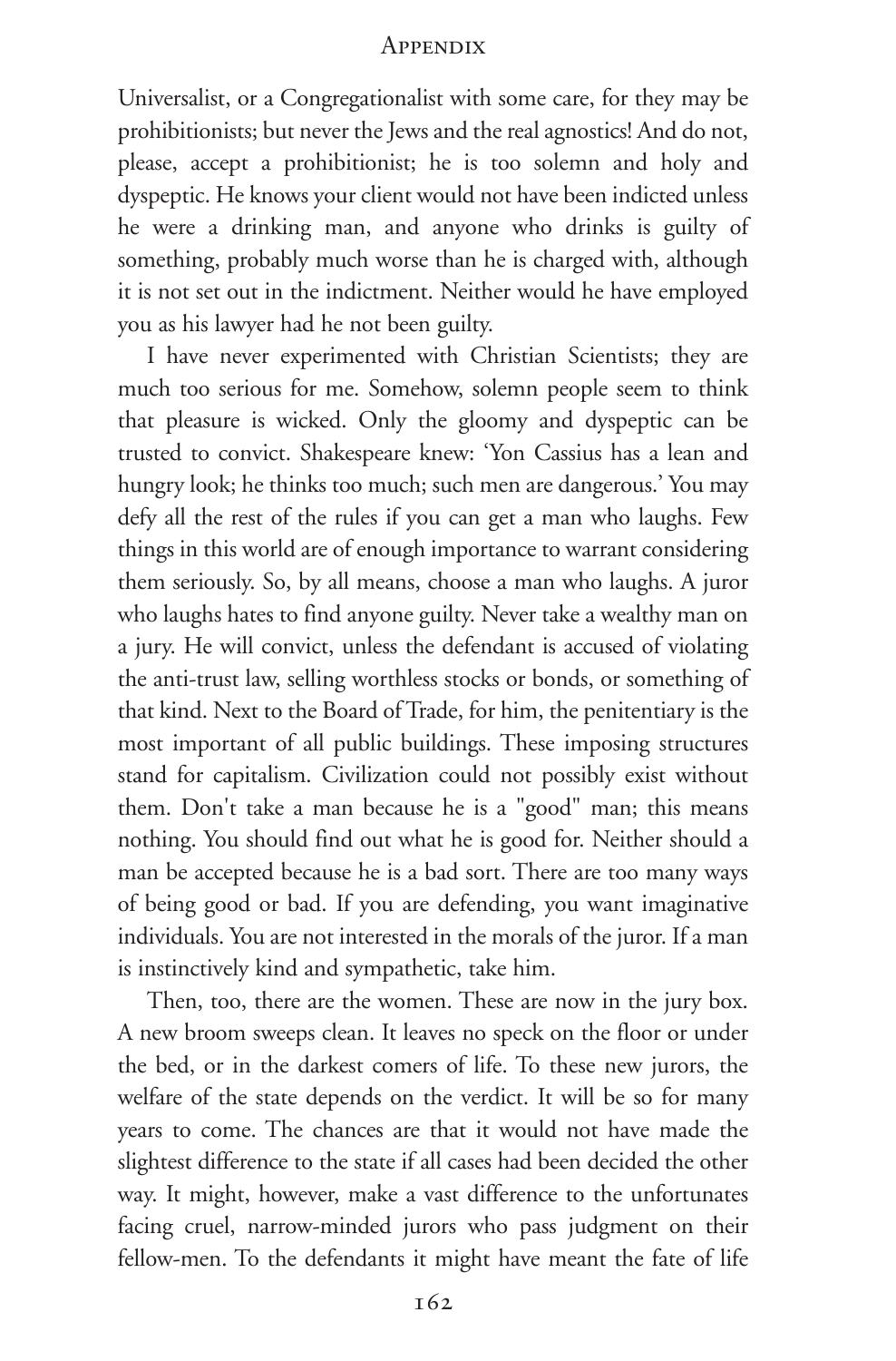rather than death.

But what is one life more or less in the general spawning? It may float away on the tide, or drop to the depths of oblivion, broken, crushed and dead. The great sea is full of embryo lives ready to take the places of those who have gone before. One more unfortunate lives and dies as the endless stream flows on, and little it matters to the wise judges who coldly pronounce long strings of words in droning cadence; the victims are removed, they come and go, and the judges keep on chanting senseless phrases laden with doom upon the bowed heads of those before them. The judge is as unconcerned about the actual meaning of it all as the soughing wind rustling the leaves of a tree just outside the courthouse door.

Women still take their new privilege seriously. They are all puffed up with the importance of the part they feel they play, and are sure they represent a great step forward in the world. They believe that the sex is co-operating in a great cause. Like the rest of us, they do not know which way is forward and which is backward, or whether either one is any way at all. Luckily, as I feel, my services were almost over when women invaded the jury box.

A few years ago I became interested in a man charged with selling some brand of intoxicant in a denatured land that needed cheering. I do not know whether he sold it or not. I forgot to ask him. I viewed the case with mixed feelings of pity and contempt, for as Omar philosophized, I wonder often what the vintners buy one-half so precious as the stuff they sell. When I arrived on the scene, the courtroom looked ominous with women jurors. I managed to get rid of all but two, while the dismissed women lingered around in the big room waiting for the victory, wearing solemn faces and white ribbons. The jury disagreed. In the second trial there were four women who would not budge from their seats or their verdict. Once more I went back to the case with distrust and apprehension. The number of women in the jury box had grown to six. All of them were unprejudiced. They said so. But everyone connected with the case was growing tired and skeptical, so we concluded to call it a draw. This was my last experience with women jurors. I formed a fixed opinion that they were absolutely dependable, but I did not want them.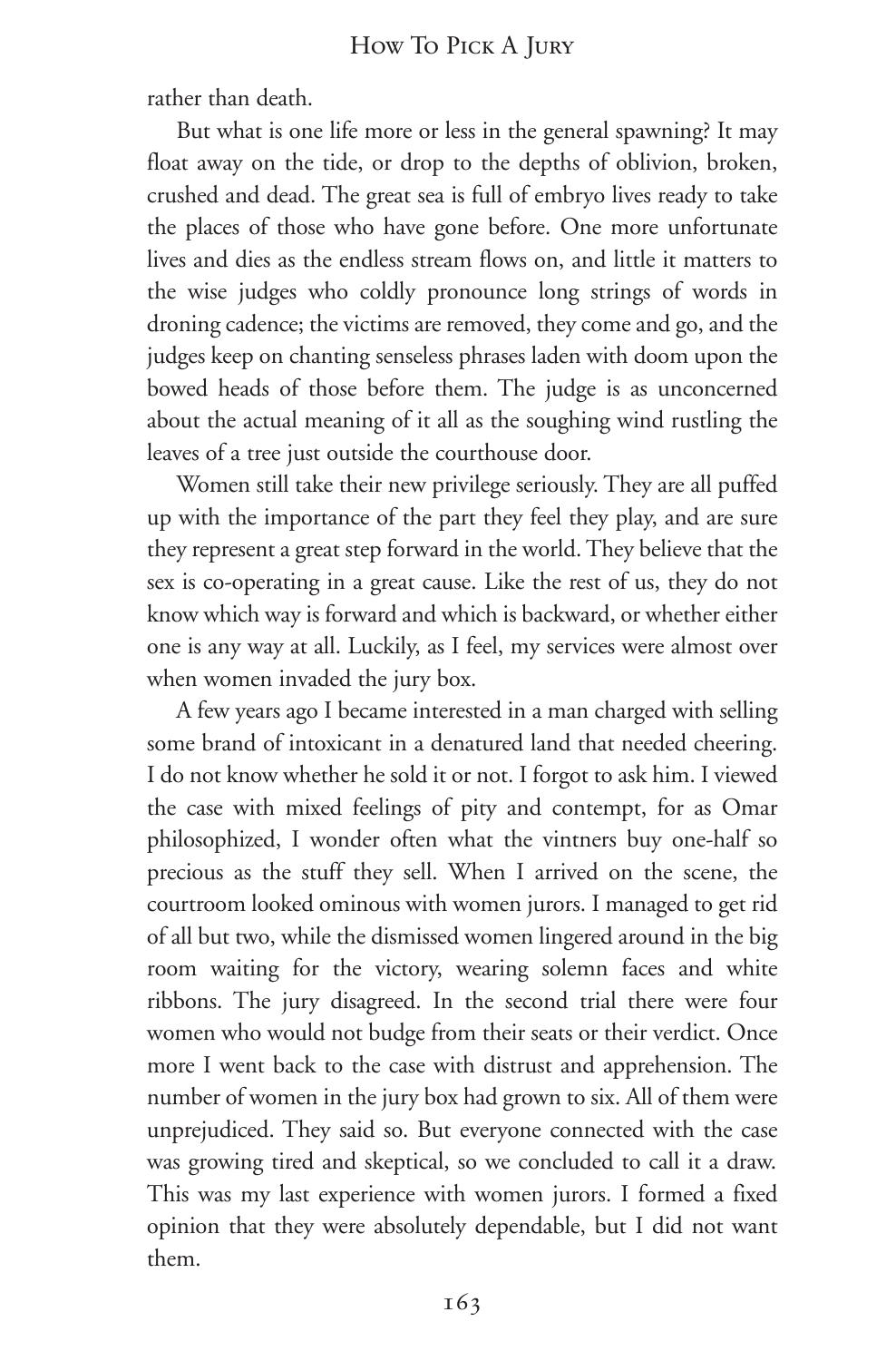#### **APPENDIX**

Whether a jury is a good one or a bad one depends on the point of view. I have always been an attorney for the defense. I can think of nothing, not even war, that has brought so much misery to the human race as prisons. And all of it so futile!

I once spent a winter on the shores of the Mediterranean Sea. In front of my windows, four fishermen were often wearily trudging back and forth, and slowly dragging a long net across the sand. When it was safely landed, a few small flopping fish disclosed the results of their labours. These were scattered dying on the beach, while the really worth-while fishes were left in the sea. It somehow reminded me of our courts and juries, and other aims and efforts of optimistic men, and their idle undertakings and disheartening results.

Judges and jurors are like the rest of humans. Now and then some outstanding figures will roll up their sleeves, as it were, and vigorously set to work to reform the courts and get an efficient administration of justice. This will be ably seconded by the newspapers, lashing courts and jurors, past, present and prospective, into a spasm of virtue that brings down the innocent and guilty together, assuming always that there are innocent and guilty. Then, for a time, every defendant is convicted; and soon the campaign reaches the courts; after ruining a few lives and reputations, the frenzy is over, and life goes on smoothly and tranquilly as before.

When I was a boy in the country, one of the standard occupations was whittling. It became as mechanical as breathing. Since then I have decided that this is as good a way to live as any other. Life depends on the automatic taking in and letting out of breath, but in no way is it lengthened or made happier by deep thinking or wise acting. The one big word that stands over courts and other human activities is FUTILITY.

The courts may be unavailing, lawyers stupid, and both as dry as dust, but the combination makes for something interesting and exciting, and it opens avenues that seem to lead somewhere. Liberty, lives, fortunes often are at stake, and appeals for assistance and mercy rend the air for those who care to hear. In an effort to help, often a casual remark may determine a seemingly vital situation, when perhaps the remark, of all the palaver, was the least important one breathed forth. In all questions men are frequently influenced by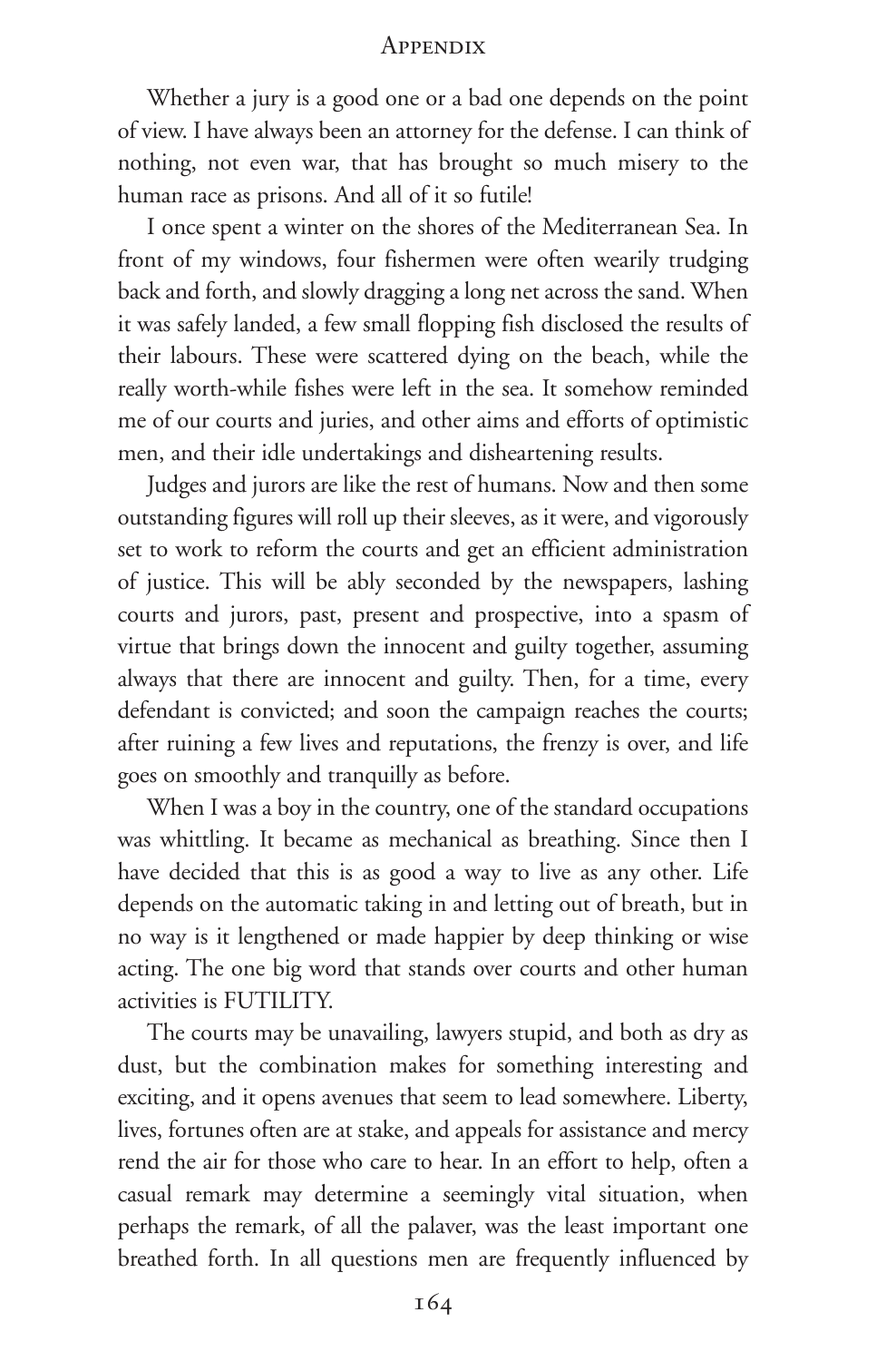# How To Pick A Jury

some statement which, spoken at the eventful time, determines fate. The most unforeseen, accidental meetings sometimes result in seemingly new and strangely fateful family lines. In fact, all that occurs in life is an endless sequence of events resulting from the wildest chance.

Among the twelve in a jury box are all degrees of alertness, all sorts of ideas, and a variety of emotions; and the lawyers, too, are important factors in the outcome. They are closely observed by the jurors. They are liked or disliked; mayhap because of what they say, or how they speak, or pronounce their words, or part their hair. It may be that a lawyer is disliked because he talks too little or too much, more often the latter. But a lawyer of subtlety should know when to stop, and when to go on, and how far to go. As a rule, he must not seem to be above the juror, nor below him. He must not too obviously strive for effect. He often meets baffling situations not easily explained. Sometimes it is better for him to talk of something else. Explanations must not be too fantastic or ridiculous. It does no harm to admit the difficulty of the situation, to acknowledge that this circumstance or that seems against him. Many facts point to guilt, but in another light these facts may appear harmless.

Lawyers are apt to interpret deeds and motives as they wish them to appear. As a matter of fact, most actions are subject to various inferences, sometimes quite improbable, but nonetheless true. Identifications show common examples of mistakes. Many men are in prison and some are sent to death through mistaken identifications. One needs but recall the countless errors he himself has made. How many have met some person whom they believed to be an old-time friend, and have found themselves greeting a total stranger? This is a common mistake made in restaurants and other public places. Many identifications in court are made from having seen a person but once, and under conditions not critical. Many are made from descriptions and photographs, and urged on by detectives, lawyers, and others vitally interested in the results. From all of this it is easy to see that many are convicted who are guiltless of crime. In situations of strong agitation, acquittals are rare, and sentences made long and barbarous and inhuman.

The judge is, of course, an important part of the machinery and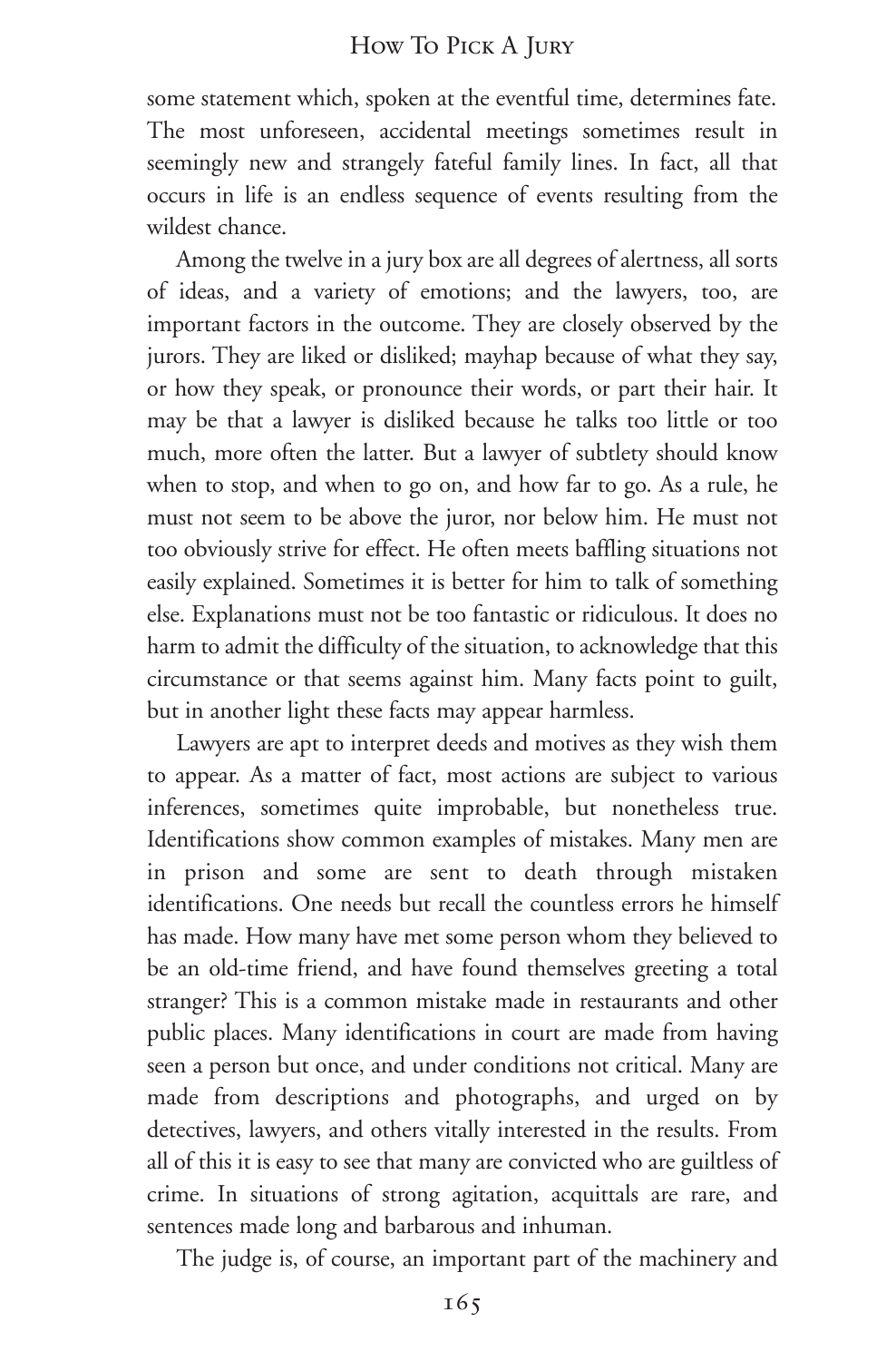#### **APPENDIX**

administration of the court. Like carpenters and lawyers, brick-layers and saloon-keepers, they are not all alike. No two of them have the same fitness for their positions. No two have the same education; no two have the same natural understanding of themselves and their fellow-man, or are gifted with the same discernment and balance.

Not that judges are lacking in knowledge of law. The ordinary rules for the administration of law are rather simple and not difficult to follow. But judges should be students of life, even more than of law. Biology and psychology, which form the basis of understanding human conduct, should be taken into account. Without a fair knowledge of the mechanism of man, and the motives and urges that govern his life, it is idle to venture to fathom a situation; but with some knowledge, officers and the public can be most useful in preserving and protecting those who most need such help. The life of almost any unfortunate, if rightly understood, can be readjusted to some plan of order and system, instead of left to drift on to ruin, the victim of ignorance, hatred and chance.

If the physician so completely ignored natural causes as the lawyers and judges, the treatment of disease would be relegated to witchcraft and magic, and the dungeon and rack would once more hold high carnival in driving devils out of the sick and afflicted. Many of the incurable victims of crime are like those who once were incurable victims of disease; they are the product of vicious and incompetent soothsayers who control their destinies.

Every human being, whether parent, teacher, physician, or prosecutor, should make the comfort and happiness of their dependents their first concern. Now and then some learned courts take a big view of life, but scarcely do they make an impression until some public brainstorm drives them back in their treatment of crime to the methods of sorcery and conjury.

No scientific attitude toward crime can be adopted until lawyers, like physicians and scientists, recognize that cause and effect determine the conduct of men.

When lawyers and courts, and laymen, accept the scientific theory which the physicians forced upon the world long years ago, then men will examine each so-called delinquency until they discover its cause, and then learn how to remove the cause. This requires sympathy,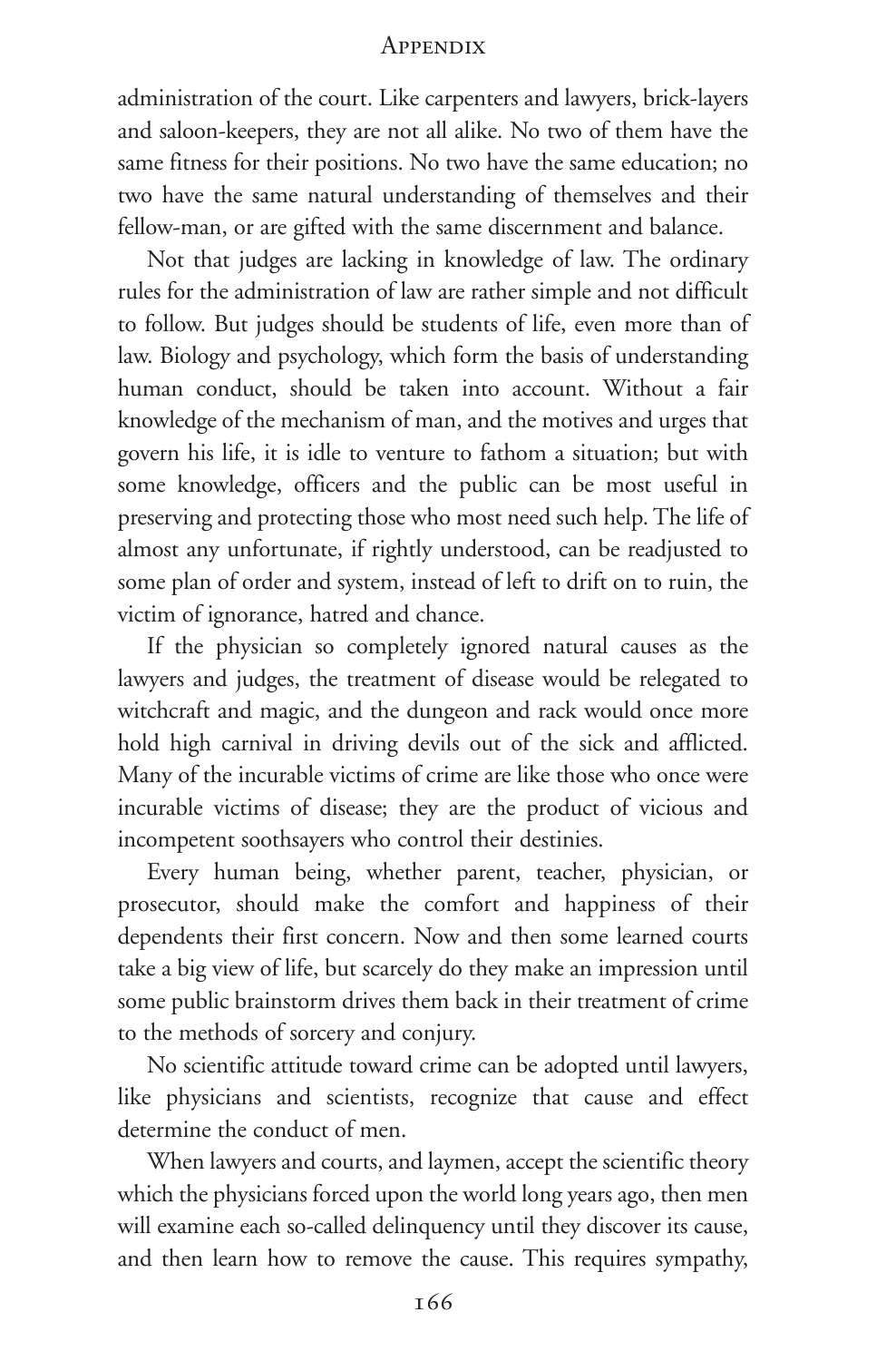# How To Pick A Jury

humanity, love of one's fellow-man, and a strong faith in the power of knowledge and experience to conquer the maladies of men. The forum of the lawyers may then grow smaller, the courthouse may lose its spell, but the world will profit a thousandfold by a kindlier and more understanding relation toward all humankind.

May, 1936.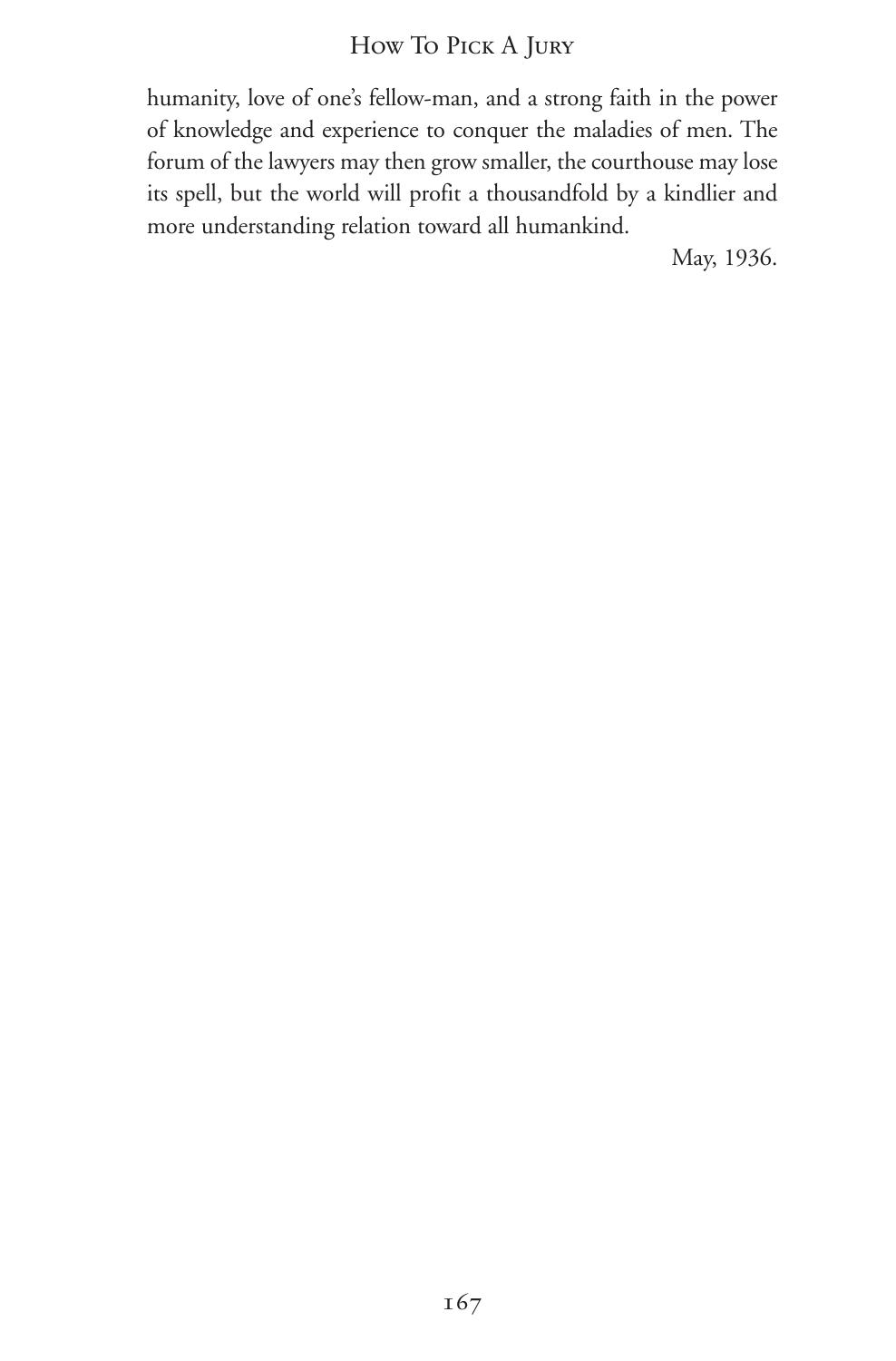Accidents conditions affecting chances of 140 inevitability of 28 law of averages in 143 Acquisition instinct for 29–30 power of, not a measure of brain capacity 30–31 Adultery, crime of 50 Adventure, chance for, an incentive to crime 31, 35, 44, 51 Age and disease 139 relation of, to crime 138–139 Alcohol, relation of crime to use of 107–108 America emotional side of man neglected in 31–32 high ratio of property crimes per capita in 54 system of justice in, superior to that of European countries 155–156 Ancestry, effects of 69–70; see also Heredity Anger as one underlying motive in punishment 7 the cause of killings 46 Animal life, man's origin and development the same as that of other 18–20 Animal, man a predatory 52–55 Art, satisfaction of emotions by 31 "Antisocial," significance of term 3–4 Automobile, effect of the, on crime 114–116 Beauty, appeal of, to man's emotional side 31 Bible, vengeance as purpose of punishment shown by 7–8 Boys and the automobile lure 115–116 development of criminals from 33–37 sex crimes among 50 Buckle, H. T., History of Civilization, cited 56 Burglar, development of a 33–34, 35, 51–52 Burglary, crime of 51 Capital punishment, question of 90–94 Chance, man as subject to element of 141–145 Children as criminals 42–45 rights of property unknown to 59 sex crimes among 50 Christianity, Pliny's correspondence with Trajan regarding 123–126 Christians, belief of early, in punishment as vengeance 8–10 **Cities** crimes against property in 54–55 relative prevalence of crime in 42–44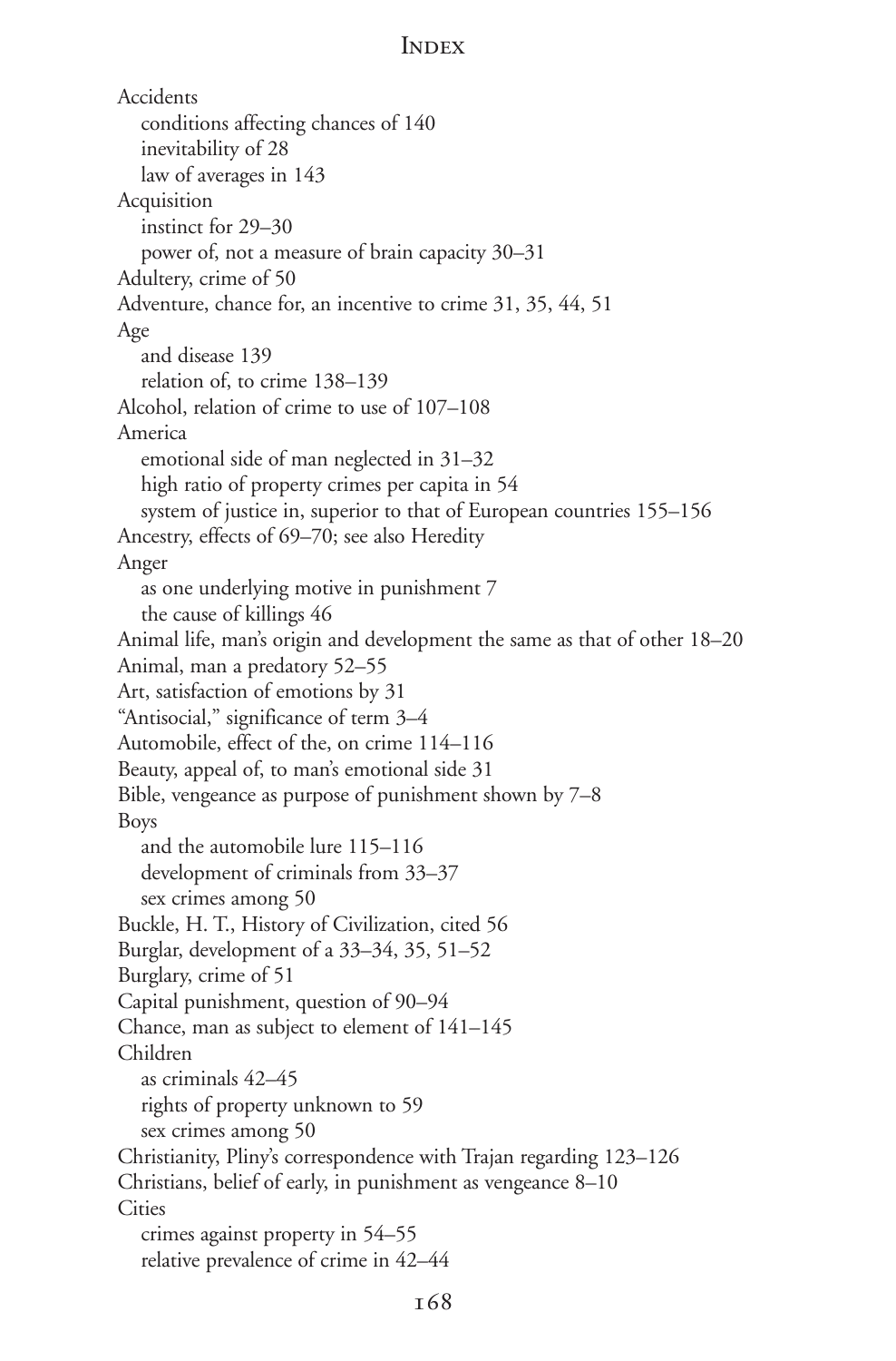Civilization does not mean the humanizing of men 126 growth of crime coincident with growth of 116 limitations built up around heredity by 24–25 new evils and new complexities with each new 126 the road to decay 116 Confidence game in obtaining property, law against 75 Conscience, as a guide to conduct 3, 59–60 Conspiracy, statute concerning 75 **Convicts** good found in 98–99 in prison and after 66–67, 126–128 Courts, growth in number and kind of 76 Crime among women, 40–42 defined 1–3 disease, accident, and 138–140 due to sex relations 47, 49–50 elements of luck and chance as related to 141–145 failure of punishment as a deterrent from 13–15 increase of, due to the automobile 114–116 industrialism and 111–116 need for better understanding of, by the public 16 of homicide 44–49 of robbery and burglary 51 part played by heredity and environment in 20–21 performed against property 55–59 purpose of punishment of 7–16 question of increase in 73–78 remedies for 151–158 responsibility for 17–21 war and 116–121 Criminal attitude of the 59–63 effect on others of punishment of 86–88 need for better understanding of 16 one who violates "folkways" of his community 4–5 pardon, parole, and placing on probation of 151–158 purpose of punishment of the 7–16 reasons for existence of 32–40 scope of word 1–4 stigmata of 94–97 the female 40–42 the good in the 97–99 the juvenile 42–45 the law and the 63–71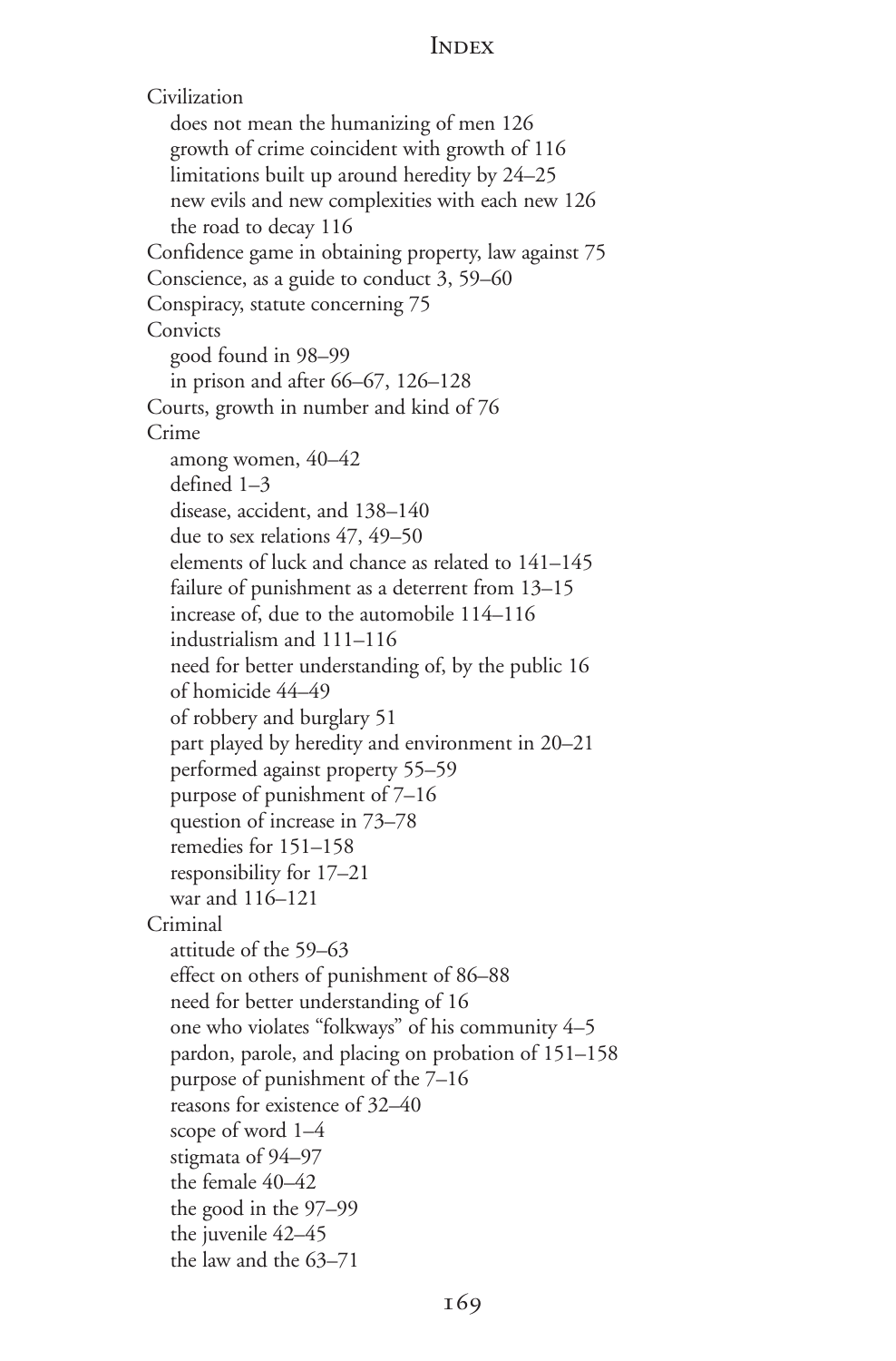Criminal conduct, psychology of 25–32 Dante, the hell of 9 Death penalty, methods of inflicting 89 **Defectives** discussion of 99 ff. in prisons 100 proposed isolation or sterilization of 128– Disease crime, accidents, and 138–140 treatment of crime contrasted with that of 76–77, 84, 126–128 Doctors, employment of, in trials, as experts 78–82 Dugdale, R. L., study of "The Jukes" by 135–137 Education a response to suggestion 37 importance of, to the child 43 of the subnormal and the backward 130–131 Edwards, Jonathan, view held by, of punishment as vengeance 10–12 Emerson, R. W., on non-obedience to law 62–63 Emotions factor of, in human action 27–32 lack of satisfaction of, in American scheme of things 31 England, system of justice in 155–156 Environment adjustment of, to heredity 24–25, 153 effects of 110 man the product of heredity and 20–21 necessity of improving, shown by studies of the Jukes and the Kallikaks 135–138 relation of heredity and 22–23 relation of, to development of criminal, 32–39 Experts, medical, in courts 78–82 Factory system and crime 111–116 growth of cities due to 42–3 Fear instilling of, an object of punishment 90 emotion of, in man 27 Feebleminded, distinguishing between the normal and 100–102; see also **Defectives** Feuds, family 7 Flight, instinct of, in man 27 Folkways are still a guide to man 55 crime defined as violation of 4–5 enforcement of, by primitive man 5 present-day laws descended from 17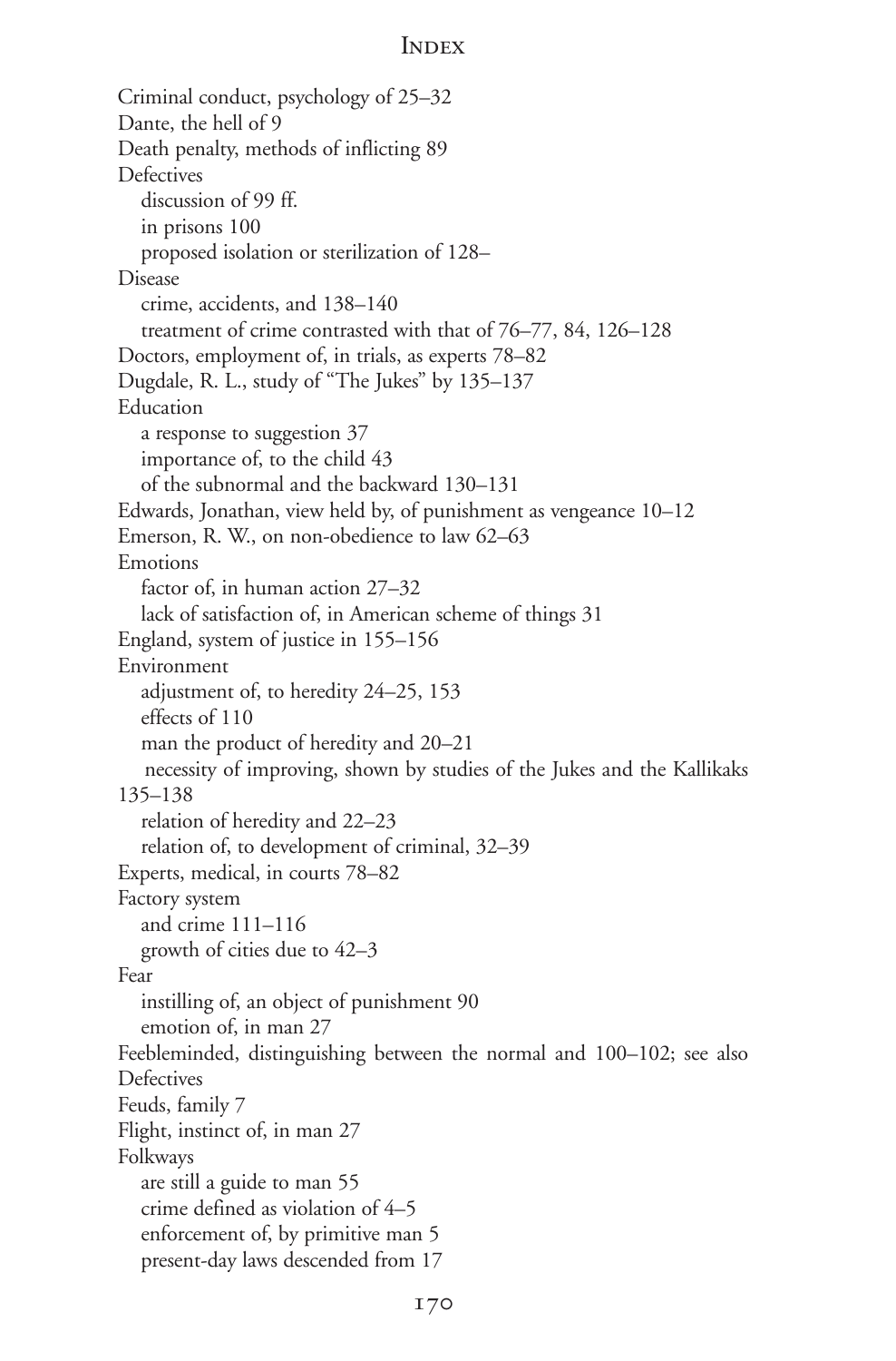Forgers, development of 38–39 Freedom of speech, loss of, as result of World War 120 Gang, the boy's 44 Genius, a frequent indication of insanity 132 Girls protected life of, as compared with boys 41 sex crimes among 50 Glands, the ductless, and their use 20, 22, 95 Grant, General, on repealing of bad law 71 Grasset, Joseph, The Semi-Insane and the Semi-Responsible, cited 132 Gregariousness, instinct of, in man 27, 29 Hatred killings traceable to 46 punishment actuated by 7–12 **Heredity** accounting for accused men's actions by 69–71 child criminal as result of 44 effects of 110 laws of, not sufficiently known to justify sterilization 131 problem of future, to adjust environment to 24–25 relation of environment and 22–23 responsibility of, for the criminal 32–37 view of man as the product of environment and 20–21 Homicide, the crime of 44–49 Ignorance, disease due to 139 Illinois, operation of parole law in 148 Incest, crime of 49–50 Instinct human action largely governed by 25–31 stress placed on, as motive power of life 45–46 Intelligence tests, use of 101 Intolerance, a persisting source of evil 126 Isolation of the subnormal 128–138 Jealousy, crime traceable to 47 Jesus, doctrine of vengeance repudiated by 8 Judges, attitude of 156 Jukes family study of the 135–137 wrong deductions from 137 Juries abolition of, proposed by some 156 attitude of, toward women criminals 40, 41, 47 better chances for the common man with 156 decision as to sanity of defendants left to 79 .selection of 157 (Appendix) Juvenile Courts 34, 76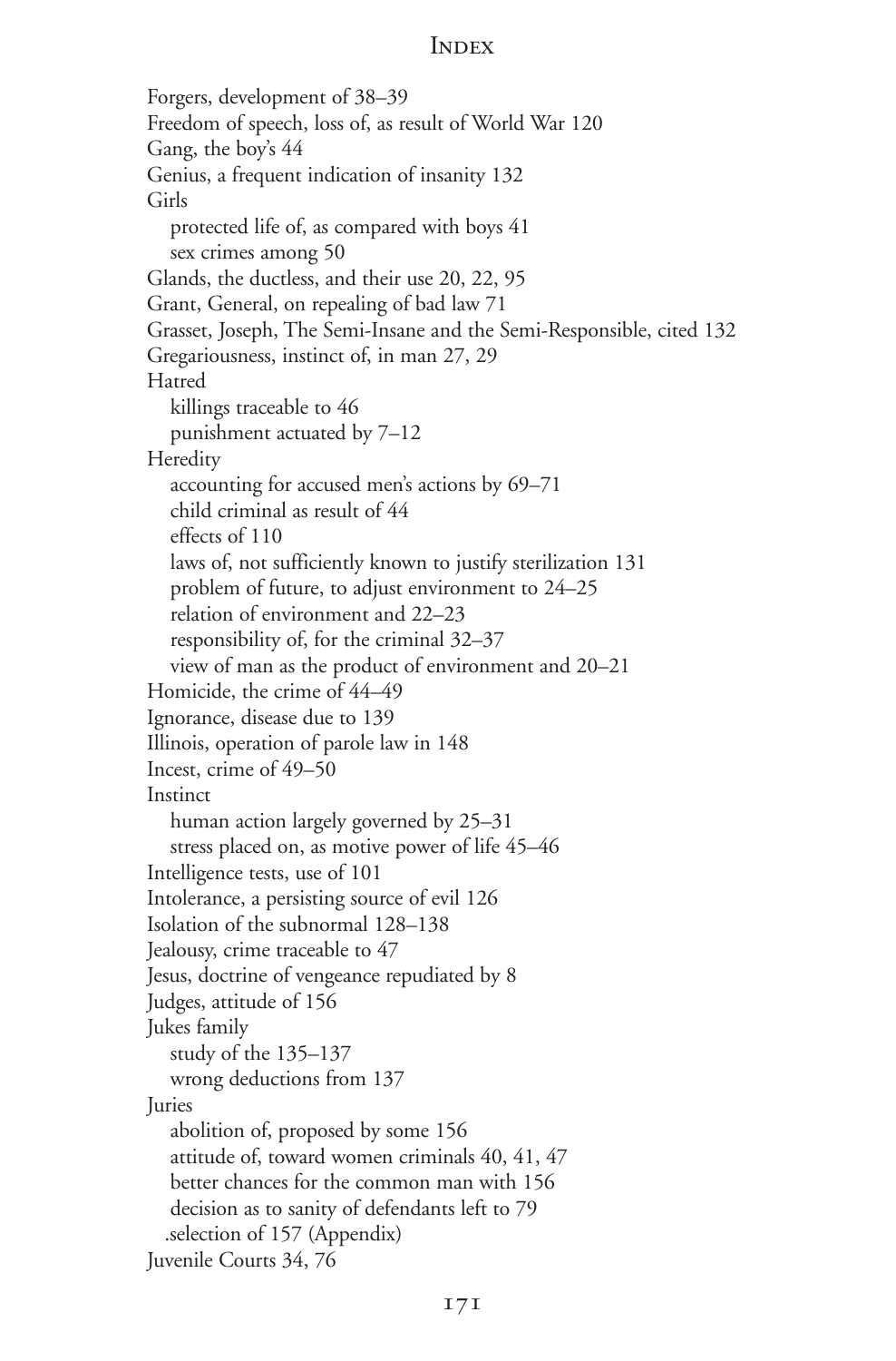Juvenile Prison, the 34 Kallikak family, results of environment rather than heredity shown by 137–8 Kidnapping, death penalty sometimes advocated for 85 Killings see Homicide Kleptomania, a form of insanity 104–105 Labour manual, and its poor pay 39 training for manual, in schools 40 Law a codification of a custom 5 and its infraction 60–63 repealing of 71–73 shortening and simplification of codes of 154 the criminal and the 63–71 Laws, feeling against so-called property 61 Legislation, restrictive, resulting from World War 120 Legislatures, fixing of punishments by 85 Lockouts, crimes resulting from 56 Lombroso, C., discarded theory of 94 Luck, element of, as affecting man 141–145 Man as a predatory animal 52–55 origin and development of, like that of other animal life 18–20 the outlook for 151–152 the product of heredity and environment 20–21 Milton, the hell of 9 Mind operations of the, clouded in mystery 15 seat of, in whole physical organism 95 Money-getting brain power not involved in 30 crimes due to passion for 57 Murder by robbers and burglars 51 not a profession like burglary or other crimes 35 Music, satisfaction of emotions by 31 Negroes, disregard of laws pertaining to 72–73 Pacifism, a dream 120 Panics, strikes following on 56 Pardons, granting of, to criminals 145–151 Parole boards 13 Parole boards, need of, for honesty, intelligence, and thorough equipment for work 154 Parole boards, responsibilities of 147–151 Parole laws 13 Parole, release of prisoners on 147–151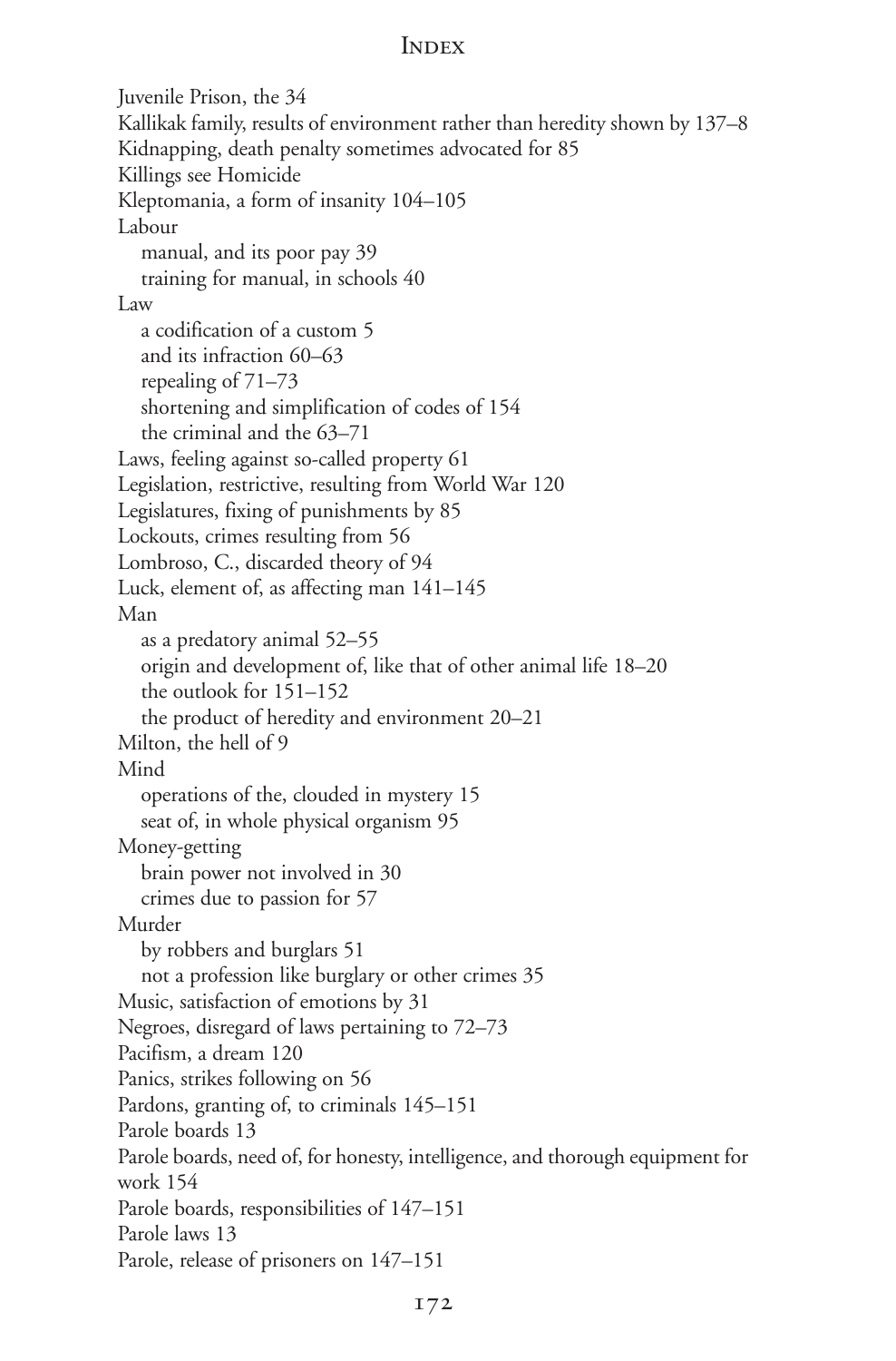## **INDEX**

Pickpocket, development of the 35–36 Pliny, letter of, quoted 124–125 Poverty of men charged with crime 65–66 relation between crime and 55–56, 94, 96–97 Prisoners proposed remedial measures affecting 151–156 situation of 65–66 Prisons gradual improvement in 89–90 reformation not accomplished in 12–13 Probation, system of 150–151 Prohibition laws 73 Prohibition laws, effect of, on crime 108 Property crimes against 53–55 discussion and analysis of 55–59 normal results of civilization 55 Pugnacity, instinct of, in man 27, 28 Punishment as a deterrent from crime 13–15 capital 90–94 determining correct basis of fixing 82–86 effects of too drastic 85–86 evolution of 88–90 hatred and vengeance as moving purposes of  $7-12$ impossibility of justifying by any reasoning 16 purpose of 7-16 reformation viewed as aim of 12–13 results of, to others than the subject 86–88 viewed as cruelty, not as a remedial measure 152 Rape, crime of 49, 50 Reason, slight effect of, on actions of men 25–32 Reformation impossibility of moral, of man 153 viewed as purpose of punishment 12–13 Religion criminal code created with growth of 122 emotional life supplied by 31 in early times, subjects for criminal code furnished by 88–89 Repulsion, instinct of, in man 27 "Revelation of St Peter," quotation from 8–10 Revenge see Vengeance Revenue laws, common violation of 73 Revolutionists, position of 62 Robbery, crime of 51